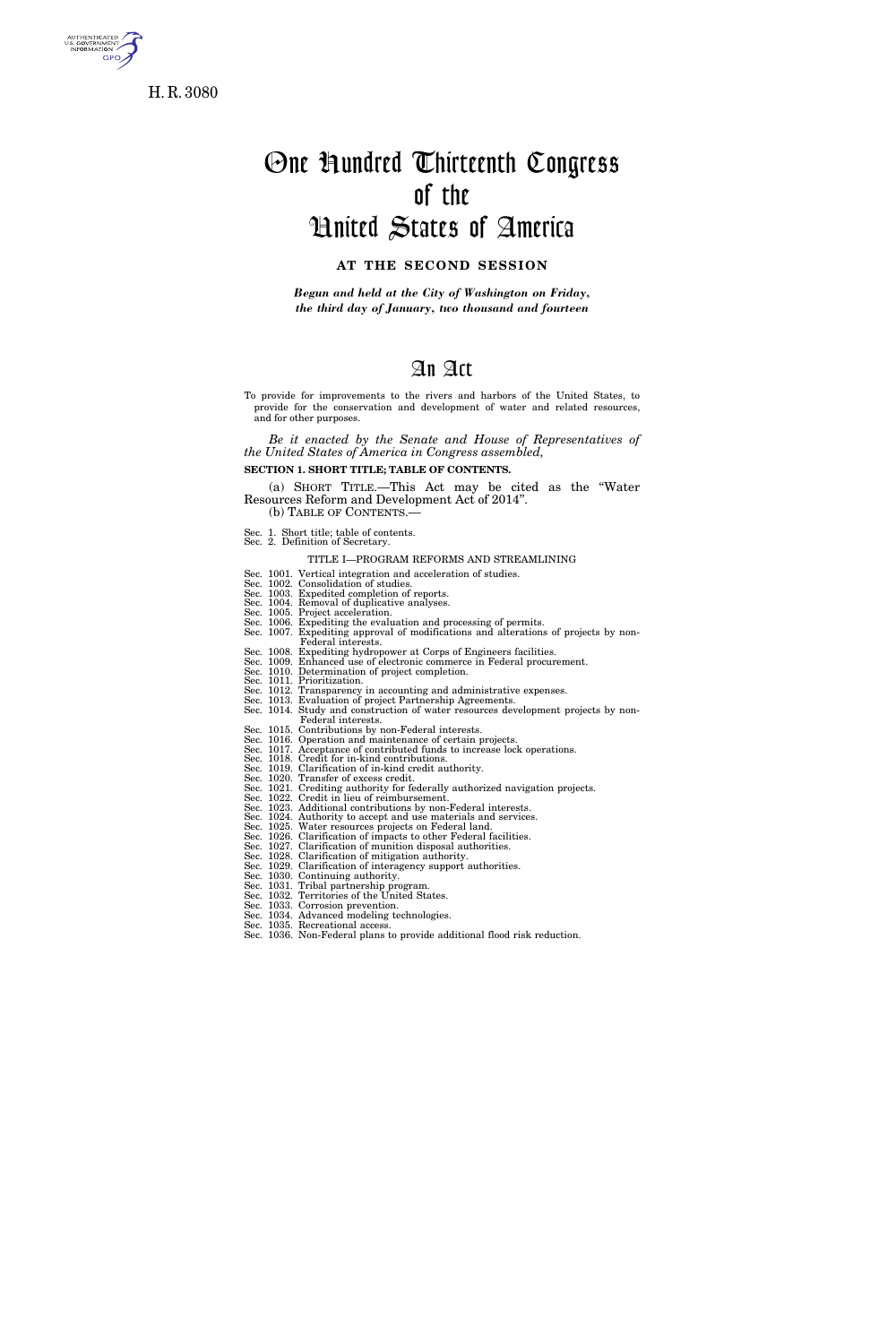- Sec. 1037. Hurricane and storm damage reduction. Sec. 1038. Reduction of Federal costs for hurricane and storm damage reduction projects.
- 
- Sec. 1039. Invasive species. Sec. 1040. Fish and wildlife mitigation. Sec. 1041. Mitigation status report. Sec. 1042. Reports to Congress.
- 
- 
- 
- Sec. 1043. Non-Federal implementation pilot program. Sec. 1044. Independent peer review. Sec. 1045. Report on surface elevations at drought affected lakes. Sec. 1046. Reservoir operations and water supply.
- 
- Sec. 1047. Special use permits. Sec. 1048. America the Beautiful National Parks and Federal Recreational Lands
	- Pass program.
- 
- Sec. 1049. Applicability of spill prevention, control, and countermeasure rule.<br>Sec. 1050. Namings.<br>Sec. 1051. Interstate water agreements and compacts.<br>Sec. 1052. Sense of Congress regarding water resources development bi

## TITLE II—NAVIGATION

## Subtitle A—Inland Waterways

- Sec. 2001. Definitions.
- 
- Sec. 2002. Project delivery process reforms. Sec. 2003. Efficiency of revenue collection. Sec. 2004. Inland waterways revenue studies.
- 
- Sec. 2005. Inland waterways stakeholder roundtable. Sec. 2006. Preserving the Inland Waterway Trust Fund. Sec. 2007. Inland waterways oversight.
- 
- Sec. 2008. Assessment of operation and maintenance needs of the Atlantic Intra-
- coastal Waterway and the Gulf Intracoastal Waterway. Sec. 2009. Inland waterways riverbank stabilization.
- 
- Sec. 2010. Upper Mississippi River protection. Sec. 2011. Corps of Engineers lock and dam energy development.
- 
- Sec. 2012. Restricted areas at Corps of Engineers dams. Sec. 2013. Operation and maintenance of fuel taxed inland waterways.

#### Subtitle B—Port and Harbor Maintenance

- Sec. 2101. Funding for harbor maintenance programs.
- 
- Sec. 2102. Operation and maintenance of harbor projects. Sec. 2103. Consolidation of deep draft navigation expertise. Sec. 2104. Remote and subsistence harbors.
- 
- Sec. 2105. Arctic deep draft port development partnerships. Sec. 2106. Additional measures at donor ports and energy transfer ports.
- Sec. 2107. Preserving United States harbors.
	- TITLE III—SAFETY IMPROVEMENTS AND ADDRESSING EXTREME
		- WEATHER EVENTS

Subtitle A—Dam Safety

Sec. 3001. Dam Safety.

#### Subtitle B—Levee Safety

- Sec. 3011. Systemwide improvement framework.
- Sec. 3012. Management of flood risk reduction projects.
- Sec. 3013. Vegetation management policy. Sec. 3014. Levee certifications.
- 
- Sec. 3015. Planning assistance to States. Sec. 3016. Levee safety.
- Sec. 3017. Rehabilitation of existing levees.

#### Subtitle C—Additional Safety Improvements and Risk Reduction Measures

- Sec. 3021. Use of innovative materials.
- 
- 
- Sec. 3022. Durability, sustainability, and resilience. Sec. 3023. Study on risk reduction. Sec. 3024. Management of flood, drought, and storm damage. Sec. 3025. Post-disaster watershed assessments.
- Sec. 3026. Hurricane and storm damage reduction study. Sec. 3027. Emergency communication of risk.
	-
- Sec. 3028. Safety assurance review. Sec. 3029. Emergency response to natural disasters.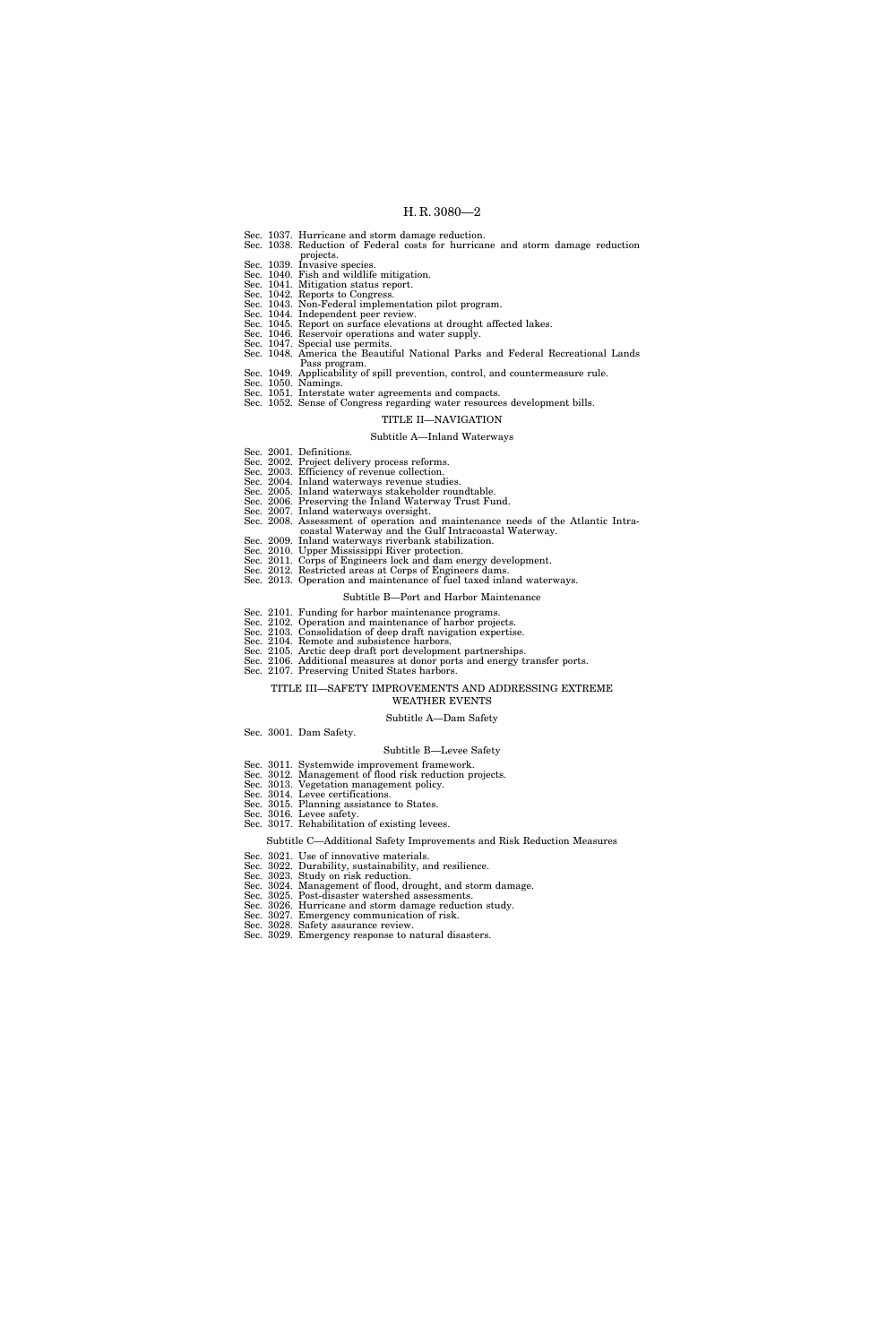## TITLE IV—RIVER BASINS AND COASTAL AREAS

- Sec. 4001. River basin commissions.
- Sec. 4002. Mississippi River. Sec. 4003. Missouri River.
- Sec. 4004. Arkansas River.
- Sec. 4005. Columbia Basin.
- Sec. 4006. Rio Grande.
- Sec. 4007. Northern Rockies headwaters. Sec. 4008. Rural Western water.
- Sec. 4009. North Atlantic Coastal Region.
- Sec. 4010. Chesapeake Bay.
- Sec. 4011. Louisiana coastal area.
- Sec. 4012. Red River Basin.
- Sec. 4013. Technical corrections. Sec. 4014. Ocean and coastal resiliency.
	-

# TITLE V—WATER INFRASTRUCTURE FINANCING

## Subtitle A—State Water Pollution Control Revolving Funds

- Sec. 5001. General authority for capitalization grants.
- Sec. 5002. Capitalization grant agreements. Sec. 5003. Water pollution control revolving loan funds.
- Sec. 5004. Requirements.
- Sec. 5005. Report on the allotment of funds.
- Sec. 5006. Effective date.

## Subtitle B—General Provisions

- Sec. 5011. Watershed pilot projects.
- Sec. 5012. Definition of treatment works.
- Sec. 5013. Funding for Indian programs.

## Sec. 5014. Water infrastructure public-private partnership pilot program.

## Subtitle C—Innovative Financing Pilot Projects

- Sec. 5021. Short title.
- Sec. 5022. Definitions. Sec. 5023. Authority to provide assistance.
- Sec. 5024. Applications.
- Sec. 5025. Eligible entities.
- Sec. 5026. Projects eligible for assistance. Sec. 5027. Activities eligible for assistance.
- Sec. 5028. Determination of eligibility and project selection.
- Sec. 5029. Secured loans.
- Sec. 5030. Program administration.
- Sec. 5031. State, tribal, and local permits.
- Sec. 5032. Regulations. Sec. 5033. Funding.
- Sec. 5034. Reports on pilot program implementation.
- Sec. 5035. Requirements.

## TITLE VI—DEAUTHORIZATION AND BACKLOG PREVENTION

- Sec. 6001. Deauthorization of inactive projects.
- Sec. 6002. Review of Corps of Engineers assets.
- Sec. 6003. Backlog prevention. Sec. 6004. Deauthorizations.
- Sec. 6005. Land conveyances.

## TITLE VII—WATER RESOURCES INFRASTRUCTURE

- Sec. 7001. Annual report to Congress.
- Sec. 7002. Authorization of final feasibility studies.
- Sec. 7003. Authorization of project modifications recommended by the Secretary.
- Sec. 7004. Expedited consideration in the House and Senate.
- **SEC. 2. DEFINITION OF SECRETARY.**

In this Act, the term "Secretary" means the Secretary of the Army.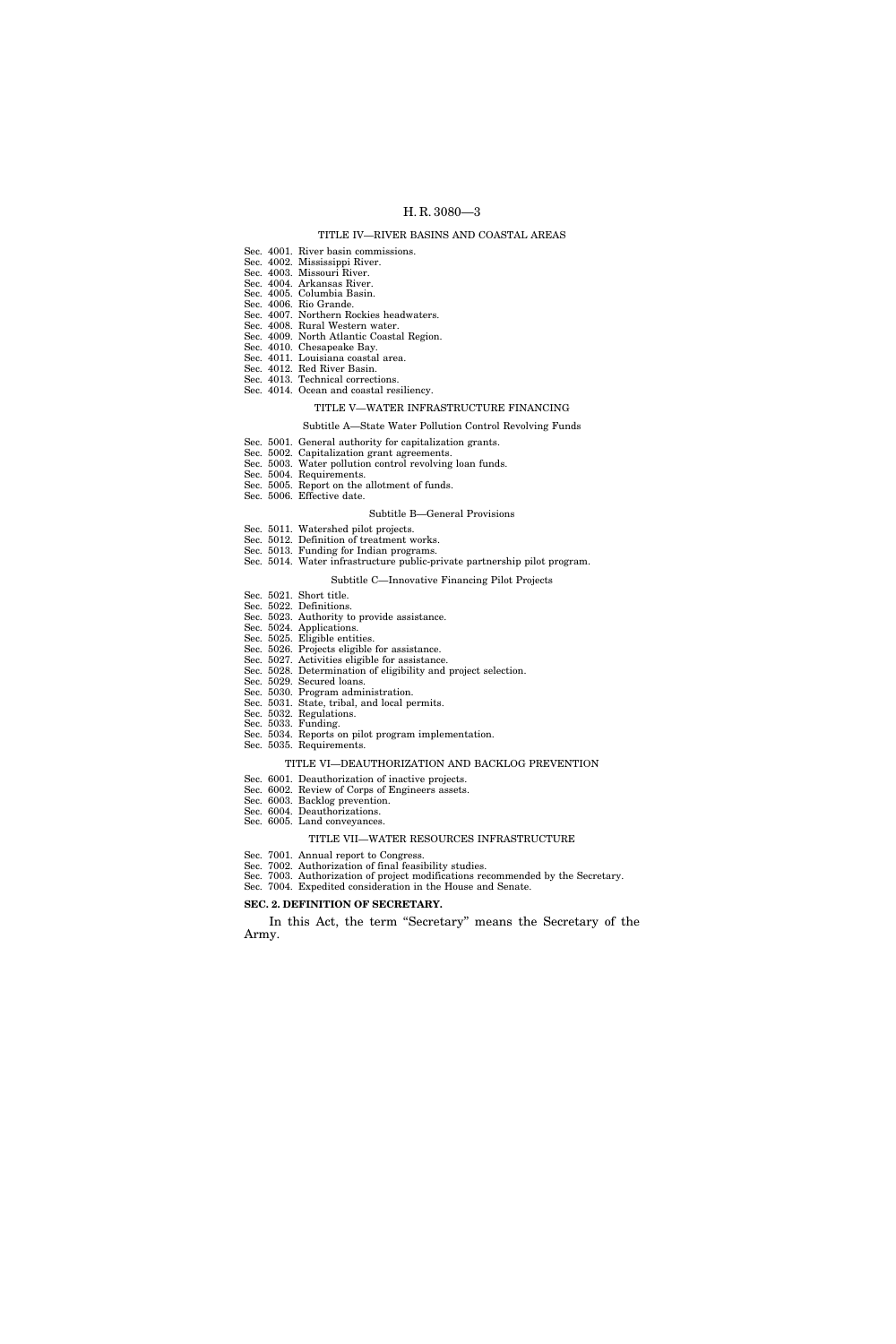## **TITLE I—PROGRAM REFORMS AND STREAMLINING**

## **SEC. 1001. VERTICAL INTEGRATION AND ACCELERATION OF STUDIES.**

(a) IN GENERAL.—To the extent practicable, a feasibility study initiated by the Secretary, after the date of enactment of this Act, under section 905(a) of the Water Resources Development Act of 1986 (33 U.S.C. 2282(a)) shall—

 $(1)$  result in the completion of a final feasibility report not later than 3 years after the date of initiation;

 $(2)$  have a maximum Federal cost of \$3,000,000; and

(3) ensure that personnel from the district, division, and headquarters levels of the Corps of Engineers concurrently conduct the review required under that section.

(b) EXTENSION.—If the Secretary determines that a feasibility study described in subsection (a) will not be conducted in accordance with subsection (a), the Secretary, not later than 30 days after the date of making the determination, shall—

(1) prepare an updated feasibility study schedule and cost estimate;

(2) notify the non-Federal feasibility cost-sharing partner that the feasibility study has been delayed; and

(3) provide written notice to the Committee on Environment and Public Works of the Senate and the Committee on Transportation and Infrastructure of the House of Representatives as to the reasons the requirements of subsection (a) are not attainable.

(c) TERMINATION OF AUTHORIZATION.—A feasibility study for which the Secretary has issued a determination under subsection (b) is not authorized after the last day of the 1-year period beginning on the date of the determination if the Secretary has not completed the study on or before such last day. <br>  $\mbox{(d)}$  EXCEPTION.—

 $(1)$  In GENERAL.—Notwithstanding the requirements of subsection (c), the Secretary may extend the timeline of a study by a period not to exceed 3 years, if the Secretary determines that the feasibility study is too complex to comply with the requirements of subsections (a) and (c).

(2) FACTORS.—In making a determination that a study is too complex to comply with the requirements of subsections (a) and (c), the Secretary shall consider—

(A) the type, size, location, scope, and overall cost of the project;

(B) whether the project will use any innovative design or construction techniques;

(C) whether the project will require significant action by other Federal, State, or local agencies;

(D) whether there is significant public dispute as to the nature or effects of the project; and

(E) whether there is significant public dispute as to the economic or environmental costs or benefits of the project.

(3) NOTIFICATION.—Each time the Secretary makes a determination under this subsection, the Secretary shall provide written notice to the Committee on Environment and Public Works of the Senate and the Committee on Transportation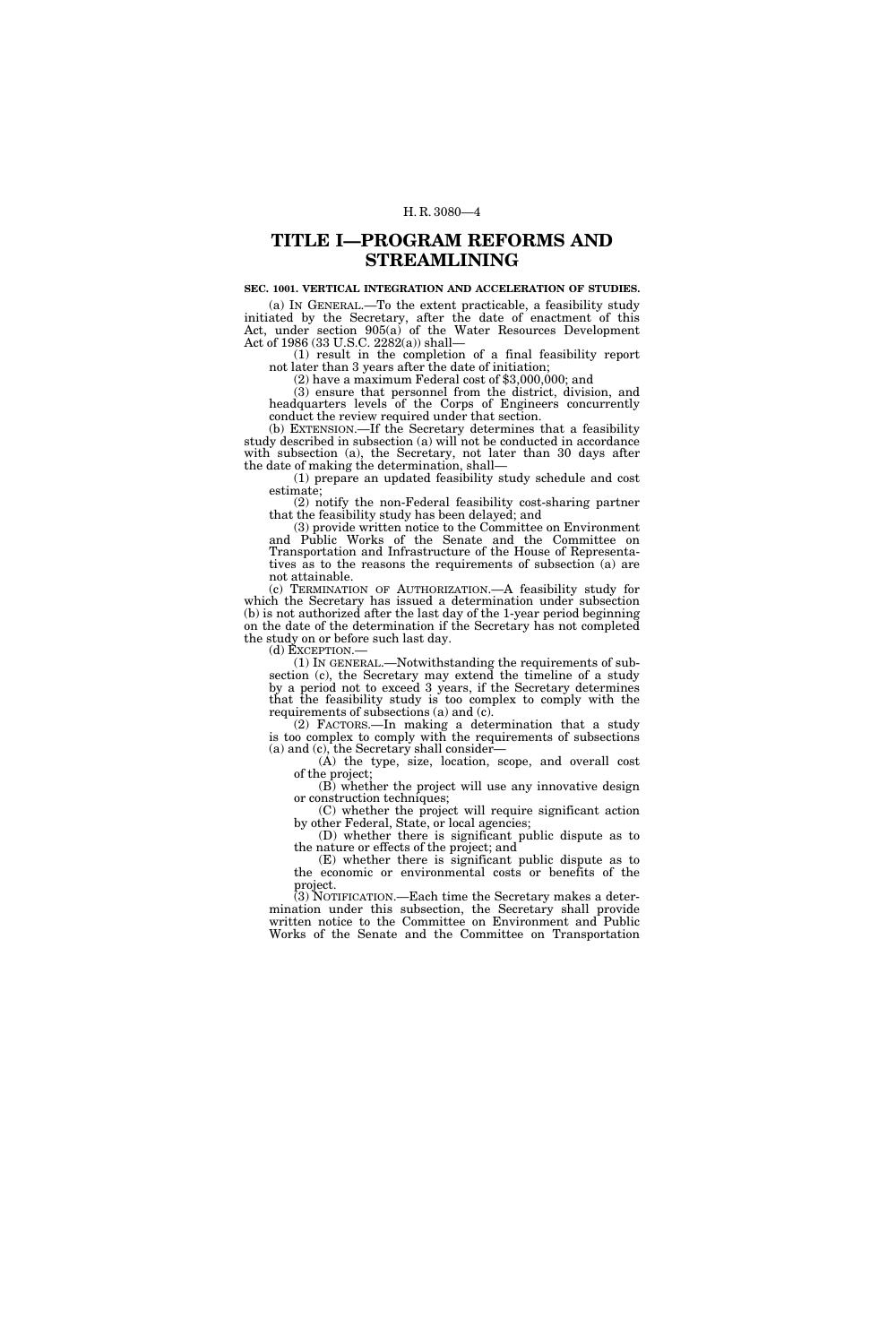and Infrastructure of the House of Representatives as to the results of that determination, including an identification of the specific 1 or more factors used in making the determination that the project is complex.

(4) LIMITATION.—The Secretary shall not extend the timeline for a feasibility study for a period of more than 7 years, and any feasibility study that is not completed before that date shall no longer be authorized.

(e) REVIEWS.—Not later than 90 days after the date of the initiation of a study described in subsection (a) for a project, the Secretary shall—

(1) take all steps necessary to initiate the process for completing federally mandated reviews that the Secretary is required to complete as part of the study, including the environmental review process under section 1005;

(2) convene a meeting of all Federal, tribal, and State agencies identified under section 2045(e) of the Water Resources Development Act of 2007 (33 U.S.C. 2348(e)) that may be required by law to conduct or issue a review, analysis, or opinion on or to make a determination concerning a permit or license for the study; and

(3) take all steps necessary to provide information that will enable required reviews and analyses related to the project to be conducted by other agencies in a thorough and timely manner.

(f) INTERIM REPORT.—Not later than 18 months after the date of enactment of this Act, the Secretary shall submit to the Committee on Environment and Public Works of the Senate and the Committee on Transportation and Infrastructure of the House of Representatives and make publicly available a report that describes—

(1) the status of the implementation of the planning process under this section, including the number of participating projects;

(2) a review of project delivery schedules, including a description of any delays on those studies participating in the planning process under this section; and

(3) any recommendations for additional authority necessary to support efforts to expedite the feasibility study process for water resource projects.

(g) FINAL REPORT.—Not later than 4 years after the date of enactment of this Act, the Secretary shall submit to the Committee on Environment and Public Works of the Senate and the Committee on Transportation and Infrastructure of the House of Representatives and make publicly available a report that describes—

(1) the status of the implementation of this section, including a description of each feasibility study subject to the requirements of this section;

(2) the amount of time taken to complete each feasibility study; and

(3) any recommendations for additional authority necessary to support efforts to expedite the feasibility study process, including an analysis of whether the limitation established by subsection (a)(2) needs to be adjusted to address the impacts of inflation.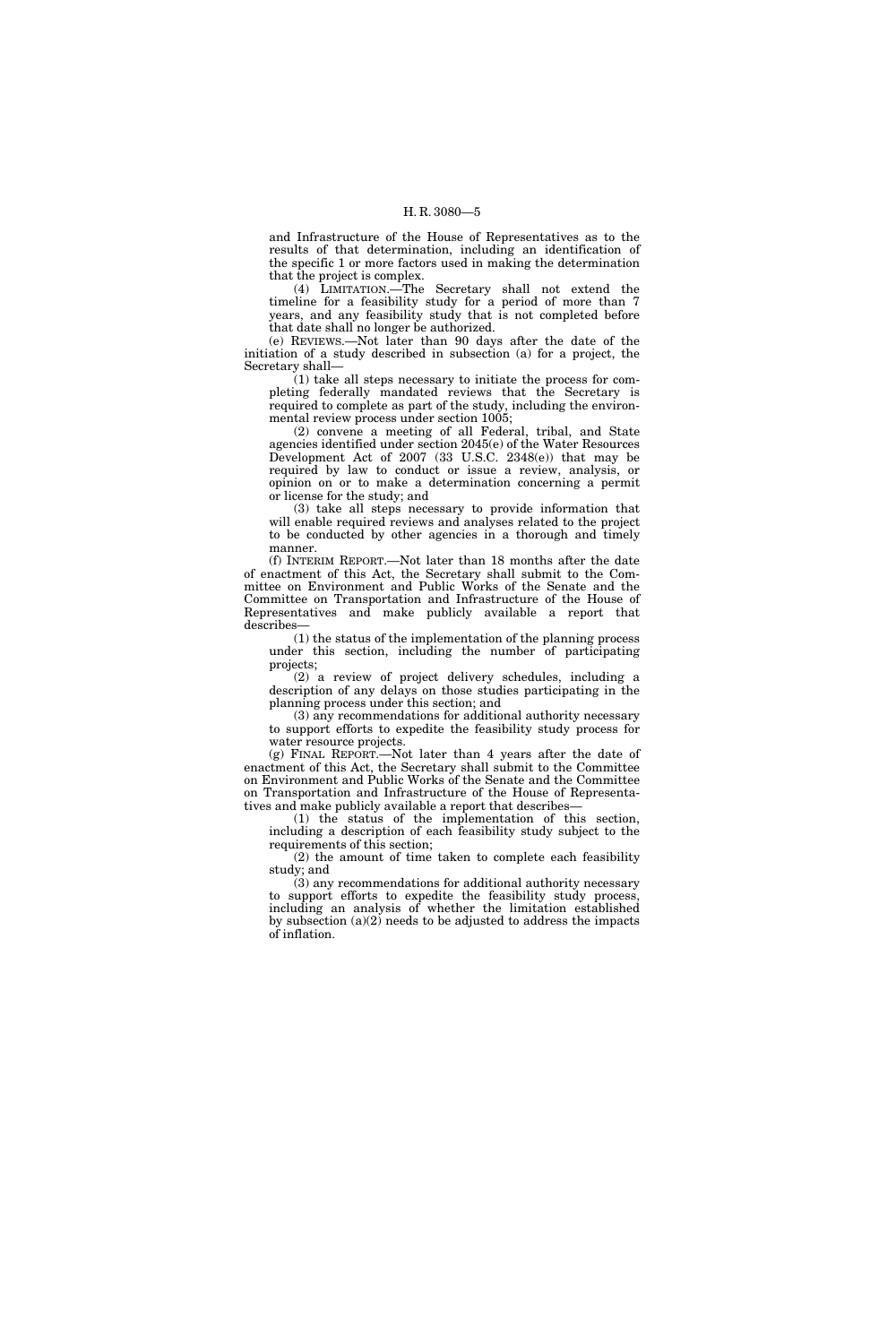### **SEC. 1002. CONSOLIDATION OF STUDIES.**

(a) IN GENERAL.—

(1) REPEAL.—Section 905(b) of the Water Resources Development Act of 1986 (33 U.S.C. 2282(b)) is repealed.

(2) CONFORMING AMENDMENT.—Section 905(a)(1) of the Water Resources Development Act of 1986 (33 U.S.C.  $2282(a)(1)$ ) is amended by striking "perform a reconnaissance study and''.

(b) CONTENTS OF FEASIBILITY REPORTS.—Section  $905(a)(2)$  of the Water Resources Development Act of 1986 (33 U.S.C. 2282(a)(2)) is amended by adding at the end the following: ''A feasibility report shall include a preliminary analysis of the Federal interest and the costs, benefits, and environmental impacts of the project.''.

(c) FEASIBILITY STUDIES.—Section 905 of the Water Resources Development Act of 1986 (33 U.S.C. 2282) is amended by adding at the end the following:

''(g) DETAILED PROJECT SCHEDULE.—

" $(1)$  In GENERAL.—Not later than 180 days after the date of enactment of this subsection, the Secretary shall determine a set of milestones needed for the completion of a feasibility study under this subsection, including all major actions, report submissions and responses, reviews, and comment periods.

''(2) DETAILED PROJECT SCHEDULE MILESTONES.—Each District Engineer shall, to the maximum extent practicable, establish a detailed project schedule, based on full funding capability, that lists all deadlines for milestones relating to feasibility studies in the District developed by the Secretary under paragraph (1).

''(3) NON-FEDERAL INTEREST NOTIFICATION.—Each District Engineer shall submit by certified mail the detailed project schedule under paragraph (2) to each relevant non-Federal interest—

''(A) for projects that have received funding from the General Investigations Account of the Corps of Engineers in the period beginning on October 1, 2009, and ending on the date of enactment of this subsection, not later than 180 days after the establishment of milestones under paragraph (1); and

''(B) for projects for which a feasibility cost-sharing agreement is executed after the establishment of milestones under paragraph (1), not later than 90 days after the date on which the agreement is executed.

''(4) CONGRESSIONAL AND PUBLIC NOTIFICATION.—Beginning in the first full fiscal year after the date of enactment of this subsection, the Secretary shall—

''(A) submit an annual report that lists all detailed project schedules under paragraph (2) and an explanation of any missed deadlines to the Committee on Environment and Public Works of the Senate and the Committee on Transportation and Infrastructure of the House of Representatives; and

''(B) make publicly available, including on the Internet, a copy of the annual report described in subparagraph (A) not later than 14 days after date on which a report is submitted to Congress.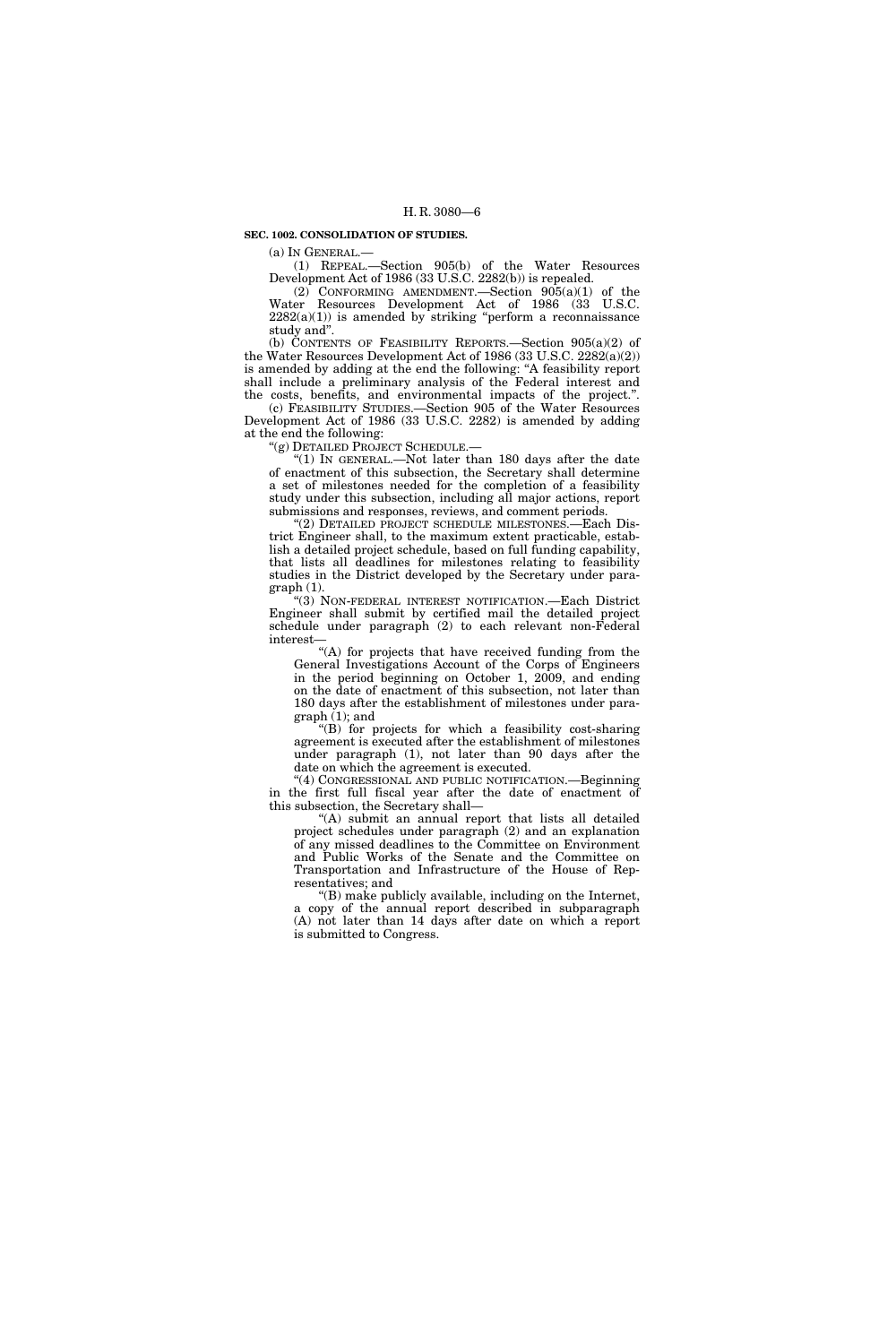"(5) FAILURE TO ACT.—If a District Engineer fails to meet any of the deadlines in the project schedule under paragraph (2), the District Engineer shall—

''(A) not later than 30 days after each missed deadline, submit to the non-Federal interest a report detailing— "(i) why the District Engineer failed to meet the

deadline; and ''(ii) a revised project schedule reflecting amended deadlines for the feasibility study; and

''(B) not later than 30 days after each missed deadline,

make publicly available, including on the Internet, a copy of the amended project schedule described in subparagraph  $(A)(ii)$ .".

(d) APPLICABILITY.—The Secretary shall continue to carry out a study for which a reconnaissance level investigation has been initiated before the date of enactment of this Act as if this section, including the amendments made by this section, had not been enacted.

#### **SEC. 1003. EXPEDITED COMPLETION OF REPORTS.**

The Secretary shall—

(1) expedite the completion of any on-going feasibility study for a project initiated before the date of enactment of this Act; and

(2) if the Secretary determines that the project is justified in a completed report, proceed directly to preconstruction planning, engineering, and design of the project in accordance with section 910 of the Water Resources Development Act of 1986 (33 U.S.C. 2287).

#### **SEC. 1004. REMOVAL OF DUPLICATIVE ANALYSES.**

Section 911 of the Water Resources Development Act of 1986 (33 U.S.C. 2288) is repealed.

**SEC. 1005. PROJECT ACCELERATION.** 

(a) PROJECT ACCELERATION.— (1) AMENDMENT.—Section 2045 of the Water Resources Development Act of 2007 (33 U.S.C. 2348) is amended to read as follows:

## **''SEC. 2045. PROJECT ACCELERATION.**

''(a) DEFINITIONS.—In this section:

''(1) ENVIRONMENTAL IMPACT STATEMENT.—The term 'environmental impact statement' means the detailed statement of environmental impacts of a project required to be prepared pursuant to the National Environmental Policy Act of 1969 (42 U.S.C. 4321 et seq.).

''(2) ENVIRONMENTAL REVIEW PROCESS.—

''(A) IN GENERAL.—The term 'environmental review process' means the process of preparing an environmental impact statement, environmental assessment, categorical exclusion, or other document under the National Environmental Policy Act of 1969 (42 U.S.C. 4321 et seq.) for a project study.

''(B) INCLUSIONS.—The term 'environmental review process' includes the process for and completion of any environmental permit, approval, review, or study required for a project study under any Federal law other than the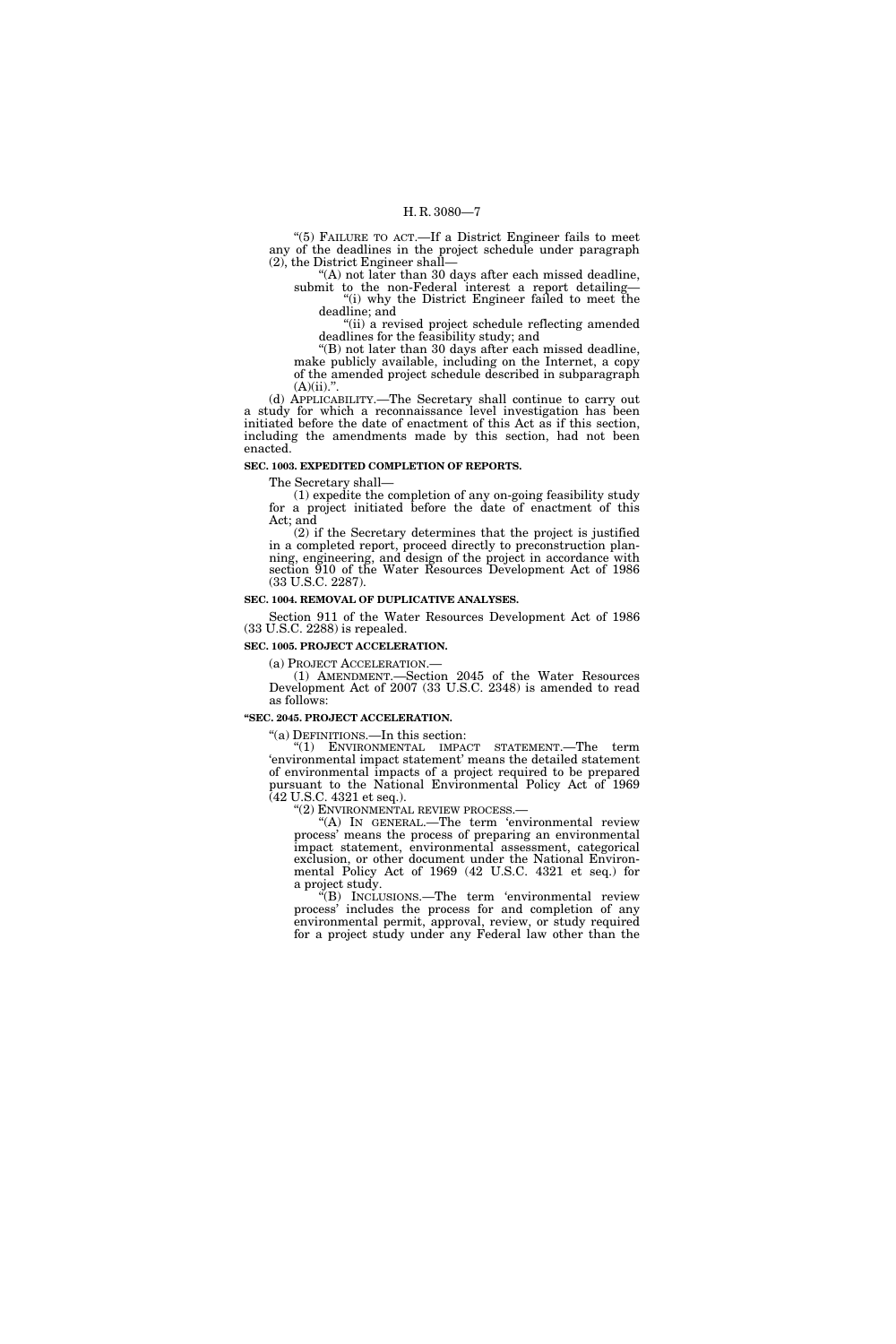National Environmental Policy Act of 1969 (42 U.S.C. 4321 et seq.).

''(3) FEDERAL JURISDICTIONAL AGENCY.—The term 'Federal jurisdictional agency' means a Federal agency with jurisdiction delegated by law, regulation, order, or otherwise over a review, analysis, opinion, statement, permit, license, or other approval or decision required for a project study under applicable Federal laws (including regulations).

"(4) FEDERAL LEAD AGENCY.—The term 'Federal lead agency' means the Corps of Engineers.

"(5) PROJECT.—The term 'project' means a water resources development project to be carried out by the Secretary.

''(6) PROJECT SPONSOR.—The term 'project sponsor' has the meaning given the term 'non-Federal interest' in section 221(b) of the Flood Control Act of 1970 (42 U.S.C. 1962d–5b(b)).

"(7) PROJECT STUDY.—The term 'project study' means a feasibility study for a project carried out pursuant to section 905 of the Water Resources Development Act of 1986 (33 U.S.C. 2282).

''(b) APPLICABILITY.—

''(1) IN GENERAL.—This section—

 $(A)$  shall apply to each project study that is initiated after the date of enactment of the Water Resources Reform and Development Act of 2014 and for which an environmental impact statement is prepared under the National Environmental Policy Act of 1969 (42 U.S.C. 4321 et seq.); and

''(B) may be applied, to the extent determined appropriate by the Secretary, to other project studies initiated after such date of enactment and for which an environmental review process document is prepared under that Act.

''(2) FLEXIBILITY.—Any authority granted under this section may be exercised, and any requirement established under this section may be satisfied, for the conduct of an environmental review process for a project study, a class of project studies, or a program of project studies.<br>"(3) LIST OF PROJECT STUDIES.-

"(A) IN GENERAL.—The Secretary shall annually prepare, and make publicly available, a separate list of each study that the Secretary has determined—

''(i) meets the standards described in paragraph (1); and

''(ii) does not have adequate funding to make substantial progress toward the completion of the project study.

(B) INCLUSIONS.—The Secretary shall include for each project study on the list under subparagraph (A) a description of the estimated amounts necessary to make substantial progress on the project study.<br>"(c) PROJECT REVIEW PROCESS.—

"(1) IN GENERAL.—The Secretary shall develop and implement a coordinated environmental review process for the development of project studies.

" $(2)$  COORDINATED REVIEW.—The coordinated environmental review process described in paragraph (1) shall require that any review, analysis, opinion, statement, permit, license,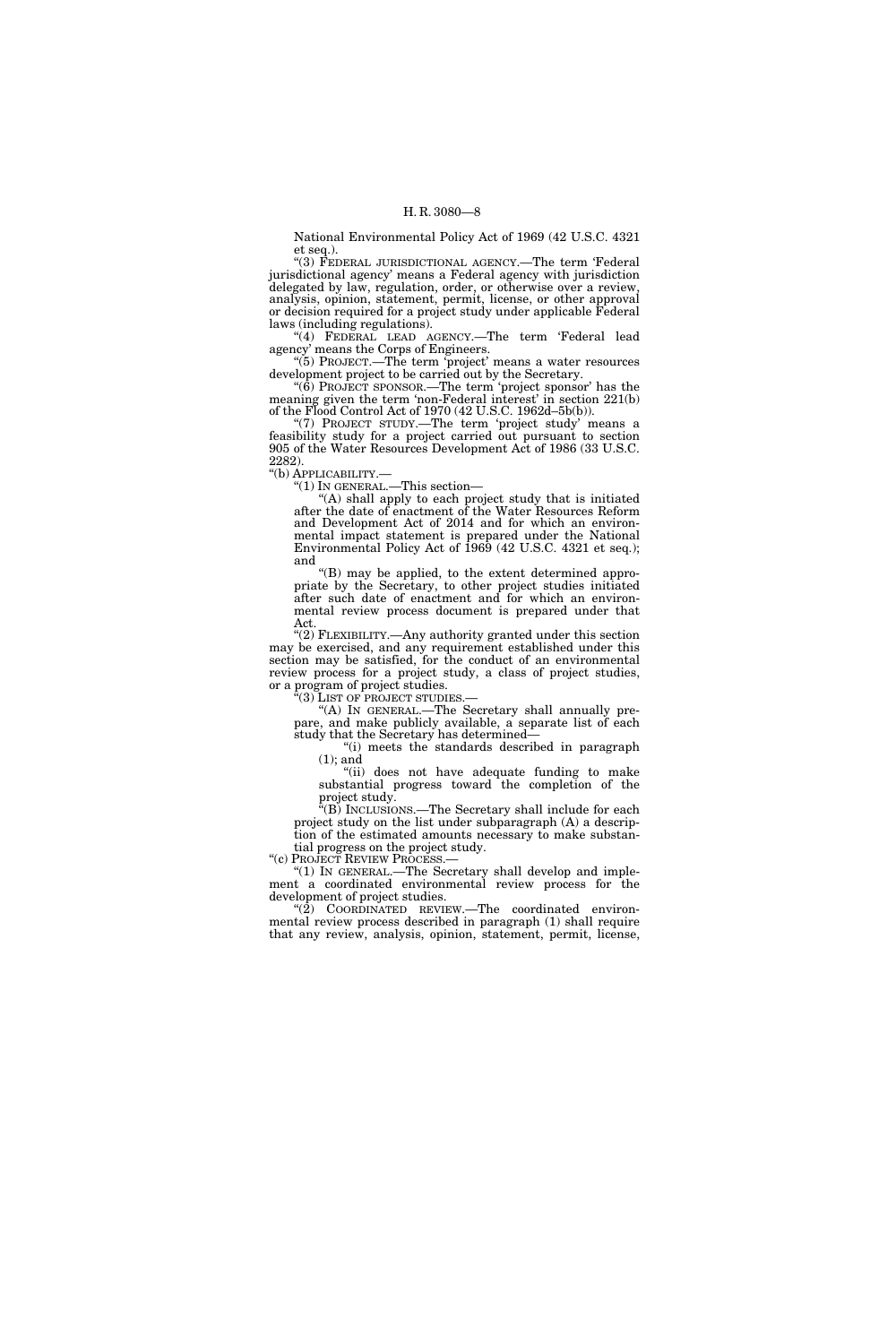or other approval or decision issued or made by a Federal, State, or local governmental agency or an Indian tribe for a project study described in subsection (b) be conducted, to the maximum extent practicable, concurrently with any other applicable governmental agency or Indian tribe.

"(3) TIMING.—The coordinated environmental review process under this subsection shall be completed not later than the date on which the Secretary, in consultation and concurrence with the agencies identified under subsection (e), establishes with respect to the project study.<br>"(d) LEAD AGENCIES.—

"(1) JOINT LEAD AGENCIES.-

"(A) IN GENERAL.—At the discretion of the Secretary and subject to the requirements of the National Environmental Policy Act of 1969 (42 U.S.C. 4321 et seq.) and the requirements of section 1506.8 of title 40, Code of Federal Regulations (or successor regulations), including the concurrence of the proposed joint lead agency, a project sponsor may serve as the joint lead agency.

''(B) PROJECT SPONSOR AS JOINT LEAD AGENCY.—A project sponsor that is a State or local governmental entity may—

"(i) with the concurrence of the Secretary, serve as a joint lead agency with the Federal lead agency for purposes of preparing any environmental document under the National Environmental Policy Act of 1969 (42 U.S.C. 4321 et seq.); and

''(ii) prepare any environmental review process document under the National Environmental Policy Act of 1969 (42 U.S.C. 4321 et seq.) required in support of any action or approval by the Secretary if—

''(I) the Secretary provides guidance in the preparation process and independently evaluates that document;

''(II) the project sponsor complies with all requirements applicable to the Secretary under— "(aa) the National Environmental Policy

Act of 1969 (42 U.S.C. 4321 et seq.); "(bb) any regulation implementing that

Act; and ''(cc) any other applicable Federal law; and

''(III) the Secretary approves and adopts the document before the Secretary takes any subsequent action or makes any approval based on that document, regardless of whether the action or approval of the Secretary results in Federal funding.

''(2) DUTIES.—The Secretary shall ensure that—

''(A) the project sponsor complies with all design and mitigation commitments made jointly by the Secretary and the project sponsor in any environmental document prepared by the project sponsor in accordance with this subsection; and

 $(f(B))$  any environmental document prepared by the project sponsor is appropriately supplemented to address any changes to the project the Secretary determines are necessary.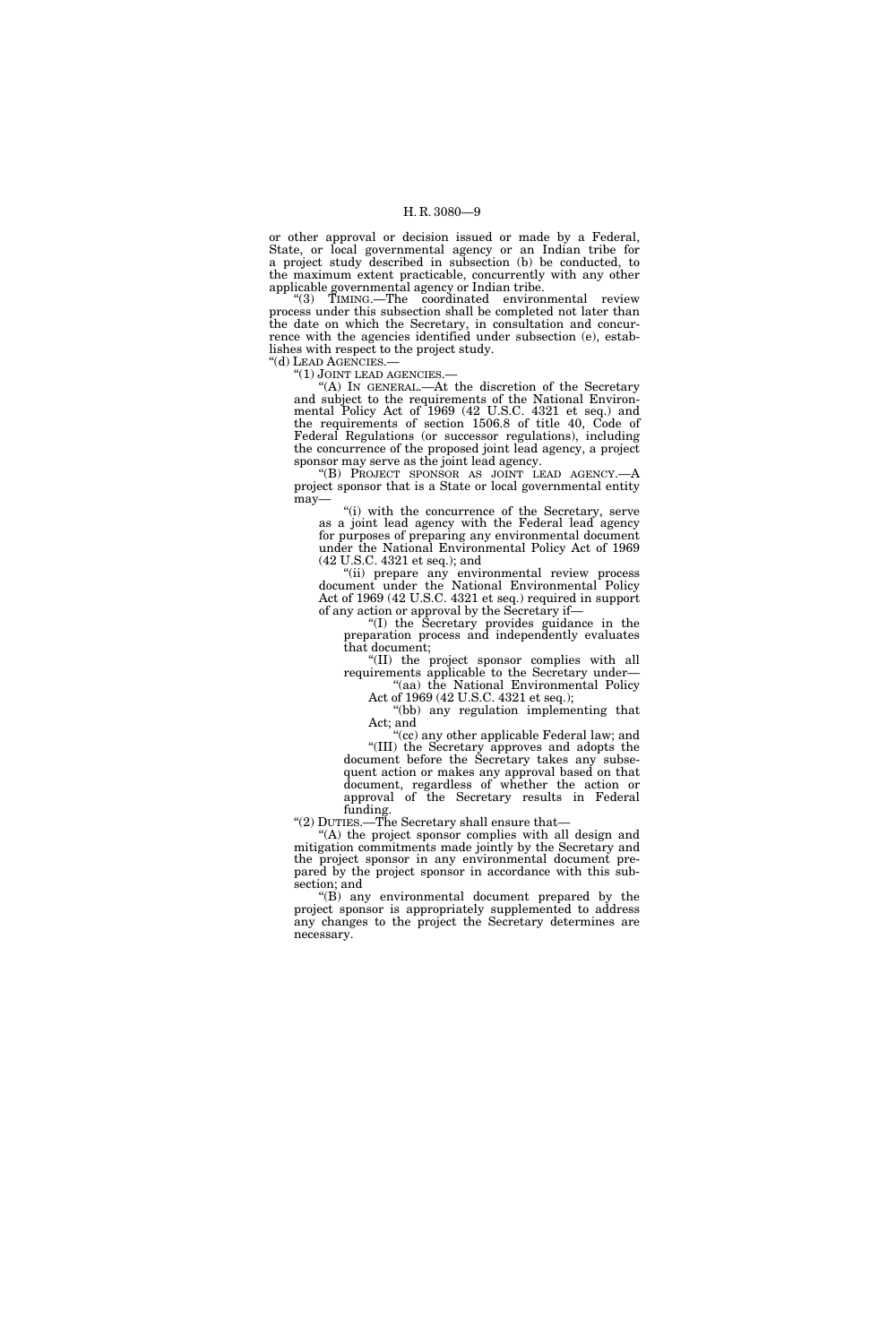"(3) ADOPTION AND USE OF DOCUMENTS. Any environmental document prepared in accordance with this subsection shall be adopted and used by any Federal agency making any determination related to the project study to the same extent that the Federal agency could adopt or use a document prepared by another Federal agency under—

"(A) the National Environmental Policy Act of 1969 (42 U.S.C. 4321 et seq.); and

''(B) parts 1500 through 1508 of title 40, Code of Federal Regulations (or successor regulations).

"(4) ROLES AND RESPONSIBILITY OF LEAD AGENCY.-With respect to the environmental review process for any project study, the Federal lead agency shall have authority and responsibility—

"(A) to take such actions as are necessary and proper and within the authority of the Federal lead agency to facilitate the expeditious resolution of the environmental review process for the project study; and

 $f(B)$  to prepare or ensure that any required environmental impact statement or other environmental review document for a project study required to be completed under the National Environmental Policy Act of 1969 (42 U.S.C. 4321 et seq.) is completed in accordance with this section and applicable Federal law.

''(e) PARTICIPATING AND COOPERATING AGENCIES.—

''(1) IDENTIFICATION OF JURISDICTIONAL AGENCIES.—With respect to carrying out the environmental review process for a project study, the Secretary shall identify, as early as practicable in the environmental review process, all Federal, State, and local government agencies and Indian tribes that may—

 $(A)$  have jurisdiction over the project;

"(B) be required by law to conduct or issue a review, analysis, opinion, or statement for the project study; or

 $(C)$  be required to make a determination on issuing a permit, license, or other approval or decision for the project study.

 $f(2)$  STATE AUTHORITY.—If the environmental review process is being implemented by the Secretary for a project study within the boundaries of a State, the State, consistent with State law, may choose to participate in the process and to make subject to the process all State agencies that—

 $(A)$  have jurisdiction over the project;

''(B) are required to conduct or issue a review, analysis, opinion, or statement for the project study; or

 $C$ ) are required to make a determination on issuing a permit, license, or other approval or decision for the project study.

''(3) INVITATION.—

''(A) IN GENERAL.—The Federal lead agency shall invite, as early as practicable in the environmental review process, any agency identified under paragraph (1) to become a participating or cooperating agency, as applicable, in the environmental review process for the project study.

''(B) DEADLINE.—An invitation to participate issued under subparagraph (A) shall set a deadline by which a response to the invitation shall be submitted, which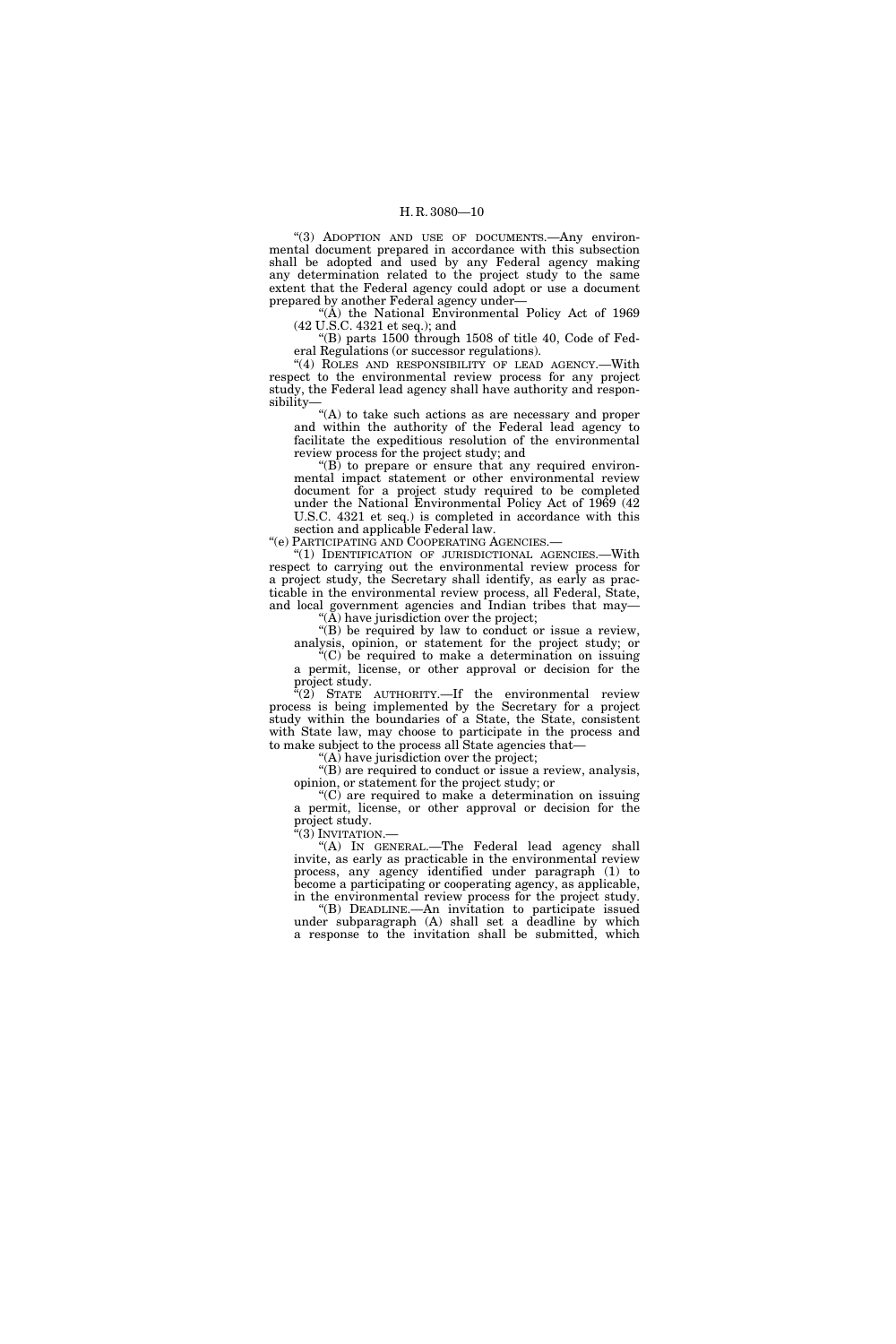may be extended by the Federal lead agency for good cause.

''(4) PROCEDURES.—Section 1501.6 of title 40, Code of Federal Regulations (as in effect on the date of enactment of the Water Resources Reform and Development Act of 2014) shall govern the identification and the participation of a cooperating agency.

(5) FEDERAL COOPERATING AGENCIES.—Any Federal agency that is invited by the Federal lead agency to participate in the environmental review process for a project study shall be designated as a cooperating agency by the Federal lead agency unless the invited agency informs the Federal lead agency, in writing, by the deadline specified in the invitation that the invited agency—

 $(A)(i)(I)$  has no jurisdiction or authority with respect to the project;

''(II) has no expertise or information relevant to the project; or

''(III) does not have adequate funds to participate in the project; and

"(ii) does not intend to submit comments on the project; or

''(B) does not intend to submit comments on the project. ''(6) ADMINISTRATION.—A participating or cooperating agency shall comply with this section and any schedule established under this section.

''(7) EFFECT OF DESIGNATION.—Designation as a participating or cooperating agency under this subsection shall not imply that the participating or cooperating agency-

'(A) supports a proposed project; or

''(B) has any jurisdiction over, or special expertise with respect to evaluation of, the project.

''(8) CONCURRENT REVIEWS.—Each participating or cooperating agency shall—

" $(A)$  carry out the obligations of that agency under other applicable law concurrently and in conjunction with the required environmental review process, unless doing so would prevent the participating or cooperating agency from conducting needed analysis or otherwise carrying out those obligations; and

''(B) formulate and implement administrative, policy, and procedural mechanisms to enable the agency to ensure completion of the environmental review process in a timely, coordinated, and environmentally responsible manner.

''(f) PROGRAMMATIC COMPLIANCE.—

''(1) IN GENERAL.—The Secretary shall issue guidance regarding the use of programmatic approaches to carry out the environmental review process that—

"(A) eliminates repetitive discussions of the same issues;

 $\mathcal{H}(B)$  focuses on the actual issues ripe for analyses at each level of review;

''(C) establishes a formal process for coordinating with participating and cooperating agencies, including the creation of a list of all data that is needed to carry out an environmental review process; and

''(D) complies with—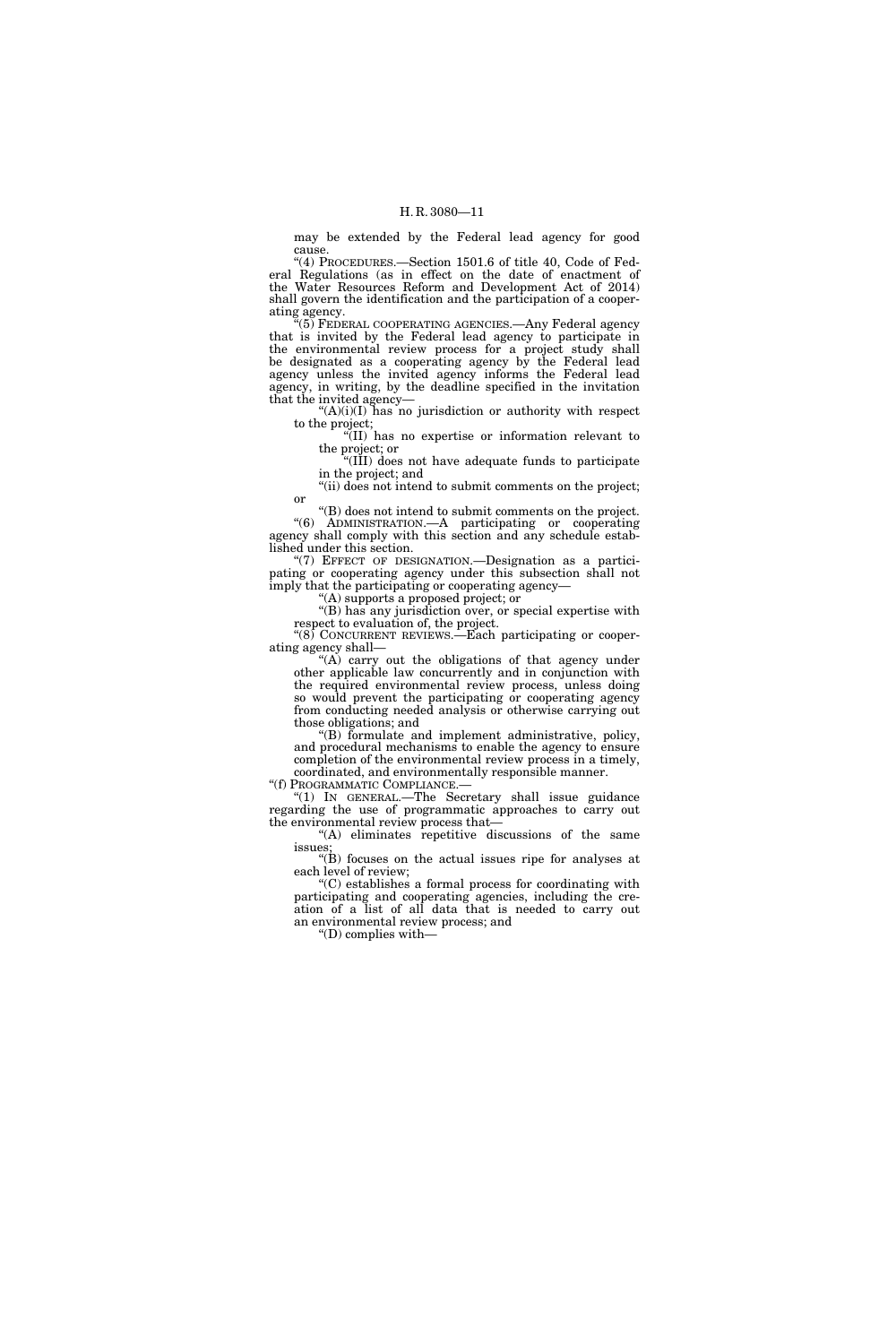''(i) the National Environmental Policy Act of 1969 (42 U.S.C. 4321 et seq.); and

"(ii) all other applicable laws.

''(2) REQUIREMENTS.—In carrying out paragraph (1), the Secretary shall—

''(A) as the first step in drafting guidance under that paragraph, consult with relevant Federal, State, and local governmental agencies, Indian tribes, and the public on the appropriate use and scope of the programmatic approaches;

''(B) emphasize the importance of collaboration among relevant Federal, State, and local governmental agencies, and Indian tribes in undertaking programmatic reviews, especially with respect to including reviews with a broad geographical scope;

 $\H(\mathrm{C})$  ensure that the programmatic reviews–

''(i) promote transparency, including of the analyses and data used in the environmental review process, the treatment of any deferred issues raised by Federal, State, and local governmental agencies, Indian tribes, or the public, and the temporal and special scales to be used to analyze those issues;

"(ii) use accurate and timely information in the environmental review process, including—

''(I) criteria for determining the general duration of the usefulness of the review; and

''(II) the timeline for updating any out-of-date review;

''(iii) describe—

''(I) the relationship between programmatic analysis and future tiered analysis; and

''(II) the role of the public in the creation of future tiered analysis; and

''(iv) are available to other relevant Federal, State, and local governmental agencies, Indian tribes, and the public;

''(D) allow not fewer than 60 days of public notice and comment on any proposed guidance; and

 $E(E)$  address any comments received under subparagraph (D).

''(g) COORDINATED REVIEWS.—

''(1) COORDINATION PLAN.—

''(A) ESTABLISHMENT.—

''(i) IN GENERAL.—The Federal lead agency shall, after consultation with and with the concurrence of each participating and cooperating agency and the project sponsor or joint lead agency, as applicable, establish a plan for coordinating public and agency participation in, and comment on, the environmental review process for a project study or a category of project studies.

''(ii) INCORPORATION.—The plan established under clause (i) shall be incorporated into the project schedule milestones set under section 905(g)(2) of the Water Resources Development Act of 1986 (33 U.S.C.  $2282(g)(2)$ ).

''(B) SCHEDULE.—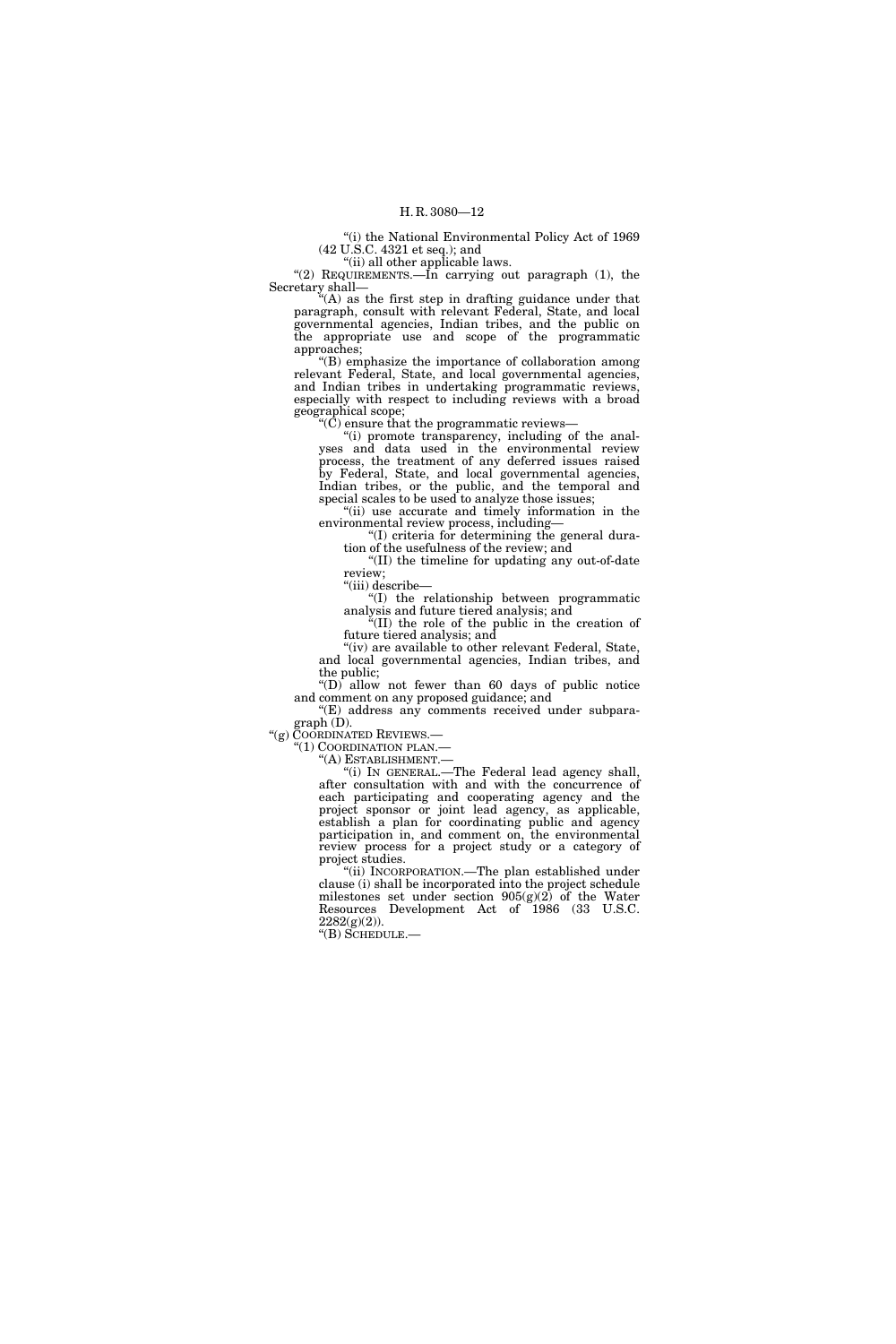''(i) IN GENERAL.—As soon as practicable but not later than 45 days after the close of the public comment period on a draft environmental impact statement, the Federal lead agency, after consultation with and the concurrence of each participating and cooperating agency and the project sponsor or joint lead agency, as applicable, shall establish, as part of the coordination plan established in subparagraph (A), a schedule for completion of the environmental review process for the project study.

''(ii) FACTORS FOR CONSIDERATION.—In establishing a schedule, the Secretary shall consider factors such as—

''(I) the responsibilities of participating and cooperating agencies under applicable laws;

''(II) the resources available to the project sponsor, joint lead agency, and other relevant Federal and State agencies, as applicable;

''(III) the overall size and complexity of the project;

''(IV) the overall schedule for and cost of the project; and

" $(V)$  the sensitivity of the natural and historical resources that could be affected by the project. ''(iii) MODIFICATIONS.—The Secretary may—

''(I) lengthen a schedule established under clause (i) for good cause; and

''(II) shorten a schedule only with concurrence of the affected participating and cooperating agencies and the project sponsor or joint lead agency, as applicable.

"(iv) DISSEMINATION.—A copy of a schedule established under clause (i) shall be—

''(I) provided to each participating and cooperating agency and the project sponsor or joint lead agency, as applicable; and

''(II) made available to the public.

"(2) COMMENT DEADLINES.—The Federal lead agency shall establish the following deadlines for comment during the environmental review process for a project study:

''(A) DRAFT ENVIRONMENTAL IMPACT STATEMENTS.—For comments by Federal and States agencies and the public on a draft environmental impact statement, a period of not more than 60 days after publication in the Federal Register of notice of the date of public availability of the draft environmental impact statement, unless—

"(i) a different deadline is established by agreement of the Federal lead agency, the project sponsor or joint lead agency, as applicable, and all participating and cooperating agencies; or

''(ii) the deadline is extended by the Federal lead agency for good cause.

''(B) OTHER ENVIRONMENTAL REVIEW PROCESSES.—For all other comment periods established by the Federal lead agency for agency or public comments in the environmental review process, a period of not more than 30 days after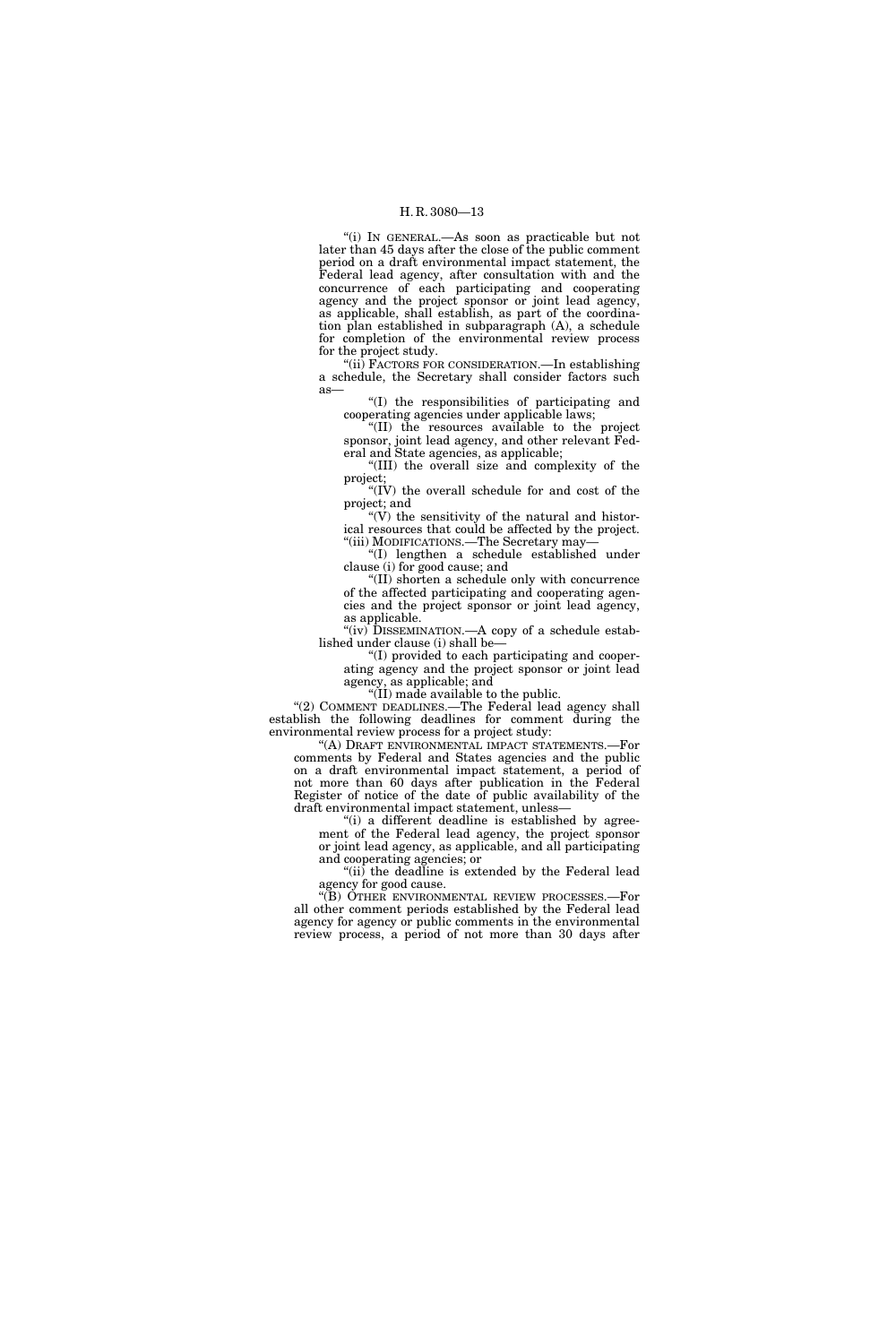the date on which the materials on which comment is requested are made available, unless—

"(i) a different deadline is established by agreement of the Federal lead agency, the project sponsor, or joint lead agency, as applicable, and all participating and cooperating agencies; or

" $(ii)$  the deadline is extended by the Federal lead agency for good cause.

''(3) DEADLINES FOR DECISIONS UNDER OTHER LAWS.—In any case in which a decision under any Federal law relating to a project study, including the issuance or denial of a permit or license, is required to be made by the date described in subsection  $(h)(5)(\overline{B})(ii)$ , the Secretary shall submit to the Committee on Environment and Public Works of the Senate and the Committee on Transportation and Infrastructure of the House of Representatives—

"(A) as soon as practicable after the 180-day period described in subsection (h)(5)(B)(ii), an initial notice of the failure of the Federal agency to make the decision; and

''(B) every 60 days thereafter until such date as all decisions of the Federal agency relating to the project study have been made by the Federal agency, an additional notice that describes the number of decisions of the Federal agency that remain outstanding as of the date of the additional notice.

"(4) INVOLVEMENT OF THE PUBLIC.—Nothing in this subsection reduces any time period provided for public comment in the environmental review process under applicable Federal law (including regulations).

''(5) TRANSPARENCY REPORTING.—

''(A) REPORTING REQUIREMENTS.—Not later than 1 year after the date of enactment of the Water Resources Reform and Development Act of 2014, the Secretary shall establish and maintain an electronic database and, in coordination with other Federal and State agencies, issue reporting requirements to make publicly available the status and progress with respect to compliance with applicable requirements of the National Environmental Policy Act of 1969 (42 U.S.C. 4321 et. seq.) and any other Federal, State, or local approval or action required for a project study for which this section is applicable.

''(B) PROJECT STUDY TRANSPARENCY.—Consistent with the requirements established under subparagraph (A), the Secretary shall publish the status and progress of any Federal, State, or local decision, action, or approval required under applicable laws for each project study for which this section is applicable.

''(h) ISSUE IDENTIFICATION AND RESOLUTION.—

''(1) COOPERATION.—The Federal lead agency, the cooperating agencies, and any participating agencies shall work cooperatively in accordance with this section to identify and resolve issues that could delay completion of the environmental review process or result in the denial of any approval required for the project study under applicable laws.

 $\rm ^{\prime\prime}(2)$  Federal lead agency responsibilities.—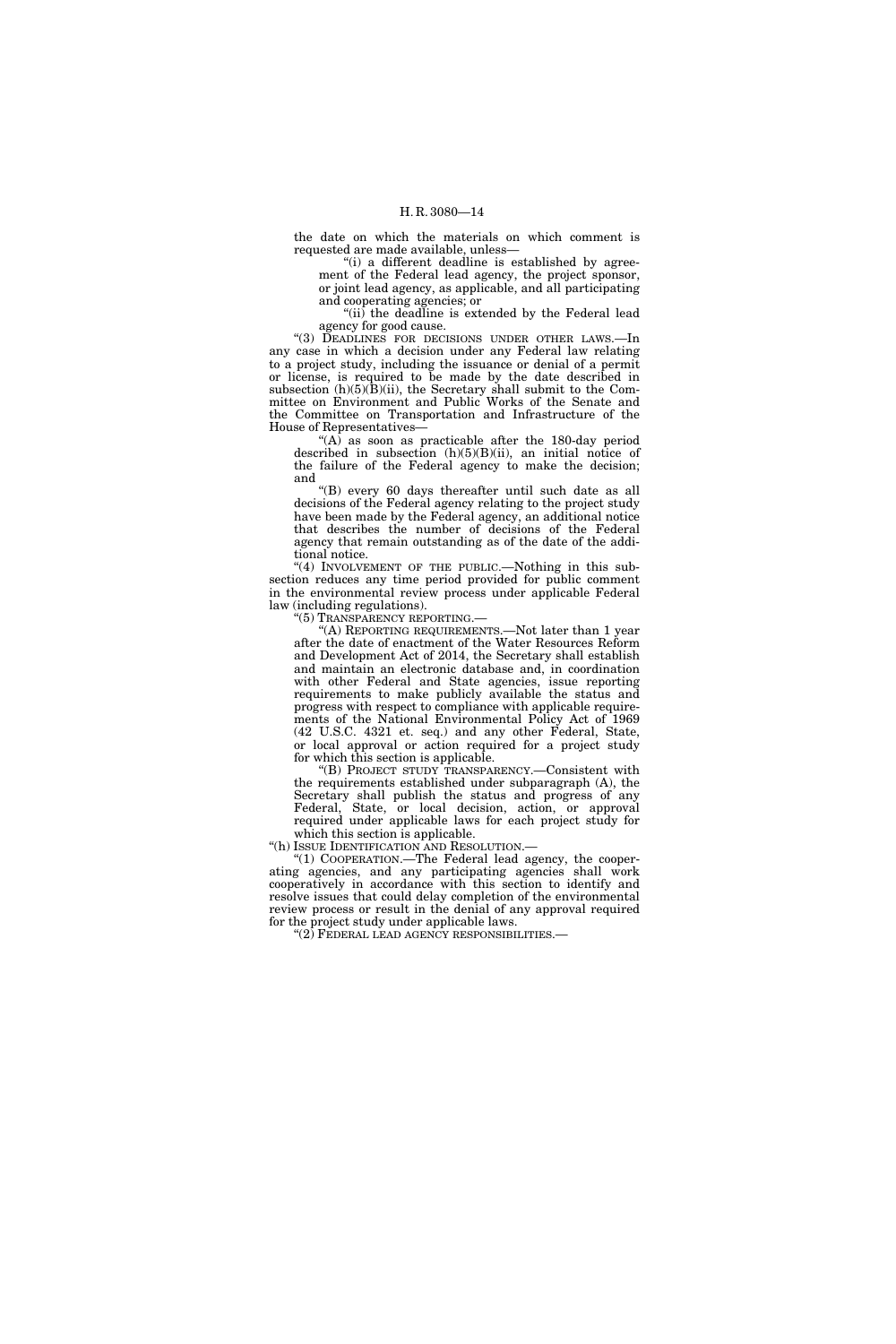"(A) IN GENERAL.—The Federal lead agency shall make information available to the cooperating agencies and participating agencies as early as practicable in the environmental review process regarding the environmental and socioeconomic resources located within the project area and the general locations of the alternatives under consideration.

''(B) DATA SOURCES.—The information under subparagraph (A) may be based on existing data sources, including geographic information systems mapping.

''(3) COOPERATING AND PARTICIPATING AGENCY RESPONSIBIL-ITIES.—Based on information received from the Federal lead agency, cooperating and participating agencies shall identify, as early as practicable, any issues of concern regarding the potential environmental or socioeconomic impacts of the project, including any issues that could substantially delay or prevent an agency from granting a permit or other approval that is needed for the project study.

"(4) ACCELERATED ISSUE RESOLUTION AND ELEVATION.-

''(A) IN GENERAL.—On the request of a participating or cooperating agency or project sponsor, the Secretary shall convene an issue resolution meeting with the relevant participating and cooperating agencies and the project sponsor or joint lead agency, as applicable, to resolve issues that may—

''(i) delay completion of the environmental review process; or

"(ii) result in denial of any approval required for the project study under applicable laws.

''(B) MEETING DATE.—A meeting requested under this paragraph shall be held not later than 21 days after the date on which the Secretary receives the request for the meeting, unless the Secretary determines that there is good cause to extend that deadline.

''(C) NOTIFICATION.—On receipt of a request for a meeting under this paragraph, the Secretary shall notify all relevant participating and cooperating agencies of the request, including the issue to be resolved and the date for the meeting.

'(D) ELEVATION OF ISSUE RESOLUTION.—If a resolution cannot be achieved within the 30 day-period beginning on the date of a meeting under this paragraph and a determination is made by the Secretary that all information necessary to resolve the issue has been obtained, the Secretary shall forward the dispute to the heads of the relevant agencies for resolution.

''(E) CONVENTION BY SECRETARY.—The Secretary may convene an issue resolution meeting under this paragraph at any time, at the discretion of the Secretary, regardless of whether a meeting is requested under subparagraph (A).<br>"(5) FINANCIAL PENALTY PROVISIONS.—

"(A) IN GENERAL.—A Federal jurisdictional agency shall complete any required approval or decision for the environmental review process on an expeditious basis using the shortest existing applicable process.

''(B) FAILURE TO DECIDE.—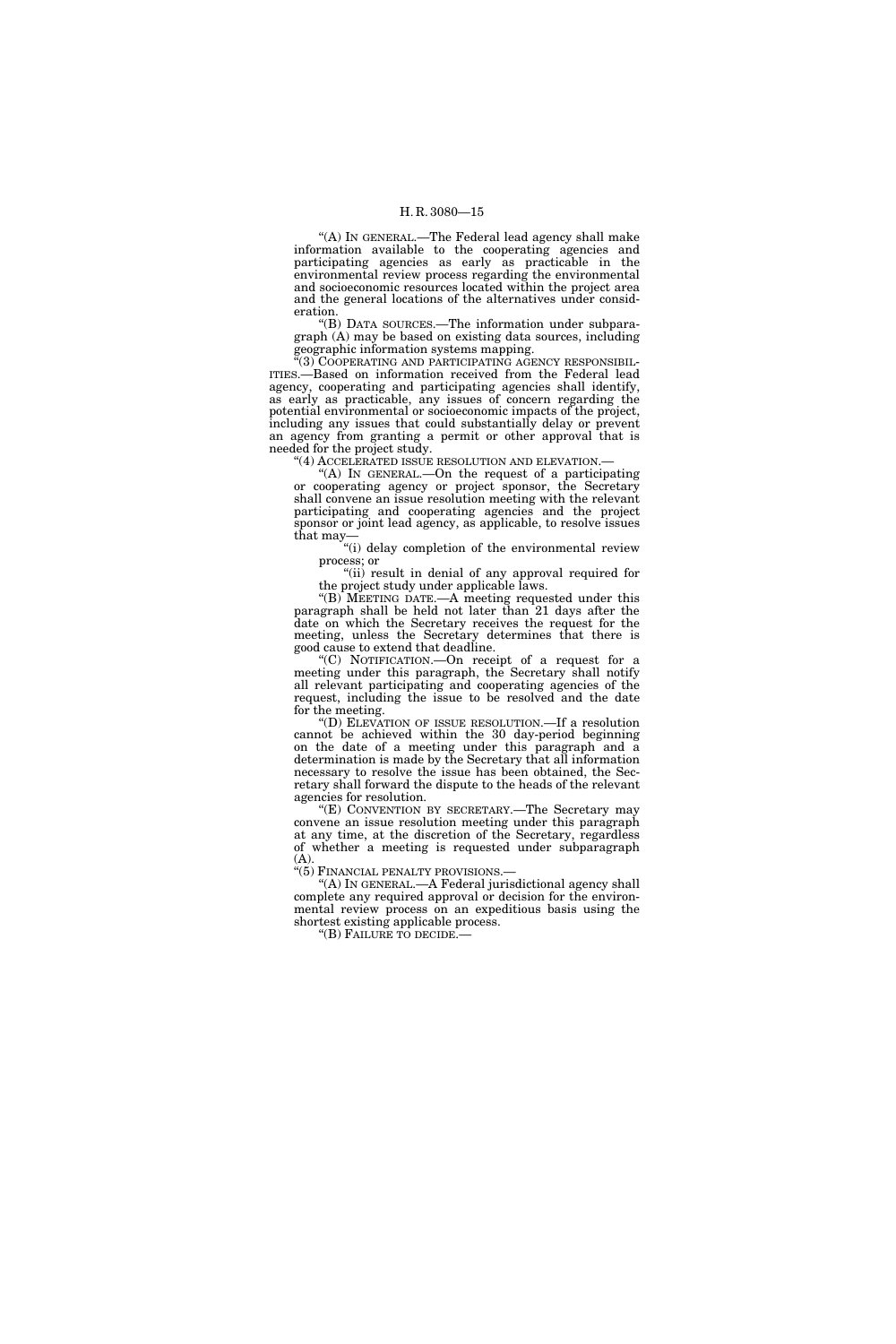"(i) IN GENERAL.-If a Federal jurisdictional agency fails to render a decision required under any Federal law relating to a project study that requires the preparation of an environmental impact statement or environmental assessment, including the issuance or denial of a permit, license, statement, opinion, or other approval by the date described in clause (ii), the amount of funds made available to support the office of the head of the Federal jurisdictional agency shall be reduced by an amount of funding equal to the amounts specified in subclause  $(I)$  or  $(II)$  and those funds shall be made available to the division of the Federal jurisdictional agency charged with rendering the decision by not later than 1 day after the applicable date under clause (ii), and once each week thereafter until a final decision is rendered, subject to subparagraph (C)—

 $*(I)$  \$20,000 for any project study requiring the preparation of an environmental assessment or environmental impact statement; or

''(II) \$10,000 for any project study requiring any type of review under the National Environmental Policy Act of 1969 (42 U.S.C. 4321 et seq.) other than an environmental assessment or environmental impact statement.

"(ii) DESCRIPTION OF DATE.—The date referred to in clause (i) is the later of—

''(I) the date that is 180 days after the date on which an application for the permit, license, or approval is complete; and

''(II) the date that is 180 days after the date on which the Federal lead agency issues a decision on the project under the National Environmental Policy Act of 1969 (42 U.S.C. 4321 et seq.).<br>"(C) LIMITATIONS.—

"(i) IN GENERAL.—No transfer of funds under subparagraph (B) relating to an individual project study shall exceed, in any fiscal year, an amount equal to 1 percent of the funds made available for the applicable agency office.

"(ii) FAILURE TO DECIDE.—The total amount transferred in a fiscal year as a result of a failure by an agency to make a decision by an applicable deadline shall not exceed an amount equal to 5 percent of the funds made available for the applicable agency office for that fiscal year.

''(iii) AGGREGATE.—Notwithstanding any other provision of law, for each fiscal year, the aggregate amount of financial penalties assessed against each applicable agency office under the Water Resources Reform and Development Act of 2014 and any other Federal law as a result of a failure of the agency to make a decision by an applicable deadline for environmental review, including the total amount transferred under this paragraph, shall not exceed an amount equal to 9.5 percent of the funds made available for the agency office for that fiscal year.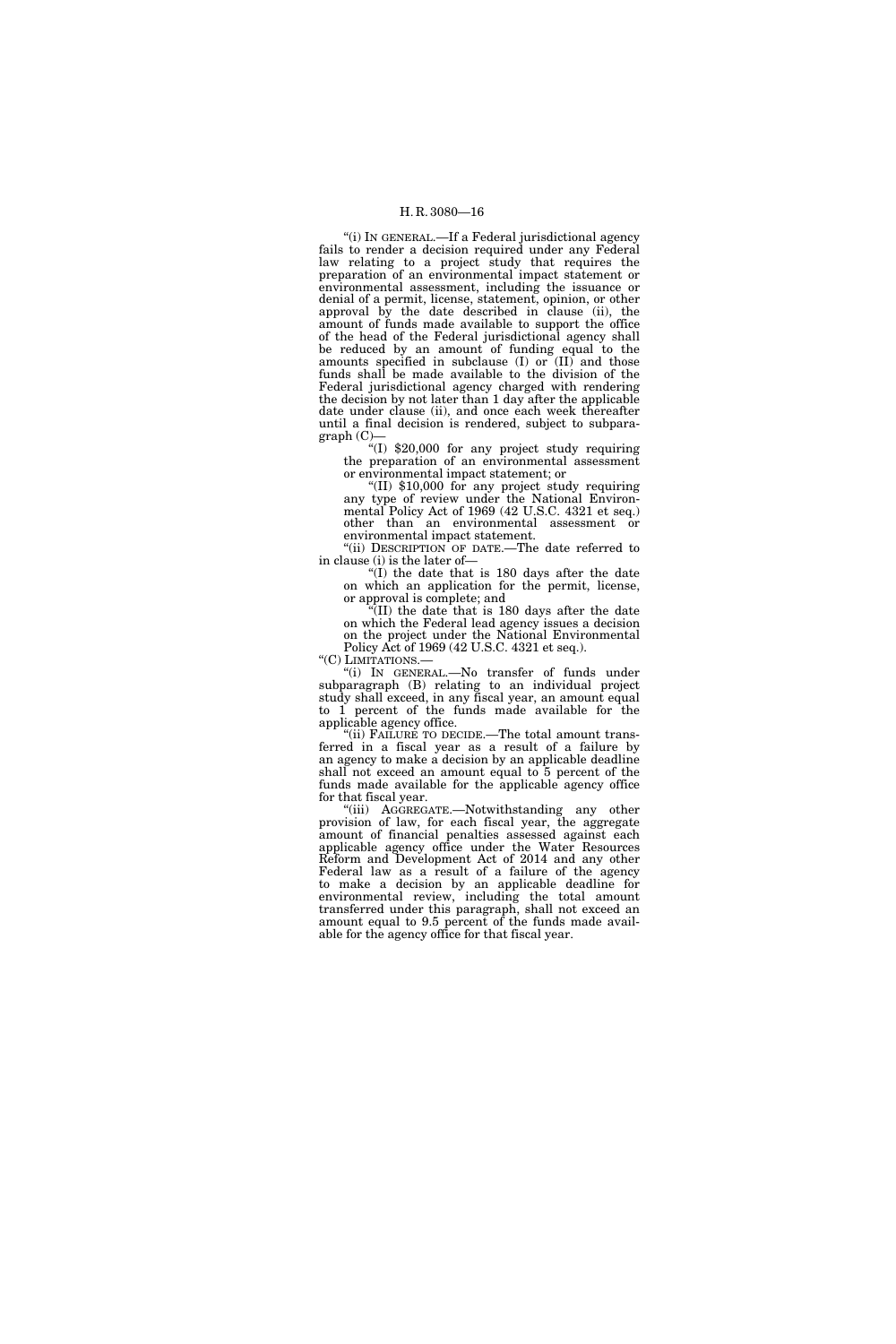''(D) NO FAULT OF AGENCY.—

''(i) IN GENERAL.—A transfer of funds under this paragraph shall not be made if the applicable agency described in subparagraph (A) notifies, with a supporting explanation, the Federal lead agency, cooperating agencies, and project sponsor, as applicable, that—

''(I) the agency has not received necessary information or approvals from another entity in a manner that affects the ability of the agency to meet any requirements under Federal, State, or local law;

''(II) significant new information, including from public comments, or circumstances, including a major modification to an aspect of the project, requires additional analysis for the agency to make a decision on the project application; or

''(III) the agency lacks the financial resources to complete the review under the scheduled time frame, including a description of the number of full-time employees required to complete the review, the amount of funding required to complete the review, and a justification as to why not enough funding is available to complete the review by the deadline.

"(ii) LACK OF FINANCIAL RESOURCES.—If the agency provides notice under clause (i)(III), the Inspector General of the agency shall—

''(I) conduct a financial audit to review the notice; and

"(II) not later than 90 days after the date on which the review described in subclause (I) is completed, submit to the Committee on Environment and Public Works of the Senate and the Committee on Transportation and Infrastructure of the House of Representatives a report on the notice.

"(E) LIMITATION.-The Federal agency from which funds are transferred pursuant to this paragraph shall not reprogram funds to the office of the head of the agency, or equivalent office, to reimburse that office for the loss of the funds.

''(F) EFFECT OF PARAGRAPH.—Nothing in this paragraph affects or limits the application of, or obligation to comply with, any Federal, State, local, or tribal law. "(i) MEMORANDUM OF AGREEMENTS FOR EARLY COORDINA-

TION.—

''(1) SENSE OF CONGRESS.—It is the sense of Congress that—

''(A) the Secretary and other Federal agencies with relevant jurisdiction in the environmental review process should cooperate with each other, State agencies, and Indian tribes on environmental review and project delivery activities at the earliest practicable time to avoid delays and duplication of effort later in the process, prevent potential conflicts, and ensure that planning and project development decisions reflect environmental values; and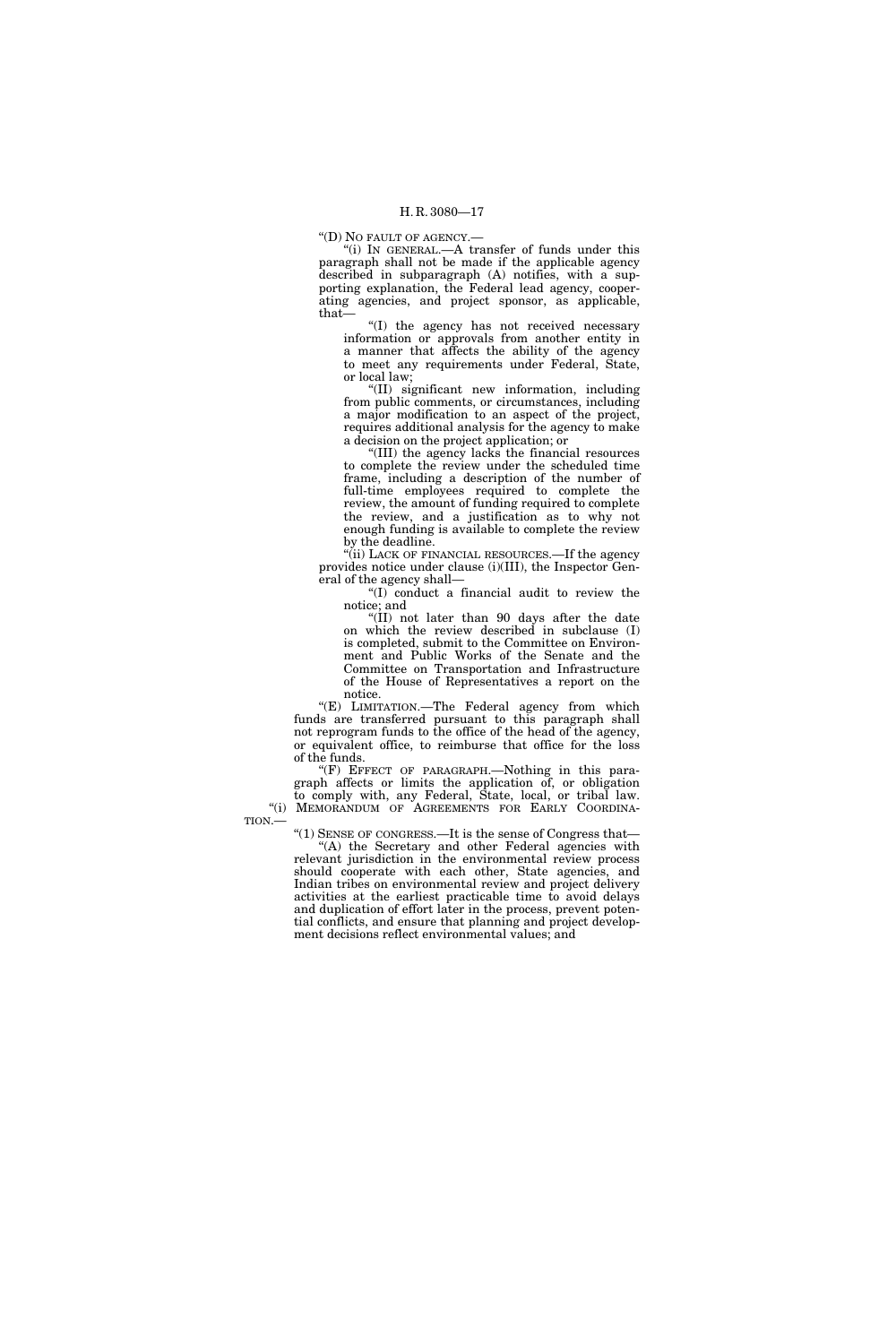''(B) the cooperation referred to in subparagraph (A) should include the development of policies and the designation of staff that advise planning agencies and project sponsors of studies or other information foreseeably required for later Federal action and early consultation with appropriate State and local agencies and Indian tribes.

"(2) TECHNICAL ASSISTANCE.—If requested at any time by a State or project sponsor, the Secretary and other Federal agencies with relevant jurisdiction in the environmental review process, shall, to the maximum extent practicable and appropriate, as determined by the agencies, provide technical assistance to the State or project sponsor in carrying out early coordination activities.

''(3) MEMORANDUM OF AGENCY AGREEMENT.—If requested at any time by a State or project sponsor, the Federal lead agency, in consultation with other Federal agencies with relevant jurisdiction in the environmental review process, may establish memoranda of agreement with the project sponsor, Indian tribe, State and local governments, and other appropriate entities to carry out the early coordination activities, including providing technical assistance in identifying potential impacts and mitigation issues in an integrated fashion.

''(j) LIMITATIONS.—Nothing in this section preempts or interferes with—

" $(1)$  any obligation to comply with the provisions of any Federal law, including—

"(A) the National Environmental Policy Act of 1969 (42 U.S.C. 4321 et seq.); and

''(B) any other Federal environmental law;

"(2) the reviewability of any final Federal agency action in a court of the United States or in the court of any State; ''(3) any requirement for seeking, considering, or responding to public comment; or

''(4) any power, jurisdiction, responsibility, duty, or authority that a Federal, State, or local governmental agency, Indian tribe, or project sponsor has with respect to carrying out a project or any other provision of law applicable to projects. "(k) TIMING OF CLAIMS.-

 $"(1)$  TIMING.

"(A) In GENERAL.—Notwithstanding any other provision of law, a claim arising under Federal law seeking judicial review of a permit, license, or other approval issued by a Federal agency for a project study shall be barred unless the claim is filed not later than 3 years after publication of a notice in the Federal Register announcing that the permit, license, or other approval is final pursuant to the law under which the agency action is taken, unless a shorter time is specified in the Federal law that allows judicial review.

''(B) APPLICABILITY.—Nothing in this subsection creates a right to judicial review or places any limit on filing a claim that a person has violated the terms of a permit, license, or other approval.

''(2) NEW INFORMATION.—

''(A) IN GENERAL.—The Secretary shall consider new information received after the close of a comment period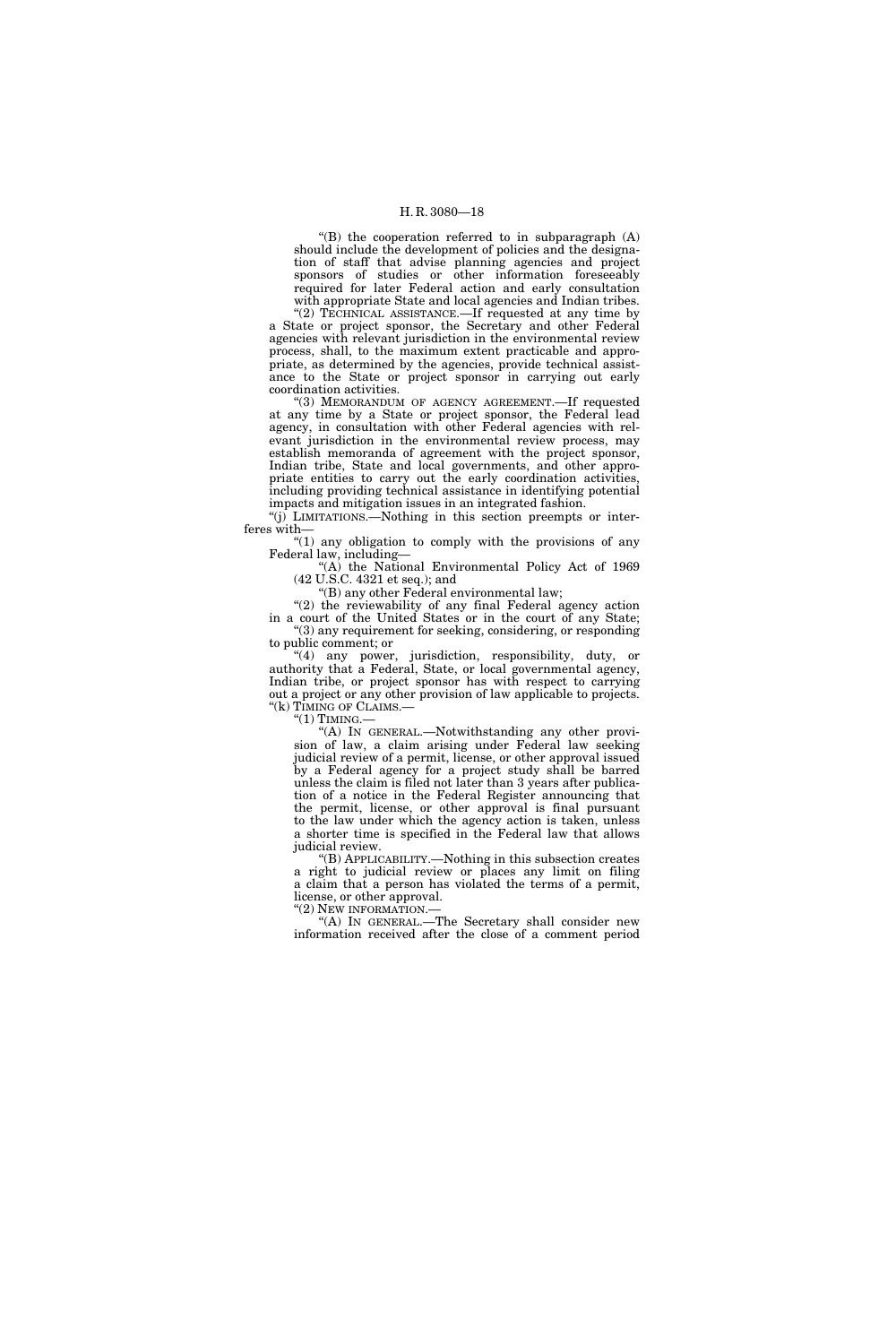if the information satisfies the requirements for a supplemental environmental impact statement under title 40, Code of Federal Regulations (including successor regulations).

''(B) SEPARATE ACTION.—The preparation of a supplemental environmental impact statement or other environmental document, if required under this section, shall be considered a separate final agency action and the deadline for filing a claim for judicial review of the action shall be 3 years after the date of publication of a notice in the Federal Register announcing the action relating to such supplemental environmental impact statement or other environmental document.

''(l) CATEGORICAL EXCLUSIONS.—

 $'(1)$  IN GENERAL.—Not later than 180 days after the date of enactment of the Water Resources Reform and Development Act of 2014, the Secretary shall—

"(A) survey the use by the Corps of Engineers of categorical exclusions in projects since 2005;

''(B) publish a review of the survey that includes a description of—

"(i) the types of actions that were categorically excluded or could be the basis for developing a new categorical exclusion; and

"(ii) any requests previously received by the Secretary for new categorical exclusions; and

''(C) solicit requests from other Federal agencies and project sponsors for new categorical exclusions.

 $(2)$  NEW CATEGORICAL EXCLUSIONS.—Not later than 1 year after the date of enactment of the Water Resources Reform and Development Act of 2014, if the Secretary has identified a category of activities that merit establishing a categorical exclusion that did not exist on the day before the date of enactment of the Water Resources Reform and Development Act of 2014 based on the review under paragraph  $(1)$ , the Secretary shall publish a notice of proposed rulemaking to propose that new categorical exclusion, to the extent that the categorical exclusion meets the criteria for a categorical exclusion under section 1508.4 of title 40, Code of Federal Regulations (or successor regulation).

"(m) REVIEW OF PROJECT ACCELERATION REFORMS.-

''(1) IN GENERAL.—The Comptroller General of the United States shall—

"(A) assess the reforms carried out under this section; and

''(B) not later than 5 years and not later than 10 years after the date of enactment of the Water Resources Reform and Development Act of 2014, submit to the Committee on Environment and Public Works of the Senate and the Committee on Transportation and Infrastructure of the House of Representatives a report that describes the results of the assessment.

''(2) CONTENTS.—The reports under paragraph (1) shall include an evaluation of impacts of the reforms carried out under this section on—

''(A) project delivery;

"(B) compliance with environmental laws; and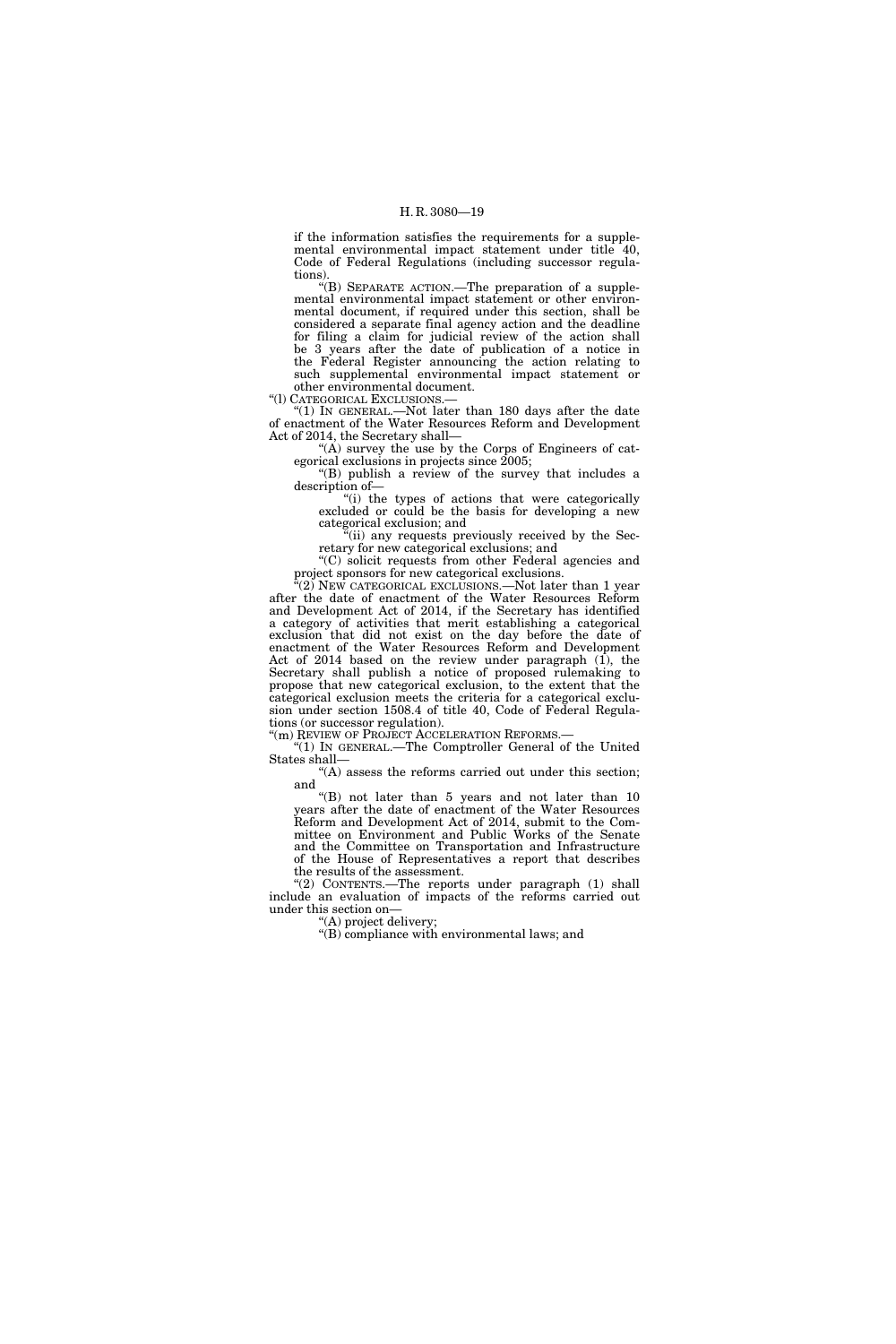## ''(C) the environmental impact of projects.

"(n) PERFORMANCE MEASUREMENT.—The Secretary shall establish a program to measure and report on progress made toward improving and expediting the planning and environmental review process.

''(o) IMPLEMENTATION GUIDANCE.—The Secretary shall prepare, in consultation with the Council on Environmental Quality and other Federal agencies with jurisdiction over actions or resources that may be impacted by a project, guidance documents that describe the coordinated environmental review processes that the Secretary intends to use to implement this section for the planning of projects, in accordance with the civil works program of the Corps of Engineers and all applicable law."

(2) CLERICAL AMENDMENT.—The table of contents contained in section 1(b) of the Water Resources Development Act of 2007 (121 Stat. 1042) is amended by striking the item relating to section 2045 and inserting the following:

#### ''Sec. 2045. Project acceleration.''.

(b) CATEGORICAL EXCLUSIONS IN EMERGENCIES.—For the repair, reconstruction, or rehabilitation of a water resources project that is in operation or under construction when damaged by an event or incident that results in a declaration by the President of a major disaster or emergency pursuant to the Robert T. Stafford Disaster Relief and Emergency Assistance Act (42 U.S.C. 5121 et seq.), the Secretary shall treat such repair, reconstruction, or rehabilitation activity as a class of action categorically excluded from the requirements relating to environmental assessments or environmental impact statements under section 1508.4 of title 40, Code of Federal Regulations (or successor regulations), if the repair or reconstruction activity is—

(1) in the same location with the same capacity, dimensions, and design as the original water resources project as before the declaration described in this section; and

(2) commenced within a 2-year period beginning on the date of a declaration described in this subsection.

#### **SEC. 1006. EXPEDITING THE EVALUATION AND PROCESSING OF PER-MITS.**

Section 214 of the Water Resources Development Act of 2000 (Public Law 106–541; 33 U.S.C. 2201 note) is amended—

 $(1)$  in subsection  $(a)$ —

 $(A)$  by striking "(a) In GENERAL.—The Secretary" and inserting the following:

''(a) FUNDING TO PROCESS PERMITS.—

''(1) DEFINITIONS.—In this subsection:

''(A) NATURAL GAS COMPANY.—The term 'natural gas company' has the meaning given the term in section  $1262$ of the Public Utility Holding Company Act of 2005 (42 U.S.C. 16451), except that the term also includes a person engaged in the transportation of natural gas in intrastate commerce.

''(B) PUBLIC-UTILITY COMPANY.—The term 'publicutility company' has the meaning given the term in section 1262 of the Public Utility Holding Company Act of 2005 (42 U.S.C. 16451).

''(2) PERMIT PROCESSING.—The Secretary'';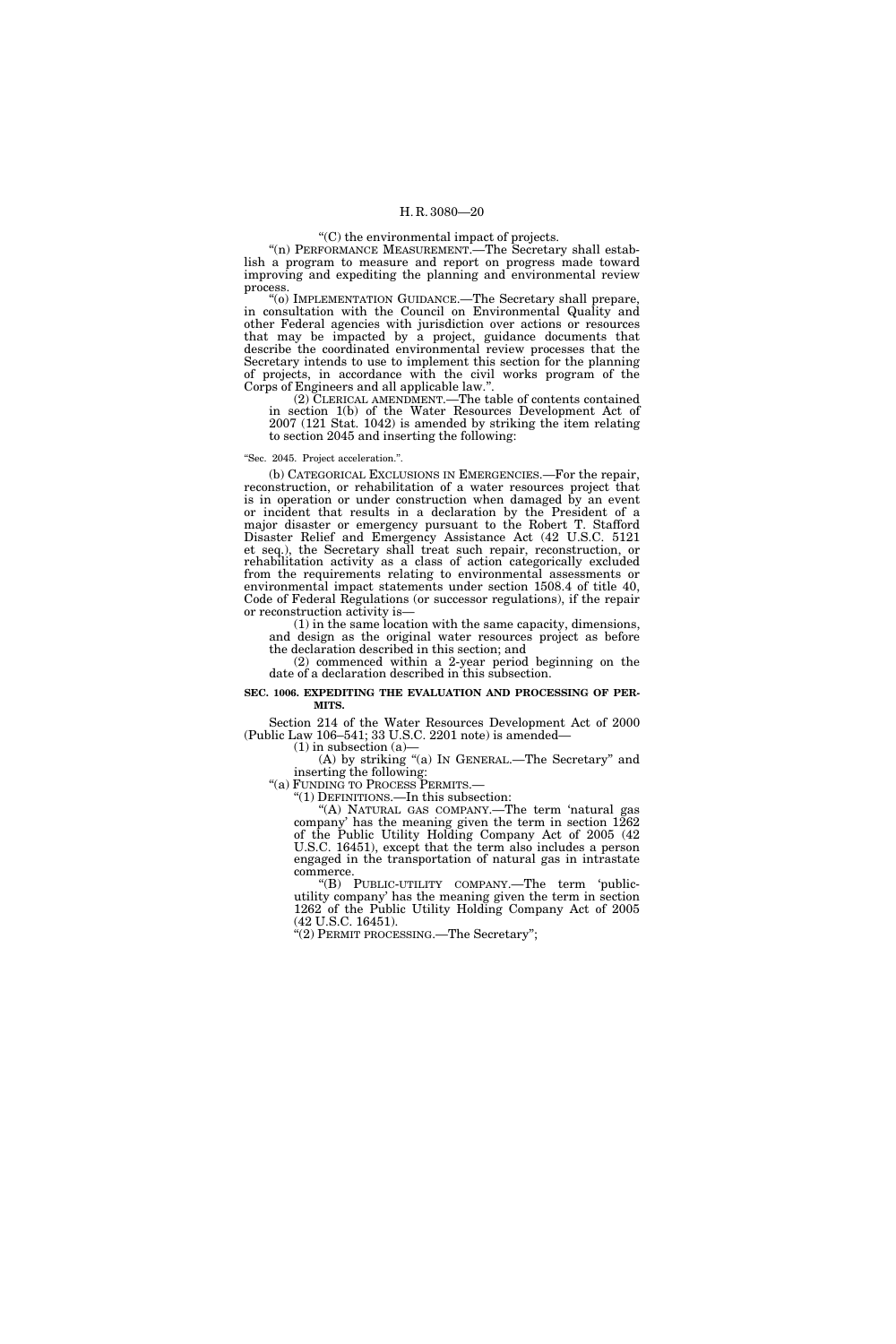(B) in paragraph (2) (as so designated)—

(i) by inserting ''or a public-utility company or natural gas company'' after ''non-Federal public entity''; and

(ii) by inserting "or company" after "that entity"; and

(C) by adding at the end the following:

"(3) LIMITATION FOR PUBLIC-UTILITY AND NATURAL GAS COMPANIES.—The authority provided under paragraph (2) to a public-utility company or natural gas company shall expire on the date that is 7 years after the date of enactment of this paragraph.

 $\mathcal{E}(4)$  EFFECT ON OTHER ENTITIES.—To the maximum extent practicable, the Secretary shall ensure that expediting the evaluation of a permit through the use of funds accepted and expended under this section does not adversely affect the timeline for evaluation (in the Corps district in which the project or activity is located) of permits under the jurisdiction of the Department of the Army of other entities that have not contributed funds under this section.

''(5) GAO STUDY.—Not later than 4 years after the date of enactment of this paragraph, the Comptroller General of the United States shall carry out a study of the implementation by the Secretary of the authority provided under paragraph  $(2)$  to public-utility companies and natural gas companies."; and

(2) by striking subsections (d) and (e) and inserting the following:

''(d) PUBLIC AVAILABILITY.—

''(1) IN GENERAL.—The Secretary shall ensure that all final permit decisions carried out using funds authorized under this section are made available to the public in a common format, including on the Internet, and in a manner that distinguishes final permit decisions under this section from other final actions of the Secretary.

''(2) DECISION DOCUMENT.—The Secretary shall—

''(A) use a standard decision document for evaluating all permits using funds accepted under this section; and

''(B) make the standard decision document, along with all final permit decisions, available to the public, including on the Internet.

''(3) AGREEMENTS.—The Secretary shall make all active agreements to accept funds under this section available on a single public Internet site.

''(e) REPORTING.—

"(1) IN GENERAL.—The Secretary shall prepare an annual report on the implementation of this section, which, at a minimum, shall include for each district of the Corps of Engineers that accepts funds under this section—

 $\epsilon(A)$  a comprehensive list of any funds accepted under this section during the previous fiscal year;

''(B) a comprehensive list of the permits reviewed and approved using funds accepted under this section during the previous fiscal year, including a description of the size and type of resources impacted and the mitigation required for each permit; and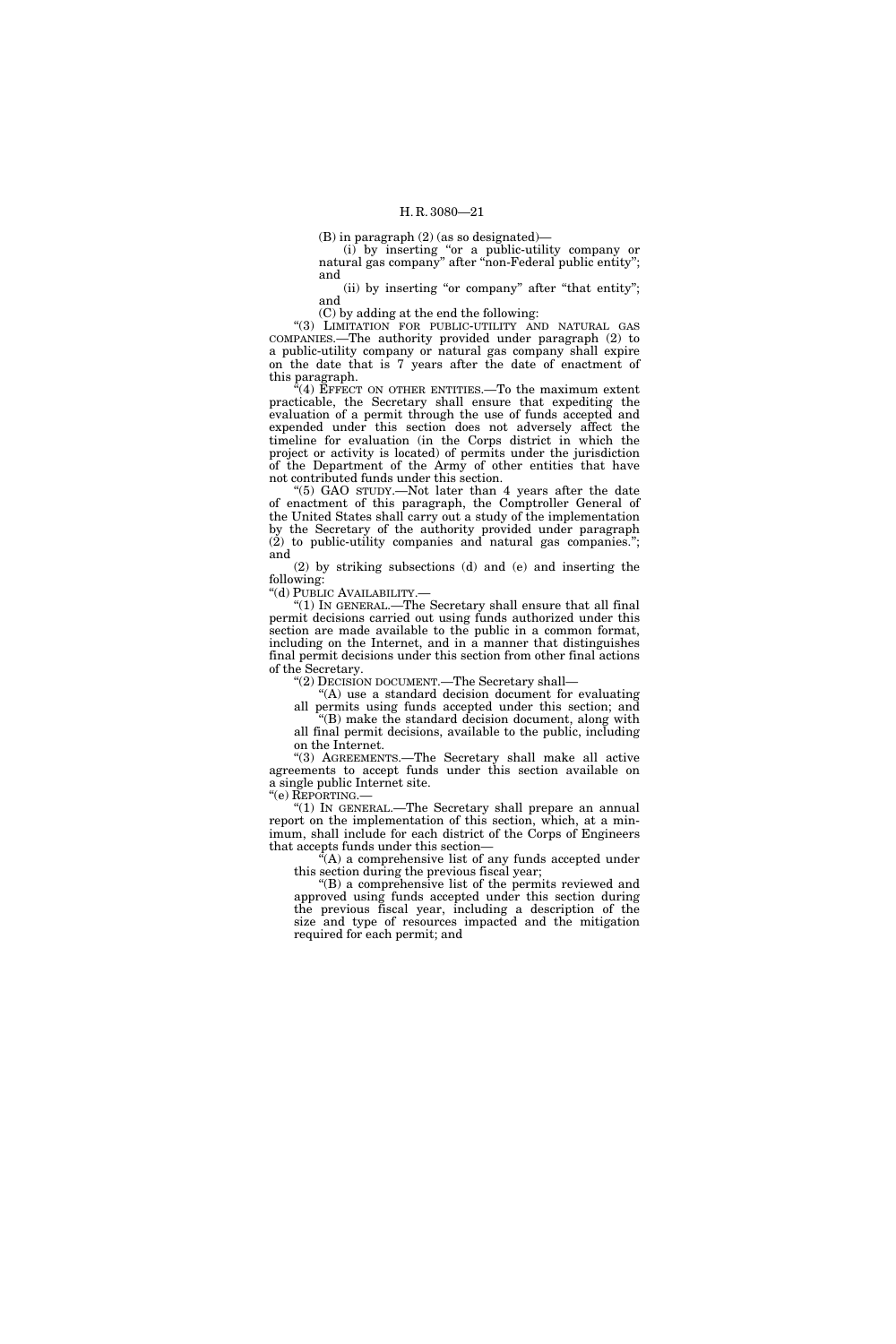''(C) a description of the training offered in the previous fiscal year for employees that is funded in whole or in part with funds accepted under this section.

"(2) SUBMISSION.—Not later than 90 days after the end of each fiscal year, the Secretary shall—

''(A) submit to the Committee on Environment and Public Works of the Senate and the Committee on Transportation and Infrastructure of the House of Representatives the annual report described in paragraph (1); and

''(B) make each report received under subparagraph (A) available on a single publicly accessible Internet site.''.

#### **SEC. 1007. EXPEDITING APPROVAL OF MODIFICATIONS AND ALTER-ATIONS OF PROJECTS BY NON-FEDERAL INTERESTS.**

(a) SECTION 14 APPLICATION DEFINED.—In this section, the term ''section 14 application'' means an application submitted by an applicant to the Secretary requesting permission for the temporary occupation or use of a public work, or the alteration or permanent occupation or use of a public work, under section 14 of the Act of March 3, 1899 (commonly known as the ''Rivers and Harbors Appropriation Act of 1899'') (33 U.S.C. 408).

(b) REVIEW.—Not later than 1 year after the date of enactment of this Act, the Secretary, after providing notice and an opportunity for comment, shall establish a process for the review of section 14 applications in a timely and consistent manner.

(c) BENCHMARK GOALS.—

(1) ESTABLISHMENT OF BENCHMARK GOALS.—In carrying out subsection (b), the Secretary shall—

(A) establish benchmark goals for determining the amount of time it should take the Secretary to determine whether a section 14 application is complete;

(B) establish benchmark goals for determining the amount of time it should take the Secretary to approve or disapprove a section 14 application; and

(C) to the extent practicable, use such benchmark goals to make a decision on section 14 applications in a timely and consistent manner.

(2) BENCHMARK GOALS.—

(A) BENCHMARK GOALS FOR DETERMINING WHETHER SECTION 14 APPLICATIONS ARE COMPLETE.—To the extent practicable, the benchmark goals established under paragraph (1) shall provide that—

(i) the Secretary reach a decision on whether a section 14 application is complete not later than 15

days after the date of receipt of the application; and (ii) if the Secretary determines that a section 14 application is not complete, the Secretary promptly notify the applicant of the specific information that is missing or the analysis that is needed to complete

the application. (B) BENCHMARK GOALS FOR REVIEWING COMPLETED APPLICATIONS.—To the extent practicable, the benchmark

goals established under paragraph (1) shall provide that— (i) the Secretary generally approve or disapprove

a completed section 14 application not later than 45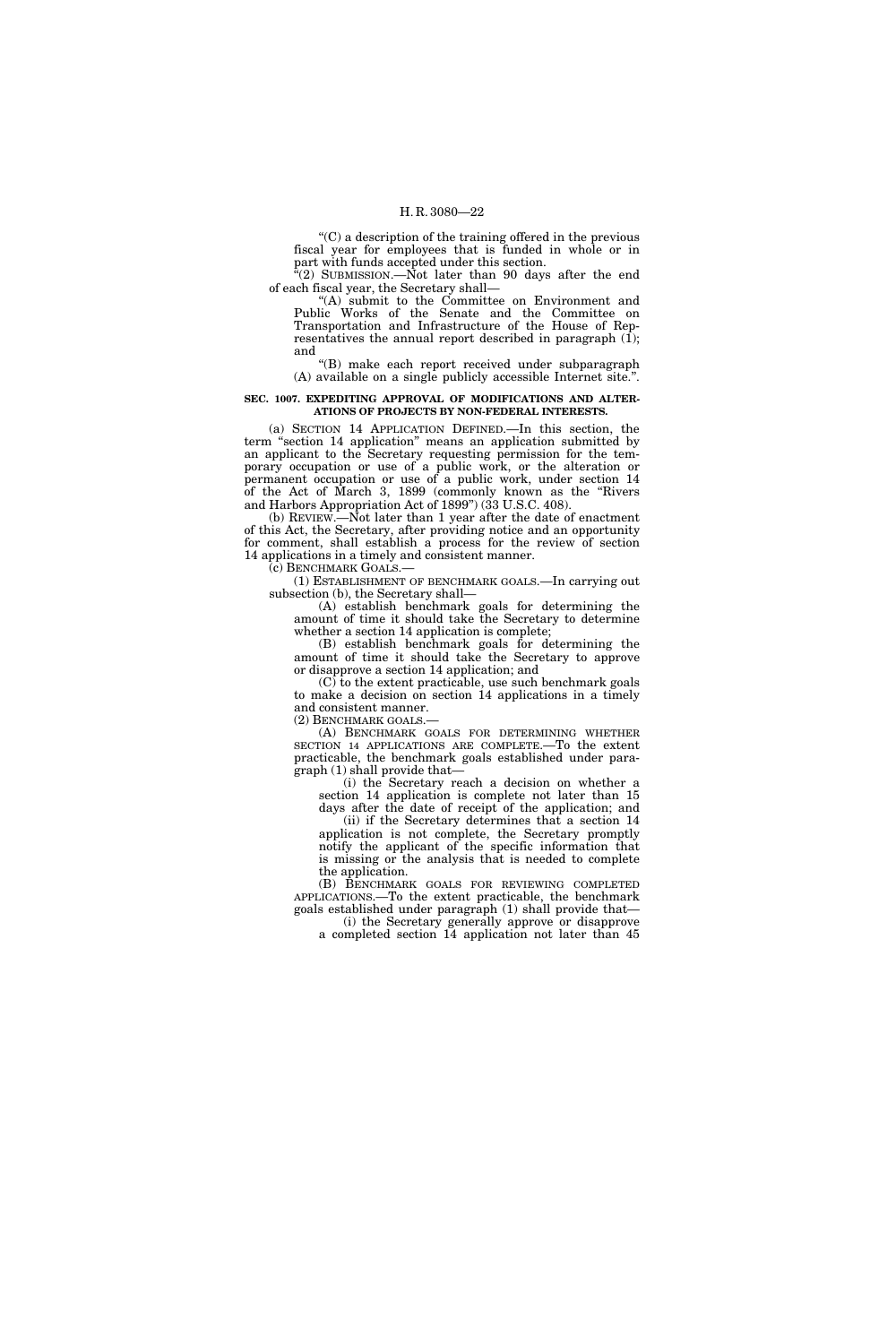days after the date of receipt of the completed application; and

(ii) in a case in which the Secretary determines that additional time is needed to review a completed section 14 application due to the type, size, cost, complexity, or impacts of the actions proposed in the application, the Secretary generally approve or disapprove the application not later than 180 days after the date of receipt of the completed application.

(3) NOTICE.—In any case in which the Secretary determines that it will take the Secretary more than 45 days to review a completed section 14 application, the Secretary shall—

(A) provide written notification to the applicant; and (B) include in the written notice a best estimate of the Secretary as to the amount of time required for completion of the review.

(d) FAILURE TO ACHIEVE BENCHMARK GOALS.—In any case in which the Secretary fails make a decision on a section 14 application in accordance with the process established under this section, the Secretary shall provide written notice to the applicant, including a detailed description of—

(1) why the Secretary failed to make a decision in accordance with such process;

(2) the additional actions required before the Secretary will issue a decision; and

(3) the amount of time the Secretary will require to issue a decision.<br>(e) NOTIFICATION.—

(1) SUBMISSION TO CONGRESS.—The Secretary shall provide a copy of any written notice provided under subsection (d) to the Committee on Environment and Public Works of the Senate and the Committee on Transportation and Infrastructure of the House of Representatives.

(2) PUBLIC AVAILABILITY.—The Secretary shall maintain a publicly available database, including on the Internet, on— (A) all section 14 applications received by the Sec-

retary; and (B) the current status of such applications.

## **SEC. 1008. EXPEDITING HYDROPOWER AT CORPS OF ENGINEERS FACILITIES.**

(a) POLICY.—Congress declares that it is the policy of the United States that—

(1) the development of non-Federal hydroelectric power at Corps of Engineers civil works projects, including locks and dams, shall be given priority;

(2) Corps of Engineers approval of non-Federal hydroelectric power at Corps of Engineers civil works projects, including permitting required under section 14 of the Act of March  $\overline{3}$ , 1899 (33 U.S.C. 408), shall be completed by the Corps of Engineers in a timely and consistent manner; and

(3) approval of hydropower at Corps of Engineers civil works projects shall in no way diminish the other priorities and missions of the Corps of Engineers, including authorized project purposes and habitat and environmental protection. (b) REPORT.—Not later than 2 years after the date of enactment

of this Act and biennially thereafter, the Secretary shall submit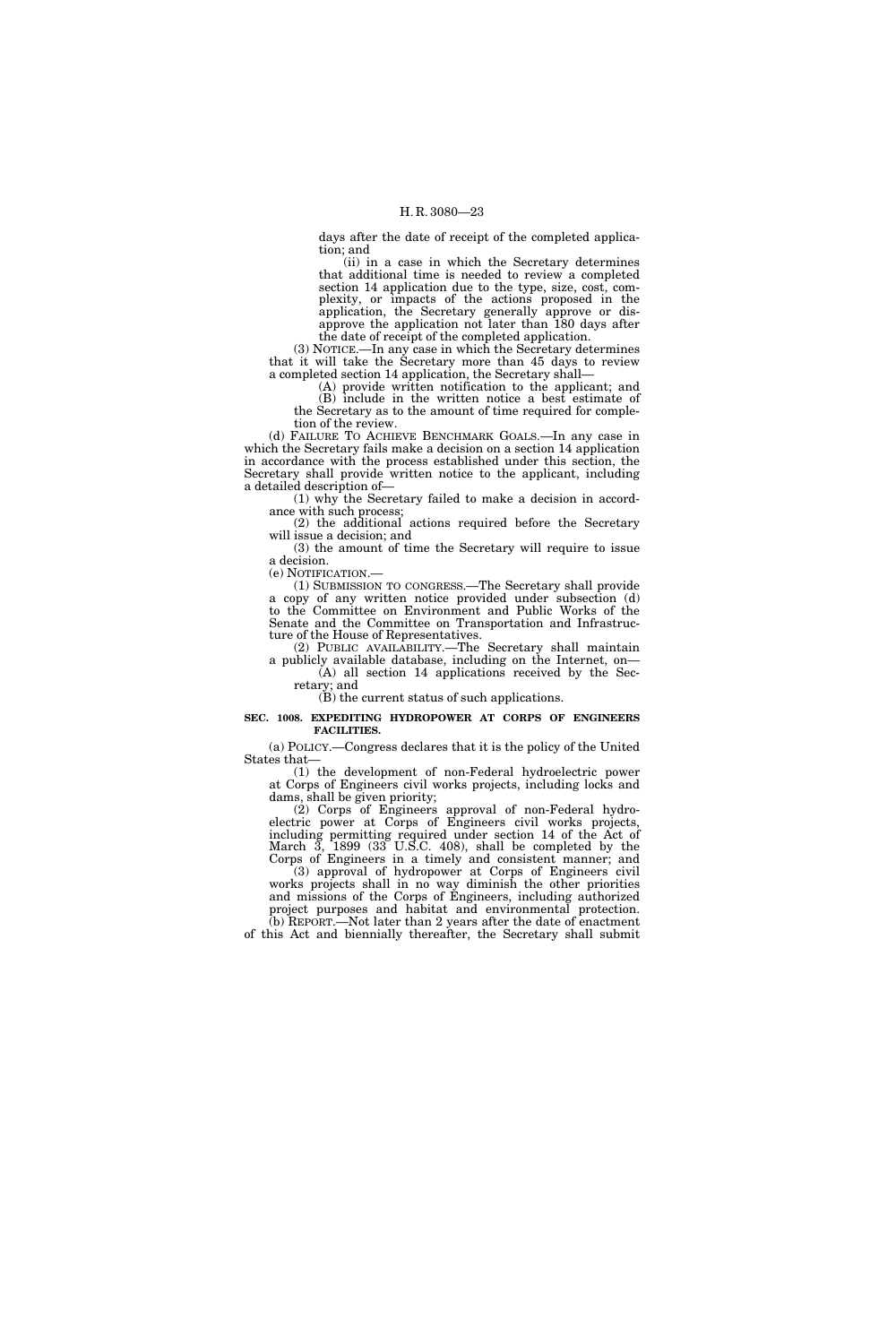to the Committee on Environment and Public Works of the Senate and the Committee on Transportation and Infrastructure of the House of Representatives and make publicly available a report that, at a minimum, shall include—

(1) a description of initiatives carried out by the Secretary to encourage the development of hydroelectric power by non-

Federal entities at Corps of Engineers civil works projects; (2) a list of all new hydroelectric power activities by non-Federal entities approved at Corps of Engineers civil works projects in that fiscal year, including the length of time the Secretary needed to approve those activities;

(3) a description of the status of each pending application from non-Federal entities for approval to develop hydroelectric power at Corps of Engineers civil works projects;

(4) a description of any benefits or impacts to the environment, recreation, or other uses associated with Corps of Engineers civil works projects at which non-Federal entities have developed hydroelectric power in the previous fiscal year; and

(5) the total annual amount of payments or other services provided to the Corps of Engineers, the Treasury, and any other Federal agency as a result of approved non-Federal hydropower projects at Corps of Engineers civil works projects.

#### **SEC. 1009. ENHANCED USE OF ELECTRONIC COMMERCE IN FEDERAL PROCUREMENT.**

(a) REPORT.—Not later than 180 days after the date of enactment of this Act, the Secretary shall submit to the Committee on Environment and Public Works of the Senate and the Committee on Transportation and Infrastructure of the House of Representatives and make publicly available a report describing the actions of the Secretary in carrying out section 2301 of title 41, United States Code, regarding the use of electronic commerce in Federal procurement.

(b) CONTENTS.—The report submitted under subsection (a) shall include, with respect to the 2 fiscal years most recently ended before the fiscal year in which the report is submitted—

(1) an identification of the number, type, and dollar value of procurement solicitations with respect to which the public was permitted to respond to the solicitation electronically, which shall differentiate between solicitations that allowed full or partial electronic submission;

(2) an analysis of the information provided under paragraph (1) and actions that could be taken by the Secretary to refine and improve the use of electronic submission for procurement solicitation responses;

(3) an analysis of the potential benefits of and obstacles to full implementation of electronic submission for procurement solicitation responses, including with respect to cost savings, error reduction, paperwork reduction, increased bidder participation, and competition, and expanded use of electronic bid data collection for cost-effective contract management and timely reporting; and

(4) an analysis of the options and technologies available to facilitate expanded implementation of electronic submission for procurement solicitation responses and the suitability of each option and technology for contracts of various types and sizes.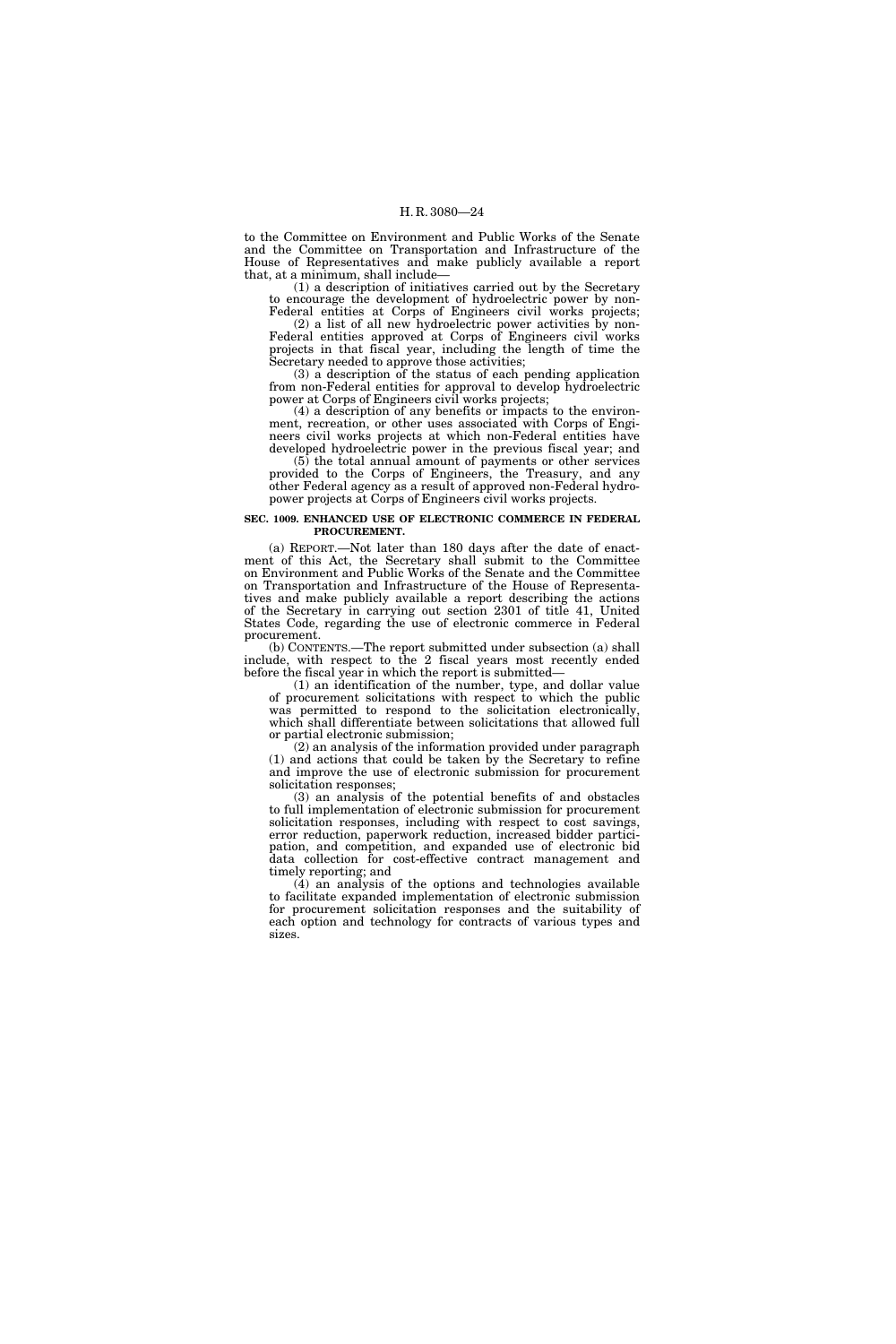#### **SEC. 1010. DETERMINATION OF PROJECT COMPLETION.**

(a) IN GENERAL.—The Secretary shall notify the applicable non-Federal interest when construction of a water resources project or a functional portion of the project is completed so the non-Federal interest may commence responsibilities, as applicable, for operating and maintaining the project.

(b) NON-FEDERAL INTEREST APPEAL OF DETERMINATION.—

(1) IN GENERAL.—Not later than 7 days after receiving a notification under subsection (a), the non-Federal interest may appeal the completion determination of the Secretary in writing with a detailed explanation of the basis for questioning the completeness of the project or functional portion of the project.

(2) INDEPENDENT REVIEW.—

(A) IN GENERAL.—On notification that a non-Federal interest has submitted an appeal under paragraph (1), the Secretary shall contract with 1 or more independent, non-Federal experts to evaluate whether the applicable water resources project or functional portion of the project is complete.

(B) TIMELINE.—An independent review carried out under subparagraph (A) shall be completed not later than 180 days after the date on which the Secretary receives an appeal from a non-Federal interest under paragraph (1).

## **SEC. 1011. PRIORITIZATION.**

(a) PRIORITIZATION OF HURRICANE AND STORM DAMAGE RISK REDUCTION EFFORTS.—

(1) PRIORITY.—For authorized projects and ongoing feasibility studies with a primary purpose of hurricane and storm damage risk reduction, the Secretary shall give funding priority to projects and ongoing studies that—

(A) address an imminent threat to life and property; (B) prevent storm surge from inundating populated areas;

(C) prevent the loss of coastal wetlands that help reduce the impact of storm surge;

(D) protect emergency hurricane evacuation routes or shelters;

(E) prevent adverse impacts to publicly owned or funded infrastructure and assets;

(F) minimize disaster relief costs to the Federal Government; and

(G) address hurricane and storm damage risk reduction in an area for which the President declared a major disaster in accordance with section 401 of the Robert T. Stafford Disaster Relief and Emergency Assistance Act (42 U.S.C. 5170).

(2) EXPEDITED CONSIDERATION OF CURRENTLY AUTHORIZED PROJECTS.—Not later than 180 days after the date of enactment of this Act, the Secretary shall—

(A) submit to the Committee on Environment and Public Works of the Senate and the Committee on Transportation and Infrastructure of the House of Representatives a list of all—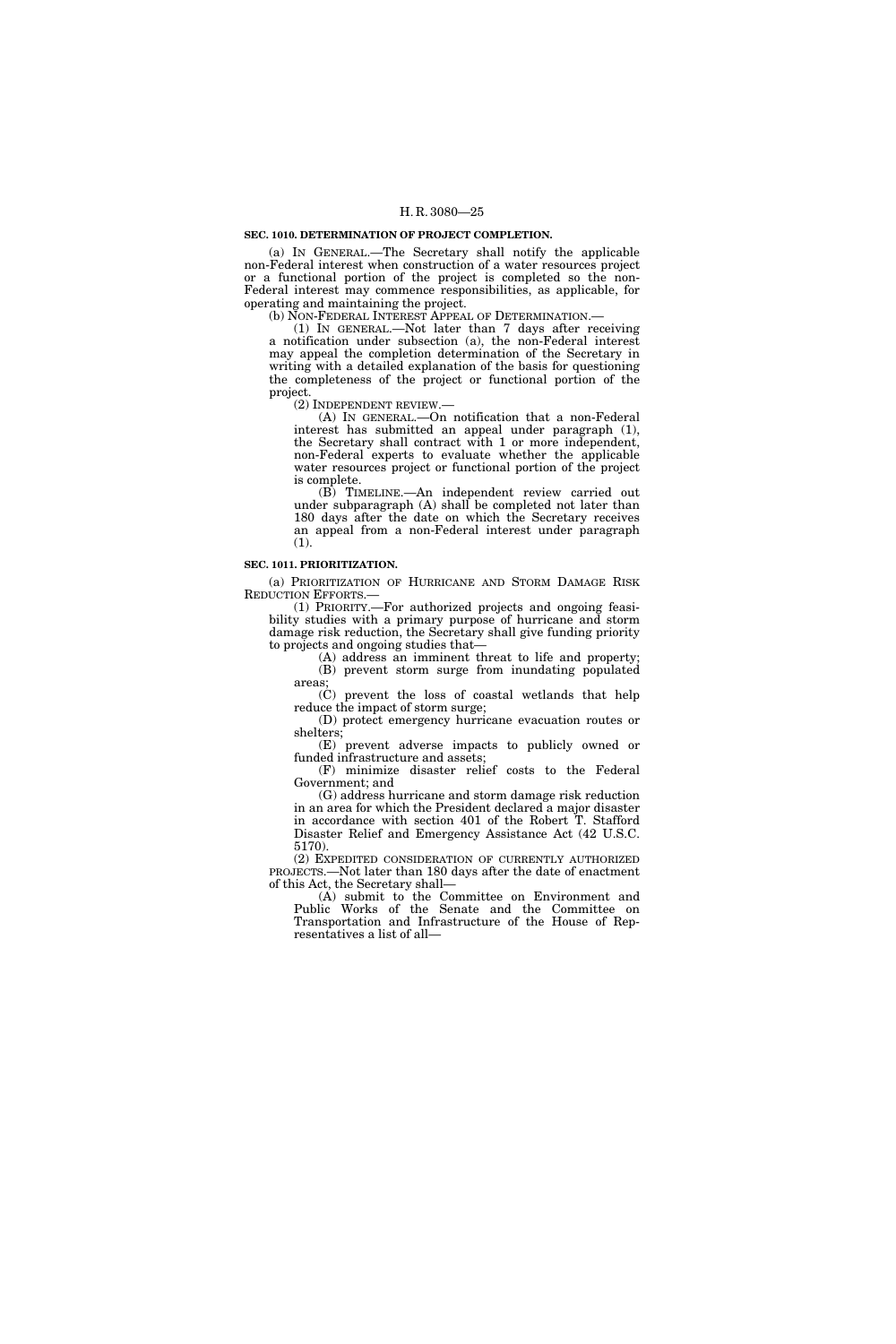(i) ongoing hurricane and storm damage reduction feasibility studies that have signed feasibility costshare agreements and have received Federal funds since  $2009$ ; and

(ii) authorized hurricane and storm damage reduction projects that—

(I) have been authorized for more than 20 years but are less than 75 percent complete; or (II) are undergoing a post-authorization

change report, general reevaluation report, or limited reevaluation report;

(B) identify those projects on the list required under subparagraph (A) that meet the criteria described in paragraph (1); and

(C) provide a plan for expeditiously completing the projects identified under subparagraph (B), subject to available funding.

(b) PRIORITIZATION OF ECOSYSTEM RESTORATION EFFORTS.—For authorized projects with a primary purpose of ecosystem restoration, the Secretary shall give funding priority to projects— (1) that—

(A) address an identified threat to public health, safety, or welfare;

(B) preserve or restore ecosystems of national significance; or

(C) preserve or restore habitats of importance for federally protected species, including migratory birds; and

(2) for which the restoration activities will contribute to other ongoing or planned Federal, State, or local restoration initiatives.

#### **SEC. 1012. TRANSPARENCY IN ACCOUNTING AND ADMINISTRATIVE EXPENSES.**

(a) IN GENERAL.—On the request of a non-Federal interest, the Secretary shall provide to the non-Federal interest a detailed accounting of the Federal expenses associated with a water resources project.<br>(b) STUDY.—

(b) STUDY.— (1) IN GENERAL.—The Secretary shall contract with the National Academy of Public Administration to carry out a study on the efficiency of the Corps Engineers current staff salaries and administrative expense procedures as compared to using a separate administrative expense account.

(2) CONTENTS.—The study under paragraph (1) shall include any recommendations of the National Academy of Public Administration for improvements to the budgeting and administrative processes that will increase the efficiency of the Corps of Engineers project delivery.

### **SEC. 1013. EVALUATION OF PROJECT PARTNERSHIP AGREEMENTS.**

(a) IN GENERAL.—The Secretary shall contract with the National Academy of Public Administration to carry out a comprehensive review of the process for preparing, negotiating, and approving Project Partnership Agreements and the Project Partnership Agreement template, which shall include—

(1) an evaluation of the process for preparing, negotiating, and approving Project Partnership Agreements, as in effect on the day before the date of enactment of this Act, including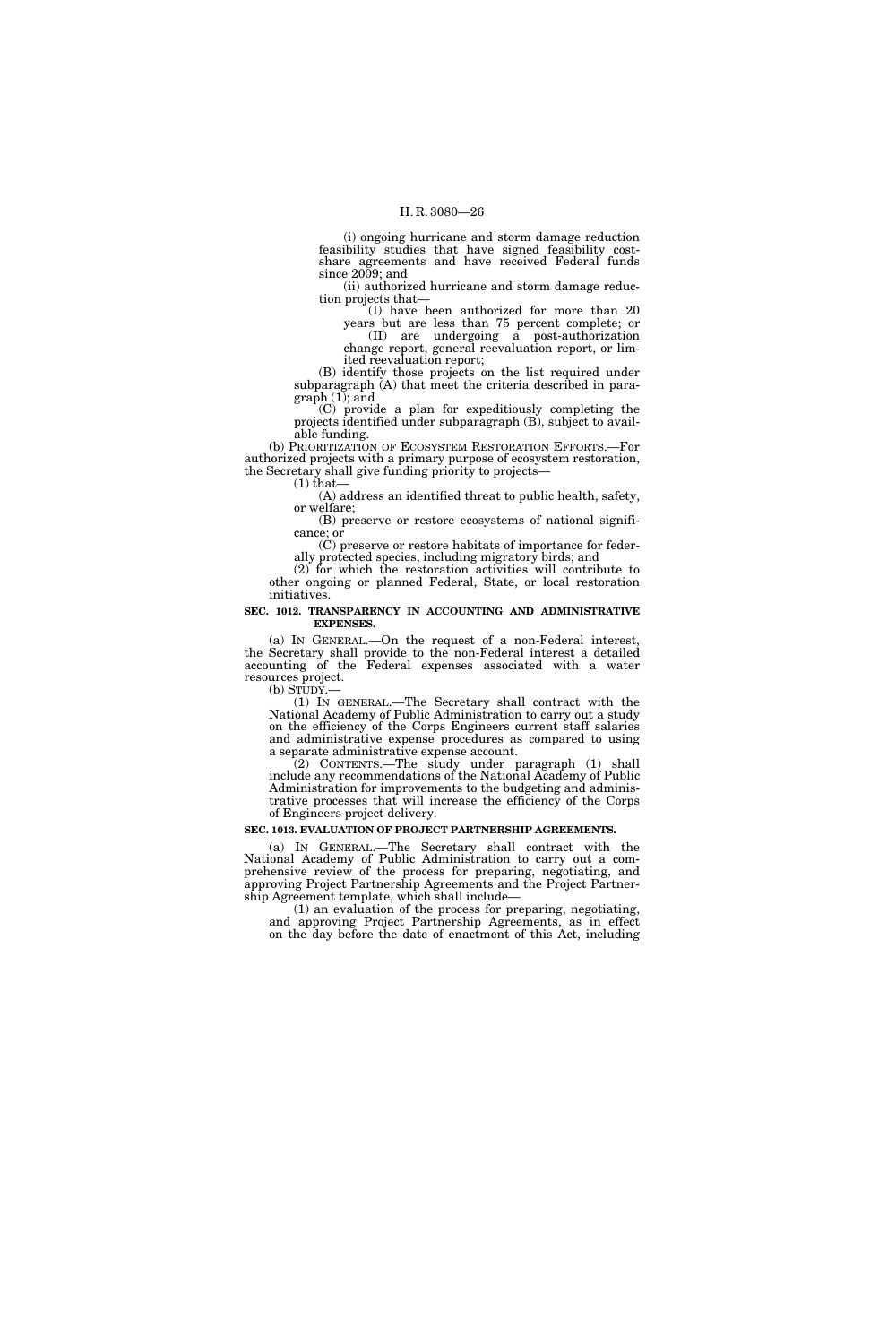suggested modifications to the process provided by non-Federal interests; and

(2) recommendations based on the evaluation under paragraph (1) to improve the Project Partnership Agreement template and the process for preparing, negotiating, and approving Project Partnership Agreements.<br>(b) SUBMISSION TO CONGRESS.

 $(1)$  In GENERAL.—The Secretary shall submit the findings of the National Academy of Public Administration to the Committee on Environment and Public Works of the Senate and the Committee on Transportation and Infrastructure of the House of Representatives.

(2) REPORT.—Not later than 180 days after the date on which the findings are received under paragraph (1), the Secretary shall submit to the Committee on Environment and Public Works of the Senate and the Committee on Transportation and Infrastructure of the House of Representatives a detailed response, including any recommendations the Secretary plans to implement, on the process for preparing, negotiating, and approving Project Partnership Agreements and the Project Partnership Agreement template.

## **SEC. 1014. STUDY AND CONSTRUCTION OF WATER RESOURCES DEVELOPMENT PROJECTS BY NON-FEDERAL INTERESTS.**

(a) STUDIES.—Section 203 of the Water Resources Development Act of 1986 (33 U.S.C. 2231) is amended to read as follows:

#### **''SEC. 203. STUDY OF WATER RESOURCES DEVELOPMENT PROJECTS BY NON-FEDERAL INTERESTS.**

''(a) SUBMISSION TO SECRETARY.— ''(1) IN GENERAL.—A non-Federal interest may undertake a feasibility study of a proposed water resources development project and submit the study to the Secretary.

''(2) GUIDELINES.—To assist non-Federal interests, the Secretary, as soon as practicable, shall issue guidelines for feasibility studies of water resources development projects to provide sufficient information for the formulation of the studies.

''(b) REVIEW BY SECRETARY.—The Secretary shall review each feasibility study received under subsection  $(a)(1)$  for the purpose of determining whether or not the study, and the process under which the study was developed, each comply with Federal laws and regulations applicable to feasibility studies of water resources development projects.

"(c) SUBMISSION TO CONGRESS.—Not later than 180 days after the date of receipt of a feasibility study of a project under subsection (a)(1), the Secretary shall submit to the Committee on Environment and Public Works of the Senate and the Committee on Transportation and Infrastructure of the House of Representatives a report that describes—

" $(1)$  the results of the Secretary's review of the study under subsection (b), including a determination of whether the project is feasible;

" $(2)$  any recommendations the Secretary may have concerning the plan or design of the project; and

" $(3)$  any conditions the Secretary may require for construction of the project.

''(d) CREDIT.—If a project for which a feasibility study has been submitted under subsection  $(a)(1)$  is authorized by a Federal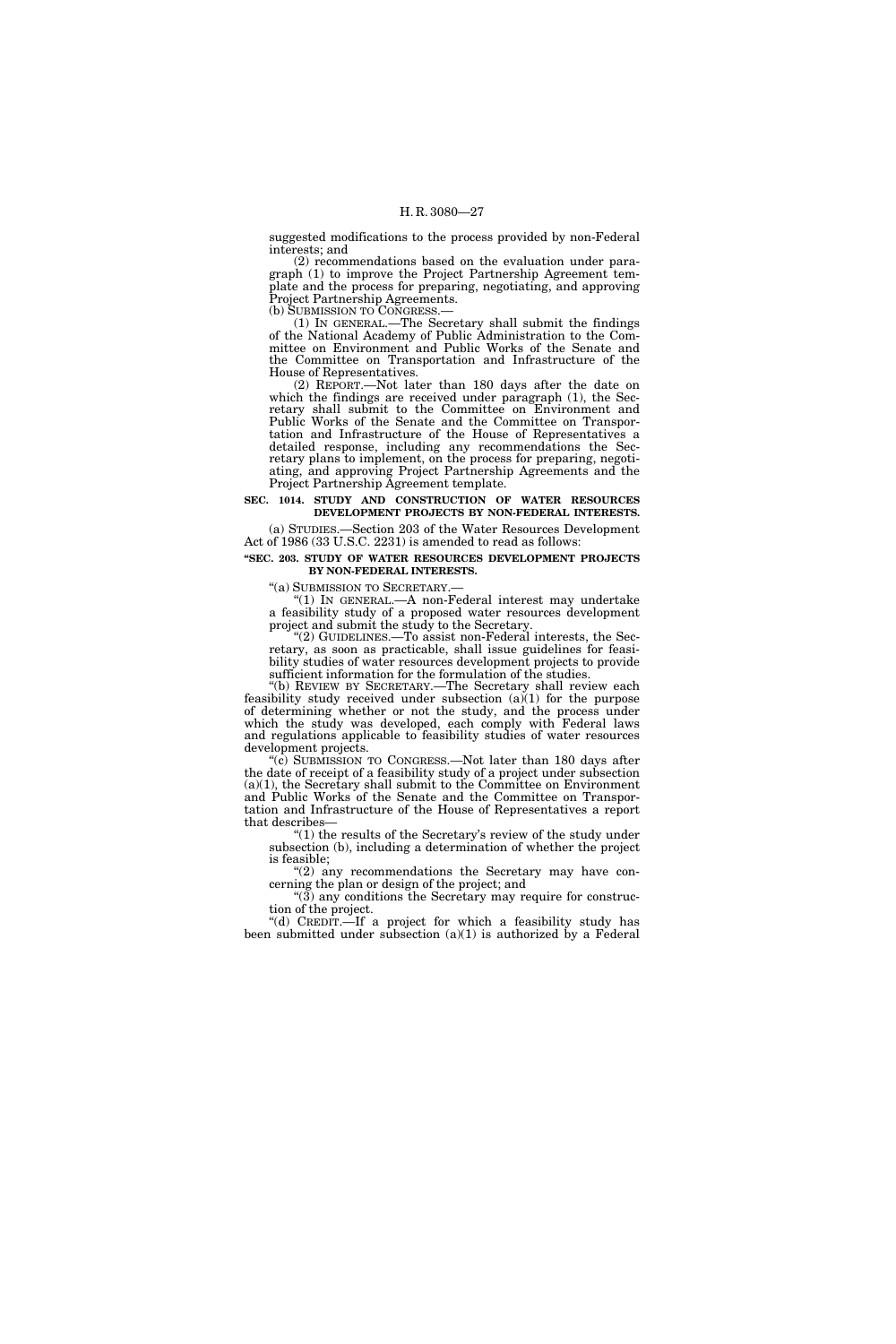law enacted after the date of the submission to Congress under subsection (c), the Secretary shall credit toward the non-Federal share of the cost of construction of the project an amount equal to the portion of the cost of developing the study that would have been the responsibility of the United States if the study had been developed by the Secretary.''.

(b) CONSTRUCTION.—

(1) IN GENERAL.—Section 204 of the Water Resources Development Act of 1986 (33 U.S.C. 2232) is amended to read as follows:

## **''SEC. 204. CONSTRUCTION OF WATER RESOURCES DEVELOPMENT PROJECTS BY NON-FEDERAL INTERESTS.**

"(a) WATER RESOURCES DEVELOPMENT PROJECT DEFINED.—In this section, the term 'water resources development project' means a project recommendation that results from—

" $(1)$  a feasibility report, as such term is defined in section 7001(f) of the Water Resources Reform and Development Act of 2014;

''(2) a completed feasibility study developed under section 203; or

"(3) a final feasibility study for water resources development and conservation and other purposes that is specifically authorized by Congress to be carried out by the Secretary.

''(b) AUTHORITY.— ''(1) IN GENERAL.—A non-Federal interest may carry out a water resources development project, or separable element thereof—

"(A) in accordance with a plan approved by the Secretary for the project or separable element; and

''(B) subject to any conditions that the Secretary may require, including any conditions specified under section 203(c)(3).

''(2) CONDITIONS.—Before carrying out a water resources development project, or separable element thereof, under this section, a non-Federal interest shall—

"(A) obtain any permit or approval required in connection with the project or separable element under Federal or State law; and

''(B) ensure that a final environmental impact statement or environmental assessment, as appropriate, for the project or separable element has been filed.

''(c) STUDIES AND ENGINEERING.—When requested by an appropriate non-Federal interest, the Secretary may undertake all necessary studies and engineering for any construction to be undertaken under subsection (b), and provide technical assistance in obtaining all necessary permits for the construction, if the non-Federal interest contracts with the Secretary to furnish the United States funds for the studies, engineering, or technical assistance in the period during which the studies and engineering are being conducted.

''(d) CREDIT OR REIMBURSEMENT.— ''(1) GENERAL RULE.—Subject to paragraph (3), a project or separable element of a project carried out by a non-Federal interest under this section shall be eligible for credit or reimbursement for the Federal share of work carried out on a project or separable element of a project if—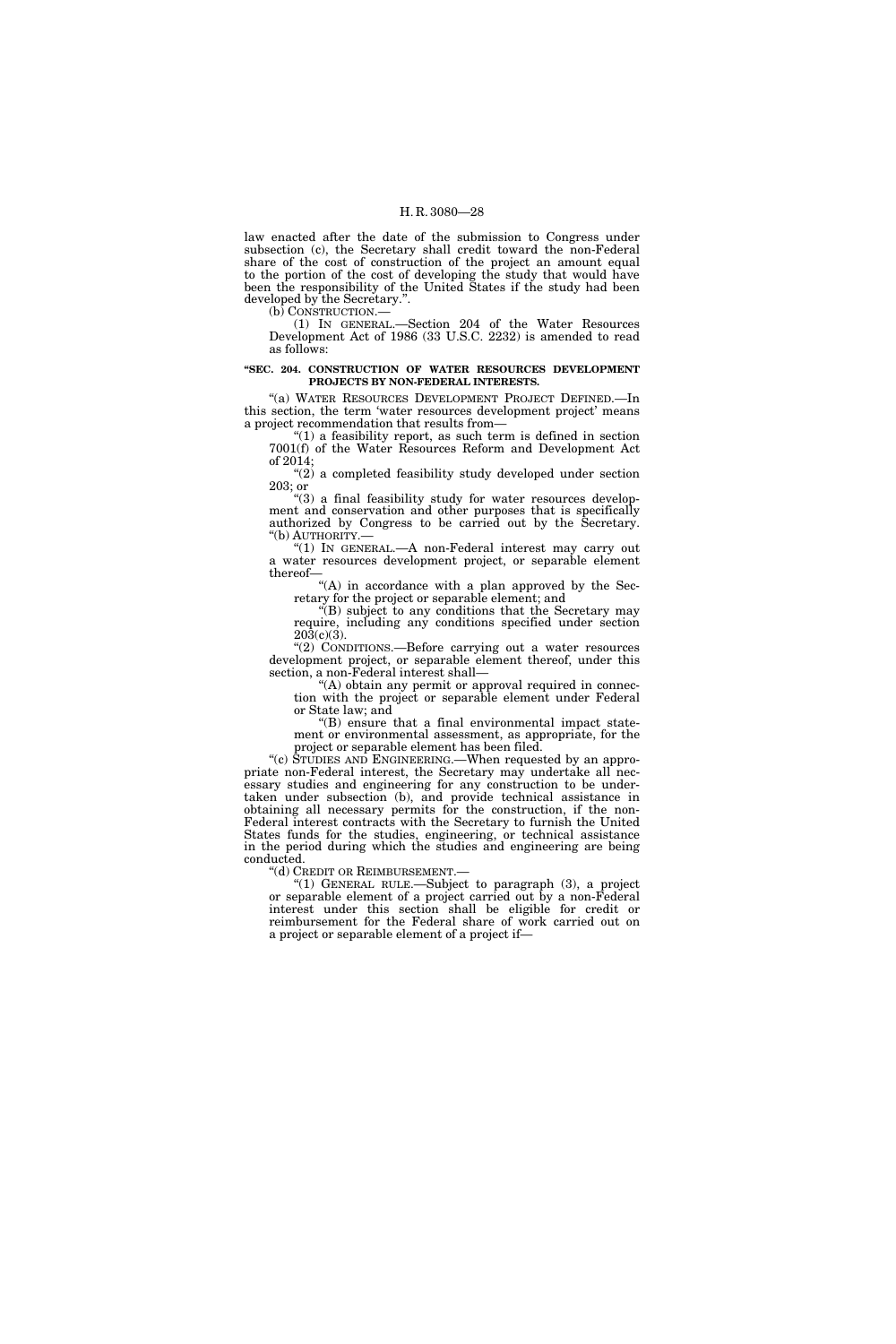''(A) before initiation of construction of the project or separable element—

''(i) the Secretary approves the plans for construction of the project or separable element of the project by the non-Federal interest;

''(ii) the Secretary determines, before approval of the plans, that the project or separable element of the project is feasible; and

(iii) the non-Federal interest enters into a written agreement with the Secretary under section 221 of the Flood Control Act of 1970 (42 U.S.C. 1962d–5b), including an agreement to pay the non-Federal share, if any, of the cost of operation and maintenance of the project; and

" $(B)$  the Secretary determines that all Federal laws and regulations applicable to the construction of a water resources development project, and any conditions identified under subsection  $(b)(1)(B)$ , were complied with by the non-Federal interest during construction of the project or separable element of the project.

" $(2)$  APPLICATION OF CREDIT.—The Secretary may apply credit toward—

"(A) the non-Federal share of authorized separable elements of the same project; or

''(B) subject to the requirements of this section and section 1020 of the Water Resources Reform and Development Act of 2014, at the request of the non-Federal interest, the non-Federal share of a different water resources development project.

"(3) REQUIREMENTS.—The Secretary may only apply credit or provide reimbursement under paragraph (1) if—

''(A) Congress has authorized construction of the project or separable element of the project; and

''(B) the Secretary certifies that the project has been constructed in accordance with—

''(i) all applicable permits or approvals; and

''(ii) this section.

"(4) MONITORING.—The Secretary shall regularly monitor and audit any water resources development project, or separable element of a water resources development project, constructed by a non-Federal interest under this section to ensure that—

"(A) the construction is carried out in compliance with the requirements of this section; and

" $(\tilde{B})$  the costs of the construction are reasonable.

''(e) NOTIFICATION OF COMMITTEES.—If a non-Federal interest notifies the Secretary that the non-Federal interest intends to carry out a project, or separable element thereof, under this section, the Secretary shall provide written notice to the Committee on Environment and Public Works of the Senate and the Committee on Transportation and Infrastructure of the House of Representatives concerning the intent of the non-Federal interest.

''(f) OPERATION AND MAINTENANCE.—Whenever a non-Federal interest carries out improvements to a federally authorized harbor or inland harbor, the Secretary shall be responsible for operation and maintenance in accordance with section  $101(b)$  if-

''(1) before construction of the improvements—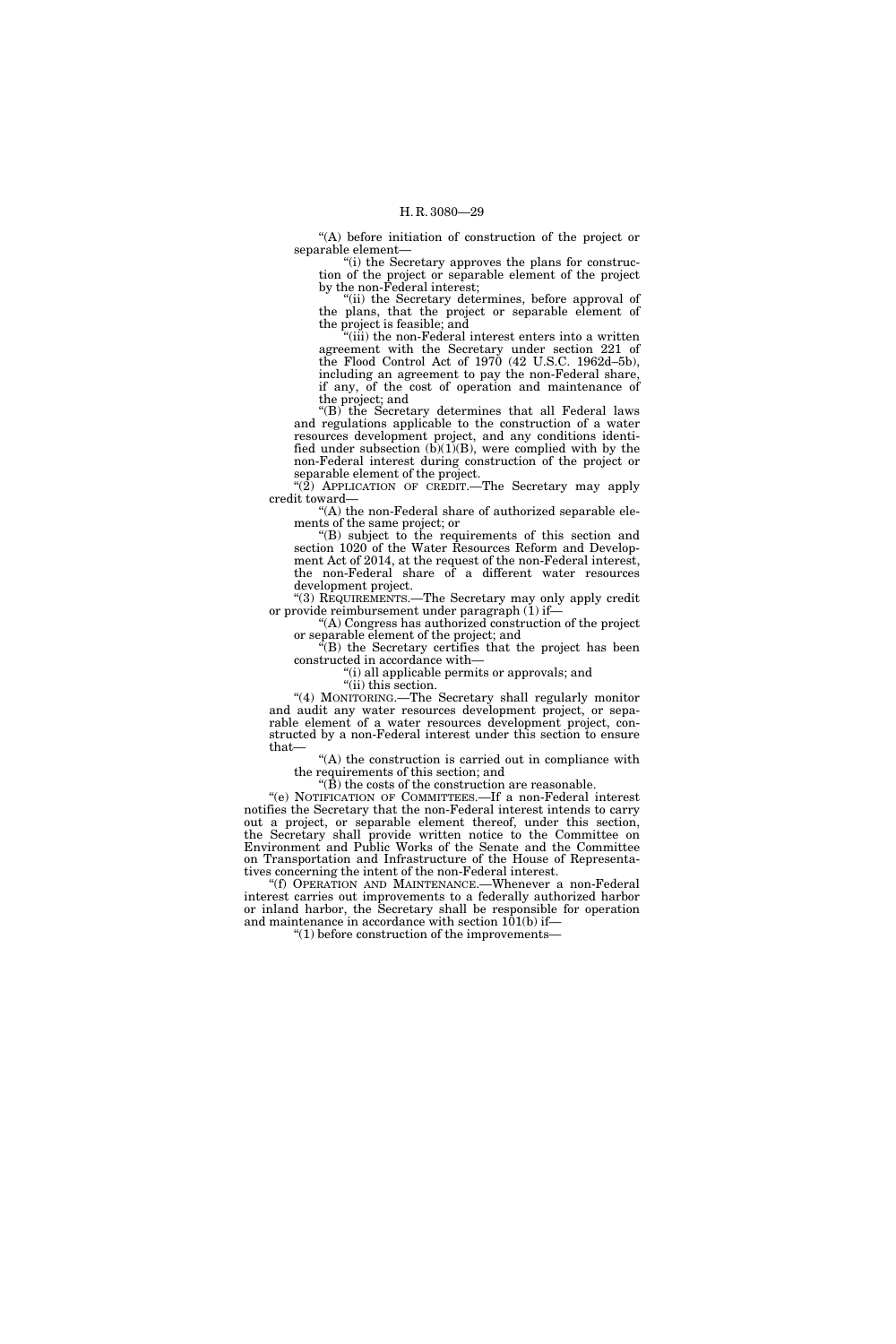''(A) the Secretary determines that the improvements are feasible and consistent with the purposes of this title; and

''(B) the Secretary and the non-Federal interest execute a written agreement relating to operation and maintenance of the improvements;

" $(2)$  the Secretary certifies that the project or separable element of the project is constructed in accordance with applicable permits and appropriate engineering and design standards; and

''(3) the Secretary does not find that the project or separable element is no longer feasible.''.

(c) REPEALS.—The following provisions are repealed:

(1) Section 404 of the Water Resources Development Act of 1990 (33 U.S.C. 2232 note; 104 Stat. 4646) and the item relating to that section in the table of contents contained in section 1(b) of that Act.

(2) Section 206 of the Water Resources Development Act of 1992 (33 U.S.C. 426i–1) and the item relating to that section in the table of contents contained in section  $\tilde{I}(b)$  of that Act.

(3) Section 211 of the Water Resources Development Act of 1996 (33 U.S.C. 701b–13) and the item relating to that section in the table of contents contained in section 1(b) of that Act.

(d) SAVINGS PROVISION.—Nothing in this section may be construed to affect an agreement in effect on the date of enactment of this Act, or an agreement that is finalized between the Corps of Engineers and a non-Federal interest on or before December  $31, 2014$ , under any of the following sections (as such sections were in effect on the day before such date of enactment):

(1) Section 204 of the Water Resources Development Act of 1986 (33 U.S.C. 2232).

(2) Section 206 of the Water Resources Development Act of 1992 (33 U.S.C. 426i–1).

(3) Section 211 of the Water Resources Development Act of 1996 (33 U.S.C. 701b–13).

#### **SEC. 1015. CONTRIBUTIONS BY NON-FEDERAL INTERESTS.**

(a) IN GENERAL.—Section 5 of the Act of June 22, 1936 (33 U.S.C. 701h), is amended—

(1) by inserting ''and other non-Federal interests'' after "States and political subdivisions thereof" each place it appears; (2) by inserting '', including a project for navigation on

the inland waterways,'' after ''study or project'';

(3) by striking ''*Provided*, That when'' and inserting ''*Provided*, That the Secretary is authorized to receive and expend funds from a State or a political subdivision thereof, and other non-Federal interests or private entities, to operate a hurricane barrier project to support recreational activities at or in the vicinity of the project, at no cost to the Federal Government, if the Secretary determines that operation for such purpose is not inconsistent with the operation and maintenance of the project for the authorized purposes of the project: *Provided further*, That when''; and

(4) by striking the period at the end and inserting the following: '': *Provided further*, That the term 'non-Federal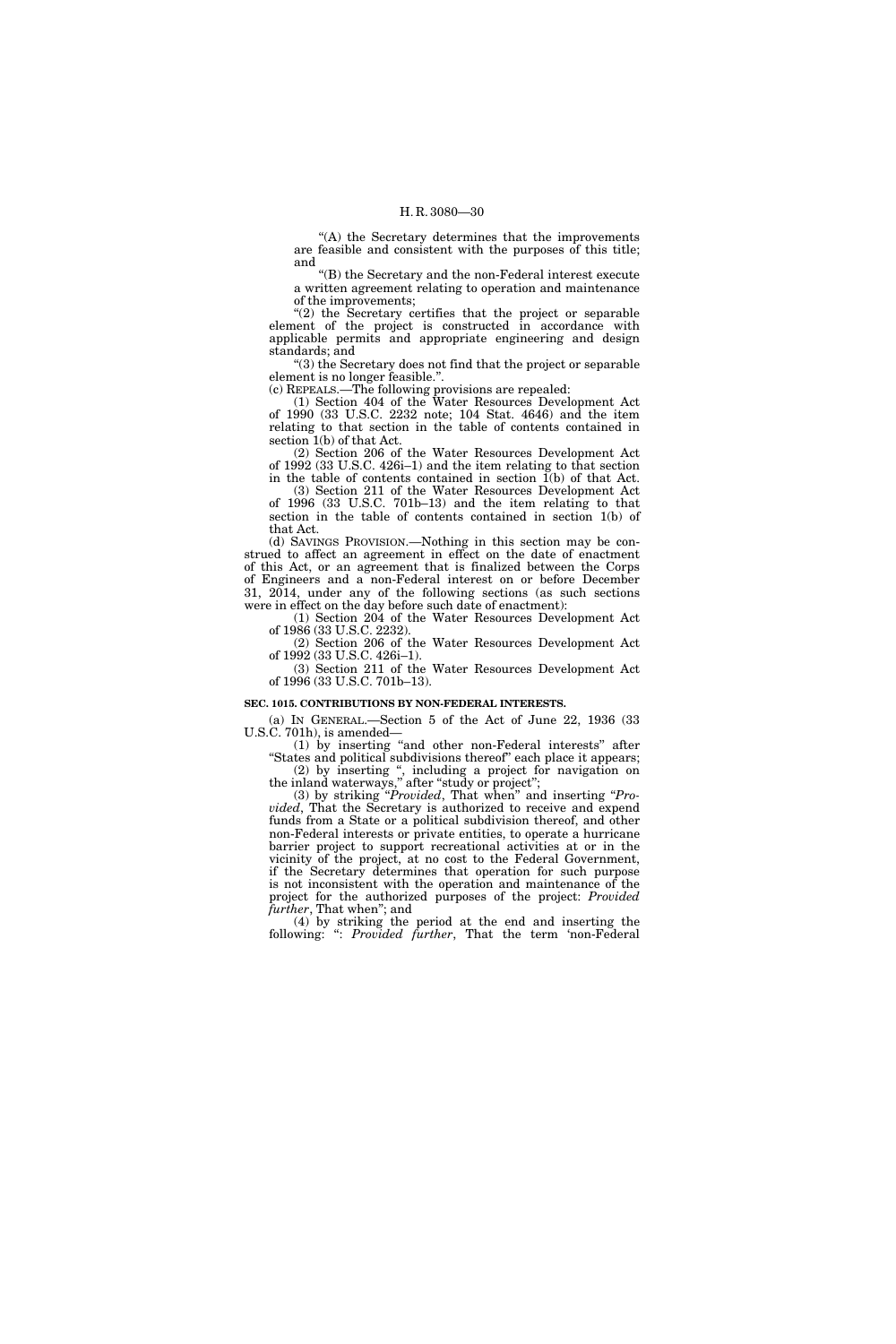interest' has the meaning given that term in section 221 of the Flood Control Act of  $1970(42$  U.S.C. 1962d–5b)."

(b) NOTIFICATION FOR CONTRIBUTED FUNDS.—Prior to accepting funds contributed under section 5 of the Act of June 22, 1936 (33 U.S.C. 701h), the Secretary shall provide written notice of the funds to the Committee on Environment and Public Works and the Committee on Appropriations of the Senate and the Committee on Transportation and Infrastructure and the Committee on Appropriations of the House of Representatives.

 $(c)$  TECHNICAL AMENDMENT.—Section 111(b) of the Energy and Water Development and Related Agencies Appropriations Act, 2012 (125 Stat. 858) is repealed.

## **SEC. 1016. OPERATION AND MAINTENANCE OF CERTAIN PROJECTS.**

The Secretary may assume responsibility for operation and maintenance in accordance with section 101(b) of the Water Resources Development Act of 1986 (33 U.S.C. 2211(b)) (as amended by section 2102(b)) for improvements to a federally authorized harbor or inland harbor that are carried out by a non-Federal interest prior to December 31, 2014, if the Secretary determines that the requirements under paragraphs (2) and (3) of section 204(f) of the Water Resources Development Act of 1986 (33 U.S.C. 2232(f)) are met.

#### **SEC. 1017. ACCEPTANCE OF CONTRIBUTED FUNDS TO INCREASE LOCK OPERATIONS.**

(a) IN GENERAL.—The Secretary, after providing public notice, shall establish a pilot program for the acceptance and expenditure of funds contributed by non-Federal interests to increase the hours of operation of locks at water resources development projects.

(b) APPLICABILITY.—The establishment of the pilot program under this section shall not affect the periodic review and adjustment of hours of operation of locks based on increases in commercial traffic carried out by the Secretary.

(c) PUBLIC COMMENT.—Not later than 180 days before a proposed modification to the operation of a lock at a water resources development project will be carried out, the Secretary shall—

(1) publish the proposed modification in the Federal Register; and

(2) accept public comment on the proposed modification.<br>(d) REPORTS.—

(1) IN GENERAL.—Not later than 1 year after the date of enactment of this Act, the Secretary shall submit to the Committee on Environment and Public Works of the Senate and the Committee on Transportation and Infrastructure of the House of Representatives and make publicly available a report that evaluates the cost-savings resulting from reduced lock hours and any economic impacts of modifying lock operations.

(2) REVIEW OF PILOT PROGRAM.—Not later than September 30, 2017, and each year thereafter, the Secretary shall submit to the Committee on Environment and Public Works of the Senate and the Committee on Transportation and Infrastructure of the House of Representatives a report that describes the effectiveness of the pilot program under this section.

(e) ANNUAL REVIEW.—The Secretary shall carry out an annual review of the commercial use of locks and make any necessary adjustments to lock operations based on that review.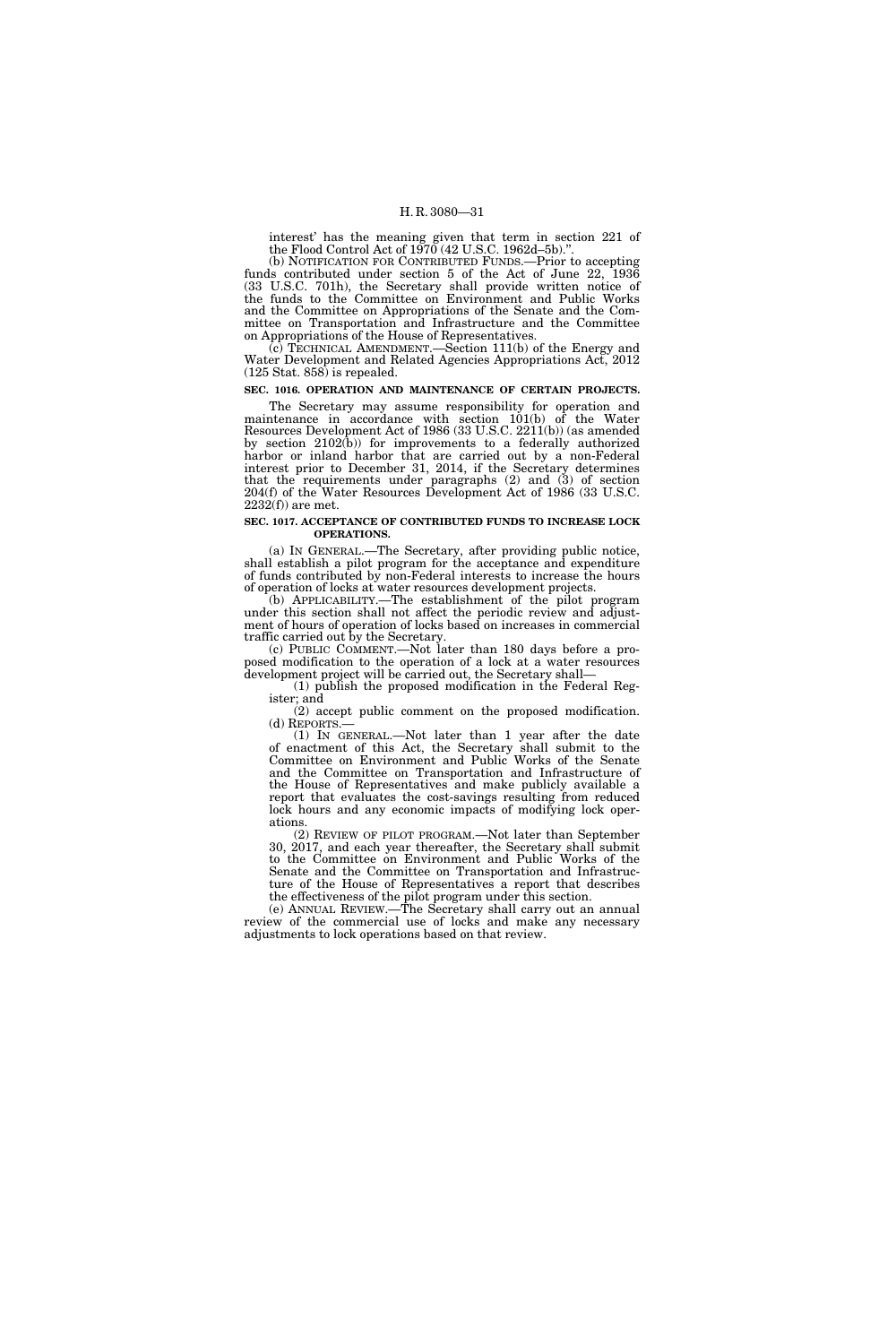(f) TERMINATION.—The authority to accept funds under this section shall terminate 5 years after the date of enactment of this Act.

#### **SEC. 1018. CREDIT FOR IN-KIND CONTRIBUTIONS.**

(a) IN GENERAL.—Section 221(a)(4) of the Flood Control Act of 1970 (42 U.S.C. 1962d–5b(a)(4)) is amended—

(1) in subparagraph (A), in the matter preceding clause (i), by inserting ''or a project under an environmental infrastructure assistance program'' after ''law'';

(2) in subparagraph (C) by striking ''In any case'' and all that follows through the period at the end and inserting the following:

''(i) CONSTRUCTION.—

''(I) IN GENERAL.—In any case in which the non-Federal interest is to receive credit under subparagraph (A) for the cost of construction carried out by the non-Federal interest before execution of a partnership agreement and that construction has not been carried out as of November 8, 2007, the Secretary and the non-Federal interest shall enter into an agreement under which the non-Federal interest shall carry out such work and shall do so prior to the non-Federal interest initiating construction or issuing a written notice to proceed for the construction.

''(II) ELIGIBILITY.—Construction that is carried out after the execution of an agreement to carry out work described in subclause  $(I)$  and any design activities that are required for that construction, even if the design activity is carried out prior to the execution of the agreement to carry out work, shall be eligible for credit.

"(I) IN GENERAL.—In any case in which the non-Federal interest is to receive credit under subparagraph (A) for the cost of planning carried out by the non-Federal interest before execution of a feasibility cost-sharing agreement, the Secretary and the non-Federal interest shall enter into an agreement under which the non-Federal interest shall carry out such work and shall do so prior to the non-Federal interest initiating that planning.

''(II) ELIGIBILITY.—Planning that is carried out by the non-Federal interest after the execution of an agreement to carry out work described in subclause (I) shall be eligible for credit.";

 $(3)$  in subparagraph  $(D)(iii)$  by striking "sections 101 and 103" and inserting "sections  $101(a)(2)$  and  $103(a)(1)(A)$  of the Water Resources Development Act of 1986 (33 U.S.C. 2211(a)(2); 33 U.S.C.  $2213(a)(1)(A))^{\prime}$ ;

(4) by redesignating subparagraph (E) as subparagraph (H);

(5) by inserting after subparagraph (D) the following:

''(E) ANALYSIS OF COSTS AND BENEFITS.—In the evaluation of the costs and benefits of a project, the Secretary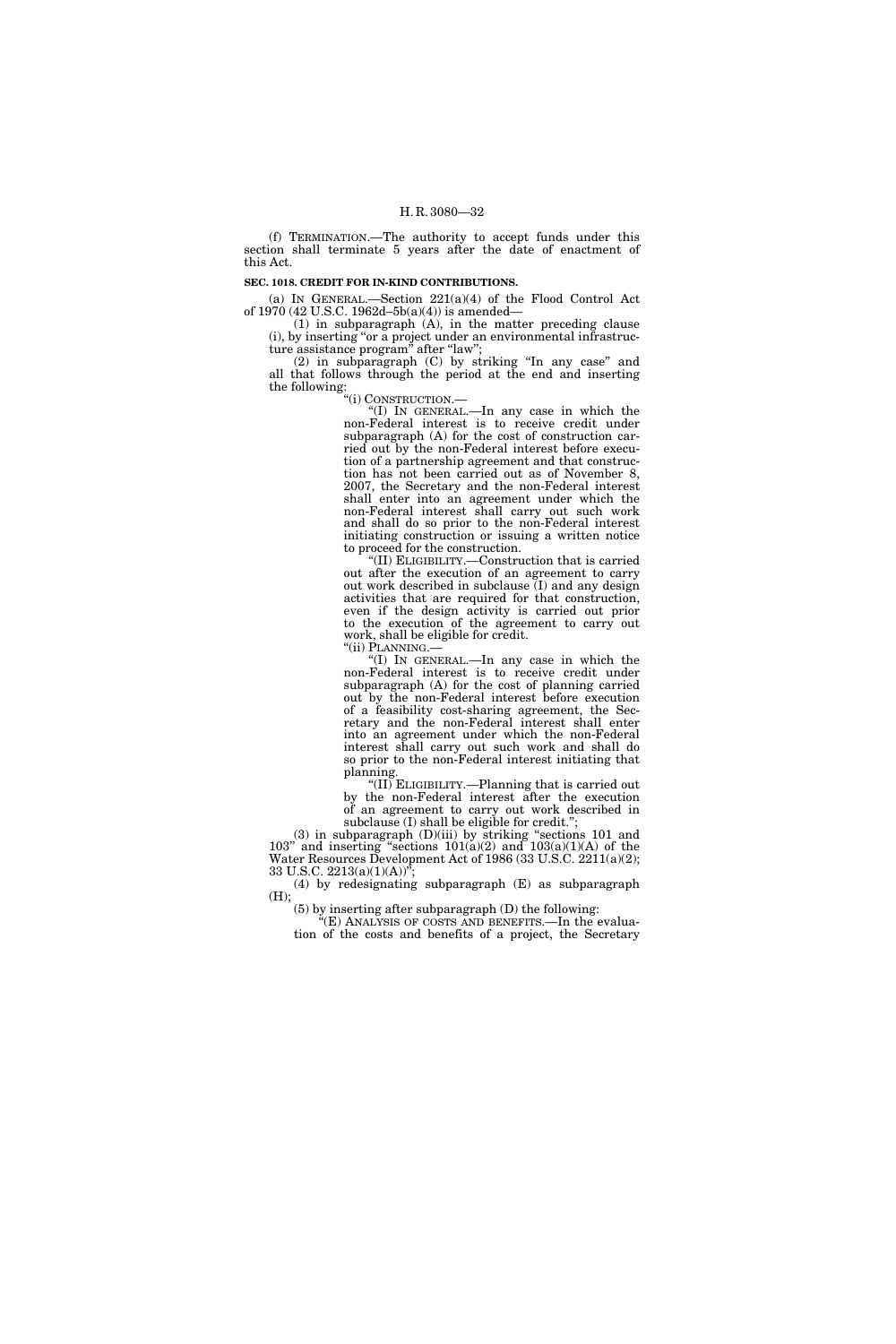shall not consider construction carried out by a non-Federal interest under this subsection as part of the future without project condition.

''(F) TRANSFER OF CREDIT BETWEEN SEPARABLE ELE-MENTS OF A PROJECT.—Credit for in-kind contributions provided by a non-Federal interest that are in excess of the non-Federal cost share for an authorized separable element of a project may be applied toward the non-Federal cost share for a different authorized separable element of the same project.

''(G) APPLICATION OF CREDIT.—

 $(4)$ )

''(i) IN GENERAL.—To the extent that credit for in-kind contributions, as limited by subparagraph (D), and credit for required land, easements, rights-of-way, dredged material disposal areas, and relocations provided by the non-Federal interest exceed the non-Federal share of the cost of construction of a project other than a navigation project, the Secretary, subject to the availability of funds, shall enter into a reimbursement agreement with the non-Federal interest, which shall be in addition to a partnership agreement under subparagraph (A), to reimburse the difference to the non-Federal interest.

"(ii) PRIORITY.-If appropriated funds are insufficient to cover the full cost of all requested reimbursement agreements under clause (i), the Secretary shall enter into reimbursement agreements in the order in which requests for such agreements are received.''; and (6) in subparagraph (H) (as redesignated by paragraph

(A) in clause (i) by inserting '', and to water resources projects authorized prior to the date of enactment of the Water Resources Development Act of 1986 (Public Law 99–662), if correction of design deficiencies is necessary'' before the period at the end; and

(B) by striking clause (ii) and inserting the following: "(ii) AUTHORIZATION AS ADDITION TO OTHER AUTHORIZATIONS.—The authority of the Secretary to provide credit for in-kind contributions pursuant to this paragraph shall be in addition to any other authorization to provide credit for in-kind contributions and shall not be construed as a limitation on such other authorization. The Secretary shall apply the provisions of this paragraph, in lieu of provisions under other crediting authority, only if so requested by the non-Federal interest.''.

(b) APPLICABILITY.—Section 2003(e) of the Water Resources Development Act of 2007 (42 U.S.C. 1962d–5b note) is amended— (1) by inserting '', or construction of design deficiency

corrections on the project,'' after ''construction on the project''; and

(2) by inserting '', or under which construction of the project has not been completed and the work to be performed by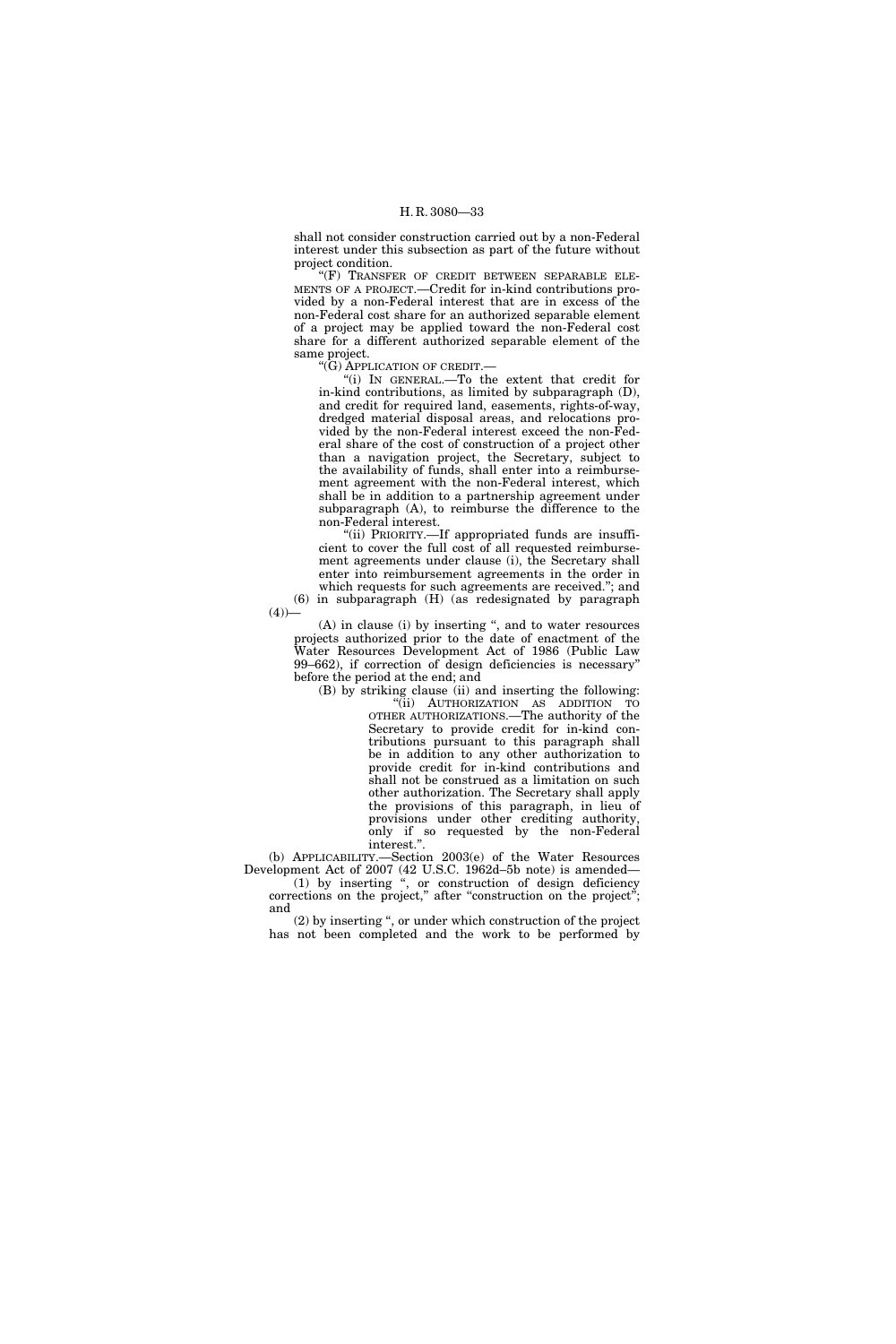the non-Federal interests has not been carried out and is creditable only toward any remaining non-Federal cost share," after ''has not been initiated''.

(c) EFFECTIVE DATE.—The amendments made by subsections (a) and (b) take effect on November 8, 2007.

(d) GUIDELINES.—

(1) IN GENERAL.—Not later than 1 year after the date of enactment of this Act, the Secretary shall update any guidance or regulations for carrying out section  $221(a)(4)$  of the Flood Control Act of 1970 (42 U.S.C. 1962d–5b(a)(4)) (as amended by subsection (a)) that are in existence on the date of enactment of this Act or issue new guidelines, as determined to be appropriate by the Secretary.

(2) INCLUSIONS.—Any guidance, regulations, or guidelines updated or issued under paragraph (1) shall include, at a minimum—

(A) the milestone for executing an in-kind memorandum of understanding for construction by a non-Federal interest;

(B) criteria and procedures for evaluating a request to execute an in-kind memorandum of understanding for construction by a non-Federal interest that is earlier than the milestone under subparagraph (A) for that execution; and

(C) criteria and procedures for determining whether work carried out by a non-Federal interest is integral to a project.

(3) PUBLIC AND STAKEHOLDER PARTICIPATION.—Before issuing any new or revised guidance, regulations, or guidelines or any subsequent updates to those documents, the Secretary shall—

(A) consult with affected non-Federal interests;

(B) publish the proposed guidelines developed under this subsection in the Federal Register; and

(C) provide the public with an opportunity to comment on the proposed guidelines.

(e) OTHER CREDIT.—Nothing in section 221(a)(4) of the Flood Control Act of 1970 (42 U.S.C. 1962d–5b(a)(4)) (as amended by subsection (a)) affects any eligibility for credit under section 104 of the Water Resources Development of 1986 (33 U.S.C. 2214) that was approved by the Secretary prior to the date of enactment of this Act.

#### **SEC. 1019. CLARIFICATION OF IN-KIND CREDIT AUTHORITY.**

(a) NON-FEDERAL COST SHARE.—Section 7007 of the Water Resources Development Act of 2007 (121 Stat. 1277) is amended—

 $(1)$  in subsection  $(a)$ , by inserting ", on, or after" after "before'

(2) by striking subsection (d) and inserting the following: "(d) TREATMENT OF CREDIT BETWEEN PROJECTS.—The value of any land, easements, rights-of-way, relocations, and dredged material disposal areas and the costs of planning, design, and construction work provided by the non-Federal interest that exceed the non-Federal cost share for a study or project under this title may be applied toward the non-Federal cost share for any other study or project carried out under this title.''; and

 $(3)$  by adding at the end the following: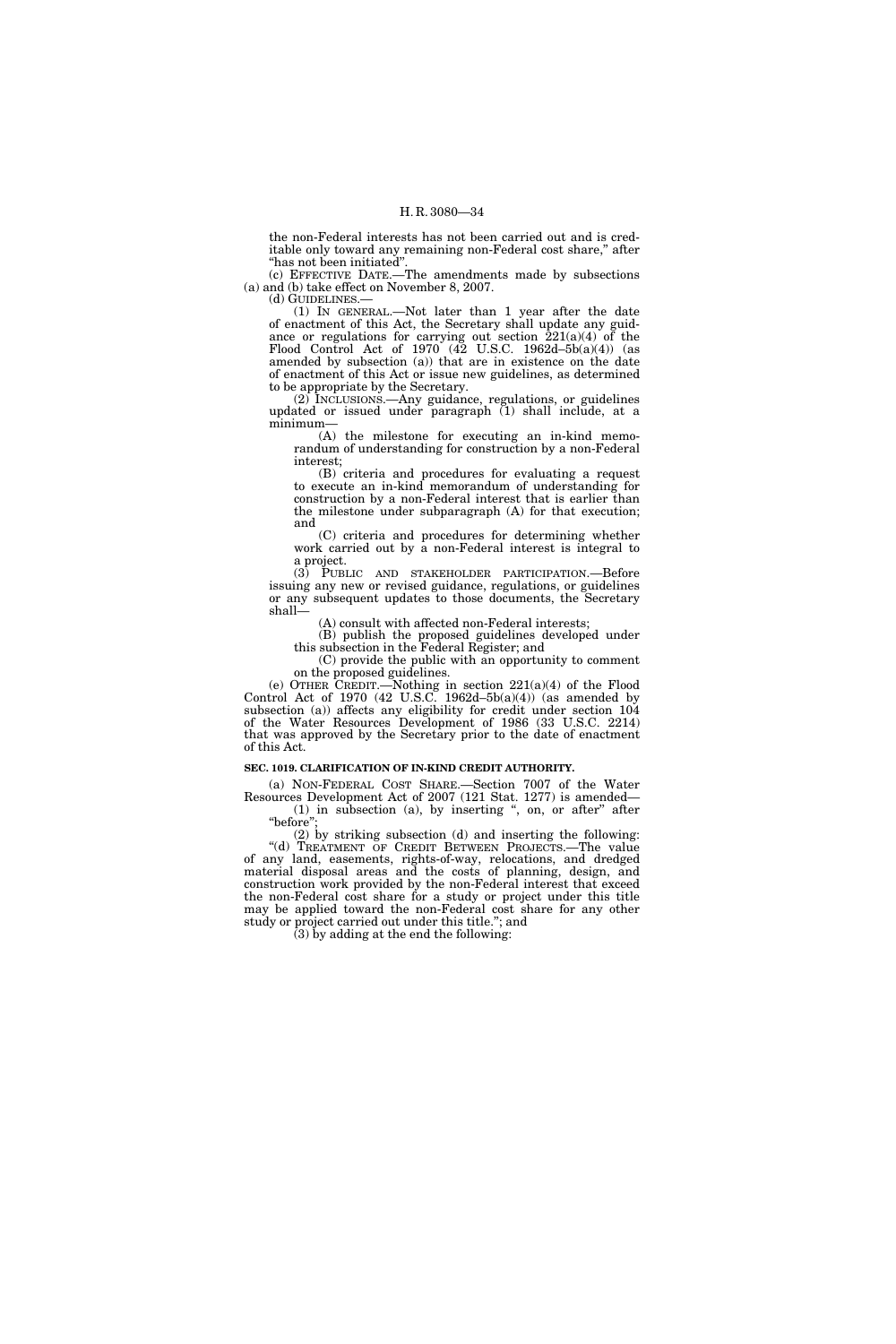''(g) DEFINITION OF STUDY OR PROJECT.—In this section, the term 'study or project' includes any eligible activity that is—

''(1) carried out pursuant to the coastal Louisiana ecosystem science and technology program authorized under section 7006(a); and

 $(2)$  in accordance with the restoration plan.".

(b) IMPLEMENTATION.—Not later than 90 days after the date of enactment of this Act, the Secretary, in coordination with any relevant agencies of the State of Louisiana, shall establish a process by which to carry out the amendment made by subsection (a)(2). (c) EFFECTIVE DATE.—The amendments made by subsection (a) take effect on November 8, 2007.

#### **SEC. 1020. TRANSFER OF EXCESS CREDIT.**

(a) IN GENERAL.—Subject to subsection (b), the Secretary may apply credit for in-kind contributions provided by a non-Federal interest that are in excess of the required non-Federal cost share for a water resources development study or project toward the required non-Federal cost share for a different water resources development study or project.

(b) RESTRICTIONS.—

(1) IN GENERAL.—Except for subsection  $(a)(4)(D)(i)$  of that section, the requirements of section 221 of the Flood Control Act of 1970  $(\overline{42} \text{ U.S.C. } 1962d - 5b)$  (as amended by section 1018(a)) shall apply to any credit under this section.

(2) CONDITIONS.—Credit in excess of the non-Federal share for a study or project may be approved under this section only if—

(A) the non-Federal interest submits a comprehensive plan to the Secretary that identifies—

(i) the studies and projects for which the non-Federal interest intends to provide in-kind contributions for credit that are in excess of the non-Federal cost share for the study or project; and

(ii) the authorized studies and projects to which that excess credit would be applied;

(B) the Secretary approves the comprehensive plan; and

(C) the total amount of credit does not exceed the total non-Federal share for the studies and projects in the approved comprehensive plan.

(c) ADDITIONAL CRITERIA.—In evaluating a request to apply credit in excess of the non-Federal share for a study or project toward a different study or project, the Secretary shall consider whether applying that credit will-

(1) help to expedite the completion of a project or group of projects;

 $(2)$  reduce costs to the Federal Government: and

(3) aid the completion of a project that provides significant flood risk reduction or environmental benefits.

(d) TERMINATION OF AUTHORITY.—The authority provided in this section shall terminate 10 years after the date of enactment of this Act.<br>(e)  $REPORT.$ —

(1) DEADLINES.—<br>(A) IN GENERAL.—Not later than 2 years after the date of enactment of this Act, and once every 2 years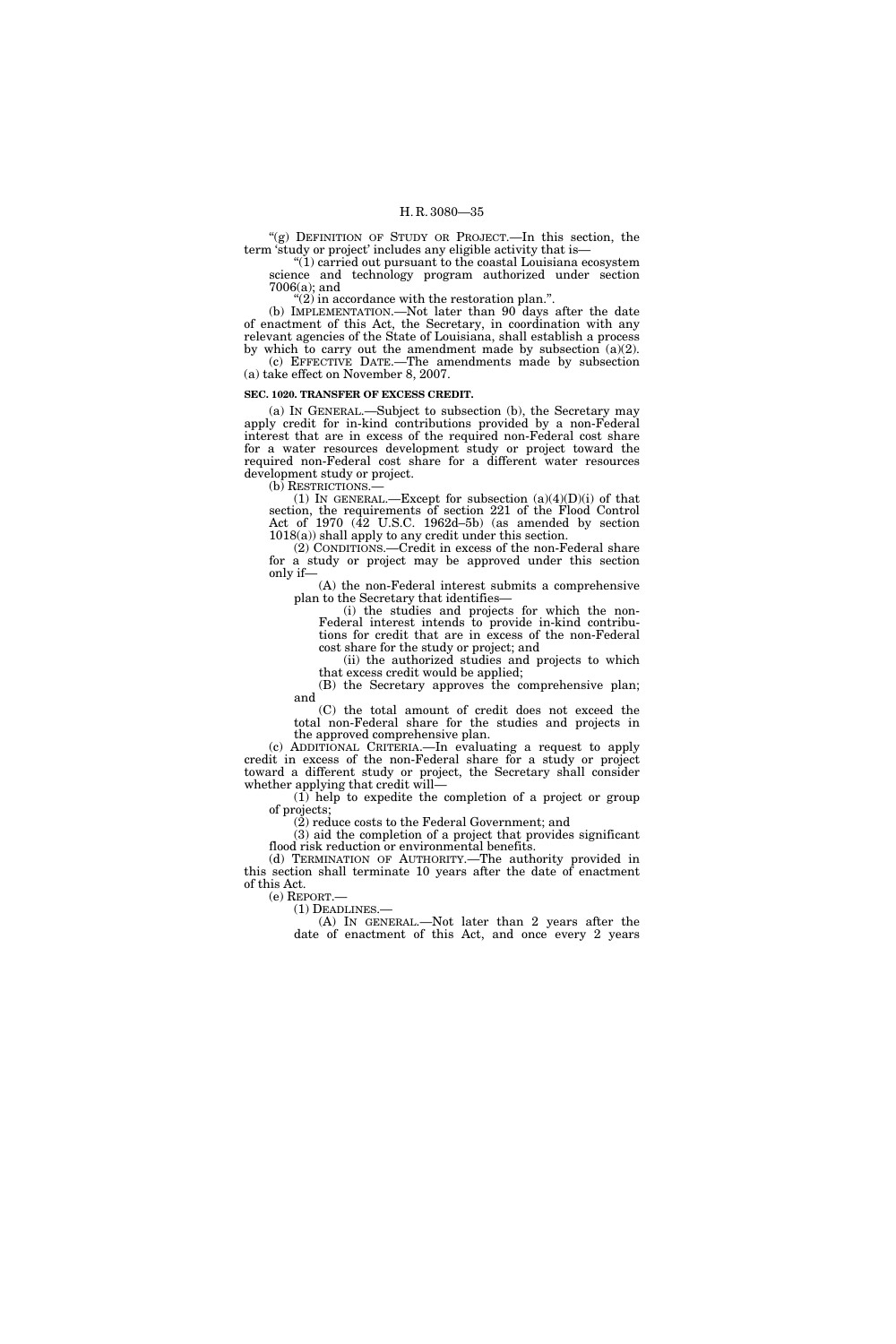thereafter, the Secretary shall submit to the Committee on Environment and Public Works of the Senate and the Committee on Transportation and Infrastructure of the House of Representatives and make publicly available an interim report on the use of the authority under this section.

(B) FINAL REPORT.—Not later than 10 years after the date of enactment of this Act, the Secretary shall submit to the Committee on Environment and Public Works of the Senate and the Committee on Transportation and Infrastructure of the House of Representatives and make publicly available a final report on the use of the authority under this section.

(2) INCLUSIONS.—The reports described in paragraph (1) shall include—

(A) a description of the use of the authority under this section during the reporting period;

(B) an assessment of the impact of the authority under this section on the time required to complete projects; and

(C) an assessment of the impact of the authority under this section on other water resources projects.

#### **SEC. 1021. CREDITING AUTHORITY FOR FEDERALLY AUTHORIZED NAVIGATION PROJECTS.**

A non-Federal interest may carry out operation and maintenance activities for an authorized navigation project, subject to the condition that the non-Federal interest complies with all Federal laws and regulations applicable to such operation and maintenance activities, and may receive credit for the costs incurred by the non-Federal interest in carrying out such activities towards the share of construction costs of that non-Federal interest for another element of the same project or another authorized navigation project, except that in no instance may such credit exceed 20 percent of the total costs associated with construction of the general navigation features of the project for which such credit may be applied pursuant to this section.

### **SEC. 1022. CREDIT IN LIEU OF REIMBURSEMENT.**

(a) REQUESTS FOR CREDITS.—With respect to an authorized flood damage reduction project, or separable element thereof, that has been constructed by a non-Federal interest under section 211 of the Water Resources Development Act of 1996 (33 U.S.C. 701b– 13) before the date of enactment of this Act, the Secretary may provide to the non-Federal interest, at the request of the non-Federal interest, a credit in an amount equal to the estimated Federal share of the cost of the project or separable element, in lieu of providing to the non-Federal interest a reimbursement in that amount.

(b) APPLICATION OF CREDITS.—At the request of the non-Federal interest, the Secretary may apply such credit to the share of the cost of the non-Federal interest of carrying out other flood damage reduction projects or studies.

## **SEC. 1023. ADDITIONAL CONTRIBUTIONS BY NON-FEDERAL INTERESTS.**

Section 902 of the Water Resources Development Act of 1986 (33 U.S.C. 2280) is amended—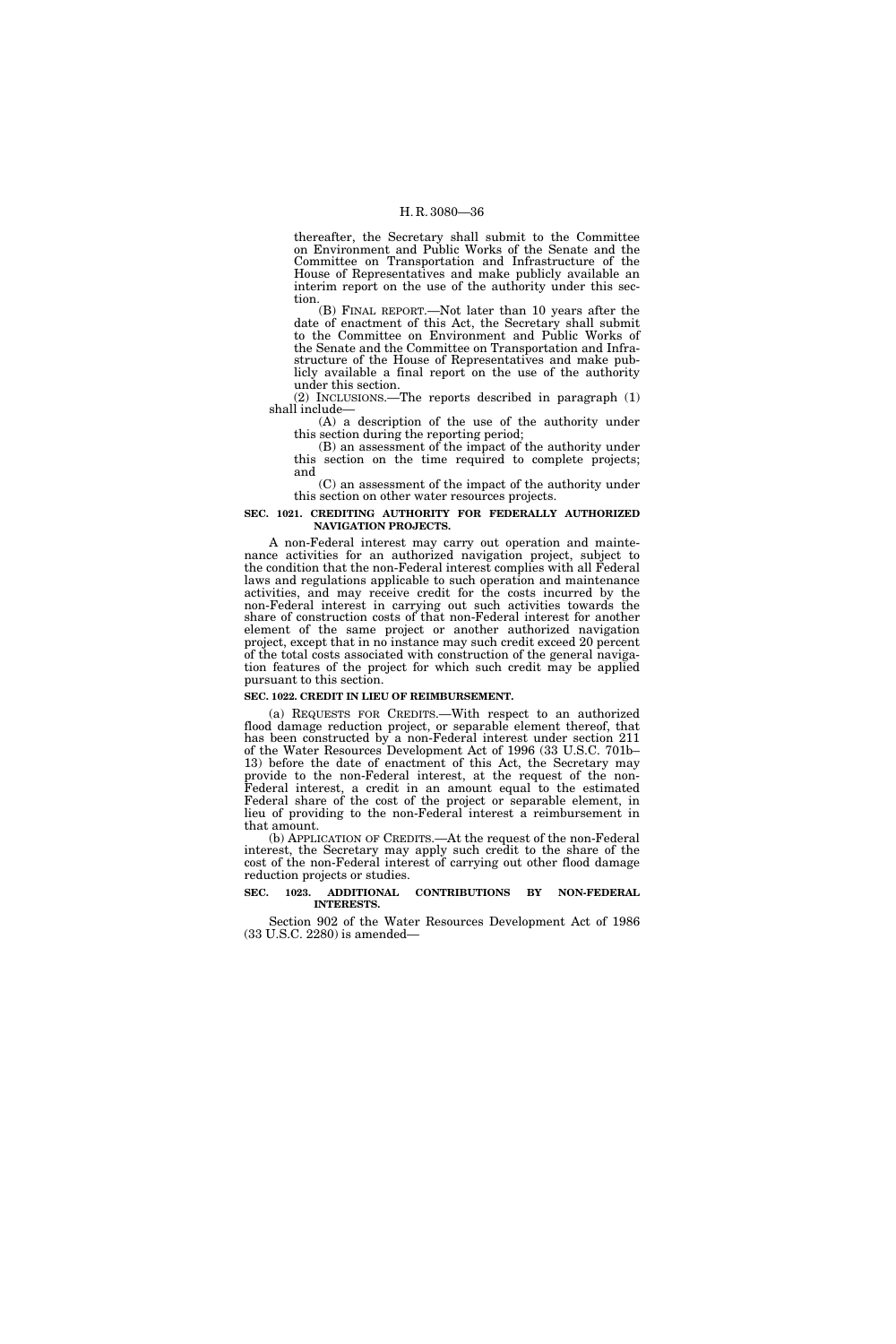(1) by striking ''In order to insure'' and inserting ''(a) IN GENERAL.—In order to insure''; and

(2) by adding at the end the following:

''(b) CONTRIBUTIONS BY NON-FEDERAL INTERESTS.—Notwithstanding subsection (a), in accordance with section 5 of the Act of June 22, 1936 (33 U.S.C. 701h), the Secretary may accept funds from a non-Federal interest for any authorized water resources development project that has exceeded its maximum cost under subsection (a), and use such funds to carry out such project, if the use of such funds does not increase the Federal share of the cost of such project.''.

#### **SEC. 1024. AUTHORITY TO ACCEPT AND USE MATERIALS AND SERV-ICES.**

(a) IN GENERAL.—Subject to subsection (b), the Secretary is authorized to accept and use materials and services contributed by a non-Federal public entity, a nonprofit entity, or a private entity for the purpose of repairing, restoring, or replacing a water resources development project that has been damaged or destroyed as a result of an emergency if the Secretary determines that the acceptance and use of such materials and services is in the public interest.

(b) LIMITATION.—Any entity that contributes materials or services under subsection (a) shall not be eligible for credit or reimbursement for the value of such materials or services.

(c) REPORT.—Not later than 60 days after initiating an activity under this section, the Secretary shall submit to the Committee on Environment and Public Works of the Senate and the Committee on Transportation and Infrastructure of the House of Representatives a report that includes—

 $(1)$  a description of the activities undertaken, including the costs associated with the activities; and

(2) a comprehensive description of how the activities are necessary for maintaining a safe and reliable water resources project.

# **SEC. 1025. WATER RESOURCES PROJECTS ON FEDERAL LAND.**

(a) IN GENERAL.—Subject to subsection (b), the Secretary may carry out an authorized water resources development project on Federal land that is under the administrative jurisdiction of another Federal agency where the cost of the acquisition of such Federal land has been paid for by the non-Federal interest for the project.

(b) MOU REQUIRED.—The Secretary may carry out a project pursuant to subsection (a) only after the non-Federal interest has entered into a memorandum of understanding with the Federal agency that includes such terms and conditions as the Secretary determines to be necessary.

(c) APPLICABILITY.—Nothing in this section alters any non-Federal cost-sharing requirements for the project.

#### **SEC. 1026. CLARIFICATION OF IMPACTS TO OTHER FEDERAL FACILI-TIES.**

In any case where the modification or construction of a water resources development project carried out by the Secretary adversely impacts other Federal facilities, the Secretary may accept from other Federal agencies such funds as may be necessary to address the adverse impact, including by removing, relocating, or reconstructing those facilities.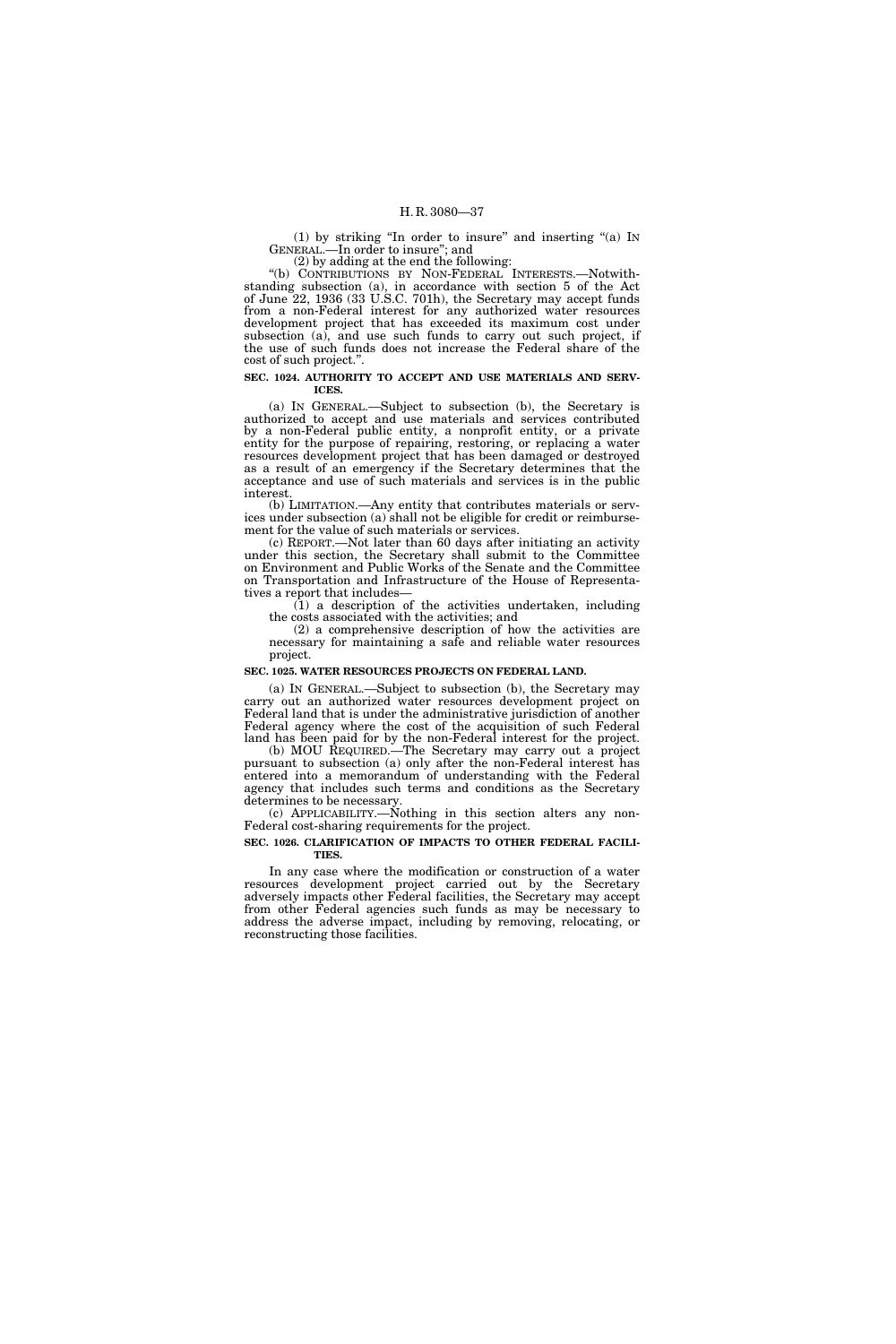#### **SEC. 1027. CLARIFICATION OF MUNITION DISPOSAL AUTHORITIES.**

(a) IN GENERAL.—The Secretary may implement any response

action the Secretary determines to be necessary at a site where— (1) the Secretary has carried out a project under civil works authority of the Secretary that includes placing sand on a beach; and

(2) as a result of the project described in paragraph (1), military munitions that were originally released as a result of Department of Defense activities are deposited on the beach, posing a threat to human health or the environment.

(b) RESPONSE ACTION FUNDING.—A response action described in subsection (a) shall be funded from amounts made available to the agency within the Department of Defense responsible for the original release of the munitions.

#### **SEC. 1028. CLARIFICATION OF MITIGATION AUTHORITY.**

(a) IN GENERAL.—The Secretary may carry out measures to improve fish species habitat within the boundaries and downstream of a water resources project constructed by the Secretary that includes a fish hatchery if the Secretary—

(1) has been explicitly authorized to compensate for fish losses associated with the project; and

(2) determines that the measures are—

(A) feasible;

(B) consistent with authorized project purposes and the fish hatchery; and

(C) in the public interest. (b) COST SHARING.—

(1) IN GENERAL.—Subject to paragraph (2), the non-Federal interest shall contribute 35 percent of the total cost of carrying out activities under this section, including the costs relating to the provision or acquisition of required land, easements, rights-of-way, dredged material disposal areas, and relocations.

(2) OPERATION AND MAINTENANCE.—The non-Federal interest shall contribute 100 percent of the costs of operation, maintenance, replacement, repair, and rehabilitation of the measures carried out under this section.

# **SEC. 1029. CLARIFICATION OF INTERAGENCY SUPPORT AUTHORITIES.**

Section 234 of the Water Resources Development Act of 1996 (33 U.S.C. 2323a) is amended—

(1) in subsection (a), by striking ''other Federal agencies,'' and inserting ''Federal departments or agencies, nongovernmental organizations,

 $(2)$  in subsection  $(b)$ , by inserting "or foreign governments" after "organizations";

(3) in subsection (c), by inserting ''and restoration'' after ''protection''; and

 $(4)$  in subsection  $(d)$ —

(A) in the first sentence, by striking ''There is'' and inserting "(1) IN GENERAL.—There is"; and

(B) in the second sentence—

(i) by striking ''The Secretary'' and inserting ''(2) ACCEPTANCE OF FUNDS.—The Secretary''; and

(ii) by striking "other Federal agencies," and inserting "Federal departments or agencies, nongovernmental organizations,''.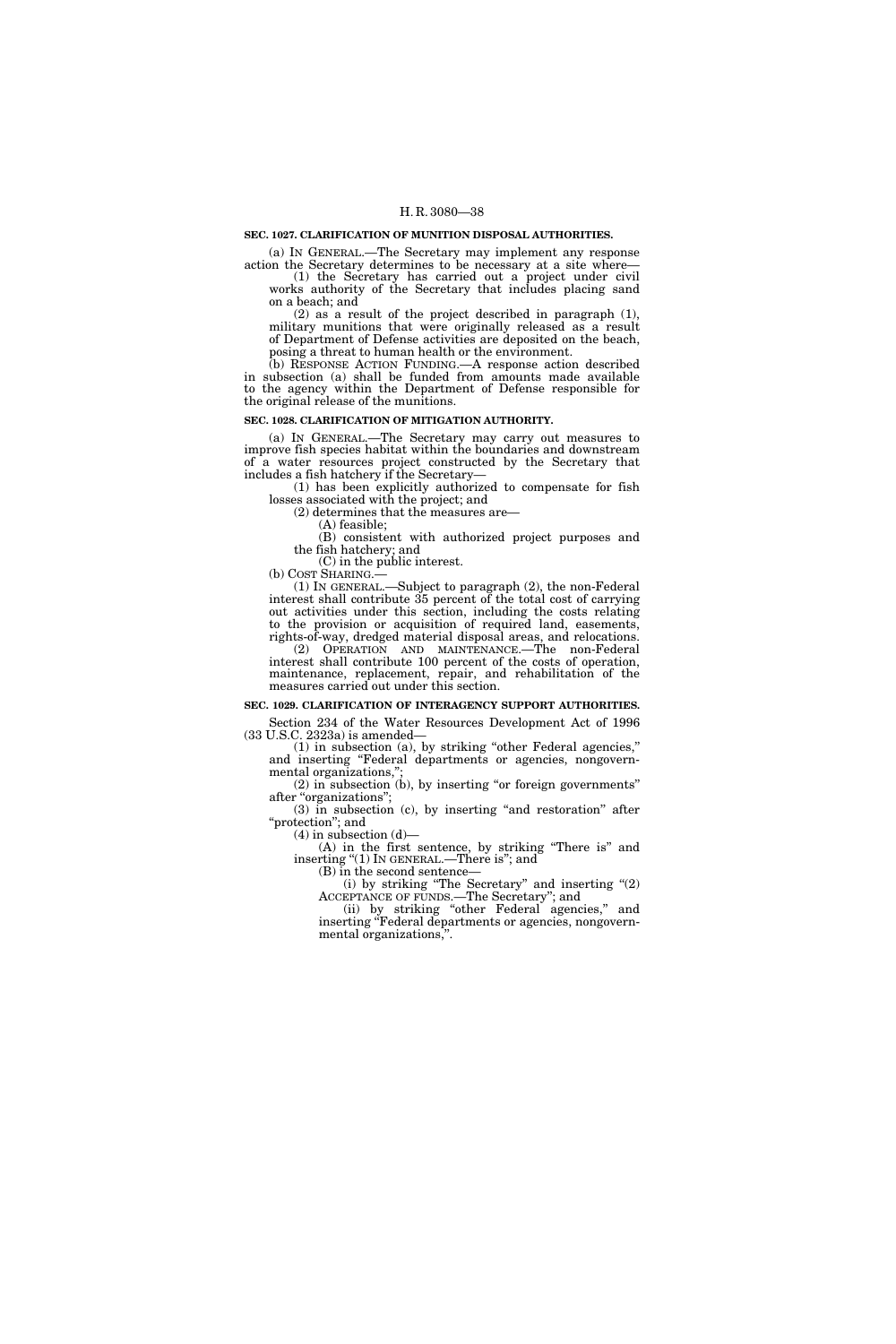# **SEC. 1030. CONTINUING AUTHORITY.**

(a) CONTINUING AUTHORITY PROGRAMS.—

(1) DEFINITION OF CONTINUING AUTHORITY PROGRAM PROJECT.—In this subsection, the term "continuing authority program'' means 1 of the following authorities:

(A) Section 205 of the Flood Control Act of 1948 (33 U.S.C. 701s).

(B) Section 111 of the River and Harbor Act of 1968 (33 U.S.C. 426i).

(C) Section 206 of the Water Resources Development Act of 1996 (33 U.S.C. 2330).

(D) Section 1135 of the Water Resources Development Act of 1986 (33 U.S.C. 2309a).

(E) Section 107 of the River and Harbor Act of 1960 (33 U.S.C. 577). (F) Section 3 of the Act of August 13, 1946 (33 U.S.C.

426g).

(G) Section 14 of the Flood Control Act of 1946 (33 U.S.C. 701r).

(H) Section 103 of the River and Harbor Act of 1962 (Public Law 87–874; 76 Stat. 1178).

(I) Section 204(e) of the Water Resources Development Act of 1992 (33 U.S.C. 2326(e)).

(J) Section 208 of the Flood Control Act of 1958 (33 U.S.C. 701b–8a).

(K) Section 104(a) of the River and Harbor Act of 1958 (33 U.S.C. 610(a)).

(2) PRIORITIZATION.—Not later than 1 year after the date of enactment of this Act, the Secretary shall publish in the Federal Register and on a publicly available website, the criteria the Secretary uses for prioritizing annual funding for continuing authority program projects.

(3) ANNUAL REPORT.—Not later than 1 year after the date of enactment of this Act and each year thereafter, the Secretary shall publish in the Federal Register and on a publicly available website, a report on the status of each continuing authority program, which, at a minimum, shall include—

(A) the name and a short description of each active continuing authority program project;

(B) the cost estimate to complete each active project; and

(C) the funding available in that fiscal year for each continuing authority program.

(4) CONGRESSIONAL NOTIFICATION.—On publication in the Federal Register under paragraphs  $(2)$  and  $(3)$ , the Secretary shall submit to the Committee on Environment and Public Works of the Senate and the Committee on Transportation and Infrastructure of the House of Representatives a copy of all information published under those paragraphs.

(b) SMALL RIVER AND HARBOR IMPROVEMENT PROJECTS.—Section 107 of the River and Harbor Act of 1960 (33 U.S.C. 577) is amended—

 $(1)$  in subsection  $(a)$ , by striking "\$35,000,000" and inserting ''\$50,000,000''; and

 $(2)$  in subsection  $(b)$ , by striking "\$7,000,000" and inserting ''\$10,000,000''.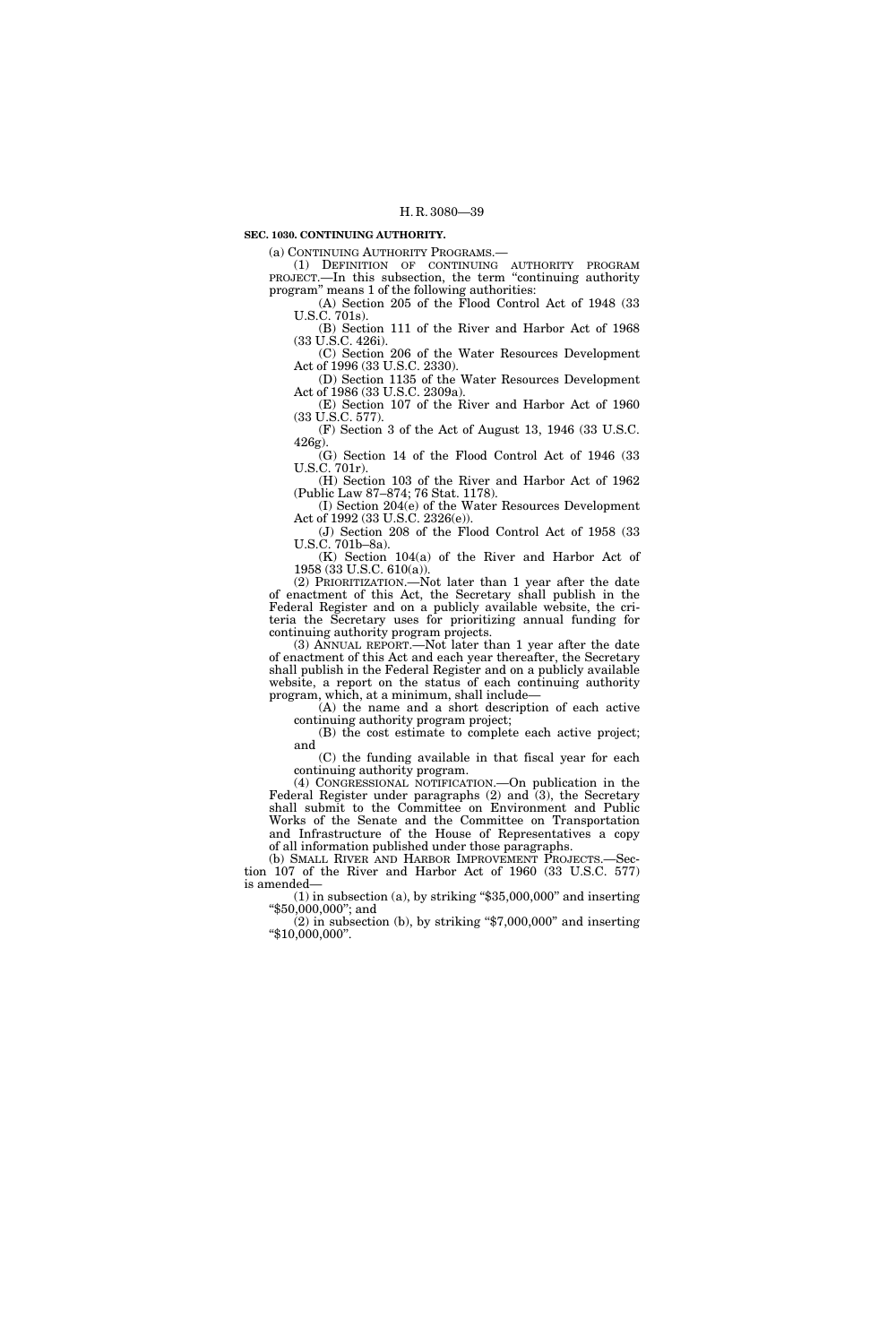(c) SHORE DAMAGE PREVENTION OR MITIGATION.—Section 111(c) of the River and Harbor Act of 1968 (33 U.S.C. 426i(c)) is amended by striking ''\$5,000,000'' and inserting ''\$10,000,000''.

(d) REGIONAL SEDIMENT MANAGEMENT.—

(1) IN GENERAL.—Section 204 of the Water Resources Development Act of 1992 (33 U.S.C. 2326) is amended—

(A) in subsection  $(c)(1)(C)$ , by striking "\$5,000,000" and inserting ''\$10,000,000''; and

(B) in subsection (g), by striking ''\$30,000,000'' and inserting "\$50,000,000".

(2) APPLICABILITY.—Section 2037 of the Water Resources Development Act of 2007 (121 Stat. 1094) is amended by adding at the end the following:

"(c) APPLICABILITY.—The amendment made by subsection (a) shall not apply to any project authorized under this Act if a report of the Chief of Engineers for the project was completed prior to the date of enactment of this Act.''.

(e) SMALL FLOOD CONTROL PROJECTS.—Section 205 of the Flood Control Act of 1948 (33 U.S.C. 701s) is amended in the third sentence by striking "\$7,000,000" and inserting "\$10,000,000".

(f) PROJECT MODIFICATIONS FOR IMPROVEMENT OF ENVIRON-MENT.—Section 1135(d) of the Water Resources Development Act of 1986 (33 U.S.C. 2309a(d)) is amended—

(1) in the second sentence, by striking ''Not more than 80 percent of the non-Federal share may be'' and inserting ''The non-Federal share may be provided''; and

 $(2)$  in the third sentence, by striking "\$5,000,000" and inserting "\$10,000,000".

(g) AQUATIC ECOSYSTEM RESTORATION.—Section 206(d) of the Water Resources Development Act of 1996 (33 U.S.C. 2330(d)) is amended by striking "\$5,000,000" and inserting "\$10,000,000".

(h) FLOODPLAIN MANAGEMENT SERVICES.—Section 206(d) of the Flood Control Act of 1960 (33 U.S.C. 709a(d)) is amended by striking ''\$15,000,000'' and inserting ''\$50,000,000''.

(i) EMERGENCY STREAMBANK AND SHORELINE PROTECTION.— Section 14 of the Flood Control Act of 1946 (33 U.S.C. 701r) is amended—

(1) by striking ''\$15,000,000'' and inserting ''\$20,000,000''; and

(2) by striking ''\$1,500,000'' and inserting ''\$5,000,000''.

#### **SEC. 1031. TRIBAL PARTNERSHIP PROGRAM.**

(a) IN GENERAL.—Section 203 of the Water Resources Development Act of 2000 (33 U.S.C. 2269) is amended—

(1) in subsection  $(d)(1)(B)$ —

(A) by striking ''The ability'' and inserting the following:

"(i) IN GENERAL.—The ability"; and

(B) by adding at the end the following:

''(ii) DETERMINATION.—Not later than 180 days after the date of enactment of this clause, the Secretary shall issue guidance on the procedures described in clause (i).''; and

(2) by striking subsection (e) and inserting the following: ''(e) RESTRICTIONS.—The Secretary is authorized to carry out activities under this section for fiscal years 2015 through 2024.''.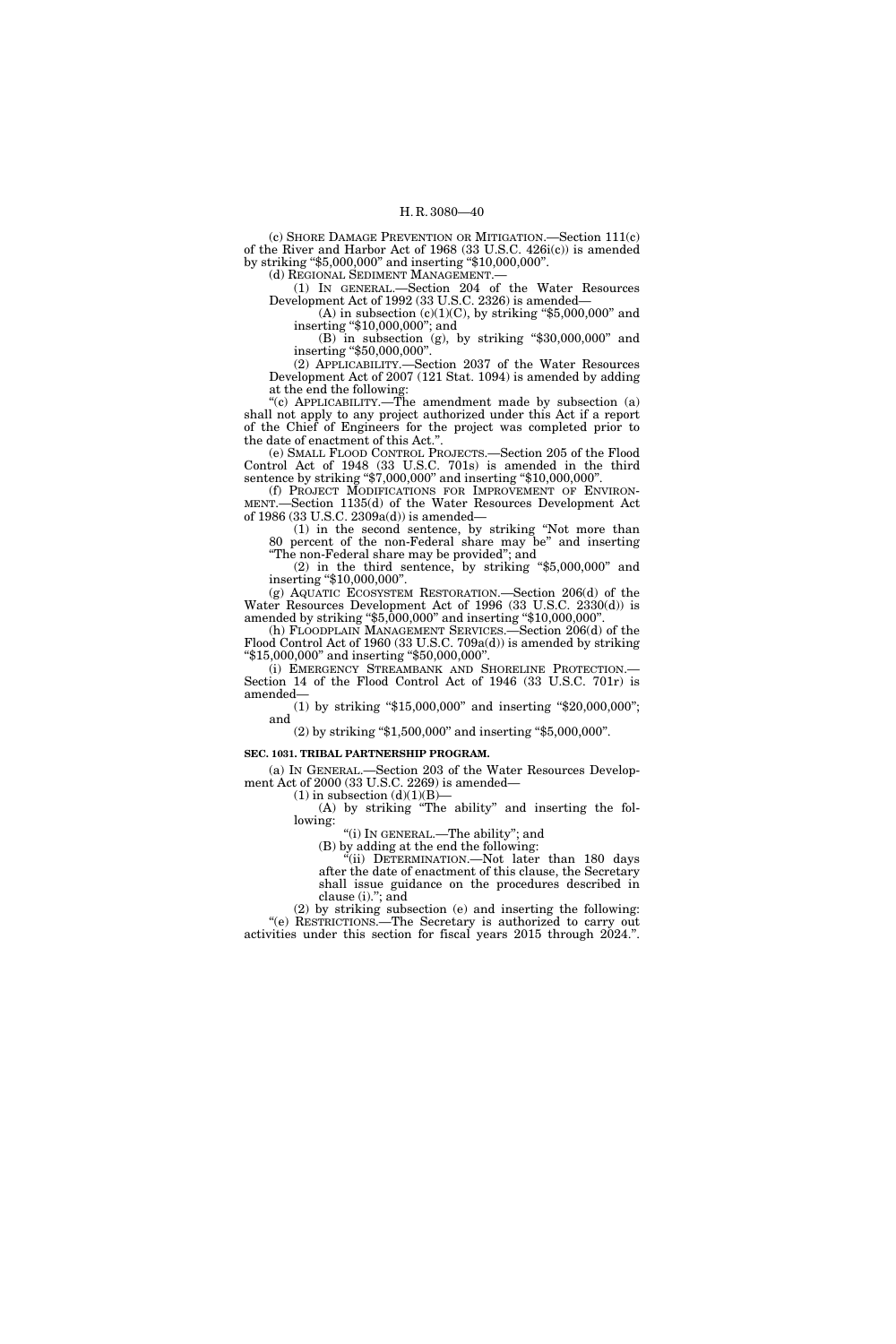(b) COOPERATIVE AGREEMENTS WITH INDIAN TRIBES.—The Secretary may enter into a cooperative agreement with an Indian tribe (or a designated representative of an Indian tribe) to carry out authorized activities of the Corps of Engineers to protect fish, wildlife, water quality, and cultural resources.

## **SEC. 1032. TERRITORIES OF THE UNITED STATES.**

Section 1156 of the Water Resources Development Act of 1986 (33 U.S.C. 2310) is amended—

(1) by striking ''The Secretary shall waive'' and inserting ''(a) IN GENERAL.—The Secretary shall waive'';

(2) in subsection (a) (as so designated), by inserting ''Puerto Rico," before "and the Trust Territory of the Pacific Islands"; and

(3) by adding at the end the following:

''(b) INFLATION ADJUSTMENT.—The Secretary shall adjust the dollar amount specified in subsection (a) for inflation for the period beginning on November 17, 1986, and ending on the date of enactment of this subsection.''.

## **SEC. 1033. CORROSION PREVENTION.**

(a) IN GENERAL.—To the greatest extent practicable, the Secretary shall encourage and incorporate corrosion prevention activities at water resources development projects.

(b) ACTIVITIES.—In carrying out subsection (a), the Secretary, to the greatest extent practicable, shall ensure that contractors performing work for water resources development projects—

(1) use best practices to carry out corrosion prevention activities in the field;

(2) use industry-recognized standards and corrosion mitigation and prevention methods when—

(A) determining protective coatings;

(B) selecting materials; and

(C) determining methods of cathodic protection, design, and engineering for corrosion prevention;

(3) use certified coating application specialists and cathodic protection technicians and engineers;

(4) use best practices in environmental protection to prevent environmental degradation and to ensure careful handling of all hazardous materials;

(5) demonstrate a history of employing industry-certified inspectors to ensure adherence to best practices and standards; and

(6) demonstrate a history of compliance with applicable requirements of the Occupational Safety and Health Administration.

(c) CORROSION PREVENTION ACTIVITIES DEFINED.—In this section, the term "corrosion prevention activities" means—

(1) the application and inspection of protective coatings for complex work involving steel and cementitious structures, including structures that will be exposed in immersion;

(2) the installation, testing, and inspection of cathodic protection systems; and

(3) any other activities related to corrosion prevention the Secretary determines appropriate.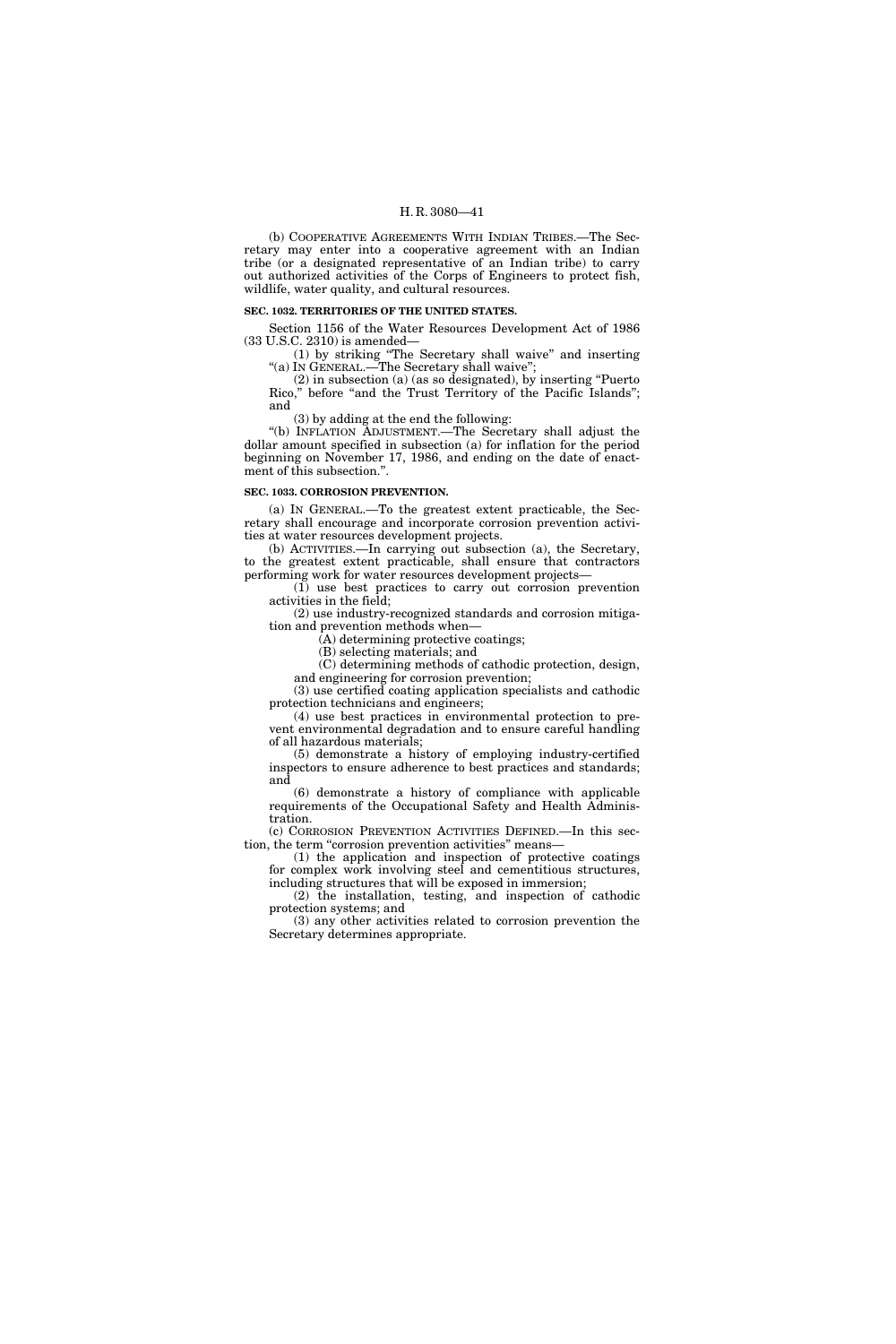## **SEC. 1034. ADVANCED MODELING TECHNOLOGIES.**

(a) IN GENERAL.—To the greatest extent practicable, the Secretary shall encourage and incorporate advanced modeling technologies, including 3-dimensional digital modeling, that can expedite project delivery or improve the evaluation of water resources development projects that receive Federal funding by—

(1) accelerating and improving the environmental review process;

(2) increasing effective public participation;

(3) enhancing the detail and accuracy of project designs; (4) increasing safety;

(5) accelerating construction and reducing construction costs; or

(6) otherwise achieving the purposes described in paragraphs (1) through (5).

(b) ACTIVITIES.—In carrying out subsection (a), the Secretary, to the greatest extent practicable, shall—

(1) compile information related to advanced modeling technologies, including industry best practices with respect to the use of the technologies;

(2) disseminate to non-Federal interests the information described in paragraph (1); and

(3) promote the use of advanced modeling technologies.

# **SEC. 1035. RECREATIONAL ACCESS.**

(a) DEFINITION OF FLOATING CABIN.—In this section, the term ''floating cabin'' means a vessel (as defined in section 3 of title 1, United States Code) that has overnight accommodations.

(b) RECREATIONAL ACCESS.—The Secretary shall allow the use of a floating cabin on waters under the jurisdiction of the Secretary in the Cumberland River basin if—

(1) the floating cabin—

(A) is in compliance with regulations for recreational vessels issued under chapter 43 of title 46, United States Code, and section 312 of the Federal Water Pollution Control Act (33 U.S.C. 1322);

(B) is located at a marina leased by the Corps of Engineers; and

(C) is maintained by the owner to required health and safety standards; and

(2) the Secretary has authorized the use of recreational vessels on such waters.

#### **SEC. 1036. NON-FEDERAL PLANS TO PROVIDE ADDITIONAL FLOOD RISK REDUCTION.**

(a) IN GENERAL.—If requested by a non-Federal interest, the Secretary shall carry out a locally preferred plan that provides a higher level of protection than a flood risk management project authorized under this Act if the Secretary determines that—

(1) the plan is technically feasible and environmentally acceptable; and

(2) the benefits of the plan exceed the costs of the plan. (b) NON-FEDERAL COST SHARE.—If the Secretary carries out a locally preferred plan under subsection (a), the Federal share of the cost of the project shall be not greater than the share as provided by law for elements of the national economic development plan.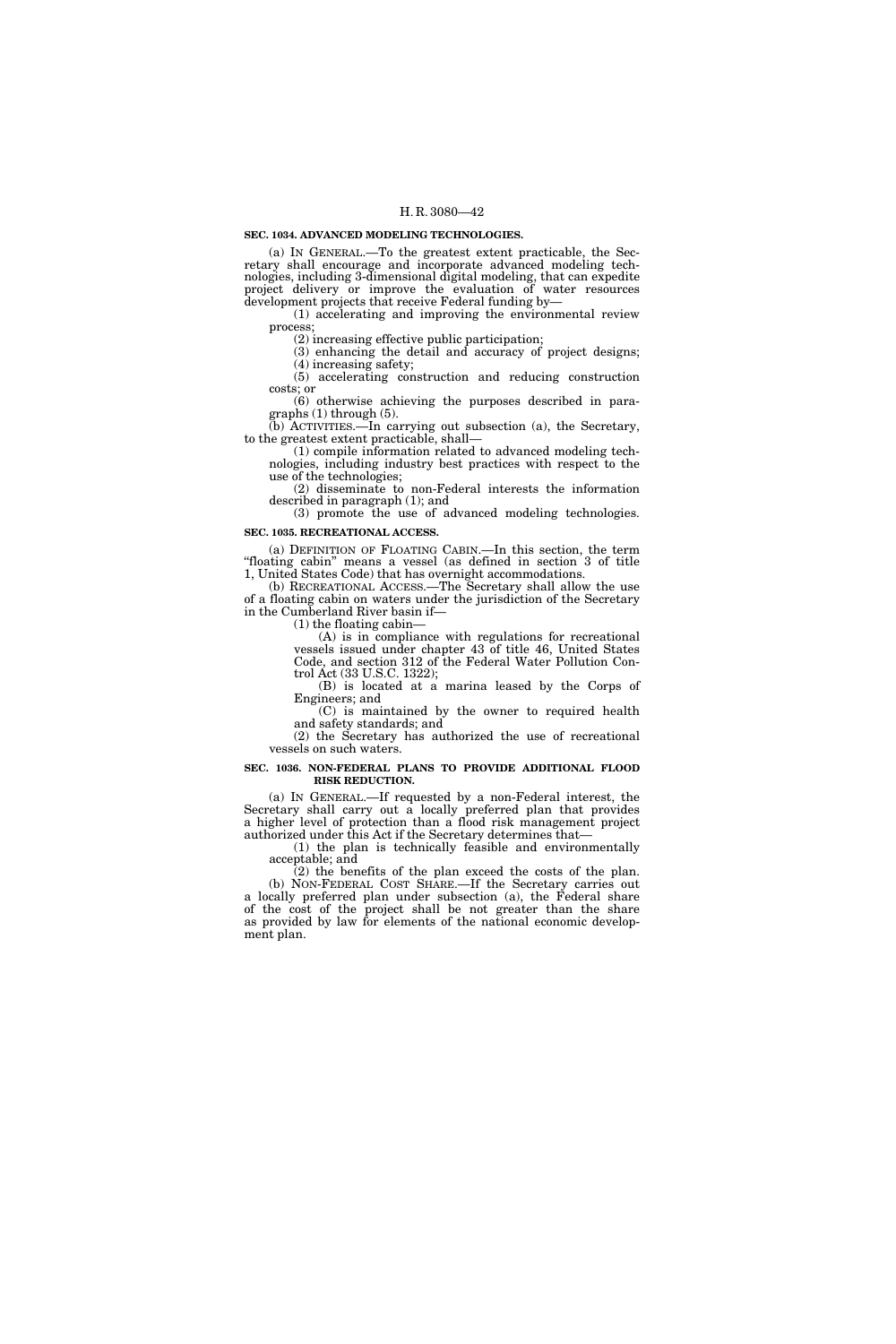#### **SEC. 1037. HURRICANE AND STORM DAMAGE REDUCTION.**

(a) IN GENERAL.—Section 156 of the Water Resources Development Act of 1976 (42 U.S.C. 1962d–5f) is amended—

(1) by striking ''The Secretary'' and inserting the following: ''(a) IN GENERAL.—The Secretary''; and

(2) by adding at the end the following:

''(b) REVIEW.—Notwithstanding subsection (a), the Secretary shall, at the request of the non-Federal interest, carry out a study to determine the feasibility of extending the period of nourishment described in subsection (a) for a period not to exceed 15 additional years beyond the maximum period described in subsection (a).

''(c) PLAN FOR REDUCING RISK TO PEOPLE AND PROPERTY.— ''(1) IN GENERAL.—As part of the review described in subsection (b), the non-Federal interest shall submit to the Secretary a plan for reducing risk to people and property during the life of the project.<br>"(2) INCLUSION OF PLAN IN RECOMMENDATION TO CON-

GRESS.—The Secretary shall include the plan described in subsection (a) in the recommendations to Congress described in subsection (d).

''(d) REPORT TO CONGRESS.—Upon completion of the review described in subsection (b), the Secretary shall—

"(1) submit to the Committee on Environment and Public Works of the Senate and the Committee on Transportation and Infrastructure of the House of Representatives any recommendations of the Secretary related to the review; and

"(2) include in the subsequent annual report to Congress required under section 7001 of the Water Resources Reform and Development Act of 2014, any recommendations that require specific congressional authorization.

''(e) SPECIAL RULE.—Notwithstanding any other provision of this section, for any existing authorized water resources development project for which the maximum period for nourishment described in subsection (a) will expire within the 5 year-period beginning on the date of enactment of the Water Resources Reform and Development Act of 2014, that project shall remain eligible for nourishment for an additional 3 years after the expiration of such period.".<br>(b) REVIEW

(b) REVIEW OF AUTHORIZED PERIODIC NOURISHMENT AUTHORITY.—

(1) IN GENERAL.—Not later than 90 days after the date of enactment of this Act, the Secretary shall initiate a review of all authorized water resources development projects for which the Secretary is authorized to provide periodic nourishment under section 156 of the Water Resources Development Act of 1976 (42 U.S.C. 1962d–5f).

(2) SCOPE OF REVIEW.—In carrying out the review under paragraph (1), the Secretary shall assess the Federal costs associated with that nourishment authority and the projected benefits of each project.

(3) REPORT TO CONGRESS.—Upon completion of the review under paragraph (1), the Secretary shall issue to the Committee on Environment and Public Works of the Senate and the Committee on Transportation and Infrastructure of the House of Representatives and make publicly available a report on the results of that review, including any proposed changes the Secretary may recommend to the nourishment authority.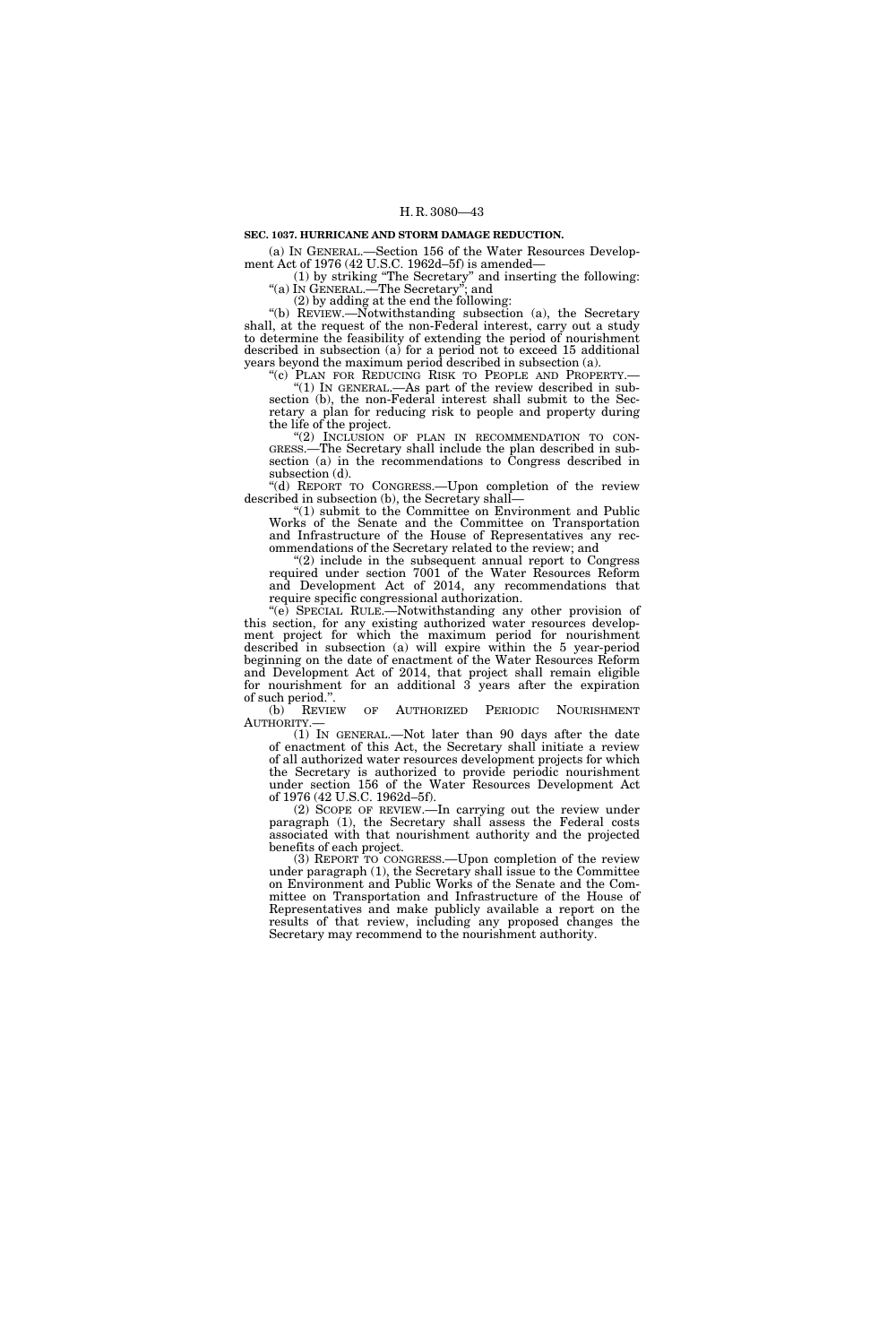#### **SEC. 1038. REDUCTION OF FEDERAL COSTS FOR HURRICANE AND STORM DAMAGE REDUCTION PROJECTS.**

Section 204 of the Water Resources Development Act of 1992  $(33 \text{ U.S.C. } 2326)$  (as amended by section  $1030(\overline{d})(1)$ ) is amended—  $(1)$  in subsection  $(a)$ 

 $(A)$  in paragraph  $(1)$ , by inserting "or used in" after ''obtained through'';

 $(B)$  in paragraph  $(3)(C)$ , by inserting "for the purposes" of improving environmental conditions in marsh and littoral systems, stabilizing stream channels, enhancing shorelines, and supporting State and local risk management adaptation strategies'' before the period at the end; and

(C) by adding at the end the following:

"(4) REDUCING COSTS.-To reduce or avoid Federal costs, the Secretary shall consider the beneficial use of dredged material in a manner that contributes to the maintenance of sediment resources in the nearby coastal system.";

(2) in subsection (d)—

(A) by striking the subsection designation and heading and inserting the following:

"(d) SELECTION OF DREDGED MATERIAL DISPOSAL METHOD FOR PURPOSES RELATED TO ENVIRONMENTAL RESTORATION OR STORM DAMAGE AND FLOOD REDUCTION.—''; and

(B) in paragraph (1), by striking ''in relation to'' and all that follows through the period at the end and inserting ''in relation to—

"(A) the environmental benefits, including the benefits to the aquatic environment to be derived from the creation of wetlands and control of shoreline erosion; or

''(B) the flood and storm damage and flood reduction benefits, including shoreline protection, protection against loss of life, and damage to improved property.''; and

(3) in subsection (e), by striking paragraph (1) and inserting the following:

"(1) cooperate with any State or group of States in the preparation of a comprehensive State or regional sediment management plan within the boundaries of the State or among States;''.

## **SEC. 1039. INVASIVE SPECIES.**

(a) AQUATIC SPECIES REVIEW.—

(1) REVIEW OF AUTHORITIES.—The Secretary, in consultation with the Director of the United States Fish and Wildlife Service, the Chairman of the Tennessee Valley Authority, and other applicable heads of Federal agencies, shall—

(A) carry out a review of existing Federal authorities relating to responding to invasive species, including aquatic weeds, aquatic snails, and other aquatic invasive species, that have an impact on water resources; and

(B) based on the review under subparagraph (A), make any recommendations to Congress and applicable State agencies for improving Federal and State laws to more effectively respond to the threats posed by those invasive species.

 $(2)$  FEDERAL INVESTMENT.—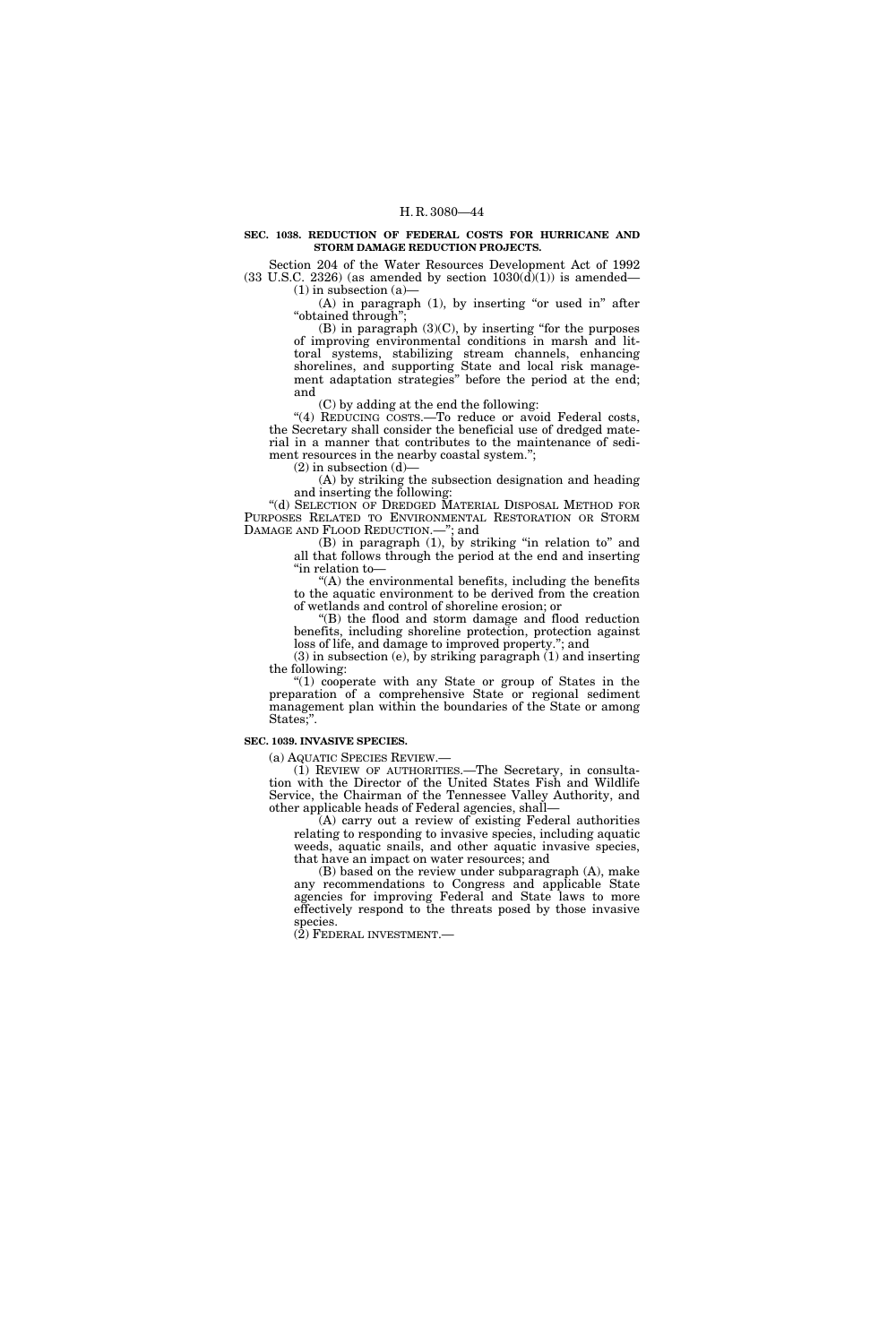(A) ASSESSMENT.—The Comptroller General of the United States shall conduct an assessment of the Federal costs of, and spending on, aquatic invasive species.

(B) CONTENTS.—The assessment conducted under subparagraph (A) shall include—

(i) identification of current Federal spending on, and projected future Federal costs of, operation and maintenance related to mitigating the impacts of aquatic invasive species on federally owned or operated facilities;

(ii) identification of current Federal spending on aquatic invasive species prevention;

(iii) analysis of whether spending identified in clause (ii) is adequate for the maintenance and protection of services provided by federally owned or operated facilities, based on the current spending and projected future costs identified in clause (i); and

(iv) review of any other aspect of aquatic invasive species prevention or mitigation determined appropriate by the Comptroller General.

(C) FINDINGS.—Not later than 1 year after the date of enactment of this Act, the Comptroller General shall submit to the Committee on Environment and Public Works and the Committee on Energy and Natural Resources of the Senate and the Committee on Transportation and Infrastructure and the Committee on Natural Resources of the House of Representatives a report containing the findings

of the assessment conducted under subparagraph (A). (b) AQUATIC INVASIVE SPECIES PREVENTION.—

(1) MULTIAGENCY EFFORT TO SLOW THE SPREAD OF ASIAN CARP IN THE UPPER MISSISSIPPI AND OHIO RIVER BASINS AND TRIBUTARIES.—

(A) IN GENERAL.—The Director of the United States Fish and Wildlife Service, in coordination with the Secretary, the Director of the National Park Service, and the Director of the United States Geological Survey, shall lead a multiagency effort to slow the spread of Asian carp in the Upper Mississippi and Ohio River basins and tributaries by providing technical assistance, coordination, best practices, and support to State and local governments in carrying out activities designed to slow, and eventually eliminate, the threat posed by Asian carp.

(B) BEST PRACTICES.—To the maximum extent practicable, the multiagency effort shall apply lessons learned and best practices such as those described in the document prepared by the Asian Carp Working Group entitled ''Management and Control Plan for Bighead, Black, Grass, and Silver Carps in the United States'' and dated November 2007, and the document prepared by the Asian Carp Regional Coordinating Committee entitled "FY 2012 Asian Carp Control Strategy Framework'' and dated February 2012.

(2) REPORT TO CONGRESS.—

(A) IN GENERAL.—Not later than December 31 of each year, the Director of the United States Fish and Wildlife Service, in coordination with the Secretary, shall submit to the Committee on Appropriations and the Committee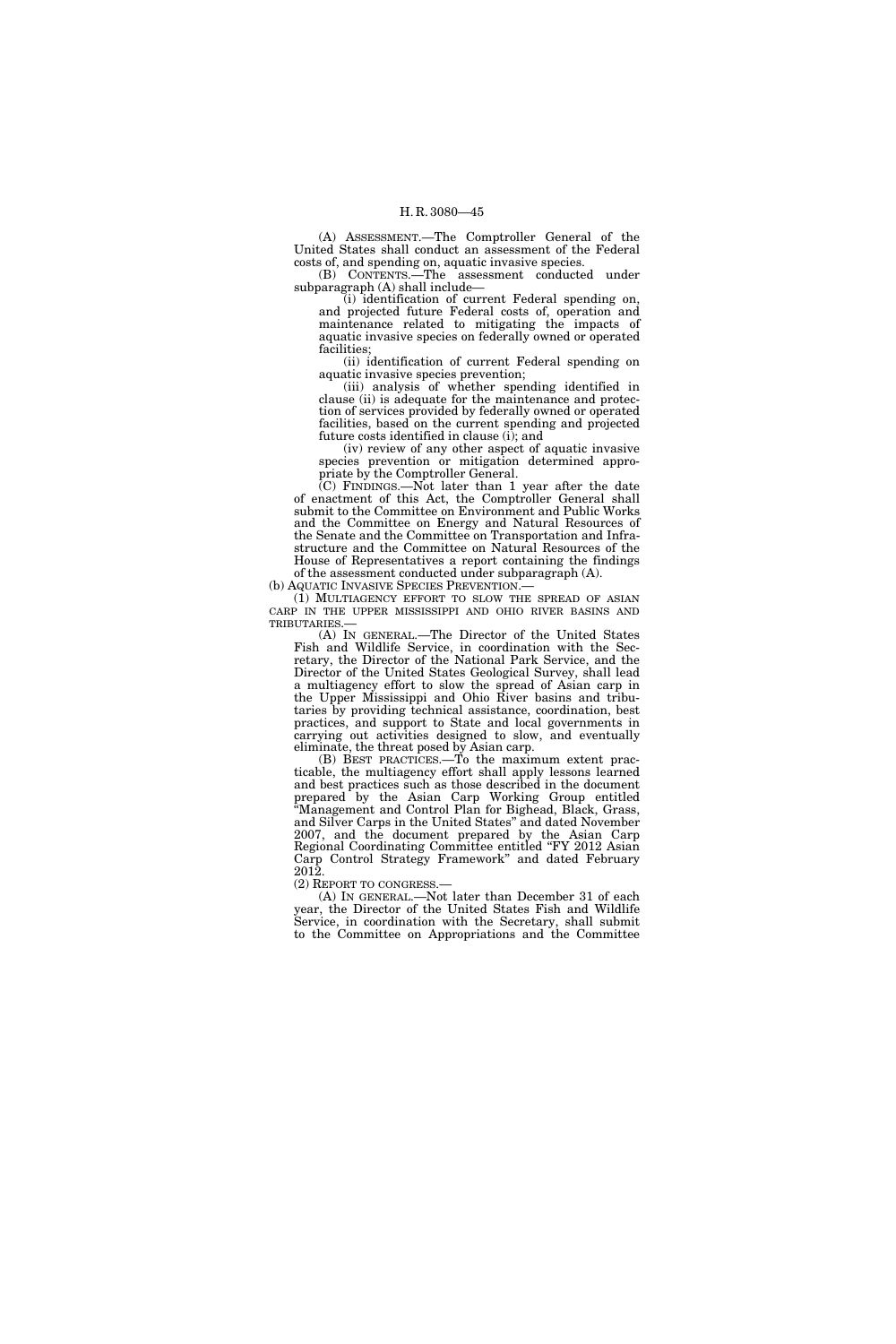on Environment and Public Works of the Senate and the Committee on Appropriations, the Committee on Natural Resources, and the Committee on Transportation and Infrastructure of the House of Representatives and make publicly available a report describing the coordinated strategies established and progress made toward the goals of controlling and eliminating Asian carp in the Upper Mississippi and Ohio River basins and tributaries.

(B) CONTENTS.—Each report submitted under subparagraph (A) shall include—

(i) any observed changes in the range of Asian carp in the Upper Mississippi and Ohio River basins and tributaries during the 2-year period preceding submission of the report;

(ii) a summary of Federal agency efforts, including cooperative efforts with non-Federal partners, to control the spread of Asian carp in the Upper Mississippi and Ohio River basins and tributaries;

(iii) any research that the Director determines could improve the ability to control the spread of Asian carp;

(iv) any quantitative measures that the Director intends to use to document progress in controlling the spread of Asian carp; and

(v) a cross-cut accounting of Federal and non-Federal expenditures to control the spread of Asian carp. (c) PREVENTION, GREAT LAKES AND MISSISSIPPI RIVER BASIN.—

(1) IN GENERAL.—The Secretary is authorized to implement measures recommended in the efficacy study authorized under section 3061 of the Water Resources Development Act of 2007 (121 Stat. 1121) or in interim reports, with any modifications or any emergency measures that the Secretary determines to be appropriate to prevent aquatic nuisance species from dispersing into the Great Lakes by way of any hydrologic connection between the Great Lakes and the Mississippi River Basin.

(2) NOTIFICATIONS.—The Secretary shall notify the Committees on Environment and Public Works and Appropriations of the Senate and the Committees on Transportation and Infrastructure and Appropriations of the House of Representatives any emergency actions taken pursuant to this subsection.

(d) PREVENTION AND MANAGEMENT.—Section 104 of the River and Harbor Act of 1958 (33 U.S.C. 610) is amended—

(1) in subsection (a)—

(A) in the first sentence, by striking ''There is'' and inserting the following:

" $(1)$  In GENERAL.—There is";

(B) in the second sentence, by striking ''Local'' and inserting the following: ''(2) LOCAL INTERESTS.—Local'';

(C) in the third sentence, by striking ''Costs'' and inserting the following:

''(3) FEDERAL COSTS.—Costs''; and

(D) in paragraph (1) (as designated by subparagraph  $(A)$ )—

(i) by striking ''control and progressive,'' and inserting ''prevention, control, and progressive''; and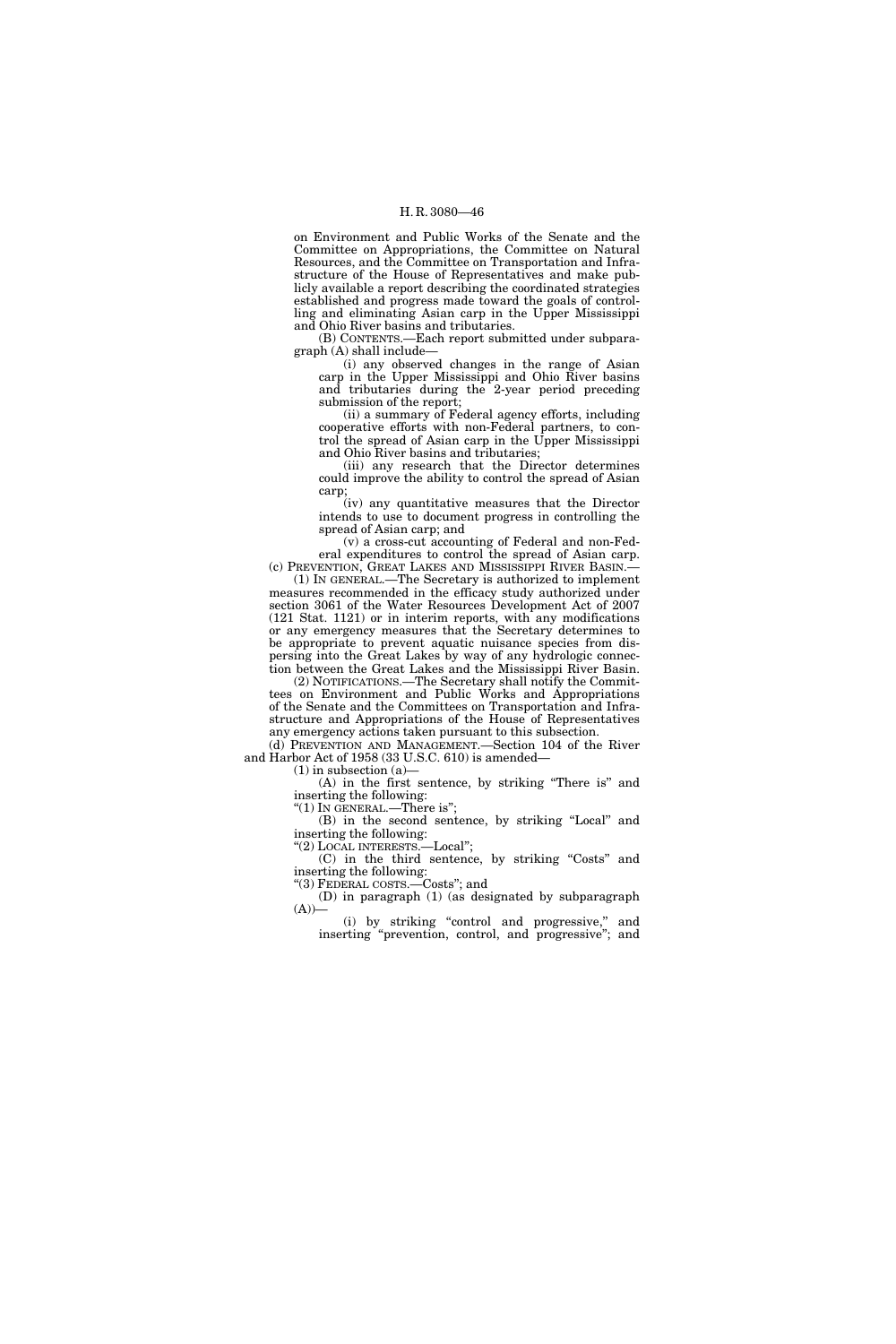(ii) by inserting ''and aquatic invasive species'' after ''noxious aquatic plant growths'';

(2) in subsection (b), in the first sentence, by striking ''\$15,000,000 annually'' and inserting ''\$40,000,000, of which \$20,000,000 shall be made available to implement subsection (d), annually''; and

(3) by inserting after subsection (c) the following:

"(d) WATERCRAFT INSPECTION STATIONS.-

"(1) IN GENERAL.—In carrying out this section, the Secretary may establish watercraft inspection stations in the Columbia River Basin to be located in the States of Idaho, Montana, Oregon, and Washington at locations, as determined by the Secretary, with the highest likelihood of preventing the spread of aquatic invasive species at reservoirs operated and maintained by the Secretary.

"(2) COST SHARE.—The non-Federal share of the cost of constructing, operating, and maintaining watercraft inspection stations described in paragraph (1) (including personnel costs) shall be—

''(A) 50 percent; and

''(B) provided by the State or local governmental entity in which such inspection station is located.

''(3) COORDINATION.—In carrying out this subsection, the Secretary shall consult and coordinate with—

 $'(A)$  the States described in paragraph  $(1);$ 

''(B) Indian tribes; and

''(C) other Federal agencies, including—

''(i) the Department of Agriculture; ''(ii) the Department of Energy;

"(iii) the Department of Homeland Security;

''(iv) the Department of Commerce; and

" $(v)$  the Department of the Interior.

''(e) MONITORING AND CONTINGENCY PLANNING.—In carrying out this section, the Secretary may—

 $''(1)$  carry out risk assessments of water resources facilities;  $'(2)$  monitor for aquatic invasive species;

''(3) establish watershed-wide plans for expedited response to an infestation of aquatic invasive species; and

 $(4)$  monitor water quality, including sediment cores and fish tissue samples.''.

#### **SEC. 1040. FISH AND WILDLIFE MITIGATION.**

(a) IN GENERAL.—Section 906 of the Water Resources Development Act of 1986 (33 U.S.C. 2283) is amended—

 $(1)$  in subsection  $(d)$ —

 $(A)$  in paragraph  $(1)$ —  $(i)$  in the first sentence-

(I) by inserting ''for damages to ecological resources, including terrestrial and aquatic resources, and" after "mitigate";

(II) by inserting ''ecological resources and'' after "impact on"; and

(III) by inserting ''without the implementation of mitigation measures'' before the period; and

(ii) by inserting before the last sentence the following: "If the Secretary determines that mitigation to in-kind conditions is not possible, the Secretary shall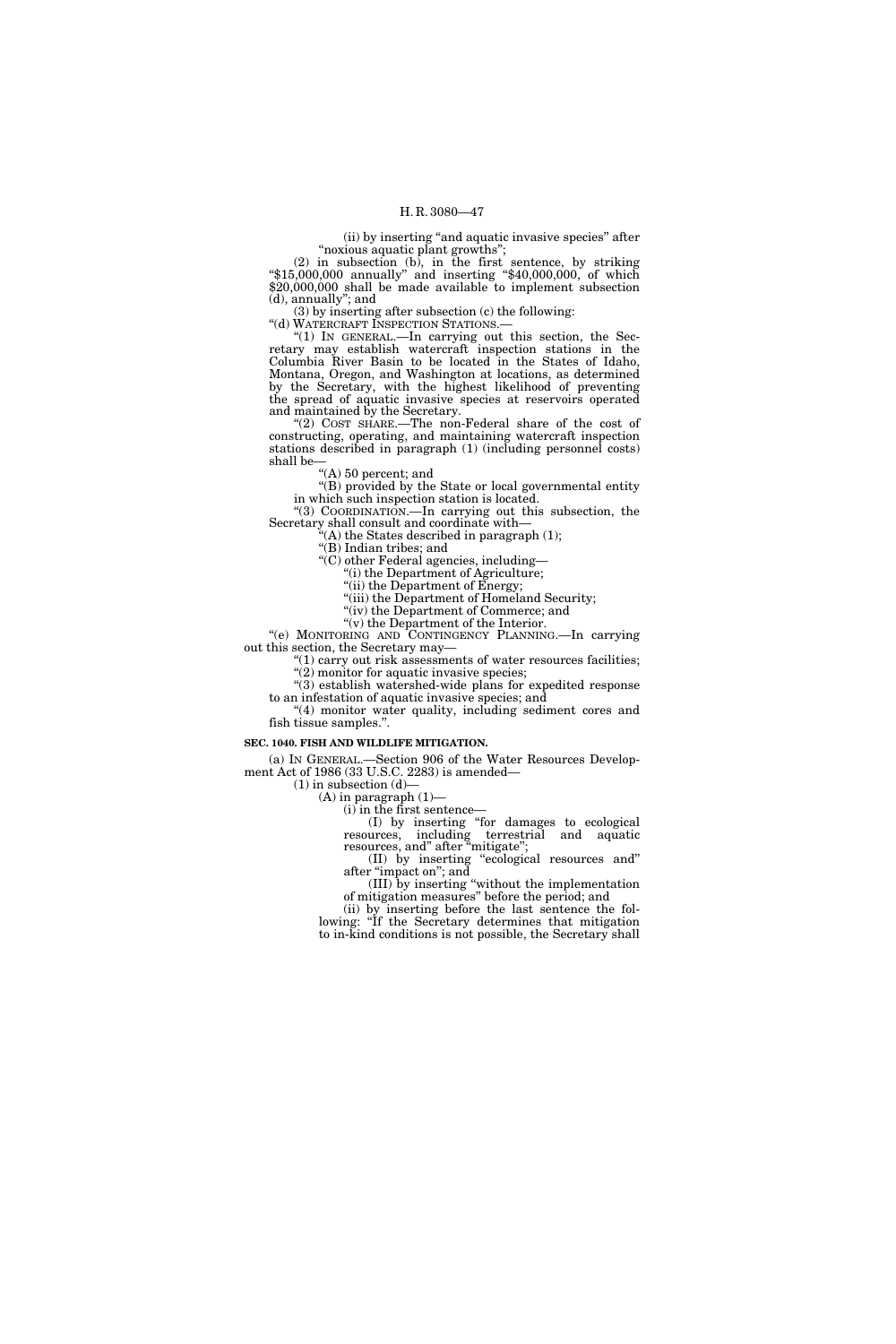identify in the report the basis for that determination and the mitigation measures that will be implemented to meet the requirements of this section and the goals of section  $307(a)(1)$  of the Water Resources Development Act of 1990 (33 U.S.C. 2317(a)(1))."; (B) in paragraph (2)—

(i) in the heading, by striking "DESIGN" and inserting "SELECTION AND DESIGN";

(ii) by inserting "select and" after "shall"; and (iii) by inserting "using a watershed approach" after ''projects''; and

(C) in paragraph (3)—

 $(i)$  in subparagraph  $(A)$ , by inserting ", at a minimum," after "complies with"; and  $(ii)$  in subparagraph  $(B)$ —

(I) by striking clause (iii);

(II) by redesignating clauses (iv) and (v) as

clauses (v) and (vi), respectively; and (III) by inserting after clause (ii) the following: "(iii) for projects where mitigation will be carried out by the Secretary—

''(I) a description of the land and interest in land to be acquired for the mitigation plan;

''(II) the basis for a determination that the land and interests are available for acquisition; and

''(III) a determination that the proposed interest sought does not exceed the minimum interest in land necessary to meet the mitigation requirements for the project;

"(iv) for projects where mitigation will be carried out through a third party mitigation arrangement in accordance with subsection (i)—

''(I) a description of the third party mitigation instrument to be used; and

''(II) the basis for a determination that the mitigation instrument can meet the mitigation requirements for the project;"; and

(2) by adding at the end the following:

''(h) PROGRAMMATIC MITIGATION PLANS.—

''(1) IN GENERAL.—The Secretary may develop programmatic mitigation plans to address the potential impacts to ecological resources, fish, and wildlife associated with existing or future Federal water resources development projects.

"(2) USE OF MITIGATION PLANS.—The Secretary shall, to the maximum extent practicable, use programmatic mitigation plans developed in accordance with this subsection to guide the development of a mitigation plan under subsection (d).

''(3) NON-FEDERAL PLANS.—The Secretary shall, to the maximum extent practicable and subject to all conditions of this subsection, use programmatic environmental plans developed by a State, a body politic of the State, which derives its powers from a State constitution, a government entity created by State legislation, or a local government, that meet the requirements of this subsection to address the potential environmental impacts of existing or future water resources development projects.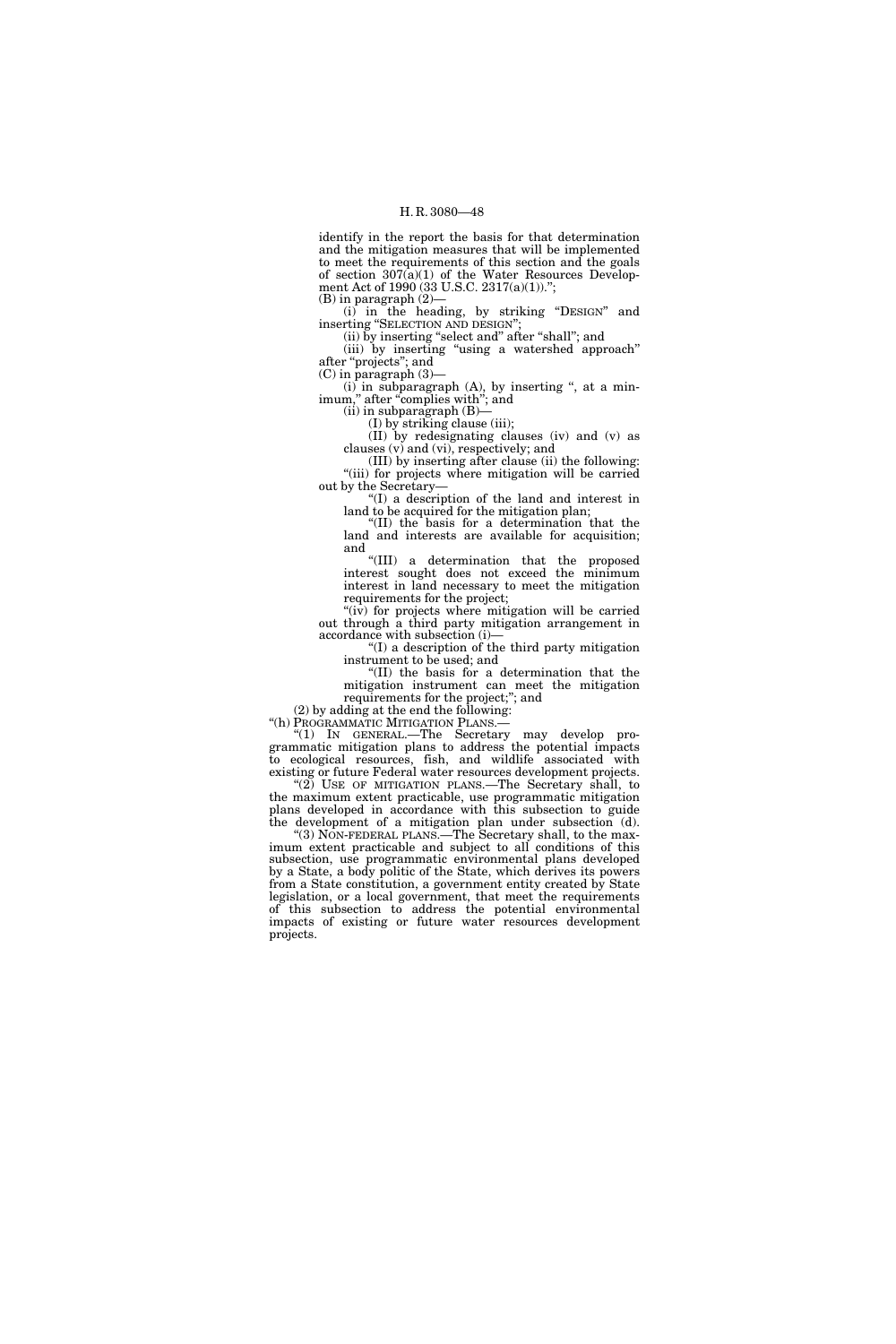"(4) SCOPE.--A programmatic mitigation plan developed by the Secretary or an entity described in paragraph (3) to address potential impacts of existing or future water resources development projects shall, to the maximum extent practicable—

"(A) be developed on a regional, ecosystem, watershed, or statewide scale;

''(B) include specific goals for aquatic resource and fish and wildlife habitat restoration, establishment, enhancement, or preservation;

''(C) identify priority areas for aquatic resource and fish and wildlife habitat protection or restoration;

''(D) encompass multiple environmental resources within a defined geographical area or focus on a specific resource, such as aquatic resources or wildlife habitat; and

 $E'(E)$  address impacts from all projects in a defined geographical area or focus on a specific type of project.  $\cdot$ <sup>"(5)</sup> CONSULTATION.—The scope of the plan shall be deter-

mined by the Secretary or an entity described in paragraph (3), as appropriate, in consultation with the agency with jurisdiction over the resources being addressed in the environmental mitigation plan.

 $\mathbb{R}(6)$  CONTENTS.—A programmatic environmental mitigation plan may include—

''(A) an assessment of the condition of environmental resources in the geographical area covered by the plan, including an assessment of recent trends and any potential threats to those resources;

''(B) an assessment of potential opportunities to improve the overall quality of environmental resources in the geographical area covered by the plan through strategic mitigation for impacts of water resources development projects;

''(C) standard measures for mitigating certain types of impacts;

''(D) parameters for determining appropriate mitigation for certain types of impacts, such as mitigation ratios or criteria for determining appropriate mitigation sites;

 $E(E)$  adaptive management procedures, such as protocols that involve monitoring predicted impacts over time and adjusting mitigation measures in response to information gathered through the monitoring;

 $\widetilde{f}(F)$  acknowledgment of specific statutory or regulatory requirements that must be satisfied when determining appropriate mitigation for certain types of resources; and

''(G) any offsetting benefits of self-mitigating projects, such as ecosystem or resource restoration and protection. ''(7) PROCESS.—Before adopting a programmatic environ-

mental mitigation plan for use under this subsection, the Secretary shall—

'(A) for a plan developed by the Secretary-

''(i) make a draft of the plan available for review and comment by applicable environmental resource agencies and the public; and

"(ii) consider any comments received from those agencies and the public on the draft plan; and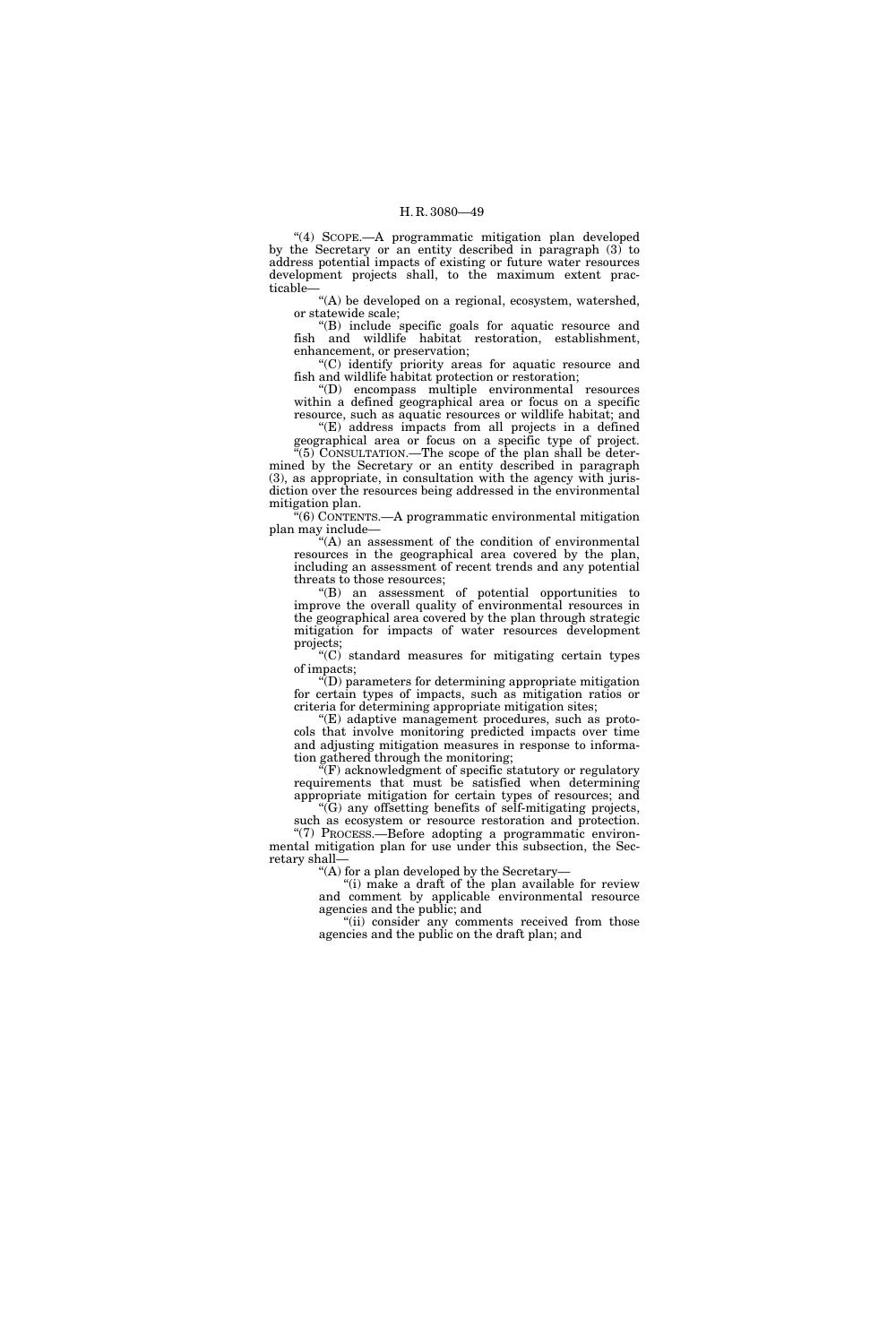''(B) for a plan developed under paragraph (3), determine, not later than 180 days after receiving the plan, whether the plan meets the requirements of paragraphs (4) through (6) and was made available for public comment.

''(8) INTEGRATION WITH OTHER PLANS.—A programmatic environmental mitigation plan may be integrated with other plans, including watershed plans, ecosystem plans, species recovery plans, growth management plans, and land use plans.

''(9) CONSIDERATION IN PROJECT DEVELOPMENT AND PERMIT-TING.—If a programmatic environmental mitigation plan has been developed under this subsection, any Federal agency responsible for environmental reviews, permits, or approvals for a water resources development project may use the recommendations in that programmatic environmental mitigation plan when carrying out the responsibilities of the agency under the National Environmental Policy Act of 1969 (42 U.S.C. 4321 et seq.).

"(10) PRESERVATION OF EXISTING AUTHORITIES. Nothing in this subsection limits the use of programmatic approaches to reviews under the National Environmental Policy Act of 1969 (42 U.S.C. 4321 et seq.).

"(11) MITIGATION FOR EXISTING PROJECTS.—Nothing in this subsection requires the Secretary to undertake additional mitigation for existing projects for which mitigation has already been initiated.

"(i) THIRD-PARTY MITIGATION ARRANGEMENTS.-

 $''(1)$  ELIGIBLE ACTIVITIES.—In accordance with all applicable Federal laws (including regulations), mitigation efforts carried out under this section may include—

''(A) participation in mitigation banking or other thirdparty mitigation arrangements, such as—

''(i) the purchase of credits from commercial or State, regional, or local agency-sponsored mitigation banks; and

" $(iii)$  the purchase of credits from in-lieu fee mitigation programs; and

''(B) contributions to statewide and regional efforts to conserve, restore, enhance, and create natural habitats and wetlands if the Secretary determines that the contributions will ensure that the mitigation requirements of this section and the goals of section 307(a)(1) of the Water Resources Development Act of 1990  $(33 \text{ U.S.C. } 2317(a)(1))$  will be  $m$ et.

"(2) INCLUSION OF OTHER ACTIVITIES.—The banks, programs, and efforts described in paragraph (1) include any banks, programs, and efforts developed in accordance with applicable law (including regulations).

"(3) TERMS AND CONDITIONS.—In carrying out natural habitat and wetlands mitigation efforts under this section, contributions to the mitigation effort may—

"(A) take place concurrent with, or in advance of, the commitment of funding to a project; and

''(B) occur in advance of project construction only if the efforts are consistent with all applicable requirements of Federal law (including regulations) and water resources development planning processes.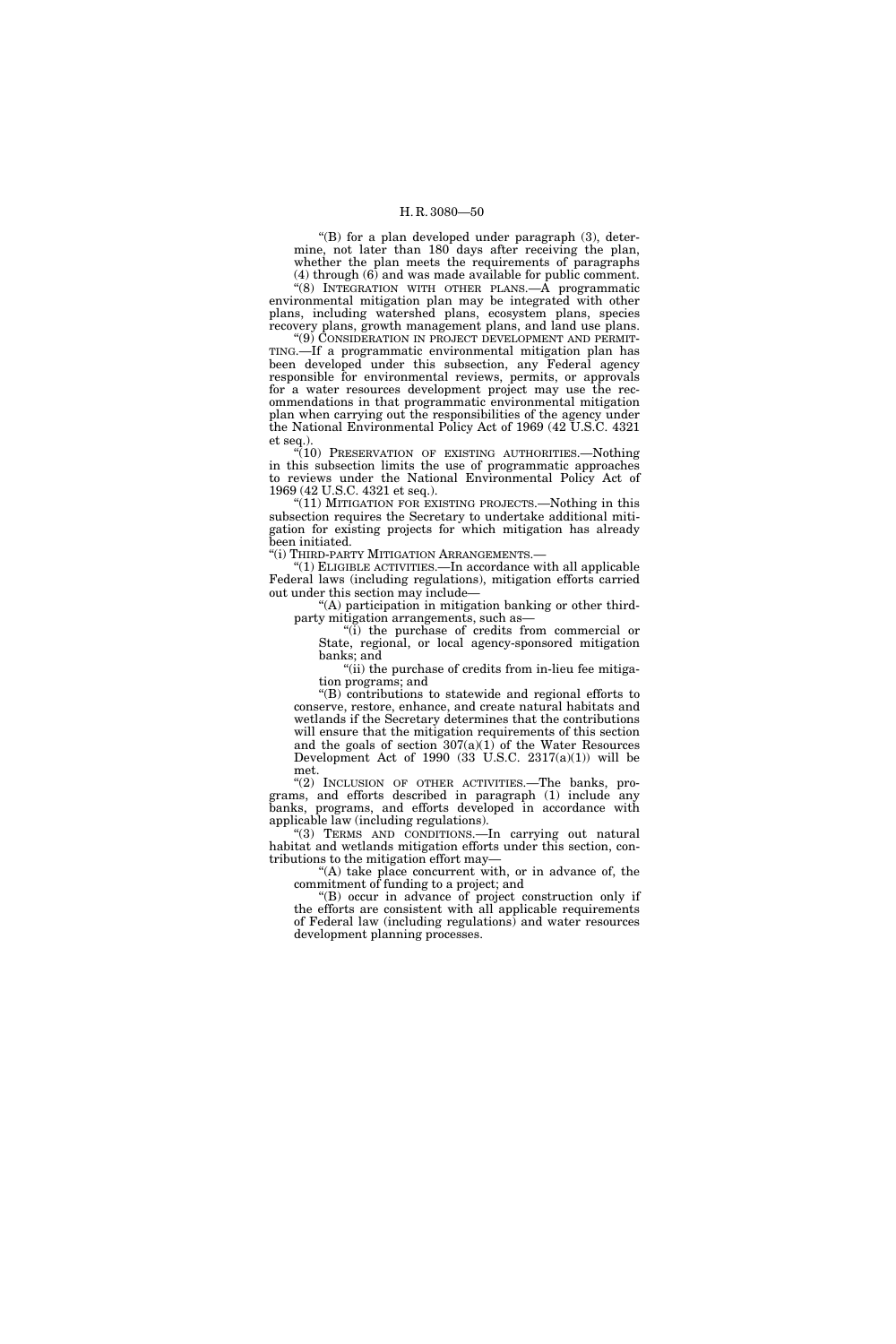"(4) PREFERENCE.—At the request of the non-Federal project sponsor, preference may be given, to the maximum extent practicable, to mitigating an environmental impact through the use of a mitigation bank, in-lieu fee, or other third-party mitigation arrangement, if the use of credits from the mitigation bank or in-lieu fee, or the other third-party mitigation arrangement for the project has been approved by the applicable Federal agency.''.

(b) APPLICATION.—The amendments made by subsection (a) shall not apply to a project for which a mitigation plan has been completed as of the date of enactment of this Act.

(c) TECHNICAL ASSISTANCE.— (1) IN GENERAL.—The Secretary may provide technical assistance to States and local governments to establish thirdparty mitigation instruments, including mitigation banks and in-lieu fee programs, that will help to target mitigation payments to high-priority ecosystem restoration actions.

(2) REQUIREMENTS.—In providing technical assistance under this subsection, the Secretary shall give priority to States and local governments that have developed State, regional, or watershed-based plans identifying priority restoration actions.

(3) MITIGATION INSTRUMENTS.—The Secretary shall seek to ensure any technical assistance provided under this subsection will support the establishment of mitigation instruments that will result in restoration of high-priority areas identified in the plans under paragraph (2).

#### **SEC. 1041. MITIGATION STATUS REPORT.**

Section 2036(b) of the Water Resources Development Act of 2007 (33 U.S.C. 2283a) is amended—

(1) by redesignating paragraph (3) as paragraph (4); and (2) by inserting after paragraph (2) the following:

''(3) INFORMATION INCLUDED.—In reporting the status of all projects included in the report, the Secretary shall—

"(A) use a uniform methodology for determining the status of all projects included in the report;

''(B) use a methodology that describes both a qualitative and quantitative status for all projects in the report; and

''(C) provide specific dates for participation in the consultations required under section  $906(d)(4)(B)$  of the Water Resources Development Act of 1986 (33 U.S.C.  $2283(d)(4)(B)$ .".

#### **SEC. 1042. REPORTS TO CONGRESS.**

(a) IN GENERAL.—Subject to the availability of appropriations, the Secretary shall complete and submit to Congress by the applicable date required the reports that address public safety and enhanced local participation in project delivery described in subsection (b).

(b) REPORTS.—The reports referred to in subsection (a) are the reports required under—

(1) subparagraphs (A) and (B) of section  $1043(a)(5)$ ;

 $(2)$  section  $1046(a)(2)(B);$ 

(3) section 210(e)(3) of the Water Resources Development Act of  $1986$   $(33 \text{ U.S.C. } 2238(e)(3))$   $(as$  amended by section 2102(a)); and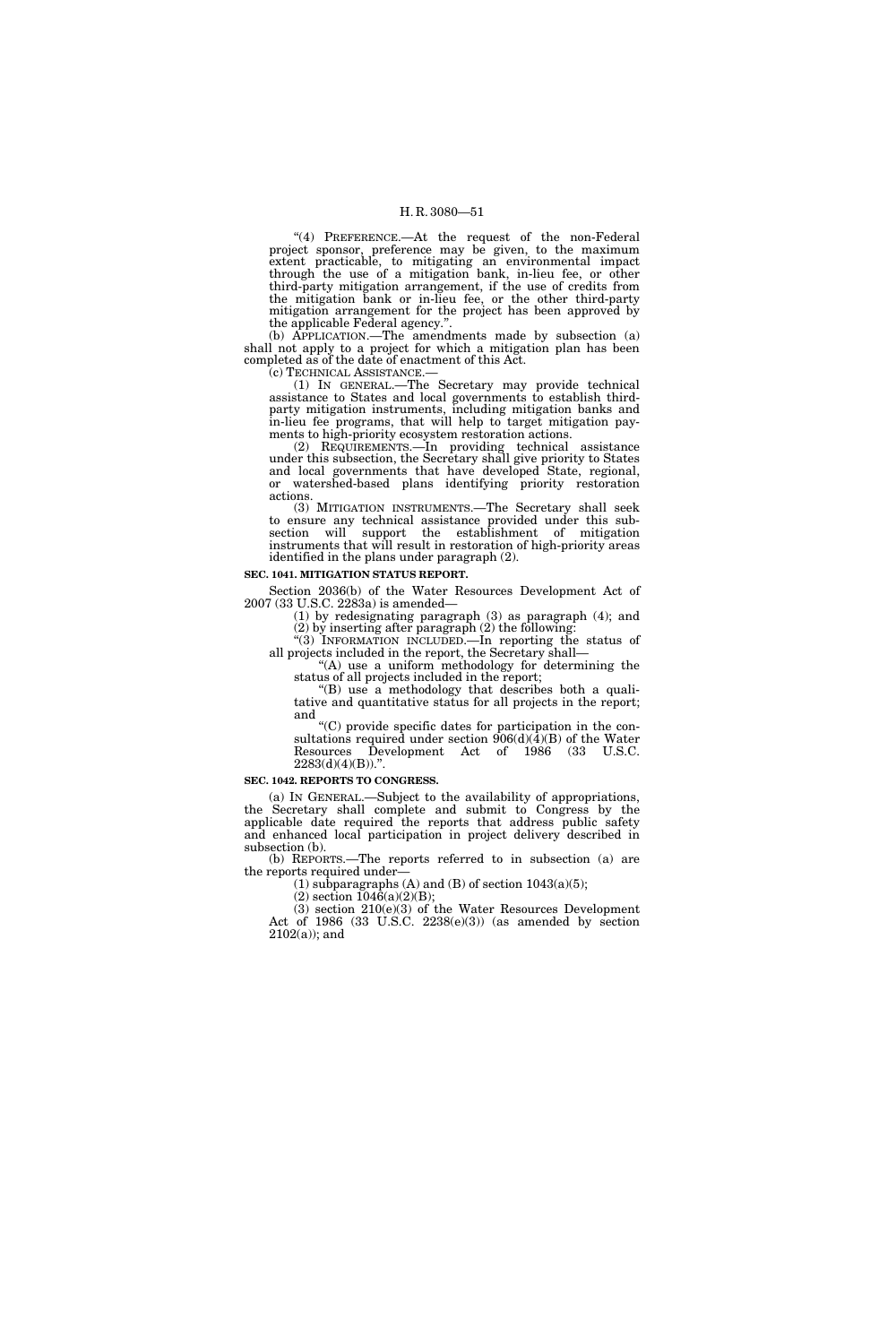(4) section 7001.

(c) FAILURE TO PROVIDE A COMPLETED REPORT.—

(1) IN GENERAL.—Subject to subsection (d), if the Secretary fails to provide a report listed under subsection (b) by the date that is 180 days after the applicable date required for that report, \$5,000 shall be reprogrammed from the General Expenses account of the civil works program of the Army Corps of Engineers into the account of the division of the Army Corps of Engineers with responsibility for completing that report.

(2) SUBSEQUENT REPROGRAMMING.—Subject to subsection (d), for each additional week after the date described in paragraph (1) in which a report described in that paragraph remains uncompleted and unsubmitted to Congress, \$5,000 shall be reprogrammed from the General Expenses account of the civil works program of the Army Corps of Engineers into the account of the division of the Secretary of the Army with responsibility for completing that report. (d) LIMITATIONS.—

(1) IN GENERAL.—For each report, the total amounts reprogrammed under subsection (c) shall not exceed, in any fiscal year, \$50,000.

(2) AGGREGATE LIMITATION.—The total amount reprogrammed under subsection (c) in a fiscal year shall not exceed \$200,000.

(e) NO FAULT OF THE SECRETARY.—Amounts shall not be reprogrammed under subsection (c) if the Secretary certifies in a letter to the applicable committees of Congress that—

(1) a major modification has been made to the content of the report that requires additional analysis for the Secretary to make a final decision on the report;

(2) amounts have not been appropriated to the agency under this Act or any other Act to carry out the report; or (3) additional information is required from an entity other

than the Corps of Engineers and is not available in a timely manner to complete the report by the deadline.

(f) LIMITATION.—The Secretary shall not reprogram funds to the General Expenses account of the civil works program of the Corps of Engineers for the loss of the funds.

#### **SEC. 1043. NON-FEDERAL IMPLEMENTATION PILOT PROGRAM.**

(a) NON-FEDERAL IMPLEMENTATION OF FEASIBILITY STUDIES.— (1) IN GENERAL.—Not later than 180 days after the date of enactment of this Act, the Secretary shall establish and implement a pilot program to evaluate the cost-effectiveness and project delivery efficiency of allowing non-Federal interests to carry out feasibility studies for flood risk management, hurricane and storm damage reduction, aquatic ecosystem restoration, and coastal harbor and channel and inland navigation.

(2) PURPOSES.—The purposes of the pilot program are— (A) to identify project delivery and cost-saving alternatives to the existing feasibility study process;

(B) to evaluate the technical, financial, and organizational efficiencies of a non-Federal interest carrying out a feasibility study of 1 or more projects; and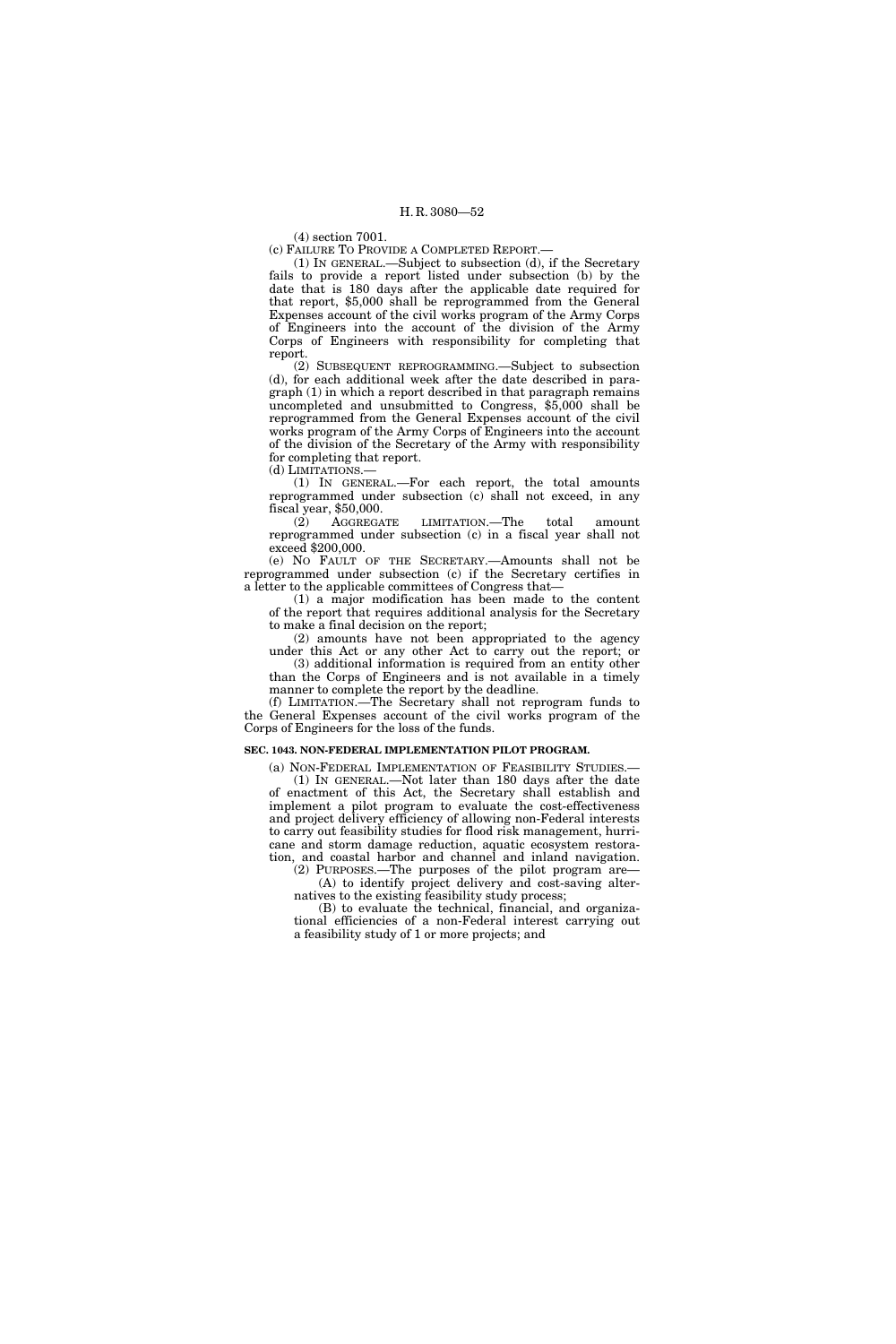(C) to evaluate alternatives for the decentralization of the project planning, management, and operational decisionmaking process of the Corps of Engineers.

(3) ADMINISTRATION.—

(A) IN GENERAL.—On the request of a non-Federal interest, the Secretary may enter into an agreement with the non-Federal interest for the non-Federal interest to provide full project management control of a feasibility study for a project for—

(i) flood risk management;

(ii) hurricane and storm damage reduction, including levees, floodwalls, flood control channels, and water control structures;

(iii) coastal harbor and channel and inland navigation; and

(iv) aquatic ecosystem restoration.

(B) USE OF NON-FEDERAL FUNDS.—

(i) IN GENERAL.—A non-Federal interest that has entered into an agreement with the Secretary pursuant to subparagraph (A) may use non-Federal funds to carry out the feasibility study.

(ii) CREDIT.—The Secretary shall credit towards the non-Federal share of the cost of construction of a project for which a feasibility study is carried out under this subsection an amount equal to the portion of the cost of developing the study that would have been the responsibility of the Secretary, if the study were carried out by the Secretary, subject to the conditions that—

(I) non-Federal funds were used to carry out the activities that would have been the responsibility of the Secretary;

(II) the Secretary determines that the feasibility study complies with all applicable Federal laws and regulations; and

(III) the project is authorized by any provision of Federal law enacted after the date on which an agreement is entered into under subparagraph (A).

(C) TRANSFER OF FUNDS.—

(i) IN GENERAL.—After the date on which an agreement is executed pursuant to subparagraph (A), the Secretary may transfer to the non-Federal interest to carry out the feasibility study—

(I) if applicable, the balance of any unobligated amounts appropriated for the study, except that the Secretary shall retain sufficient amounts for the Corps of Engineers to carry out any responsibilities of the Corps of Engineers relating to the project and pilot program; and

(II) additional amounts, as determined by the Secretary, from amounts made available under paragraph (8), except that the total amount transferred to the non-Federal interest shall not exceed the updated estimate of the Federal share of the cost of the feasibility study.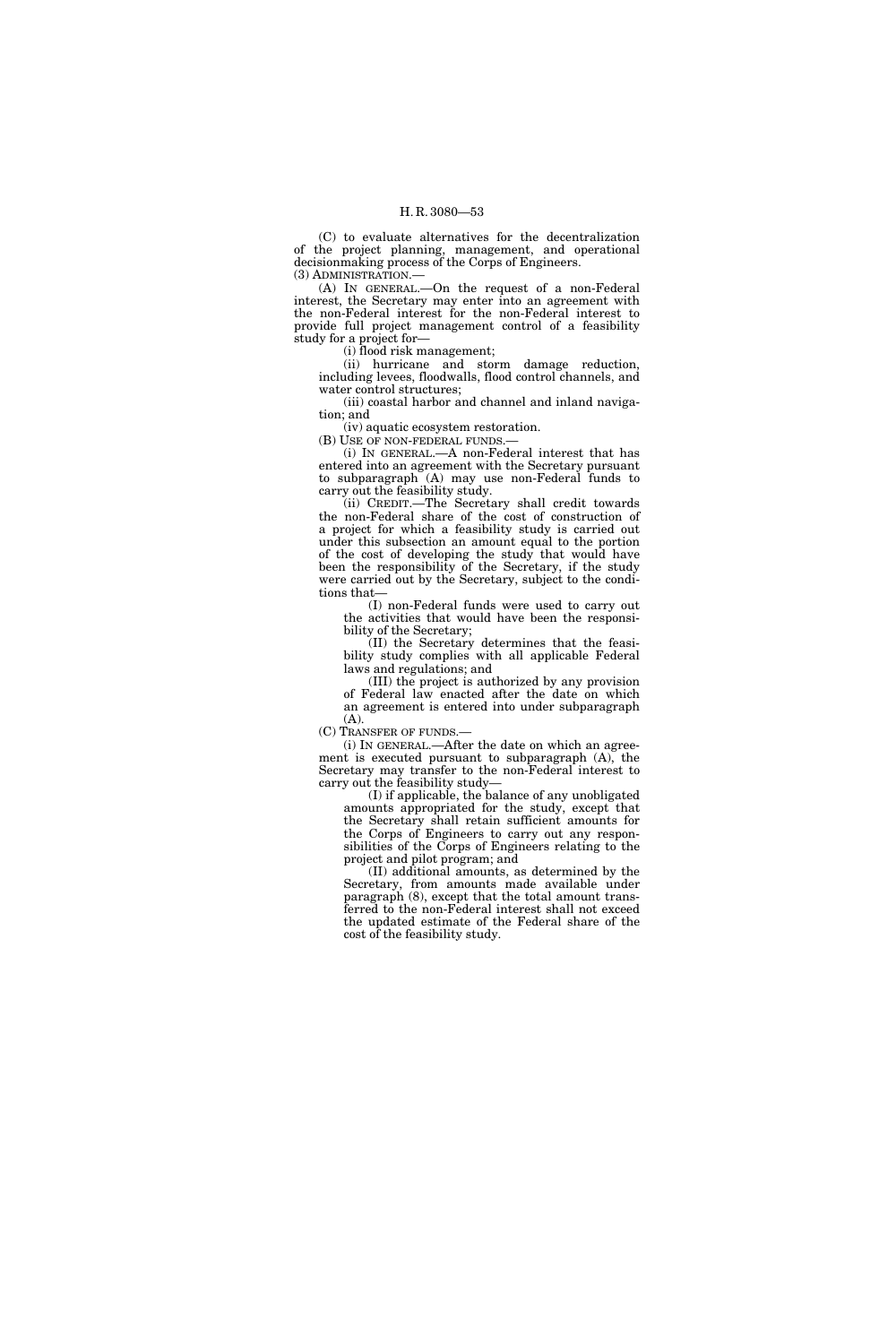(ii) ADMINISTRATION.—The Secretary shall include such provisions as the Secretary determines to be necessary in an agreement under subparagraph (A) to ensure that a non-Federal interest receiving Federal funds under this paragraph—

(I) has the necessary qualifications to administer those funds; and

(II) will comply with all applicable Federal laws (including regulations) relating to the use of those funds.

(D) NOTIFICATION.—The Secretary shall notify the Committee on Environment and Public Works of the Senate and the Committee on Transportation and Infrastructure of the House of Representatives on the initiation of each feasibility study under the pilot program.

(E) AUDITING.—The Secretary shall regularly monitor and audit each feasibility study carried out by a non-Federal interest under this section to ensure that the use of any funds transferred under subparagraph (C) are used in compliance with the agreement signed under subparagraph (A).

(F) TECHNICAL ASSISTANCE.—On the request of a non-Federal interest, the Secretary may provide technical assistance to the non-Federal interest relating to any aspect of the feasibility study, if the non-Federal interest contracts with the Secretary for the technical assistance and compensates the Secretary for the technical assistance.

(G) DETAILED PROJECT SCHEDULE.—Not later than 180 days after entering into an agreement under subparagraph (A), each non-Federal interest, to the maximum extent practicable, shall submit to the Secretary a detailed project schedule, based on full funding capability, that lists all deadlines for milestones relating to the feasibility study.

(4) COST SHARE.—Nothing in this subsection affects the cost-sharing requirement applicable on the day before the date of enactment of this Act to a feasibility study carried out under this subsection.

 $(5)$  REPORT.

(A) IN GENERAL.—Not later than 2 years after the date of enactment of this Act, the Secretary shall submit to the Committee on Environment and Public Works of the Senate and the Committee on Transportation and Infrastructure of the House of Representatives and make publicly available a report detailing the results of the pilot program carried out under this section, including—

(i) a description of the progress of the non-Federal interests in meeting milestones in detailed project

schedules developed pursuant to paragraph  $(3)(\tilde{G})$ ; and (ii) any recommendations of the Secretary concerning whether the program or any component of

the program should be implemented on a national basis. (B) UPDATE.—Not later than 5 years after the date

of enactment of this Act, the Secretary shall submit to the Committee on Environment and Public Works of the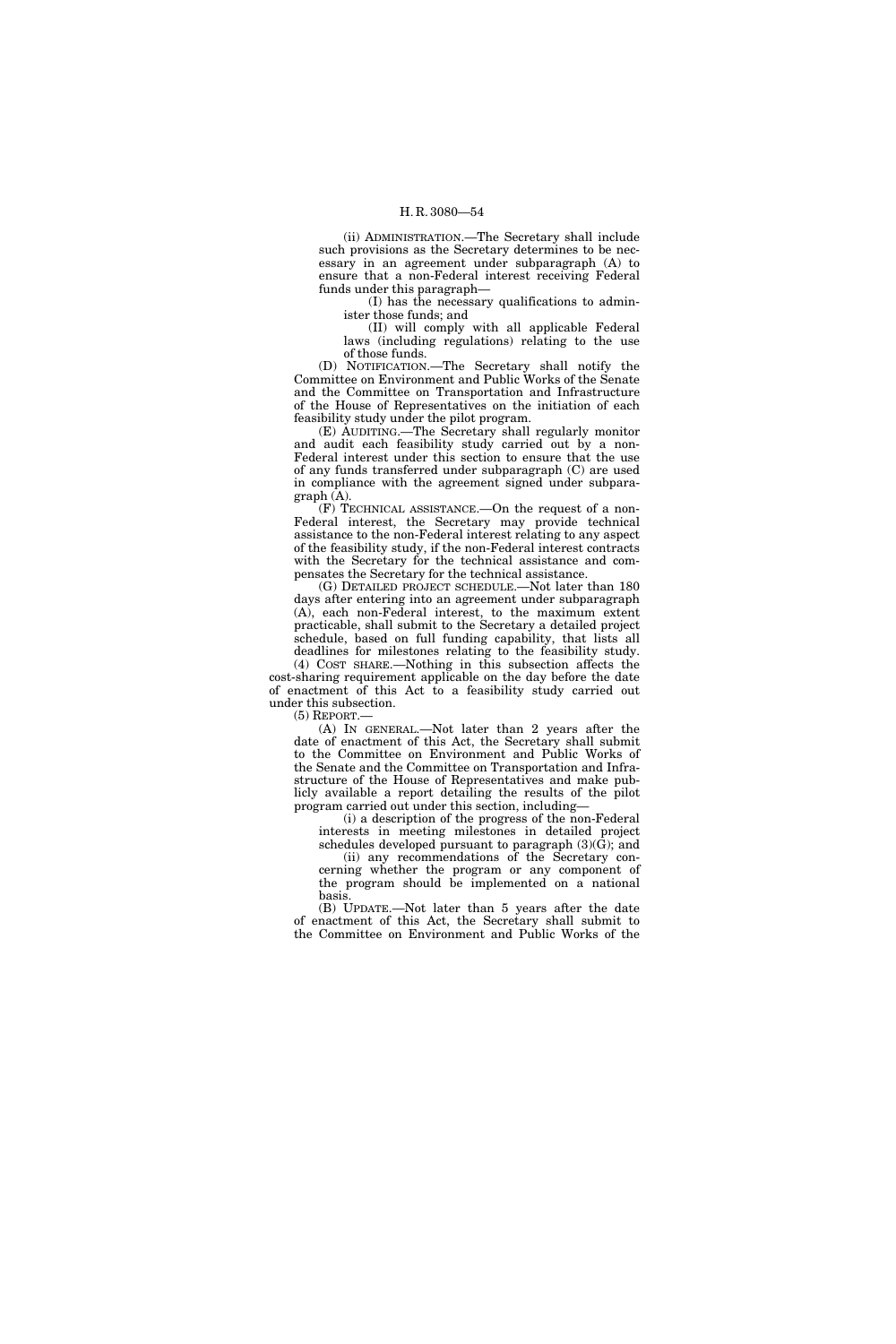Senate and the Committee on Transportation and Infrastructure of the House of Representatives an update of the report described in subparagraph (A).

(C) FAILURE TO MEET DEADLINE.—If the Secretary fails to submit a report by the required deadline under this paragraph, the Secretary shall submit to the Committee on Environment and Public Works of the Senate and the Committee on Transportation and Infrastructure of the House of Representatives a detailed explanation of why the deadline was missed and a projected date for submission of the report.

(6) ADMINISTRATION.—All laws and regulations that would apply to the Secretary if the Secretary were carrying out the feasibility study shall apply to a non-Federal interest carrying out a feasibility study under this subsection.

(7) TERMINATION OF AUTHORITY.—The authority to commence a feasibility study under this subsection terminates on the date that is 5 years after the date of enactment of this Act.

(8) AUTHORIZATION OF APPROPRIATIONS.—In addition to any amounts appropriated for a specific project, there is authorized to be appropriated to the Secretary to carry out the pilot program under this subsection, including the costs of administration of the Secretary, \$25,000,000 for each of fiscal years 2015 through 2019.

(b) NON-FEDERAL PROJECT IMPLEMENTATION PILOT PROGRAM.— (1) IN GENERAL.—Not later than 180 days after the date of enactment of this Act, the Secretary shall establish and implement a pilot program to evaluate the cost-effectiveness and project delivery efficiency of allowing non-Federal interests to carry out flood risk management, hurricane and storm damage reduction, coastal harbor and channel inland navigation, and aquatic ecosystem restoration projects.

(2) PURPOSES.—The purposes of the pilot program are— (A) to identify project delivery and cost-saving alternatives that reduce the backlog of authorized Corps of Engineers projects;

(B) to evaluate the technical, financial, and organizational efficiencies of a non-Federal interest carrying out the design, execution, management, and construction of 1 or more projects; and

(C) to evaluate alternatives for the decentralization of the project management, design, and construction for authorized Corps of Engineers water resources projects. (3) ADMINISTRATION.—

(A) IN GENERAL.—In carrying out the pilot program, the Secretary shall—

(i) identify a total of not more than 15 projects for flood risk management, hurricane and storm damage reduction (including levees, floodwalls, flood control channels, and water control structures), coastal harbor and channels, inland navigation, and aquatic ecosystem restoration that have been authorized for construction prior to the date of enactment of this Act, including—

(I) not more than 12 projects that—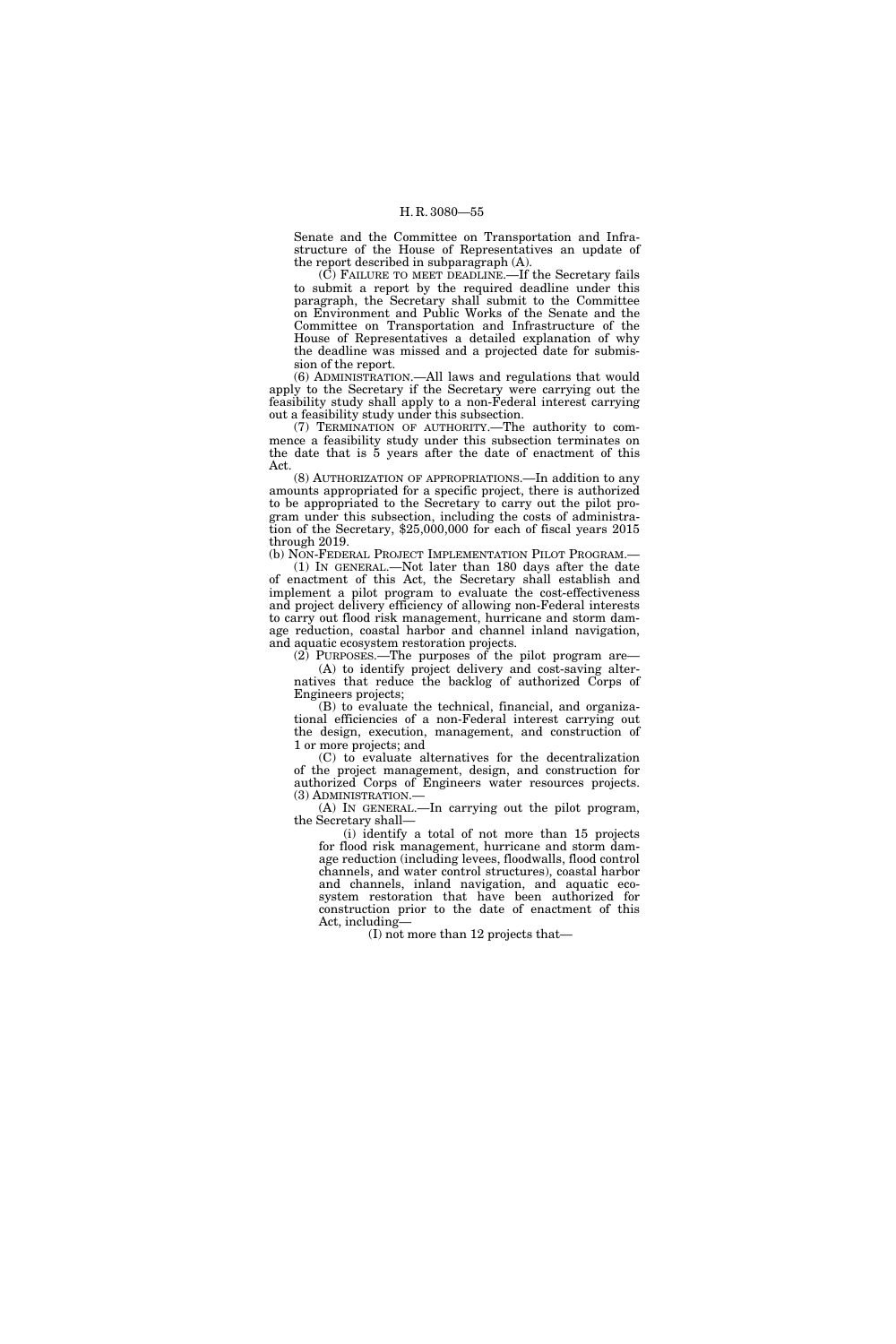(aa)(AA) have received Federal funds prior to the date of enactment of this Act; or

(BB) for more than 2 consecutive fiscal years, have an unobligated funding balance for that project in the Corps of Engineers construction account; and

(bb) to the maximum extent practicable, are located in each of the divisions of the Corps of Engineers; and

(II) not more than 3 projects that have not received Federal funds in the period beginning on the date on which the project was authorized and ending on the date of enactment of this Act;

(ii) notify the Committee on Environment and Public Works of the Senate and the Committee on Transportation and Infrastructure of the House of Representatives on the identification of each project under the pilot program;

(iii) in collaboration with the non-Federal interest, develop a detailed project management plan for each identified project that outlines the scope, budget, design, and construction resource requirements necessary for the non-Federal interest to execute the project, or a separable element of the project;

(iv) on the request of the non-Federal interest, enter into a project partnership agreement with the non-Federal interest for the non-Federal interest to provide full project management control for construction of the project, or a separable element of the project,

in accordance with plans approved by the Secretary; (v) following execution of the project partnership agreement, transfer to the non-Federal interest to carry out construction of the project, or a separable element of the project—

 $(I)$  if applicable, the balance of the unobligated amounts appropriated for the project, except that the Secretary shall retain sufficient amounts for the Corps of Engineers to carry out any responsibilities of the Corps of Engineers relating to the project and pilot program; and

(II) additional amounts, as determined by the Secretary, from amounts made available under paragraph (8), except that the total amount transferred to the non-Federal interest shall not exceed the updated estimate of the Federal share of the cost of construction, including any required design; and

(vi) regularly monitor and audit each project being constructed by a non-Federal interest under this section to ensure that the construction activities are carried out in compliance with the plans approved by the Secretary and that the construction costs are reasonable.

(B) DETAILED PROJECT SCHEDULE.—Not later than 180 days after entering into an agreement under subparagraph  $(A)(iv)$ , each non-Federal interest, to the maximum extent practicable, shall submit to the Secretary a detailed project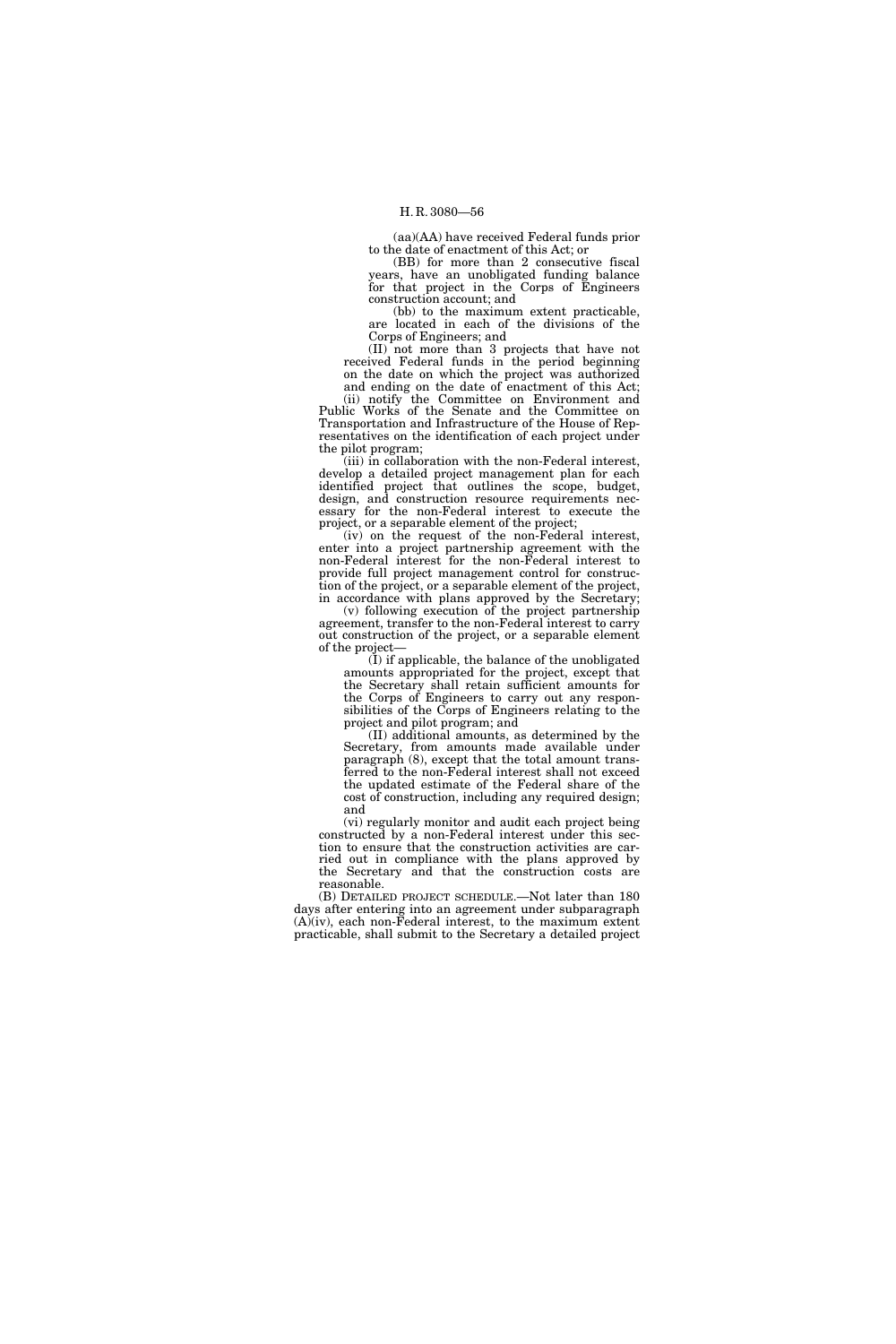schedule, based on estimated funding levels, that lists all deadlines for each milestone in the construction of the project.

(C) TECHNICAL ASSISTANCE.—On the request of a non-Federal interest, the Secretary may provide technical assistance to the non-Federal interest, if the non-Federal interest contracts with and compensates the Secretary for the technical assistance relating to—

(i) any study, engineering activity, and design activity for construction carried out by the non-Federal interest under this subsection; and

(ii) expeditiously obtaining any permits necessary for the project.

(4) COST SHARE.—Nothing in this subsection affects the cost-sharing requirement applicable on the day before the date of enactment of this Act to a project carried out under this subsection.

(5) REPORT.—

(A) IN GENERAL.—Not later than 3 years after the date of enactment of this Act, the Secretary shall submit to the Committee on Environment and Public Works of the Senate and the Committee on Transportation and Infrastructure of the House of Representatives and make publicly available a report detailing the results of the pilot program carried out under this subsection, including—

(i) a description of the progress of non-Federal interests in meeting milestones in detailed project schedules developed pursuant to paragraph (2)(B); and

(ii) any recommendations of the Secretary concerning whether the program or any component of

the program should be implemented on a national basis.

(B) UPDATE.—Not later than 5 years after the date of enactment of this Act, the Secretary shall submit to the Committee on Environment and Public Works of the Senate and the Committee on Transportation and Infrastructure of the House of Representatives an update of the report described in subparagraph (A).

(C) FAILURE TO MEET DEADLINE.—If the Secretary fails to submit a report by the required deadline under this paragraph, the Secretary shall submit to the Committee on Environment and Public Works of the Senate and the Committee on Transportation and Infrastructure of the House of Representatives a detailed explanation of why the deadline was missed and a projected date for submission of the report.

(6) ADMINISTRATION.—All laws and regulations that would apply to the Secretary if the Secretary were carrying out the project shall apply to a non-Federal interest carrying out a project under this subsection.

(7) TERMINATION OF AUTHORITY.—The authority to commence a project under this subsection terminates on the date that is 5 years after the date of enactment of this Act.

(8) AUTHORIZATION OF APPROPRIATIONS.—In addition to any amounts appropriated for a specific project, there is authorized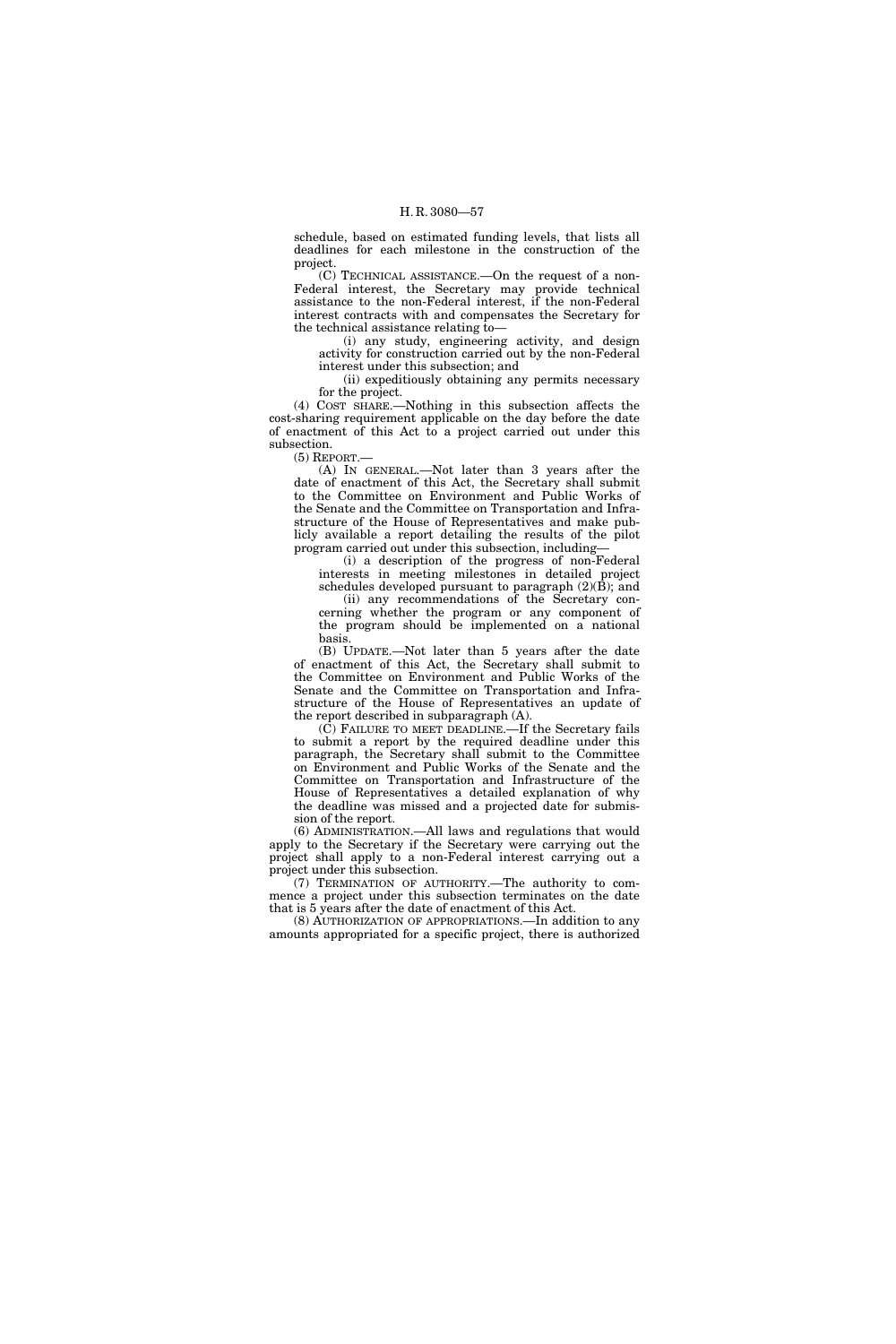to be appropriated to the Secretary to carry out the pilot program under this subsection, including the costs of administration of the Secretary, \$25,000,000 for each of fiscal years 2015 through 2019.

#### **SEC. 1044. INDEPENDENT PEER REVIEW.**

(a) MANDATORY PROJECT STUDIES SUBJECT TO PEER REVIEW.— Section 2034(a)(3)(A)(i) of the Water Resources Development Act of 2007 (33 U.S.C. 2343(a)(3)(A)(i)) is amended by striking  $``\$45,000,000"$  and inserting  $\ddot{``\$200,000,000"}.$ 

(b) TIMING OF PEER REVIEW.—Section 2034(b) of the Water Resources Development Act of 2007 (33 U.S.C. 2343(b)) is amended—

(1) by redesignating paragraph (3) as paragraph (4); and (2) by inserting after paragraph (2) the following:

''(3) REASONS FOR TIMING.—If the Chief of Engineers does not initiate a peer review for a project study at a time described in paragraph  $(2)$ , the Chief shall-

"( $\hat{A}$ ) not later than  $\hat{7}$  days after the date on which the Chief of Engineers determines not to initiate a peer review—

''(i) notify the Committee on Environment and Public Works of the Senate and the Committee on Transportation and Infrastructure of the House of Representatives of that decision; and

''(ii) make publicly available, including on the Internet, the reasons for not conducting the review; and

''(B) include the reasons for not conducting the review in the decision document for the project study.''.

(c) ESTABLISHMENT OF PANELS.—Section 2034(c) of the Water Resources Development Act of 2007 (33 U.S.C. 2343(c)) is amended by striking paragraph (4) and inserting the following:

''(4) CONGRESSIONAL AND PUBLIC NOTIFICATION.—Following the identification of a project study for peer review under this section, but prior to initiation of the review by the panel of experts, the Chief of Engineers shall, not later than 7 days after the date on which the Chief of Engineers determines to conduct a review—

'(A) notify the Committee on Environment and Public Works of the Senate and the Committee on Transportation and Infrastructure of the House of Representatives of the review conducted under this section; and

''(B) make publicly available, including on the Internet, information on—

''(i) the dates scheduled for beginning and ending the review;

"(ii) the entity that has the contract for the review; and

"(iii) the names and qualifications of the panel of experts.''.

(d) RECOMMENDATIONS OF PANEL.—Section 2034(f) of the Water Resources Development Act of 2007 (33 U.S.C. 2343(f)) is amended by striking paragraph (2) and inserting the following:

"(2) PUBLIC AVAILABILITY AND SUBMISSION TO CONGRESS.— After receiving a report on a project study from a panel of experts under this section, the Chief of Engineers shall make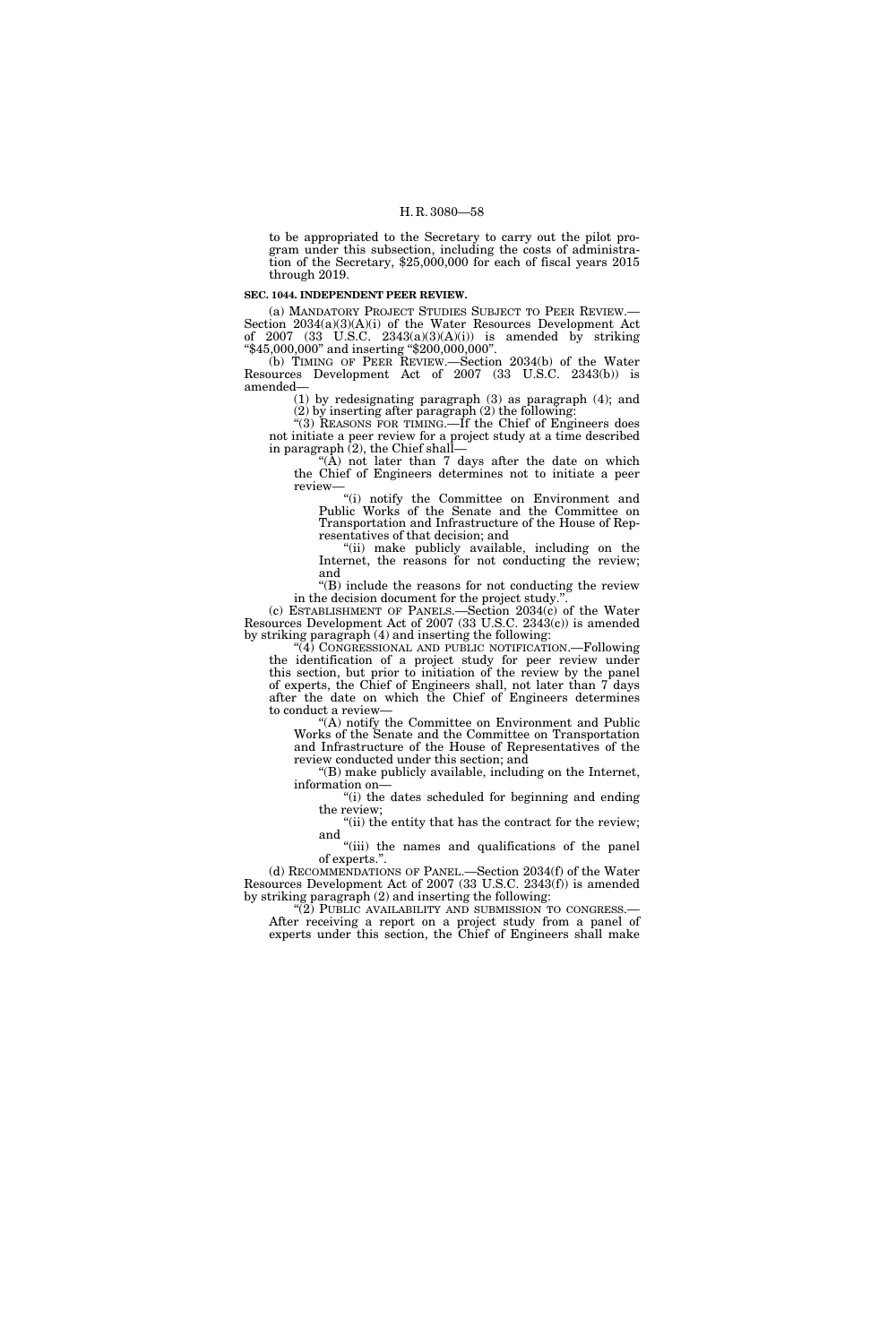available to the public, including on the Internet, and submit to the Committee on Environment and Public Works of the Senate and the Committee on Transportation and Infrastructure of the House of Representatives—

"(A) a copy of the report not later than 7 days after the date on which the report is delivered to the Chief of Engineers; and

''(B) a copy of any written response of the Chief of Engineers on recommendations contained in the report not later than 3 days after the date on which the response is delivered to the Chief of Engineers.

''(3) INCLUSION IN PROJECT STUDY.—A report on a project study from a panel of experts under this section and the written response of the Chief of Engineers shall be included in the final decision document for the project study.'

(e) APPLICABILITY.—Section 2034(h)(2) of the Water Resources Development Act of 2007 (33 U.S.C. 2343(h)(2)) is amended by striking ''7 years'' and inserting ''12 years''.

**SEC. 1045. REPORT ON SURFACE ELEVATIONS AT DROUGHT AFFECTED LAKES.** 

(a) IN GENERAL.—Not later than 180 days after the date of enactment of this Act, the Secretary, in coordination with the Federal Energy Regulatory Commission (referred to in this section as ''FERC''), shall initiate an assessment of the effects of drought conditions on lakes managed by the Secretary that are affected by FERC-licensed reservoirs, which shall include an assessment of—

(1) lake levels and rule curves in areas of previous, current, and prolonged drought; and

(2) the effect the long-term FERC licenses have on the ability of the Secretary to manage lakes for hydropower generation, navigation, flood protection, water supply, fish and wildlife, and recreation.

(b) REPORT.—The Secretary, in coordination with the FERC, shall submit to Congress and make publicly available a report on the assessment carried out under subsection (a).

# **SEC. 1046. RESERVOIR OPERATIONS AND WATER SUPPLY.**

(a) DAM OPTIMIZATION.— (1) DEFINITION OF PROJECT.—In this subsection, the term "project" means a water resources development project that is operated and maintained by the Secretary.<br>(2) REPORTS.—

(A) ASSESSMENT OF WATER SUPPLY IN ARID REGIONS.—<br>(i) IN GENERAL.—The Secretary shall conduct an

assessment of the management practices, priorities, and authorized purposes at Corps of Engineers reservoirs in arid regions to determine the effects of such practices, priorities, and purposes on water supply during periods of drought.

(ii) INCLUSIONS.—The assessment under clause (i) shall identify actions that can be carried out within the scope of existing authorities of the Secretary to increase project flexibility for the purpose of mitigating drought impacts.

(iii) REPORT.—Not later than 1 year after the date of enactment of this Act, the Secretary shall submit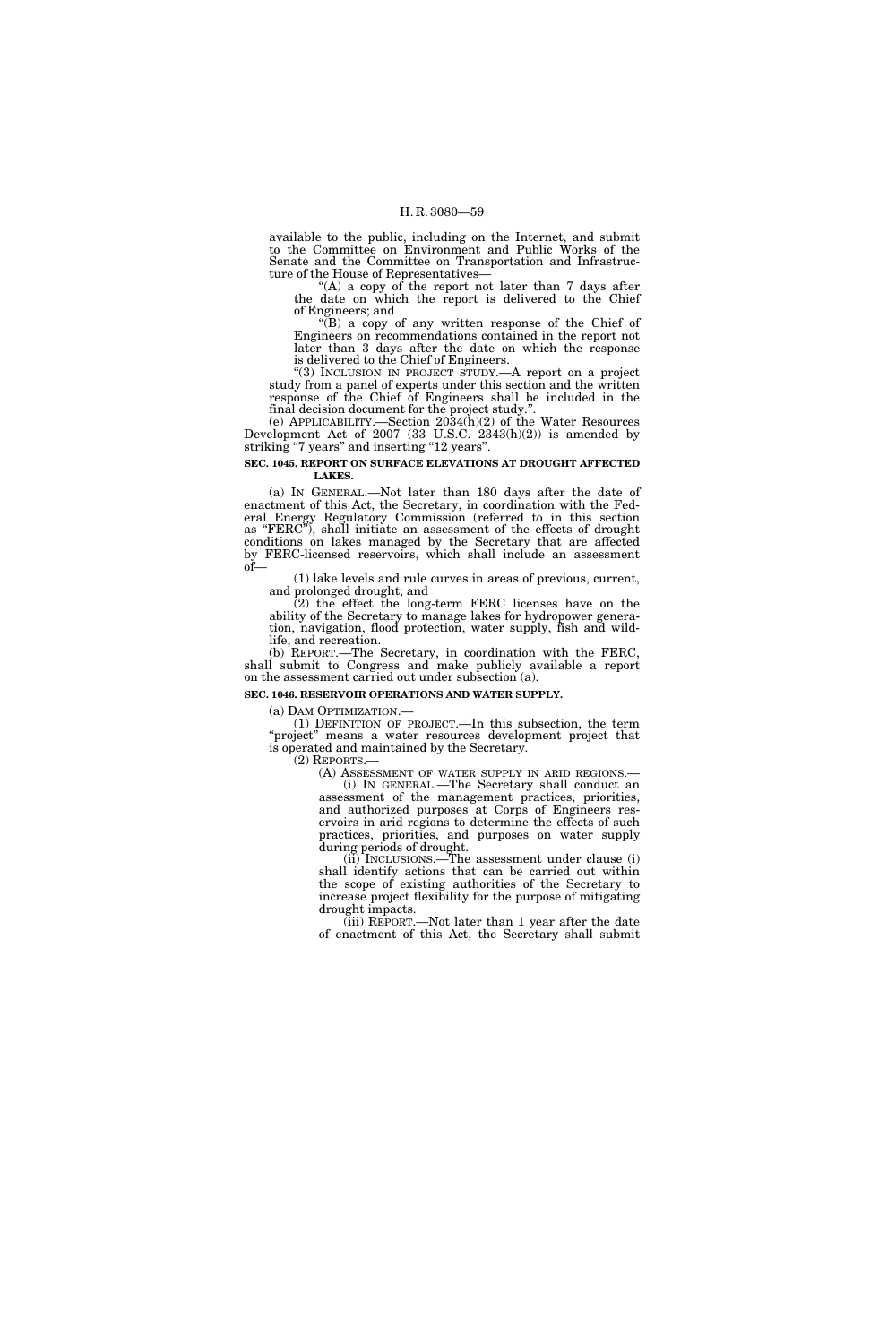to the Committee on Environment and Public Works of the Senate and the Committee on Transportation and Infrastructure of the House of Representatives and make publicly available a report on the results of the assessment. (B) UPDATED REPORT.—

(i) IN GENERAL.—Not later than 2 years after the date of enactment of this Act, the Secretary shall update and make publicly available the report entitled ''Authorized and Operating Purposes of Corps of Engineers Reservoirs'' and dated July 1992, which was produced pursuant to section 311 of the Water Resources Development Act of 1990 (104 Stat. 4639). (ii) INCLUSIONS.—The updated report described in clause (i) shall—

(I) include—

(aa) the date on which the most recent review of project operations was conducted and any recommendations of the Secretary relating to that review the Secretary determines to be significant;

(bb) the activities carried out pursuant to each such review to improve the efficiency of operations and maintenance and to improve project benefits consistent with authorized purposes;

(cc) the degree to which reviews of project operations and subsequent activities pursuant to completed reviews complied with the policies and requirements of applicable law and regulations; and

(dd) a plan for reviewing the operations of individual projects, including a detailed schedule for future reviews of project operations, that—

(AA) complies with the polices and requirements of applicable law and regulations;

(BB) gives priority to reviews and activities carried out pursuant to such plan where the Secretary determines that there is support for carrying out those reviews and activities; and

(CC) ensures that reviews and activities are carried out pursuant to such plan;

(II) be coordinated with appropriate Federal, State, and local agencies and those public and private entities that the Secretary determines may be affected by those reviews or activities;

(III) not supersede or modify any written agreement between the Federal Government and a non-Federal interest that is in effect on the date of enactment of this Act;

(IV) not supersede or authorize any amendment to a multistate water control plan, including the Missouri River Master Water Control Manual (as in effect on the date of enactment of this Act);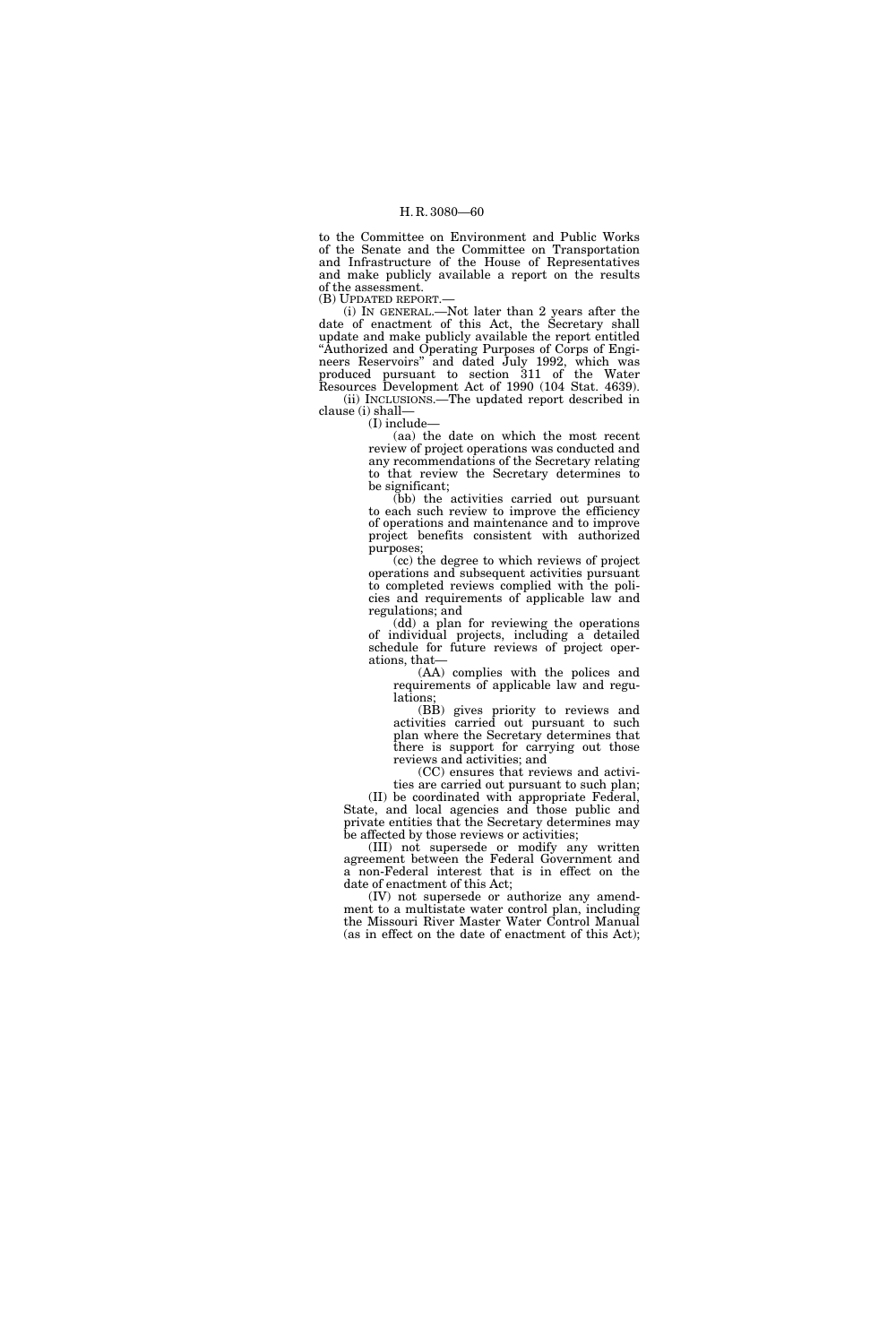(V) not affect any water right in existence on the date of enactment of this Act;

(VI) not preempt or affect any State water law or interstate compact governing water;

(VII) not affect any authority of a State, as in effect on the date of enactment of this Act, to manage water resources within that State; and

(VIII) comply with section 301 of the Water Supply Act of 1958 (43 U.S.C. 390b).

(3) GENERAL ACCOUNTABILITY OFFICE REPORT TO CON- GRESS.—The Comptroller General shall—

(A) conduct an audit to determine—

(i) whether reviews of project operations carried out by the Secretary prior to the date of enactment of this Act complied with the policies and requirements of applicable law and regulations; and

(ii) whether the plan developed by the Secretary pursuant to paragraph (2)(B)(ii)(I)(dd) complies with this subsection and with the policies and requirements of applicable law and regulation; and

(B) not later than 2 years after the date of enactment of this Act, submit to Congress a report that—

(i) summarizes the results of the audit required by subparagraph (A);

(ii) includes an assessment of whether existing practices for managing and reviewing project operations could result in greater efficiencies that would enable the Corps of Engineers to better prepare for, contain, and respond to flood, storm, and drought conditions; and

(iii) includes recommendations for improving the review of project operations to improve the efficiency and effectiveness of such operations and to better achieve authorized purposes while enhancing overall project benefits.

(4) INTERAGENCY AND COOPERATIVE AGREEMENTS.—The Secretary may enter into interagency agreements with other Federal agencies and cooperative agreements with non-Federal entities to carry out this subsection and reviews of project operations or activities resulting from those reviews.

(5) FUNDING.—

(A) IN GENERAL.—The Secretary may use to carry out this subsection, including any reviews of project operations identified in the plan developed under paragraph  $(2)(B)(ii)(I)(dd)$ , amounts made available to the Secretary.

(B) FUNDING FROM OTHER SOURCES.—The Secretary may accept and expend amounts from non-Federal entities and other Federal agencies to carry out this subsection and reviews of project operations or activities resulting from those reviews.<br>(6) EFFECT OF SUBSECTION.—

(A) IN GENERAL.—Nothing in this subsection changes the authorized purpose of any Corps of Engineers dam or reservoir.

(B) ADMINISTRATION.—The Secretary may carry out any recommendations and activities under this subsection pursuant to existing law.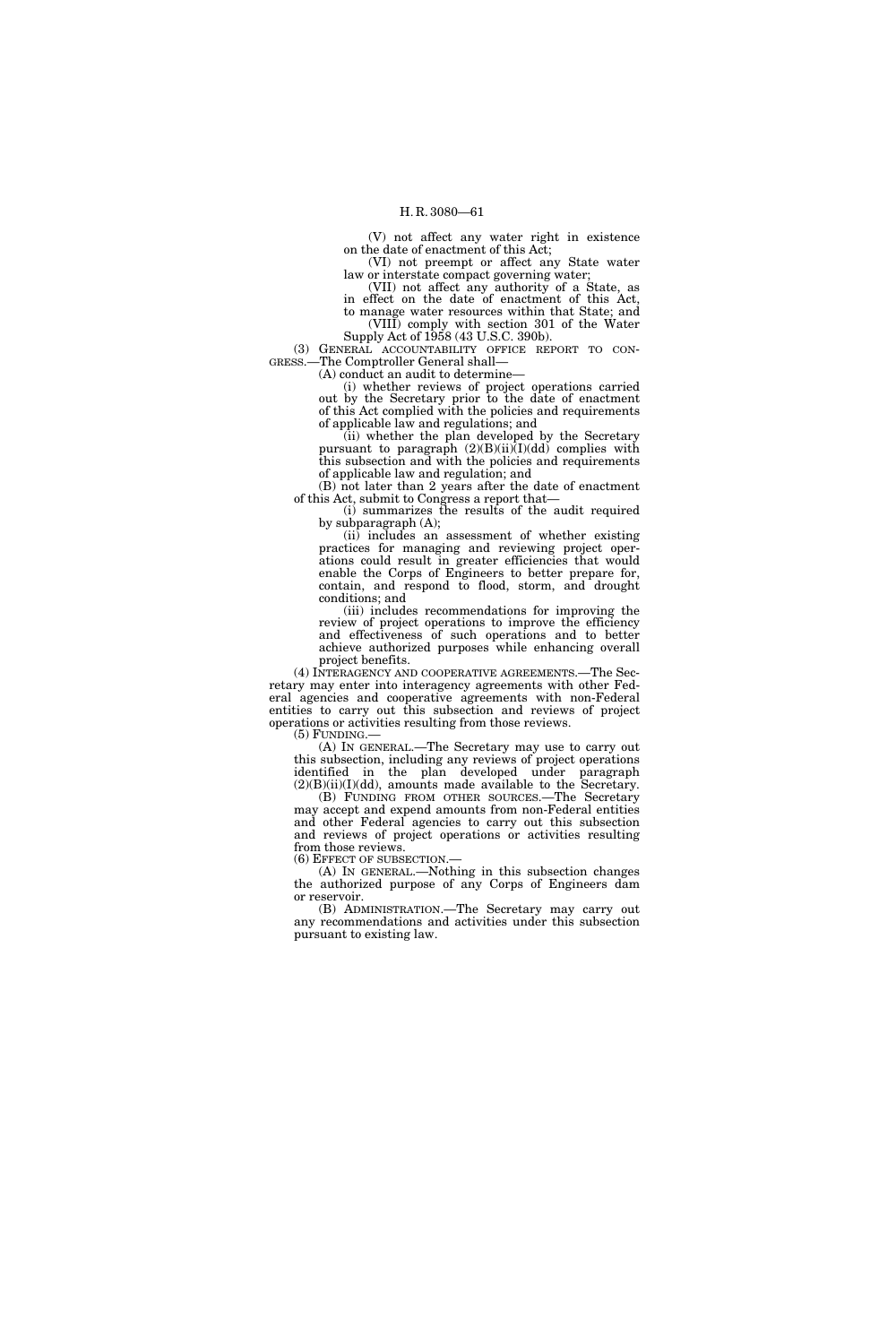(b) IMPROVING PLANNING AND ADMINISTRATION OF WATER SUPPLY STORAGE.—

(1) IN GENERAL.—For each water supply feature of a reservoir managed by the Secretary, the Secretary shall notify the applicable non-Federal interests before each fiscal year of the anticipated operation and maintenance activities for that fiscal year and each of the subsequent 4 fiscal years (including the cost of those activities) for which the non-Federal interests are required to contribute amounts.

(2) CLARIFICATION.—The information provided to a non-Federal interest under paragraph (1) shall—

(A) be an estimate which the non-Federal interest may use for planning purposes; and

(B) not be construed as or relied upon by the non-Federal interest as the actual amounts that the non-Federal interest will be required to contribute.

(c) SURPLUS WATER STORAGE.—

(1) IN GENERAL.—The Secretary shall not charge a fee for surplus water under a contract entered into pursuant to section 6 of the Act of December 22, 1944 (commonly known as the ''Flood Control Act of 1944'') (33 U.S.C. 708) if the contract is for surplus water stored in the Upper Missouri Mainstem Reservoirs.

(2) OFFSET.—

(A) IN GENERAL.—Subject to subparagraph (B), of any amounts made available to the Secretary to carry out activities under the heading ''OPERATION AND MAINTENANCE'' under the heading "CORPS OF ENGINEERS–CIVIL" that remain unobligated as of the date of enactment of this Act, \$5,000,000 is rescinded.

(B) RESTRICTION.—No amounts that have been designated by Congress as being for emergency requirements pursuant to section  $251(b)(2)(A)(i)$  of the Balanced Budget and Emergency Deficit Control Act of 1985 (2 U.S.C.  $901(b)(2)(A)(i)$  shall be rescinded under subparagraph (A). (3) LIMITATION.—The limitation provided under paragraph

(1) shall expire on the date that is 10 years after the date of enactment of this Act. (4) APPLICABILITY.—Nothing in this subsection—

(A) affects the authority of the Secretary under section 2695 of title 10, United States Code, to accept funds or to cover the administrative expenses relating to certain real property transactions; or

(B) affects the application of section 6 of the Act of December 22, 1944 (commonly known as the "Flood Control" Act of 1944'') (33 U.S.C. 708) to surplus water stored outside of the Upper Missouri Mainstem Reservoirs.

(d) FUTURE WATER SUPPLY.—Section 301 of the Water Supply Act of 1958 (43 U.S.C. 390b) is amended—

(1) by redesignating subsections (c) and (d) as subsections (d) and (e), respectively; and

(2) by inserting after subsection (b) the following: ''(c) RELEASE OF FUTURE WATER STORAGE.—

"(1) ESTABLISHMENT OF 10-YEAR PLANS FOR THE UTILIZATION

OF FUTURE STORAGE.— ''(A) IN GENERAL.—For the period beginning 180 days after the date of enactment of this paragraph and ending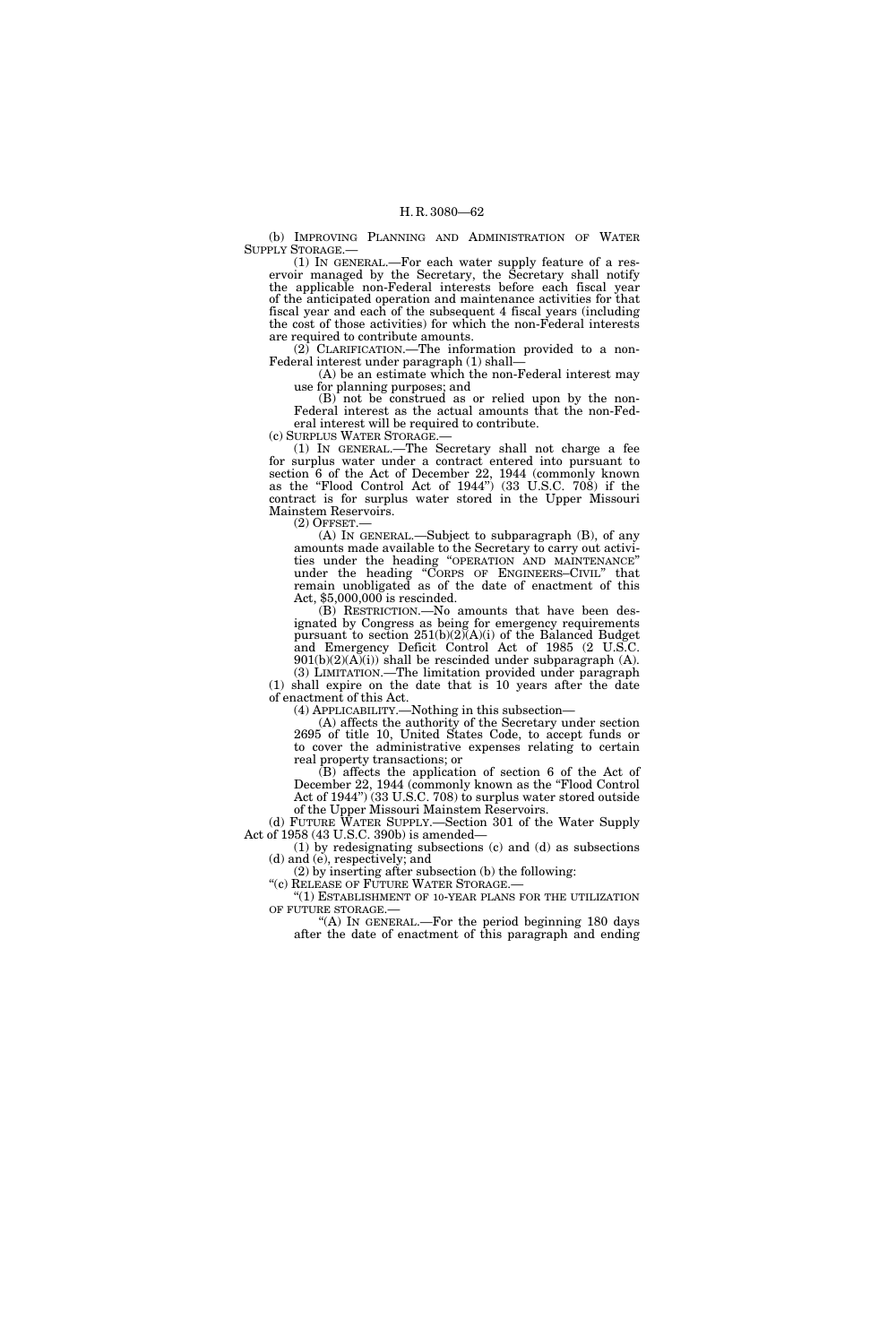on January 1, 2016, the Secretary may accept from a State or local interest a plan for the utilization of allocated water storage for future use under this Act.

''(B) CONTENTS.—A plan submitted under subparagraph (A) shall include—

"(i) a 10-year timetable for the conversion of future" use storage to present use; and

"(ii) a schedule of actions that the State or local interest agrees to carry out over a 10-year period, in cooperation with the Secretary, to seek new and alternative users of future water storage that is contracted to the State or local interest on the date of enactment of this paragraph.

"(2) FUTURE WATER STORAGE.—For water resource development projects managed by the Secretary, a State or local interest that the Secretary determines has complied with paragraph (1) may request from the Secretary a release to the United States of any right of the State or local interest to future water storage under this Act that was allocated for future use water supply prior to November 17, 1986.

''(3) ADMINISTRATION.—

''(A) IN GENERAL.—Not later than 180 days after receiving a request under paragraph (2), the Secretary shall provide to the applicable State or local interest a written decision on whether the Secretary recommends releasing future water storage rights.

''(B) RECOMMENDATION.—If the Secretary recommends releasing future water storage rights, the Secretary shall include that recommendation in the annual plan submitted under section 7001 of the Water Resources Reform and Development Act of 2014.

''(4) SAVINGS CLAUSE.—Nothing in this subsection authorizes the Secretary to release a State or local interest from a contractual obligation unless specifically authorized by Congress.''.

#### **SEC. 1047. SPECIAL USE PERMITS.**

(a) SPECIAL USE PERMITS.—

(1) IN GENERAL.—The Secretary may issue special permits for uses such as group activities, recreation events, motorized recreation vehicles, and such other specialized recreation uses as the Secretary determines to be appropriate, subject to such terms and conditions as the Secretary determines to be in the best interest of the Federal Government.

(2) FEES.—

(A) IN GENERAL.—In carrying out this subsection, the Secretary may—

(i) establish and collect fees associated with the issuance of the permits described in paragraph (1); or

(ii) accept in-kind services in lieu of those fees. (B) OUTDOOR RECREATION EQUIPMENT.—The Secretary may establish and collect fees for the provision of outdoor recreation equipment and services for activities described in paragraph  $(I)$  at public recreation areas located at lakes and reservoirs operated by the Corps of Engineers.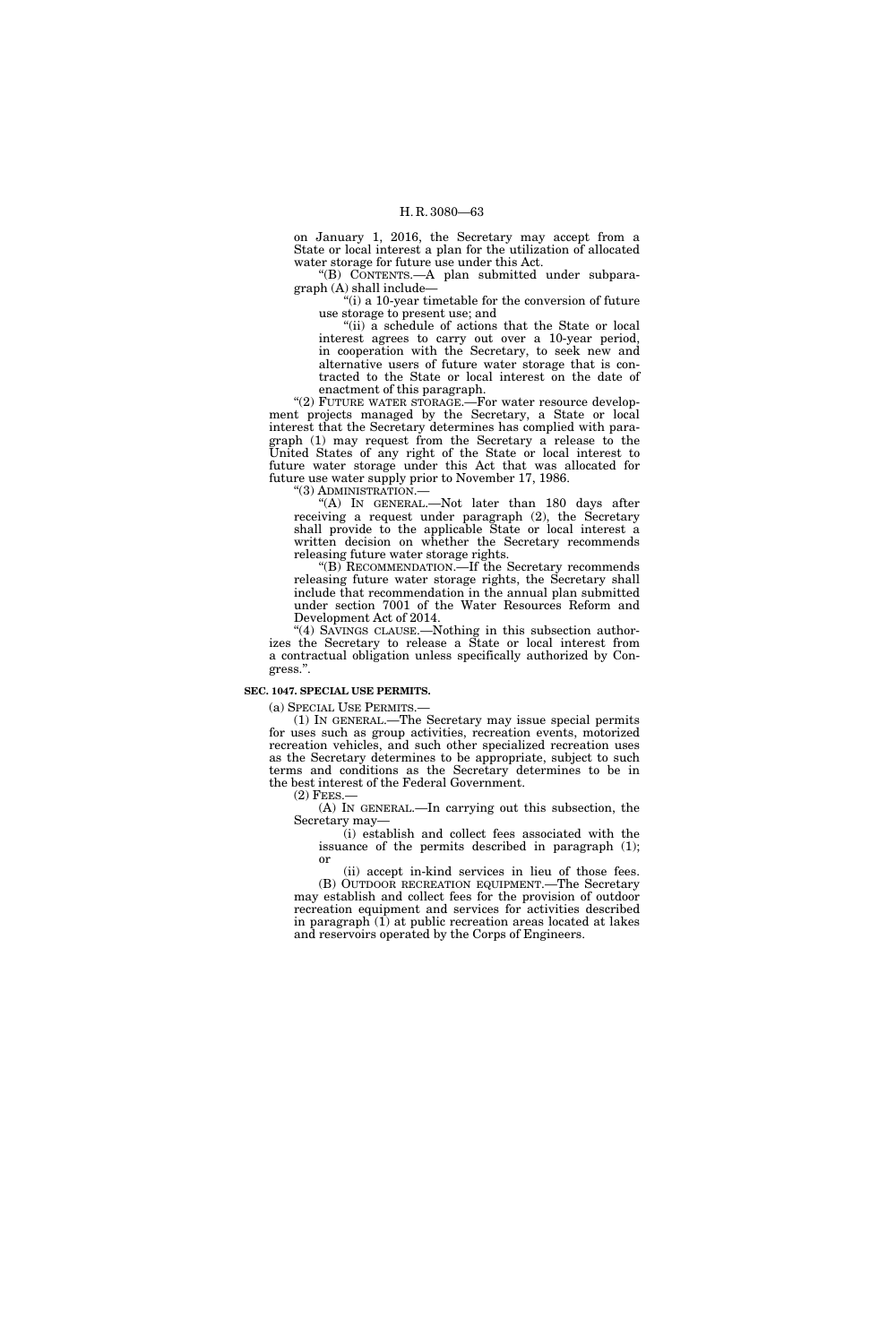(C) USE OF FEES.—Any fees generated pursuant to this subsection shall be—

(i) retained at the site collected; and

(ii) available for use, without further appropriation, solely for administering the special permits under this subsection and carrying out related operation and maintenance activities at the site at which the fees are collected.

(b) COOPERATIVE MANAGEMENT.—

(1) PROGRAM.— (A) IN GENERAL.—Subject to subparagraph (B), the Secretary may enter into an agreement with a State or local government to provide for the cooperative management of a public recreation area if—

(i) the public recreation area is located—

(I) at a lake or reservoir operated by the Corps of Engineers; and

(II) adjacent to or near a State or local park or recreation area; and

(ii) the Secretary determines that cooperative management between the Corps of Engineers and a State or local government agency of a portion of the Corps of Engineers recreation area or State or local park or recreation area will allow for more effective and efficient management of those areas.

(B) RESTRICTION.—The Secretary may not transfer administration responsibilities for any public recreation area operated by the Corps of Engineers.

(2) ACQUISITION OF GOODS AND SERVICES.—The Secretary may acquire from or provide to a State or local government with which the Secretary has entered into a cooperative agreement under paragraph (1) goods and services to be used by the Secretary and the State or local government in the cooperative management of the areas covered by the agreement.

(3) ADMINISTRATION.—The Secretary may enter into 1 or more cooperative management agreements or such other arrangements as the Secretary determines to be appropriate, including leases or licenses, with non-Federal interests to share the costs of operation, maintenance, and management of recreation facilities and natural resources at recreation areas that are jointly managed and funded under this subsection. (c) USE OF FUNDS.—

(1) IN GENERAL.—If the Secretary determines that it is in the public interest for purposes of enhancing recreation opportunities at Corps of Engineers water resources development projects, the Secretary may use funds made available to the Secretary to support activities carried out by State, local, and tribal governments and such other public or private nonprofit entities as the Secretary determines to be appropriate.

(2) COOPERATIVE AGREEMENTS.—Any use of funds pursuant to this subsection shall be carried out through the execution of a cooperative agreement, which shall contain such terms and conditions as the Secretary determines to be necessary in the public interest.

(d) SERVICES OF VOLUNTEERS.—Chapter IV of title I of Public Law 98–63 (33 U.S.C. 569c) is amended in the first sentence by inserting ", including expenses relating to uniforms, transportation,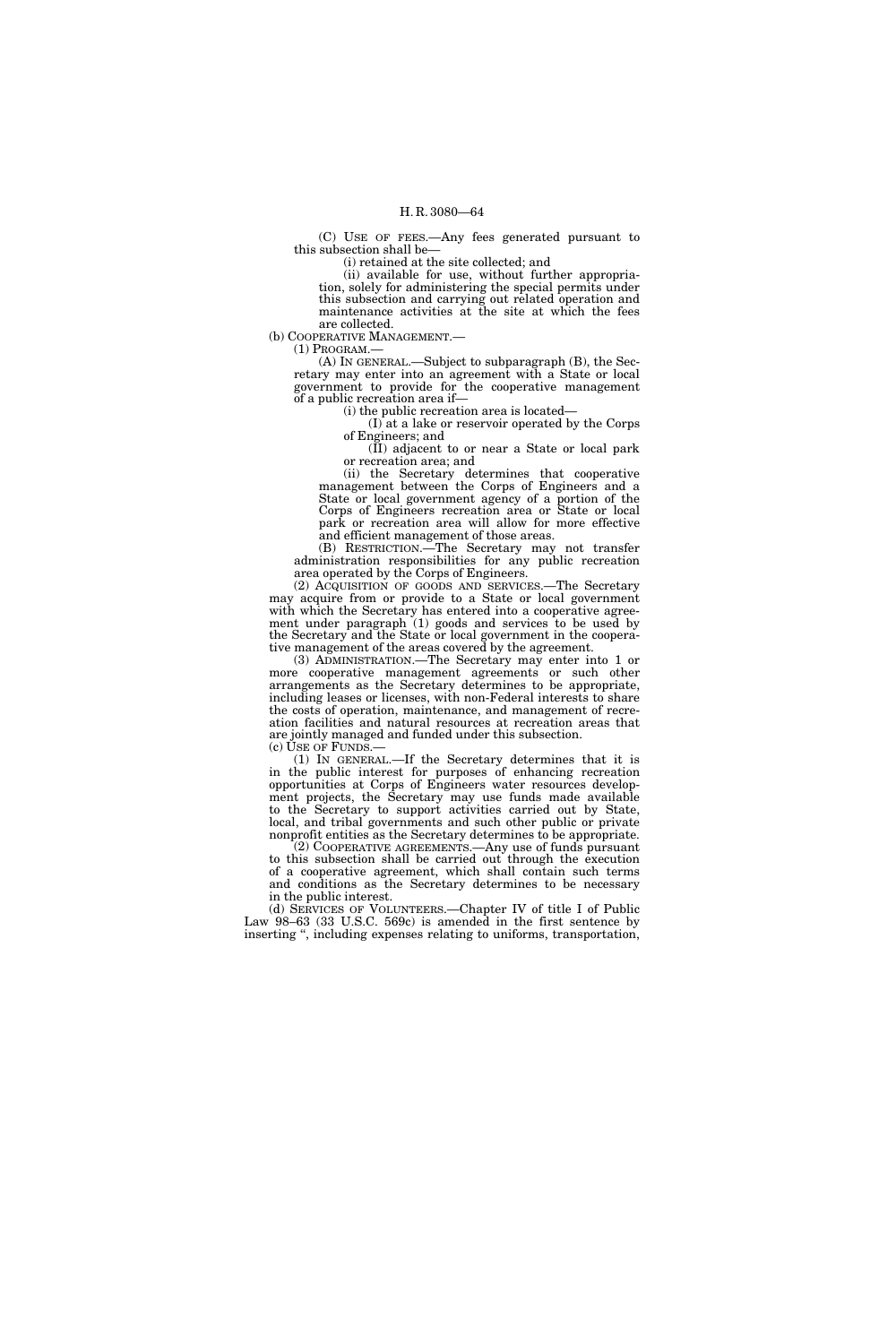lodging, and the subsistence of those volunteers," after "incidental expenses''.

(e) TRAINING AND EDUCATIONAL ACTIVITIES.—Section 213(a) of the Water Resources Development Act of 2000 (33 U.S.C. 2339) is amended by striking "at" and inserting "about".

#### **SEC. 1048. AMERICA THE BEAUTIFUL NATIONAL PARKS AND FEDERAL RECREATIONAL LANDS PASS PROGRAM.**

The Secretary may participate in the America the Beautiful National Parks and Federal Recreational Lands Pass program in the same manner as the National Park Service, the Bureau of Land Management, the United States Fish and Wildlife Service, the Forest Service, and the Bureau of Reclamation, including the provision of free annual passes to active duty military personnel and dependents.

#### **SEC. 1049. APPLICABILITY OF SPILL PREVENTION, CONTROL, AND COUNTERMEASURE RULE.**

(a) DEFINITIONS.—In this section:

(1) ADMINISTRATOR.—The term ''Administrator'' means the Administrator of the Environmental Protection Agency.

(2) FARM.—The term ''farm'' has the meaning given the term in section 112.2 of title 40, Code of Federal Regulations (or successor regulations).

(3) GALLON.—The term ''gallon'' means a United States gallon.

(4) OIL.—The term "oil" has the meaning given the term in section 112.2 of title 40, Code of Federal Regulations (or successor regulations).

(5) OIL DISCHARGE.—The term ''oil discharge'' has the meaning given the term "discharge" in section 112.2 of title 40, Code of Federal Regulations (or successor regulations).

(A) IN GENERAL.—Subject to subparagraph (B), the term "reportable oil discharge history" means a single oil discharge, as described in section 112.1(b) of title 40, Code of Federal Regulations (including successor regulations), that exceeds 1,000 gallons or 2 oil discharges, as described in section 112.1(b) of title 40, Code of Federal Regulations (including successor regulations), that each exceed 42 gallons within any 12-month period—

(i) in the 3 years prior to the certification date of the Spill Prevention, Control, and Countermeasure plan (as described in section 112.3 of title 40, Code of Federal Regulations (including successor regulations); or

(ii) since becoming subject to part 112 of title 40, Code of Federal Regulations, if the facility has been in operation for less than 3 years.

(B) EXCLUSIONS.—The term ''reportable oil discharge history'' does not include an oil discharge, as described in section 112.1(b) of title 40, Code of Federal Regulations (including successor regulations), that is the result of a natural disaster, an act of war, or terrorism.

(7) SPILL PREVENTION, CONTROL, AND COUNTERMEASURE RULE.—The term ''Spill Prevention, Control, and Countermeasure rule'' means the regulation, including amendments,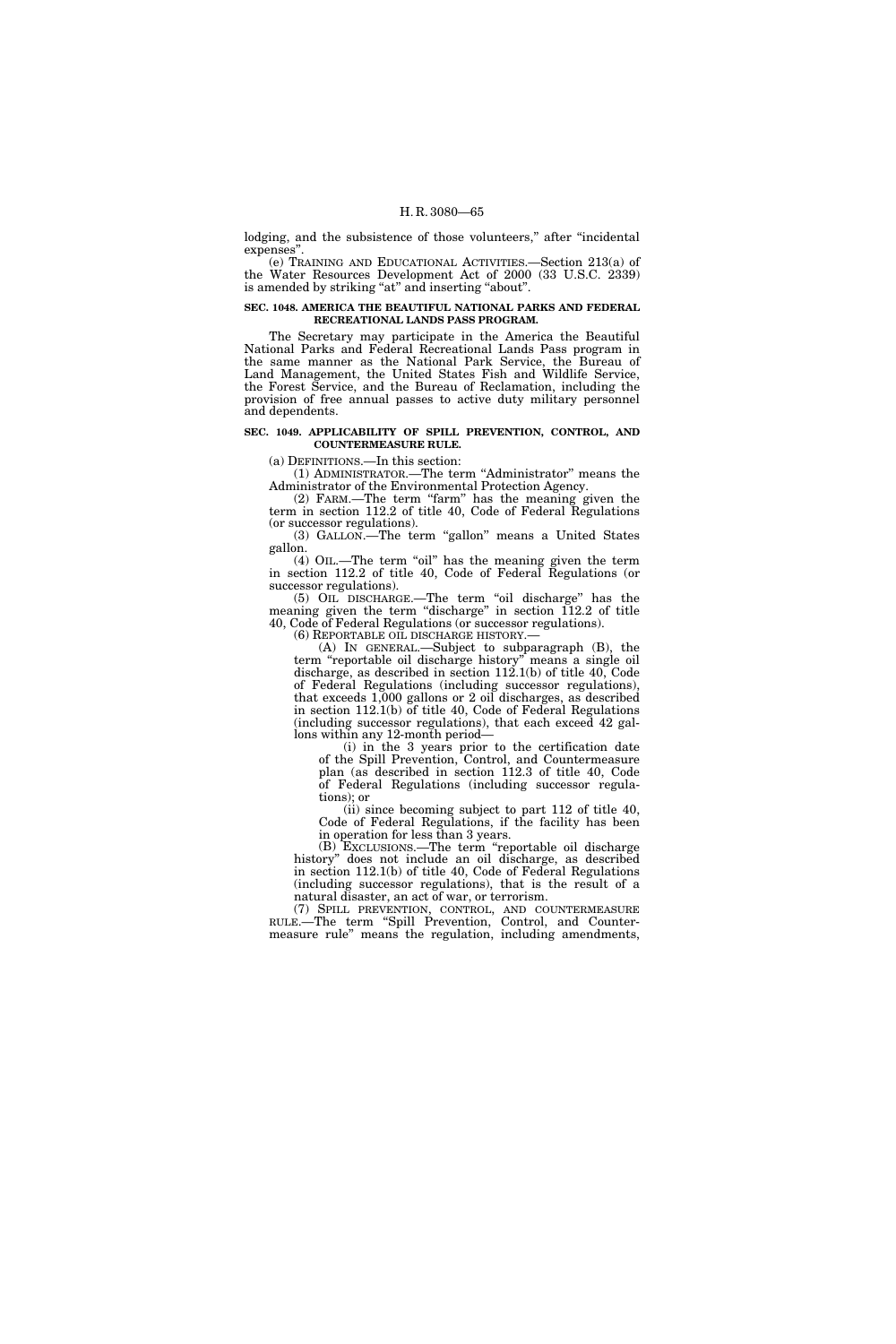promulgated by the Administrator under part 112 of title 40, Code of Federal Regulations (or successor regulations).

(b) CERTIFICATION.—In implementing the Spill Prevention, Control, and Countermeasure rule with respect to any farm, the Administrator shall—

(1) require certification by a professional engineer for a farm with—

(A) an individual tank with an aboveground storage capacity greater than 10,000 gallons;

(B) an aggregate aboveground storage capacity greater than or equal to 20,000 gallons; or

(C) a reportable oil discharge history; or

(2) allow certification by the owner or operator of the farm (via self-certification) for a farm with—

(A) an aggregate aboveground storage capacity less than 20,000 gallons and greater than the lesser of—

(i) 6,000 gallons; and

(ii) the adjustment quantity established under subsection  $(d)(2)$ ; and

(B) no reportable oil discharge history; and

(3) not require compliance with the rule by any farm—

(A) with an aggregate aboveground storage capacity greater than 2,500 gallons and less than the lesser of (i) 6,000 gallons; and

(ii) the adjustment quantity established under subsection (d)(2); and

(B) no reportable oil discharge history; and

(4) not require compliance with the rule by any farm with an aggregate aboveground storage capacity of less than 2,500 gallons.

(c) CALCULATION OF AGGREGATE ABOVEGROUND STORAGE CAPACITY.—For purposes of subsection (b), the aggregate aboveground storage capacity of a farm excludes—

(1) all containers on separate parcels that have a capacity that is 1,000 gallons or less; and

(2) all containers holding animal feed ingredients approved for use in livestock feed by the Commissioner of Food and Drugs.

(d) STUDY.—

(1) IN GENERAL.—Not later than 1 year after the date of enactment of this Act, the Administrator, in consultation with the Secretary of Agriculture, shall conduct a study to determine the appropriate exemption under paragraphs (2) and (3) of subsection (b), which shall be not more than 6,000 gallons and not less than 2,500 gallons, based on a significant risk of discharge to water.

(2) ADJUSTMENT.—Not later than 18 months after the date on which the study described in paragraph (1) is complete, the Administrator, in consultation with the Secretary of Agriculture, shall promulgate a rule to adjust the exemption levels described in paragraphs  $(2)$  and  $(3)$  of subsection  $(b)$  in accordance with the study.

#### **SEC. 1050. NAMINGS.**

(a) DONALD G. WALDON LOCK AND DAM.—It is the sense of Congress that, at an appropriate time and in accordance with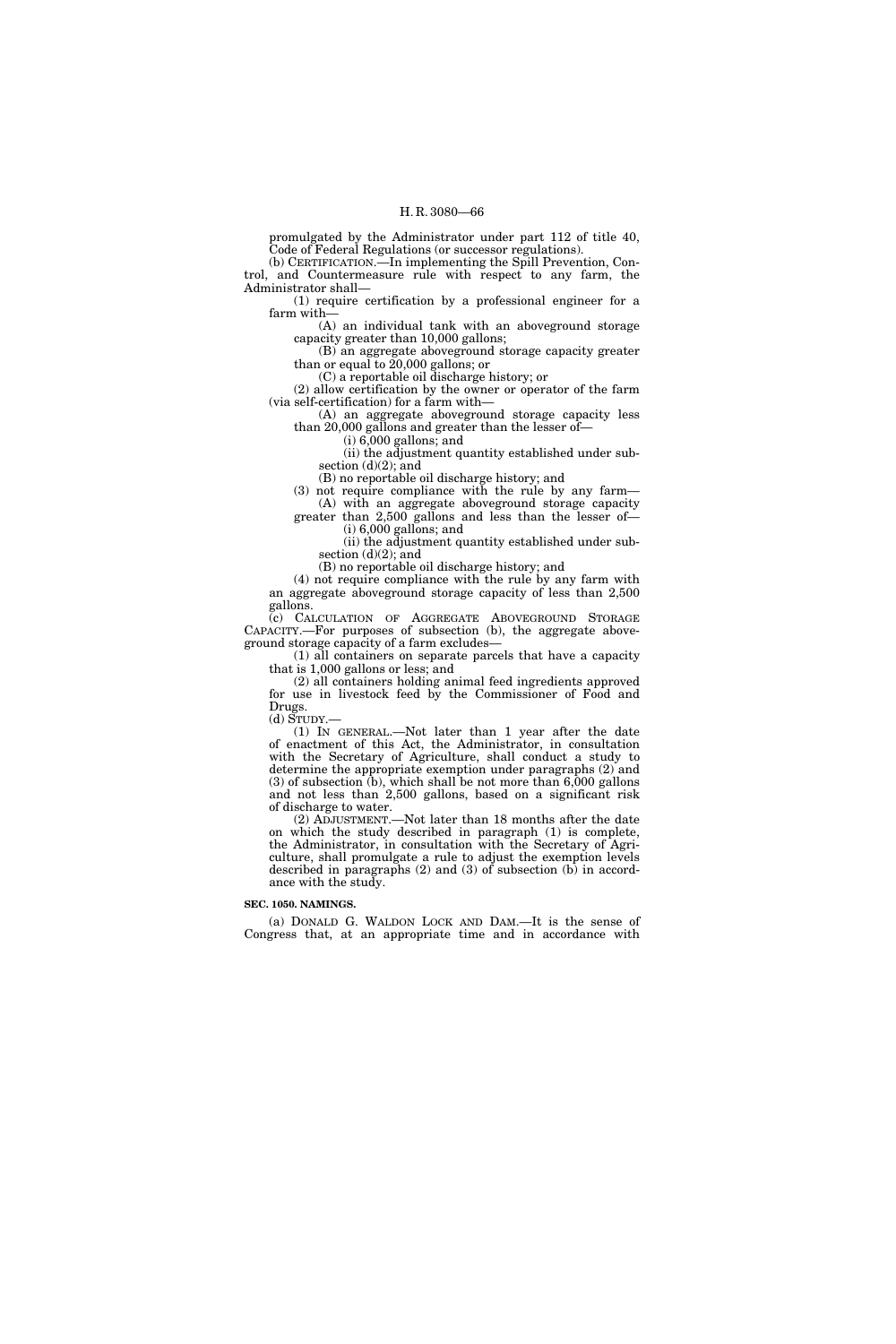the rules of the Senate and the House of Representatives, to recognize the contributions of Donald G. Waldon, whose selfless determination and tireless work, while serving as administrator of the Tennessee-Tombigbee Waterway for 21 years, contributed greatly to the realization and success of the Tennessee-Tombigbee Waterway Development Compact, that the lock and dam located at mile 357.5 on the Tennessee-Tombigbee Waterway should be known and designated as the ''Donald G. Waldon Lock and Dam''.

(b) REDESIGNATION OF LOWER MISSISSIPPI RIVER MUSEUM AND RIVERFRONT INTERPRETIVE SITE.—

(1) IN GENERAL.—Section 103(c)(1) of the Water Resources Development Act of 1992 (106 Stat. 4811) is amended by striking ''Lower Mississippi River Museum and Riverfront Interpretive Site'' and inserting ''Jesse Brent Lower Mississippi River Museum and Riverfront Interpretive Site''.

(2) REFERENCES.—Any reference in a law, map, regulation, document, paper, or other record of the United States to the museum and interpretive site referred to in paragraph (1) shall be deemed to be a reference to the ''Jesse Brent Lower Mississippi River Museum and Riverfront Interpretive Site''. (c) JERRY F. COSTELLO LOCK AND DAM.—

(1) REDESIGNATION.—The lock and dam located in Modoc, Illinois, authorized by the Act of July 3, 1930 (46 Stat. 927), and commonly known as the Kaskaskia Lock and Dam, is redesignated as the ''Jerry F. Costello Lock and Dam''.

 $(2)$  REFERENCES.—Any reference in a law, map, regulation, document, paper, or other record of the United States to the lock and dam referred to in section 1 shall be deemed to be a reference to the "Jerry F. Costello Lock and Dam".

#### **SEC. 1051. INTERSTATE WATER AGREEMENTS AND COMPACTS.**

(a) WATER SUPPLY.—Section 301 of the Water Supply Act of 1958 (43 U.S.C. 390b) (as amended by section 1046(d)) is amended by adding at the end the following:

''(f) The Committees of jurisdiction are very concerned about the operation of projects in the Apalachicola-Chattahoochee-Flint River System and the Alabama-Coosa-Tallapoosa River System, and further, the Committees of jurisdiction recognize that this ongoing water resources dispute raises serious concerns related to the authority of the Secretary of the Army to allocate substantial storage at projects to provide local water supply pursuant to the Water Supply Act of 1958 absent congressional approval. Interstate water disputes of this nature are more properly addressed through interstate water agreements that take into consideration the concerns of all affected States including impacts to other authorized uses of the projects, water supply for communities and major cities in the region, water quality, freshwater flows to communities, rivers, lakes, estuaries, and bays located downstream of projects, agricultural uses, economic development, and other appropriate concerns. To that end, the Committees of jurisdiction strongly urge the Governors of the affected States to reach agreement on an interstate water compact as soon as possible, and we pledge our commitment to work with the affected States to ensure prompt consideration and approval of any such agreement. Absent such action, the Committees of jurisdiction should consider appropriate legislation to address these matters including any necessary clarifications to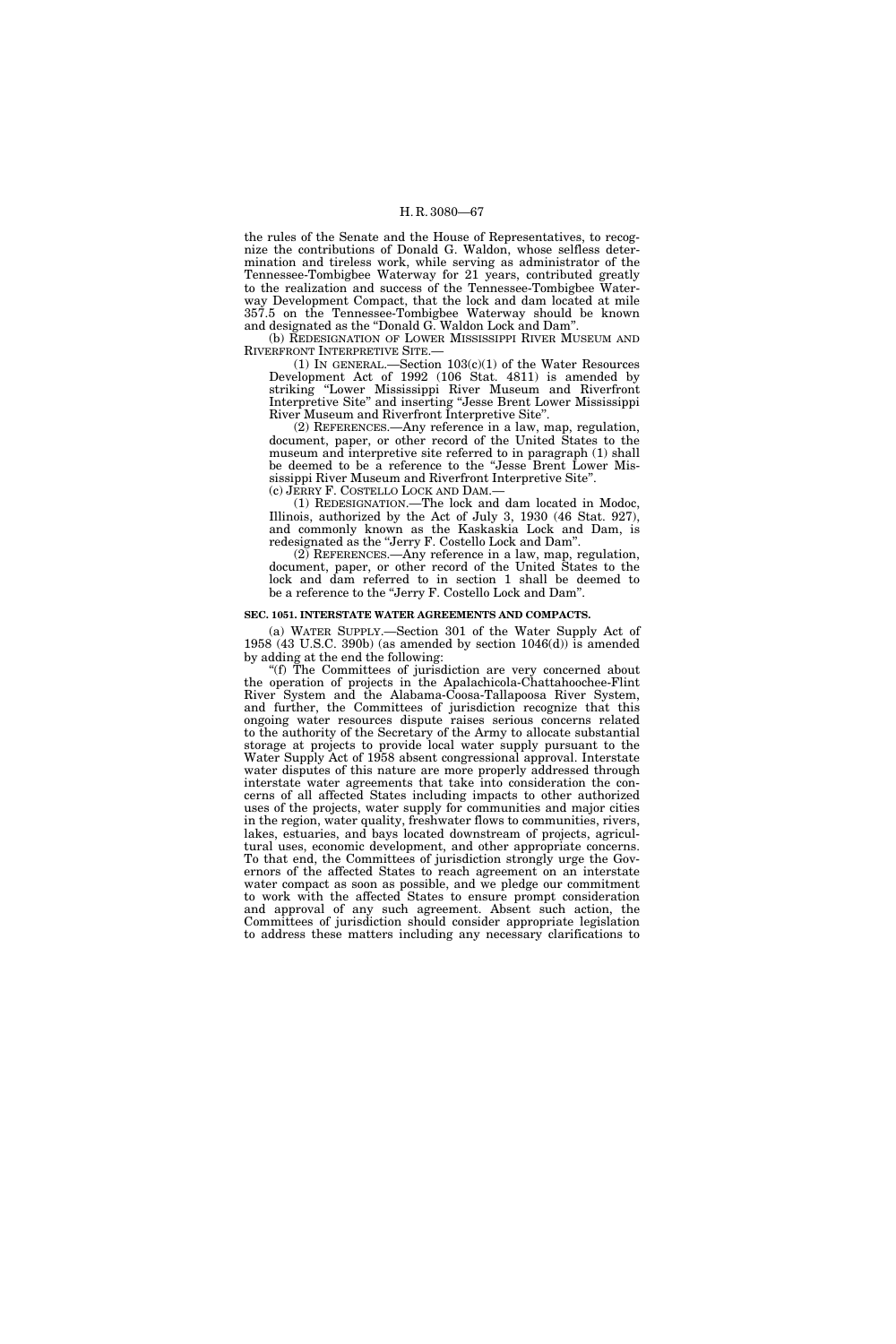the Water Supply Act of 1958 or other law. This subsection does not alter existing rights or obligations under law.''. (b) SENSE OF CONGRESS REGARDING INTERSTATE WATER AGREE-

MENTS AND COMPACTS.—

(1) FINDINGS.—Congress finds the following:

(A) States and local interests have primary responsibility for developing water supplies for domestic, municipal, industrial, and other purposes.

(B) The Federal Government cooperates with States and local interests in developing water supplies through the construction, maintenance, and operation of Federal water resources development projects.

(C) Interstate water disputes are most properly addressed through interstate water agreements or compacts that take into consideration the concerns of all affected States.

(2) SENSE OF CONGRESS.—It is the sense of Congress that— (A) Congress and the Secretary should urge States to reach agreement on interstate water agreements and compacts;

(B) at the request of the Governor of a State, the Secretary should facilitate and assist in the development of an interstate water agreement or compact;

(C) Congress should provide prompt consideration of interstate water agreements and compacts; and

(D) the Secretary should adopt policies and implement procedures for the operation of reservoirs of the Corps of Engineers that are consistent with interstate water agreements and compacts.

#### **SEC. 1052. SENSE OF CONGRESS REGARDING WATER RESOURCES DEVELOPMENT BILLS.**

It is the sense of Congress that, because the missions of the Corps of Engineers are unique and benefit all individuals in the United States and because water resources development projects are critical to maintaining economic prosperity, national security, and environmental protection, Congress should consider a water resources development bill not less than once every Congress.

# **TITLE II—NAVIGATION**

# **Subtitle A—Inland Waterways**

#### **SEC. 2001. DEFINITIONS.**

In this title:

(1) INLAND WATERWAYS TRUST FUND.—The term ''Inland Waterways Trust Fund'' means the Inland Waterways Trust Fund established by section 9506(a) of the Internal Revenue Code of 1986.

(2) QUALIFYING PROJECT.—The term ''qualifying project'' means any construction or major rehabilitation project for navigation infrastructure of the inland and intracoastal waterways that is—

(A) authorized before, on, or after the date of enactment of this Act;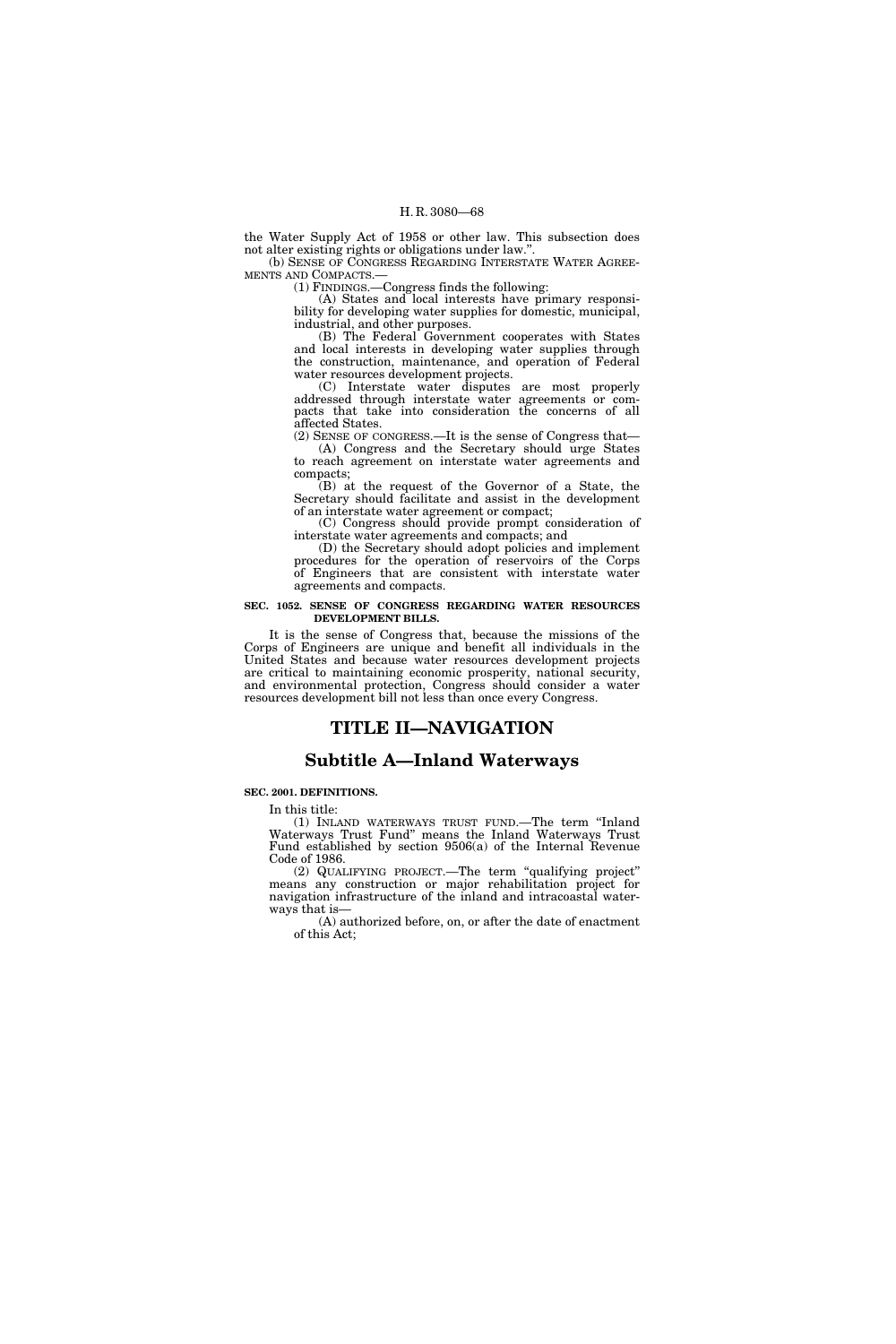(B) not completed on the date of enactment of this Act; and

(C) funded at least in part from the Inland Waterways Trust Fund.

#### **SEC. 2002. PROJECT DELIVERY PROCESS REFORMS.**

(a) REQUIREMENTS FOR QUALIFYING PROJECTS.—With respect to each qualifying project, the Secretary shall require—

(1) for each project manager, that—

(A) the project manager have formal project management training and certification; and (B) the project manager be assigned from among per-

sonnel certified by the Chief of Engineers; and (2) for an applicable cost estimation, that—

(A) the Secretary utilize a risk-based cost estimate with a confidence level of at least 80 percent; and

(B) the cost estimate be developed—

(i) for a qualifying project that requires an increase in the authorized amount in accordance with section 902 of the Water Resources Development Act of 1986 (33 U.S.C. 2280), during the preparation of a postauthorization change report or other similar decision document;

(ii) for a qualifying project for which the first construction contract has not been awarded, prior to the award of the first construction contract;

(iii) for a qualifying project without a completed feasibility report in accordance with section 905 of the Water Resources Development Act of 1986 (33 U.S.C. 2282), prior to the completion of such a report; and

(iv) for a qualifying project with a completed feasibility report in accordance with section 905 of the Water Resources Development Act of 1986 (33 U.S.C. 2282) that has not yet been authorized, during design for the qualifying project.

(b) ADDITIONAL PROJECT DELIVERY PROCESS REFORMS.—Not later than 18 months after the date of enactment of this Act, the Secretary shall—

(1) establish a system to identify and apply on a continuing basis best management practices from prior or ongoing qualifying projects to improve the likelihood of on-time and onbudget completion of qualifying projects;

(2) evaluate early contractor involvement acquisition procedures to improve on-time and on-budget project delivery performance; and

(3) implement any additional measures that the Secretary determines will achieve the purposes of this subtitle, including—

(A) the implementation of applicable practices and procedures developed pursuant to management by the Secretary of an applicable military construction program;

(B) the development and use of a portfolio of standard designs for inland navigation locks, incorporating the use of a center of expertise for the design and review of qualifying projects;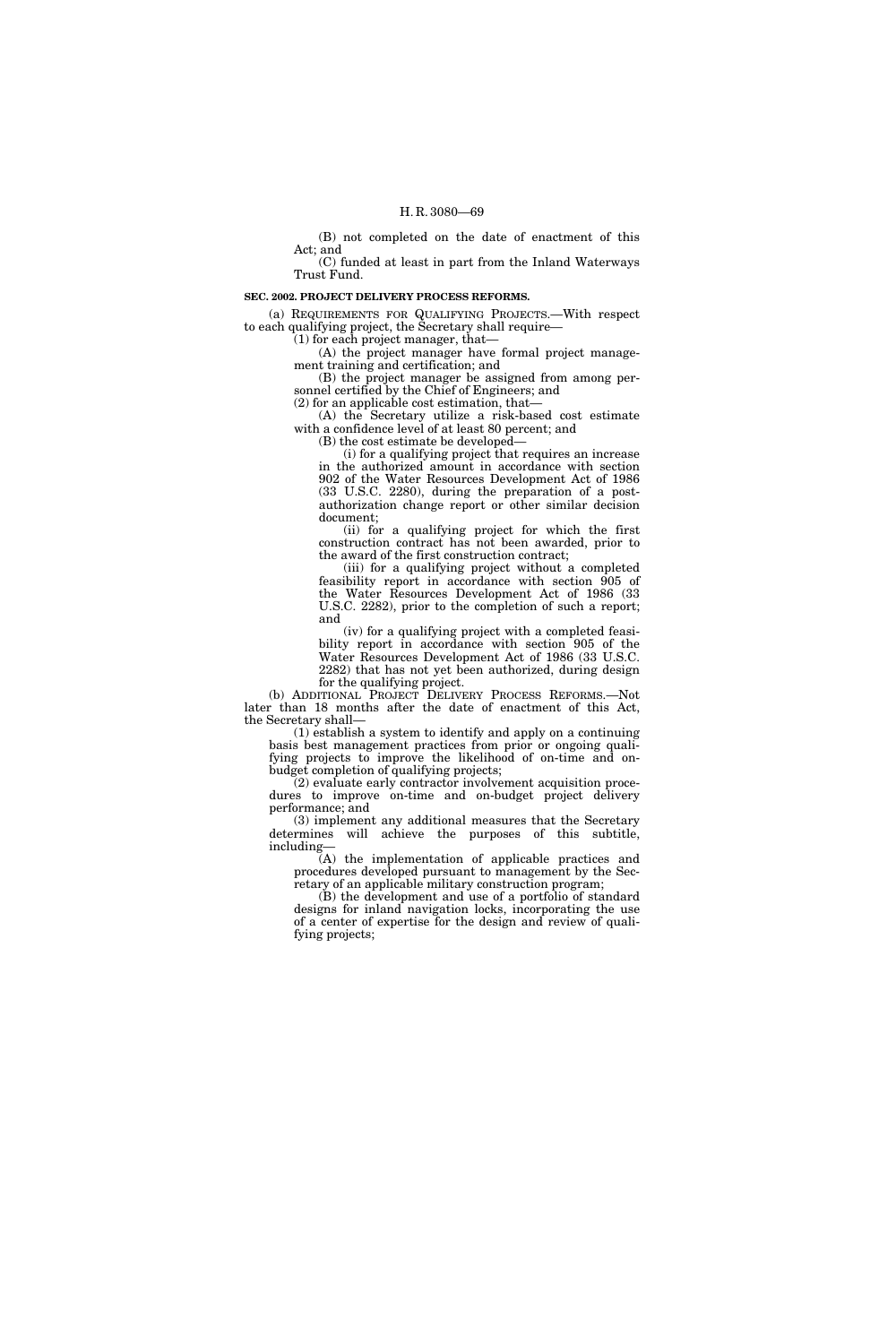(C) the use of full-funding contracts or formulation of a revised continuing contracts clause; and

(D) the establishment of procedures for recommending new project construction starts using a capital projects business model.

(c) PILOT PROJECTS.—

(1) IN GENERAL.—Subject to paragraph (2), the Secretary may carry out pilot projects to evaluate processes and procedures for the study, design, and construction of qualifying projects.

(2) INCLUSIONS.—At a minimum, the Secretary shall carry out pilot projects under this subsection to evaluate—

(A) early contractor involvement in the development of features and components;

(B) an appropriate use of continuing contracts for the construction of features and components; and

(C) applicable principles, procedures, and processes used for military construction projects.

(d) INLAND WATERWAYS USERS BOARD.—Section 302 of the Water Resources Development Act of 1986 (33 U.S.C. 2251) is amended—

(1) by striking subsection (b) and inserting the following: ''(b) DUTIES OF USERS BOARD.—

''(1) IN GENERAL.—The Users Board shall meet not less frequently than semiannually to develop and make recommendations to the Secretary and Congress regarding the inland waterways and inland harbors of the United States. ''(2) ADVICE AND RECOMMENDATIONS.—For commercial navigation features and components of the inland waterways

and inland harbors of the United States, the Users Board shall provide— ''(A) prior to the development of the budget proposal

of the President for a given fiscal year, advice and recommendations to the Secretary regarding construction and rehabilitation priorities and spending levels;

''(B) advice and recommendations to Congress regarding any feasibility report for a project on the inland waterway system that has been submitted to Congress pursuant to section 7001 of the Water Resources Reform and Development Act of 2014;

''(C) advice and recommendations to Congress regarding an increase in the authorized cost of those features and components;

''(D) not later than 60 days after the date of the submission of the budget proposal of the President to Congress, advice and recommendations to Congress regarding construction and rehabilitation priorities and spending levels; and

''(E) advice and recommendations on the development of a long-term capital investment program in accordance with subsection  $(d)$ .

"(3) PROJECT DEVELOPMENT TEAMS.—The chairperson of the Users Board shall appoint a representative of the Users Board to serve as an advisor to the project development team for a qualifying project or the study or design of a commercial navigation feature or component of the inland waterways and inland harbors of the United States.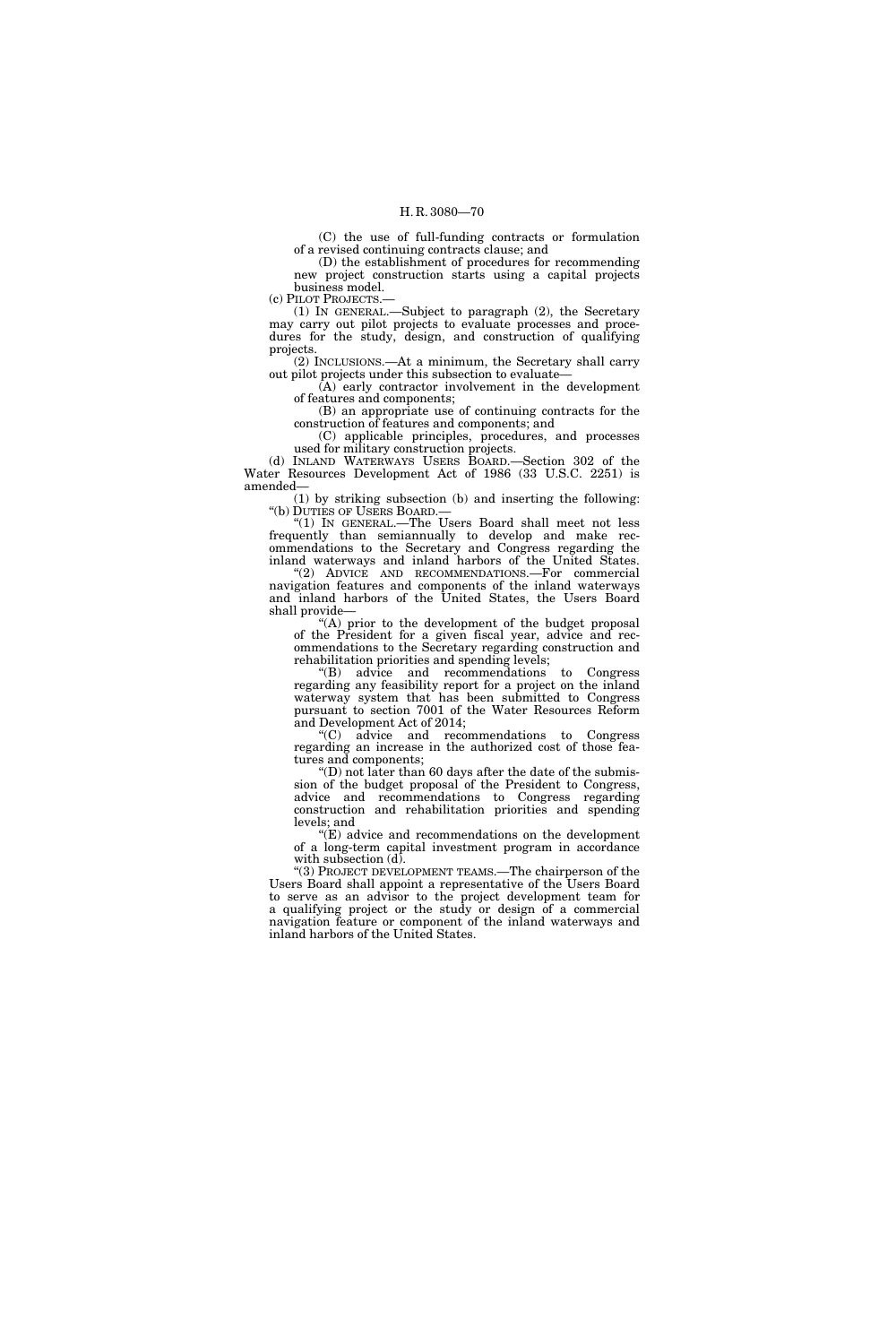"(4) INDEPENDENT JUDGMENT. Any advice or recommendation made by the Users Board to the Secretary shall reflect the independent judgment of the Users Board.'';

(2) by striking subsection (c) and inserting the following: ''(c) DUTIES OF SECRETARY.—The Secretary shall—

''(1) communicate not less frequently than once each quarter to the Users Board the status of the study, design, or construction of all commercial navigation features or components of the inland waterways or inland harbors of the United States; and

"(2) submit to the Users Board a courtesy copy of all completed feasibility reports relating to a commercial navigation feature or component of the inland waterways or inland harbors of the United States.

''(d) CAPITAL INVESTMENT PROGRAM.—

"(1) In GENERAL.—Not later than 1 year after the date of enactment of this subsection, the Secretary, in coordination with the Users Board, shall develop and submit to Congress a report describing a 20-year program for making capital investments on the inland and intracoastal waterways based on the application of objective, national project selection prioritization criteria.

"(2) CONSIDERATION.—In developing the program under paragraph (1), the Secretary shall take into consideration the 20-year capital investment strategy contained in the Inland Marine Transportation System (IMTS) Capital Projects Business Model, Final Report published on April 13, 2010, as approved by the Users Board.

''(3) CRITERIA.—In developing the plan and prioritization criteria under paragraph (1), the Secretary shall ensure, to the maximum extent practicable, that investments made under the 20-year program described in paragraph (1)—

"(A) are made in all geographical areas of the inland waterways system; and

''(B) ensure efficient funding of inland waterways projects.

 $f^{n}(4)$  STRATEGIC REVIEW AND UPDATE.—Not later than 5 years after the date of enactment of this subsection, and not less frequently than once every 5 years thereafter, the Secretary, in coordination with the Users Board, shall—

''(A) submit to Congress and make publicly available a strategic review of the 20-year program in effect under this subsection, which shall identify and explain any changes to the project-specific recommendations contained in the previous 20-year program (including any changes to the prioritization criteria used to develop the updated recommendations); and

''(B) make revisions to the program, as appropriate. "(e) PROJECT MANAGEMENT PLANS.—The chairperson of the Users Board and the project development team member appointed by the chairperson under subsection (b)(3) may sign the project management plan for the qualifying project or the study or design of a commercial navigation feature or component of the inland waterways and inland harbors of the United States.

''(f) ADMINISTRATION.— ''(1) IN GENERAL.—The Users Board shall be subject to the Federal Advisory Committee Act (5 U.S.C. App.), other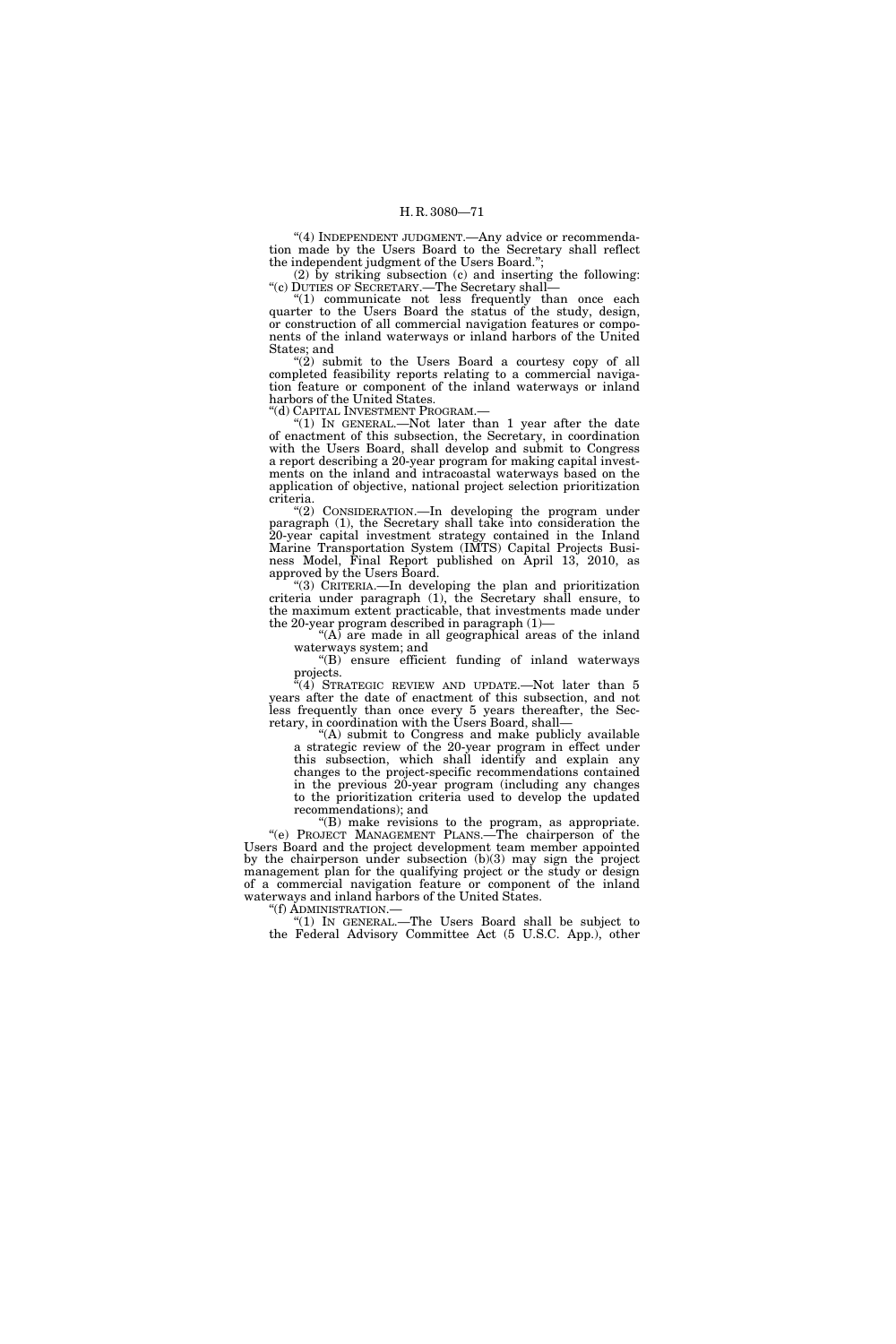than section 14, and, with the consent of the appropriate agency head, the Users Board may use the facilities and services of any Federal agency.

''(2) MEMBERS NOT CONSIDERED SPECIAL GOVERNMENT EMPLOYEES.—For the purposes of complying with the Federal Advisory Committee Act (5 U.S.C. App.), the members of the Users Board shall not be considered special Government employees (as defined in section 202 of title 18, United States Code).

''(3) TRAVEL EXPENSES.—Non-Federal members of the Users Board while engaged in the performance of their duties away from their homes or regular places of business, may be allowed travel expenses, including per diem in lieu of subsistence, as authorized by section 5703 of title 5, United States Code.''.

# **SEC. 2003. EFFICIENCY OF REVENUE COLLECTION.**

Not later than 2 years after the date of enactment of this Act, the Comptroller General of the United States shall prepare a report on the efficiency of collecting the fuel tax for the Inland Waterways Trust Fund, which shall include—

(1) an evaluation of whether current methods of collection of the fuel tax result in full compliance with requirements of the law;

(2) whether alternative methods of collection would result in increased revenues into the Inland Waterways Trust Fund; and

(3) an evaluation of alternative collection options.

# **SEC. 2004. INLAND WATERWAYS REVENUE STUDIES.**

(a) INLAND WATERWAYS CONSTRUCTION BONDS STUDY.— (1) STUDY.—The Secretary, in coordination with the heads

of appropriate Federal agencies, shall conduct a study on the potential benefits and implications of authorizing the issuance of federally tax-exempt bonds secured against the available proceeds, including projected annual receipts, in the Inland Waterways Trust Fund established by section 9506(a) of the Internal Revenue Code of 1986.

(2) CONTENTS.—In carrying out the study, the Secretary shall examine the implications of issuing such bonds, including the potential revenues that could be generated and the projected net cost to the Treasury, including loss of potential revenue. (3) CONSULTATION.—In carrying out the study, the Sec-

retary, at a minimum, shall consult with— (A) representatives of the Inland Waterway Users

Board established by section 302 of the Water Resources Development Act of 1986 (33 U.S.C. 2251);

(B) representatives of the commodities and bulk cargos that are currently shipped for commercial purposes on the segments of the inland and intracoastal waterways listed in section 206 of the Inland Waterways Revenue Act of 1978 (33 U.S.C. 1804);

(C) representatives of other users of locks and dams on the inland and intracoastal waterways, including persons owning, operating, using, or otherwise benefitting from—

(i) hydropower generation facilities;

(ii) electric utilities that rely on the waterways for cooling of existing electricity generation facilities;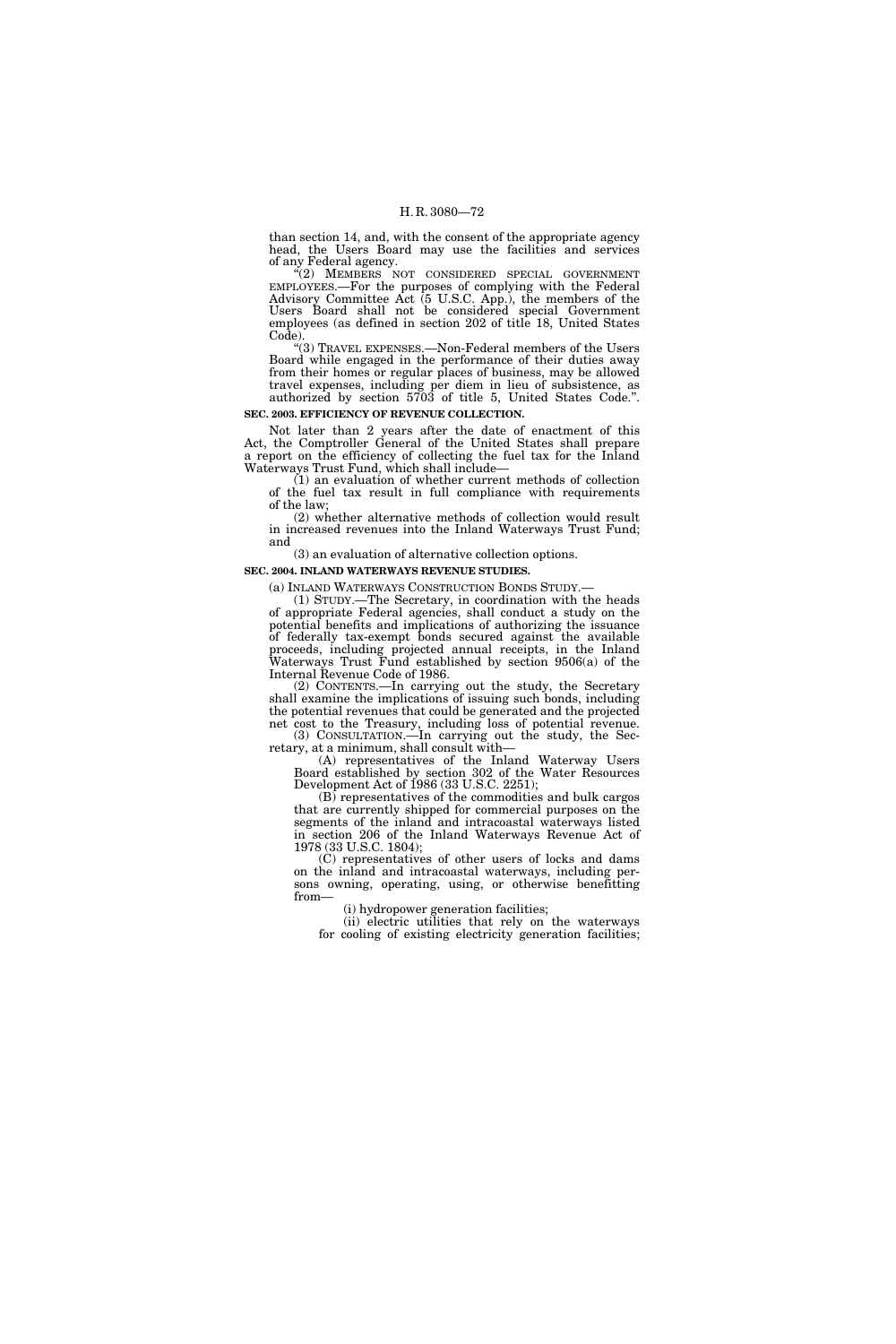(iii) municipal and industrial water supply;

(iv) recreation;

(v) irrigation water supply; or (vi) flood damage reduction; and

(D) other stakeholders associated with the inland and intracoastal waterways, as identified by the Secretary. (4) REPORT TO CONGRESS.—

(A) IN GENERAL.—Not later than 1 year after the date of enactment of this Act, the Secretary shall submit to the Committee on Environment and Public Works, the Committee on Finance, and the Committee on the Budget of the Senate and the Committee on Transportation and Infrastructure, the Committee on Ways and Means, and the Committee on the Budget of the House of Representatives, and make publicly available, a report on the results of the study.

(B) IDENTIFICATION OF ISSUES.—As part of the report, the Secretary shall identify any potential benefits or other implications of the issuance of bonds described in subsection  $(a)(1)$ , including any potential changes in Federal or State law that may be necessary to provide such benefits or to address such implications.

(b) POTENTIAL REVENUE SOURCES FOR INLAND AND INTRA-COASTAL WATERWAYS INFRASTRUCTURE.—

(1) IN GENERAL.—The Secretary shall conduct a study and submit to Congress a report on potential revenue sources from which funds could be collected to generate additional revenues for the Inland Waterways Trust Fund established by section 9506(a) of the Internal Revenue Code of 1986.<br>(2) SCOPE OF STUDY.—

(A) In GENERAL.—In carrying out the study, the Secretary shall evaluate an array of potential revenue sources from which funds could be collected in amounts that, when combined with funds generated by section 4042 of the Internal Revenue Code of 1986, are sufficient to support one-half of annual construction expenditure levels of \$380,000,000 for the authorized purposes of the Inland Waterways Trust Fund.

(B) POTENTIAL REVENUE SOURCES FOR STUDY.—In carrying out the study, the Secretary, at a minimum, shall—

(i) evaluate potential revenue sources identified in and documented by known authorities of the Inland Waterways System; and

(ii) review appropriate reports and associated literature related to revenue sources.

(3) CONDUCT OF STUDY.—In carrying out the study, the Secretary shall—

(A) take into consideration whether the potential revenues from other sources—

(i) are equitably associated with the construction, operation, and maintenance of inland and intracoastal waterway infrastructure, including locks, dams, and navigation channels; and

(ii) can be efficiently collected; (B) consult with, at a minimum—

(i) representatives of the Inland Waterways Users Board; and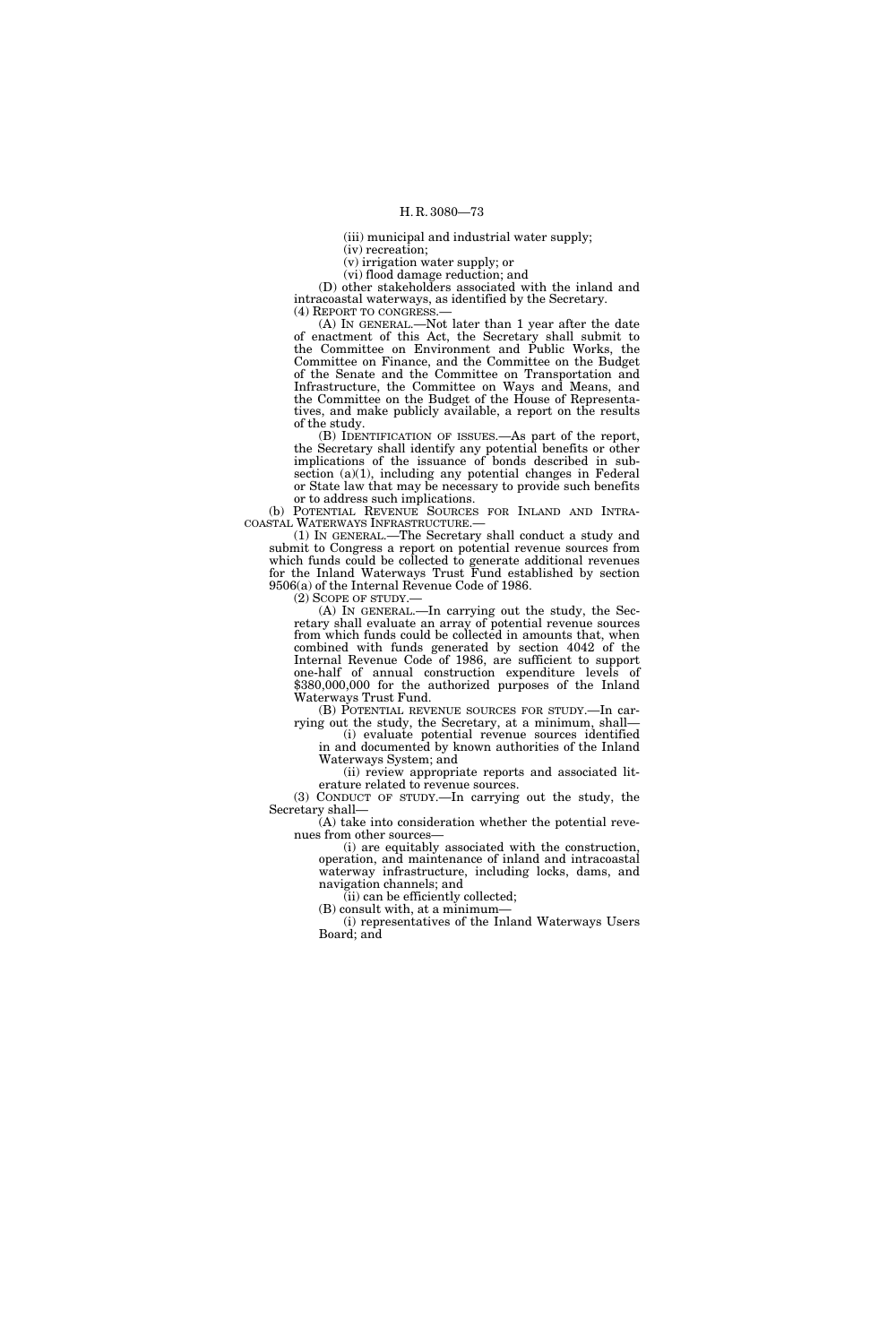(ii) representatives of other nonnavigation beneficiaries of inland and intracoastal waterway infrastructure, including persons benefitting from—

(I) municipal water supply;

(II) hydropower;

(III) recreation;

(IV) industrial water supply; (V) flood damage reduction;

(VI) agricultural water supply;

(VII) environmental restoration;

(VIII) local and regional economic development; or

(IX) local real estate interests; and (iii) representatives of other interests, as identified by the Secretary; and

(C) provide the opportunity for public hearings in each of the geographic regions that contain segments of the inland and intracoastal waterways listed in section 206 of the Inland Waterways Revenue Act of 1978 (33 U.S.C. 1804).

(4) REPORT TO CONGRESS.—Not later than 1 year after the date of enactment of this Act, the Secretary shall submit to the Committee on Environment and Public Works, the Committee on Finance, and the Committee on the Budget of the Senate and the Committee on Transportation and Infrastructure, the Committee on Ways and Means, and the Committee on the Budget of the House of Representatives, and make publicly available, a report on the results of the study.

#### **SEC. 2005. INLAND WATERWAYS STAKEHOLDER ROUNDTABLE.**

(a) IN GENERAL.—The Secretary shall conduct an inland waterways stakeholder roundtable to provide for a review and evaluation of issues related to financial management of the inland and intracoastal waterways.<br>(b) SELECTION OF PARTICIPANTS.—

(1) IN GENERAL.—Not later than  $45$  days after the date on which the Secretary submits to Congress the report required by section 2004(b), the Secretary, in consultation with the Inland Waterways Users Board, shall select individuals to be invited to participate in the stakeholder roundtable.

(2) COMPOSITION.—The individuals selected under paragraph (1) shall include—

(A) representatives of the primary users, shippers, and suppliers utilizing the inland and intracoastal waterways for commercial purposes;

(B) representatives of State and Federal agencies having a direct and substantial interest in the commercial use of the inland and intracoastal waterways;

(C) representatives of other nonnavigation beneficiaries of the inland and intracoastal waterways infrastructure, including individuals benefitting from—

(i) municipal water supply;

(ii) hydropower;

(iii) recreation;

(iv) industrial water supply;

(v) flood damage reduction;

(vi) agricultural water supply;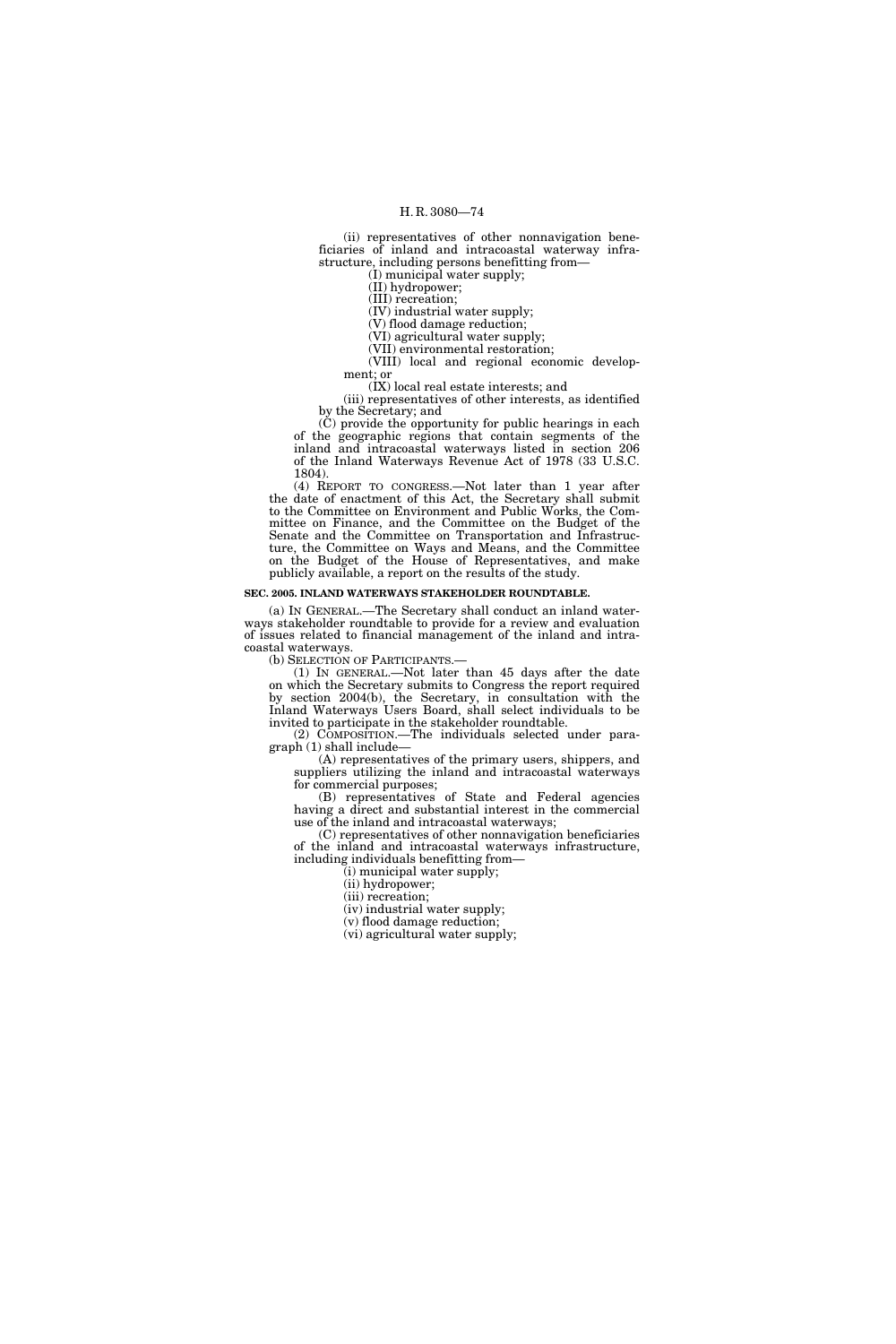(vii) environmental restoration;

(viii) local and regional economic development; or (ix) local real estate interests; and

(D) other interested individuals with significant financial and engineering expertise and direct knowledge of the inland and coastal waterways.

(c) FRAMEWORK AND AGENDA.—The Secretary shall work with a group of the individuals selected under subsection (b) to develop the framework and agenda for the stakeholder roundtable.<br>(d) CONDUCT OF STAKEHOLDER ROUNDTABLE.—

(1) IN GENERAL.—Not later than  $120$  days after the date on which the Secretary submits to Congress the report required by section 2004(b), the Secretary shall conduct the stakeholder roundtable.

(2) ISSUES TO BE DISCUSSED.—The stakeholder roundtable shall provide for the review and evaluation described in subsection (a) and shall include the following:

(A) An evaluation of any recommendations that have been developed to address funding options for the inland and coastal waterways, including any recommendations in the report required under section 2004(b).

(B) An evaluation of the funding status of the inland and coastal waterways.

(C) Identification and evaluation of the ongoing and projected water infrastructure needs of the inland and coastal waterways.

(D) Identification of a process for meeting such needs, with timeline for addressing the funding challenges for the Inland Waterways Trust Fund.

(e) REPORT TO CONGRESS.—Not later than 180 days after the date on which the Secretary submits to Congress the report required by section 2004(b), the Secretary shall submit to Congress and make publicly available a report that contains—

(1) a summary of the stakeholder roundtable, including areas of concurrence on funding approaches and areas of disagreement in meeting funding needs; and

(2) recommendations developed by the Secretary for next steps to address the issues discussed at the stakeholder roundtable.

#### **SEC. 2006. PRESERVING THE INLAND WATERWAY TRUST FUND.**

(a) OLMSTED PROJECT REFORM.—

(1) DEFINITION OF OLMSTED PROJECT.—In this subsection, the term ''Olmsted Project'' means the project for navigation, Lower Ohio River, Locks and Dams 52 and 53, Illinois and Kentucky, authorized by section  $3(a)(6)$  of the Water Resources Development Act of 1988 (102 Stat. 4013).

(2) OLMSTED PROJECT REFORM.—Notwithstanding section 3(a)(6) of the Water Resources Development Act of 1988 (102 Stat. 4013), for each fiscal year beginning after September 30, 2014, 15 percent of the cost of construction for the Olmsted Project shall be paid from amounts appropriated from the Inland Waterways Trust Fund.

(3) SENSE OF CONGRESS.—It is the sense of Congress that the appropriation for the Olmsted Project should be not less than \$150,000,000 for each fiscal year until construction of the project is completed.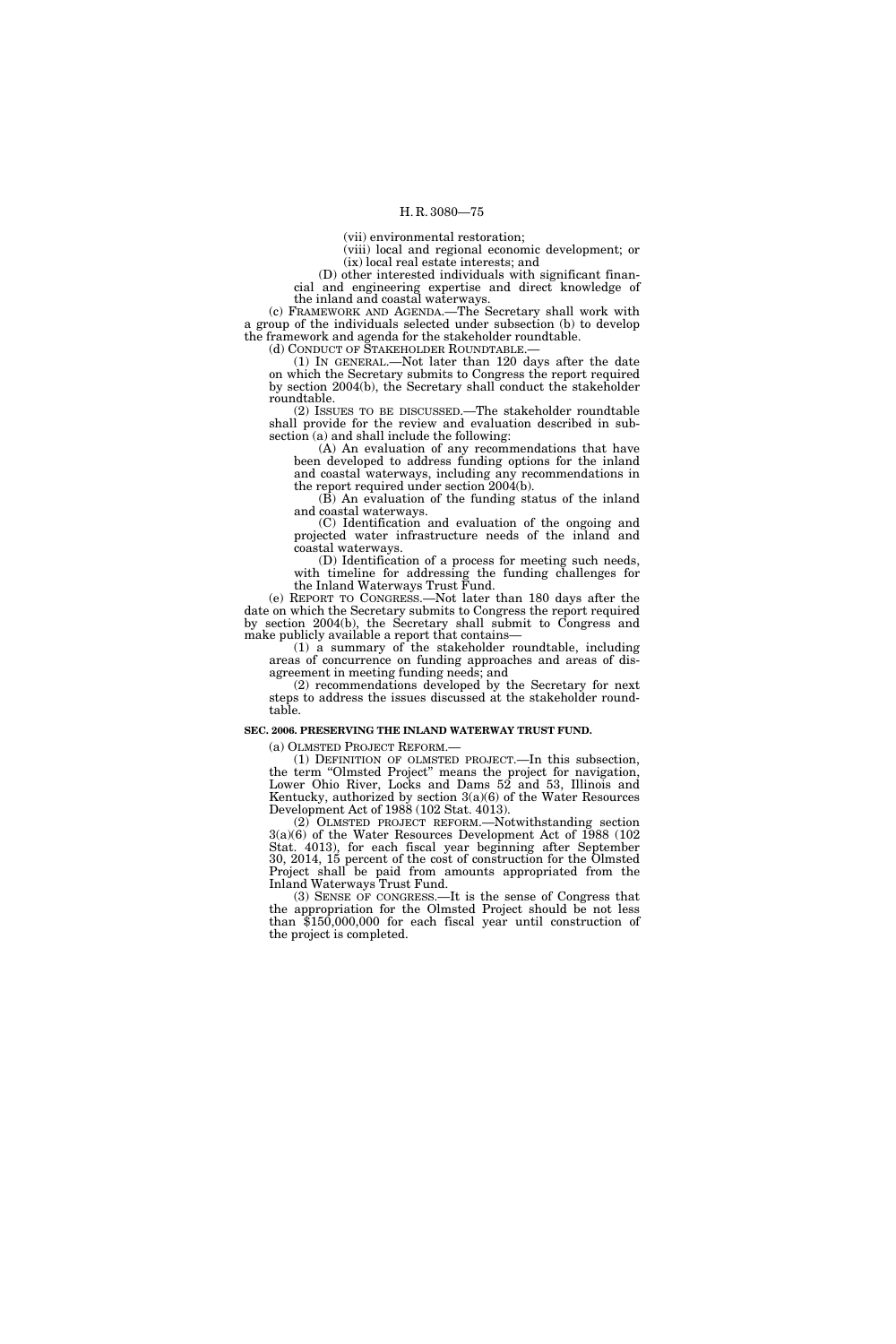(4) REHABILITATION OF PROJECTS.—Section  $205(1)(E)(ii)$  of the Water Resources Development Act of 1992 (33 U.S.C.  $2327(1)(E)(ii)$  is amended by striking "\$8,000,000" and inserting "\$20,000,000".

#### **SEC. 2007. INLAND WATERWAYS OVERSIGHT.**

(a) REPORT.—Not later than 1 year after the date of enactment of this Act, the Secretary shall submit to the Committee on Environment and Public Works of the Senate and the Committee on Transportation and Infrastructure of the House of Representatives and make publicly available a report regarding the lessons learned from the experience of planning and constructing the Olmsted Project and how such lessons might apply to future inland waterway studies and projects.

(b) ANNUAL FINANCIAL REVIEW.—For any inland waterways project that the Secretary carries out that has an estimated total cost of \$500,000,000 or more, the Secretary shall submit to the congressional committees referred to in subsection (a) an annual financial plan for the project. The plan shall be based on detailed annual estimates of the cost to complete the remaining elements of the project and on reasonable assumptions, as determined by the Secretary, of any future increases of the cost to complete the project.

(c) GOVERNMENT ACCOUNTABILITY OFFICE REPORT.—As soon as practicable after the date of enactment of this Act, the Comptroller General of the United States shall conduct, and submit to Congress a report describing the results of, a study to determine why, and to what extent, the project for navigation, Lower Ohio River, Locks and Dams 52 and 53, Illinois and Kentucky (commonly known as the ''Olmsted Locks and Dam project''), authorized by section  $3(a)(6)$  of the Water Resources Development Act of 1988 (102 Stat. 4013), has exceeded the budget for the project and the reasons why the project failed to be completed as scheduled, including an assessment of—

(1) engineering methods used for the project;

(2) the management of the project;

(3) contracting for the project;

(4) the cost to the United States of benefits foregone due to project delays; and

(5) such other contributory factors as the Comptroller General determines to be appropriate.

#### **SEC. 2008. ASSESSMENT OF OPERATION AND MAINTENANCE NEEDS OF THE ATLANTIC INTRACOASTAL WATERWAY AND THE GULF INTRACOASTAL WATERWAY.**

(a) IN GENERAL.—Not later than 90 days after the date of enactment of this Act, the Secretary shall assess the operation and maintenance needs of the Atlantic Intracoastal Waterway and the Gulf Intracoastal Waterway.

(b) TYPES OF ACTIVITIES.—In carrying out subsection (a), the Secretary shall assess the operation and maintenance needs of the Atlantic Intracoastal Waterway and the Gulf Intracoastal Waterway as used for the following purposes:

(1) Commercial navigation.

(2) Commercial fishing.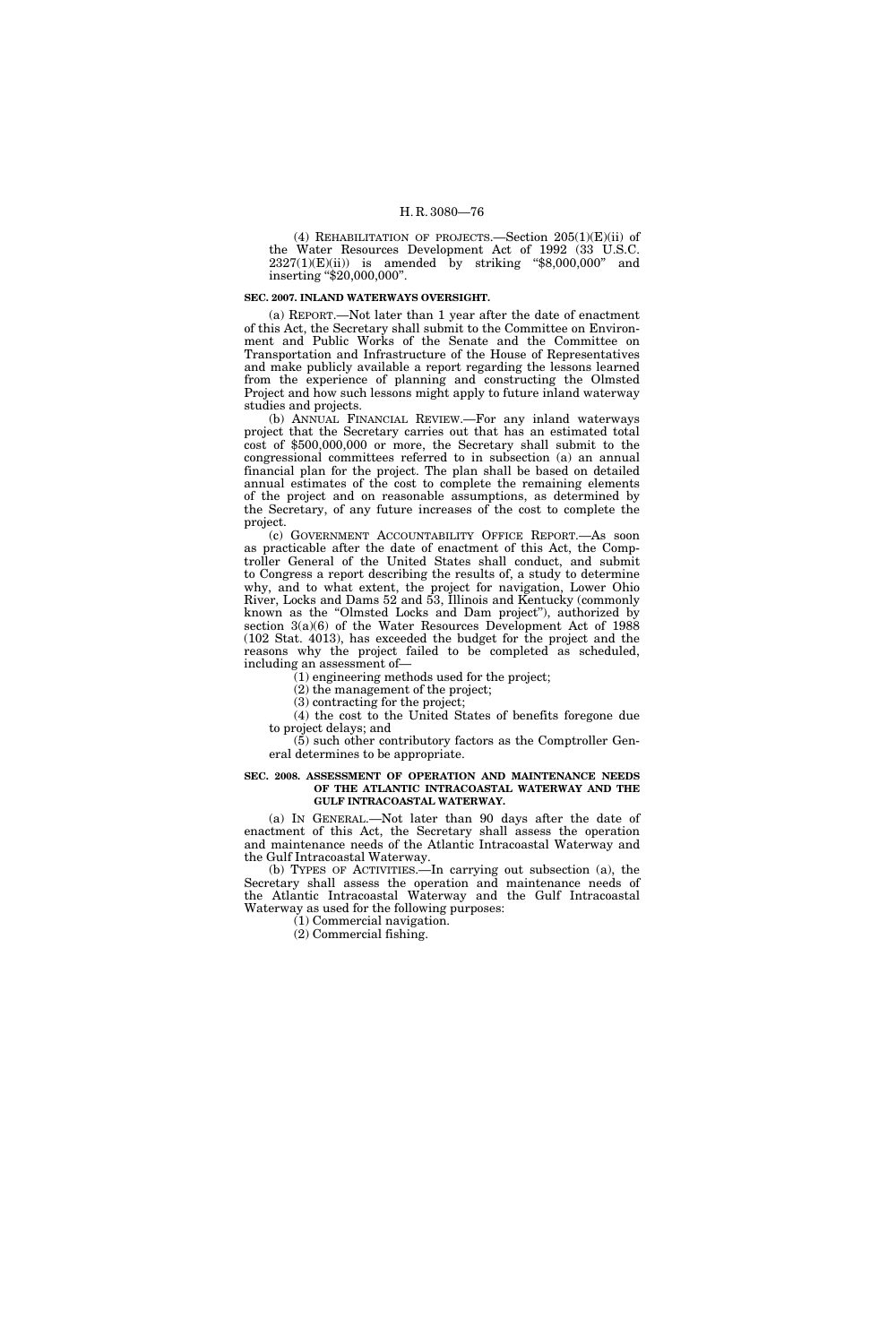(3) Subsistence, including utilization by Indian tribes (as defined in section 4 of the Indian Self-Determination and Education Assistance Act (25 U.S.C. 450b)) for subsistence and ceremonial purposes.

(4) Use as ingress and egress to harbors of refuge.

(5) Transportation of persons.

(6) Purposes relating to domestic energy production, including fabrication, servicing, and supply of domestic offshore energy production facilities.

(7) Activities of the Secretary of the department in which the Coast Guard is operating.

(8) Public health and safety related equipment for responding to coastal and inland emergencies.

(9) Recreation purposes.

(10) Any other authorized purpose. (c) REPORT TO CONGRESS.—For fiscal year 2015, and biennially thereafter, in conjunction with the annual budget submission by the President to Congress under section 1105(a) of title 31, United States Code, the Secretary shall submit to the Committee on Environment and Public Works of the Senate and the Committee on Transportation and Infrastructure of the House of Representatives and make publicly available a report that, with respect to the Atlantic Intracoastal Waterway and the Gulf Intracoastal Waterway—

(1) identifies the operation and maintenance costs required to achieve the authorized length, width, and depth;

(2) identifies the amount of funding requested in the President's budget for operation and maintenance costs; and

(3) identifies the unmet operation and maintenance needs of the Atlantic Intracoastal Waterway and the Gulf Intracoastal Waterway.

# **SEC. 2009. INLAND WATERWAYS RIVERBANK STABILIZATION.**

(a) IN GENERAL.—Not later than 1 year after the date of enactment of this Act, and biennially thereafter, the Secretary shall conduct a study to determine the feasibility of—

(1) carrying out projects for the inland and intracoastal waterways for purposes of—

(A) flood damage reduction;

(B) emergency streambank and shoreline protection; and

(C) prevention and mitigation of shore damages attributable to navigation improvements; and

(2) modifying projects for the inland and intracoastal waterways for the purpose of improving the quality of the environment.

(b) RECOMMENDATIONS.—In conducting the study, the Secretary shall develop specific project recommendations and prioritize those recommendations based on—

(1) the extent of damage and land loss resulting from riverbank erosion;

(2) the rate of erosion;

(3) the significant threat of future flood risk to public property, public infrastructure, or public safety;

(4) the destruction of natural resources or habitats; and (5) the potential cost savings for maintenance of the channel.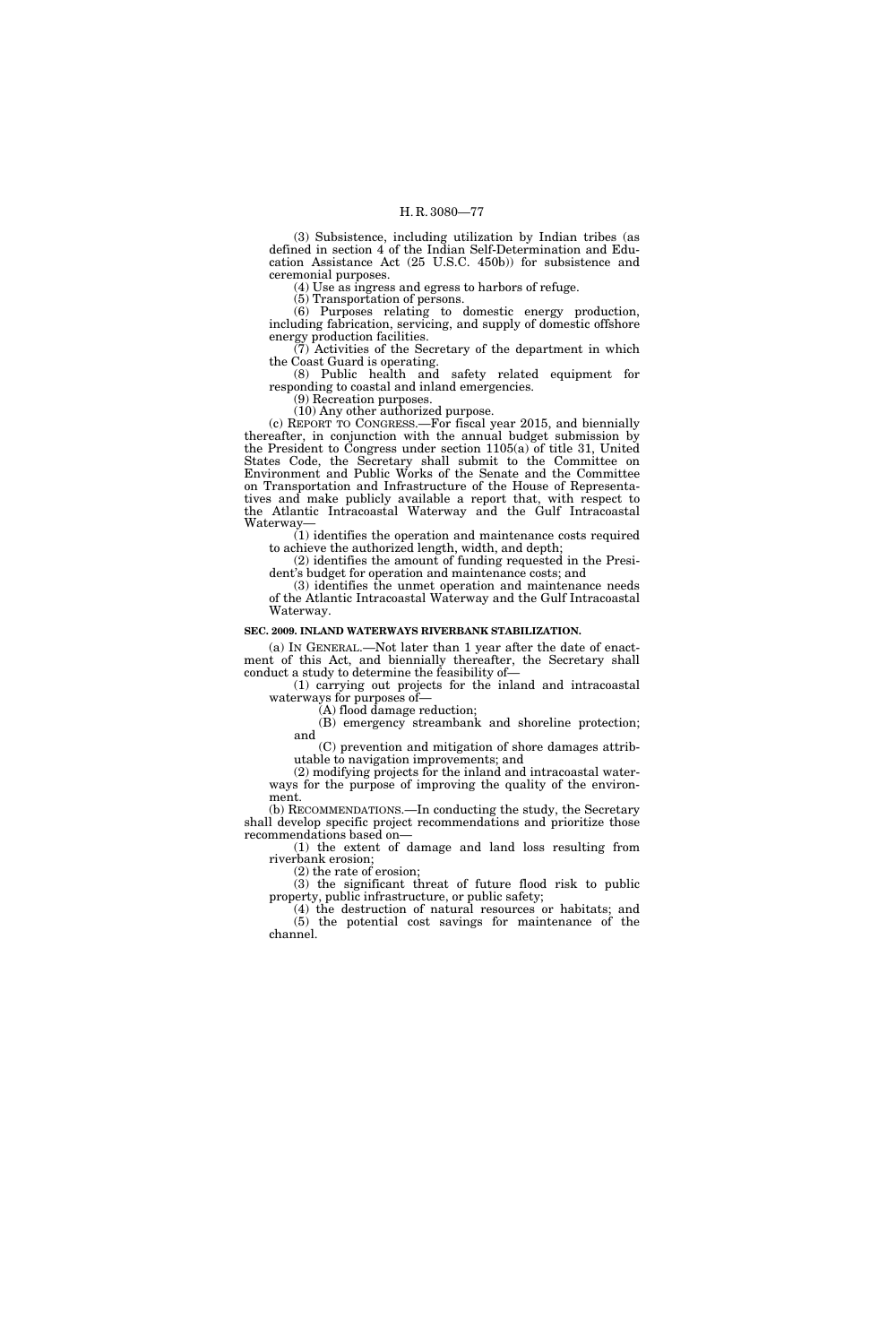(c) DISPOSITION.—The Secretary may carry out any project identified in the study conducted pursuant to subsection (a) in accordance with the criteria for projects carried out under one of the following authorities:

(1) Section 14 of the Flood Control Act of 1946 (33 U.S.C. 701r).

(2) Section 205 of the Flood Control Act of 1948 (33 U.S.C. 701s).

(3) Section 111 of the River and Harbor Act of 1968 (33 U.S.C. 426i).

(4) Section 1135 of the Water Resources Development Act of 1986 (33 U.S.C. 2309a).

(d) ANNUAL REPORT.—For a project recommended pursuant to the study that cannot be carried out under any of the authorities specified in subsection (c), upon a determination by the Secretary of the feasibility of the project, the Secretary may include a recommendation concerning the project in the annual report submitted to Congress under section 7001.

# **SEC. 2010. UPPER MISSISSIPPI RIVER PROTECTION.**

(a) DEFINITION OF UPPER ST. ANTHONY FALLS LOCK AND DAM.— In this section, the term "Upper St. Anthony Falls Lock and Dam" means the lock and dam located on Mississippi River Mile 853.9 in Minneapolis, Minnesota.

(b) MANDATORY CLOSURE.—Not later than 1 year after the date of enactment of this Act, the Secretary shall close the Upper St. Anthony Falls Lock and Dam.

(c) EMERGENCY OPERATIONS.—Nothing in this section prevents the Secretary from carrying out emergency lock operations necessary to mitigate flood damage.

# **SEC. 2011. CORPS OF ENGINEERS LOCK AND DAM ENERGY DEVELOP-MENT.**

Section 1117 of the Water Resources Development Act of 1986 (100 Stat. 4236) is amended to read as follows:

**''SEC. 1117. W.D. MAYO LOCK AND DAM.** 

''(a) IN GENERAL.—The Cherokee Nation of Oklahoma may— ''(1) design and construct one or more hydroelectric generating facilities at the W.D. Mayo Lock and Dam on the Arkansas River, Oklahoma; and

"(2) market the electricity generated from any such facility. ''(b) PRECONSTRUCTION REQUIREMENTS.—

''(1) PERMITS.—Before the date on which construction of a hydroelectric generating facility begins under subsection (a), the Cherokee Nation shall obtain any permit required under Federal or State law, except that the Cherokee Nation shall be exempt from licensing requirements that may otherwise apply to construction, operation, or maintenance of the facility under the Federal Power Act (16 U.S.C. 791a et seq.).

"(2) REVIEW OF PLANS AND SPECIFICATIONS.—The Cherokee Nation may initiate the design or construction of a hydroelectric generating facility under subsection (a) only after the Secretary reviews and approves the plans and specifications for the design and construction.

''(c) PAYMENT OF DESIGN AND CONSTRUCTION COSTS.—

''(1) IN GENERAL.—The Secretary may accept funds offered by the Cherokee Nation and use such funds to carry out the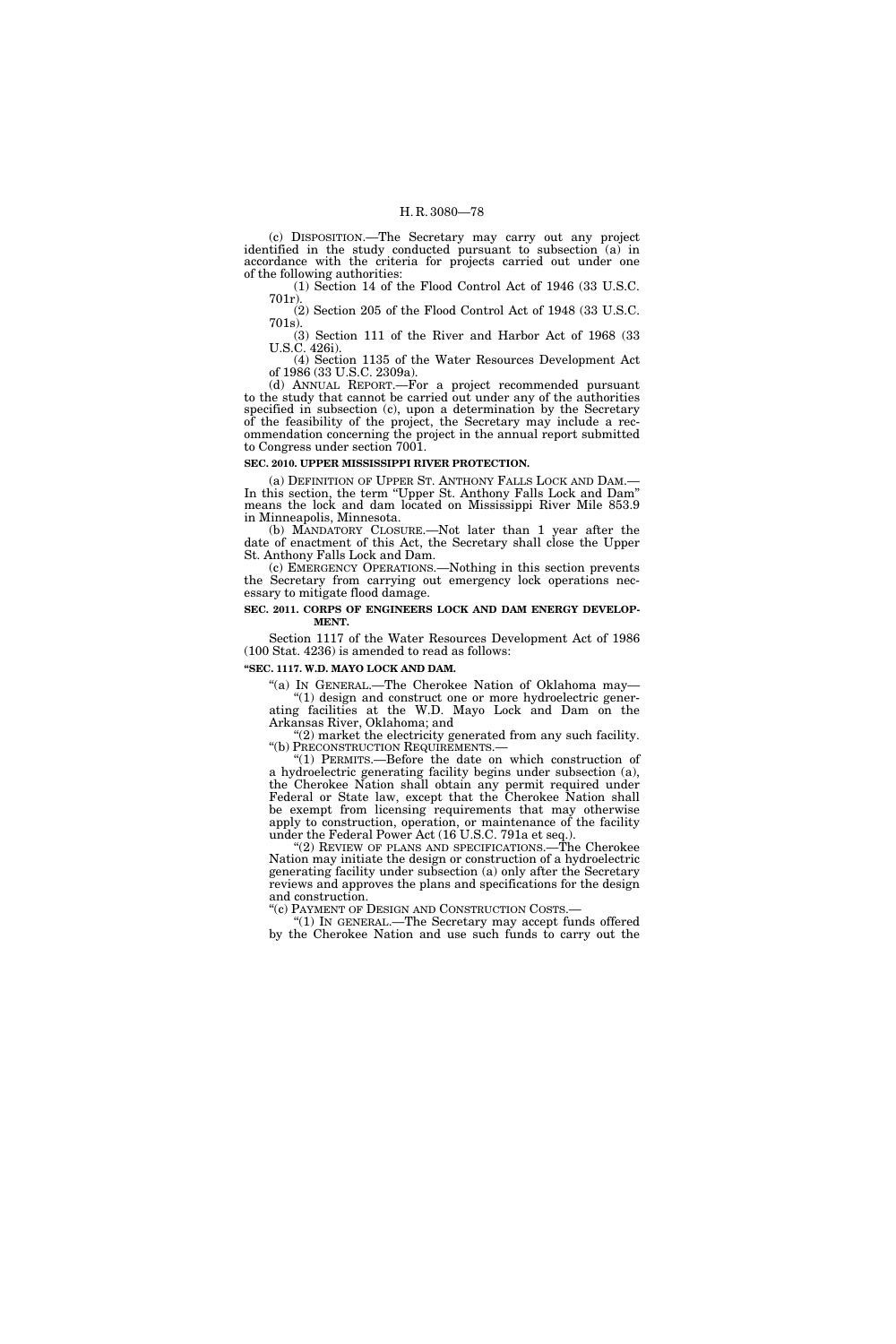design and construction of a hydroelectric generating facility under subsection (a).

''(2) ALLOCATION OF COSTS.—The Cherokee Nation shall— "(A) bear all costs associated with the design and construction of a hydroelectric generating facility under subsection (a); and

''(B) provide any funds necessary for the design and construction to the Secretary prior to the Secretary initiating any activities related to the design and construction.

''(d) ASSUMPTION OF LIABILITY.—The Cherokee Nation shall— ''(1) hold all title to a hydroelectric generating facility con-

structed under subsection (a) and may, subject to the approval of the Secretary, assign such title to a third party;

''(2) be solely responsible for—

''(A) the operation, maintenance, repair, replacement, and rehabilitation of the facility; and

''(B) the marketing of the electricity generated by the facility; and

''(3) release and indemnify the United States from any claims, causes of action, or liabilities that may arise out of any activity undertaken to carry out this section.

''(e) ASSISTANCE AVAILABLE.—The Secretary may provide technical and construction management assistance requested by the Cherokee Nation relating to the design and construction of a hydroelectric generating facility under subsection (a).

''(f) THIRD PARTY AGREEMENTS.—The Cherokee Nation may enter into agreements with the Secretary or a third party that the Cherokee Nation or the Secretary determines are necessary to carry out this section.''.

#### **SEC. 2012. RESTRICTED AREAS AT CORPS OF ENGINEERS DAMS.**

Section 2 of the Freedom to Fish Act (127 Stat. 449) is amended—

 $(1)$  in subsection  $(b)(1)$  by striking "2 years after the date of enactment of this Act'' and inserting ''4 years after the date of enactment of the Water Resources Reform and Development Act of 2014'';

(2) in the heading of subsection (c) by inserting ''OR MODI- FIED'' after ''NEW''; and

 $(3)$  in subsection  $(c)$ —

(A) in matter preceding paragraph (1) by inserting "new or modified" after "establishes any"; and

(B) in paragraph (3) by striking ''2 years after the date of enactment of this Act'' and inserting ''4 years after the date of enactment of the Water Resources Reform and Development Act of 2014''.

#### **SEC. 2013. OPERATION AND MAINTENANCE OF FUEL TAXED INLAND WATERWAYS.**

Section 102 of the Water Resources Development Act of 1986 (33 U.S.C. 2212) is amended—

(1) by redesignating subsection (c) as subsection (d); and (2) by inserting after subsection (b) the following:

''(c) FLOODGATES ON THE INLAND WATERWAYS.—

''(1) OPERATION AND MAINTENANCE CARRIED OUT BY THE SECRETARY.—Notwithstanding any other provision of law, the Secretary shall be responsible for the operation and maintenance, including repair, of any flood gate, as well as any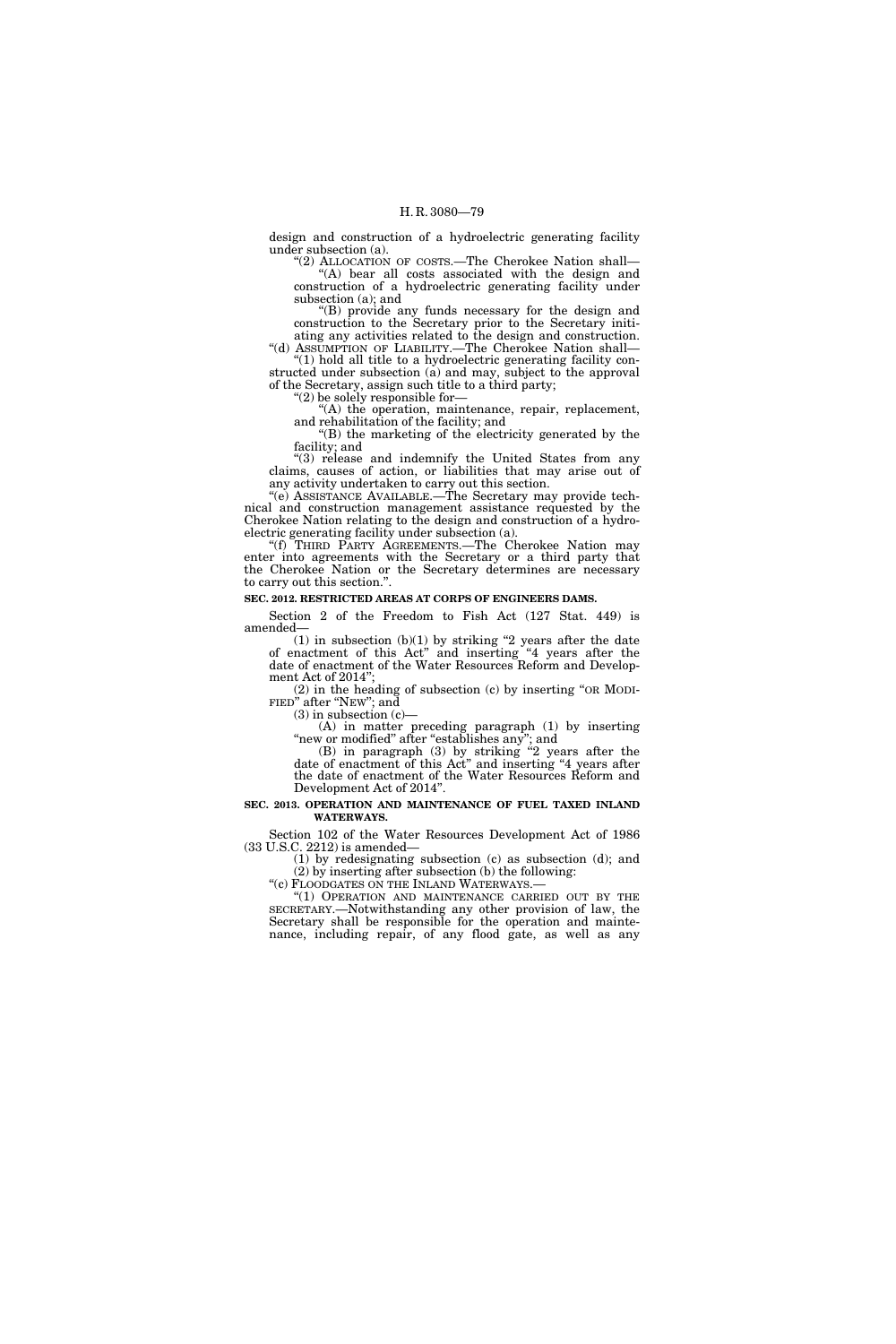pumping station constructed within the channel as a single unit with that flood gate, that—

''(A) was constructed as of the date of enactment of the Water Resources Reform and Development Act of 2014 as a feature of an authorized hurricane and storm damage reduction project; and

''(B) crosses an inland or intracoastal waterway described in section 206 of the Inland Waterways Revenue Act of 1978 (33 U.S.C. 1804).

''(2) NON-FEDERAL COST SHARE.—The non-Federal share of the cost of operation, maintenance, repair, rehabilitation, and replacement of any structure under this subsection shall be 35 percent.''.

# **Subtitle B—Port and Harbor Maintenance**

# **SEC. 2101. FUNDING FOR HARBOR MAINTENANCE PROGRAMS.**

(a) DEFINITIONS.—In this section:

(1) TOTAL AMOUNT OF HARBOR MAINTENANCE TAXES RECEIVED.—The term ''total amount of harbor maintenance taxes received'' means, with respect to a fiscal year, the aggregate of amounts appropriated, transferred, or credited to the Harbor Maintenance Trust Fund under section 9505(a) of the Internal Revenue Code of 1986 for that fiscal year as set forth in the current year estimate provided in the President's budget request for the subsequent fiscal year, submitted pursuant to section 1105 of title 31, United States Code.

(2) TOTAL BUDGET RESOURCES.—The term ''total budget resources'' means the total amount made available by appropriations Acts from the Harbor Maintenance Trust Fund for a fiscal year for making expenditures under section 9505(c) of the Internal Revenue Code of 1986.

(b) TARGET APPROPRIATIONS.— (1) IN GENERAL.—The target total budget resources made available to the Secretary from the Harbor Maintenance Trust Fund for a fiscal year shall be not less than the following:

(A) For fiscal year 2015, 67 percent of the total amount of harbor maintenance taxes received in fiscal year 2014. (B) For fiscal year 2016, 69 percent of the total amount

of harbor maintenance taxes received in fiscal year 2015. (C) For fiscal year 2017, 71 percent of the total amount

of harbor maintenance taxes received in fiscal year 2016. (D) For fiscal year 2018, 74 percent of the total amount of harbor maintenance taxes received in fiscal year 2017.

(E) For fiscal year 2019, 77 percent of the total amount of harbor maintenance taxes received in fiscal year 2018. (F) For fiscal year 2020, 80 percent of the total amount

of harbor maintenance taxes received in fiscal year 2019. (G) For fiscal year 2021, 83 percent of the total amount

of harbor maintenance taxes received in fiscal year 2020. (H) For fiscal year 2022, 87 percent of the total amount

of harbor maintenance taxes received in fiscal year 2021. (I) For fiscal year 2023, 91 percent of the total amount

of harbor maintenance taxes received in fiscal year 2022. (J) For fiscal year 2024, 95 percent of the total amount of harbor maintenance taxes received in fiscal year 2023.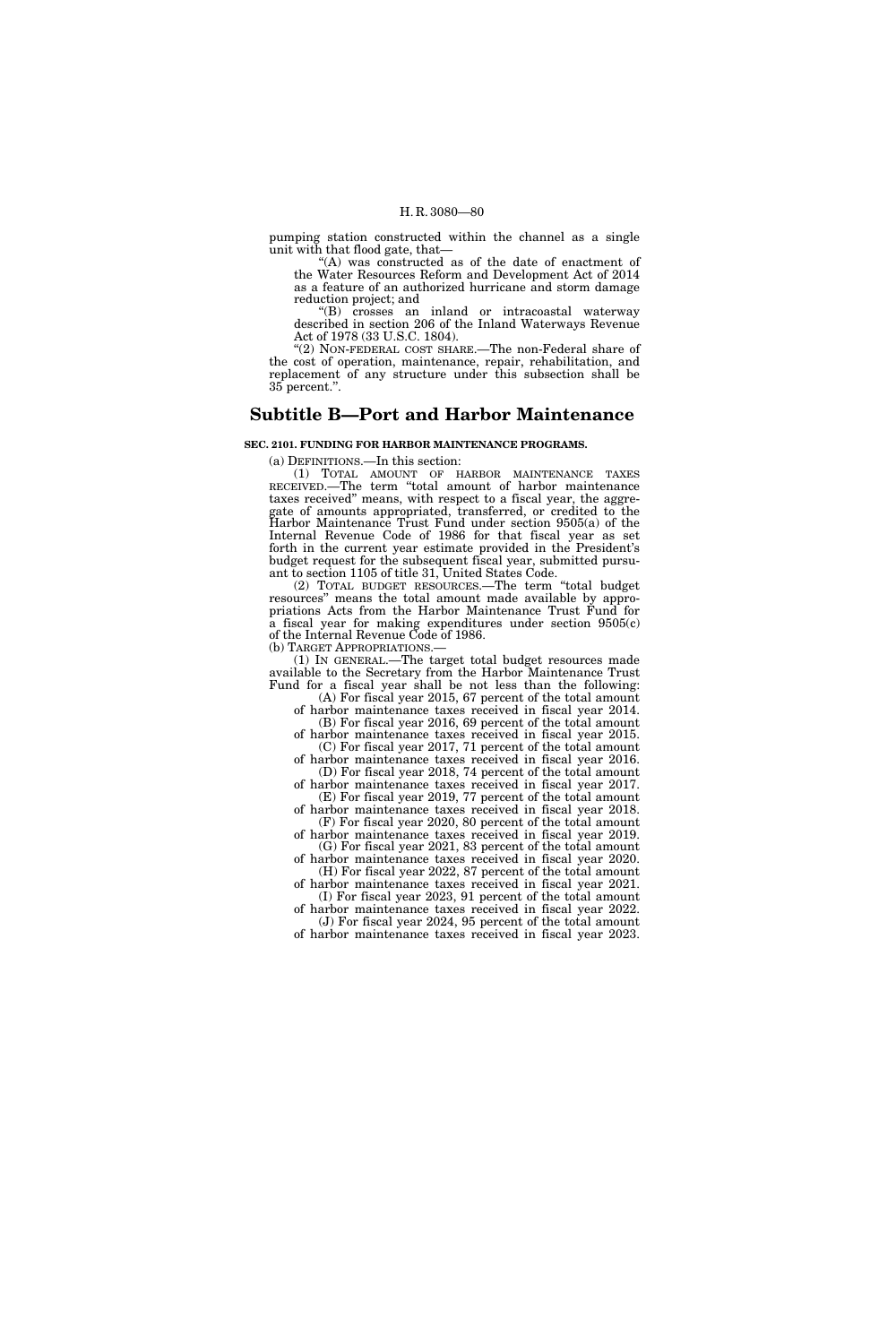(K) For fiscal year 2025, and each fiscal year thereafter, 100 percent of the total amount of harbor maintenance taxes received in the previous fiscal year.

(2) USE OF AMOUNTS.—The total budget resources described in paragraph (1) may be used only for making expenditures under section 9505(c) of the Internal Revenue Code of 1986. (c) IMPACT ON OTHER FUNDS.—

(1) SENSE OF CONGRESS.—It is the sense of Congress that any increase in funding for harbor maintenance programs under this section shall result from an overall increase in appropriations for the civil works program of the Corps of Engineers and not from reductions in the appropriations for other programs, projects, and activities carried out by the Corps of Engineers for other authorized purposes.

(2) APPLICATION.—The target total budget resources for a fiscal year specified in subsection (b)(1) shall only apply in a fiscal year for which the level of appropriations provided for the civil works program of the Corps of Engineers in that fiscal year is increased, as compared to the previous fiscal year, by a dollar amount that is at least equivalent to the dollar amount necessary to address such target total budget resources in that fiscal year.

# **SEC. 2102. OPERATION AND MAINTENANCE OF HARBOR PROJECTS.**

(a) IN GENERAL.—Section 210 of the Water Resources Development Act of 1986 (33 U.S.C. 2238) is amended by adding at the end the following:<br>"(c) OPERATION AND MAINTENANCE OF HARBOR PROJECTS.—

"(1) IN GENERAL.—To the maximum extent practicable, the Secretary shall make expenditures to pay for operation and maintenance costs of the harbors and inland harbors referred to in subsection  $(a)(2)$ , including expenditures of funds appropriated from the Harbor Maintenance Trust Fund, based on an equitable allocation of funds among all such harbors and inland harbors.<br>"(2) CRITERIA.-

'(A) In GENERAL.—In determining an equitable allocation of funds under paragraph (1), the Secretary shall—

"(i) consider the information obtained in the assessment conducted under subsection (e);

"(ii) consider the national and regional significance of harbor operations and maintenance; and

''(iii) as appropriate, consider national security and military readiness needs.

''(B) LIMITATION.—The Secretary shall not allocate funds under paragraph (1) based solely on the tonnage transiting through a harbor.

''(3) EMERGING HARBOR PROJECTS.—Notwithstanding any other provision of this subsection, in making expenditures under paragraph (1) for each of fiscal years 2015 through 2022, the Secretary shall allocate for operation and maintenance costs of emerging harbor projects an amount that is not less than 10 percent of the funds made available under this section for fiscal year 2012 to pay the costs described in subsection (a)(2).

"(4) MANAGEMENT OF GREAT LAKES NAVIGATION SYSTEM.-To sustain effective and efficient operation and maintenance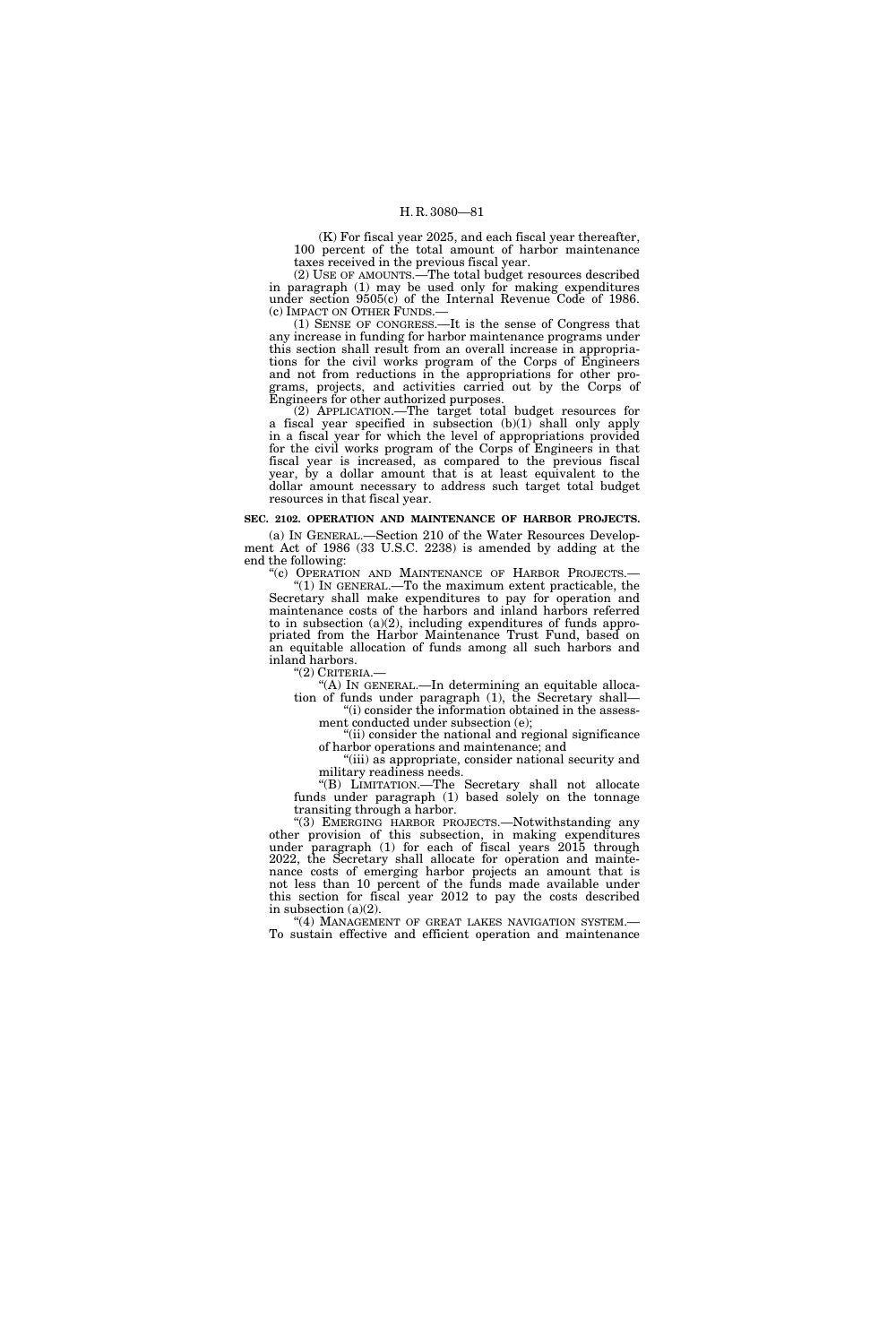of the Great Lakes Navigation System, including any navigation feature in the Great Lakes that is a Federal responsibility with respect to operation and maintenance, the Secretary shall manage all of the individually authorized projects in the Great Lakes Navigation System as components of a single, comprehensive system, recognizing the interdependence of the projects.

"(d) Prioritization.—

''(1) PRIORITY.—

''(A) IN GENERAL.—For each of fiscal years 2015 through 2024, if priority funds are available, the Secretary shall use the priority funds as follows:

"(i) 90 percent of the priority funds shall be used for high- and moderate-use harbor projects.

"(ii) 10 percent of the priority funds shall be used for emerging harbor projects.

''(B) ADDITIONAL CONSIDERATIONS.—For each of fiscal years 2015 through 2024, of the priority funds available, the Secretary shall use—

"(i) not less than 5 percent of such funds for underserved harbor projects; and

"(ii) not less than 10 percent of such funds for projects that are located within the Great Lakes Navigation System.

''(C) UNDERSERVED HARBORS.—In determining which underserved harbor projects shall receive funds under this paragraph, the Secretary shall consider—

"(i) the total quantity of commerce supported by the water body on which the project is located; and ''(ii) the minimum width and depth that—

''(I) would be necessary at the underserved harbor project to provide sufficient clearance for fully loaded commercial vessels using the underserved harbor project to maneuver safely; and

''(II) does not exceed the constructed width

and depth of the authorized navigation project. ''(2) EXPANDED USES.—

''(A) DEFINITION OF ELIGIBLE HARBOR OR INLAND HARBOR DEFINED.—In this paragraph, the term 'eligible harbor or inland harbor' means a harbor or inland harbor at which the total amount of harbor maintenance taxes collected in the immediately preceding 3 fiscal years exceeds the value of the work carried out for the harbor or inland harbor using amounts from the Harbor Maintenance Trust Fund during those 3 fiscal years.

''(B) USE OF EXPANDED USES FUNDS.—

''(i) FISCAL YEARS 2015 THROUGH 2024.—For each of fiscal years 2015 through 2024, of the priority funds available, the Secretary shall use not less than 10 percent of such funds for expanded uses carried out at an eligible harbor or inland harbor.

''(ii) SUBSEQUENT FISCAL YEARS.—For fiscal year 2025 and each fiscal year thereafter, the Secretary shall use not less than 10 percent of the priority funds available for expanded uses carried out at an eligible harbor or inland harbor.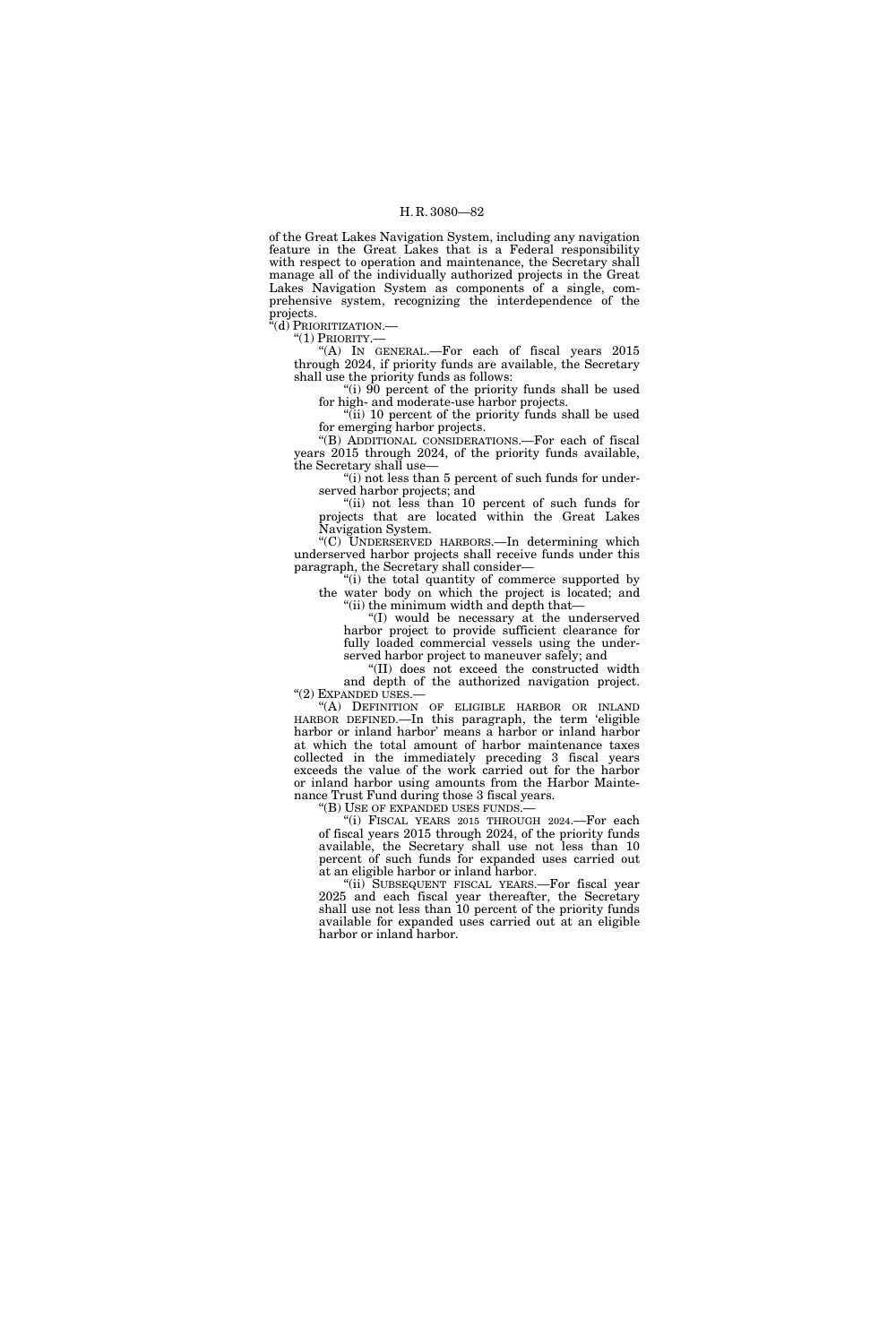''(C) PRIORITIZATION.—In allocating funds under this paragraph, the Secretary shall give priority to projects at eligible harbors or inland harbors for which the difference, calculated in dollars, is greatest between—

"(i) the total amount of funding made available for projects at that eligible harbor or inland harbor from the Harbor Maintenance Trust Fund in the immediately preceding 3 fiscal years; and

''(ii) the total amount of harbor maintenance taxes collected at that harbor or inland harbor in the immediately preceding 3 fiscal years.

"(3) REMAINING FUNDS.-

''(A) IN GENERAL.—For each of fiscal years 2015 through 2024, if after fully funding all projects eligible for funding under paragraphs  $(1)(B)$  and  $(2)(B)(i)$ , priority funds made available under those paragraphs remain unobligated, the Secretary shall use those remaining funds to pay for operation and maintenance costs of any harbor or inland harbor referred to in subsection (a)(2) based on an equitable allocation of those funds among the harbors and inland harbors.

''(B) CRITERIA.—In determining an equitable allocation of funds under subparagraph (A), the Secretary shall— "(i) use the criteria specified in subsection  $(c)(2)(A);$ 

and "(ii) make amounts available in accordance with

the requirements of paragraph  $(1)(A)$ .

"(4) EMERGENCY EXPENDITURES. Nothing in this subsection prohibits the Secretary from making an expenditure to pay for the operation and maintenance costs of a specific harbor or inland harbor, including the transfer of funding from the operation and maintenance of a separate project, if—

"(A) the Secretary determines that the action is necessary to address the navigation needs of a harbor or inland harbor where safe navigation has been severely restricted due to an unforeseen event; and

''(B) the Secretary provides within 90 days of the action notice and information on the need for the action to the Committee on Environment and Public Works and the Committee on Appropriations of the Senate and the Committee on Transportation and Infrastructure and the Committee on Appropriations of the House of Representatives.

''(e) ASSESSMENT OF HARBORS AND INLAND HARBORS.—  $(1)$  In GENERAL.—Not later than 270 days after the date of enactment of this subsection, and biennially thereafter, the Secretary shall assess the operation and maintenance needs and uses of the harbors and inland harbors referred to in subsection (a)(2).

''(2) ASSESSMENT OF HARBOR NEEDS AND ACTIVITIES.—

''(A) TOTAL OPERATION AND MAINTENANCE NEEDS OF HARBORS.—In carrying out paragraph (1), the Secretary shall identify—

"(i) the total future costs required to achieve and maintain the constructed width and depth for the harbors and inland harbors referred to in subsection (a)(2); and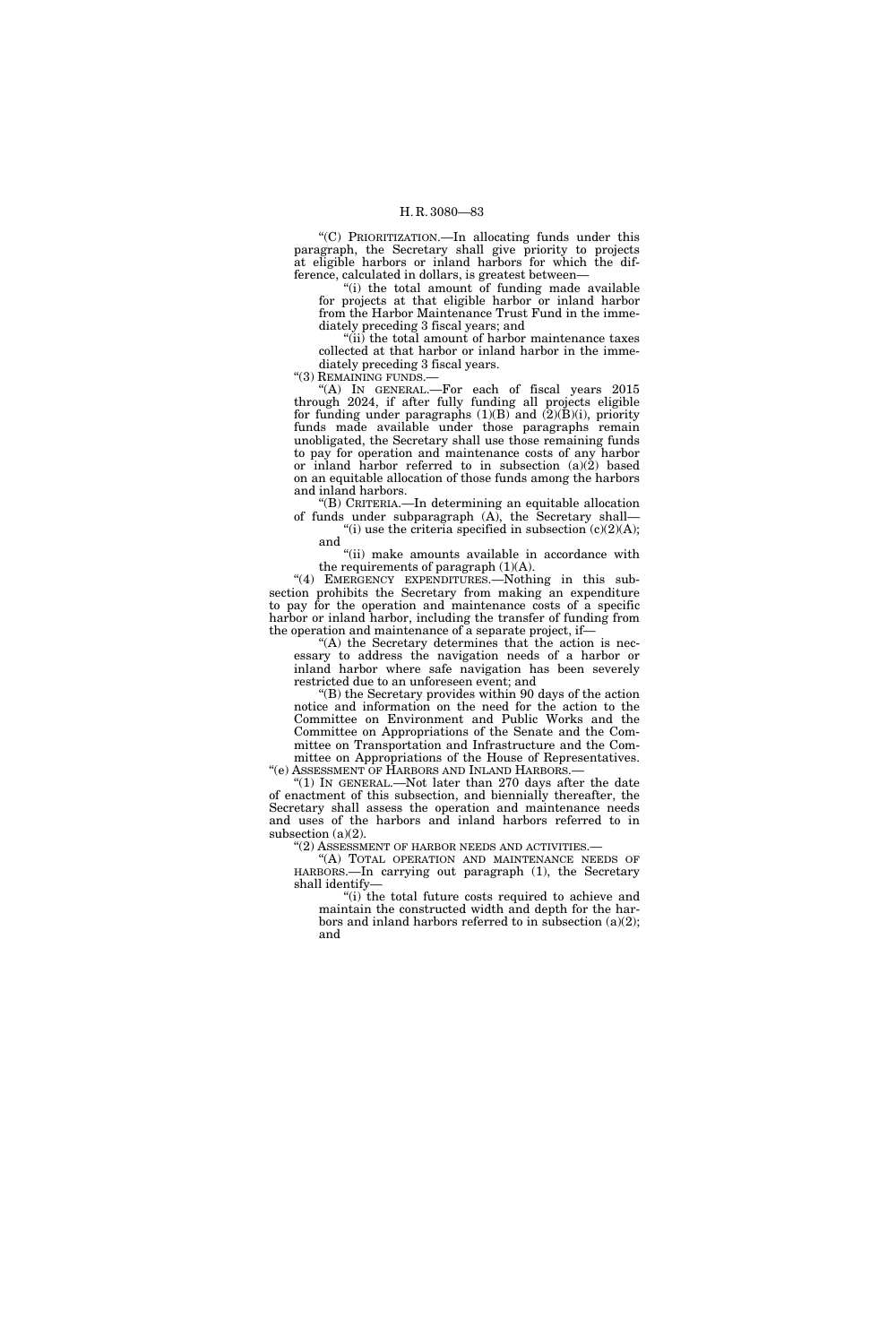"(ii) the total expected costs for expanded uses at eligible harbors or inland harbors referred to in subsection  $(d)(2)$ .

''(B) USES OF HARBORS AND INLAND HARBORS.—In carrying out paragraph (1), the Secretary shall identify current uses (and, to the extent practicable, assess the national, regional, and local benefits of such uses) of harbors and inland harbors referred to in subsection  $(a)(2)$ , including the use of those harbors for—

''(i) commercial navigation, including the movement of goods;

''(ii) domestic trade;

''(iii) international trade;

"(iv) commercial fishing;

''(v) subsistence, including use by Indian tribes (as defined in section 4 of the Indian Self-Determination and Education Assistance Act (25 U.S.C. 450b)) for subsistence and ceremonial purposes;

"(vi) use as a harbor of refuge;

"(vii) transportation of persons;

"(viii) purposes relating to domestic energy production, including the fabrication, servicing, or supply of domestic offshore energy production facilities;

"(ix) activities of the Secretary of the department in which the Coast Guard is operating;

" $(x)$  activities of the Secretary of the Navy;

"(xi) public health and safety related equipment for responding to coastal and inland emergencies;

''(xii) recreation purposes; and "(xiii) other authorized purposes.

"(3) REPORT TO CONGRESS.-

"(A) IN GENERAL.—For fiscal year 2016, and biennially thereafter, in conjunction with the President's annual budget submission to Congress under section 1105(a) of title 31, United States Code, the Secretary shall submit to the Committee on Environment and Public Works and the Committee on Appropriations of the Senate and the Committee on Transportation and Infrastructure and the Committee on Appropriations of the House of Representatives a report that, with respect to harbors and inland harbors referred to in subsection  $(a)(2)$ —

''(i) identifies the operation and maintenance costs associated with the harbors and inland harbors, including those costs required to achieve and maintain the constructed width and depth for the harbors and inland harbors and the costs for expanded uses at eligible harbors and inland harbors, on a project-byproject basis;

"(ii) identifies the amount of funding requested in the President's budget for the operation and maintenance costs associated with the harbors and inland harbors, on a project-by-project basis;

''(iii) identifies the unmet operation and maintenance needs associated with the harbors and inland harbors, on a project-by-project basis; and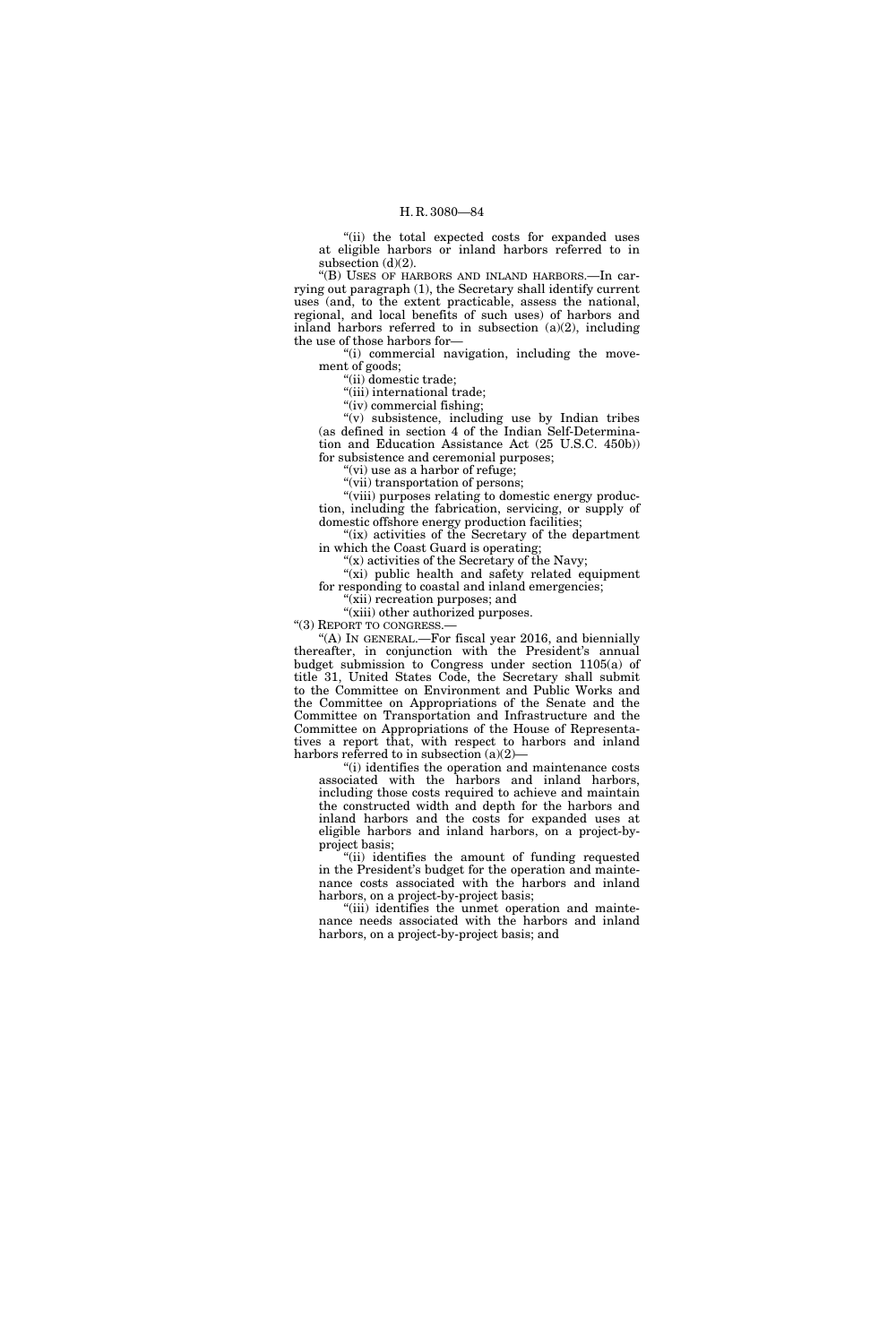"(iv) identifies the harbors and inland harbors for which the President will allocate funding over the subsequent 5 fiscal years for operation and maintenance activities, on a project-by-project basis, including the amounts to be allocated for such purposes.

''(B) PUBLIC AVAILABILITY.—The Secretary shall make the report submitted under subparagraph (A) available to the public, including on the Internet.

''(f) DEFINITIONS.—In this section:

"(1) CONSTRUCTED WIDTH AND DEPTH.—The term 'constructed width and depth' means the width and depth to which a project has been constructed, which may not exceed the authorized width and depth of the project.

''(2) EMERGING HARBOR PROJECT.—The term 'emerging harbor project' means a project that is assigned to a harbor or inland harbor referred to in subsection  $(a)(2)$  that transits less than 1,000,000 tons of cargo annually.

"(3) EXPANDED USES.—The term 'expanded uses' means the following activities:

"(A) The maintenance dredging of a berth in a harbor that is accessible to a Federal navigation project and that benefits commercial navigation at the harbor.

''(B) The maintenance dredging and disposal of legacycontaminated sediment, and sediment unsuitable for open water disposal, if—

''(i) such dredging and disposal benefits commercial navigation at the harbor; and

 $\mathbb{I}$ <sup>"(ii)</sup> such sediment is located in and affects the maintenance of a Federal navigation project or is located in a berth that is accessible to a Federal navigation project.

"(4) GREAT LAKES NAVIGATION SYSTEM.-The term 'Great Lakes Navigation System' includes—

''(A)(i) Lake Superior;

"(ii) Lake Huron;

"(iii) Lake Michigan; "(iv) Lake Erie; and

''(v) Lake Ontario;

"(B) all connecting waters between the lakes referred to in subparagraph (A) used for commercial navigation;

''(C) any navigation features in the lakes referred to in subparagraph  $(A)$  or waters described in subparagraph (B) that are a Federal operation or maintenance responsibility; and

''(D) areas of the Saint Lawrence River that are operated or maintained by the Federal Government for commercial navigation.

"(5) HARBOR MAINTENANCE TAX.—The term 'harbor maintenance tax' means the amounts collected under section 4461 of the Internal Revenue Code of 1986.

''(6) HIGH-USE HARBOR PROJECT.—The term 'high-use harbor project' means a project that is assigned to a harbor or inland harbor referred to in subsection  $(a)(2)$  that transits not less than 10,000,000 tons of cargo annually.

"(7) MODERATE-USE HARBOR PROJECT.—The term 'moderateuse harbor project' means a project that is assigned to a harbor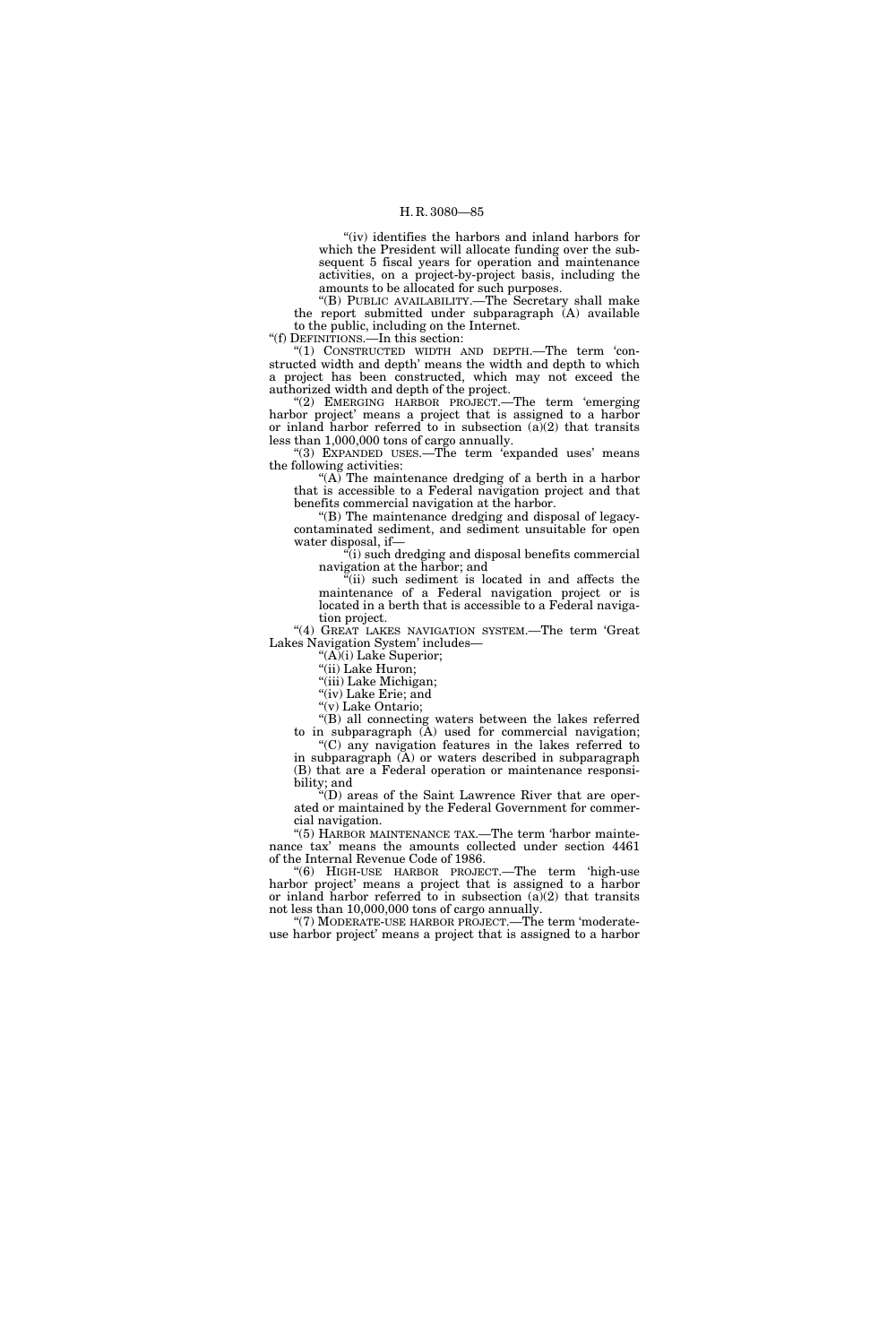or inland harbor referred to in subsection  $(a)(2)$  that transits annually—

"(A) more than  $1,000,000$  tons of cargo; but

 $\sqrt{\text{B}}$ ) less than 10,000,000 tons of cargo. ''(8) PRIORITY FUNDS.—The term 'priority funds' means the difference between—

"(A) the total funds that are made available under this section to pay the costs described in subsection  $(a)(2)$ for a fiscal year; and

''(B) the total funds made available under this section to pay the costs described in subsection  $(a)(2)$  in fiscal year 2012.

''(9) UNDERSERVED HARBOR PROJECT.—

''(A) IN GENERAL.—The term 'underserved harbor project' means a project that is assigned to a harbor or inland harbor referred to in subsection (a)(2)—

"(i) that is a moderate-use harbor project or an emerging harbor project;

''(ii) that has been maintained at less than the constructed width and depth of the project during each of the preceding 6 fiscal years; and

"(iii) for which State and local investments in infrastructure have been made at those projects during the preceding 6 fiscal years.

''(B) ADMINISTRATION.—For purposes of this paragraph, State and local investments in infrastructure shall include infrastructure investments made using amounts made available for activities under section  $105(a)(9)$  of the Housing and Community Development Act of 1974 (42 U.S.C.  $5305(a)(9)$ .".

(b) OPERATION AND MAINTENANCE.—Section 101(b)(1) of the Water Resources Development Act of 1986 (33 U.S.C. 2211(b)(1)) is amended by striking "45 feet" and inserting "50 feet".

(c) CONFORMING AMENDMENT.—Section  $9505(c)(1)$  of the Internal Revenue Code of 1986 is amended by striking ''(as in effect on the date of the enactment of the Water Resources Development Act of 1996)''.

# **SEC. 2103. CONSOLIDATION OF DEEP DRAFT NAVIGATION EXPERTISE.**

Section 2033(e) of the Water Resources Development Act of  $2007$  (33 U.S.C.  $2282a(e)$ ) is amended by adding at the end the following:

''(3) DEEP DRAFT NAVIGATION PLANNING CENTER OF EXPER-TISE.—

''(A) IN GENERAL.—The Secretary shall consolidate deep draft navigation expertise within the Corps of Engineers into a deep draft navigation planning center of expertise.

''(B) LIST.—Not later than 60 days after the date of the consolidation required under subparagraph (A), the Secretary shall submit to the Committee on Environment and Public Works of the Senate and the Committee on Transportation and Infrastructure of the House of Representatives a list of the grade levels and expertise of each of the personnel assigned to the center described in subparagraph (A).''.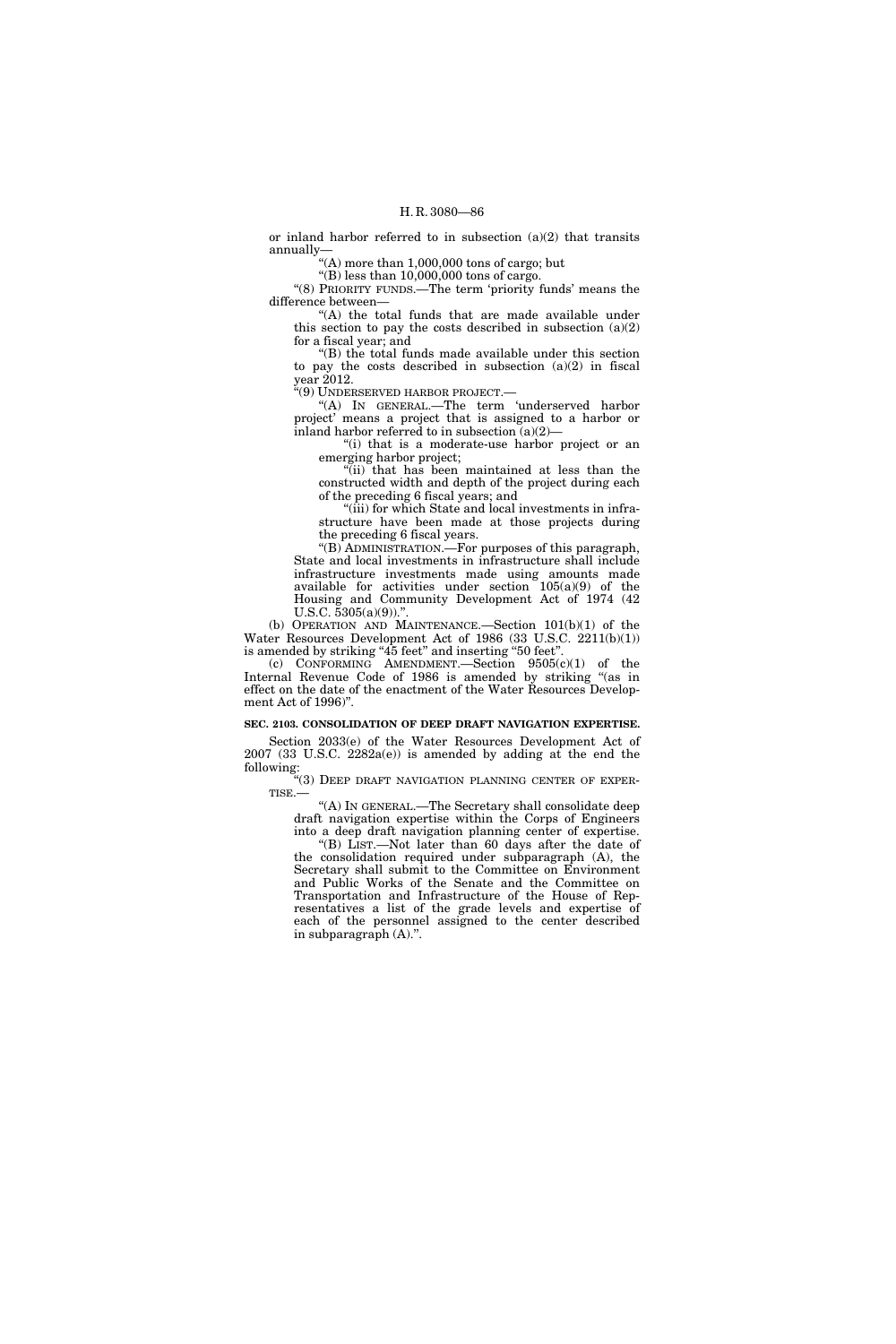# **SEC. 2104. REMOTE AND SUBSISTENCE HARBORS.**

Section 2006 of the Water Resources Development Act of 2007 (33 U.S.C. 2242) is amended—

 $(1)$  in subsection  $(a)$ 

(A) in paragraph  $(1)(B)$  by inserting "or Alaska" after "Hawaii"; and

(B) in paragraph (2)—

(i) by striking "community" and inserting "region"; and

(ii) by inserting '', as determined by the Secretary, including consideration of information provided by the non-Federal interest" after "improvement"; and

(2) by adding at the end the following:

''(c) PRIORITIZATION.—Projects recommended by the Secretary under subsection (a) shall be given equivalent budget consideration and priority as projects recommended solely by national economic development benefits.

"(d) DISPOSITION.-

''(1) IN GENERAL.—The Secretary may carry out any project identified in the study carried out pursuant to subsection (a) in accordance with the criteria for projects carried out under the authority of the Secretary under section 107 of the River and Harbor Act of 1960 (33 U.S.C. 577).

" $(2)$  NON-FEDERAL INTERESTS.—In evaluating and implementing a project under this section, the Secretary shall allow a non-Federal interest to participate in the financing of a project in accordance with the criteria established for flood control projects under section 903(c) of the Water Resources Development Act of 1986 (Public Law 99–662; 100 Stat. 4184).

''(e) ANNUAL REPORT.—For a project that cannot be carried out under the authority specified in subsection (d), on a determination by the Secretary of the feasibility of the project under subsection (a), the Secretary may include a recommendation concerning the project in the annual report submitted to Congress under section 7001.''.

# **SEC. 2105. ARCTIC DEEP DRAFT PORT DEVELOPMENT PARTNERSHIPS.**

(a) IN GENERAL.—The Secretary may provide technical assistance to non-Federal public entities, including Indian tribes (as defined in section 4 of the Indian Self-Determination and Education Assistance Act (25 U.S.C. 450b)), for the development, construction, operation, and maintenance of channels, harbors, and related infrastructure associated with deep draft ports for purposes of dealing with Arctic development and security needs.

(b) ACCEPTANCE OF FUNDS.—The Secretary is authorized to accept and expend funds provided by non-Federal public entities, including Indian tribes (as defined in section 4 of the Indian Self-Determination and Education Assistance Act (25 U.S.C. 450b)), to carry out the technical assistance activities described in subsection (a).

(c) LIMITATION.—No assistance may be provided under this section until after the date on which the entity to which that assistance is to be provided enters into a written agreement with the Secretary that includes such terms and conditions as the Secretary determines to be appropriate and in the public interest. (d) PRIORITIZATION.—The Secretary shall prioritize technical assistance provided under this section for Arctic deep draft ports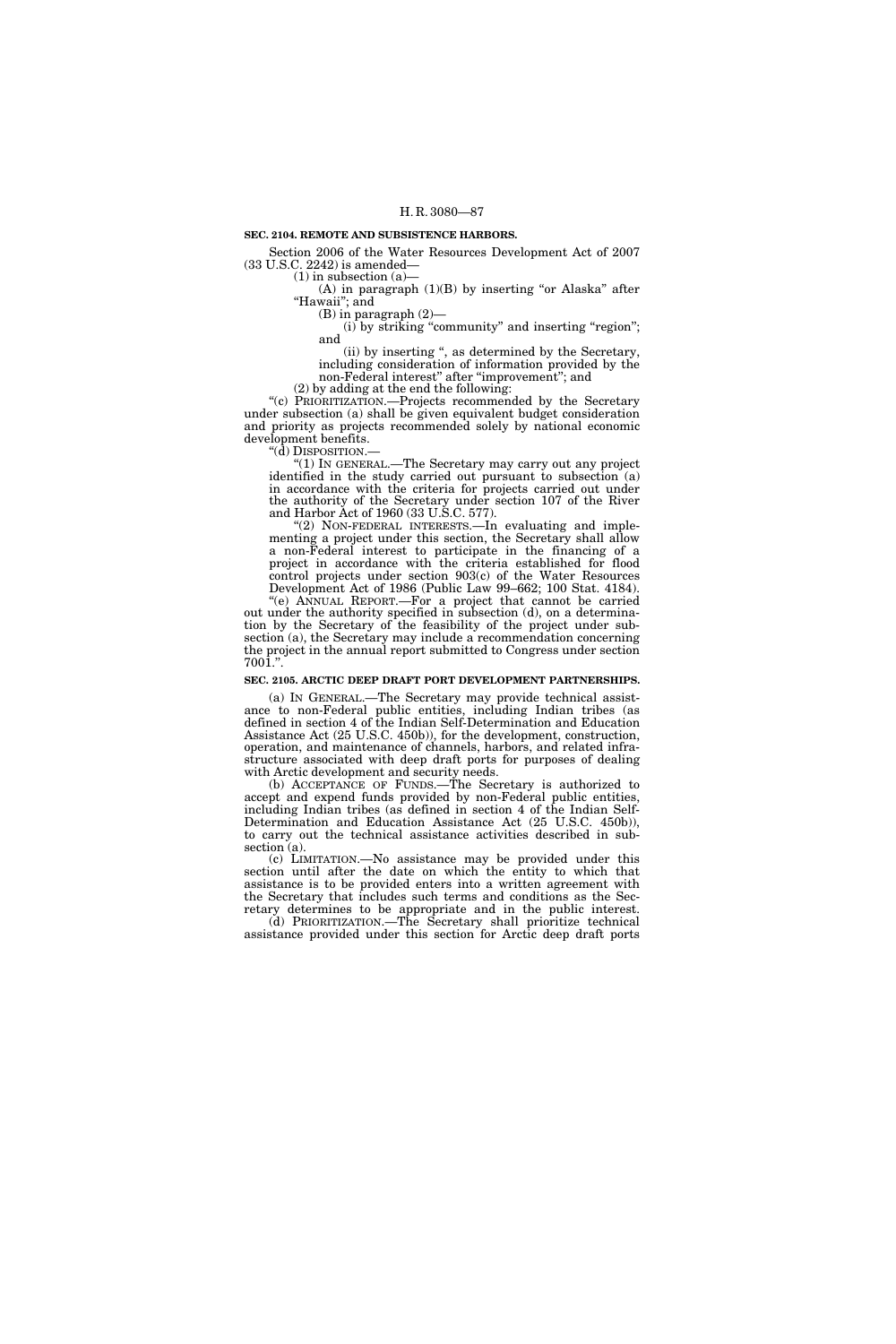identified by the Secretary, the Secretary of Homeland Security, and the Secretary of Defense as important for Arctic development and security.

#### **SEC. 2106. ADDITIONAL MEASURES AT DONOR PORTS AND ENERGY TRANSFER PORTS.**

(a) DEFINITIONS.—In this section:

(1) CARGO CONTAINER.—The term ''cargo container'' means a cargo container that is 1 Twenty-foot Equivalent Unit.

(2) DONOR PORT.—The term ''donor port'' means a port— (A) that is subject to the harbor maintenance fee under section 24.24 of title 19, Code of Federal Regulations (or a successor regulation);

(B) at which the total amount of harbor maintenance taxes collected comprise not less than \$15,000,000 annually of the total funding of the Harbor Maintenance Trust Fund established under section 9505 of the Internal Revenue Code of 1986;

(C) that received less than 25 percent of the total amount of harbor maintenance taxes collected at that port in the previous 5 fiscal years; and

(D) that is located in a State in which more than 2,000,000 cargo containers were unloaded from or loaded on to vessels in fiscal year 2012.

(3) ENERGY COMMODITY.—The term ''energy commodity'' includes—

(A) petroleum products; (B) natural gas;

(C) coal;

(D) wind and solar energy components; and

(E) biofuels. (4) ENERGY TRANSFER PORT.—The term ''energy transfer port'' means a port—

(A) that is subject to the harbor maintenance fee under section 24.24 of title 19, Code of Federal Regulation (or any successor regulation); and

(B)(i) at which energy commodities comprised greater than 25 percent of all commercial activity by tonnage in fiscal year 2012; and

(ii) through which more than 40,000,000 tons of cargo were transported in fiscal year 2012.

(5) EXPANDED USES.—The term ''expanded uses'' has the meaning given the term in section 210(f) of the Water Resources Development Act of 1986 (33 U.S.C. 2238(f)).

(6) HARBOR MAINTENANCE TAX.—The term ''harbor maintenance tax'' has the meaning given the term in section 210(f) of the Water Resources Development Act of 1986 (33 U.S.C.  $2238(f)$ ).

(b) AUTHORITY.— (1) IN GENERAL.—Subject to the availability of appropriations, the Secretary may provide to donor ports and energy transfer ports amounts in accordance with this section.

(2) LIMITATIONS.—Amounts provided under this section— (A) for energy transfer ports shall be divided equally among all States with an energy transfer port; and

(B) shall be made available to a port as either a donor port or an energy transfer port and no port may receive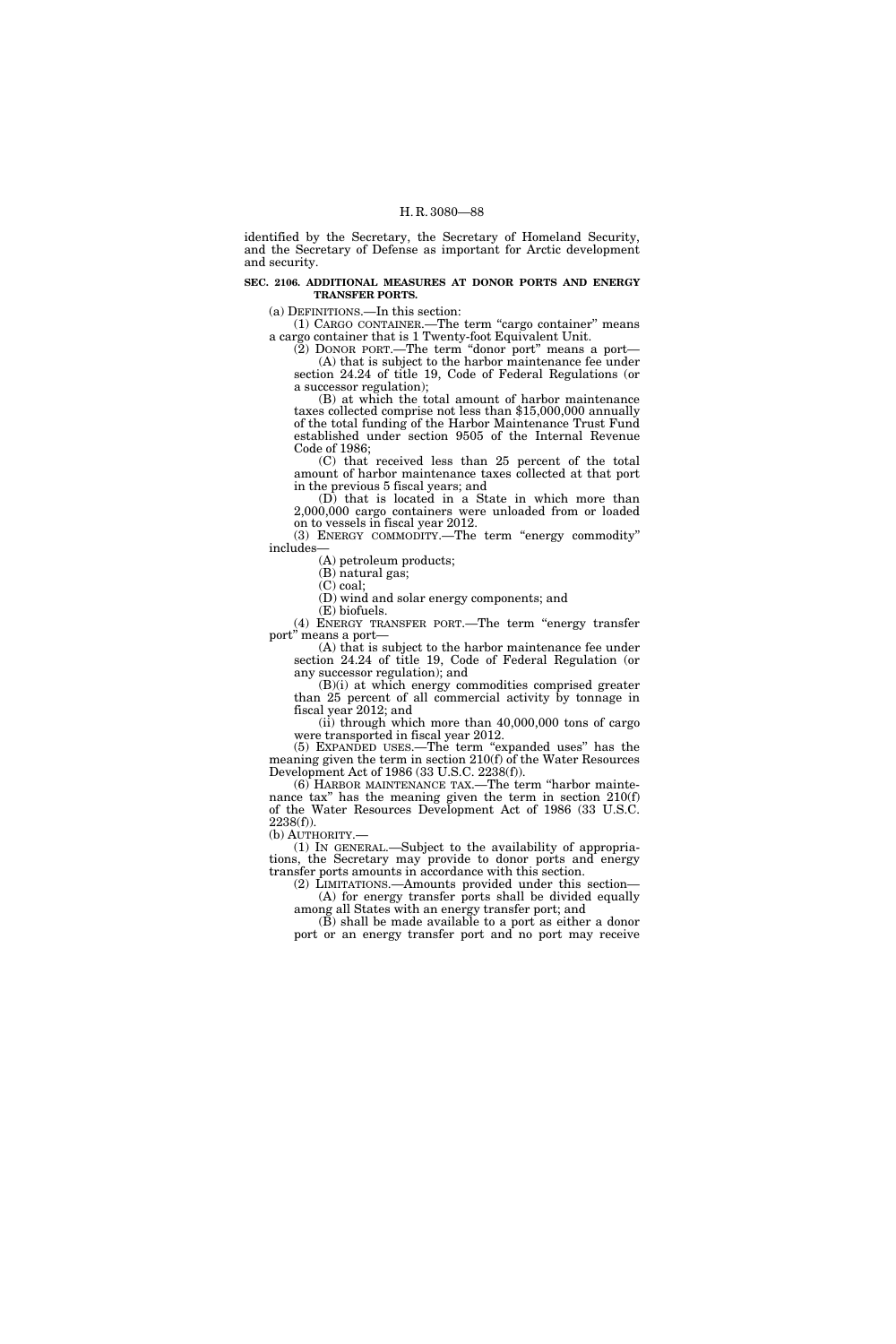amounts as both a donor port and an energy transfer port.

(c) USE OF FUNDS.—Amounts provided under this section may be used by a donor port or an energy transfer port—

(1) to provide payments to importers entering cargo or shippers transporting cargo through that port, as calculated by U.S. Customs and Border Protection according to the amount of harbor maintenance taxes collected;

(2) for expanded uses; or

(3) for environmental remediation related to dredging berths and Federal navigation channels.

(d) ADMINISTRATION OF PAYMENTS.—If a donor port or an energy transfer port elects to provide payments to importers or shippers under subsection (c), the Secretary shall transfer the amount that would otherwise be provided to the port under this section that is equal to those payments to the Commissioner of U.S. Customs and Border Protection to provide the payments to the importers or shippers.

(e) REPORT TO CONGRESS.—

(1) IN GENERAL.—Not later than 18 months after the date of enactment of this section, the Secretary shall assess the impact of the authority provided by this section and submit to the Committee on Environment and Public Works of the Senate and the Committee on Transportation and Infrastructure of the House of Representatives and make publicly available a report on the results of that assessment, including any recommendations for amending or reauthorizing the authority. (2) FACTORS.—In carrying out the assessment under para-

graph (1), the Secretary shall assess— (A) the impact of the amounts provided and used under

this section on those ports that received funds under this section; and

(B) any impact on domestic harbors and ports that did not receive funds under this section.<br>(f) AUTHORIZATION OF APPROPRIATIONS.—

(1) IN GENERAL.—There is authorized to be appropriated to carry out this section  $$50,000,000$  for each of fiscal years 2015 through 2018.

(2) DIVISION BETWEEN DONOR PORTS AND ENERGY TRANSFER PORTS.—For each fiscal year, amounts made available to carry out this section shall be provided in equal amounts to donor ports and energy transfer ports.

(3) ADDITIONAL APPROPRIATIONS.—If the target total budget resources under subparagraphs (A) through (D) of section  $2101(b)(1)$  are met for each of fiscal years  $2015$  through  $2018$ , there is authorized to be appropriated to carry out this section \$50,000,000 for each of fiscal years 2019 through 2022.

#### **SEC. 2107. PRESERVING UNITED STATES HARBORS.**

(a) IN GENERAL.—Upon a request from a non-Federal interest, the Secretary shall review a report developed by the non-Federal interest that provides an economic justification for Federal investment in the operation and maintenance of a federally authorized harbor or inland harbor (referred to in this section as a "federally authorized harbor'').

(b) JUSTIFICATION OF INVESTMENT.—A report submitted under subsection (a) may provide for an economic justification of Federal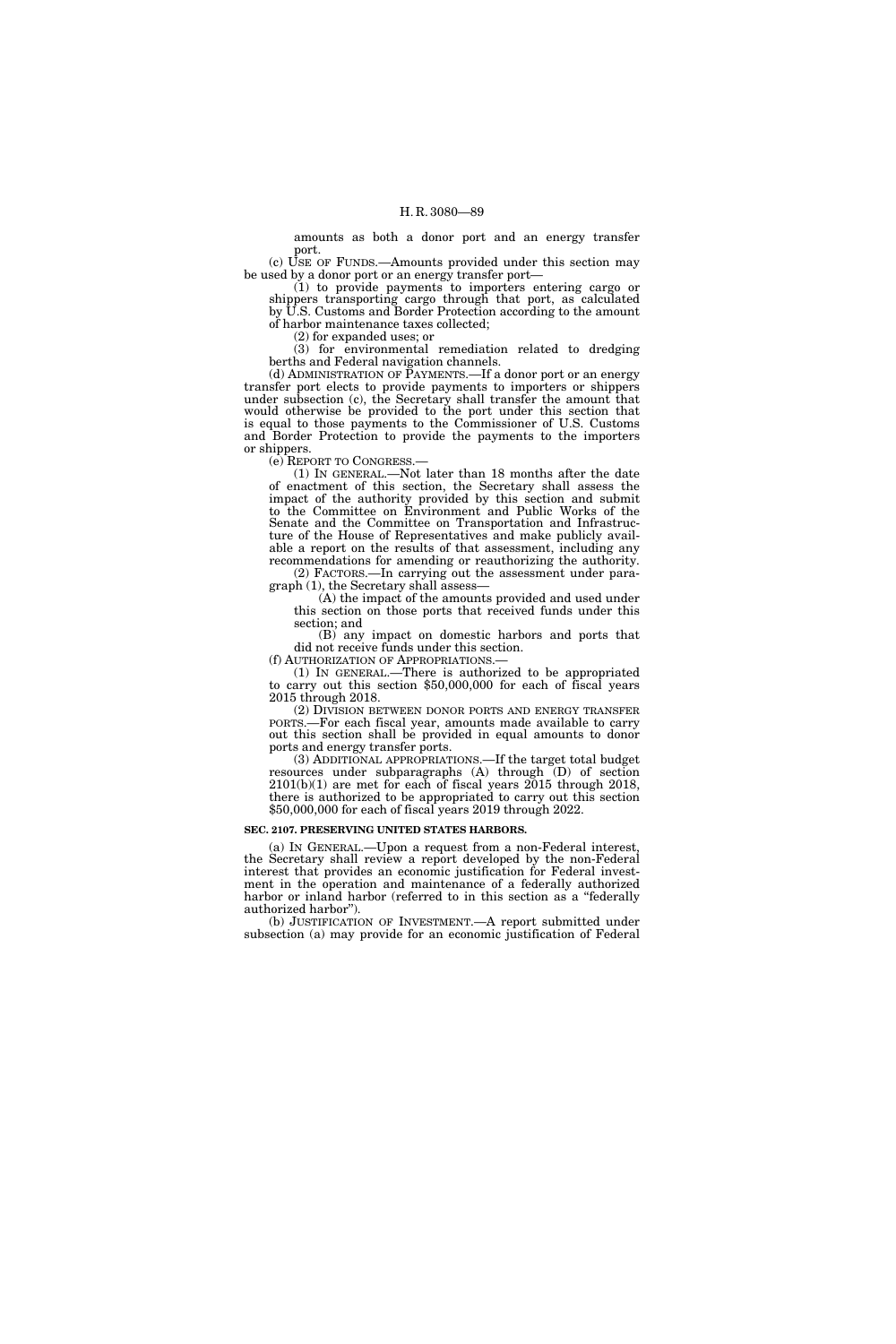investment in the operation and maintenance of a federally authorized harbor based on—

(1) the projected economic benefits, including transportation savings and job creation; and

(2) other factors, including navigation safety, national security, and sustainability of subsistence harbors.

(c) WRITTEN RESPONSE.—Not later than 180 days after the date on which the Secretary receives a report under subsection (a), the Secretary shall provide to the non-Federal interest a written response to the report, including an assessment of the information provided by the non-Federal interest.

(d) PRIORITIZATION.—As the Secretary determines to be appropriate, the Secretary may use the information provided in the report under subsection (a) to justify additional operation and maintenance funding for a federally authorized harbor in accordance with section 101(b) of the Water Resources Development Act of 1986 (33 U.S.C. 2211(b)).

(e) LIMITATION ON STATUTORY CONSTRUCTION.—Nothing in this section may be construed to preclude the operation and maintenance of a federally authorized harbor under section 101(b) of the Water Resources Development Act of 1986 (33 U.S.C. 2211(b)).

# **TITLE III—SAFETY IMPROVEMENTS AND ADDRESSING EXTREME WEATH-ER EVENTS**

# **Subtitle A—Dam Safety**

#### **SEC. 3001. DAM SAFETY.**

(a) ADMINISTRATOR.— (1) IN GENERAL.—The National Dam Safety Program Act (33 U.S.C. 467 et seq.) is amended by striking ''Director'' each place it appears and inserting "Administrator".

(2) CONFORMING AMENDMENT. Section 2 of the National Dam Safety Program Act (33 U.S.C. 467) is amended—

 $(A)$  by striking paragraph  $(3)$ ;

(B) by redesignating paragraphs (1) and (2) as paragraphs (2) and (3), respectively; and

(C) by inserting before paragraph (2) (as redesignated by subparagraph (B)) the following:

''(1) ADMINISTRATOR.—The term 'Administrator' means the Administrator of the Federal Emergency Management Agency.". (b) INSPECTION OF DAMS.—Section 3(b)(1) of the National Dam Safety Program Act (33 U.S.C. 467a(b)(1)) is amended by striking 'or maintenance" and inserting "maintenance, condition, or provisions for emergency operations''.

(c) NATIONAL DAM SAFETY PROGRAM.—

(1) OBJECTIVES.—Section 8(c) of the National Dam Safety Program Act (33 U.S.C. 467f(c)) is amended by striking paragraph (4) and inserting the following:

"(4) develop and implement a comprehensive dam safety hazard education and public awareness initiative to assist the public in preparing for, mitigating, responding to, and recovering from dam incidents;''.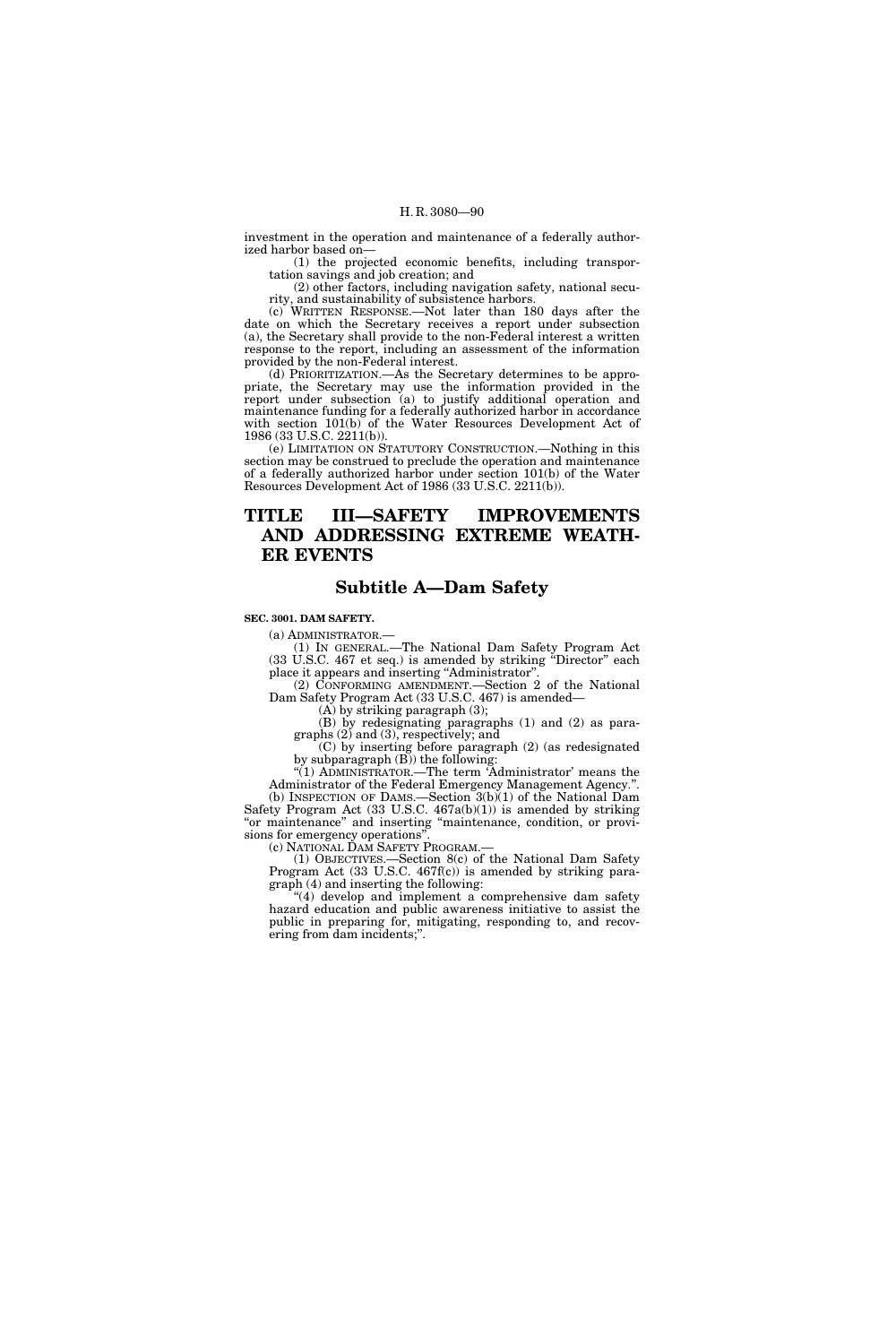(2) BOARD.—Section 8(f)(4) of the National Dam Safety Program Act (33 U.S.C. 467f(f)(4)) is amended by inserting representatives from nongovernmental organizations," after ''State agencies''.

(d) PUBLIC AWARENESS AND OUTREACH FOR DAM SAFETY.— The National Dam Safety Program Act (33 U.S.C. 467 et seq.) is amended—

(1) by redesignating sections 11, 12, and 13 as sections 12, 13, and 14, respectively; and

(2) by inserting after section 10 (33 U.S.C. 467g–1) the following:

# **''SEC. 11. PUBLIC AWARENESS AND OUTREACH FOR DAM SAFETY.**

''The Administrator, in consultation with other Federal agencies, State and local governments, dam owners, the emergency management community, the private sector, nongovernmental organizations and associations, institutions of higher education, and any other appropriate entities shall, subject to the availability of appropriations, carry out a nationwide public awareness and outreach initiative to assist the public in preparing for, mitigating, responding to, and recovering from dam incidents.".<br>
(e) AUTHORIZATION OF APPROPRIATIONS.—

(e) AUTHORIZATION OF APPROPRIATIONS.— (1) NATIONAL DAM SAFETY PROGRAM.— (A) ANNUAL AMOUNTS.—Section 14(a)(1) of the National Dam Safety Program Act (33 U.S.C. 467j(a)(1)) (as so redesignated) is amended by striking "\$6,500,000" and all that follows through "2011" and inserting "\$9,200,000 for each of fiscal years 2015 through 2019''.

(B) MAXIMUM AMOUNT OF ALLOCATION.—Section 14(a)(2)(B) of the National Dam Safety Program Act (33 U.S.C.  $467j(a)(2)(B)$  (as so redesignated) is amended—

(i) by striking ''The amount'' and inserting the following:

''(i) IN GENERAL.—The amount''; and

(ii) by adding at the end the following:

"(ii) FISCAL YEAR 2015 AND SUBSEQUENT FISCAL YEARS.—For fiscal year 2015 and each subsequent fiscal year, the amount of funds allocated to a State under this paragraph may not exceed the amount of funds committed by the State to implement dam safety activities.''.

(2) NATIONAL DAM INVENTORY.—Section 14(b) of the National Dam Safety Program Act (33 U.S.C. 467j(b)) (as so redesignated) is amended by striking ''\$650,000'' and all that follows through "2011" and inserting "\$500,000 for each of fiscal years 2015 through 2019''.

(3) PUBLIC AWARENESS.—Section 14 of the National Dam Safety Program Act (33 U.S.C. 467j) (as so redesignated) is amended—

(A) by redesignating subsections (c) through (f) as subsections (d) through (g), respectively; and

(B) by inserting after subsection (b) the following:

''(c) PUBLIC AWARENESS.—There is authorized to be appropriated to carry out section 11 \$1,000,000 for each of fiscal years 2015 through 2019.''.

(4) RESEARCH.—Section 14(d) of the National Dam Safety Program Act (as so redesignated) is amended by striking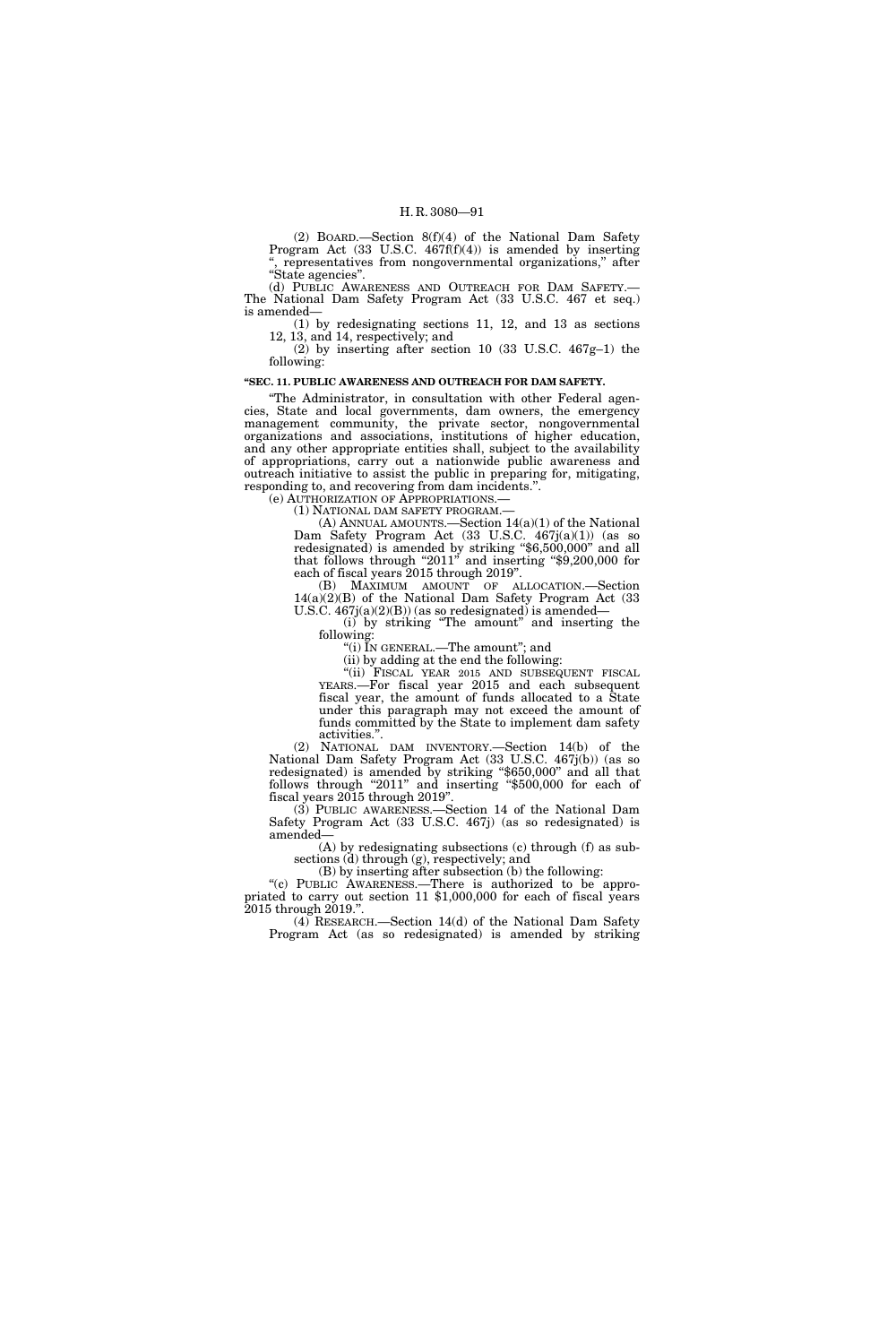''\$1,600,000'' and all that follows through ''2011'' and inserting  $\pm 1,450,000$  for each of fiscal years 2015 through 2019".

(5) DAM SAFETY TRAINING.—Section 14(e) of the National Dam Safety Program Act (as so redesignated) is amended by striking "\$550,000" and all that follows through "2011" and inserting ''\$750,000 for each of fiscal years 2015 through 2019''.

(6) STAFF.—Section 14(f) of the National Dam Safety Program Act (as so redesignated) is amended by striking " $$700,000"$ and all that follows through "2011" and inserting "\$1,000,000 for each of fiscal years 2015 through 2019''.

(f) TECHNICAL AMENDMENT.—Section 14(a)(1) of the National Dam Safety Program Act (33 U.S.C. 467j(a)(1)) (as so redesignated) is amended by striking ''sections 7, 8, and 11'' and inserting ''sections 7, 8, and 12''.

# **Subtitle B—Levee Safety**

#### **SEC. 3011. SYSTEMWIDE IMPROVEMENT FRAMEWORK.**

A levee system shall remain eligible for rehabilitation assistance under the authority provided by section 5 of the Act of August 18, 1941 (33 U.S.C.  $701n$ ) as long as the levee system sponsor continues to make satisfactory progress, as determined by the Secretary, on an approved systemwide improvement framework or letter of intent.

#### **SEC. 3012. MANAGEMENT OF FLOOD RISK REDUCTION PROJECTS.**

(a) IN GENERAL.—If 2 or more flood control projects are located within the same geographic area, the Secretary shall, at the request of the non-Federal interests for the affected projects, consider those projects as a single program for budgetary or project management purposes, if the Secretary determines that doing so would not be incompatible with the authorized project purposes.<br>(b) COST SHARE.—

 $(1)$  IN GENERAL.—If any work on a project to which subsection (a) applies is required solely because of impacts to that project from a navigation project, the cost of carrying out that work shall be shared in accordance with the costsharing requirements for the navigation project.

 $(2)$  USE OF AMOUNTS.—Work described in paragraph  $(1)$ may be carried out using amounts made available under subsection (a).

# **SEC. 3013. VEGETATION MANAGEMENT POLICY.**

(a) DEFINITION OF GUIDELINES.—In this section, the term "guidelines" means the Corps of Engineers policy guidelines for management of vegetation on levees, including—

(1) Engineering Technical Letter 1110–2–571 entitled ''Guidelines for Landscape Planting and Vegetation Management at Levees, Floodwalls, Embankment Dams, and Appurtenant Structures'' and adopted April 10, 2009; and

(2) the draft policy guidance letter entitled ''Process for Requesting a Variance from Vegetation Standards for Levees and Floodwalls'' (77 Fed. Reg. 9637 (Feb. 17, 2012)).

(b) REVIEW.—The Secretary shall carry out a comprehensive review of the guidelines in order to determine whether current Federal policy relating to levee vegetation is appropriate for all regions of the United States.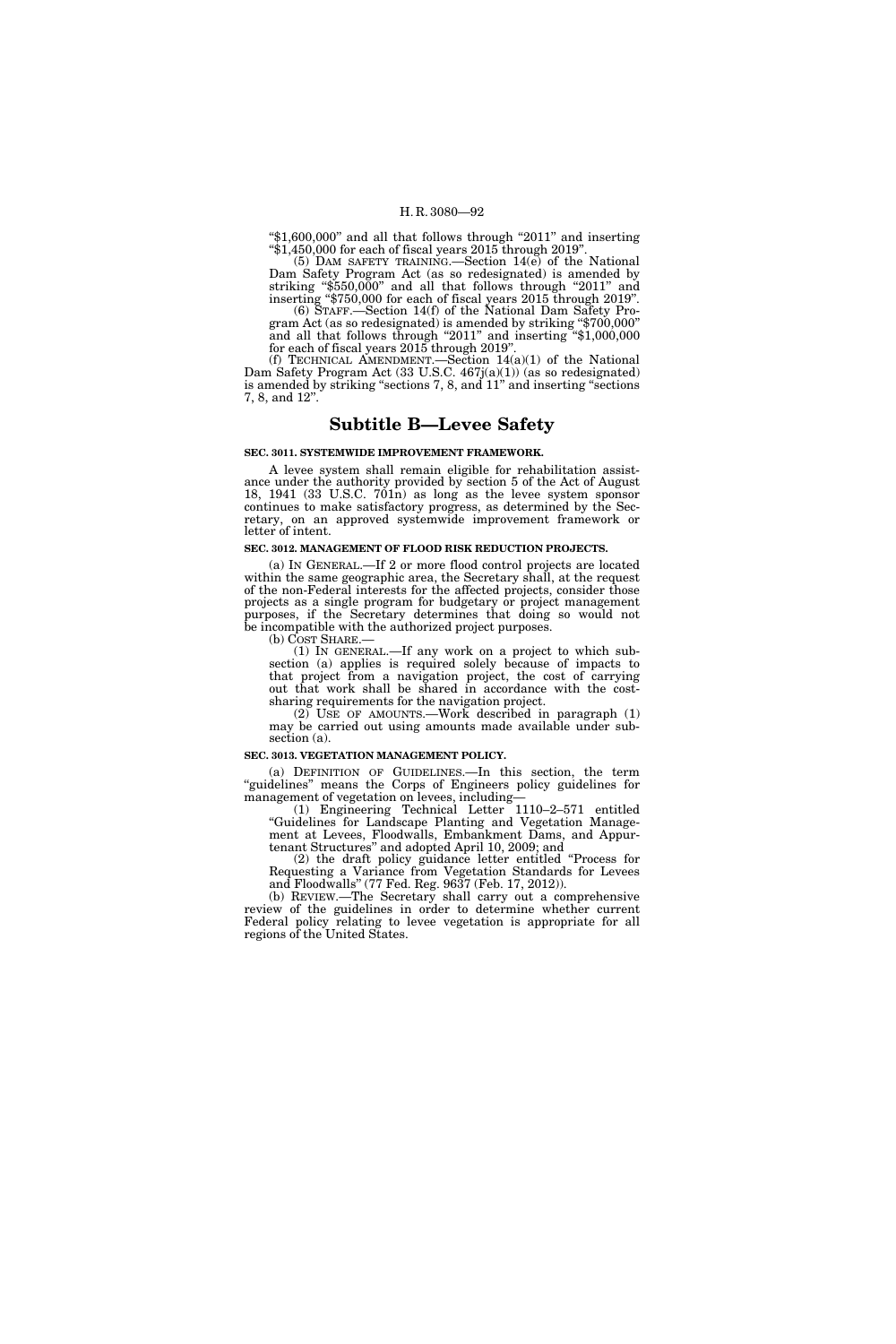(c) FACTORS.—

(1) IN GENERAL.—In carrying out the review, the Secretary shall consider—

(A) the varied interests and responsibilities in managing flood risks, including the need—

(i) to provide the greatest benefits for public safety with limited resources; and

(ii) to ensure that levee safety investments minimize environmental impacts and provide corresponding public safety benefits;

(B) the levee safety benefits that can be provided by woody vegetation;

(C) the preservation, protection, and enhancement of natural resources, including—

(i) the benefit of vegetation on levees in providing habitat for species of concern, including endangered, threatened, and candidate species; and

(ii) the impact of removing levee vegetation on compliance with other regulatory requirements;

(D) protecting the rights of Indian tribes pursuant to treaties and statutes;

(E) determining how vegetation impacts the performance of a levee or levee system during a storm or flood event;

(F) the available science and the historical record regarding the link between vegetation on levees and flood risk;

(G) the avoidance of actions requiring significant economic costs and environmental impacts; and

(H) other factors relating to the factors described in subparagraphs (A) through (F) identified in public comments that the Secretary determines to be appropriate. (2) VARIANCE CONSIDERATIONS.— (A) IN GENERAL.—In carrying out the review, the Sec-

retary shall specifically consider factors that promote and allow for consideration of variances from guidelines on a Statewide, tribal, regional, or watershed basis, including variances based on—

(i) regional or watershed soil conditions;

(ii) hydrologic factors;

(iii) vegetation patterns and characteristics;

(iv) environmental resources, including endangered, threatened, or candidate species and related regulatory requirements;

(v) levee performance history, including historical information on original construction and subsequent operation and maintenance activities;

(vi) any effects on water supply;

(vii) any scientific evidence on the link between levee vegetation and levee safety;<br>(viii) institutional consider

(viii) institutional considerations, including implementation challenges and conflicts with or violations of Federal or State environmental laws;

(ix) the availability of limited funds for levee construction and rehabilitation;

(x) the economic and environmental costs of removing woody vegetation on levees; and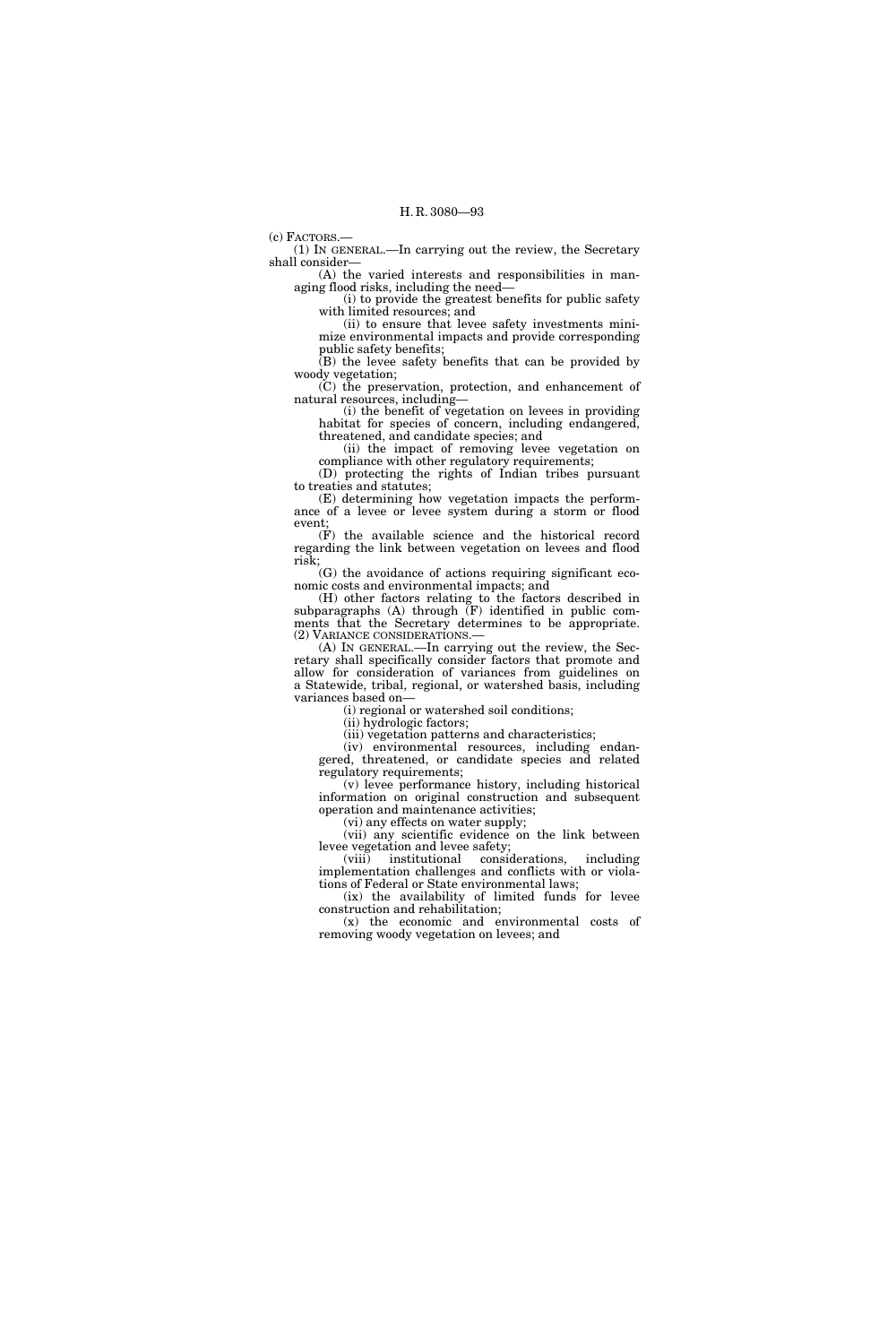(xi) other relevant factors identified in public comments that the Secretary determines to be appropriate. (B) SCOPE.—The scope of a variance approved by the Secretary may include a complete exemption to guidelines, if appropriate.

(d) COOPERATION AND CONSULTATION; RECOMMENDATIONS.—

(1) IN GENERAL.—The Secretary shall carry out the review under this section in consultation with other applicable Federal agencies, representatives of State, regional, local, and tribal governments, appropriate nongovernmental organizations, and the public.

(2) RECOMMENDATIONS.—

(A) REGIONAL INTEGRATION TEAMS.—Corps of Engineers Regional Integration Teams, representing districts, divisions, and headquarters, in consultation with State and Federal resource agencies, and with participation by local agencies, shall submit to the Secretary any recommendations for vegetation management policies for levees that conform with Federal and State laws and other applicable requirements, including recommendations relating to the review of guidelines under subsection (b) and the consideration of variances under subsection (c)(2).

(B) STATE, TRIBAL, REGIONAL, AND LOCAL ENTITIES.— The Secretary shall consider and accept recommendations from any State, tribal, regional, or local entity for vegetation management policies for levees that conform with Federal and State laws and other applicable requirements, including recommendations relating to the review of guidelines under subsection (b) and the consideration of variances under subsection (c)(2).

(e) INDEPENDENT CONSULTATION.—

(1) IN GENERAL.—As part of the review, the Secretary shall solicit and consider the views of independent experts on the engineering, environmental, and institutional considerations underlying the guidelines, including the factors described in subsection (c) and any information obtained by the Secretary under subsection (d).

(2) AVAILABILITY OF VIEWS.—The views of the independent experts obtained under paragraph (1) shall be—

(A) made available to the public; and

(B) included in supporting materials issued in connection with the revised guidelines required under subsection (f).

(f) REVISION OF GUIDELINES.—

(1) IN GENERAL.—Not later than 18 months after the date of enactment of this Act, the Secretary shall—

(A) revise the guidelines based on the results of the review, including—

(i) recommendations received as part of the consultation described in subsection  $(d)(1)$ ; and

(ii) the views received under subsection (e);

(B) provide the public not less than 30 days to review and comment on draft guidelines before issuing final guidelines; and

(C) submit to Congress and make publicly available a report that contains a summary of the activities of the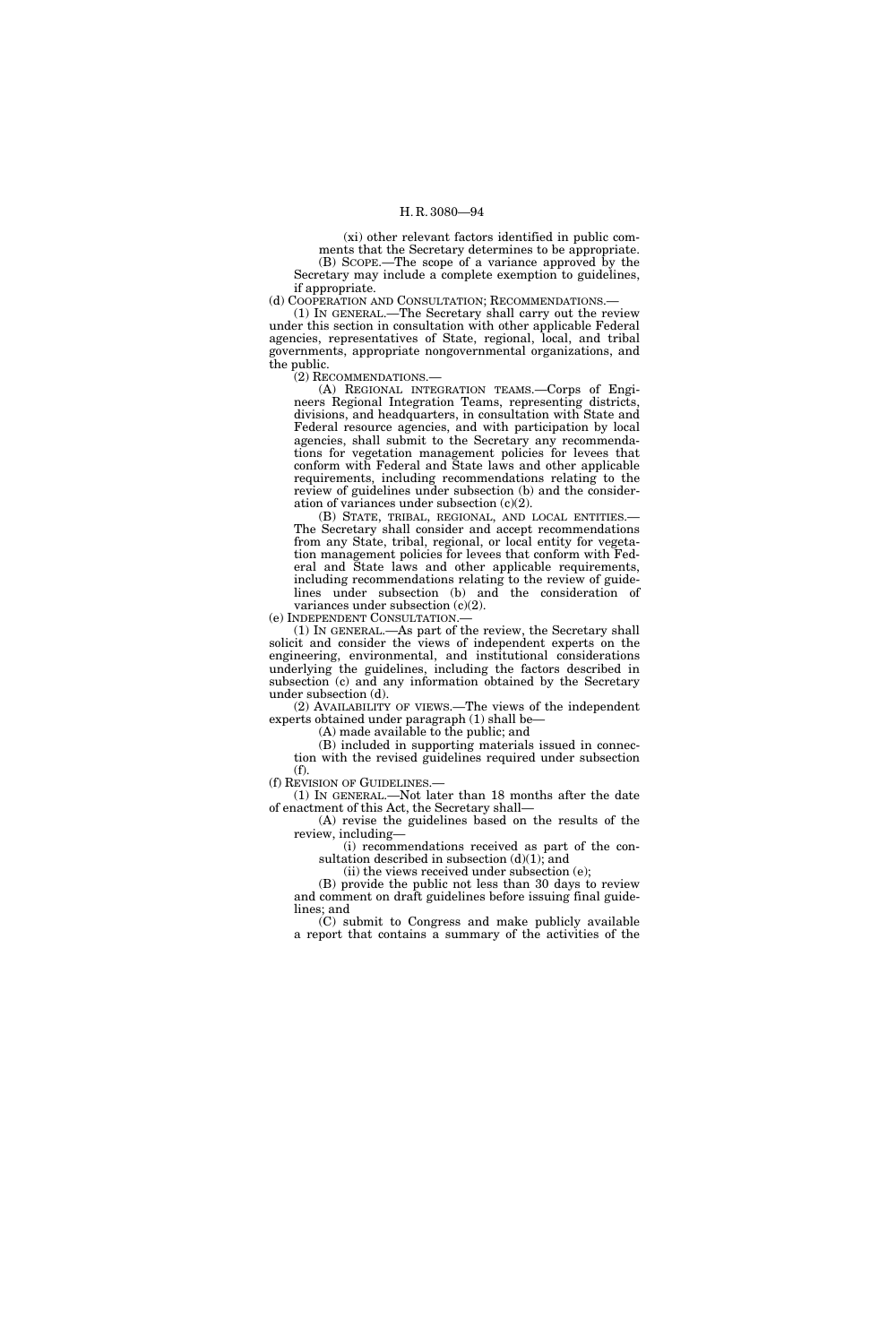Secretary and a description of the findings of the Secretary under this section.

(2) CONTENT; INCORPORATION INTO MANUAL.—The revised guidelines shall—

(A) provide a practical, flexible process for approving Statewide, tribal, regional, or watershed variances from the guidelines that—

(i) reflect due consideration of the factors described in subsection (c); and

(ii) incorporate State, tribal, and regional vegetation management guidelines for specific areas that—

(I) are consistent with the guidelines; and (II) have been adopted through a formal public

process; and

(B) be incorporated into the manual proposed under section 5(c) of the Act of August 18, 1941 (33 U.S.C.  $701n(c)$ ).

(3) FAILURE TO MEET DEADLINES.—If the Secretary fails to submit a report by the required deadline under this subsection, the Secretary shall submit to the Committee on Environment and Public Works of the Senate and the Committee on Transportation and Infrastructure of the House of Representatives a detailed explanation of—

(A) why the deadline was missed;

(B) solutions needed to meet the deadline; and

(C) a projected date for submission of the report.<br>(g) INTERIM ACTIONS.—

(1) IN GENERAL.—Until the date on which revisions to the guidelines are adopted in accordance with subsection (f), the Secretary shall not require the removal of existing vegetation as a condition or requirement for any approval or funding of a project, or any other action, unless the specific vegetation has been demonstrated to present an unacceptable safety risk.

(2) REVISIONS.—Beginning on the date on which the revisions to the guidelines are adopted in accordance with subsection (f), the Secretary shall reconsider, on request of an affected entity, any previous action of the Corps of Engineers in which the outcome was affected by the former guidelines.

# **SEC. 3014. LEVEE CERTIFICATIONS.**

(a) IMPLEMENTATION OF FLOOD PROTECTION STRUCTURE ACCREDITATION TASK FORCE.—In carrying out section 100226 of Public Law 112–141 (42 U.S.C. 4101 note; 126 Stat. 942), the Secretary shall—

(1) ensure that at least 1 program activity carried out under the inspection of completed works program of the Corps of Engineers provides adequate information to the Secretary to reach a levee accreditation decision under section 65.10 of title 44, Code of Federal Regulations (or successor regulation); and

(2) to the maximum extent practicable, carry out activities under the inspection of completed works program of the Corps of Engineers in alignment with the schedule established for the national flood insurance program established under chapter 1 of the National Flood Insurance Act of 1968 (42 U.S.C. 4011 et seq.).

(b) ACCELERATED LEVEE SYSTEM EVALUATIONS.—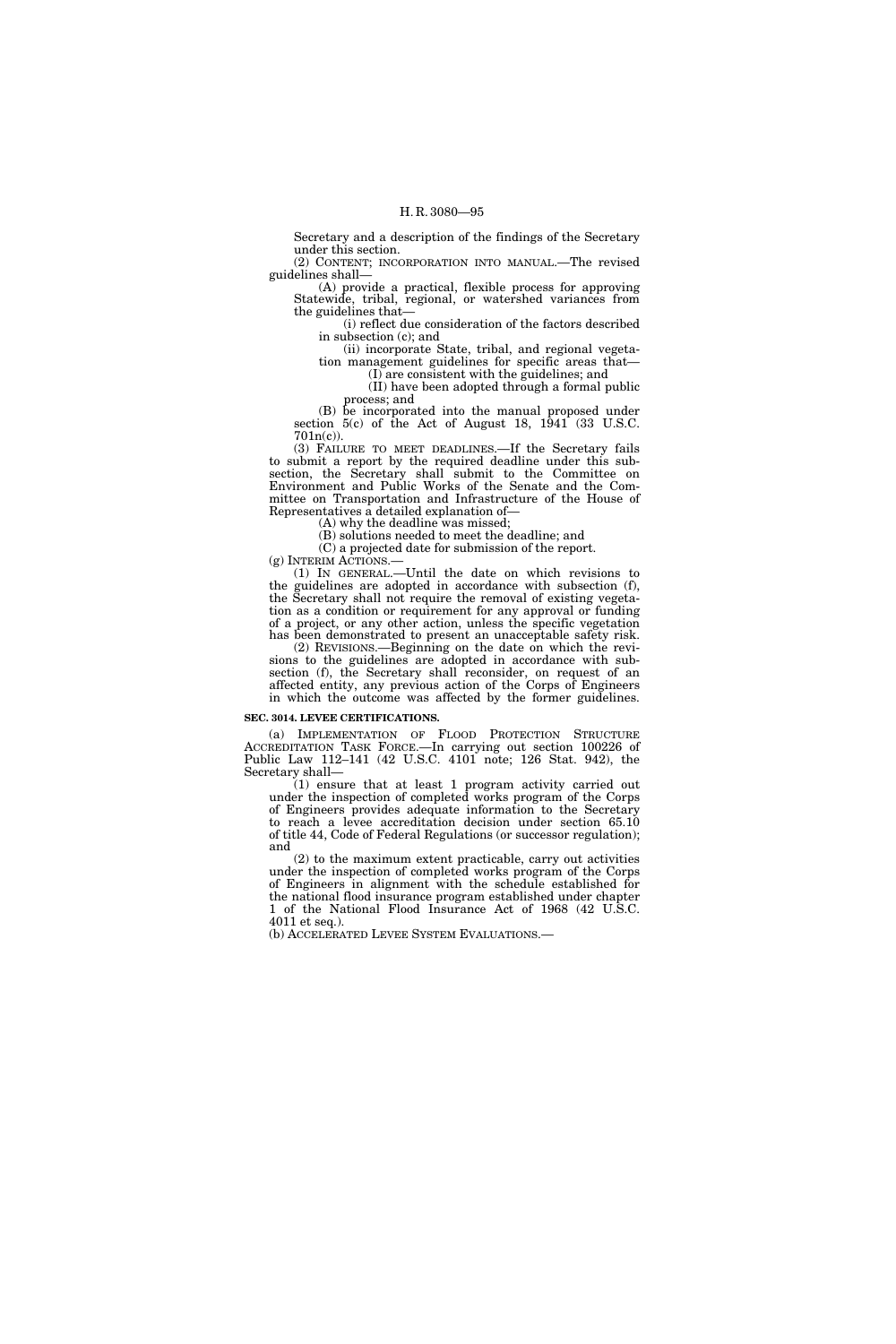(1) IN GENERAL.—On receipt of a request from a non-Federal interest, the Secretary may carry out a levee system evaluation of a federally authorized levee for purposes of the national flood insurance program established under chapter 1 of the National Flood Insurance Act of 1968 (42 U.S.C. 4011 et seq.) if the evaluation will be carried out earlier than such an evaluation would be carried out under subsection (a). (2) REQUIREMENTS.—A levee system evaluation under para-

graph (1) shall— (A) at a minimum, comply with section 65.10 of title 44, Code of Federal Regulations (as in effect on the date of enactment of this Act); and

(B) be carried out in accordance with such procedures as the Secretary, in consultation with the Administrator of the Federal Emergency Management Agency, may establish.

(3) FUNDING.—

(A) IN GENERAL.—The Secretary may use amounts made available under section 22 of the Water Resources Development Act of 1974 (42 U.S.C. 1962d–16) to carry out this subsection.

(B) COST SHARE.—The Secretary shall apply the cost share under section 22(b) of the Water Resources Development Act of 1974 (42 U.S.C. 1962d–16(b)) to any activities carried out under this subsection.

#### **SEC. 3015. PLANNING ASSISTANCE TO STATES.**

Section 22 of the Water Resources Development Act of 1974 (42 U.S.C. 1962d–16) is amended—

 $(1)$  in subsection  $(a)$ –

 $(A)$  in paragraph  $(1)$ -

(i) by inserting ''or other non-Federal interest working with a State'' after ''cooperate with any State''; and

(ii) by inserting '', including plans to comprehensively address water resources challenges," after "of such State''; and

(B) in paragraph (2)(A), by striking ", at Federal expense,";

 $(2)$  in subsection  $(b)$ — (A) in paragraph (1), by striking "subsection  $(a)(1)$ " each place it appears and inserting "subsection (a)";

(B) by redesignating paragraphs (2) and (3) as paragraphs (3) and (4), respectively; and

(C) by inserting after paragraph (1) the following:

''(2) CONTRIBUTED FUNDS.—The Secretary may accept and expend funds in excess of the fees established under paragraph (1) that are provided by a State or other non-Federal interest for assistance under this section.''; and

(3) in subsection (c)—<br>(A) in paragraph  $(1)$ —

(i) by striking " $$10,000,000$ " and inserting " $$30,000,000$ "; and (ii) by striking " $$2,000,000$ " and inserting

(ii) by striking ''\$2,000,000'' and inserting ''\$5,000,000 in Federal funds''; and

(B) in paragraph (2), by striking " $$5,000,000$ " and inserting " $$15,000,000$ ".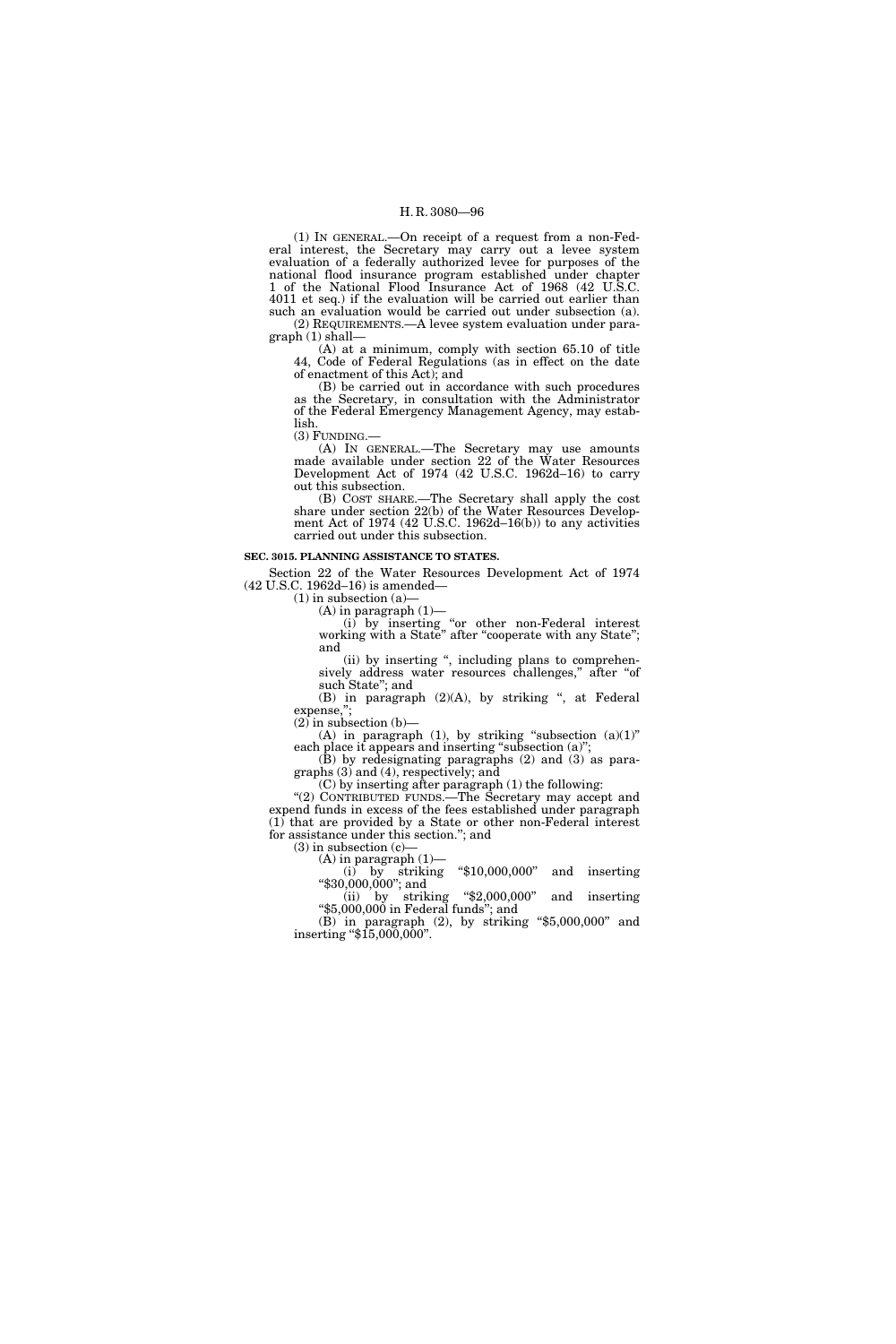**SEC. 3016. LEVEE SAFETY.** 

(a) PURPOSES.—Section 9001 of the Water Resources Development Act of 2007 (33 U.S.C. 3301 note) is amended—

(1) in the section heading, by inserting "**; PURPOSES**" after "**TITLE**";

(2) by striking ''This title'' and inserting the following: ''(a) SHORT TITLE.—This title''; and

(3) by adding at the end the following:

''(b) PURPOSES.—The purposes of this title are—

" $(1)$  to ensure that human lives and property that are protected by new and existing levees are safe;

" $(2)$  to encourage the use of appropriate engineering policies, procedures, and technical practices for levee site investigation, design, construction, operation and maintenance, inspection, assessment, and emergency preparedness;

''(3) to develop and support public education and awareness projects to increase public acceptance and support of levee safety programs and provide information;

"(4) to build public awareness of the residual risks associated with living in levee protected areas;

''(5) to develop technical assistance materials, seminars, and guidelines to improve the security of levees of the United States; and

''(6) to encourage the establishment of effective State and tribal levee safety programs."

(b) DEFINITIONS.—Section 9002 of the Water Resources Development Act of 2007 (33 U.S.C. 3301) is amended—

 $(1)$  by redesignating paragraphs  $(1)$ ,  $(2)$ ,  $(3)$ ,  $(4)$ ,  $(5)$ , and (6), as paragraphs (3), (6), (7), (14), (15), and (16), respectively; (2) by inserting before paragraph (3) (as redesignated by paragraph (1)) the following:

"(1) ADMINISTRATOR.—The term 'Administrator' means the Administrator of the Federal Emergency Management Agency.

''(2) CANAL STRUCTURE.— ''(A) IN GENERAL.—The term 'canal structure' means an embankment, wall, or structure along a canal or man-

made watercourse that— ''(i) constrains water flows;

''(ii) is subject to frequent water loading; and

"(iii) is an integral part of a flood risk reduction system that protects the leveed area from flood waters associated with hurricanes, precipitation events, seasonal high water, and other weather-related events.

''(B) EXCLUSION.—The term 'canal structure' does not include a barrier across a watercourse.'';

(3) by inserting after paragraph (3) (as redesignated by paragraph  $(1)$ ) the following:

"(4) FLOODPLAIN MANAGEMENT.—The term 'floodplain management' means the operation of a community program of corrective and preventative measures for reducing flood damage.

''(5) INDIAN TRIBE.—The term 'Indian tribe' has the meaning given the term in section 4 of the Indian Self-Determination and Education Assistance Act (25 U.S.C. 450b).''; and

(4) by striking paragraph (7) (as redesignated by paragraph (1)) and inserting the following:

 $"$ (7) LEVEE.—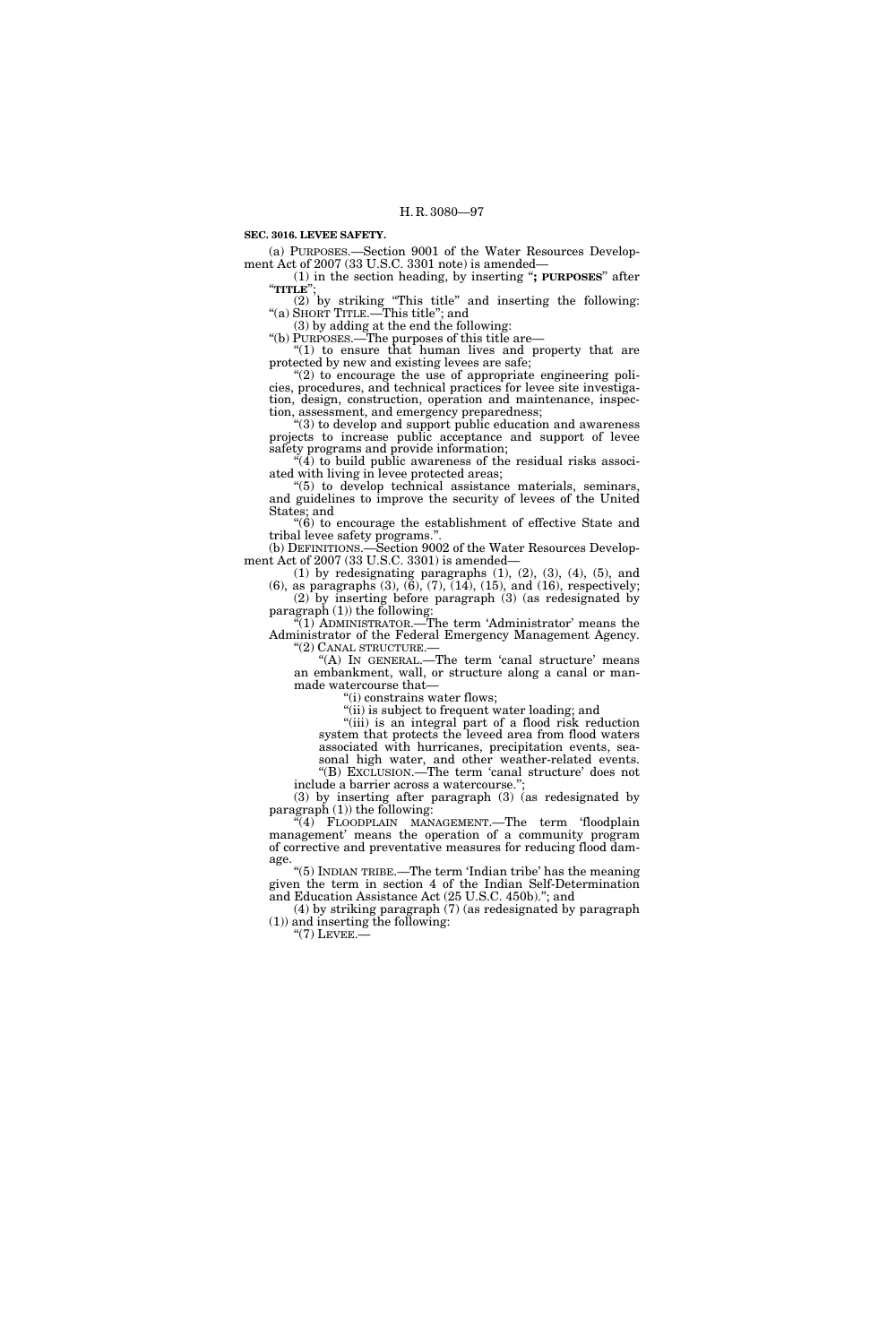"(A) IN GENERAL.—The term 'levee' means a manmade barrier (such as an embankment, floodwall, or other structure)—

"(i) the primary purpose of which is to provide hurricane, storm, or flood protection relating to seasonal high water, storm surges, precipitation, or other weather events; and

''(ii) that is normally subject to water loading for only a few days or weeks during a calendar year. ''(B) INCLUSIONS.—The term 'levee' includes a levee system, including—

''(i) levees and canal structures that—

''(I) constrain water flows;

''(II) are subject to more frequent water loading; and

''(III) do not constitute a barrier across a watercourse; and

''(ii) roadway and railroad embankments, but only to the extent that the embankments are integral to the performance of a flood damage reduction system. ''(C) EXCLUSIONS.—The term 'levee' does not include—

''(i) a roadway or railroad embankment that is not integral to the performance of a flood damage reduction system;

"(ii) a canal constructed completely within natural ground without any manmade structure (such as an embankment or retaining wall to retain water or a case in which water is retained only by natural ground);

"(iii) a canal regulated by a Federal or State agency in a manner that ensures that applicable Federal safety criteria are met;

''(iv) a levee or canal structure—

''(I) that is not a part of a Federal flood damage reduction system;

''(II) that is not recognized under the National Flood Insurance Program as providing protection from the 1-percent-annual-chance or greater flood;

''(III) that is not greater than 3 feet high; ''(IV) the population in the leveed area of which is less than 50 individuals; and

"(V) the leveed area of which is less than 1,000 acres; or

" $(v)$  any shoreline protection or river bank protection system (such as revetments or barrier islands).

"(8) LEVEE FEATURE.—The term 'levee feature' means a structure that is critical to the functioning of a levee, including—

''(A) an embankment section;

''(B) a floodwall section;

 $\mathcal{C}(C)$  a closure structure;

''(D) a pumping station;

"(E) an interior drainage work; and

" $(F)$  a flood damage reduction channel.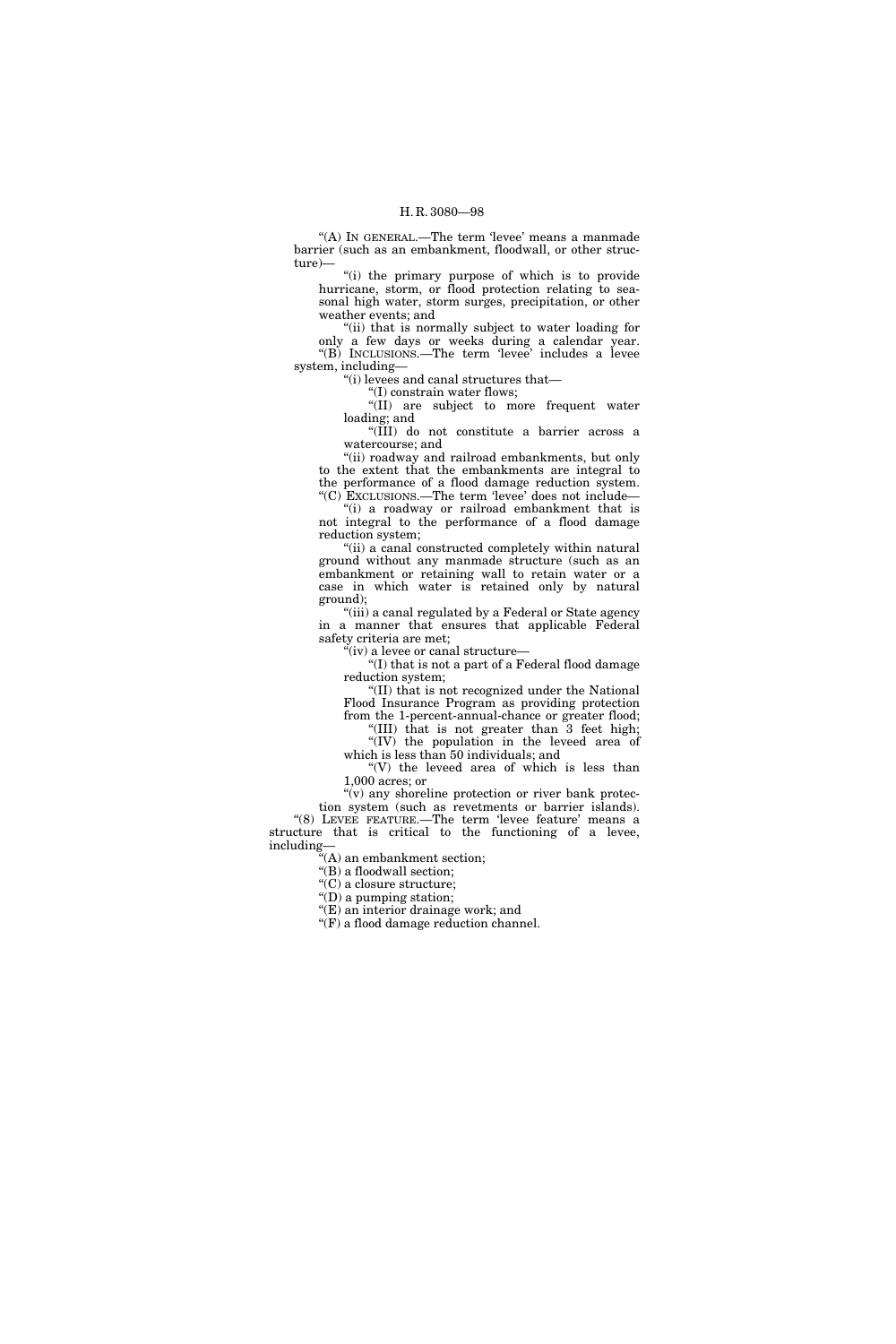''(9) LEVEE SYSTEM.—The term 'levee system' means 1 or more levee segments, including all levee features that are interconnected and necessary to ensure protection of the associated leveed areas—

''(A) that collectively provide flood damage reduction to a defined area; and

 $'(B)$  the failure of 1 of which may result in the failure of the entire system.

 $\mbox{``(10)}$  NATIONAL LEVEE DATABASE.—The term 'national levee database' means the levee database established under section 9004.

''(11) PARTICIPATING PROGRAM.—The term 'participating program' means a levee safety program developed by a State or Indian tribe that includes the minimum components necessary for recognition by the Secretary.

"(12) REHABILITATION.—The term 'rehabilitation' means the repair, replacement, reconstruction, removal of a levee, or reconfiguration of a levee system, including a setback levee, that is carried out to reduce flood risk or meet national levee safety guidelines.

 $\cdot$ (13) RISK.—The term 'risk' means a measure of the probability and severity of undesirable consequences.''.

(c) COMMITTEE ON LEVEE SAFETY.—Section 9003 of the Water Resources Development Act of 2007 (33 U.S.C. 3302) is amended—  $(1)$  in subsection  $(b)$ –

(A) by striking paragraphs (1) and (2) and inserting the following:

''(1) NONVOTING MEMBERS.—The following 2 nonvoting members:

"(A) The Secretary (or a designee of the Secretary). "(B) The Administrator (or a designee of the Administrator).'';

(B) by redesignating paragraph (3) as paragraph (2); and

(C) in paragraph (2) (as redesignated by subparagraph  $(B)$ ) by inserting "voting" after "14";

(2) by redesignating subsection (g) as subsection (h); and (3) by striking subsections (c) through (f) and inserting the following:

''(c) ADMINISTRATION.—

''(1) TERMS OF VOTING MEMBERS.—

 $(A)$  In GENERAL.—A voting member of the committee shall be appointed for a term of 3 years, except that, of the members first appointed—

"(i) 5 shall be appointed for a term of 1 year;  $(iii)$  5 shall be appointed for a term of 2 years; and

 $^{\circ}$ (iii) 4 shall be appointed for a term of 3 years. ''(B) REAPPOINTMENT.—A voting member of the committee may be reappointed to the committee, as the Sec-

retary determines to be appropriate. ''(C) VACANCIES.—A vacancy on the committee shall be filled in the same manner as the original appointment was made.

''(2) CHAIRPERSON.—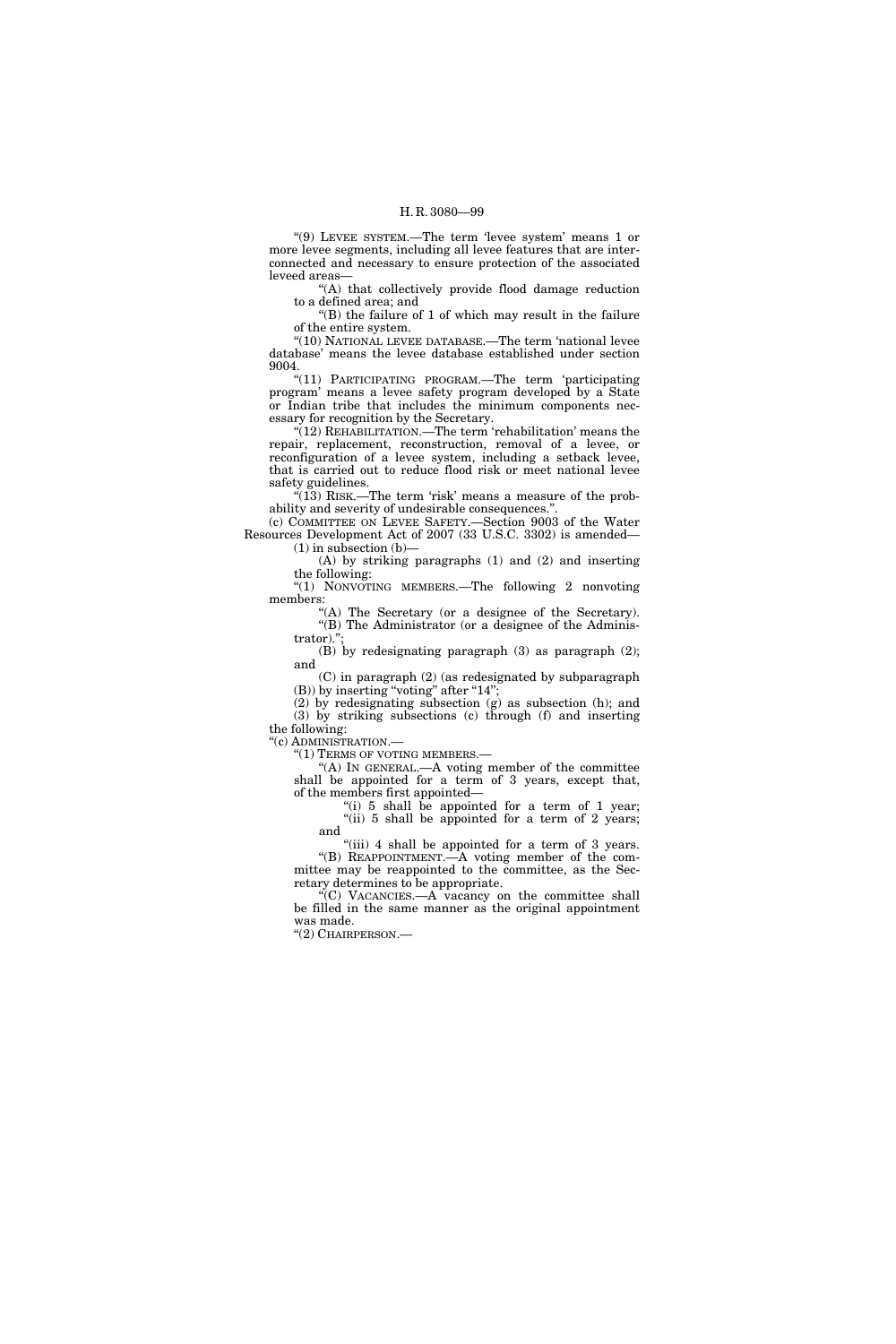"(A) IN GENERAL.—The voting members of the committee shall appoint a chairperson from among the voting members of the committee.

''(B) TERM.—The chairperson shall serve a term of not more than 2 years.

"(d) STANDING COMMITTEES.-

''(1) IN GENERAL.—The committee may establish standing committees comprised of volunteers from all levels of government and the private sector, to advise the committee regarding specific levee safety issues, including participating programs, technical issues, public education and awareness, and safety and the environment.

''(2) MEMBERSHIP.—The committee shall recommend to the Secretary for approval individuals for membership on the standing committees.

''(e) DUTIES AND POWERS.—The committee—

''(1) shall submit to the Secretary and Congress an annual report regarding the effectiveness of the levee safety initiative in accordance with section 9006; and

"(2) may secure from other Federal agencies such services, and enter into such contracts, as the committee determines to be necessary to carry out this subsection.

''(f) TASK FORCE COORDINATION.—The committee shall, to the maximum extent practicable, coordinate the activities of the committee with the Federal Interagency Floodplain Management Task Force.<br>"(g) COMPENSATION.—

" $(1)$  FEDERAL EMPLOYEES.—Each member of the committee who is an officer or employee of the United States—

 $(A)$  shall serve without compensation in addition to compensation received for the services of the member as an officer or employee of the United States; but

''(B) shall be allowed a per diem allowance for travel expenses, at rates authorized for an employee of an agency under subchapter I of chapter 57 of title 5, United States Code, while away from the home or regular place of business of the member in the performance of the duties of the committee.

" $(2)$  NON-FEDERAL EMPLOYEES.—To the extent amounts are made available to carry out this section in appropriations Acts, the Secretary shall provide to each member of the committee who is not an officer or employee of the United States a stipend and a per diem allowance for travel expenses, at rates authorized for an employee of an agency under subchapter I of chapter 57 of title 5, United States Code, while away from the home or regular place of business of the member in performance of services for the committee.

''(3) STANDING COMMITTEE MEMBERS.—Each member of a standing committee shall serve in a voluntary capacity.''.

(d) INVENTORY OF LEVEES.—Section 9004 of the Water Resources Development Act of 2007 (33 U.S.C. 3303) is amended—

(1) in subsection  $(a)(2)(A)$  by striking "and, for non-Federal levees, such information on levee location as is provided to the Secretary by State and local governmental agencies'' and inserting "and updated levee information provided by States, Indian tribes, Federal agencies, and other entities''; and

(2) by adding at the end the following: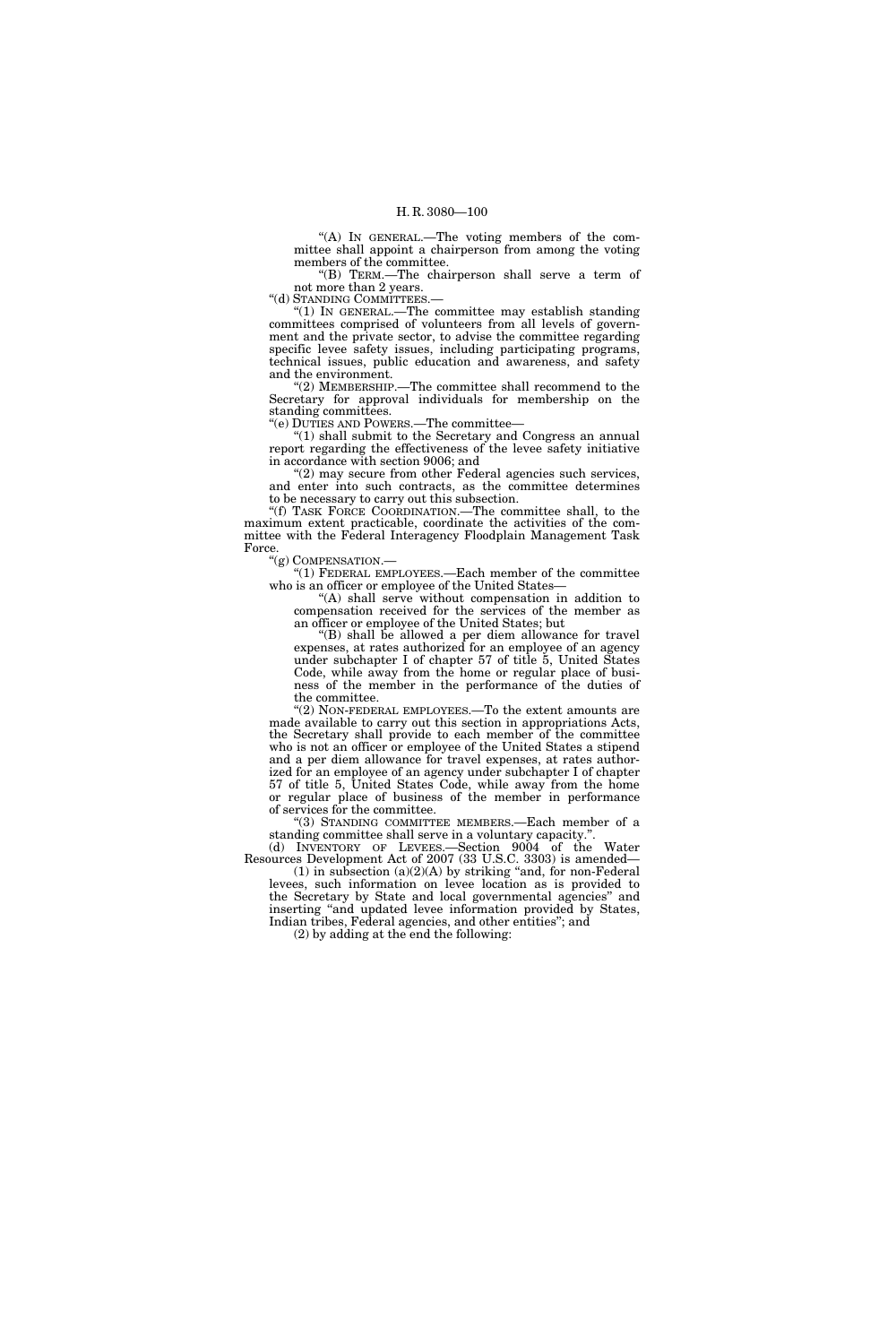''(c) LEVEE REVIEW.—

"(1) IN GENERAL.—The Secretary shall carry out a onetime inventory and review of all levees identified in the national levee database.

"(2) NO FEDERAL INTEREST.—The inventory and inspection under paragraph (1) does not create a Federal interest in the construction, operation, or maintenance of any levee that is included in the inventory or inspected under this subsection.

''(3) REVIEW CRITERIA.—In carrying out the inventory and review, the Secretary shall use the levee safety action classification criteria to determine whether a levee should be classified in the inventory as requiring a more comprehensive inspection.

"(4) STATE AND TRIBAL PARTICIPATION.—At the request of a State or Indian tribe with respect to any levee subject to review under this subsection, the Secretary shall—

''(A) allow an official of the State or Indian tribe to participate in the review of the levee; and

" $(B)$  provide information to the State or Indian tribe relating to the location, construction, operation, or maintenance of the levee.

''(5) EXCEPTIONS.—In carrying out the inventory and review under this subsection, the Secretary shall not be required to review any levee that has been inspected by a State or Indian tribe using the same methodology described in paragraph (3) during the 1-year period immediately preceding the date of enactment of this subsection if the Governor of the State or chief executive of the tribal government, as applicable, requests an exemption from the review.''.

(e) LEVEE SAFETY INITIATIVE.—

(1) IN GENERAL.—Sections 9005 and 9006 of the Water Resources Development Act of 2007 (33 U.S.C. 3304, 3305) are redesignated as sections 9007 and 9008, respectively.

(2) LEVEE SAFETY INITIATIVE.—Title IX of the Water Resources Development Act of 2007 (33 U.S.C. 3301 et seq.) is amended by inserting after section 9004 the following:

# **''SEC. 9005. LEVEE SAFETY INITIATIVE.**

''(a) ESTABLISHMENT.—The Secretary, in consultation with the Administrator, shall carry out a levee safety initiative.

''(b) MANAGEMENT.—The Secretary shall appoint—

 $(1)$  an administrator of the levee safety initiative; and  $(2)$  such staff as are necessary to implement the initiative. ''(c) LEVEE SAFETY GUIDELINES.—

 $(1)$  ESTABLISHMENT.—Not later than 1 year after the date of enactment of this subsection, the Secretary, in consultation with the Administrator and in coordination with State, local, and tribal governments and organizations with expertise in levee safety, shall establish a set of voluntary, comprehensive, national levee safety guidelines that—

 $f(A)$  are available for common, uniform use by all Federal, State, tribal, and local agencies;

''(B) incorporate policies, procedures, standards, and criteria for a range of levee types, canal structures, and related facilities and features; and

''(C) provide for adaptation to local, regional, or watershed conditions.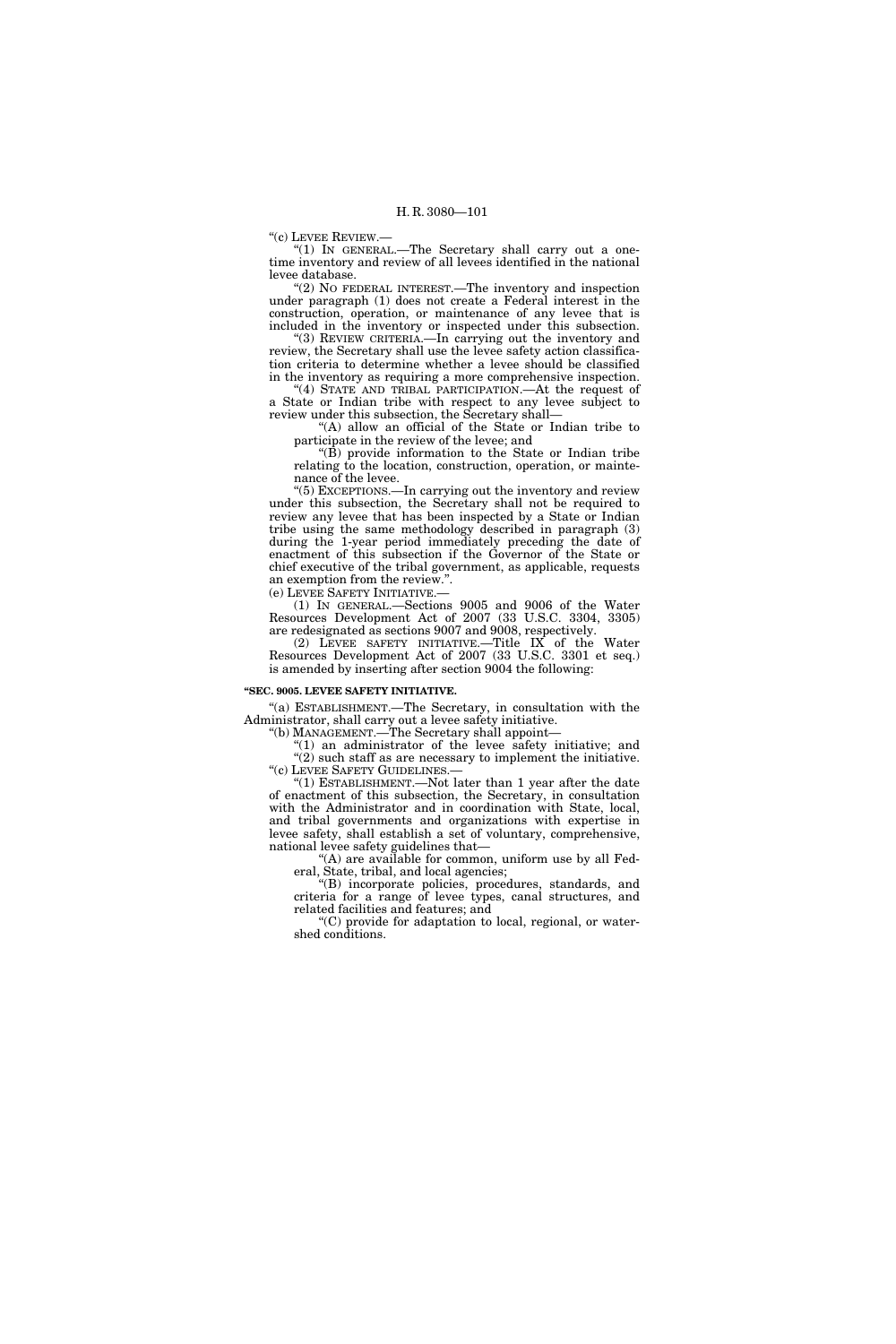"(2) REQUIREMENT.-The policies, procedures, standards, and criteria under paragraph  $(1)(B)$  shall be developed taking into consideration the levee hazard potential classification system established under subsection (d).

''(3) INCORPORATION.—The guidelines shall address, to the maximum extent practicable—

''(A) the activities and practices carried out by State, local, and tribal governments, and the private sector to safely build, regulate, operate, and maintain levees; and

''(B) Federal activities that facilitate State efforts to develop and implement effective State programs for the safety of levees, including levee inspection, levee rehabilitation, locally developed floodplain management, and public education and training programs.

"(4) CONSIDERATION BY FEDERAL AGENCIES.—To the maximum extent practicable, all Federal agencies shall consider the levee safety guidelines in carrying out activities relating to the management of levees.

''(5) PUBLIC COMMENT.—Prior to finalizing the guidelines under this subsection, the Secretary shall—

''(A) issue draft guidelines for public comment, including comment by States, non-Federal interests, and other appropriate stakeholders; and

 $E(E)$  consider any comments received in the development of final guidelines.

''(d) HAZARD POTENTIAL CLASSIFICATION SYSTEM.—

''(1) ESTABLISHMENT.—The Secretary shall establish a hazard potential classification system for use under the levee safety initiative and participating programs.

 $\mathcal{F}(2)$  REVISION.—The Secretary shall review and, as necessary, revise the hazard potential classification system not less frequently than once every 5 years.

''(3) CONSISTENCY.—The hazard potential classification system established pursuant to this subsection shall be consistent with and incorporated into the levee safety action classification tool developed by the Corps of Engineers.

''(e) TECHNICAL ASSISTANCE AND MATERIALS.—

(1) ESTABLISHMENT.—The Secretary, in consultation with the Administrator, shall provide technical assistance and training to promote levee safety and assist States, communities, and levee owners in—

''(A) developing levee safety programs;

"(B) identifying and reducing flood risks associated with levees;

''(C) identifying local actions that may be carried out to reduce flood risks in leveed areas; and

''(D) rehabilitating, improving, replacing, reconfiguring, modifying, and removing levees and levee systems.

"(2) ELIGIBILITY.—To be eligible to receive technical assistance under this subsection, a State shall—

"(A) be in the process of establishing or have in effect a State levee safety program under which a State levee safety agency, in accordance with State law, carries out the guidelines established under subsection  $(c)(1)$ ; and

''(B) allocate sufficient funds in the budget of that State to carry out that State levee safety program.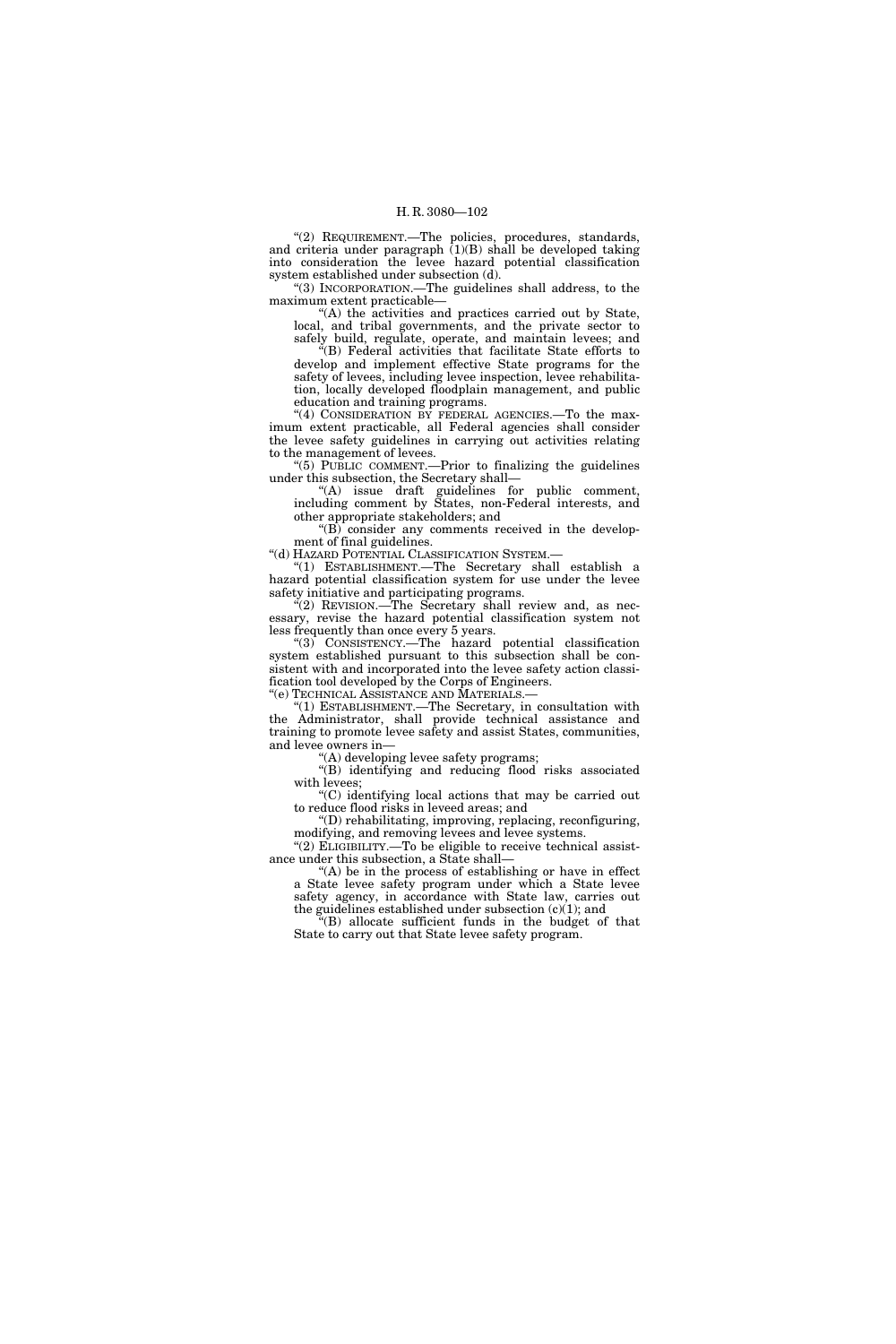''(3) WORK PLANS.—The Secretary shall enter into an agreement with each State receiving technical assistance under this subsection to develop a work plan necessary for the State levee safety program of that State to reach a level of program performance that meets the guidelines established under subsection  $(c)(1)$ .

''(f) PUBLIC EDUCATION AND AWARENESS.—

''(1) IN GENERAL.—The Secretary, in coordination with the Administrator, shall carry out public education and awareness efforts relating to the levee safety initiative.

"(2) CONTENTS.—In carrying out the efforts under paragraph (1), the Secretary and the Administrator shall—

''(A) educate individuals living in leveed areas regarding the risks of living in those areas; and

''(B) promote consistency in the transmission of information regarding levees among Federal agencies and regarding risk communication at the State and local levels. ''(g) STATE AND TRIBAL LEVEE SAFETY PROGRAM.—

"(1) GUIDELINES.

''(A) IN GENERAL.—Not later than 1 year after the date of enactment of this subsection, in consultation with the Administrator, the Secretary shall issue guidelines that establish the minimum components necessary for recognition of a State or tribal levee safety program as a participating program.

''(B) GUIDELINE CONTENTS.—The guidelines under subparagraph (A) shall include provisions and procedures requiring each participating State and Indian tribe to certify to the Secretary that the State or Indian tribe, as applicable—

"(i) has the authority to participate in the levee safety initiative;

 $\epsilon$ <sup>i</sup>(ii) can receive funds under this title;

"(iii) has adopted any levee safety guidelines developed under this title;

"(iv) will carry out levee inspections;

 $(v)$  will carry out, consistent with applicable requirements, flood risk management and any emergency action planning procedures the Secretary determines to be necessary relating to levees;

"(vi) will carry out public education and awareness activities consistent with the efforts carried out under subsection (f); and

"(vii) will collect and share information regarding the location and condition of levees, including for inclusion in the national levee database.

"(C) PUBLIC COMMENT.—Prior to finalizing the guidelines under this paragraph, the Secretary shall—

''(i) issue draft guidelines for public comment; and ''(ii) consider any comments received in the development of final guidelines.<br>"(2) ASSISTANCE TO STATES.

"(A) ESTABLISHMENT.—The Administrator may provide assistance, subject to the availability of funding specified in appropriations Acts for Federal Emergency Management Agency activities pursuant to this title and subject to amounts available under subparagraph (E), to States and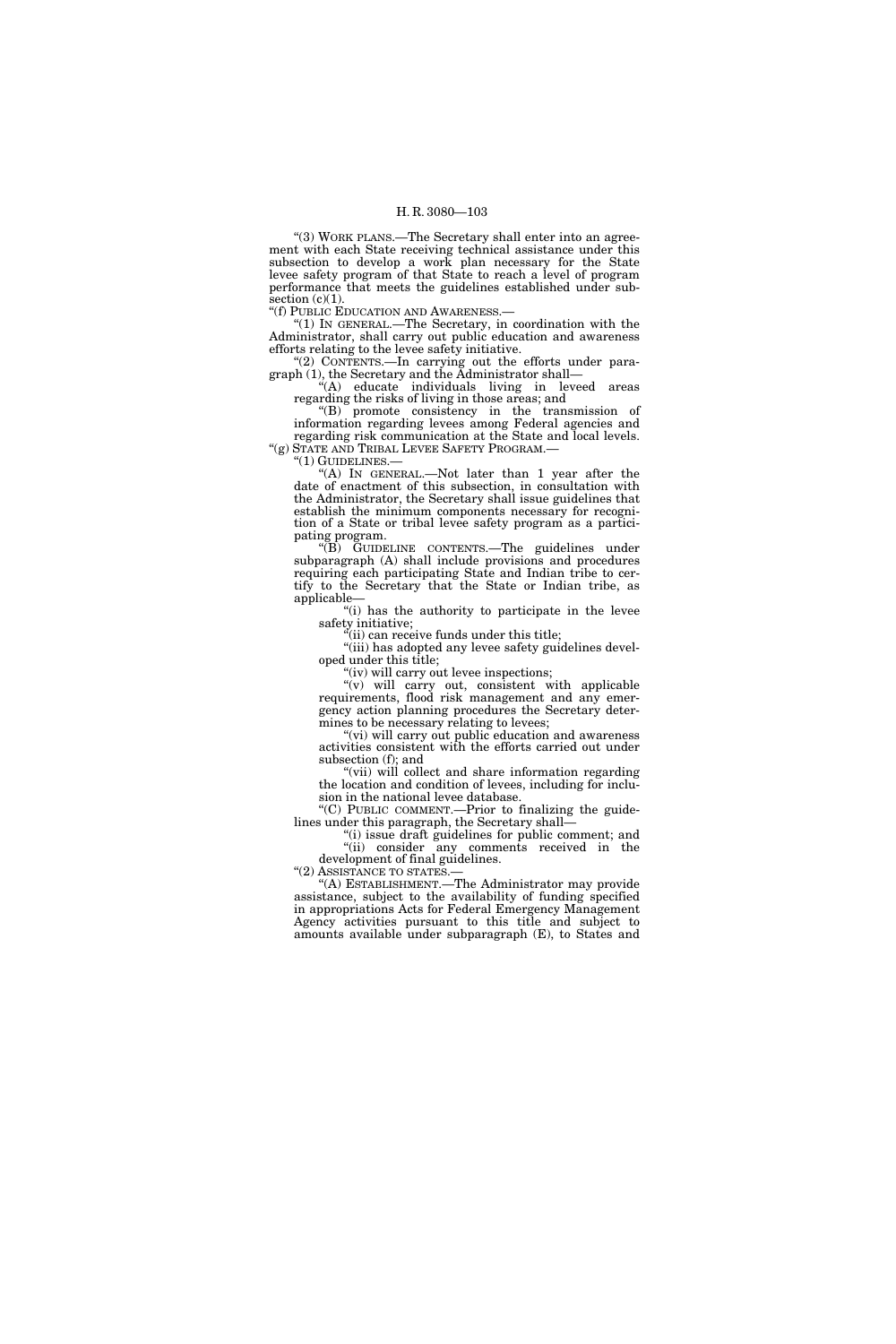Indian tribes in establishing participating programs, conducting levee inventories, and improving levee safety programs in accordance with subparagraph  $(B)$ .

''(B) REQUIREMENTS.—To be eligible to receive assistance under this section, a State or Indian tribe shall— ''(i) meet the requirements of a participating pro-

gram established by the guidelines issued under para $graph (1);$ 

"(ii) use not less than 25 percent of any amounts received to identify and assess non-Federal levees within the State or on land of the Indian tribe;

"(iii) submit to the Secretary and Administrator any information collected by the State or Indian tribe in carrying out this subsection for inclusion in the national levee safety database; and

''(iv) identify actions to address hazard mitigation activities associated with levees and leveed areas identified in the hazard mitigation plan of the State approved by the Administrator of the Federal Emergency Management Agency under the Robert T. Stafford Disaster Relief and Emergency Assistance Act (42 U.S.C. 5121 et seq.).

''(C) MEASURES TO ASSESS EFFECTIVENESS.—

''(i) IN GENERAL.—Not later than 1 year after the date of enactment of this subsection, the Administrator shall implement quantifiable performance measures and metrics to assess the effectiveness of the assistance provided in accordance with subparagraph (A).

''(ii) CONSIDERATIONS.—In assessing the effectiveness of assistance under clause (i), the Administrator shall consider the degree to which the State or tribal program—

''(I) ensures that human lives and property that are protected by new and existing levees are safe;

''(II) encourages the use of appropriate engineering policies, procedures, and technical practices for levee site investigation, design, construction, operation and maintenance, inspection, assessment, and emergency preparedness;

''(III) develops and supports public education and awareness projects to increase public acceptance and support of levee safety programs and provide information;

''(IV) builds public awareness of the residual risks associated with living in levee protected areas; and

''(V) develops technical assistance materials, seminars, and guidelines to improve the security of levees of the United States.

''(D) MAINTENANCE OF EFFORT.—Technical assistance or grants may not be provided to a State under this subsection during a fiscal year unless the State enters into an agreement with the Administrator to ensure that the State will maintain during that fiscal year aggregate expenditures for programs to ensure levee safety that equal or exceed the average annual level of such expenditures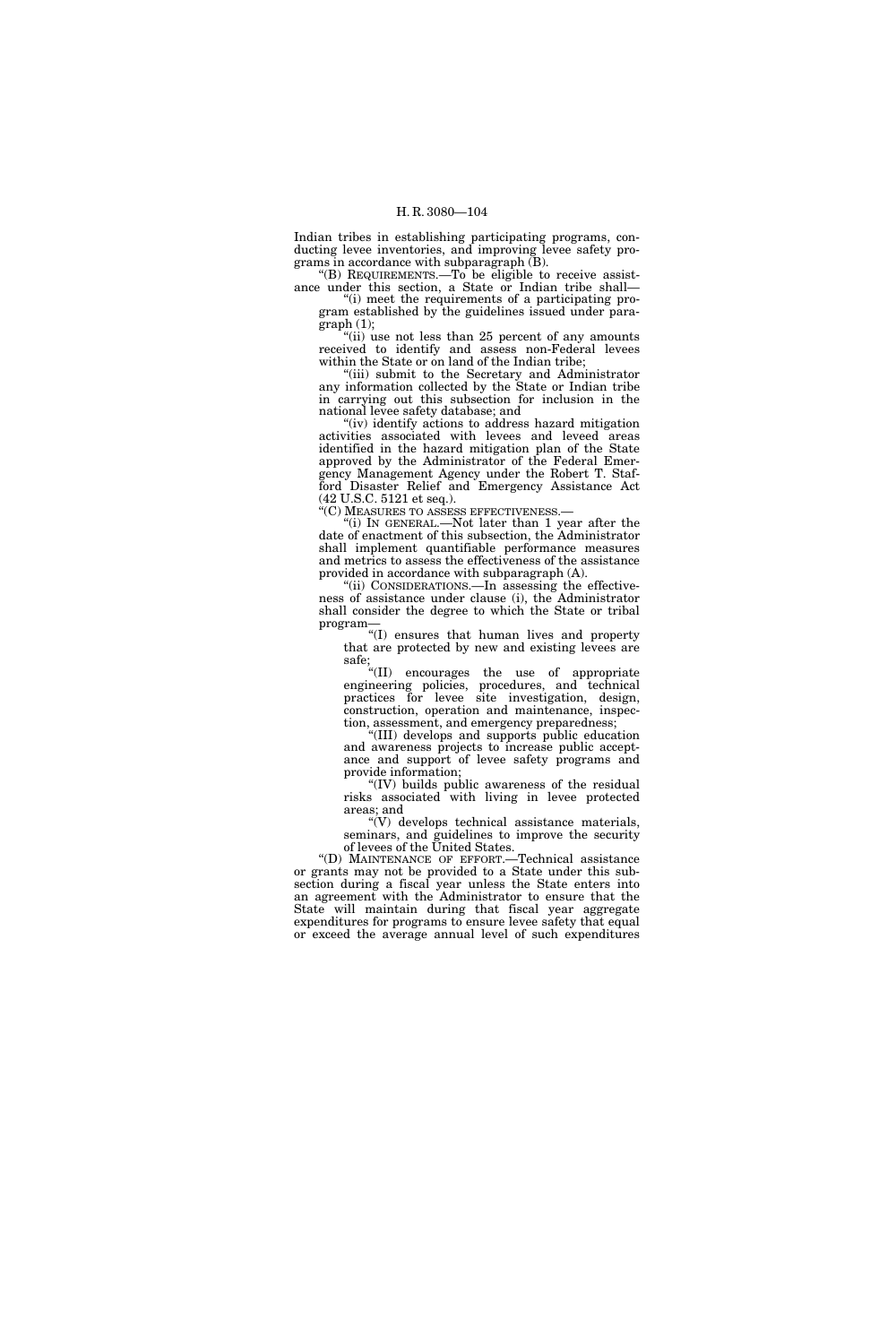for the State for the 2 fiscal years preceding that fiscal year.

''(E) AUTHORIZATION OF APPROPRIATIONS.—

''(i) IN GENERAL.—There is authorized to be appropriated to the Administrator to carry out this subsection \$25,000,000 for each of fiscal years 2015 through 2019.

''(ii) ALLOCATION.—For each fiscal year, amounts made available under this subparagraph shall be allocated among the States and Indian tribes as follows: " $(I)$ <sup> $1/3$ </sup> among States and Indian tribes that

qualify for assistance under this subsection. ''(II) 2⁄3 among States and Indian tribes that

qualify for assistance under this subsection, to each such State or Indian tribe in the proportion that—

''(aa) the miles of levees in the State or on the land of the Indian tribe that are listed on the inventory of levees; bears to

"(bb) the miles of levees in all States and on the land of all Indian tribes that are in the national levee database.

"(iii) MAXIMUM AMOUNT OF ALLOCATION.—The amounts allocated to a State or Indian tribe under this subparagraph shall not exceed 50 percent of the reasonable cost of implementing the State or tribal levee safety program.

''(F) PROHIBITION.—No amounts made available to the Administrator under this title shall be used for levee construction, rehabilitation, repair, operations, or maintenance.

''(h) LEVEE REHABILITATION ASSISTANCE PROGRAM.—

''(1) ESTABLISHMENT.—The Secretary shall provide assistance to States, Indian tribes, and local governments relating to addressing flood mitigation activities that result in an overall reduction in flood risk.

"(2) REQUIREMENTS.—To be eligible to receive assistance under this subsection, a State, Indian tribe, or local government shall—

''(A) participate in, and comply with, all applicable Federal floodplain management and flood insurance programs;

''(B) have in place a hazard mitigation plan that— ''(i) includes all levee risks; and

"(ii) complies with the Disaster Mitigation Act of 2000 (Public Law 106–390; 114 Stat. 1552);

''(C) submit to the Secretary an application at such time, in such manner, and containing such information as the Secretary may require;

''(D) commit to provide normal operation and maintenance of the project for the 50 year-period following completion of rehabilitation; and

 $E$ ) comply with such minimum eligibility requirements as the Secretary, in consultation with the committee, may establish to ensure that each owner and operator of a levee under a participating State or tribal levee safety program—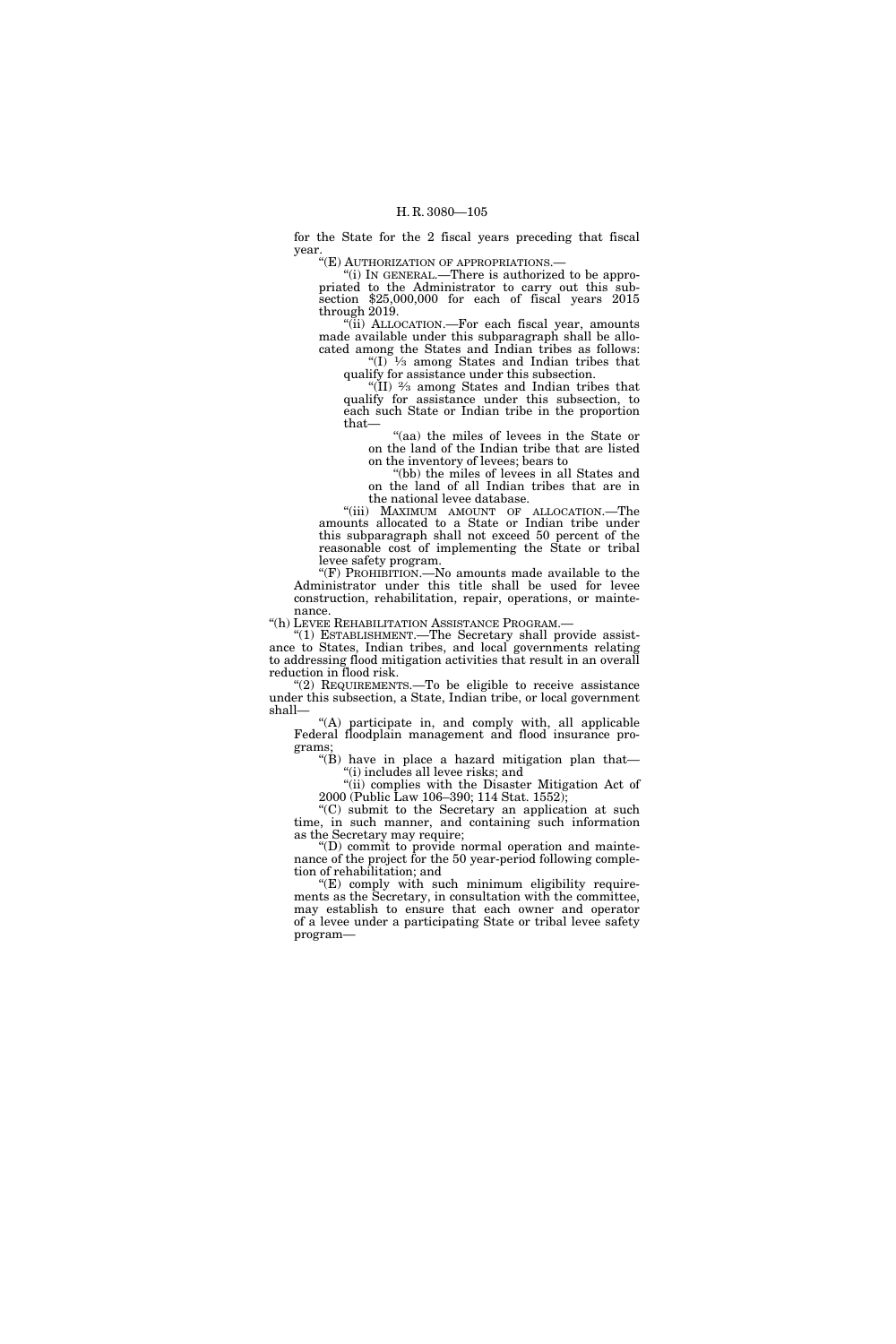"(i) acts in accordance with the guidelines developed under subsection (c); and

''(ii) carries out activities relating to the public in the leveed area in accordance with the hazard mitigation plan described in subparagraph (B).

"(3) FLOODPLAIN MANAGEMENT PLANS.-

"(A) IN GENERAL.—Not later than 1 year after the date of execution of a project agreement for assistance under this subsection, a State, Indian tribe, or local government shall prepare a floodplain management plan in accordance with the guidelines under subparagraph (D) to reduce the impacts of future flood events in each applicable leveed area.

''(B) INCLUSIONS.—A plan under subparagraph (A) shall address—

''(i) potential measures, practices, and policies to reduce loss of life, injuries, damage to property and facilities, public expenditures, and other adverse impacts of flooding in each applicable leveed area;

"(ii) plans for flood fighting and evacuation; and

"(iii) public education and awareness of flood risks. "(C) IMPLEMENTATION.—Not later than 1 year after the date of completion of construction of the applicable project, a floodplain management plan prepared under subparagraph  $(A)$  shall be implemented.

''(D) GUIDELINES.—Not later than 180 days after the date of enactment of this subsection, the Secretary, in consultation with the Administrator, shall develop such guidelines for the preparation of floodplain management plans prepared under this paragraph as the Secretary determines to be appropriate.

''(E) TECHNICAL SUPPORT.—The Secretary may provide technical support for the development and implementation of floodplain management plans prepared under this paragraph.

 $'(4)$  Use of funds.—

''(A) IN GENERAL.—Assistance provided under this subsection may be used—

''(i) for any rehabilitation activity to maximize overall risk reduction associated with a levee under a participating State or tribal levee safety program; and

"(ii) only for a levee that is not federally operated and maintained.

''(B) PROHIBITION.—Assistance provided under this subsection shall not be used—

''(i) to perform routine operation or maintenance for a levee; or

''(ii) to make any modification to a levee that does not result in an improvement to public safety.

''(5) NO PROPRIETARY INTEREST.—A contract for assistance provided under this subsection shall not be considered to confer any proprietary interest on the United States.

 $\sqrt[4]{6}$  COST SHARE.—The maximum Federal share of the cost of any assistance provided under this subsection shall be 65 percent.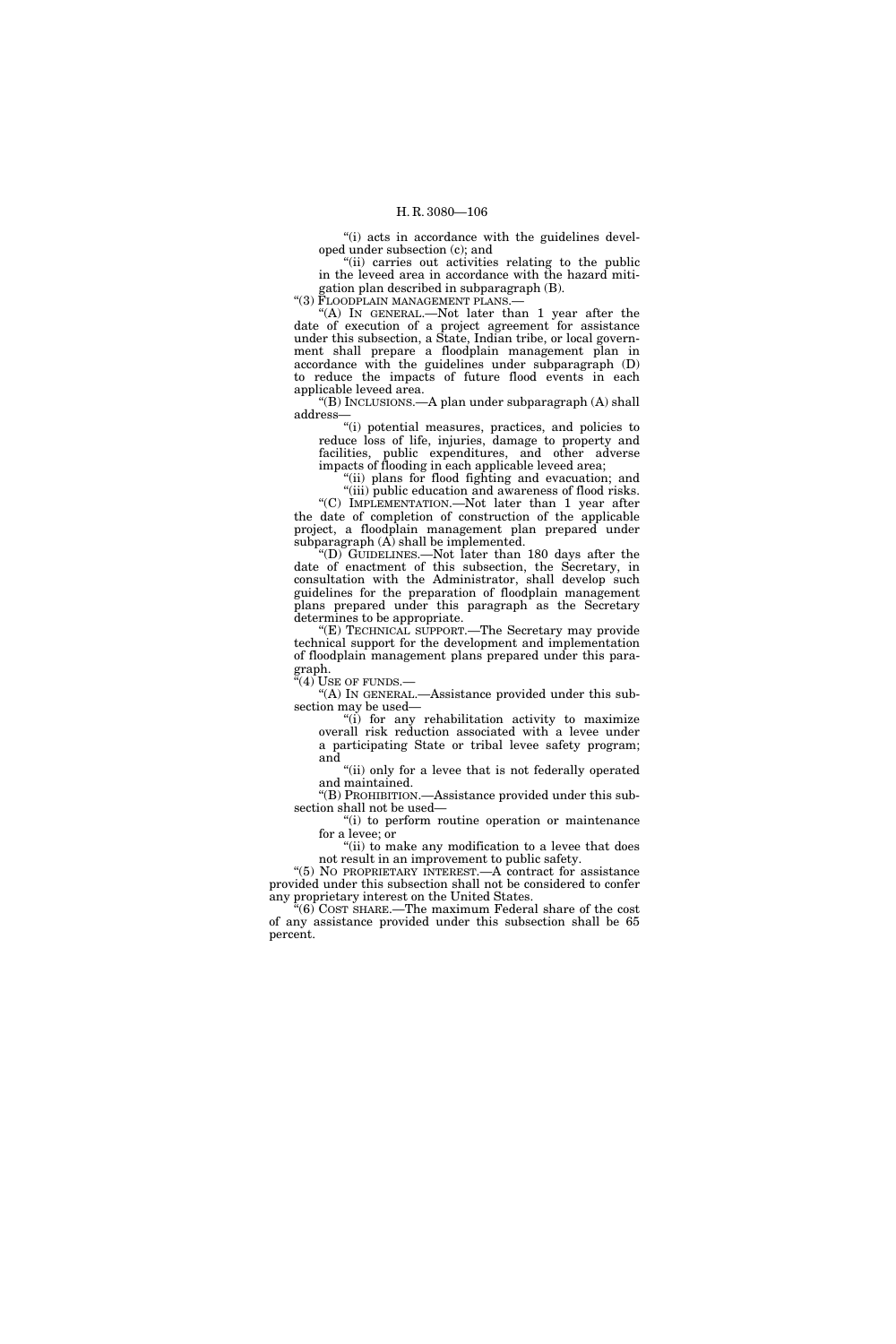"(7) PROJECT LIMIT.-The maximum amount of Federal assistance for a project under this subsection shall be \$10,000,000.

''(8) LIMITATION.—A project shall not receive Federal assistance under this subsection more than 1 time.

''(9) FEDERAL INTEREST.—For a project that is not a project eligible for rehabilitation assistance under section 5 of the Act of August 18, 1941 (33 U.S.C. 701n), the Secretary shall determine that the proposed rehabilitation is in the Federal interest prior to providing assistance for such rehabilitation. " $(10)$  OTHER LAWS.—Assistance provided under this sub-

section shall be subject to all applicable laws (including regulations) that apply to the construction of a civil works project of the Corps of Engineers. ''(i) EFFECT OF SECTION.—Nothing in this section—

"(1) affects the requirement under section  $100226(b)(2)$  of

Public Law 112–141 (42 U.S.C. 4101 note; 126 Stat. 942); or

"(2) confers any regulatory authority on—

''(A) the Secretary; or

''(B) the Administrator, including for the purpose of setting premium rates under the national flood insurance program established under chapter 1 of the National Flood Insurance Act of 1968 (42 U.S.C. 4011 et seq.).

#### **''SEC. 9006. REPORTS.**

''(a) STATE OF LEVEES.— ''(1) IN GENERAL.—Not later than 1 year after the date of enactment of this subsection, and biennially thereafter, the Secretary in coordination with the committee, shall submit to Congress and make publicly available a report describing the state of levees in the United States and the effectiveness of the levee safety initiative, including—

''(A) progress achieved in implementing the levee safety initiative;

''(B) State and tribal participation in the levee safety initiative;

''(C) recommendations to improve coordination of levee safety, floodplain management, and environmental protection concerns, including—

''(i) identifying and evaluating opportunities to coordinate public safety, floodplain management, and environmental protection activities relating to levees; and

''(ii) evaluating opportunities to coordinate environmental permitting processes for operation and maintenance activities at existing levee projects in compliance with all applicable laws; and

''(D) any recommendations for legislation and other congressional actions necessary to ensure national levee safety.

''(2) INCLUSION.—Each report under paragraph (1) shall include a report of the committee that describes the independent recommendations of the committee for the implementation of the levee safety initiative.

''(b) NATIONAL DAM AND LEVEE SAFETY PROGRAM.—Not later than 3 years after the date of enactment of this subsection, to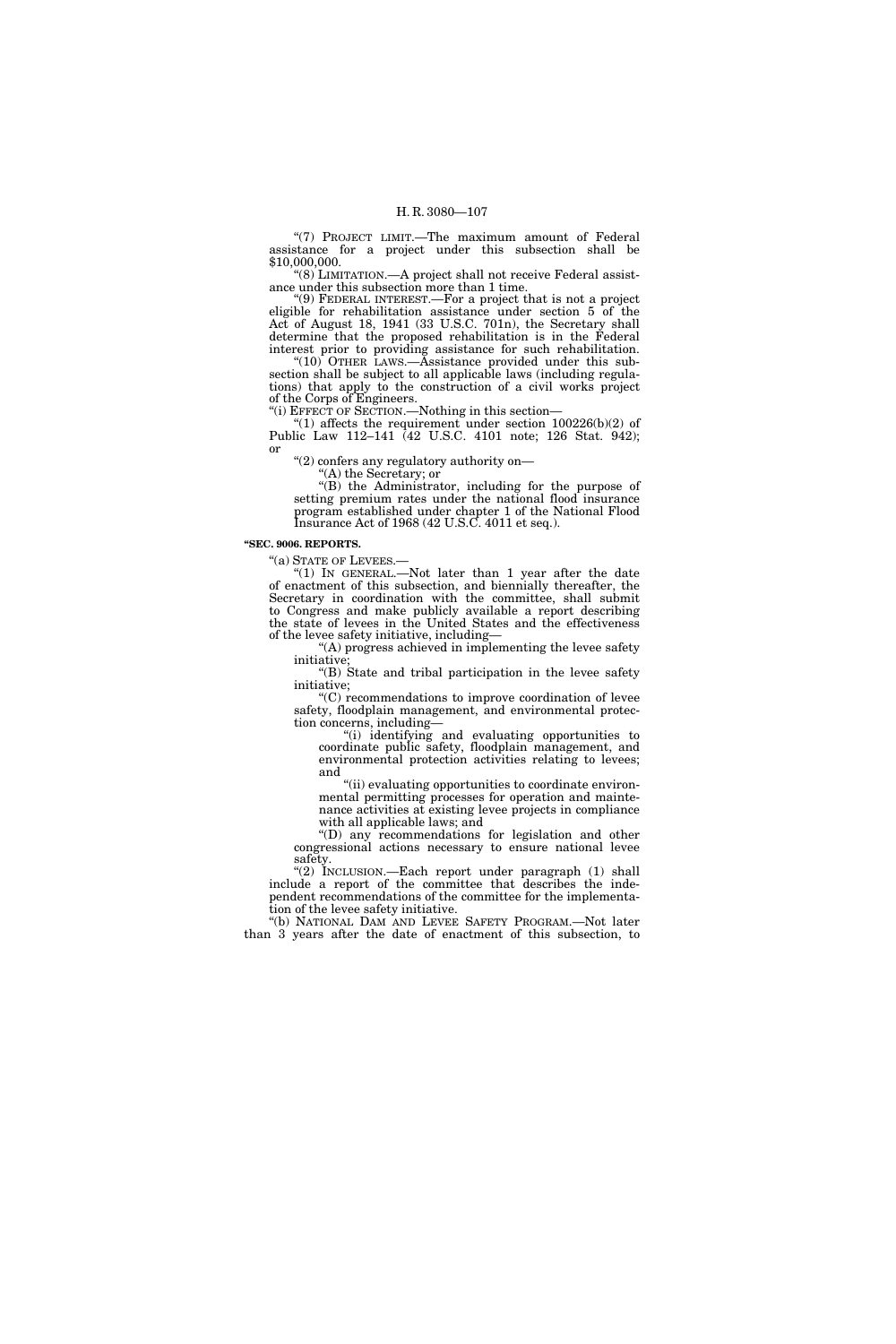the maximum extent practicable, the Secretary and the Administrator, in coordination with the committee, shall submit to Congress and make publicly available a report that includes recommendations regarding the advisability and feasibility of, and potential approaches for, establishing a joint national dam and levee safety program.

''(c) ALIGNMENT OF FEDERAL PROGRAMS RELATING TO LEVEES.— Not later than 2 years after the date of enactment of this subsection, the Comptroller General of the United States shall submit to Congress a report on opportunities for alignment of Federal programs to provide incentives to State, tribal, and local governments and individuals and entities—

''(1) to promote shared responsibility for levee safety;

"(2) to encourage the development of strong State and tribal levee safety programs;

''(3) to better align the levee safety initiative with other Federal flood risk management programs; and

''(4) to promote increased levee safety through other Federal programs providing assistance to State and local governments. (d) LIABILITY FOR CERTAIN LEVEE ENGINEERING PROJECTS.—

Not later than 1 year after the date of enactment of this subsection, the Secretary shall submit to Congress and make publicly available a report that includes recommendations that identify and address any legal liability associated with levee engineering projects that prevent—

 $"(1)$  levee owners from obtaining needed levee engineering services; or

" $(2)$  development and implementation of a State or tribal levee safety program."

(f) AUTHORIZATION OF APPROPRIATIONS.—Section 9008 of the Water Resources Development Act of 2007 (as redesignated by subsection  $(e)(1)$ ) is amended—

(1) by striking "are" and inserting "is"; and

(2) by striking ''Secretary'' and all that follows through the period at the end and inserting the following: ''Secretary—

''(1) to carry out sections 9003, 9005(c), 9005(d), 9005(e), and 9005(f), \$4,000,000 for each of fiscal years 2015 through 2019;

 $\frac{1}{2}$ (2) to carry out section 9004, \$20,000,000 for each of fiscal years 2015 through 2019; and

"(3) to carry out section  $9005(h)$ , \$30,000,000 for each of fiscal years 2015 through 2019.''.

# **SEC. 3017. REHABILITATION OF EXISTING LEVEES.**

(a) IN GENERAL.—The Secretary shall carry out measures that address consolidation, settlement, subsidence, sea level rise, and new datum to restore federally authorized hurricane and storm damage reduction projects that were constructed as of the date of enactment of this Act to the authorized levels of protection of the projects if the Secretary determines the necessary work is technically feasible, environmentally acceptable, and economically justified.

(b) LIMITATION.—This section shall only apply to those projects for which the executed project partnership agreement provides that the non-Federal interest is not required to perform future measures to restore the project to the authorized level of protection of the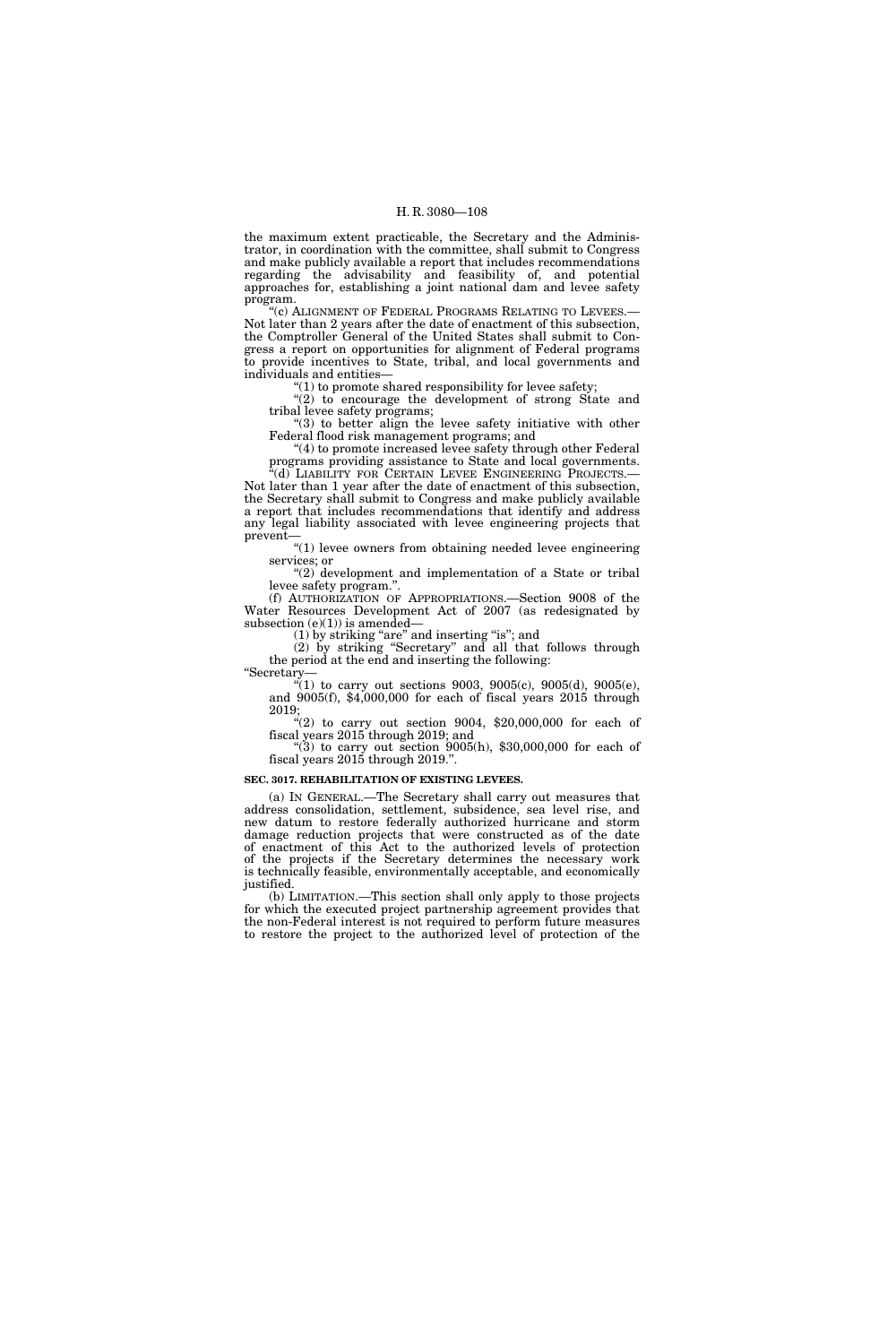project to account for subsidence and sea-level rise as part of the operation, maintenance, repair, replacement, and rehabilitation responsibilities.

(c) COST SHARE.—

(1) IN GENERAL.—The non-Federal share of the cost of construction of a project carried out under this section shall be determined as provided in subsections (a) through (d) of section 103 of the Water Resources Development Act of 1986 (33 U.S.C. 2213).

(2) CERTAIN ACTIVITIES.—The non-Federal share of the cost of operations, maintenance, repair, replacement, and rehabilitation for a project carried out under this section shall be 100 percent.

(d) REPORT TO CONGRESS.—Not later than 5 years after the date of enactment of this Act, the Secretary shall include in the annual report developed under section 7001—

(1) any recommendations relating to the continued need for the authority provided under this section;

(2) a description of the measures carried out under this section;

(3) any lessons learned relating to the measures implemented under this section; and

(4) best practices for carrying out measures to restore hurricane and storm damage reduction projects.

(e) TERMINATION OF AUTHORITY.—The authority of the Secretary under this subsection terminates on the date that is 10 years after the date of enactment of this Act.

# **Subtitle C—Additional Safety Improvements and Risk Reduction Measures**

#### **SEC. 3021. USE OF INNOVATIVE MATERIALS.**

Section 8(d) of the Water Resources Development Act of 1988 (33 U.S.C. 2314) is amended by striking ''materials'' and all that follows through the period at the end and inserting "methods, or materials, including roller compacted concrete, geosynthetic materials, and advanced composites, that the Secretary determines are appropriate to carry out this section.''.

## **SEC. 3022. DURABILITY, SUSTAINABILITY, AND RESILIENCE.**

In carrying out the activities of the Corps of Engineers, the Secretary, to the maximum extent practicable, shall encourage the use of durable and sustainable materials and resilient construction techniques that—

(1) allow a water resources infrastructure project—

(A) to resist hazards due to a major disaster; and (B) to continue to serve the primary function of the water resources infrastructure project following a major disaster;

(2) reduce the magnitude or duration of a disruptive event to a water resources infrastructure project; and

(3) have the absorptive capacity, adaptive capacity, and recoverability to withstand a potentially disruptive event.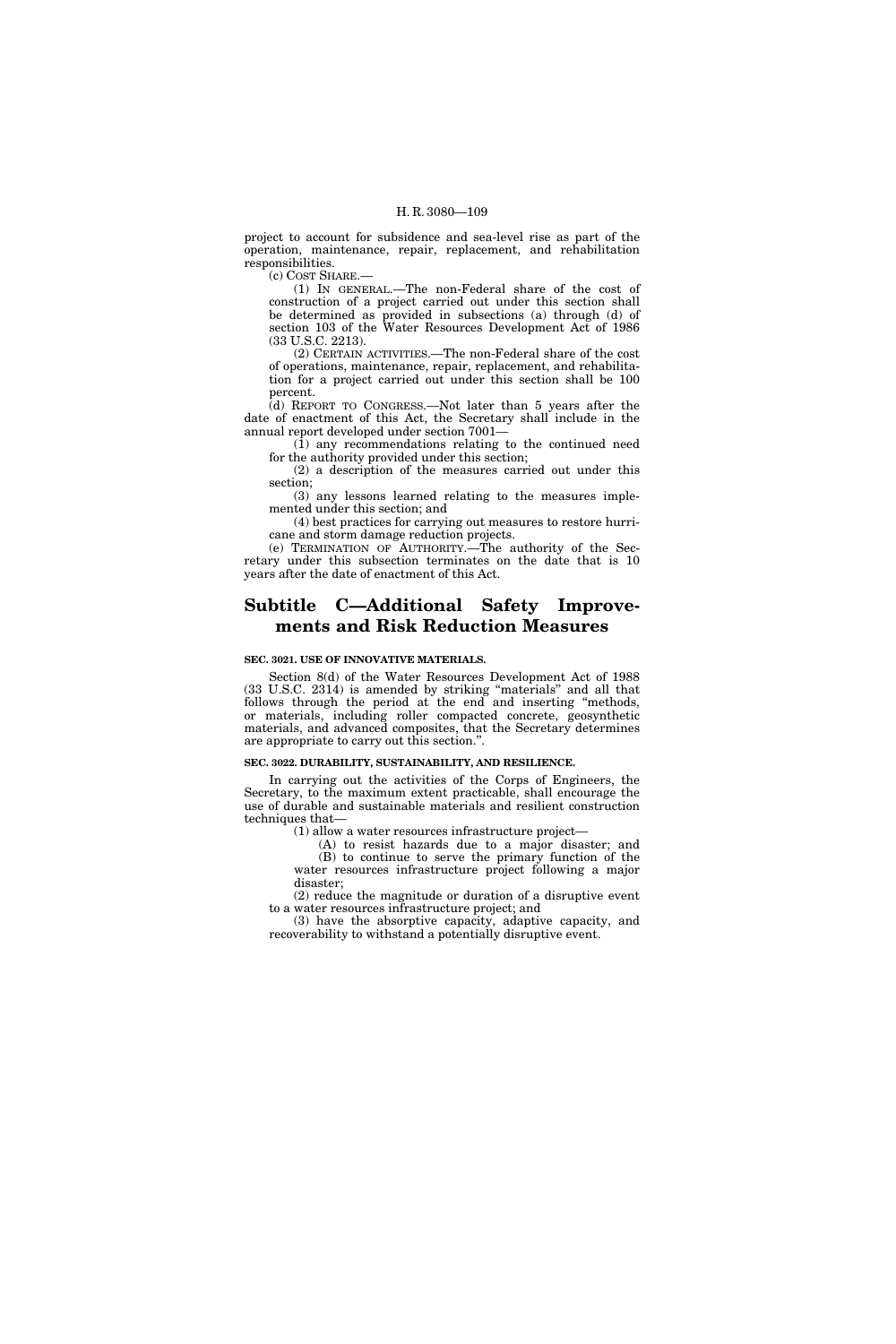## **SEC. 3023. STUDY ON RISK REDUCTION.**

(a) IN GENERAL.—Not later than 18 months after the date of enactment of this Act, the Secretary, in coordination with the Secretary of the Interior and the Secretary of Commerce, shall enter into an arrangement with the National Academy of Sciences to carry out a study and make recommendations relating to infrastructure and coastal restoration options for reducing risk to human life and property from extreme weather events, such as hurricanes, coastal storms, and inland flooding.

(b) CONSIDERATIONS.—The study under subsection (a) shall include—

(1) an analysis of strategies and water resources projects, including authorized water resources projects that have not yet been constructed, and other projects implemented in the United States and worldwide to respond to risk associated with extreme weather events;

(2) an analysis of—

(A) historical extreme weather events;

(B) the ability of existing infrastructure to mitigate risks associated with extreme weather events; and

(C) the reduction in long-term costs and vulnerability to infrastructure through the use of resilient construction techniques;

(3) identification of proven, science-based approaches and mechanisms for ecosystem protection and identification of natural resources likely to have the greatest need for protection, restoration, and conservation so that the infrastructure and restoration projects can continue safeguarding the communities in, and sustaining the economy of, the United States;

(4) an estimation of the funding necessary to improve infrastructure in the United States to reduce risk associated with extreme weather events;

(5) an analysis of the adequacy of current funding sources and the identification of potential new funding sources to finance the necessary infrastructure improvements referred to in paragraph (3); and

(6) an analysis of the Federal, State, and local costs of natural disasters and the potential cost-savings associated with implementing mitigation measures.

(c) COORDINATION.—The National Academy of Sciences may cooperate with the National Academy of Public Administration to carry out 1 or more aspects of the study under subsection (a).

(d) PUBLICATION.—Not later than 30 days after completion of the study under subsection (a), the National Academy of Sciences shall—

(1) submit a copy of the study to the Committee on Environment and Public Works of the Senate and the Committee on Transportation and Infrastructure of the House of Representatives; and

(2) make a copy of the study available on a publicly accessible Internet site.

#### **SEC. 3024. MANAGEMENT OF FLOOD, DROUGHT, AND STORM DAMAGE.**

(a) IN GENERAL.—Not later than 1 year after the date of enactment of this Act, the Comptroller General shall submit to the Committee on Environment and Public Works of the Senate and the Committee on Transportation and Infrastructure of the House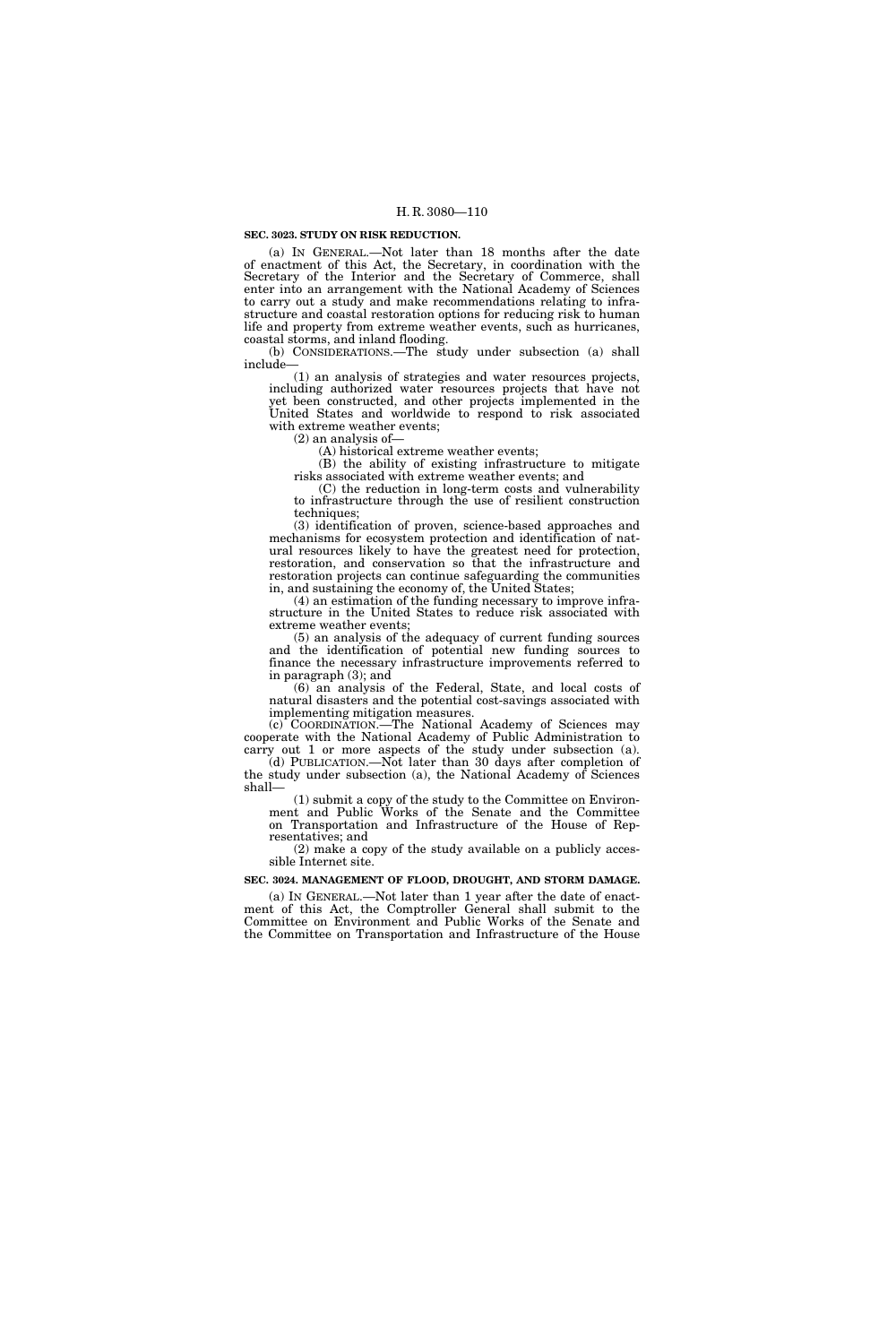of Representatives a study of the strategies used by the Corps of Engineers for the comprehensive management of water resources in response to floods, storms, and droughts, including an historical review of the ability of the Corps of Engineers to manage and respond to historical drought, storm, and flood events.

(b) CONSIDERATIONS.—The study under subsection (a) shall address—

(1) the extent to which existing water management activities of the Corps of Engineers can better meet the goal of addressing future flooding, drought, and storm damage risks, which shall include analysis of all historical extreme weather events that have been recorded during the previous 5 centuries as well as in the geological record;

(2) whether existing water resources projects built or maintained by the Corps of Engineers, including dams, levees, floodwalls, flood gates, and other appurtenant infrastructure were designed to adequately address flood, storm, and drought impacts and the extent to which the water resources projects have been successful at addressing those impacts;

(3) any recommendations for approaches for repairing, rebuilding, or restoring infrastructure, land, and natural resources that consider the risks and vulnerabilities associated with past and future extreme weather events;

(4) whether a reevaluation of existing management approaches of the Corps of Engineers could result in greater efficiencies in water management and project delivery that would enable the Corps of Engineers to better prepare for, contain, and respond to flood, storm, and drought conditions;

(5) any recommendations for improving the planning processes of the Corps of Engineers to provide opportunities for comprehensive management of water resources that increases efficiency and improves response to flood, storm, and drought conditions;

(6) any recommendations on the use of resilient construction techniques to reduce future vulnerability from flood, storm, and drought conditions; and

(7) any recommendations for improving approaches to rebuilding or restoring infrastructure and natural resources that contribute to risk reduction, such as coastal wetlands, to prepare for flood and drought.

#### **SEC. 3025. POST-DISASTER WATERSHED ASSESSMENTS.**

(a) WATERSHED ASSESSMENTS.—

(1) IN GENERAL.—In an area that the President has declared a major disaster in accordance with section 401 of the Robert T. Stafford Disaster Relief and Emergency Assistance Act (42 U.S.C. 5170), the Secretary may carry out a watershed assessment to identify, to the maximum extent practicable, specific flood risk reduction, hurricane and storm damage reduction, ecosystem restoration, or navigation project recommendations that will help to rehabilitate and improve the resiliency of damaged infrastructure and natural resources to reduce risks to human life and property from future natural disasters.

(2) EXISTING PROJECTS.—A watershed assessment carried out paragraph (1) may identify existing projects being carried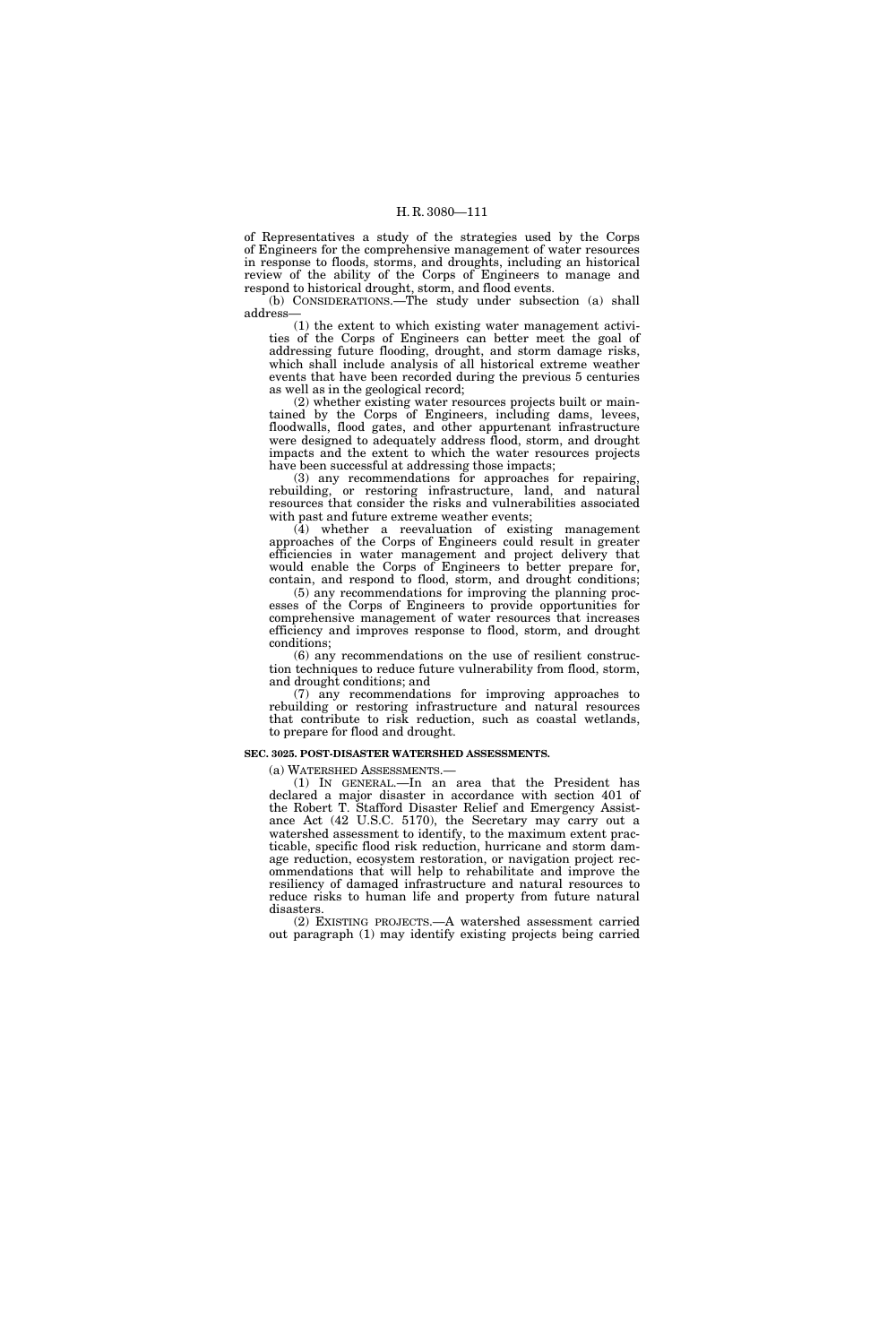out under 1 or more of the authorities referred to in subsection  $(b)(1)$ .

(3) DUPLICATE WATERSHED ASSESSMENTS.—In carrying out a watershed assessment under paragraph (1), the Secretary shall use all existing watershed assessments and related information developed by the Secretary or other Federal, State, or local entities.

(b) PROJECTS.— (1) IN GENERAL.—The Secretary may carry out projects

identified under a watershed assessment under subsection (a) in accordance with the criteria for projects carried out under one of the following authorities:

(A) Section 205 of the Flood Control Act of 1948 (33 U.S.C. 701s).

(B) Section 111 of the River and Harbor Act of 1968 (33 U.S.C. 426i).

(C) Section 206 of the Water Resources Development Act of 1996 (33 U.S.C. 2330).

(D) Section 1135 of the Water Resources Development Act of 1986 (33 U.S.C. 2309a).

(E) Section 107 of the River and Harbor Act of 1960 (33 U.S.C. 577).

(F) Section 3 of the Act of August 13, 1946 (33 U.S.C. 426g).

(2) ANNUAL PLAN.—For each project that does not meet the criteria under paragraph (1), the Secretary shall include a recommendation relating to the project in the annual report submitted to Congress by the Secretary in accordance with section 7001.

(3) EXISTING PROJECTS.—In carrying out a project under paragraph (1), the Secretary shall—

(A) to the maximum extent practicable, use all existing information and studies available for the project; and

(B) not require any element of a study completed for the project prior to the disaster to be repeated.

(c) REQUIREMENTS.—All requirements applicable to a project under the Acts described in subsection (b) shall apply to the project. (d) LIMITATIONS ON ASSESSMENTS.—A watershed assessment

under subsection (a) shall be initiated not later than 2 years after the date on which the major disaster declaration is issued.

#### **SEC. 3026. HURRICANE AND STORM DAMAGE REDUCTION STUDY.**

(a) IN GENERAL.—As part of the study for flood and storm damage reduction related to natural disasters to be carried out by the Secretary under title II of division A of the Disaster Relief Appropriations Act, 2013, under the heading ''Department of the Army—Corps of Engineers—Civil—Investigations'' (127 Stat. 5), the Secretary shall make specific project recommendations.

(b) CONSULTATION.—In making recommendations pursuant to this section, the Secretary may consult with key stakeholders, including State, county, and city governments, and, as applicable, State and local water districts, and in the case of recommendations concerning projects that substantially affect communities served by historically Black colleges and universities, Tribal Colleges and Universities, and other minority-serving institutions, the Secretary shall consult with those colleges, universities, and institutions.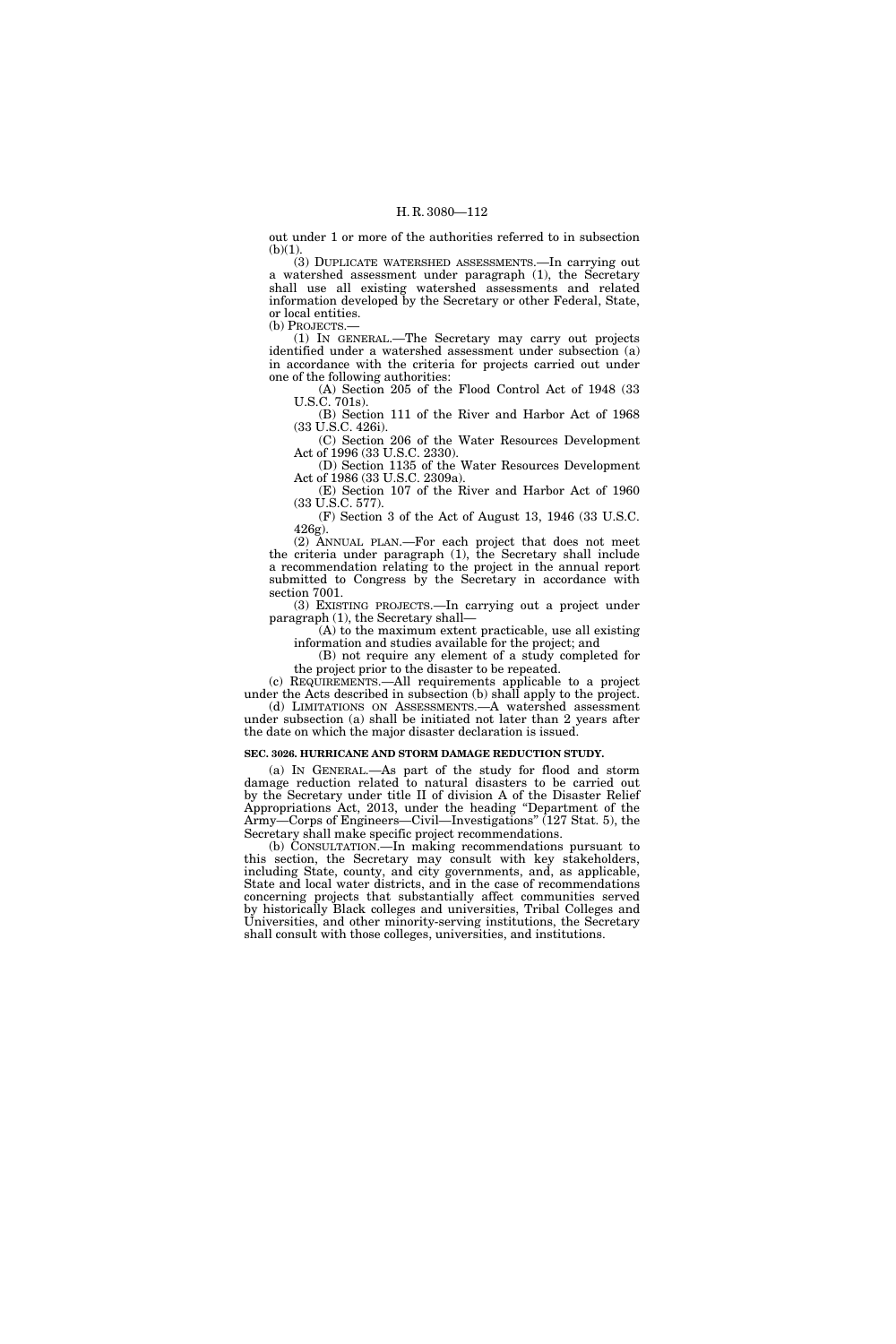(c) REPORT.—The Secretary shall include any recommendations of the Secretary under this section in the annual report submitted to Congress by the Secretary in accordance with section 7001. **SEC. 3027. EMERGENCY COMMUNICATION OF RISK.** 

(a) DEFINITIONS.—In this section:

(1) AFFECTED GOVERNMENT.—The term ''affected government" means a State, local, or tribal government with jurisdiction over an area that will be affected by a flood.

(2) ANNUAL OPERATING PLAN.—The term ''annual operating plan'' means a plan prepared by the Secretary that describes potential water condition scenarios for a river basin for a year. (b) COMMUNICATION.—In any river basin where the Secretary

carries out flood risk management activities subject to an annual operating plan, the Secretary shall establish procedures for providing the public and affected governments, including Indian tribes, in the river basin with—

(1) timely information regarding expected water levels;

(2) advice regarding appropriate preparedness actions;

(3) technical assistance; and

(4) any other information or assistance determined appropriate by the Secretary.

(c) PUBLIC AVAILABILITY OF INFORMATION.—To the maximum extent practicable, the Secretary, in coordination with the Administrator of the Federal Emergency Management Agency, shall make the information required under subsection (b) available to the public through widely used and readily available means, including on the Internet.

(d) PROCEDURES.—The Secretary shall use the procedures established under subsection (b) only when precipitation or runoff exceeds those calculations considered as the lowest risk to life and property contemplated by the annual operating plan.

## **SEC. 3028. SAFETY ASSURANCE REVIEW**

Section 2035 of the Water Resources Development Act of 2007 (33 U.S.C. 2344) is amended by adding at the end the following: ''(g) NONAPPLICABILITY OF FACA.—The Federal Advisory Com-

mittee Act (5 U.S.C. App.) shall not apply to a safety assurance review conducted under this section.''.

## **SEC. 3029. EMERGENCY RESPONSE TO NATURAL DISASTERS.**

(a) EMERGENCY RESPONSE TO NATURAL DISASTERS.—Section 5(a)(1) of the Act of August 18, 1941 (33 U.S.C. 701n(a)(1)), is amended in the first sentence—

(1) by inserting ''and subject to the condition that the Chief of Engineers may include modifications to the structure or project'' after ''work for flood control''; and

(2) by striking ''structure damaged or destroyed by wind, wave, or water action of other than an ordinary nature when in the discretion of the Chief of Engineers such repair and restoration is warranted for the adequate functioning of the structure for hurricane or shore protection'' and inserting ''structure or project damaged or destroyed by wind, wave, or water action of other than an ordinary nature to the design level of protection when, in the discretion of the Chief of Engineers, such repair and restoration is warranted for the adequate functioning of the structure or project for hurricane or shore protection, subject to the condition that the Chief of Engineers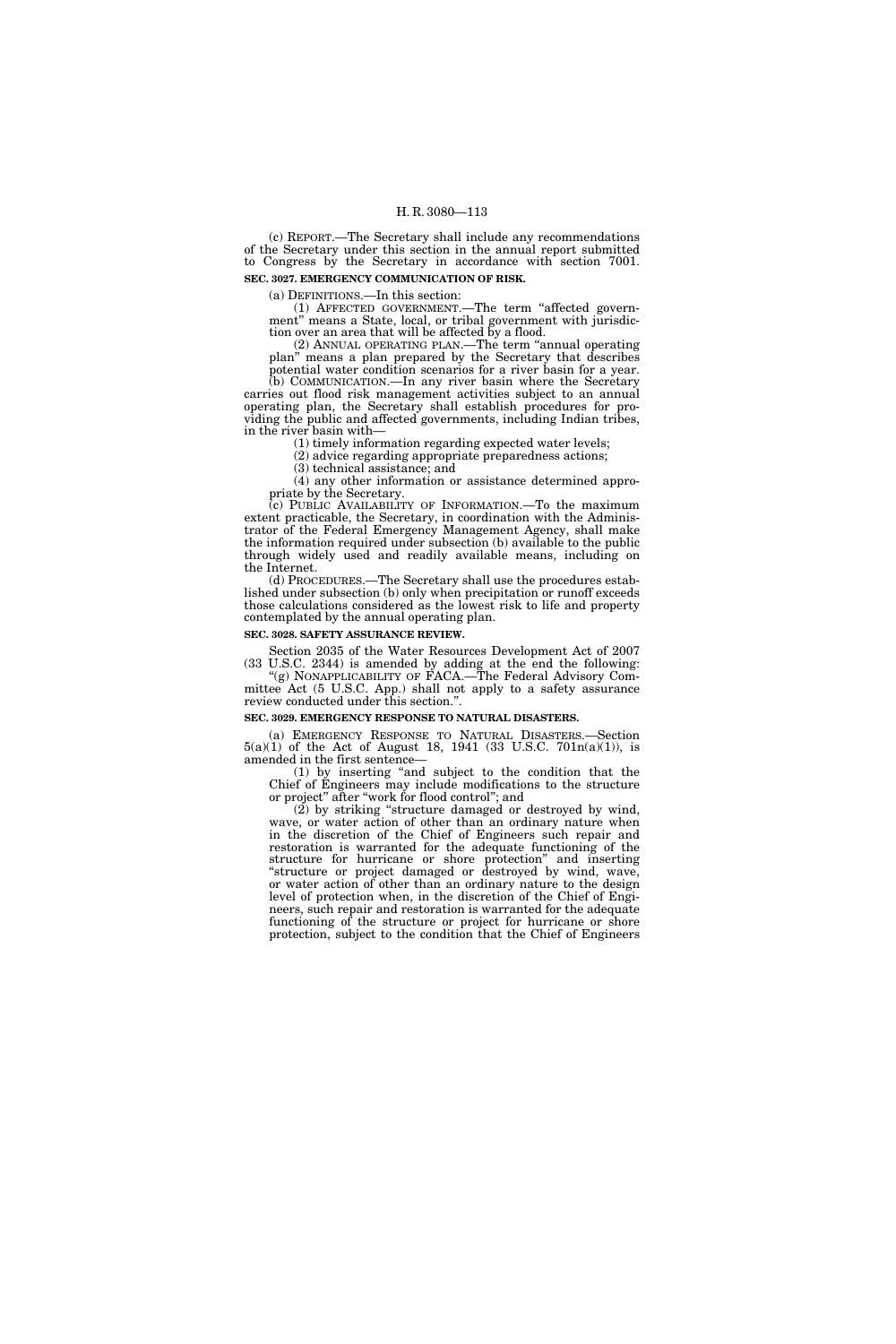may include modifications to the structure or project to address major deficiencies or implement nonstructural alternatives to the repair or restoration of the structure if requested by the non-Federal sponsor''.

(b) REVIEW OF EMERGENCY RESPONSE AUTHORITIES.—

(1) IN GENERAL.—The Secretary shall undertake a review of implementation of section 5 of the Act of August 18, 1941 (33 U.S.C. 701n), to evaluate the alternatives available to the Secretary to ensure—

(A) the safety of affected communities to future flooding and storm events;

(B) the resiliency of water resources development projects to future flooding and storm events;

(C) the long-term cost-effectiveness of water resources development projects that provide flood control and hurricane and storm damage reduction benefits; and

(D) the policy goals and objectives that have been outlined by the President as a response to recent extreme weather events, including Hurricane Sandy, that relate to preparing for future floods are met.

(2) SCOPE OF REVIEW.—In carrying out the review, the Secretary shall—

(A) review the historical precedents and implementation of section 5 of that Act, including those actions undertaken by the Secretary, over time, under that section—

(i) to repair or restore a project; and

(ii) to increase the level of protection for a damaged project to address future conditions;

(B) evaluate the difference between adopting, as an appropriate standard under section 5 of that Act, the repair or restoration of a project to pre-flood or pre-storm levels and the repair or restoration of a project to a design level of protection, including an assessment for each standard of—

(i) the implications on populations at risk of flooding or damage;

(ii) the implications on probability of loss of life; (iii) the implications on property values at risk of flooding or damage;

(iv) the implications on probability of increased property damage and associated costs;

(v) the implications on local and regional economies; and

(vi) the estimated total cost and estimated cost savings;

(C) review and evaluate the historic and potential uses, and economic feasibility for the life of the project, of nonstructural alternatives, including natural features such as dunes, coastal wetlands, floodplains, marshes, and mangroves, to reduce the damage caused by floods, storm surges, winds, and other aspects of extreme weather events, and to increase the resiliency and long-term cost-effectiveness of water resources development projects;

(D) incorporate the science on expected rates of sealevel rise and extreme weather events;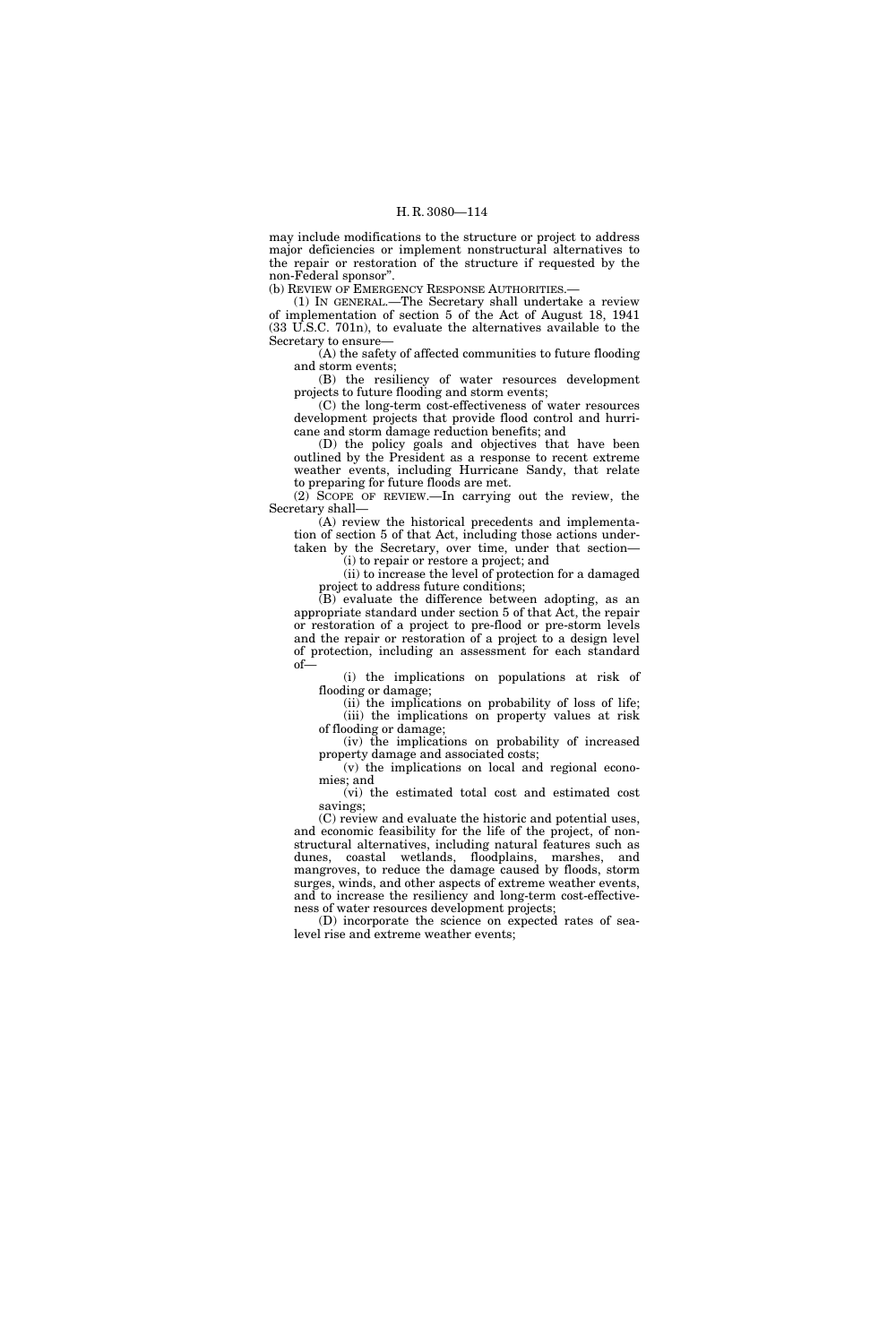(E) incorporate the work completed by the Hurricane Sandy Rebuilding Task Force, established by Executive Order No. 13632 (77 Fed. Reg. 74341); and

(F) review the information obtained from the report developed under subsection  $(c)(1)$ .<br>(c) REPORTS.—

(1) BIENNIAL REPORT TO CONGRESS.—<br>(A) IN GENERAL.—Not later than 2 years after the date of enactment of this Act and every 2 years thereafter, the Secretary shall submit to the Committee on Environment and Public Works of the Senate and the Committee on Transportation and Infrastructure of the House of Representatives a report detailing the amounts expended in the previous 5 fiscal years to carry out Corps of Engineers projects under section 5 of the Act of August 18, 1941  $(33 \text{ U.S.C. } 701 \text{ n}).$ 

(B) INCLUSIONS.—A report under subparagraph (A) shall, at a minimum, include a description of—

(i) each structure, feature, or project for which amounts are expended, including the type of structure, feature, or project and cost of the work; and

(ii) how the Secretary has repaired, restored, replaced, or modified each structure, feature, or project or intends to restore the structure, feature, or project to the design level of protection for the structure, feature, or project.<br>(2) REPORT ON REVIEW OF EMERGENCY RESPONSE AUTHORI-

TIES.—Not later than 18 months after the date of enactment of this Act, the Secretary shall submit to the Committee on Environment and Public Works of the Senate and the Committee on Transportation and Infrastructure of the House of Representatives and make publicly available a report on the results of the review under subsection (b).

## **TITLE IV—RIVER BASINS AND COASTAL AREAS**

## **SEC. 4001. RIVER BASIN COMMISSIONS.**

Section 5019 of the Water Resources Development Act of 2007 (121 Stat. 1201) is amended by striking subsection (b) and inserting the following:<br>"(b) AUTHORIZATION TO ALLOCATE.

"(1) IN GENERAL.—The Secretary shall allocate funds to the Susquehanna River Basin Commission, the Delaware River Basin Commission, and the Interstate Commission on the Potomac River Basin to fulfill the equitable funding requirements of the respective interstate compacts.

''(2) AMOUNTS.—For each fiscal year, the Secretary shall allocate to each Commission described in paragraph (1) an amount equal to the amount determined by the Commission in accordance with the respective interstate compact approved by Congress.

" $(3)$  NOTIFICATION.—If the Secretary does not allocate funds for a given fiscal year in accordance with paragraph (2), the Secretary, in conjunction with the subsequent submission by the President of the budget to Congress under section 1105(a)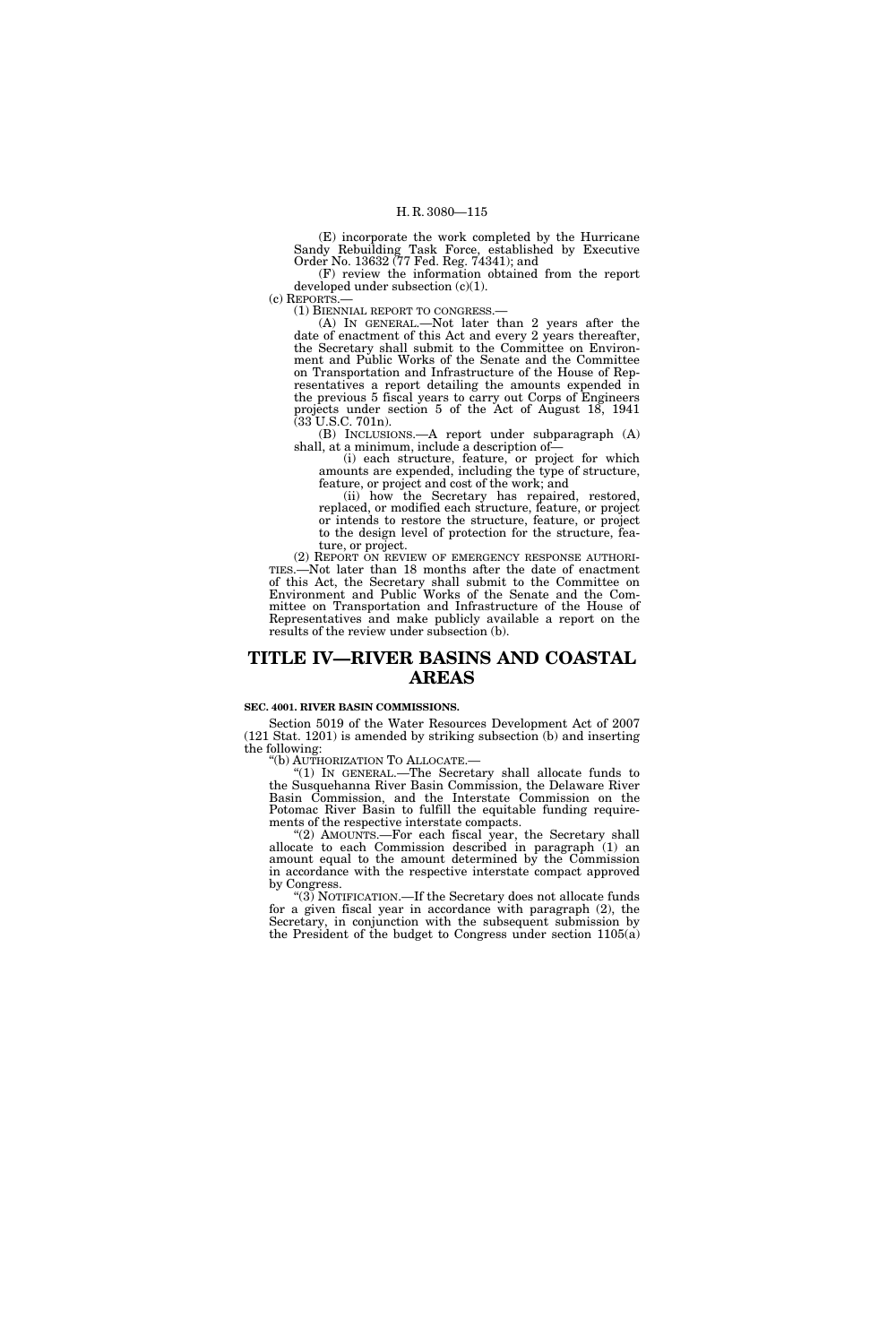of title 31, United States Code, shall submit to the Committee on Environment and Public Works of the Senate and the Committee on Transportation and Infrastructure of the House of Representatives a notice that describes—

"(A) the reasons why the Secretary did not allocate funds in accordance with paragraph  $(2)$  for that fiscal year; and

''(B) the impact of that decision not to allocate funds on each area of jurisdiction of each Commission described in paragraph (1), including with respect to—

''(i) water supply allocation;

''(ii) water quality protection;

''(iii) regulatory review and permitting;

"(iv) water conservation; ''(v) watershed planning;

"(vi) drought management;

"(vii) flood loss reduction;

"(viii) recreation; and

"(ix) energy development.".

#### **SEC. 4002. MISSISSIPPI RIVER.**

(a) MISSISSIPPI RIVER FORECASTING IMPROVEMENTS.—

(1) IN GENERAL.—The Secretary, in consultation with the Secretary of the department in which the Coast Guard is operating, the Director of the United States Geological Survey, the Administrator of the National Oceanic and Atmospheric Administration, and the Director of the National Weather Service, as applicable, shall improve forecasting on the Mississippi River by—

(A) updating forecasting technology deployed on the Mississippi River and its tributaries through—

(i) the construction of additional automated river gages;

(ii) the rehabilitation of existing automated and manual river gages; and

(iii) the replacement of manual river gages with automated gages, as the Secretary determines to be necessary;

(B) constructing additional sedimentation ranges on the Mississippi River and its tributaries; and

(C) deploying additional automatic identification system base stations at river gage sites.

(2) PRIORITIZATION.—In carrying out this subsection, the Secretary shall prioritize the sections of the Mississippi River on which additional and more reliable information would have the greatest impact on maintaining navigation on the Mississippi River.

(3) REPORT.—Not later than 1 year after the date of enactment of this Act, the Secretary shall submit to Congress and make publicly available a report on the activities carried out by the Secretary under this subsection.<br>(b) MIDDLE MISSISSIPPI RIVER PILOT PROGRAM.—

 $(1)$  In GENERAL.—In accordance with the project for navigation, Mississippi River between the Ohio and Missouri Rivers (Regulating Works), Missouri and Illinois, authorized by the Act of June 25, 1910 (36 Stat. 631, chapter 382) (commonly known as the ''River and Harbor Act of 1910''), the Act of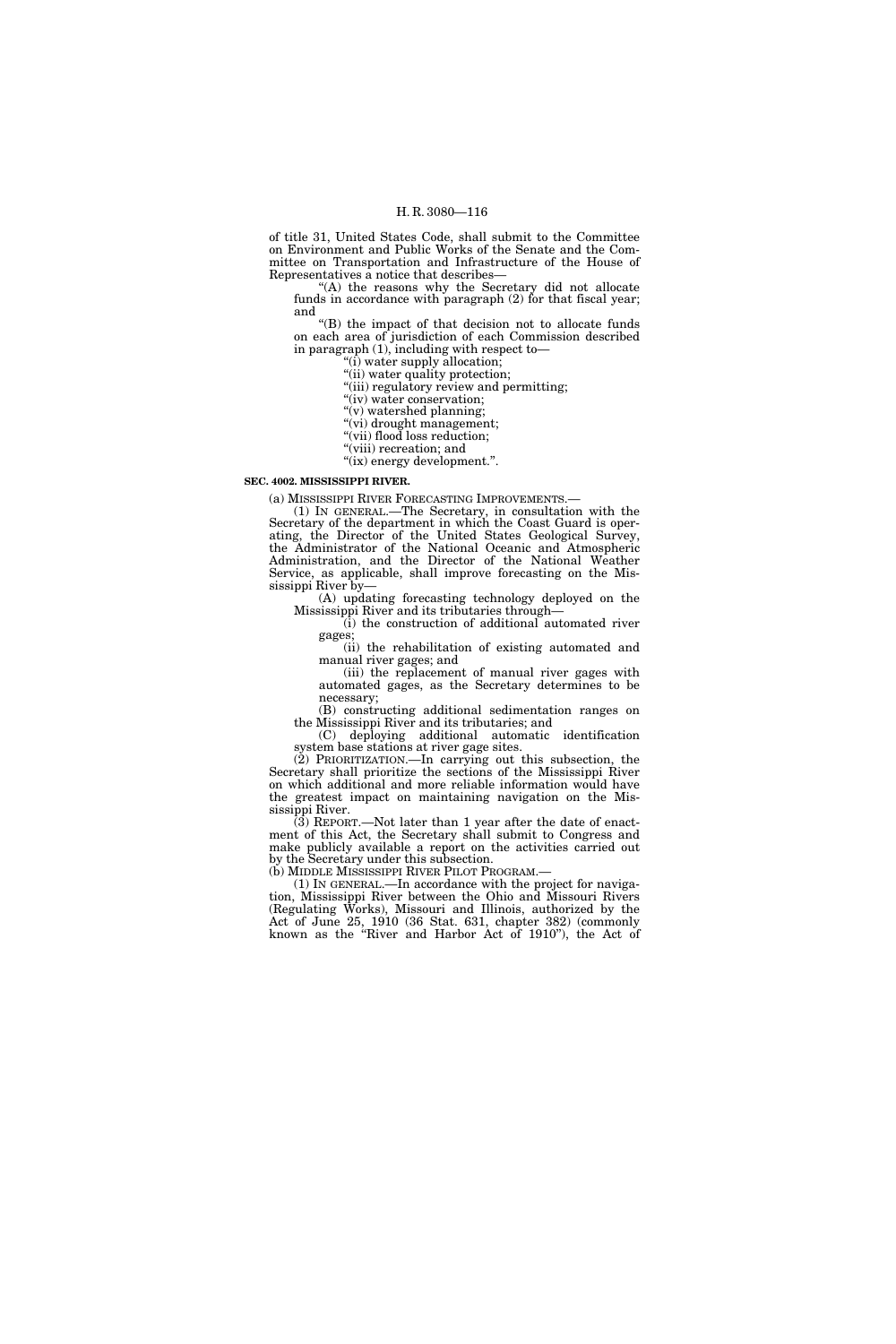January 1, 1927 (44 Stat. 1010, chapter 47) (commonly known as the ''River and Harbor Act of 1927''), and the Act of July 3, 1930 (46 Stat. 918, chapter 847), the Secretary may study improvements to navigation and aquatic ecosystem restoration in the middle Mississippi River.

(2) DISPOSITION.—

(A) IN GENERAL.—The Secretary may carry out any project identified pursuant to paragraph (1) in accordance with the criteria for projects carried out under one of the following authorities:

(i) Section 206 of the Water Resources Development Act of 1996 (33 U.S.C. 2330).

(ii) Section 1135 of the Water Resources Development Act of 1986 (33 U.S.C. 2309a).

(iii) Section 107 of the River and Harbor Act of 1960 (33 U.S.C. 577).

(iv) Section 104(a) of the River and Harbor Act of 1958 (33 U.S.C. 610(a)).

(B) REPORT.—For each project that does not meet the criteria under subparagraph (A), the Secretary shall include a recommendation relating to the project in the annual report submitted to Congress by the Secretary in accordance with section 7001.

(c) GREATER MISSISSIPPI RIVER BASIN SEVERE FLOODING AND DROUGHT MANAGEMENT STUDY.—

(1) DEFINITION OF GREATER MISSISSIPPI RIVER BASIN.—In this subsection, the term ''greater Mississippi River Basin'' means the area covered by hydrologic units 5, 6, 7, 8, 10, and 11, as identified by the United States Geological Survey as of the date of enactment of this Act.

(2) IN GENERAL.—The Secretary shall carry out a study of the greater Mississippi River Basin—

(A) to improve the coordinated and comprehensive management of water resource projects in the greater Mississippi River Basin relating to severe flooding and drought conditions; and

(B) to identify and evaluate—

(i) modifications to those water resource projects, consistent with the authorized purposes of those projects; and

(ii) the development of new water resource projects to improve the reliability of navigation and more effectively reduce flood risk.

(3) REPORT.—Not later than 3 years after the date of enactment of this Act, the Secretary shall submit to Congress and make publicly available a report on the study carried out under this subsection.

(4) SAVINGS CLAUSE.—Nothing in this subsection impacts the operations and maintenance of the Missouri River Mainstem System, as authorized by the Act of December 22, 1944 (commonly known as the "Flood Control Act of 1944")(58 Stat. 897, chapter 665).

(d) FLEXIBILITY IN MAINTAINING NAVIGATION.—

(1) EXTREME LOW WATER EVENT DEFINED.—In this subsection, the term "extreme low water event" means an extended period of time during which low water threatens the safe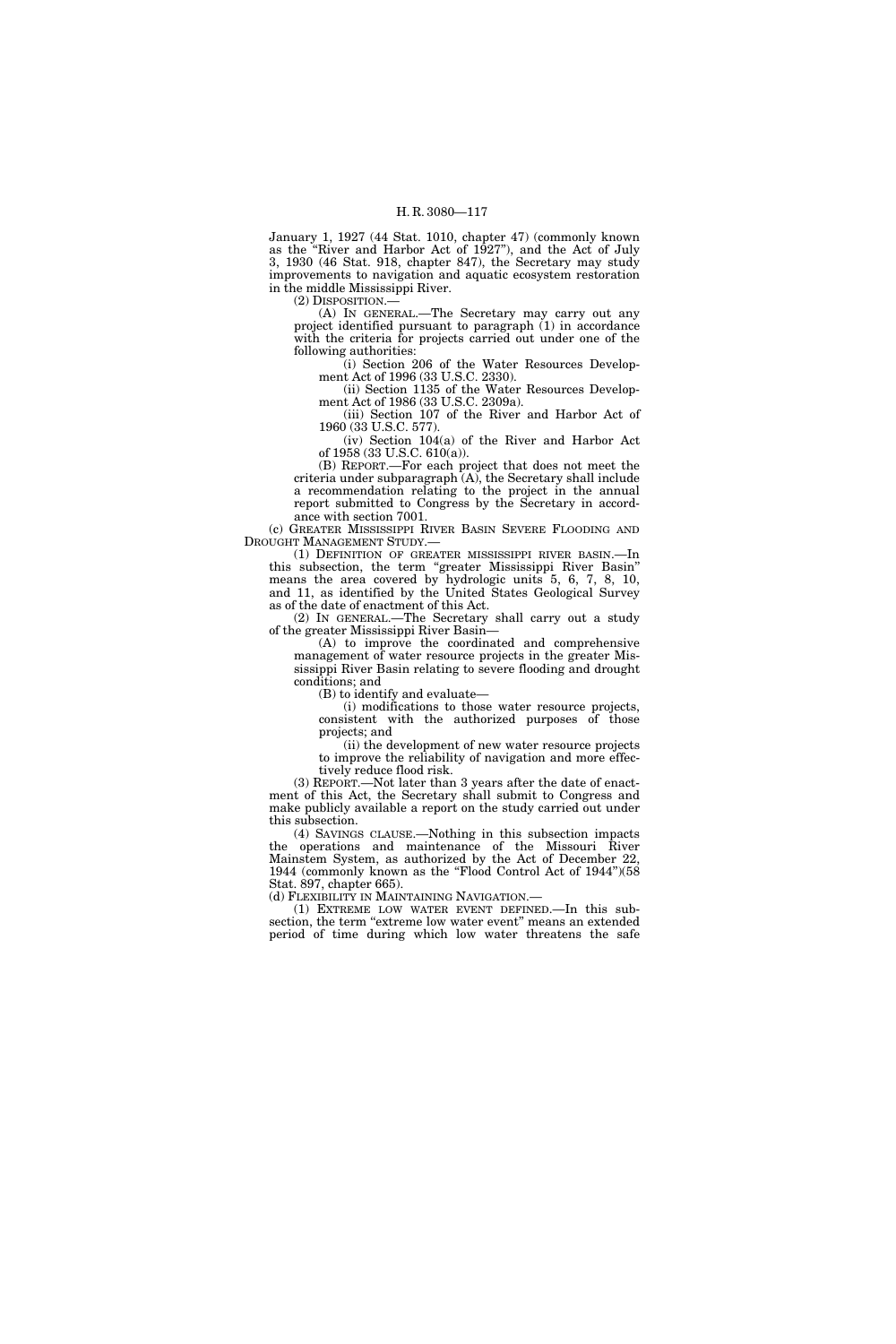commercial use of the Mississippi River for navigation, including the use and availability of fleeting areas.

(2) REPORT ON AREAS FOR ACTION.—

(A) IN GENERAL.—Not later than 1 year after the date of enactment of this Act, the Secretary, in consultation with the Secretary of the department in which the Coast Guard is operating, shall complete and make publicly available a report identifying areas that are unsafe and unreliable for commercial navigation during extreme low water events along the authorized Federal navigation channel on the Mississippi River and measures to address those restrictions.

(B) INCLUSIONS.—The report under subparagraph (A) shall—

(i) consider data from the most recent extreme low water events that impacted navigation along the authorized Federal navigation channel on the Mississippi River;

(ii) identify locations for potential modifications, including improvements outside the authorized navigation channel, that will alleviate hazards at areas that constrain navigation during extreme low water events along the authorized Federal navigation channel on the Mississippi River; and

(iii) include recommendations for possible actions to address constrained navigation during extreme low water events.

(3) AUTHORIZED ACTIVITIES.—If the Secretary, in consultation with the Secretary of the department in which the Coast Guard is operating, determines it to be critical to maintaining safe and reliable navigation within the authorized Federal navigation channel on the Mississippi River, the Secretary may carry out activities outside the authorized Federal navigation channel along the Mississippi River, including the construction and operation of maintenance of fleeting areas, that—

(A) are necessary for safe and reliable navigation in the Federal channel; and

(B) have been identified in the report under paragraph  $(2)$ 

(4) RESTRICTION.—The Secretary shall only carry out activities authorized under paragraph (3) for such period of time as is necessary to maintain reliable navigation during the extreme low water event.

(5) NOTIFICATION.—Not later than 60 days after initiating an activity under this subsection, the Secretary shall submit to the Committee on Environment and Public Works of the Senate and the Committee on Transportation and Infrastructure of the House of Representatives a notice that includes—

(A) a description of the activities undertaken, including the costs associated with the activities; and

(B) a comprehensive description of how the activities are necessary for maintaining safe and reliable navigation of the Federal channel.

#### **SEC. 4003. MISSOURI RIVER.**

(a) UPPER MISSOURI BASIN FLOOD AND DROUGHT MONITORING.—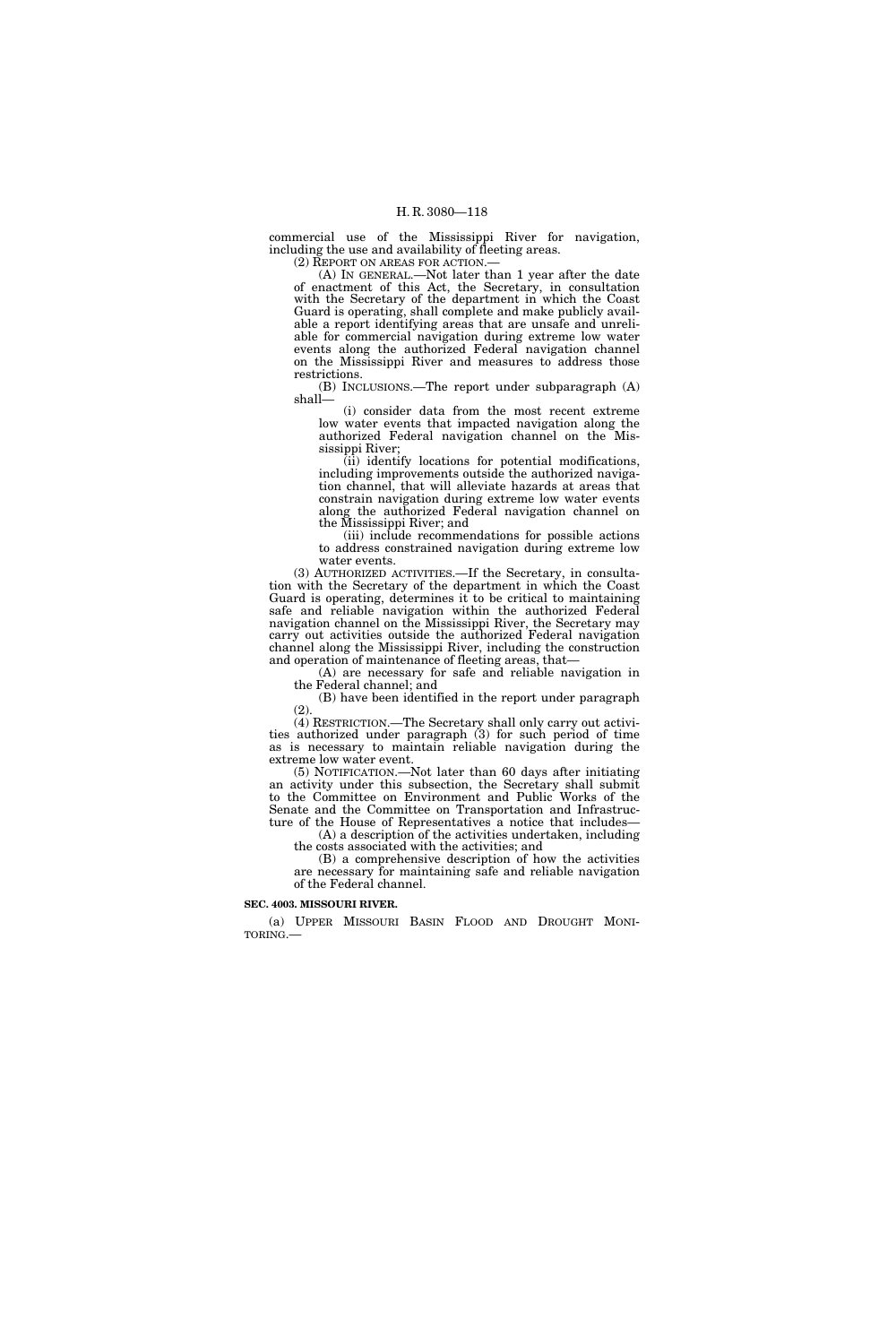(1) IN GENERAL.—The Secretary, in coordination with the Administrator of the National Oceanic and Atmospheric Administration, the Chief of the Natural Resources Conservation Service, the Director of the United States Geological Survey, and the Commissioner of the Bureau of Reclamation, shall carry out activities to improve and support management of Corps of Engineers water resources development projects, including—

(A) soil moisture and snowpack monitoring in the Upper Missouri River Basin to reduce flood risk and improve river and water resource management in the Upper Missouri River Basin, as outlined in the February 2013 report entitled ''Upper Missouri Basin Monitoring Committee—Snow Sampling and Instrumentation Recommendations'';

(B) restoring and maintaining existing mid- and highelevation snowpack monitoring sites operated under the SNOTEL program of the Natural Resources Conservation Service; and

(C) operating streamflow gages and related interpretive studies in the Upper Missouri River Basin under the cooperative water program and the national streamflow information program of the United States Geological Service.

(2) USE OF FUNDS.—Amounts made available to the Secretary to carry out activities under this subsection shall be used to supplement but not supplant other related activities of Federal agencies that are carried out within the Missouri River Basin.

(3) COOPERATIVE AGREEMENTS.—

(A) IN GENERAL.—The Secretary may enter into cooperative agreements with other Federal agencies to carry out this subsection.

(B) MAINTENANCE OF EFFORT.—The Secretary may only enter into a cooperative agreement with another Federal agency under this paragraph if such agreement specifies that the agency will maintain aggregate expenditures in the Missouri River Basin for existing programs that implement activities described in paragraph (1) at a level that is equal to or exceeds the aggregate expenditures for the fiscal year immediately preceding the fiscal year in which such agreement is signed.

(4) REPORT.—Not later than 1 year after the date of enactment of this Act, the Comptroller General of the United States, in consultation with the Secretary, shall submit to the Committee on Environment and Public Works of the Senate and the Committee on Transportation and Infrastructure of the House of Representatives a report that—

(A) identifies progress made by the Secretary and other Federal agencies in implementing the recommendations contained in the report described in paragraph (1)(A) with respect to enhancing soil moisture and snowpack monitoring in the Upper Missouri Basin;

(B) includes recommendations—

(i) to enhance soil moisture and snowpack monitoring in the Upper Missouri Basin that would enhance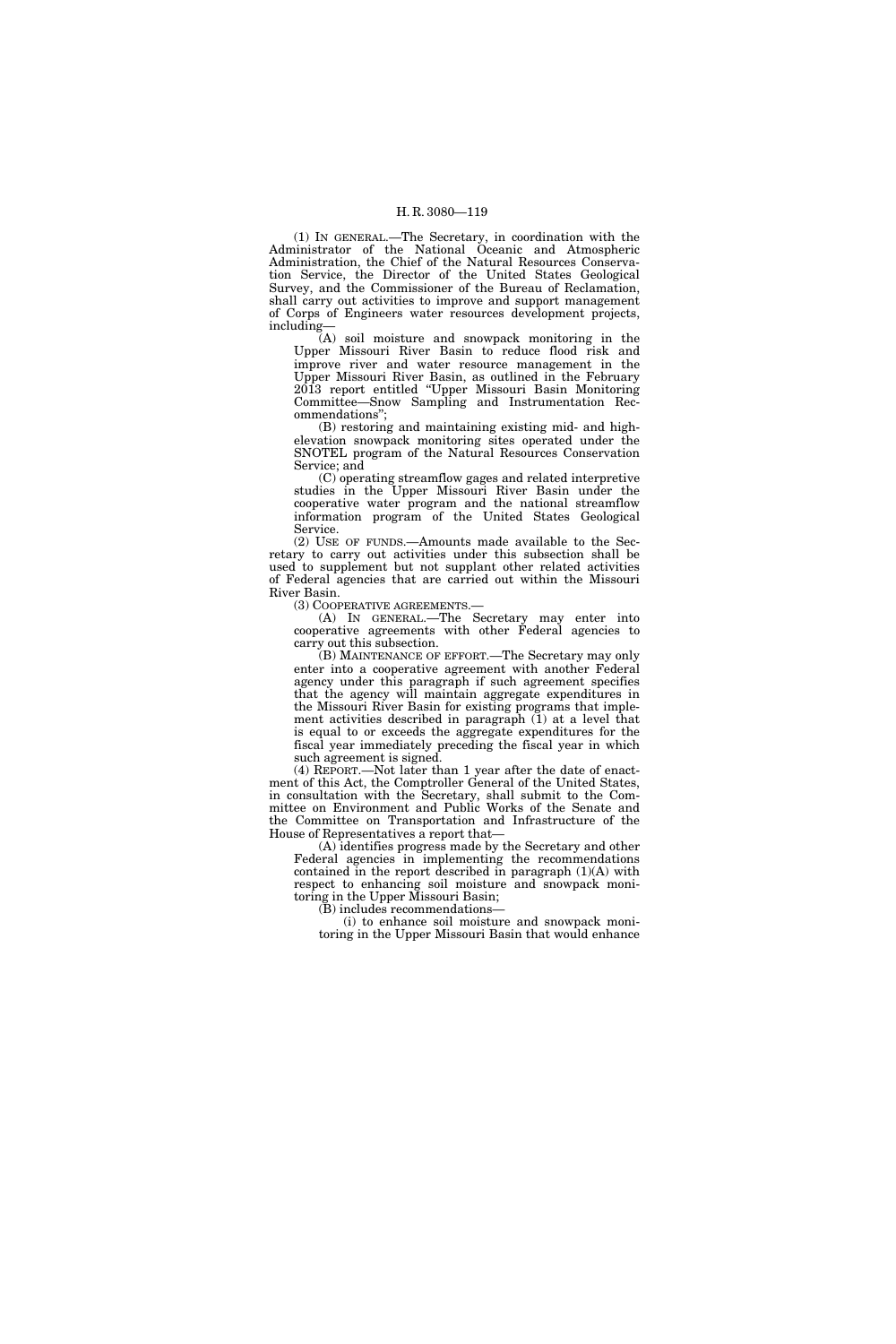water resources management, including managing flood risk, in that basin; and

(ii) on the most efficient manner of collecting and sharing data to assist Federal agencies with water resources management responsibilities;

(C) identifies the expected costs and timeline for implementing the recommendations described in subparagraph  $(B)(i)$ ; and

(D) identifies the role of States and other Federal agencies in gathering necessary soil moisture and snowpack monitoring data.

(b) MISSOURI RIVER BETWEEN FORT PECK DAM, MONTANA AND GAVINS POINT DAM, SOUTH DAKOTA AND NEBRASKA.—Section 9(f) of the Act of December 22, 1944 (commonly known as the "Flood Control Act of 1944'') (58 Stat. 891, chapter 665; 102 Stat. 4031) is amended in the second sentence by striking ''\$3,000,000'' and inserting "\$5,000,000".

(c) MISSOURI RIVER RECOVERY IMPLEMENTATION COMMITTEE EXPENSES REIMBURSEMENT.—Section 5018(b)(5) of the Water Resources Development Act of 2007 (121 Stat. 1200) is amended by striking subparagraph (B) and inserting the following:

''(B) TRAVEL EXPENSES.—Subject to the availability of funds, the Secretary may reimburse a member of the Committee for travel expenses, including per diem in lieu of subsistence, at rates authorized for an employee of a Federal agency under subchapter I of chapter 57 of title 5, United States Code, while away from the home or regular place of business of the member in performance of services

for the Committee.".<br>(d) UPPER MISSOURI SHORELINE STABILIZATION.-

(1) IN GENERAL.—The Secretary shall conduct a study to determine the feasibility of carrying out projects to address shoreline erosion in the Upper Missouri River Basin (including the States of South Dakota, North Dakota, and Montana) resulting from the operation of a reservoir constructed under the Pick-Sloan Missouri River Basin Program (authorized by section 9 of the Act of December 22, 1944 (commonly known as the ''Flood Control Act of 1944'') (58 Stat. 891, chapter 665)).

(2) CONTENTS.—The study carried out under paragraph (1) shall, to the maximum extent practicable—

(A) use previous assessments completed by the Corps of Engineers or other Federal agencies; and

(B) assess the infrastructure needed to—

(i) reduce shoreline erosion;

(ii) mitigate additional loss of land; (iii) contribute to environmental and ecosystem improvement; and

(iv) protect existing community infrastructure, including roads and water and waste-water related infrastructure.

(3) DISPOSITION.—The Secretary may carry out projects identified in the study under paragraph (1) in accordance with the criteria for projects carried out under section 14 of the Flood Control Act of 1946 (33 U.S.C. 701r).

(4) ANNUAL REPORT.—For each project identified in the study under paragraph (1) that cannot be carried out under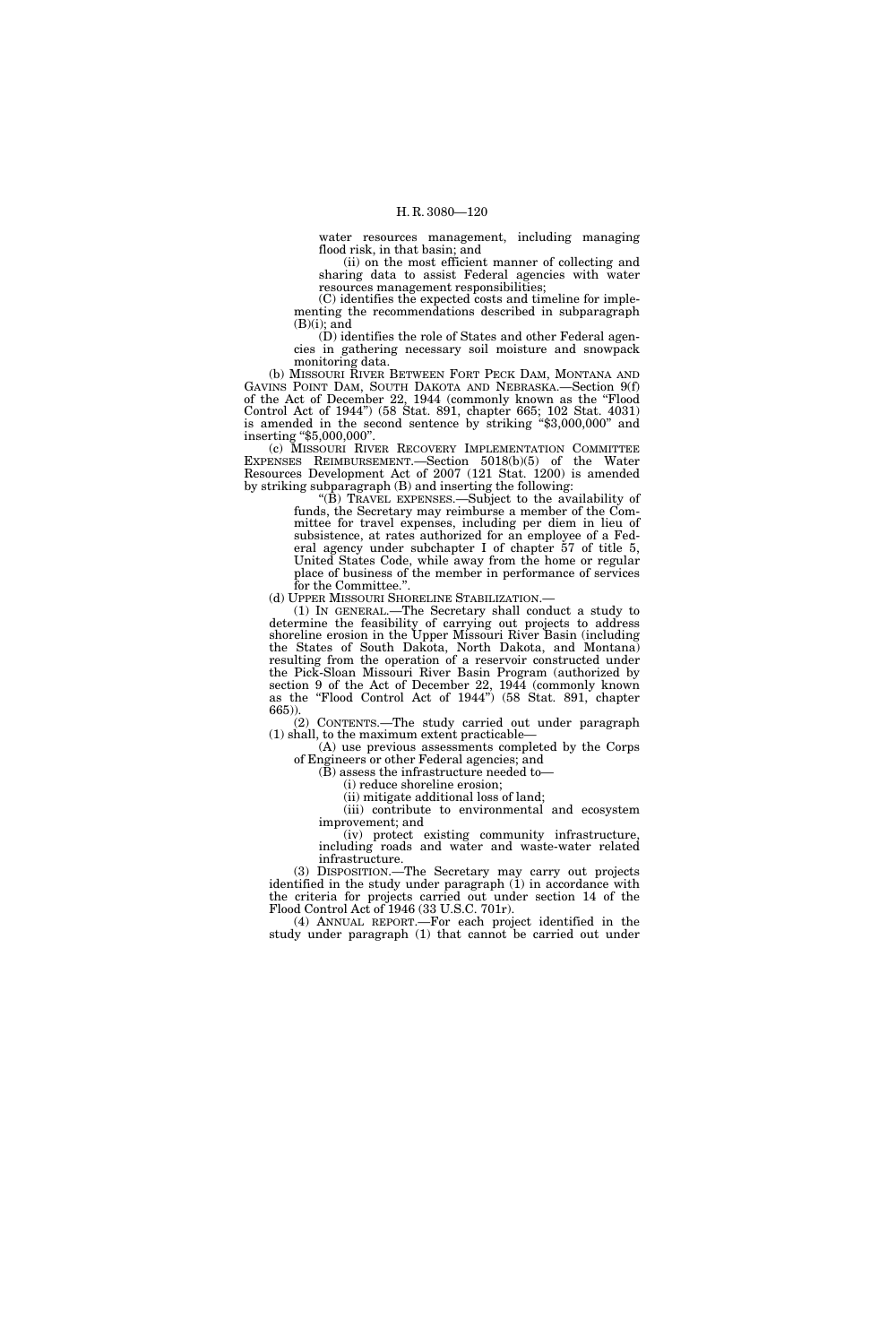any of the authorities specified in paragraph (3), upon determination by the Secretary of the feasibility of the project, the Secretary may include a recommendation relating to the project in the annual report submitted to Congress under section 7001.

(5) COORDINATION.—In carrying out this subsection, the Secretary shall consult and coordinate with the appropriate State or tribal agency for the area in which the project is located.

(6) PAYMENT OPTIONS.—The Secretary shall allow the full non-Federal contribution for a project under this subsection to be paid in accordance with section 103(k) of the Water Resources Development Act of 1986 (33 U.S.C. 2213(k)).

(e) MISSOURI RIVER FISH AND WILDLIFE MITIGATION.—The Secretary shall include in the first budget of the United States Government submitted by the President under section 1105 of title 31, United States Code, after the date of enactment of this Act, and biennially thereafter, a report that describes activities carried out by the Secretary relating to the project for mitigation of fish and wildlife losses, Missouri River Bank Stabilization and Navigation Project, Missouri, Kansas, Iowa, and Nebraska, authorized by section 601(a) of the Water Resources Development Act of 1986 (100 Stat. 4143), including—

(1) an inventory of all actions taken by the Secretary in furtherance of the project, including an inventory of land owned or acquired by the Secretary;

 $(2)$  a description, including a prioritization, of the specific actions proposed to be undertaken by the Secretary for the subsequent fiscal year in furtherance of the project;

(3) an assessment of the progress made in furtherance of the project, including—

(A) a description of how each of the actions identified under paragraph (1) have impacted the progress; and

(B) the status of implementation of any applicable requirements of the Endangered Species Act of 1973 (16 U.S.C. 1531 et seq.), including any applicable biological opinions; and

 $(\overline{4})$  an assessment of additional actions or authority necessary to achieve the results of the project.

(f) LOWER YELLOWSTONE.—Section 3109 of the Water Resources Development Act of 2007 (121 Stat. 1135) is amended—

(1) by striking ''The Secretary may'' and inserting the following:

''(a) IN GENERAL.—The Secretary may''; and

(2) by adding at the end the following:

"(b) LOCAL PARTICIPATION.—In carrying out subsection (a), the Secretary shall consult with, and consider the activities being carried out by—

''(1) other Federal agencies;

 $\widetilde{C}(2)$  conservation districts;

"(3) the Yellowstone River Conservation District Council; and ''(4) the State of Montana.''.

# **SEC. 4004. ARKANSAS RIVER.**

(a) PROJECT GOAL.—The goal for operation of the McClellan-Kerr Arkansas River navigation system, Arkansas and Oklahoma,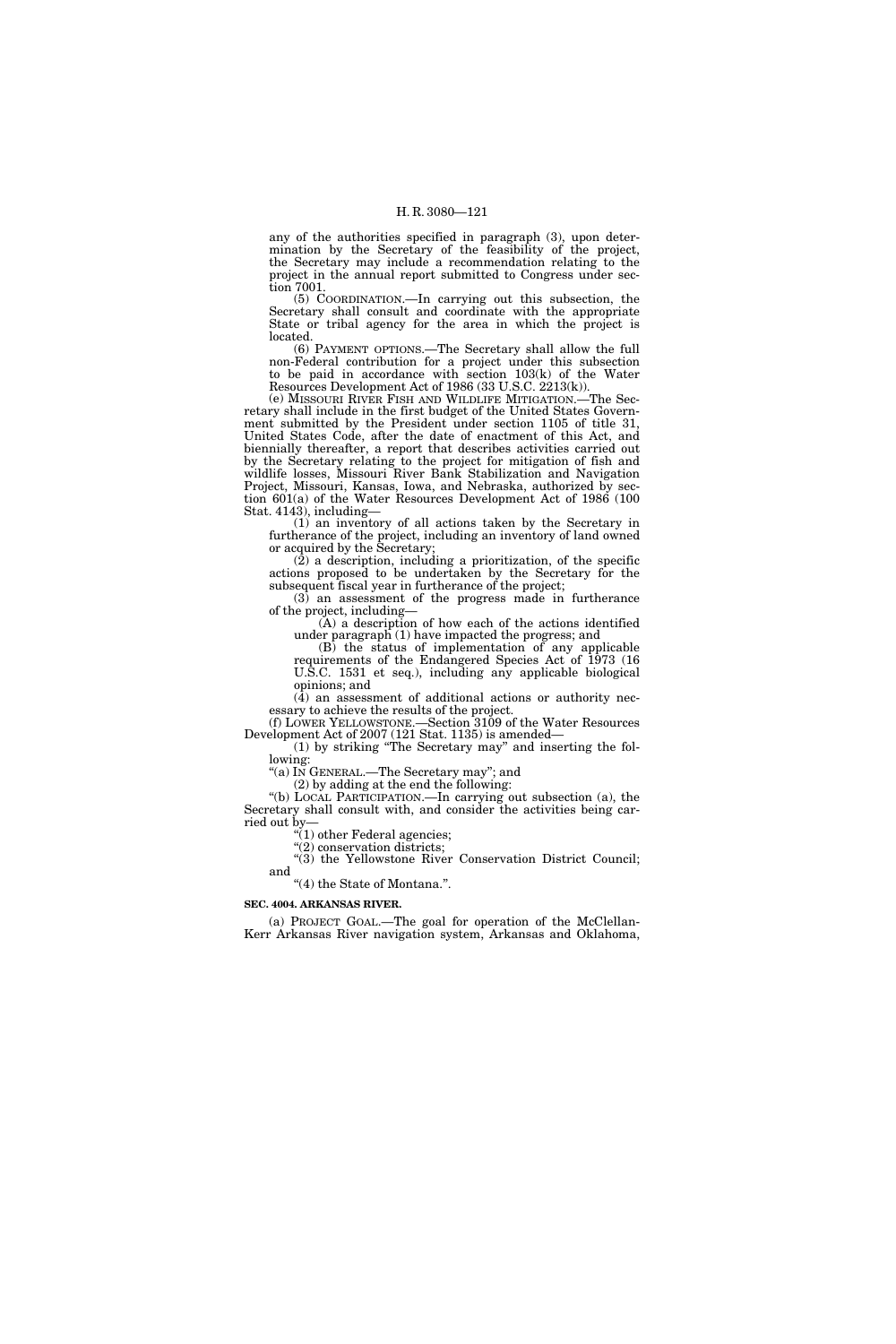shall be to maximize the use of the system in a balanced approach that incorporates advice from representatives from all project purposes to ensure that the full value of the system is realized by the United States.

(b) MCCLELLAN-KERR ARKANSAS RIVER NAVIGATION SYSTEM ADVISORY COMMITTEE.—

(1) IN GENERAL.—In accordance with the Federal Advisory Committee Act (5 U.S.C. App.), the Secretary shall establish an advisory committee for the McClellan-Kerr Arkansas River navigation system, Arkansas and Oklahoma project authorized by the first section of the Act of July 24, 1946 (60 Stat. 635, chapter 595).

(2) DUTIES.—The advisory committee shall—

(A) serve in an advisory capacity only; and (B) provide information and recommendations to the Corps of Engineers relating to the efficiency, reliability, and availability of the operations of the McClellan-Kerr

Arkansas River navigation system. (3) SELECTION AND COMPOSITION.—The advisory committee shall be—

(A) selected jointly by the Little Rock district engineer and the Tulsa district engineer; and

(B) composed of members that equally represent the McClellan-Kerr Arkansas River navigation system project purposes.

(4) AGENCY RESOURCES.—The Little Rock district and the Tulsa district of the Corps of Engineers, under the supervision of the southwestern division, shall jointly provide the advisory committee with adequate staff assistance, facilities, and resources.

(5) TERMINATION.—

(A) IN GENERAL.—Subject to subparagraph (B), the advisory committee shall terminate on the date on which the Secretary submits a report to Congress demonstrating increases in the efficiency, reliability, and availability of the McClellan-Kerr Arkansas River navigation system.

(B) RESTRICTION.—The advisory committee shall terminate not less than 2 calendar years after the date on which the advisory committee is established.

#### **SEC. 4005. COLUMBIA BASIN.**

Section 536(g) of the Water Resources Development Act of 2000 (114 Stat. 2661) is amended by striking ''\$30,000,000'' and inserting ''\$50,000,000''.

#### **SEC. 4006. RIO GRANDE.**

Section 5056 of the Water Resources Development Act of 2007 (121 Stat. 1213) is amended—

 $(1)$  in subsection  $(b)(2)$ -

(A) in the matter preceding subparagraph (A), by striking "2008" and inserting "2014"; and

(B) in subparagraph (C), by inserting ''and an assessment of needs for other related purposes in the Rio Grande Basin, including flood damage reduction" after "assessment'';

 $(2)$  in subsection  $(c)(2)$ —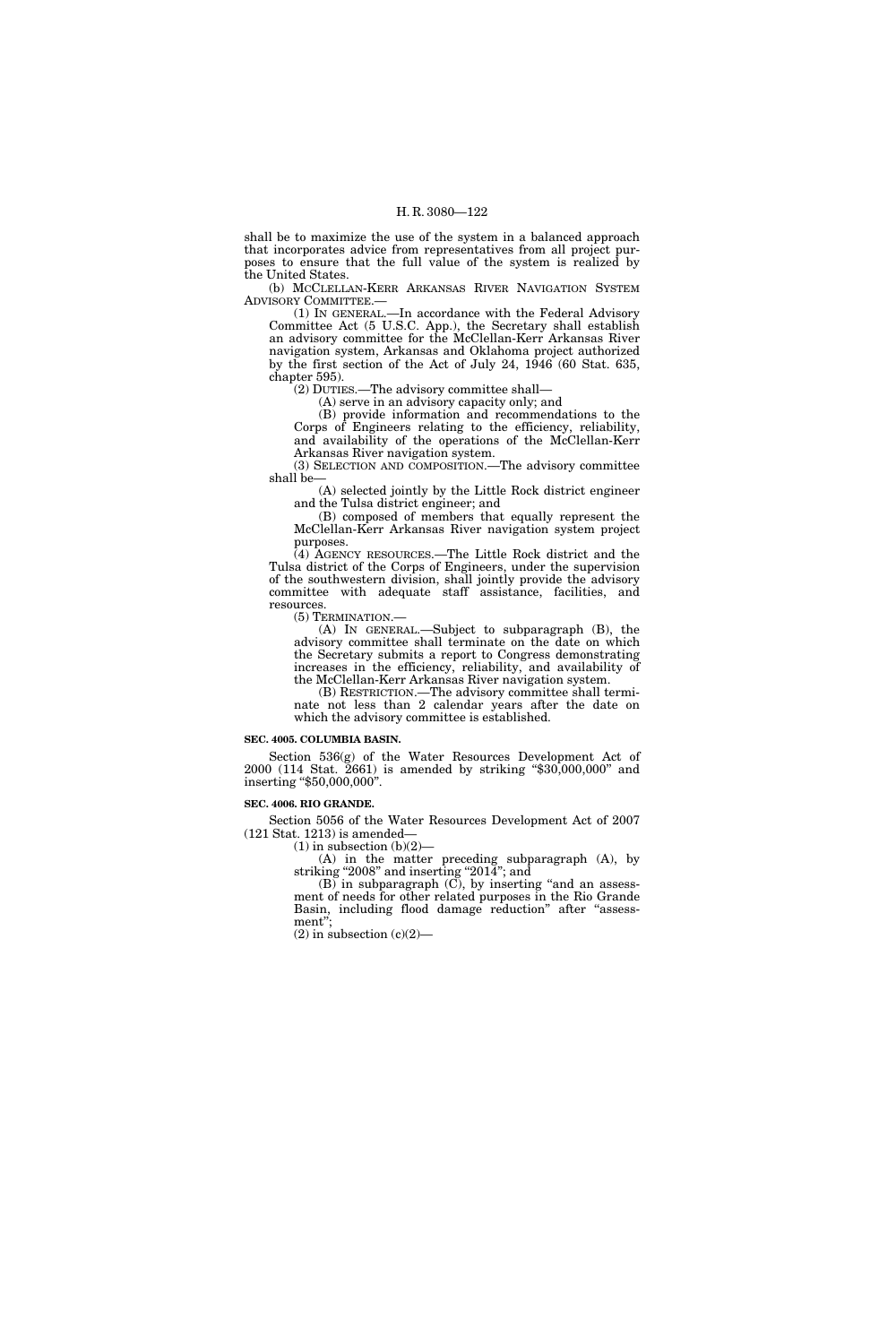(A) by striking "an interagency agreement with" and inserting ''1 or more interagency agreements with the Secretary of State and''; and

(B) by inserting ''or the U.S. Section of the International Boundary and Water Commission" after "the Department of the Interior''; and

 $(3)$  in subsection  $(f)$ , by striking "2011" and inserting "2019".

## **SEC. 4007. NORTHERN ROCKIES HEADWATERS.**

(a) IN GENERAL.—The Secretary shall conduct a study to determine the feasibility of carrying out projects for aquatic ecosystem restoration and flood risk reduction that will mitigate the impacts of extreme weather events, including floods and droughts, on communities, water users, and fish and wildlife located in and along the headwaters of the Columbia, Missouri, and Yellowstone Rivers (including the tributaries of those rivers) in the States of Idaho and Montana.

(b) INCLUSIONS.—The study under subsection (a) shall, to the maximum extent practicable—

(1) emphasize the protection and enhancement of natural riverine processes; and (2) assess the individual and cumulative needs associated

with—

(A) floodplain restoration and reconnection;

(B) floodplain and riparian area protection through the use of conservation easements;

(C) instream flow restoration projects;

(D) fish passage improvements; (E) channel migration zone mapping; and

(F) invasive weed management.

(c) DISPOSITION.— (1) IN GENERAL.—The Secretary may carry out any project identified in the study pursuant to subsection (a) in accordance with the criteria for projects carried out under one of the following authorities:

(A) Section 206 of the Water Resources Development Act of 1996 (33 U.S.C. 2330).

(B) Section 1135 of the Water Resources Development Act of 1986 (33 U.S.C. 2309a).

(C) Section 104(a) of the River and Harbor Act of 1958 (33 U.S.C. 610(a)). (D) Section 205 of the Flood Control Act of 1948 (33

U.S.C. 701s).

(2) REPORT.—For each project that does not meet the criteria under paragraph (1), the Secretary shall include a recommendation relating to the project in the annual report submitted to Congress by the Secretary in accordance with section 7001.

(d) COORDINATION.—In carrying out this section, the Secretary—

(1) shall consult and coordinate with the appropriate agency for each State and Indian tribe; and

(2) may enter into cooperative agreements with those State or tribal agencies described in paragraph (1).

(e) LIMITATIONS.—Nothing in this section invalidates, preempts, or creates any exception to State water law, State water rights, or Federal or State permitted activities or agreements in the States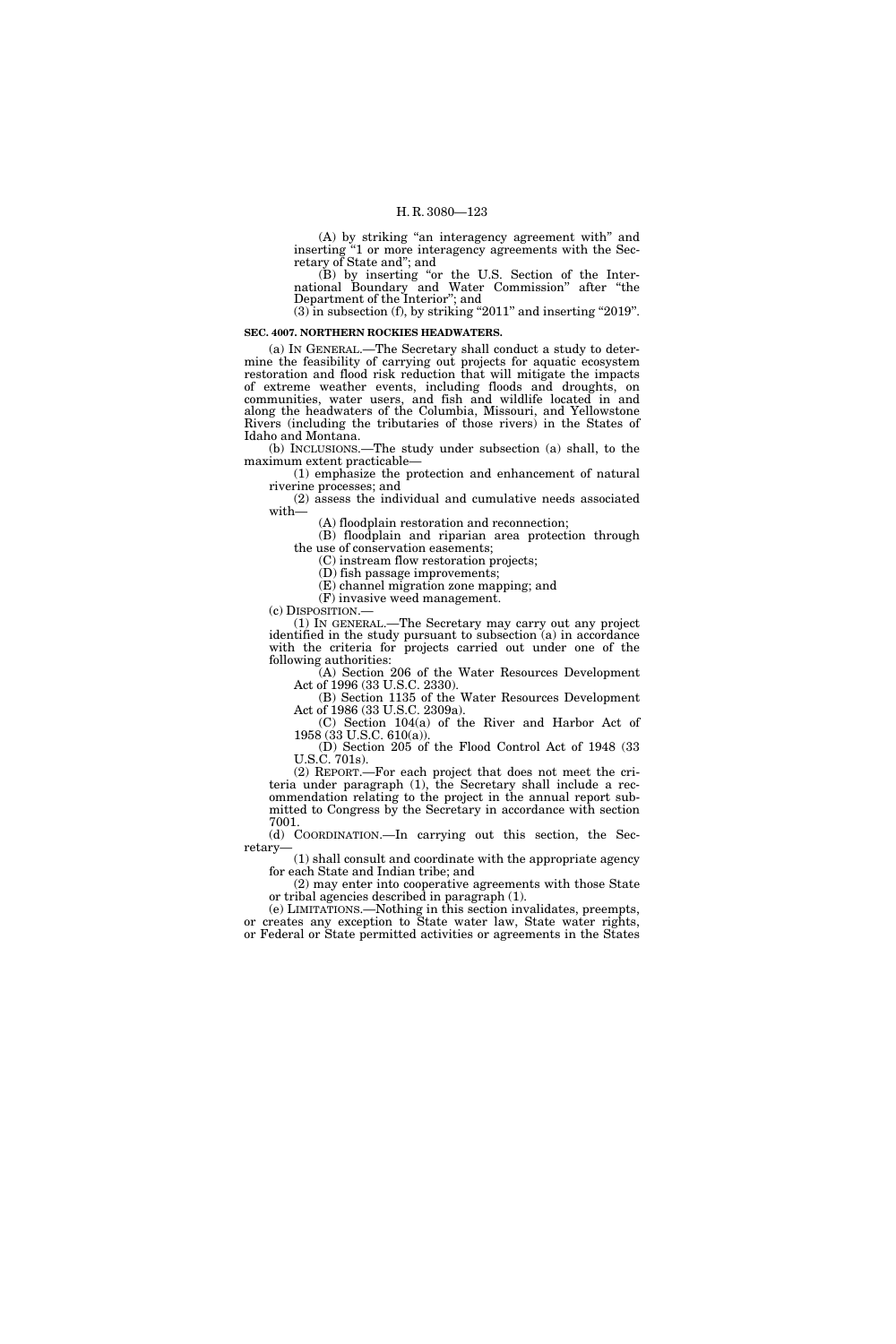of Idaho and Montana or any State containing tributaries to rivers in those States.

## **SEC. 4008. RURAL WESTERN WATER.**

Section 595 of the Water Resources Development Act of 1999 (113 Stat. 383) is amended—

(1) by striking subsection (c) and inserting the following: "(c) FORM OF ASSISTANCE.—Assistance under this section may be in the form of—

''(1) design and construction assistance for water-related environmental infrastructure and resource protection and development in Idaho, Montana, rural Nevada, New Mexico, rural Utah, and Wyoming, including projects for—

 $(A)$  wastewater treatment and related facilities;

"(B) water supply and related facilities;

''(C) environmental restoration; and

"(D) surface water resource protection and development; and

 $(2)$  technical assistance to small and rural communities for water planning and issues relating to access to water resources.''; and

(2) by striking subsection (h) and inserting the following: "(h) AUTHORIZATION OF APPROPRIATIONS.—There is authorized to be appropriated to carry out this section for the period beginning with fiscal year 2001, \$435,000,000, which shall—

"(1) be made available to the States and locales described in subsection (b) consistent with program priorities determined by the Secretary in accordance with criteria developed by the Secretary to establish the program priorities; and ''(2) remain available until expended.''.

## **SEC. 4009. NORTH ATLANTIC COASTAL REGION.**

(a) IN GENERAL.—The Secretary shall conduct a study to determine the feasibility of carrying out projects to restore aquatic ecosystems within the coastal waters of the Northeastern United States from the State of Virginia to the State of Maine, including associated bays, estuaries, and critical riverine areas.

(b) STUDY.—In carrying out the study under subsection (a), the Secretary shall—

(1) as appropriate, coordinate with the heads of other appropriate Federal agencies, the Governors of the coastal States from Virginia to Maine, nonprofit organizations, and other interested parties;

(2) identify projects for aquatic ecosystem restoration based on an assessment of the need and opportunities for aquatic ecosystem restoration within the coastal waters of the Northeastern States described in subsection (a); and

(3) use, to the maximum extent practicable, any existing plans and data.

(c) DISPOSITION.— (1) IN GENERAL.—The Secretary may carry out any project identified in the study pursuant to subsection (a) in accordance with the criteria for projects carried out under one of the following authorities:

(A) Section 206 of the Water Resources Development Act of 1996 (33 U.S.C. 2330).

(B) Section 1135 of the Water Resources Development Act of 1986 (33 U.S.C. 2309a).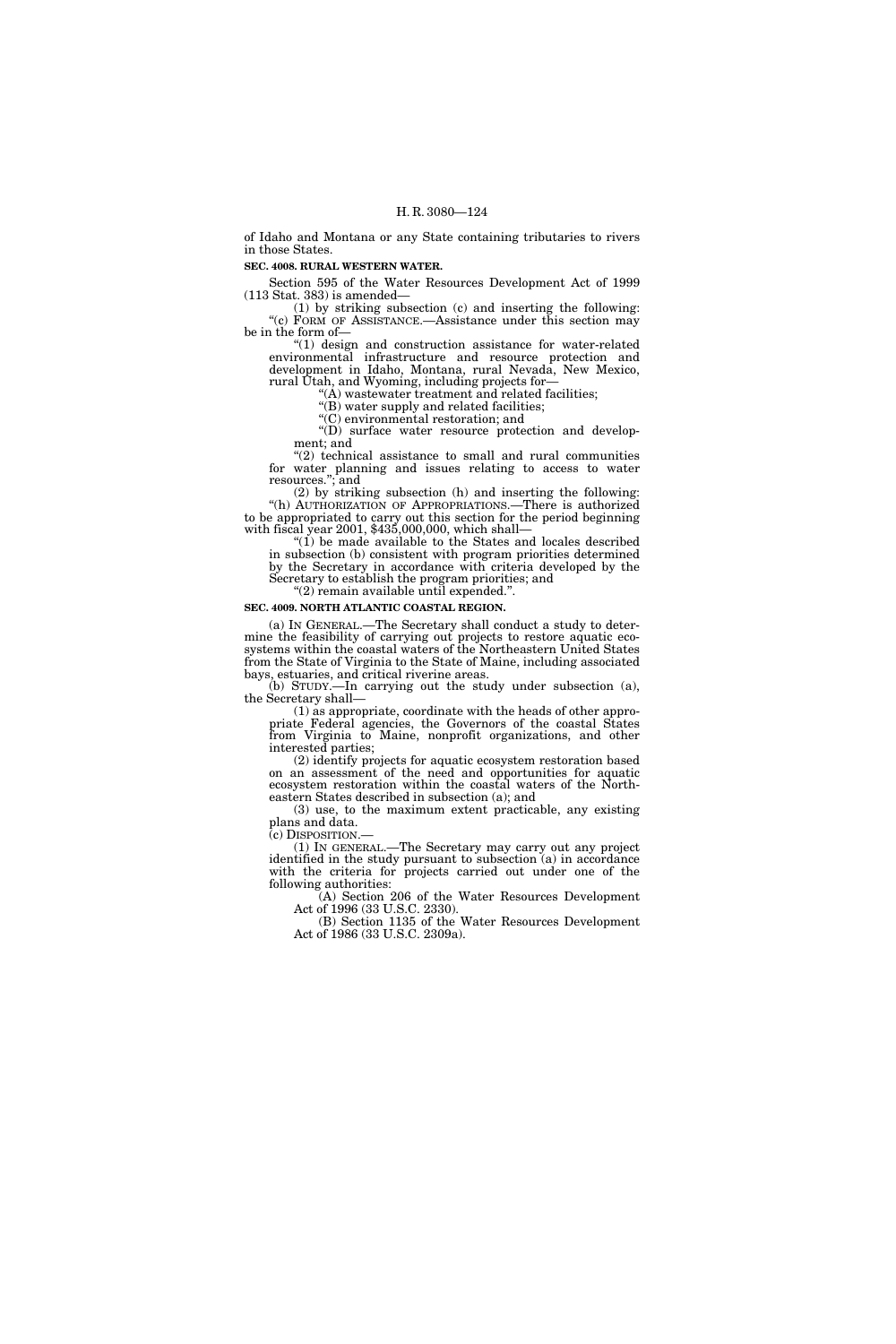(C) Section 3 of the Act of August 13, 1946 (33 U.S.C. 426g).

(D) Section 204 of the Water Resources Development Act of 1992 (33 U.S.C. 2326).

(2) REPORT.—For each project that does not meet the criteria under paragraph (1), the Secretary shall include a recommendation relating to the project in the annual report submitted to Congress by the Secretary in accordance with section 7001.

#### **SEC. 4010. CHESAPEAKE BAY.**

(a) IN GENERAL.—Section 510 of the Water Resources Development Act of 1996 (Public Law 104–303; 110 Stat. 3759; 121 Stat. 1202) is amended—

(1) in subsection (a)—

 $(A)$  in paragraph  $(1)$ —

(i) by striking ''pilot program'' and inserting ''program''; and

(ii) by inserting ''in the basin States described in subsection (f) and the District of Columbia'' after "interests"; and

(B) by striking paragraph (2) and inserting the following:

"(2) FORM.—The assistance under paragraph  $(1)$  shall be in the form of design and construction assistance for waterrelated resource protection and restoration projects affecting the Chesapeake Bay estuary, based on the comprehensive plan under subsection (b), including projects for—

''(A) sediment and erosion control; ''(B) protection of eroding shorelines;

''(C) ecosystem restoration, including restoration of submerged aquatic vegetation;

 $f(D)$  protection of essential public works;

 $\widetilde{E}$ ) beneficial uses of dredged material; and

''(F) other related projects that may enhance the living resources of the estuary.";

(2) by striking subsection (b) and inserting the following: "(b) COMPREHENSIVE PLAN.— ''(b) COMPREHENSIVE PLAN.— ''(1) IN GENERAL.—Not later than 2 years after the date

of enactment of the Water Resources Reform and Development Act of 2014, the Secretary, in cooperation with State and local governmental officials and affected stakeholders, shall develop a comprehensive Chesapeake Bay restoration plan to guide the implementation of projects under subsection (a)(2).

" $(2)$  COORDINATION.—The restoration plan described in paragraph (1) shall, to the maximum extent practicable, consider and avoid duplication of any ongoing or planned actions of other Federal, State, and local agencies and nongovernmental organizations.

''(3) PRIORITIZATION.—The restoration plan described in paragraph (1) shall give priority to projects eligible under subsection  $(a)(2)$  that will also improve water quality or quantity or use natural hydrological features and systems.'';

 $(3)$  in subsection  $(c)$ –

(A) in paragraph (1), by striking ''to provide'' and all that follows through the period at the end and inserting ''for the design and construction of a project carried out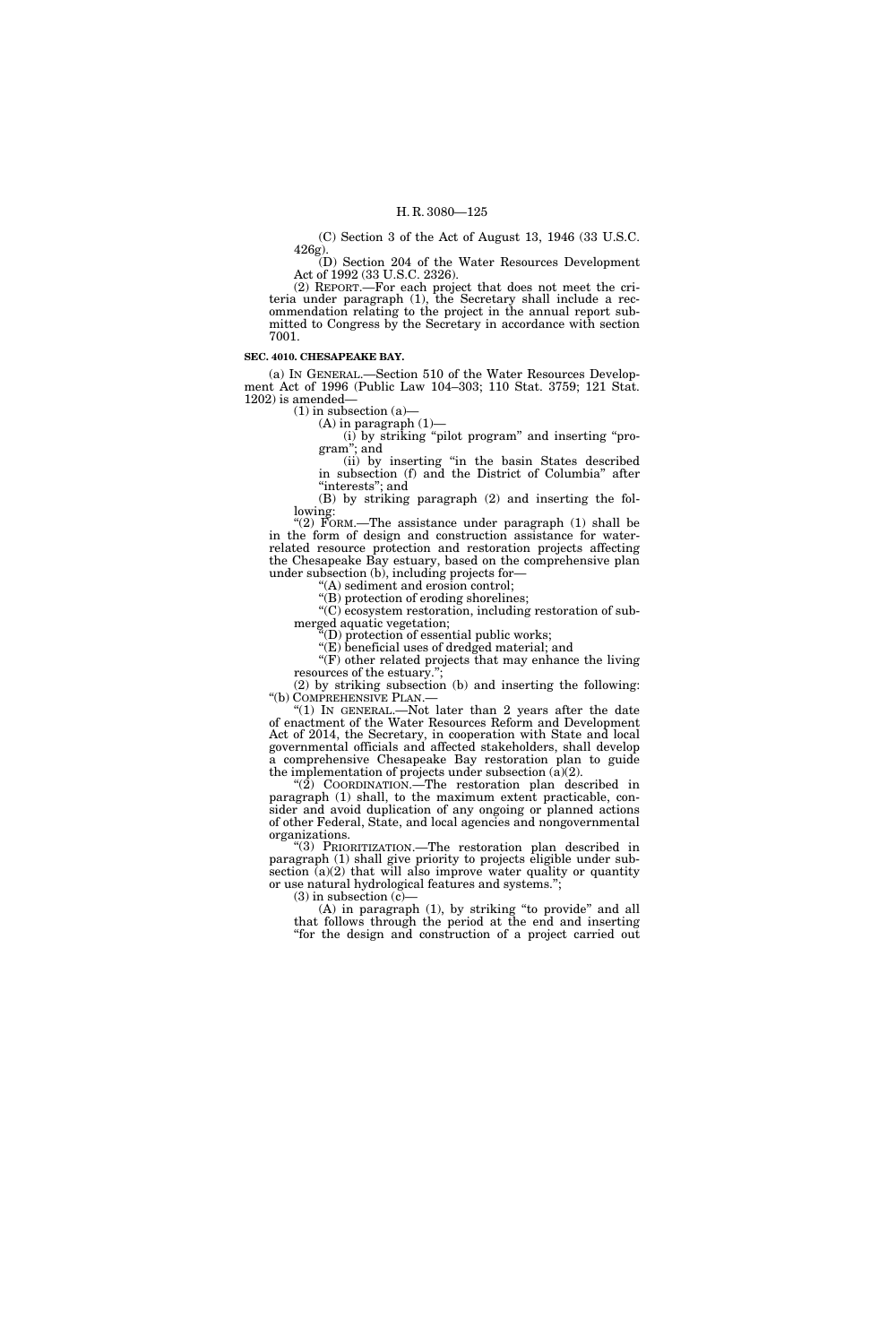pursuant to the comprehensive Chesapeake Bay restoration plan described in subsection (b).'';

(B) in paragraph (2)(A), by striking ''facilities or resource protection and development plan'' and inserting "resource protection and restoration plan"; and

(C) by adding at the end the following:

''(3) PROJECTS ON FEDERAL LAND.—A project carried out pursuant to the comprehensive Chesapeake Bay restoration plan described in subsection (b) that is located on Federal land shall be carried out at the expense of the Federal agency that owns the land on which the project will be a carried out.

''(4) NON-FEDERAL CONTRIBUTIONS.—A Federal agency carrying out a project described in paragraph (3) may accept contributions of funds from non-Federal entities to carry out that project.'';

(4) by striking subsection (e) and inserting the following: "(e) COOPERATION.—In carrying out this section, the Secretary shall cooperate with—

 $\mathbb{F}(1)$  the heads of appropriate Federal agencies, including— ''(A) the Administrator of the Environmental Protection Agency;

''(B) the Secretary of Commerce, acting through the Administrator of the National Oceanographic and Atmospheric Administration;

''(C) the Secretary of the Interior, acting through the Director of the United States Fish and Wildlife Service; and

''(D) the heads of such other Federal agencies as the Secretary determines to be appropriate; and

"(2) agencies of a State or political subdivision of a State, including the Chesapeake Bay Commission.'';

(5) by striking subsection (f) and inserting the following: ''(f) PROJECTS.—The Secretary shall establish, to the maximum extent practicable, at least 1 project under this section in—

"(1) regions within the Chesapeake Bay watershed of each of the basin States of Delaware, Maryland, New York, Pennsylvania, Virginia, and West Virginia; and

''(2) the District of Columbia.'';

(6) by striking subsection (h); and

(7) by redesignating subsection (i) as subsection (h).

(b) CHESAPEAKE BAY OYSTER RESTORATION.—Section 704(b) of Water Resources Development Act of 1986 (33 U.S.C. 2263(b)) is amended—

 $(1)$  in paragraph  $(1)$ , by striking "\$50,000,000" and inserting ''\$60,000,000''; and

(2) in paragraph (4), by striking subparagraph (B) and inserting the following:

''(B) FORM.—The non-Federal share may be provided through in-kind services, including—

''(i) the provision by the non-Federal interest of shell stock material that is determined by the Secretary to be suitable for use in carrying out the project; and

"(ii) in the case of a project carried out under paragraph (2)(D) after the date of enactment of this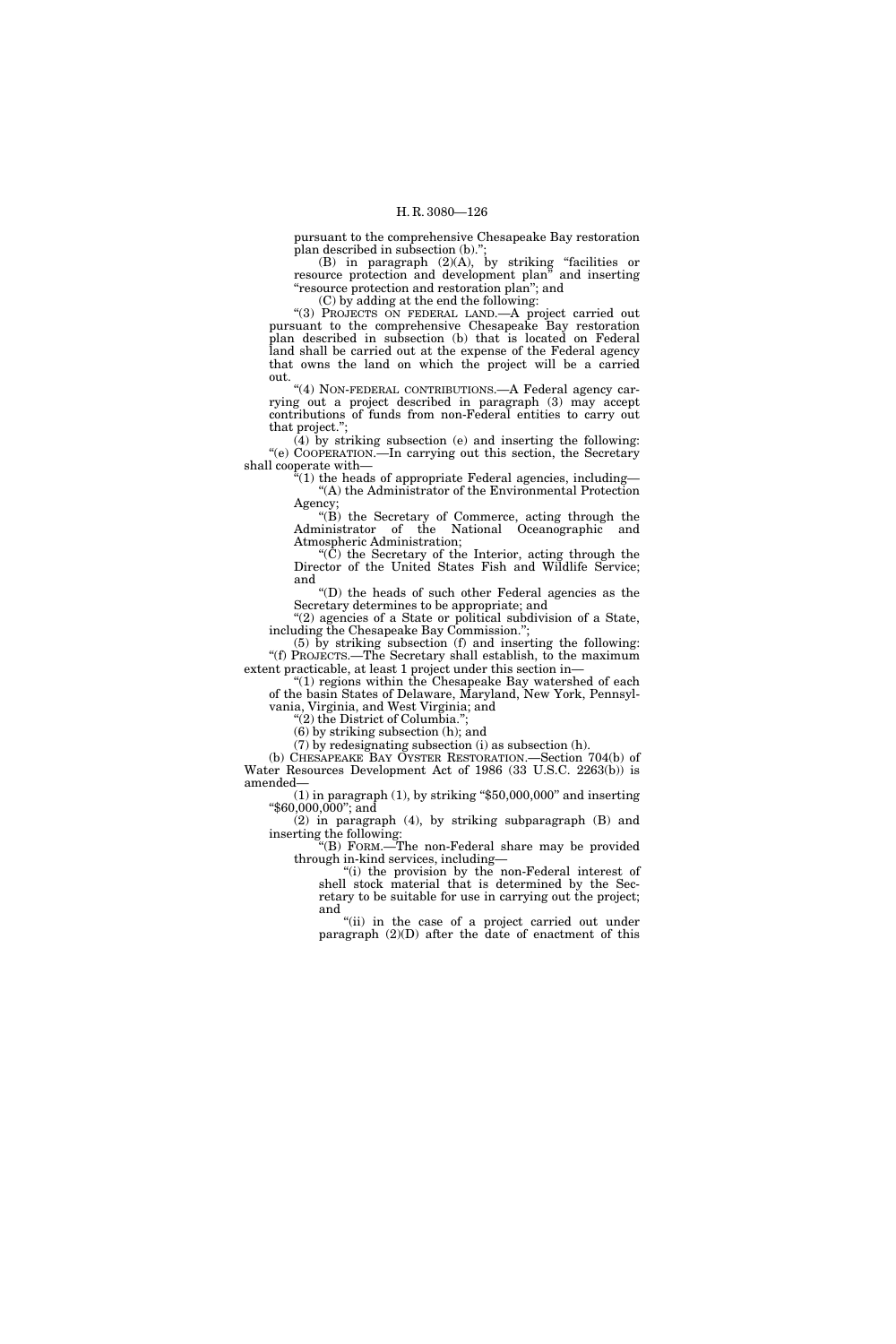clause, land conservation or restoration efforts undertaken by the non-Federal interest that the Secretary determines provide water quality benefits that—

''(I) enhance the viability of oyster restoration efforts;

''(II) are integral to the project; and

"(III) are cost effective."

**SEC. 4011. LOUISIANA COASTAL AREA.** 

(a) REVIEW OF COASTAL MASTER PLAN.—Section 7002(c) of the Water Resources Development Act of 2007 (121 Stat. 1271) is amended by inserting '', or the plan entitled 'Louisiana Comprehensive Master Plan for a Sustainable Coast' prepared by the State of Louisiana and accepted by the Louisiana Coastal Protection and Restoration Authority (including any subsequent amendments or revisions)'' before the period at the end.

(b) INTERIM USE OF  $\overline{P}$ LAN.—<br>(1) DEFINITIONS.—In this subsection:

(A) ANNUAL REPORT.—The term ''annual report'' has the meaning given the term in section 7001(f).

(B) FEASIBILITY REPORT; FEASIBILITY STUDY.—The terms ''feasibility report'' and ''feasibility study'' have the meanings given those terms in section 7001(f).

(2) REVIEW.—The Secretary shall—

(A) review the plan entitled 'Louisiana's Comprehensive Master Plan for a Sustainable Coast' prepared by the State of Louisiana and accepted by the Louisiana Coastal Protection and Restoration Authority Board (including any subsequent amendments or revisions); and (B) in consultation with the State of Louisiana, identify

and conduct feasibility studies for up to 10 projects included in the plan described in subparagraph (A).

(3) RECOMMENDATIONS.—The Secretary shall include in the subsequent annual report, in accordance with section 7001— (A) any proposed feasibility study initiated under para-

graph (2)(B); and (B) any feasibility report for a project identified under paragraph $(2)(B)$ .

(4) ADMINISTRATION.—Section 7008 of the Water Resources Development Act of 2007 (121 Stat. 1278) shall not apply to any feasibility study carried out under this subsection.

(c) SCIENCE AND TECHNOLOGY.—Section 7006(a)(2) of the Water Resources Development Act of 2007 (121 Stat. 1274) is amended— (1) by redesignating subparagraphs (C) and (D) as subpara-

graphs  $(D)$  and  $(\overline{E})$ , respectively; and

(2) by inserting after subparagraph (B) the following: ''(C) to examine a systemwide approach to coastal sustainability;".

**SEC. 4012. RED RIVER BASIN.** 

(a) IN GENERAL.—In the case of a reservoir located within the Red River Basin for which the Department of the Army is authorized to provide for municipal and industrial water supply storage and irrigation storage, the Secretary may reassign unused irrigation storage to storage for municipal and industrial water supply for use by a State or local interest that has entered into an agreement with the Secretary for water supply storage at that reservoir prior to the date of enactment of this Act.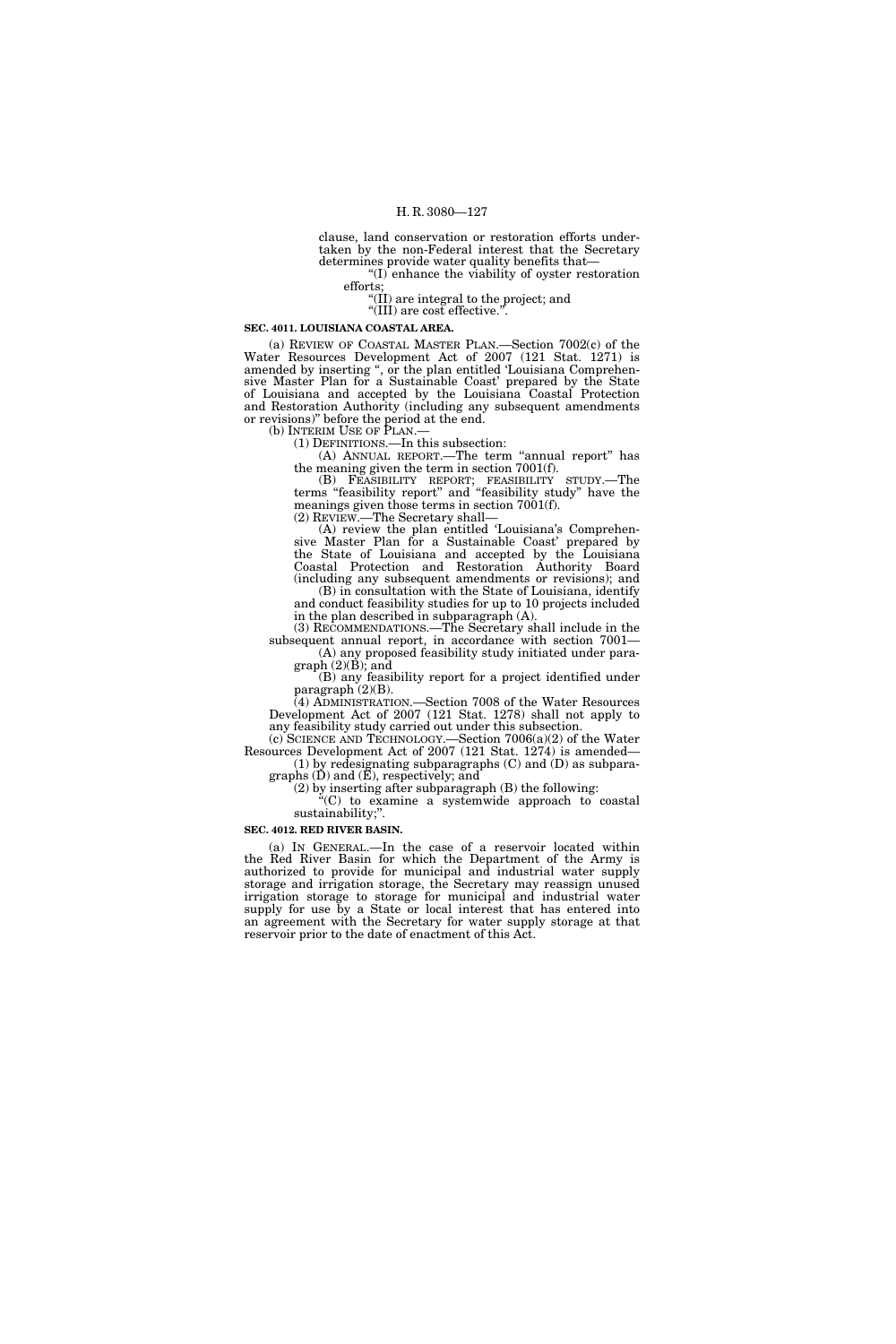(b) ADMINISTRATION.—Any assignment under subsection (a) shall be subject to such terms and conditions as the Secretary determines to be appropriate and necessary in the public interest.

## **SEC. 4013. TECHNICAL CORRECTIONS.**

(a) RARITAN RIVER.—Section 102 of the Energy and Water Development Appropriations Act, 1998 (Public Law 105–62; 111 Stat. 1327), is repealed.

(b) DES MOINES, BOONE, AND RACCOON RIVERS.—The boundaries for the project referred to as the Des Moines Recreational River and Greenbelt, Iowa, under the heading ''CORPS OF ENGI-NEERS—CIVIL'' under the heading ''DEPARTMENT OF THE ARMY'' under the heading "DEPARTMENT OF DEFENSE-CIVIL" in chapter IV of title I of the Supplemental Appropriations Act, 1985 (99 Stat. 313), are revised to include the entirety of sections 19 and 29, situated in T. 89 N., R. 28 W.

(c) SOUTH FLORIDA COASTAL AREA.—Section 109 of title I of division B of the Miscellaneous Appropriations Act, 2001 (114 Stat. 2763A–221; 121 Stat. 1217) is amended—

(1) in subsection (a), by inserting ''and unincorporated communities'' after ''municipalities'';

(2) by redesignating subsection (f) as subsection (g); and (3) by inserting after subsection (e) the following:

''(f) PRIORITY.—In providing assistance under this section, the Secretary shall give priority to projects sponsored by current non-Federal interests, incorporated communities in Monroe County, Monroe County, and the State of Florida.''.

(d) TRINITY RIVER AND TRIBUTARIES.—Section  $5141(a)(2)$  of the Water Resources Development Act of 2007 (121 Stat. 1253) is amended by inserting ''and the Interior Levee Drainage Study Phase–II report, Dallas, Texas, dated January 2009,'' after ''September 2006,''.

(e) CENTRAL AND SOUTHERN FLORIDA CANAL.—

(1) IN GENERAL.—The Secretary shall consider any amounts and associated program income provided prior to the date of enactment of this Act by the Secretary of the Interior to the non-Federal interest for the acquisition of areas identified in section 316(b)(2) of the Water Resources Development Act of 1996 (110 Stat. 3715)—

(A) as satisfying the requirements of that paragraph; and

(B) as part of the Federal share of the cost of implementing the plan under that subsection.

(2) NON-FEDERAL COST SHARE.—The non-Federal interest shall receive credit for land, easements, rights-of-way, and relocations provided for the project as part of the non-Federal share of the cost of implementing the plan under section 316(b)(2) of the Water Resources Development Act of 1996 (110 Stat. 3715).

(3) CONFORMING AMENDMENT.—Section 316(b)(2) of the Water Resources Development Act of 1996 (110 Stat. 3715) is amended in the first sentence by striking "shall pay" and inserting "may pay up to".

(f) SOUTH PLATTE RIVER WATERSHED.—Section 116 of the Energy and Water Development and Related Agencies Appropriations Act, 2009 (123 Stat. 608) is amended in the matter preceding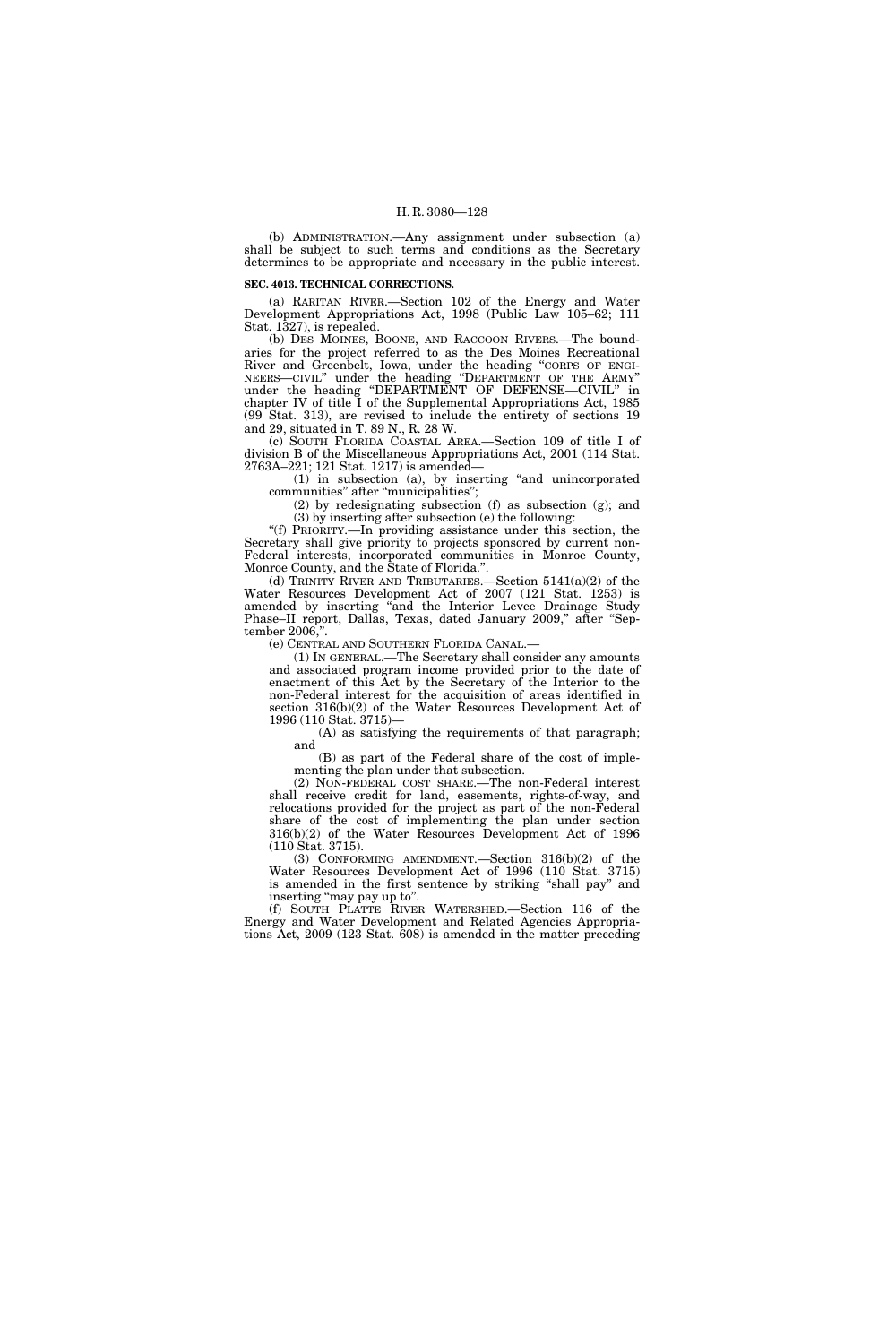the proviso by inserting "(or a designee of the Department)" after ''Colorado Department of Natural Resources''.

(g) POTOMAC RIVER.—Section 84(a) of the Water Resources Development Act of 1974 (88 Stat. 35) is amended by striking paragraph (1) and inserting the following:

" $(1)$  A channel capacity sufficient to pass the 100-year flood event, as identified in the document entitled 'Four Mile Run Watershed Feasibility Report' and dated January 2014.''.

#### **SEC. 4014. OCEAN AND COASTAL RESILIENCY.**

(a) IN GENERAL.—The Secretary shall conduct studies to determine the feasibility of carrying out Corps of Engineers projects in coastal zones to enhance ocean and coastal ecosystem resiliency. (b) STUDY.—In carrying out the study under subsection (a),

the Secretary shall— (1) as appropriate, coordinate with the heads of other appropriate Federal agencies, the Governors and other chief executive officers of the coastal states, nonprofit organizations, and other interested parties;

(2) identify Corps of Engineers projects in coastal zones for enhancing ocean and coastal ecosystem resiliency based on an assessment of the need and opportunities for, and feasibility of, the projects;

(3) to the maximum extent practicable, use any existing Corps of Engineers plans and data; and

(4) not later than 365 days after initial appropriations for this section, and every five years thereafter subject to the availability of appropriations, complete a study authorized under subsection (a).

(c) DISPOSITION.—

(1) IN GENERAL.—The Secretary may carry out a project identified in the study pursuant to subsection (a) in accordance with the criteria for projects carried out under one of the following authorities:

(A) Section 206(a)–(d) of the Water Resources Development Act of 1996 (33 U.S.C. 2330(a)–(d)).

(B) Section 1135(a)–(g) and (i) of the Water Resources Development Act of  $1986(33 \text{ U.S.C. } 2309a(a)–(g) \text{ and } (i))$ .  $(C)$  Section 3(a)–(b), and  $(c)(1)$  of the Act of August,

13 1946 (33 U.S.C. 426g(a)–(b), and (c)(1)). (D) Section 204(a)–(f) of the Water Resources Development Act of 1992 (33 U.S.C. 2326(a)–(f)).

(2) REPORT.—For each project that does not meet the criteria under paragraph (1), the Secretary shall include a recommendation relating to the project in the annual report submitted to Congress by the Secretary in accordance with section 7001.

(d) REQUESTS FOR PROJECTS.—The Secretary may carry out a project for a coastal state under this section only at the request of the Governor or chief executive officer of the coastal state, as appropriate.

(e) DEFINITION.—In this section, the terms ''coastal zone'' and "coastal state" have the meanings given such terms in section 304 of the Coastal Zone Management Act of 1972 (16 U.S.C. 1453), as in effect on the date of enactment of this Act.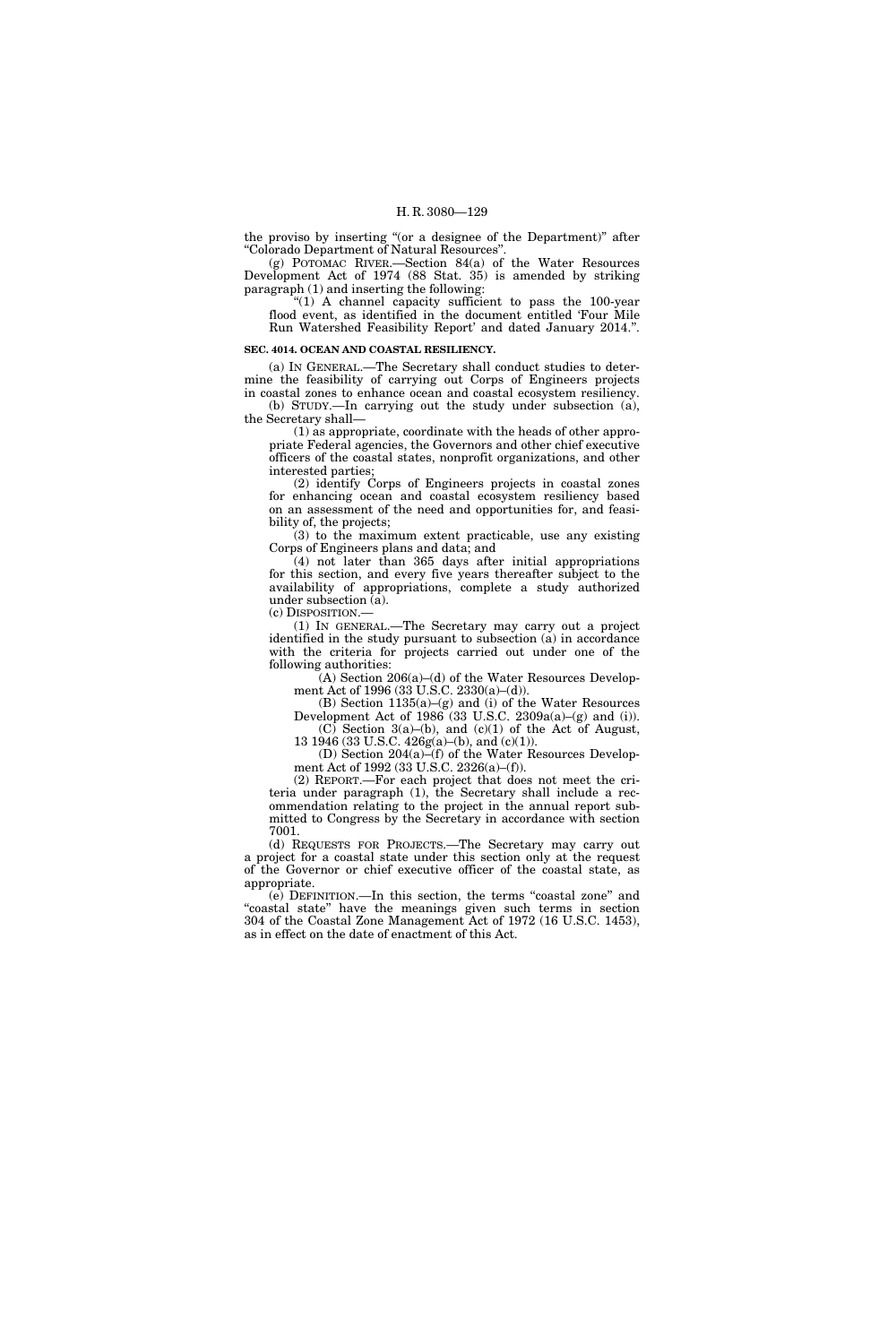## **TITLE V—WATER INFRASTRUCTURE FINANCING**

# **Subtitle A—State Water Pollution Control Revolving Funds**

## **SEC. 5001. GENERAL AUTHORITY FOR CAPITALIZATION GRANTS.**

Section 601(a) of the Federal Water Pollution Control Act (33 U.S.C. 1381(a)) is amended by striking "for providing assistance" and all that follows through the period at the end and inserting the following: ''to accomplish the objectives, goals, and policies of this Act by providing assistance for projects and activities identified in section  $603(c)$ .".

#### **SEC. 5002. CAPITALIZATION GRANT AGREEMENTS.**

Section 602(b) of the Federal Water Pollution Control Act (33 U.S.C.  $1382(b)$  is amended—

 $(1)$  in paragraph  $(6)$ —

 $(\overline{A})$  by striking "section 603 $(c)(1)$  of";

(B) by striking ''before fiscal'' and all that follows through ''grants under this title and'' and inserting ''with assistance made available by a State water pollution control revolving fund authorized under this title, or'';

(C) by inserting ", or both," after " $205(m)$  of this Act"; and

(D) by striking " $201(b)$ " and all that follows through " $511(c)(1)$ ," and inserting " $511(c)(1)$ ";

(2) in paragraph (9), by striking ''standards; and'' and inserting ''standards, including standards relating to the reporting of infrastructure assets;'';

(3) in paragraph (10), by striking the period at the end and inserting a semicolon; and

(4) by adding at the end the following:

"(11) the State will establish, maintain, invest, and credit the fund with repayments, such that the fund balance will be available in perpetuity for activities under this Act;

 $(12)$  any fees charged by the State to recipients of assistance that are considered program income will be used for the purpose of financing the cost of administering the fund or financing projects or activities eligible for assistance from the fund;

" $(13)$  beginning in fiscal year 2016, the State will require as a condition of providing assistance to a municipality or intermunicipal, interstate, or State agency that the recipient of such assistance certify, in a manner determined by the Governor of the State, that the recipient-

"(A) has studied and evaluated the cost and effectiveness of the processes, materials, techniques, and technologies for carrying out the proposed project or activity for which assistance is sought under this title; and

''(B) has selected, to the maximum extent practicable, a project or activity that maximizes the potential for efficient water use, reuse, recapture, and conservation, and energy conservation, taking into account—

''(i) the cost of constructing the project or activity;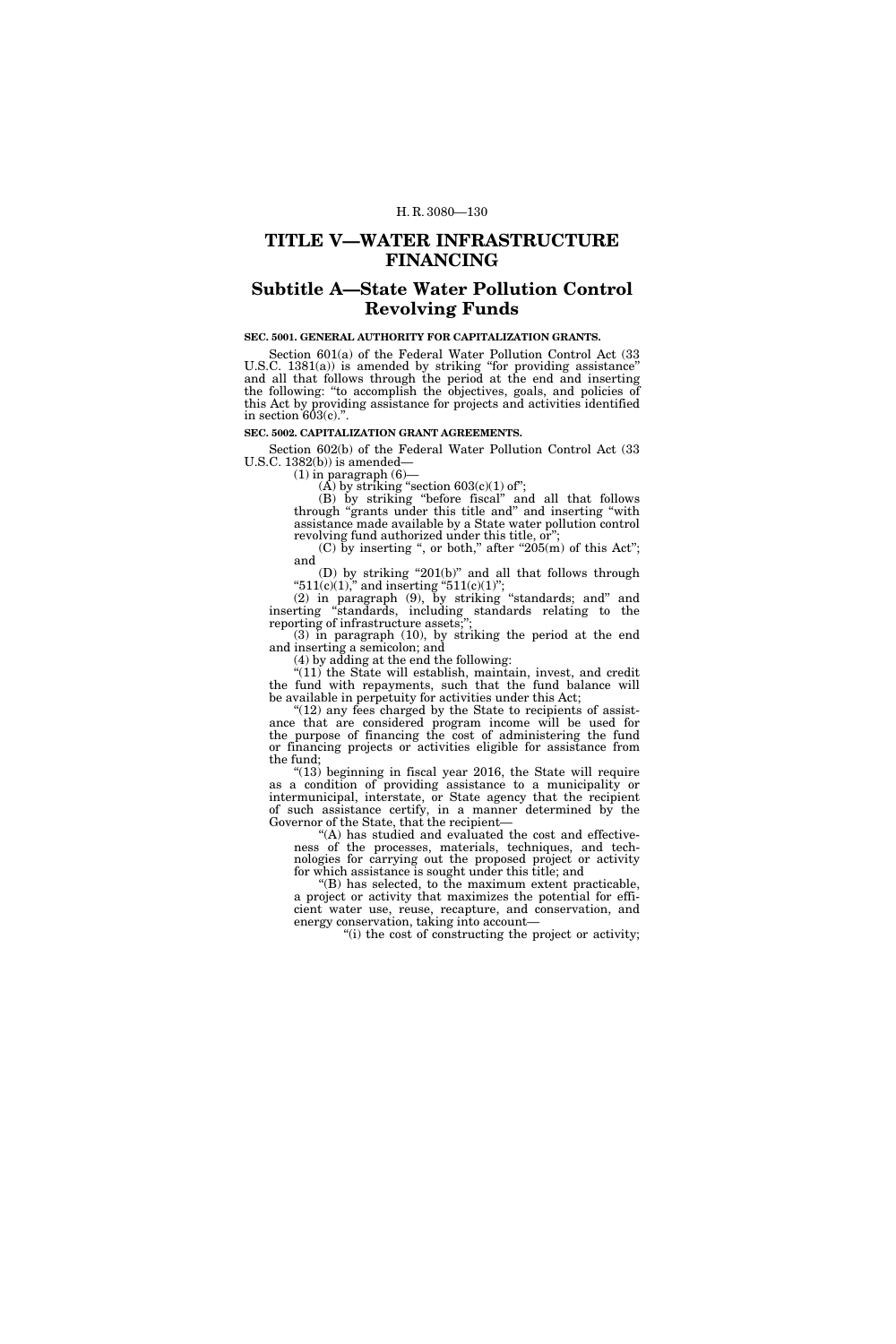''(ii) the cost of operating and maintaining the project or activity over the life of the project or activity; and

"(iii) the cost of replacing the project or activity; and

 $"(14)$  a contract to be carried out using funds directly made available by a capitalization grant under this title for program management, construction management, feasibility studies, preliminary engineering, design, engineering, surveying, mapping, or architectural related services shall be negotiated in the same manner as a contract for architectural and engineering services is negotiated under chapter 11 of title 40, United States Code, or an equivalent State qualificationsbased requirement (as determined by the Governor of the State).''.

**SEC. 5003. WATER POLLUTION CONTROL REVOLVING LOAN FUNDS.**  Section 603 of the Federal Water Pollution Control Act (33 U.S.C. 1383) is amended—

(1) by striking subsection (c) and inserting the following: ''(c) PROJECTS AND ACTIVITIES ELIGIBLE FOR ASSISTANCE.—The amounts of funds available to each State water pollution control revolving fund shall be used only for providing financial assistance—

''(1) to any municipality or intermunicipal, interstate, or State agency for construction of publicly owned treatment works (as defined in section 212);

"(2) for the implementation of a management program established under section 319;

''(3) for development and implementation of a conservation and management plan under section 320;

"(4) for the construction, repair, or replacement of decentralized wastewater treatment systems that treat municipal wastewater or domestic sewage;

''(5) for measures to manage, reduce, treat, or recapture stormwater or subsurface drainage water;

''(6) to any municipality or intermunicipal, interstate, or State agency for measures to reduce the demand for publicly owned treatment works capacity through water conservation, efficiency, or reuse;

 $\degree$ (7) for the development and implementation of watershed projects meeting the criteria set forth in section 122;

''(8) to any municipality or intermunicipal, interstate, or State agency for measures to reduce the energy consumption needs for publicly owned treatment works;

''(9) for reusing or recycling wastewater, stormwater, or subsurface drainage water;

''(10) for measures to increase the security of publicly owned treatment works; and

 $f(11)$  to any qualified nonprofit entity, as determined by the Administrator, to provide assistance to owners and operators of small and medium publicly owned treatment works—

''(A) to plan, develop, and obtain financing for eligible projects under this subsection, including planning, design, and associated preconstruction activities; and

''(B) to assist such treatment works in achieving compliance with this Act.'';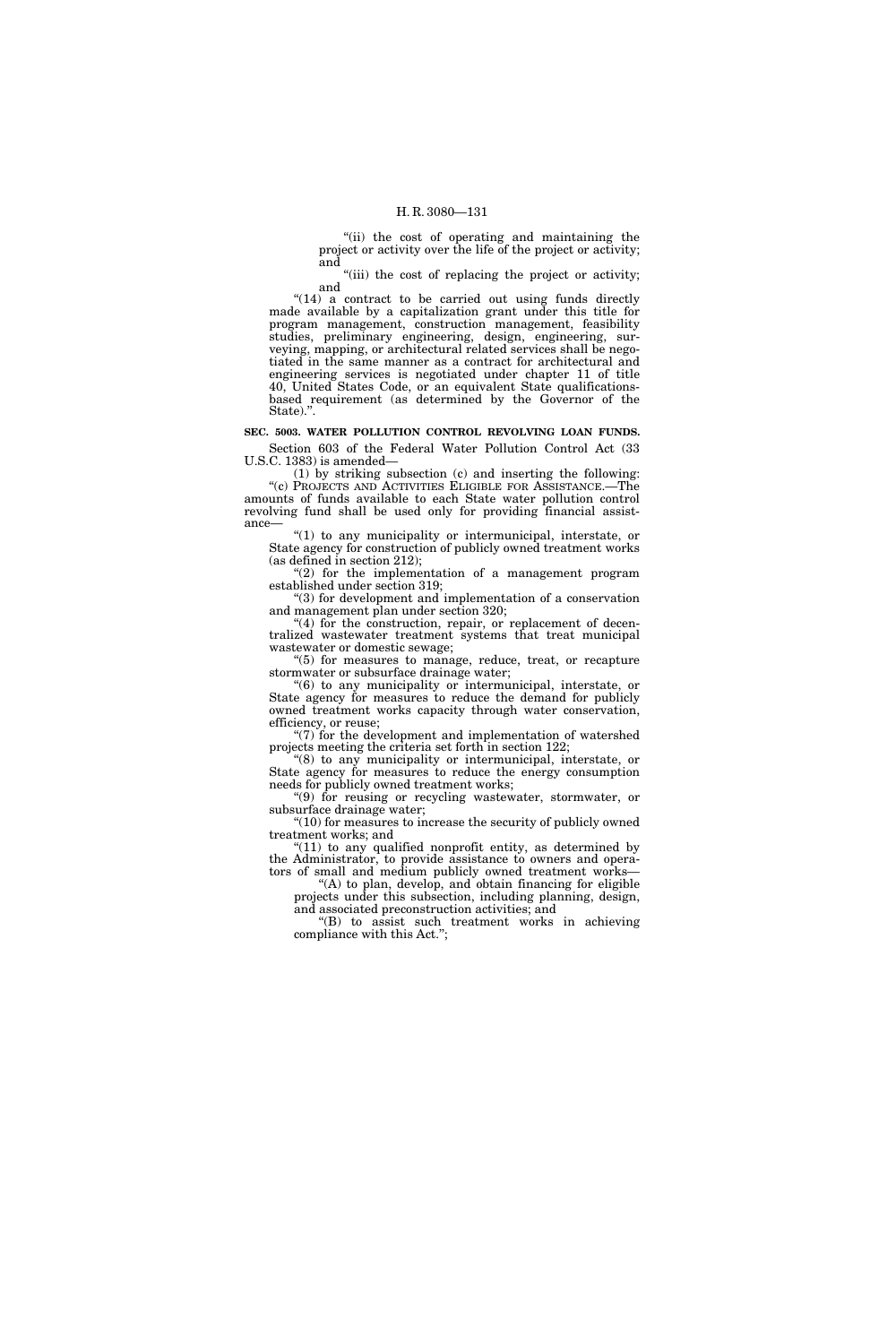$(2)$  in subsection  $(d)$ 

 $(A)$  in paragraph  $(1)$ —

(i) in subparagraph (A), by striking ''20 years'' and inserting ''the lesser of 30 years and the projected useful life (as determined by the State) of the project to be financed with the proceeds of the loan'';

(ii) in subparagraph (B), by striking ''not later than 20 years after project completion'' and inserting 'upon the expiration of the term of the loan";

(iii) in subparagraph (C), by striking ''and'' at the end;

(iv) in subparagraph (D), by inserting "and" after the semicolon at the end; and

(v) by adding at the end the following:

"(E) for a treatment works proposed for repair, replacement, or expansion, and eligible for assistance under subsection  $(c)(1)$ , the recipient of a loan shall—

''(i) develop and implement a fiscal sustainability plan that includes—

''(I) an inventory of critical assets that are a part of the treatment works;

''(II) an evaluation of the condition and performance of inventoried assets or asset groupings;

''(III) a certification that the recipient has evaluated and will be implementing water and energy conservation efforts as part of the plan; and

"(IV) a plan for maintaining, repairing, and, as necessary, replacing the treatment works and a plan for funding such activities; or

"(ii) certify that the recipient has developed and implemented a plan that meets the requirements under clause (i);''; and

 $(B)$  in paragraph  $(7)$ , by inserting ", \$400,000 per year, or  $\frac{1}{5}$  percent per year of the current valuation of the fund, whichever amount is greatest, plus the amount of any fees collected by the State for such purpose regardless of the source'' before the period at the end; and

(3) by adding at the end the following:

''(i) ADDITIONAL SUBSIDIZATION.—

"(1) IN GENERAL.—In any case in which a State provides assistance to a municipality or intermunicipal, interstate, or State agency under subsection (d), the State may provide additional subsidization, including forgiveness of principal and negative interest loans— ''(A) to benefit a municipality that—

"(i) meets the affordability criteria of the State established under paragraph (2); or

"(ii) does not meet the affordability criteria of the State if the recipient—

''(I) seeks additional subsidization to benefit individual ratepayers in the residential user rate class;

''(II) demonstrates to the State that such ratepayers will experience a significant hardship from the increase in rates necessary to finance the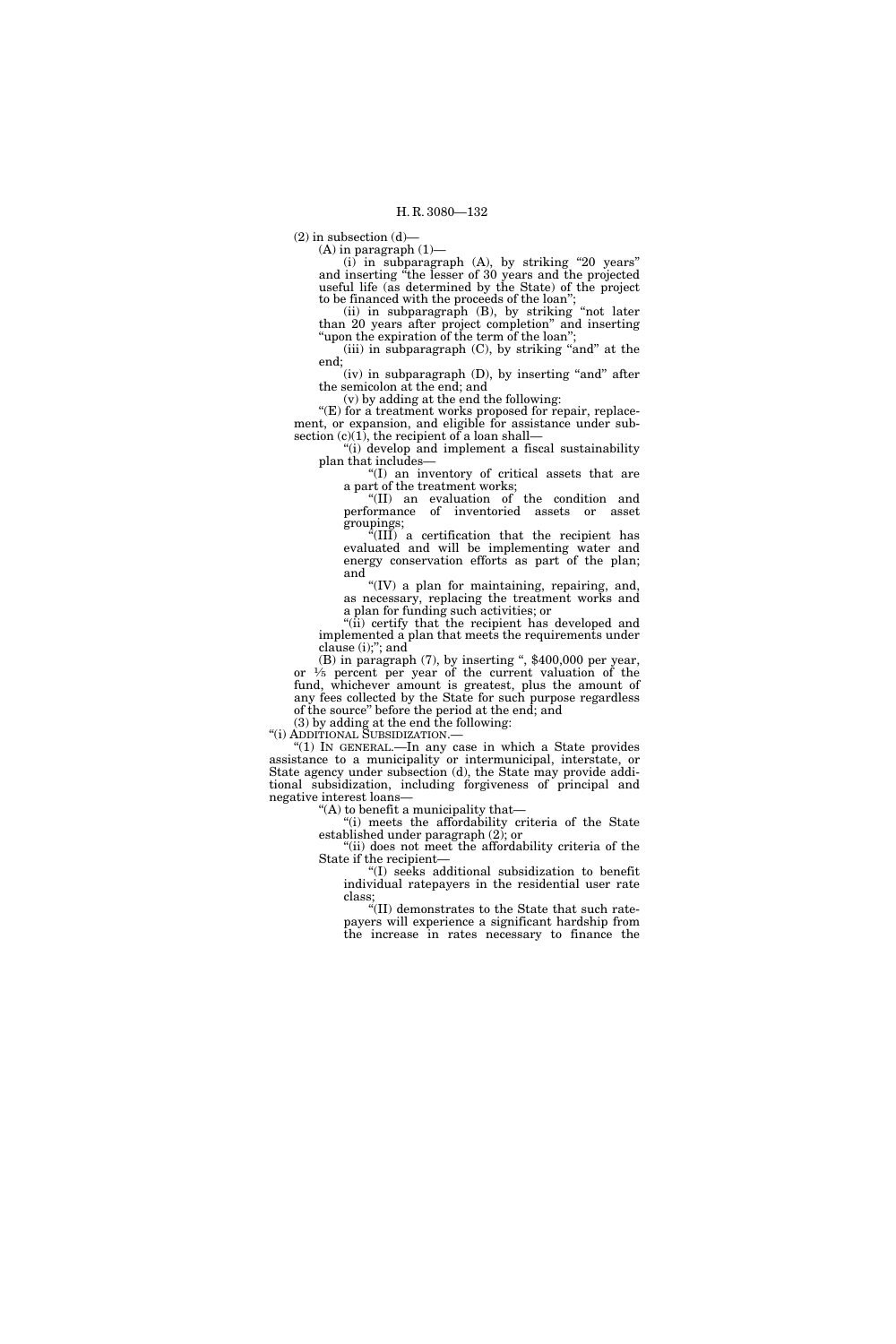project or activity for which assistance is sought; and

''(III) ensures, as part of an assistance agreement between the State and the recipient, that the additional subsidization provided under this paragraph is directed through a user charge rate system (or other appropriate method) to such ratepayers; or

"(B) to implement a process, material, technique, or technology—

''(i) to address water-efficiency goals;

''(ii) to address energy-efficiency goals;

''(iii) to mitigate stormwater runoff; or "(iv) to encourage sustainable project planning, design, and construction.

''(2) AFFORDABILITY CRITERIA.—

''(A) ESTABLISHMENT.—

''(i) IN GENERAL.—Not later than September 30, 2015, and after providing notice and an opportunity for public comment, a State shall establish affordability criteria to assist in identifying municipalities that would experience a significant hardship raising the revenue necessary to finance a project or activity eligible for assistance under subsection  $(c)(1)$  if additional subsidization is not provided.

''(ii) CONTENTS.—The criteria under clause (i) shall be based on income and unemployment data, population trends, and other data determined relevant by the State, including whether the project or activity is to be carried out in an economically distressed area, as described in section 301 of the Public Works and Economic Development Act of 1965 (42 U.S.C. 3161).

''(B) EXISTING CRITERIA.—If a State has previously established, after providing notice and an opportunity for

public comment, affordability criteria that meet the requirements of subparagraph (A)—

''(i) the State may use the criteria for the purposes of this subsection; and "(ii) those criteria shall be treated as affordability

criteria established under this paragraph.

''(C) INFORMATION TO ASSIST STATES.—The Administrator may publish information to assist States in establishing affordability criteria under subparagraph (A). "(3) LIMITATIONS.-

''(A) IN GENERAL.—A State may provide additional subsidization in a fiscal year under this subsection only if the total amount appropriated for making capitalization grants to all States under this title for the fiscal year exceeds \$1,000,000,000.

''(B) ADDITIONAL LIMITATION.—

''(i) GENERAL RULE.—Subject to clause (ii), a State may use not more than 30 percent of the total amount received by the State in capitalization grants under this title for a fiscal year for providing additional subsidization under this subsection.

"(ii) EXCEPTION.—If, in a fiscal year, the amount appropriated for making capitalization grants to all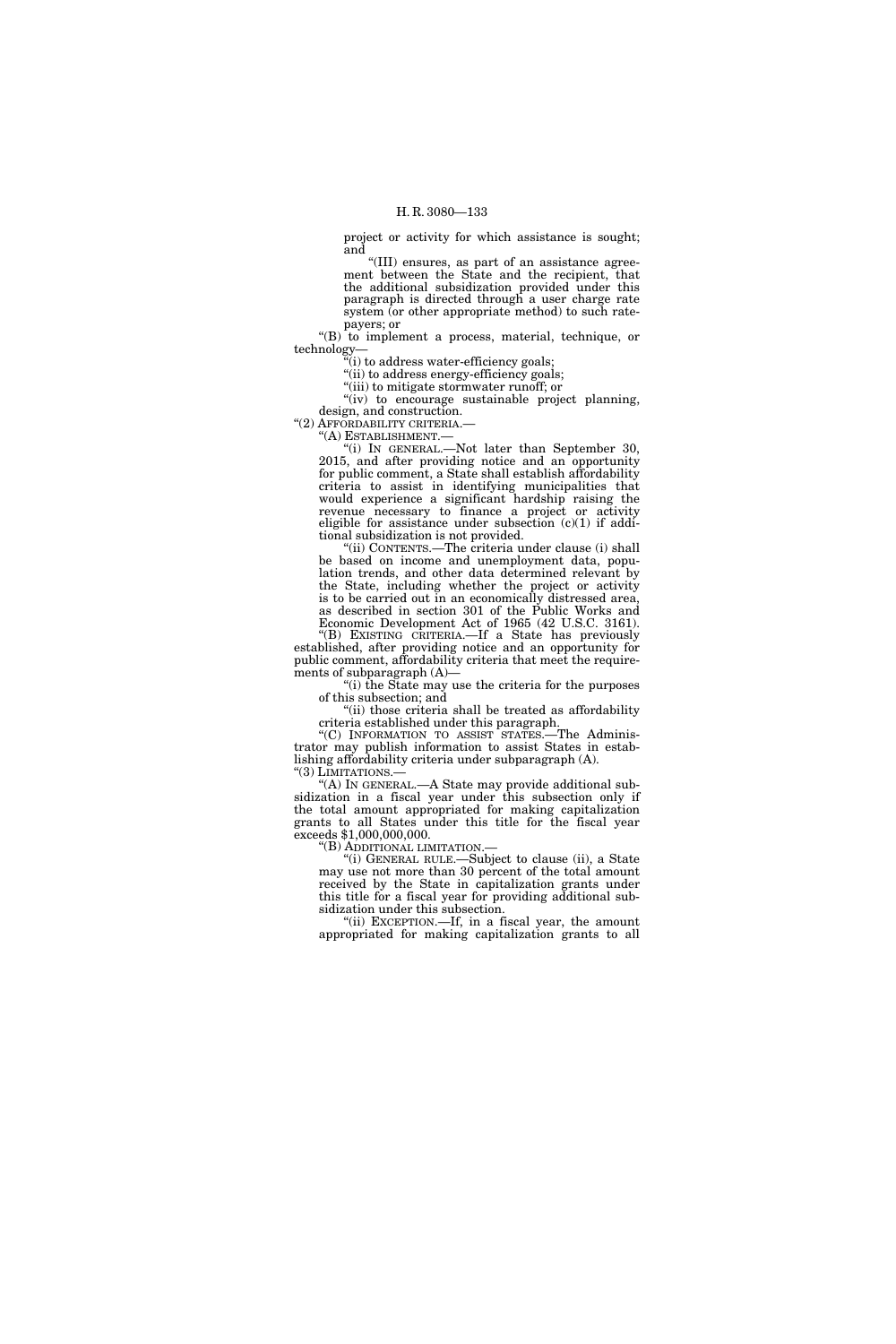States under this title exceeds \$1,000,000,000 by a percentage that is less than 30 percent, clause (i) shall be applied by substituting that percentage for 30 percent.

''(C) APPLICABILITY.—The authority of a State to provide additional subsidization under this subsection shall apply to amounts received by the State in capitalization grants under this title for fiscal years beginning after September 30, 2014.

''(D) CONSIDERATION.—If the State provides additional subsidization to a municipality or intermunicipal, interstate, or State agency under this subsection that meets the criteria under paragraph (1)(A), the State shall take the criteria set forth in section 602(b)(5) into consideration.''.

#### **SEC. 5004. REQUIREMENTS.**

Title VI of the Federal Water Pollution Control Act (33 U.S.C. 1381 et seq.) is amended by adding at the end the following: **''SEC. 608. REQUIREMENTS.** 

''(a) IN GENERAL.—Funds made available from a State water pollution control revolving fund established under this title may not be used for a project for the construction, alteration, maintenance, or repair of treatment works unless all of the iron and steel products used in the project are produced in the United States.

''(b) DEFINITION OF IRON AND STEEL PRODUCTS.—In this section, the term 'iron and steel products' means the following products made primarily of iron or steel: lined or unlined pipes and fittings, manhole covers and other municipal castings, hydrants, tanks, flanges, pipe clamps and restraints, valves, structural steel, reinforced precast concrete, construction materials.

''(c) APPLICATION.—Subsection (a) shall not apply in any case or category of cases in which the Administrator finds that—

''(1) applying subsection (a) would be inconsistent with the public interest;

 $(2)$  iron and steel products are not produced in the United States in sufficient and reasonably available quantities and of a satisfactory quality; or

''(3) inclusion of iron and steel products produced in the United States will increase the cost of the overall project by more than 25 percent.

"(d) WAIVER.—If the Administrator receives a request for a waiver under this section, the Administrator shall make available to the public, on an informal basis, a copy of the request and information available to the Administrator concerning the request, and shall allow for informal public input on the request for at least 15 days prior to making a finding based on the request. The Administrator shall make the request and accompanying information available by electronic means, including on the official public Internet site of the Environmental Protection Agency.

''(e) INTERNATIONAL AGREEMENTS.—This section shall be applied in a manner consistent with United States obligations under international agreements.

''(f) MANAGEMENT AND OVERSIGHT.—The Administrator may retain up to 0.25 percent of the funds appropriated for this title for management and oversight of the requirements of this section.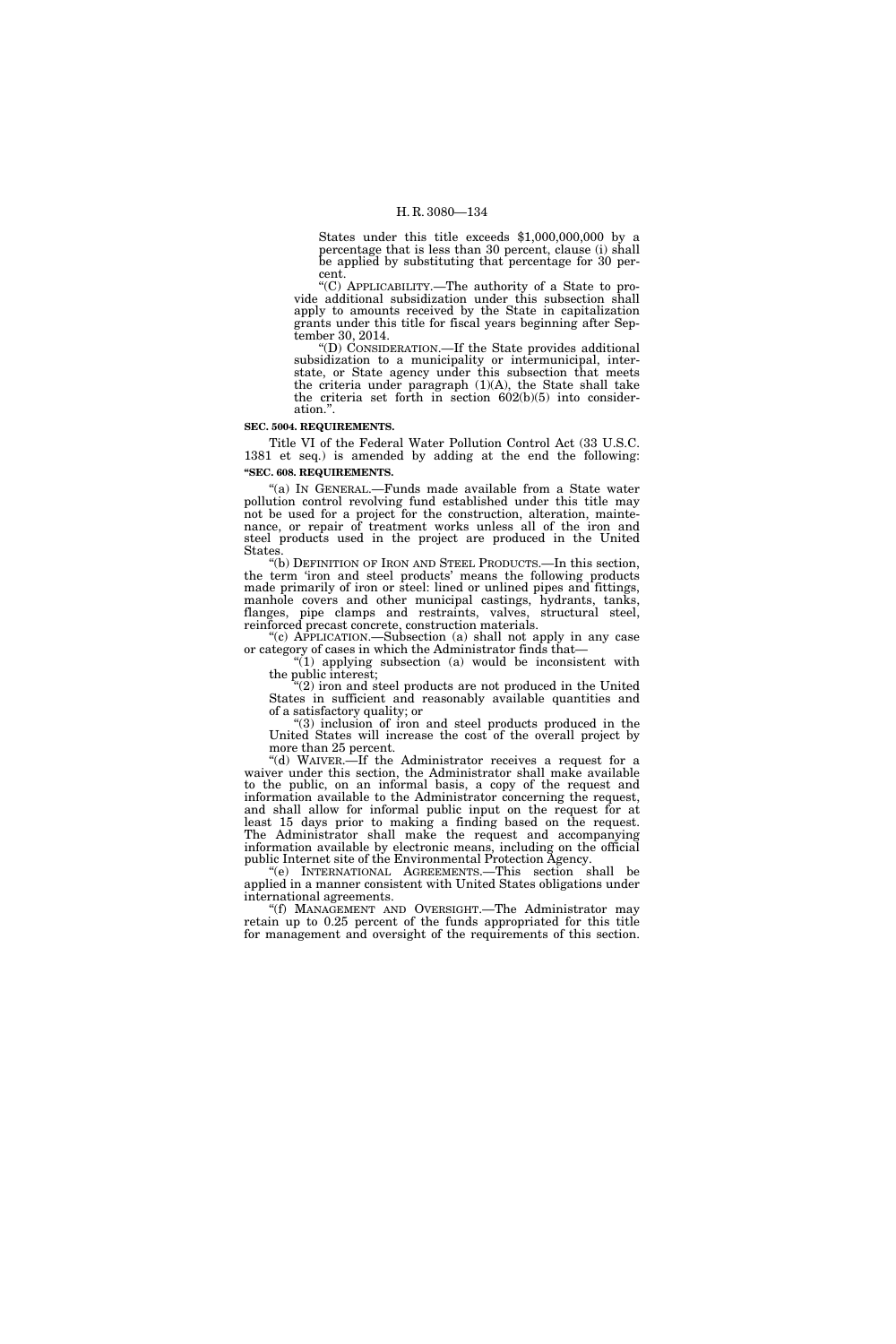"(g) EFFECTIVE DATE.—This section does not apply with respect to a project if a State agency approves the engineering plans and specifications for the project, in that agency's capacity to approve such plans and specifications prior to a project requesting bids, prior to the date of enactment of the Water Resources Reform and Development Act of 2014.''.

#### **SEC. 5005. REPORT ON THE ALLOTMENT OF FUNDS.**

(a) REVIEW.—The Administrator of the Environmental Protection Agency shall conduct a review of the allotment formula in effect on the date of enactment of this Act for allocation of funds authorized under title VI of the Federal Water Pollution Control Act (33 U.S.C. 1381 et seq.) to determine whether that formula adequately addresses the water quality needs of eligible States, territories, and Indian tribes, based on—

(1) the most recent survey of needs developed by the Administrator under section 516(b) of that Act (33 U.S.C. 1375(b)); and

(2) any other information the Administrator considers appropriate.

(b) REPORT.—Not later than 18 months after the date of enactment of this Act, the Administrator shall submit to the Committee on Environment and Public Works of the Senate and the Committee on Transportation and Infrastructure of the House of Representatives and make publicly available a report on the results of the review under subsection (a), including any recommendations for changing the allotment formula.

#### **SEC. 5006. EFFECTIVE DATE.**

This subtitle, including any amendments made by the subtitle, shall take effect on October 1, 2014.

## **Subtitle B—General Provisions**

## **SEC. 5011. WATERSHED PILOT PROJECTS.**

Section 122 of the Federal Water Pollution Control Act (33 U.S.C. 1274) is amended—

(1) in the section heading, by striking ''**WET WEATHER**'';  $(2)$  in subsection  $(a)$ —

(A) in the matter preceding paragraph (1)—

(i) by striking ''for treatment works'' and inserting ''to a municipality or municipal entity''; and

(ii) by striking ''of wet weather discharge control''; (B) in paragraph (2), by striking ''in reducing such pollutants'' and all that follows before the period at the end and inserting ''to manage, reduce, treat, recapture, or reuse municipal stormwater, including techniques that utilize infiltration, evapotranspiration, and reuse of stormwater onsite''; and

(C) by adding at the end the following:

''(3) WATERSHED PARTNERSHIPS.—Efforts of municipalities and property owners to demonstrate cooperative ways to address nonpoint sources of pollution to reduce adverse impacts on water quality.

''(4) INTEGRATED WATER RESOURCE PLAN.—The development of an integrated water resource plan for the coordinated management and protection of surface water, ground water,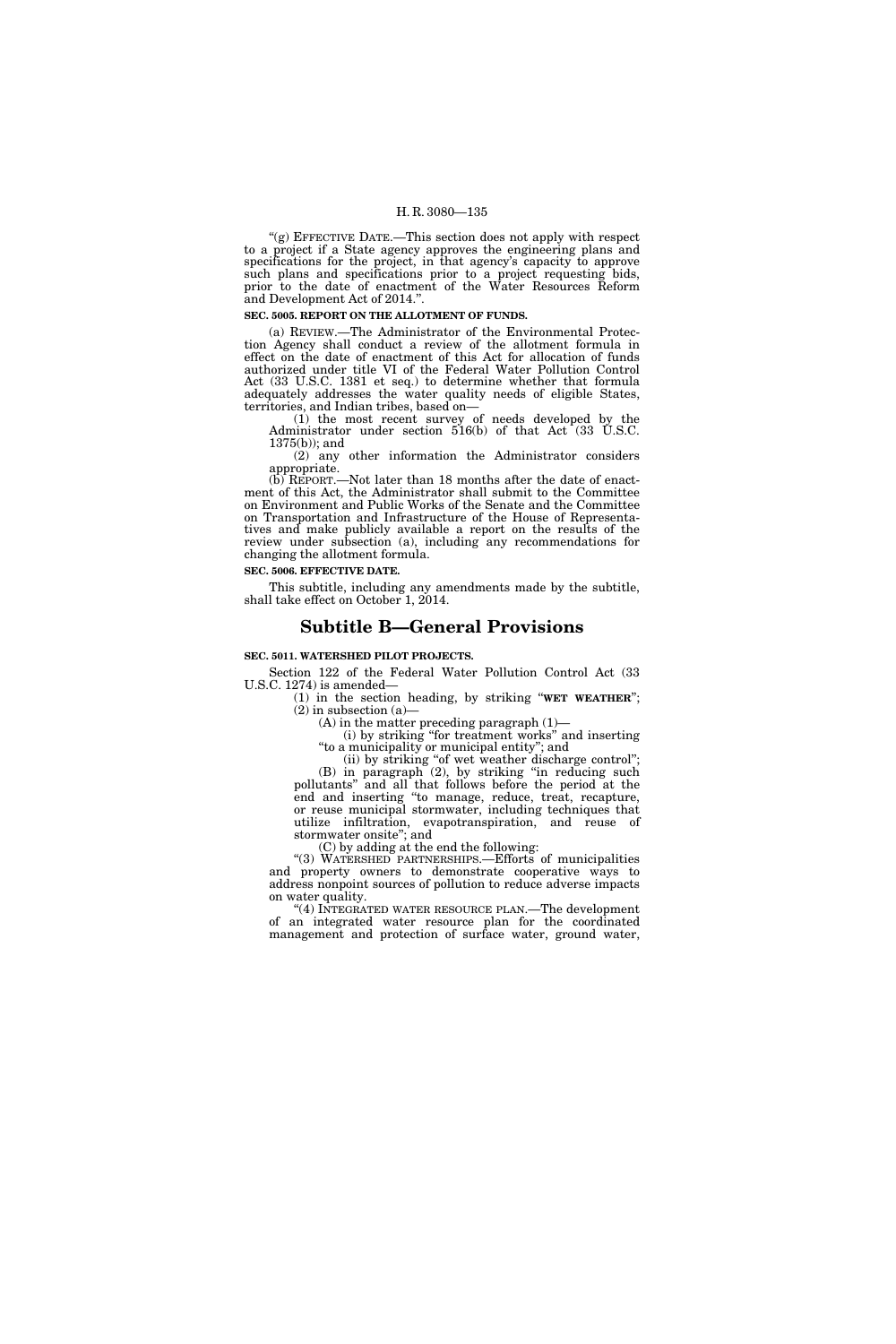and stormwater resources on a watershed or subwatershed basis to meet the objectives, goals, and policies of this Act.<br>"(5) MUNICIPALITY-WIDE STORMWATER MANAGEMENT PLAN-

NING.—The development of a municipality-wide plan that identifies the most effective placement of stormwater technologies and management approaches, to reduce water quality impairments from stormwater on a municipality-wide basis.

''(6) INCREASED RESILIENCE OF TREATMENT WORKS.—Efforts to assess future risks and vulnerabilities of publicly owned treatment works to manmade or natural disasters, including extreme weather events and sea-level rise, and to carry out measures, on a systemwide or area-wide basis, to increase the resiliency of publicly owned treatment works.'';

(3) by striking subsection (c);

(4) by redesignating subsection (d) as subsection (c); and  $(5)$  in subsection  $(6)$  (as so redesignated) by striking "5 years after the date of enactment of this section,'' and inserting ''October 1, 2015,''.

#### **SEC. 5012. DEFINITION OF TREATMENT WORKS.**

(a) GRANTS FOR CONSTRUCTION OF TREATMENT WORKS.—Section 212(2)(A) of the Federal Water Pollution Control Act (33 U.S.C.  $1292(2)(A)$  is amended—

(1) by striking "any works, including site";

(2) by striking ''is used for ultimate'' and inserting ''will be used for ultimate''; and

(3) by inserting before the period at the end the following: "and acquisition of other land, and interests in land, that are necessary for construction''.

(b) DEFINITIONS.—Section 502 of the Federal Water Pollution Control Act (33 U.S.C. 1362) is amended by adding at the end the following:

"(26) TREATMENT WORKS.—The term 'treatment works' has the meaning given the term in section 212.

(c) EFFECTIVE DATE.—The amendments made by this section shall take effect on October 1, 2014.

#### **SEC. 5013. FUNDING FOR INDIAN PROGRAMS.**

Section 518(c) of the Federal Water Pollution Control Act (33 U.S.C. 1377(c)) is amended— (1) by striking ''The Administrator'' and inserting the fol-

lowing:

 $\widetilde{H(1)}$  FISCAL YEARS 1987–2014.—The Administrator";

 $(2)$  in paragraph  $(1)$  (as so designated)-

(A) by striking ''each fiscal year beginning after September 30, 1986,'' and inserting ''each of fiscal years 1987 through 2014,''; and

 $(\breve{B})$  by striking the second sentence; and

(3) by adding at the end the following:

"(2) FISCAL YEAR 2015 AND THEREAFTER. For fiscal year 2015 and each fiscal year thereafter, the Administrator shall reserve, before allotments to the States under section 604(a), not less than 0.5 percent and not more than 2.0 percent of the funds made available to carry out title VI.

''(3) USE OF FUNDS.—Funds reserved under this subsection shall be available only for grants for projects and activities eligible for assistance under section  $603(c)$  to serve-

"(A) Indian tribes (as defined in subsection  $(h)$ );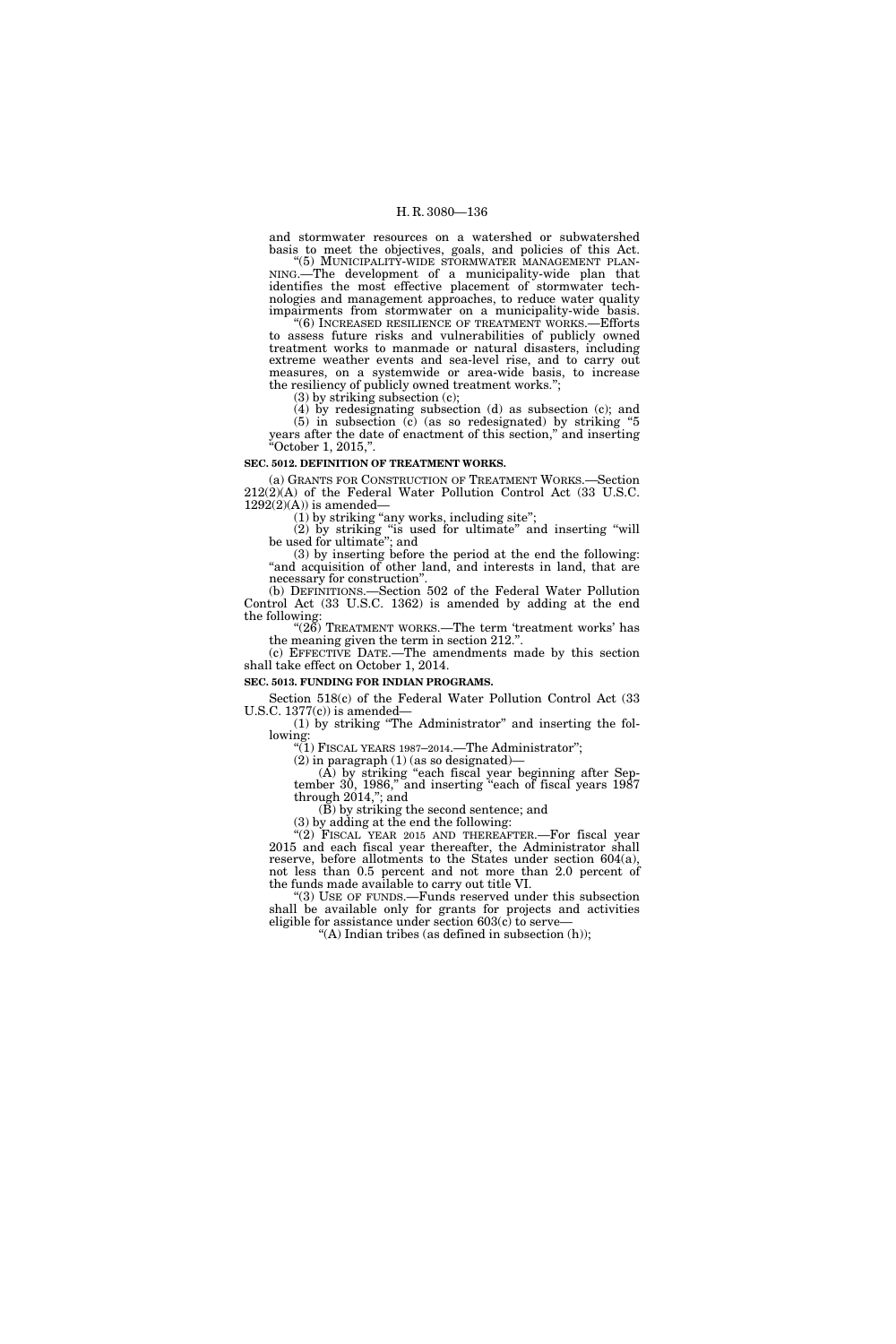''(B) former Indian reservations in Oklahoma (as determined by the Secretary of the Interior); and

" $(C)$  Native villages (as defined in section 3 of the Alaska Native Claims Settlement Act (43 U.S.C. 1602)).''.

#### **SEC. 5014. WATER INFRASTRUCTURE PUBLIC-PRIVATE PARTNERSHIP PILOT PROGRAM.**

(a) IN GENERAL.—The Secretary shall establish a pilot program to evaluate the cost effectiveness and project delivery efficiency of allowing non-Federal pilot applicants to carry out authorized water resources development projects for coastal harbor improvement, channel improvement, inland navigation, flood damage reduction, aquatic ecosystem restoration, and hurricane and storm damage reduction.

(b) PURPOSES.—The purposes of the pilot program established under subsection (a) are—

(1) to identify cost-saving project delivery alternatives that reduce the backlog of authorized Corps of Engineers projects; and

(2) to evaluate the technical, financial, and organizational benefits of allowing a non-Federal pilot applicant to carry out and manage the design or construction (or both) of 1 or more of such projects.

(c) SUBSEQUENT APPROPRIATIONS.—Any activity undertaken under this section is authorized only to the extent specifically provided for in subsequent appropriations Acts.

(d) ADMINISTRATION.—In carrying out the pilot program established under subsection (a), the Secretary shall—

(1) identify for inclusion in the program at least 15 projects that are authorized for construction for coastal harbor improvement, channel improvement, inland navigation, flood damage reduction, or hurricane and storm damage reduction;

(2) notify in writing the Committee on Environment and Public Works of the Senate and the Committee on Transportation and Infrastructure of the House of Representatives of each project identified under paragraph (1);

(3) in consultation with the non-Federal pilot applicant associated with each project identified under paragraph (1), develop a detailed project management plan for the project that outlines the scope, financing, budget, design, and construction resource requirements necessary for the non-Federal pilot applicant to execute the project, or a separable element of the project;

(4) at the request of the non-Federal pilot applicant associated with each project identified under paragraph (1), enter into a project partnership agreement with the non-Federal pilot applicant under which the non-Federal pilot applicant is provided full project management control for the financing, design, or construction (or any combination thereof) of the project, or a separable element of the project, in accordance with plans approved by the Secretary;

(5) following execution of a project partnership agreement under paragraph (4) and completion of all work under the agreement, issue payment, in accordance with subsection (g), to the relevant non-Federal pilot applicant for that work; and (6) regularly monitor and audit each project carried out under the program to ensure that all activities related to the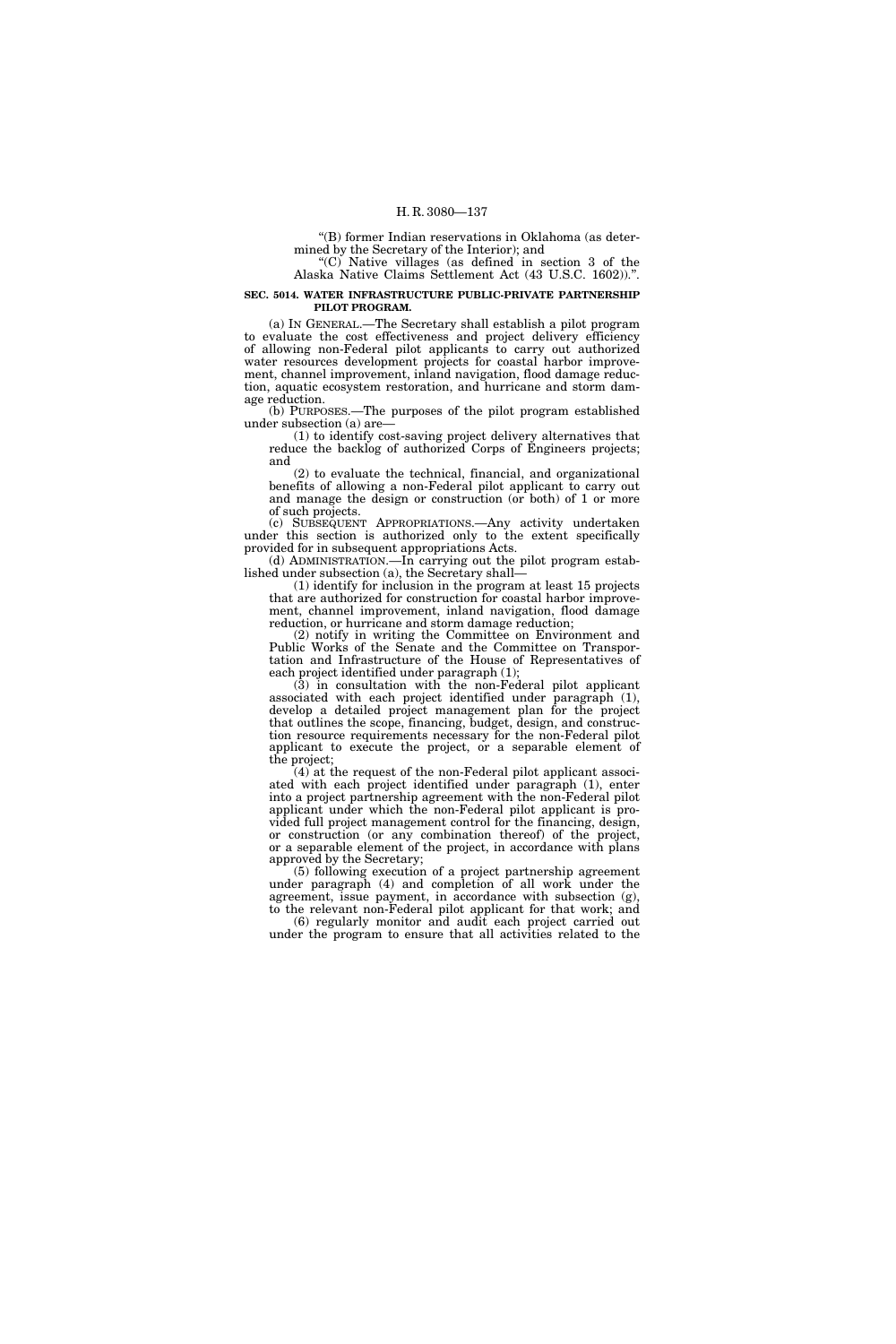project are carried out in compliance with plans approved by the Secretary and that construction costs are reasonable.

(e) SELECTION CRITERIA.—In identifying projects under subsection (d)(1), the Secretary shall consider the extent to which the project—

(1) is significant to the economy of the United States; (2) leverages Federal investment by encouraging non-Federal contributions to the project;

(3) employs innovative project delivery and cost-saving methods;

(4) received Federal funds in the past and experienced delays or missed scheduled deadlines;

(5) has unobligated Corps of Engineers funding balances; and (6) has not received Federal funding for recapitalization

and modernization since the project was authorized.

(f) DETAILED PROJECT SCHEDULE.—Not later than 180 days after entering into a project partnership agreement under subsection (d)(4), a non-Federal pilot applicant, to the maximum extent practicable, shall submit to the Secretary a detailed project schedule for the relevant project, based on estimated funding levels, that specifies deadlines for each milestone with respect to the project.

(g) PAYMENT.—Payment to the non-Federal pilot applicant for work completed pursuant to a project partnership agreement under subsection  $(d)(4)$  may be made from—

(1) if applicable, the balance of the unobligated amounts appropriated for the project; and

(2) other amounts appropriated to the Corps of Engineers, subject to the condition that the total amount transferred to the non-Federal pilot applicant may not exceed the estimate of the Federal share of the cost of construction, including any required design.

(h) TECHNICAL ASSISTANCE.—At the request of a non-Federal pilot applicant participating in the pilot program established under subsection (a), the Secretary may provide to the non-Federal pilot applicant, if the non-Federal pilot applicant contracts with and compensates the Secretary, technical assistance with respect to—

(1) a study, engineering activity, or design activity related to a project carried out by the non-Federal pilot applicant under the program; and

(2) obtaining permits necessary for such a project.

(i) IDENTIFICATION OF IMPEDIMENTS.—

(1) IN GENERAL.—The Secretary shall—

(A) except as provided in paragraph (2), identify any procedural requirements under the authority of the Secretary that impede greater use of public-private partnerships and private investment in water resources development projects;

(B) develop and implement, on a project-by-project basis, procedures and approaches that—

(i) address such impediments; and

(ii) protect the public interest and any public investment in water resources development projects that involve public-private partnerships or private investment in water resources development projects; and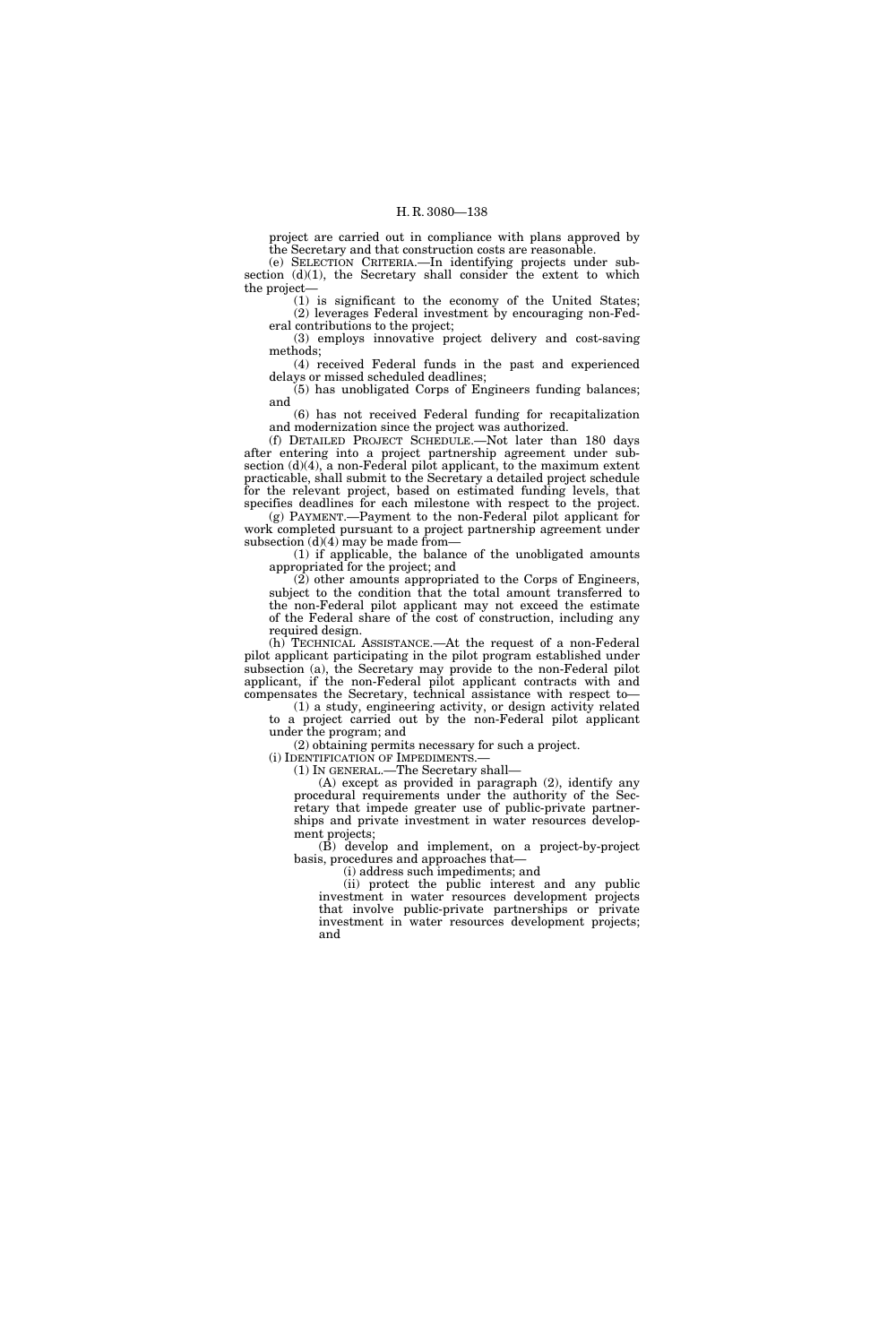(C) not later than 1 year after the date of enactment of this section, issue rules to carry out the procedures and approaches developed under subparagraph (B).

(2) RULE OF CONSTRUCTION.—Nothing in this section allows the Secretary to waive any requirement under—

(A) sections 3141 through 3148 and sections 3701 through 3708 of title 40, United States Code;

(B) the National Environmental Policy Act of 1969 (42 U.S.C. 4321 et seq.); or

(C) any other provision of Federal law.

(j) PUBLIC BENEFIT STUDIES.—

(1) IN GENERAL.—Before entering into a project partnership agreement under subsection (d)(4), the Secretary shall conduct an assessment of whether, and provide justification in writing to the Committee on Environment and Public Works of the Senate and the Committee on Transportation and Infrastructure of the House of Representatives that, the proposed agreement provides better public and financial benefits than a similar transaction using public funding or financing.

(2) REQUIREMENTS.—An assessment under paragraph (1) shall—

(A) be completed in a period of not more than 90 days;

(B) take into consideration any supporting materials and data submitted by the relevant non-Federal pilot applicant and other stakeholders; and

(C) determine whether the proposed project partnership agreement is in the public interest by determining whether the agreement will provide public and financial benefits, including expedited project delivery and savings for taxpayers.

(k) NON-FEDERAL FUNDING.—The non-Federal pilot applicant may finance the non-Federal share of a project carried out under the pilot program established under subsection (a).

(l) APPLICABILITY OF FEDERAL LAW.—Any provision of Federal law that would apply to the Secretary if the Secretary were carrying out a project shall apply to a non-Federal pilot applicant carrying out a project under this section.

(m) COST SHARE.—Nothing in this section affects a cost-sharing requirement under Federal law that is applicable to a project carried out under the pilot program established under subsection (a).

(n) REPORT.—Not later than 3 years after the date of enactment of this Act, the Secretary shall submit to the Committee on Environment and Public Works of the Senate and the Committee on Transportation and Infrastructure of the House of Representatives and make publicly available a report describing the results of the pilot program established under subsection (a), including any recommendations of the Secretary concerning whether the program or any component of the program should be implemented on a national basis.

(o) NON-FEDERAL PILOT APPLICANT DEFINED.—In this section, the term "non-Federal pilot applicant" means-

(1) the non-Federal sponsor of the water resources development project;

(2) a non-Federal interest, as defined in section 221 of the Flood Control Act of 1970 (42 U.S.C. 1982d–5b); or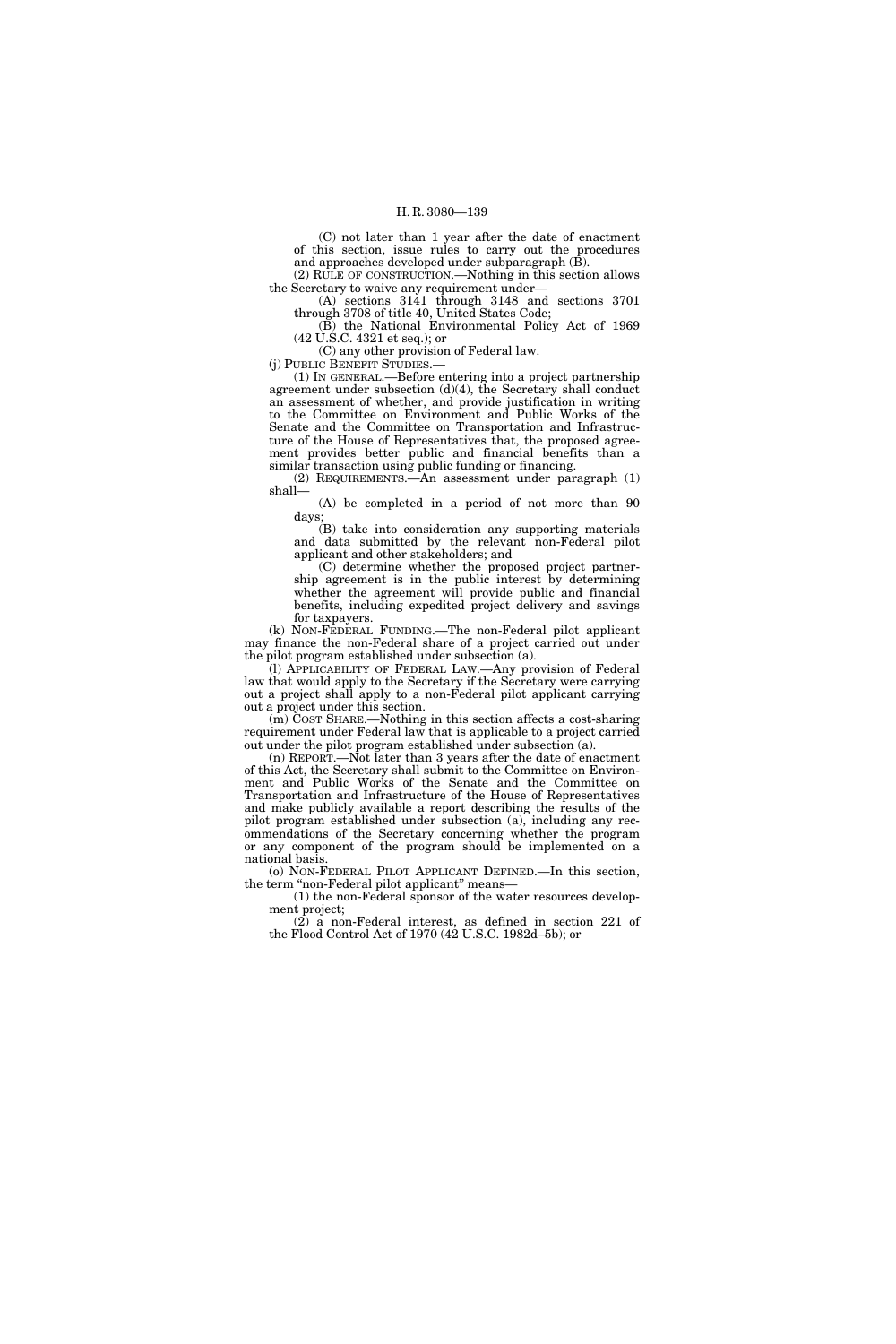(3) a private entity with the consent of the local government in which the project is located or that is otherwise affected by the project.

# **Subtitle C—Innovative Financing Pilot Projects**

## **SEC. 5021. SHORT TITLE.**

This subtitle may be cited as the ''Water Infrastructure Finance and Innovation Act of 2014''.

**SEC. 5022. DEFINITIONS.** 

In this subtitle:

(1) ADMINISTRATOR.—The term ''Administrator'' means the Administrator of the Environmental Protection Agency.

(2) COMMUNITY WATER SYSTEM.—The term ''community water system'' has the meaning given the term in section 1401 of the Safe Drinking Water Act (42 U.S.C. 300f).

(3) FEDERAL CREDIT INSTRUMENT.—The term ''Federal credit instrument'' means a secured loan or loan guarantee authorized to be made available under this subtitle with respect to a project.

(4) INVESTMENT-GRADE RATING.—The term ''investmentgrade rating'' means a rating of BBB minus, Baa3, bbb minus, grade rating means a rating of  $L_{\text{max}}$ ,  $\frac{1}{2}$ ,  $\frac{1}{2}$ ,  $\frac{1}{2}$ ,  $\frac{1}{2}$ ,  $\frac{1}{2}$ ,  $\frac{1}{2}$ ,  $\frac{1}{2}$ ,  $\frac{1}{2}$ ,  $\frac{1}{2}$ ,  $\frac{1}{2}$ ,  $\frac{1}{2}$ ,  $\frac{1}{2}$ ,  $\frac{1}{2}$ ,  $\frac{1}{2}$ ,  $\frac{1}{2}$ ,  $\frac{1}{2}$ ,  $\frac{$ obligations.<br>(5) LENDER.-

 $(A)$  In GENERAL.—The term "lender" means any non-Federal qualified institutional buyer (as defined in section 230.144A(a) of title 17, Code of Federal Regulations (or a successor regulation), known as Rule  $144A(a)$  of the Securities and Exchange Commission and issued under the Securities Act of 1933 (15 U.S.C. 77a et seq.)).

(B) INCLUSIONS.—The term ''lender'' includes—

(i) a qualified retirement plan (as defined in section 4974(c) of the Internal Revenue Code of 1986) that is a qualified institutional buyer; and

(ii) a governmental plan (as defined in section 414(d) of the Internal Revenue Code of 1986) that is a qualified institutional buyer.

(6) LOAN GUARANTEE.—The term ''loan guarantee'' means any guarantee or other pledge by the Secretary or the Administrator to pay all or part of the principal of, and interest on, a loan or other debt obligation issued by an obligor and funded by a lender.

(7) OBLIGOR.—The term ''obligor'' means an eligible entity that is primarily liable for payment of the principal of, or interest on, a Federal credit instrument.

(8) PROJECT OBLIGATION.—

(A) IN GENERAL.—The term ''project obligation'' means any note, bond, debenture, or other debt obligation issued by an obligor in connection with the financing of a project. (B) EXCLUSION.—The term ''project obligation'' does not include a Federal credit instrument.

(9) RATING AGENCY.—The term "rating agency" means a credit rating agency registered with the Securities and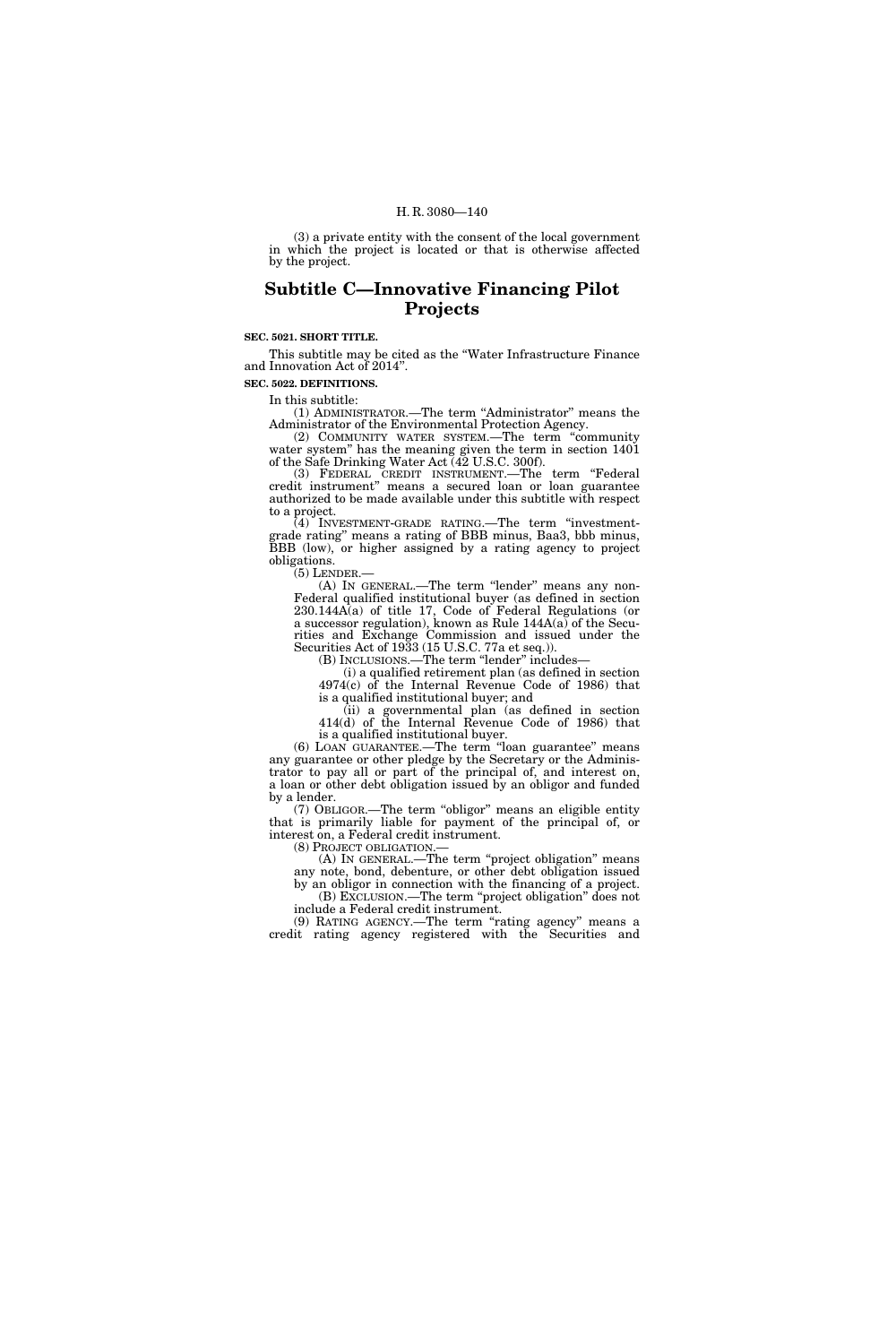Exchange Commission as a nationally recognized statistical rating organization (as defined in section 3(a) of the Securities Exchange Act of 1934 (15 U.S.C. 78c(a))).

(10) SECURED LOAN.—The term ''secured loan'' means a direct loan or other debt obligation issued by an obligor and funded by the Secretary or Administrator, as applicable, in connection with the financing of a project under section 5029.

(11) STATE.—The term "State" means-

(A) a State;

(B) the District of Columbia;

(C) the Commonwealth of Puerto Rico; and (D) any other territory or possession of the United States.

(12) STATE INFRASTRUCTURE FINANCING AUTHORITY.—The term ''State infrastructure financing authority'' means the State entity established or designated by the Governor of a State to receive a capitalization grant provided by, or otherwise carry out the requirements of, title VI of the Federal Water Pollution Control Act (33 U.S.C. 1381 et. seq.) or section 1452 of the Safe Drinking Water Act (42 U.S.C. 300j–12).

(13) SUBSIDY AMOUNT.—The term ''subsidy amount'' means the amount of budget authority sufficient to cover the estimated long-term cost to the Federal Government of a Federal credit instrument, as calculated on a net present value basis, excluding administrative costs and any incidental effects on governmental receipts or outlays in accordance with the Federal Credit Reform Act of 1990 (2 U.S.C. 661 et seq.).

(14) SUBSTANTIAL COMPLETION.—The term "substantial completion'', with respect to a project, means the earliest date on which a project is considered to perform the functions for which the project is designed.

(15) TREATMENT WORKS.—The term ''treatment works'' has the meaning given the term in section 212 of the Federal Water Pollution Control Act (33 U.S.C. 1292).

## **SEC. 5023. AUTHORITY TO PROVIDE ASSISTANCE.**

(a) IN GENERAL.—The Secretary and the Administrator may provide financial assistance under this subtitle to carry out pilot projects, which shall be selected to ensure a diversity of project types and geographical locations.

(b) RESPONSIBILITY.—

(1) SECRETARY.—The Secretary shall carry out all pilot projects under this subtitle that are eligible projects under section 5026(1).

(2) ADMINISTRATOR.—The Administrator shall carry out all pilot projects under this subtitle that are eligible projects under paragraphs  $(2)$ ,  $(3)$ ,  $(4)$ ,  $(5)$ ,  $(6)$ , and  $(8)$  of section  $5026$ .

(3) OTHER PROJECTS.—The Secretary or the Administrator, as applicable, may carry out eligible projects under paragraph (7) or (9) of section 5026.

### **SEC. 5024. APPLICATIONS.**

(a) IN GENERAL.—To receive assistance under this subtitle, an eligible entity shall submit to the Secretary or the Administrator, as applicable, an application at such time, in such manner, and containing such information as the Secretary or the Administrator may require.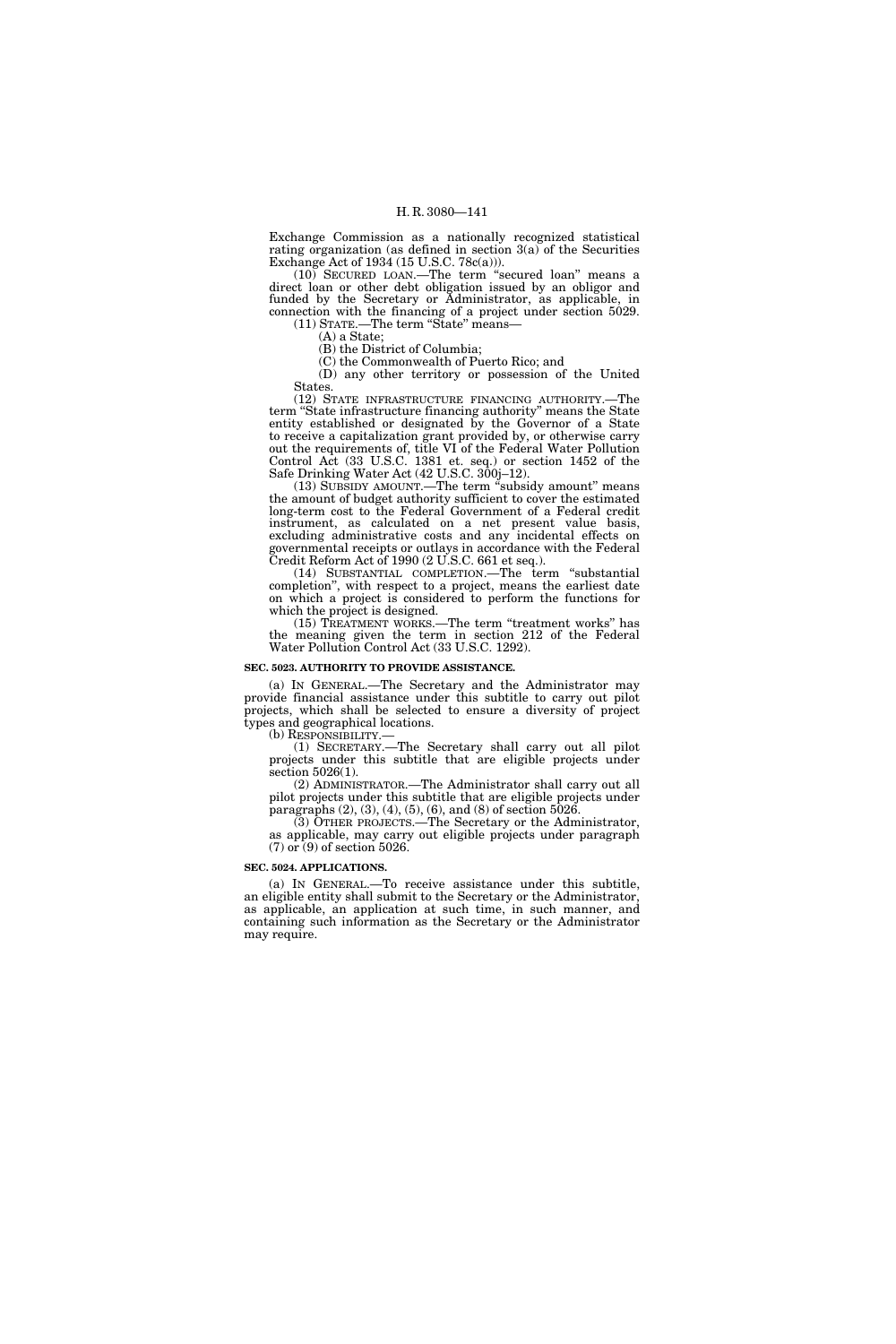(b) COMBINED PROJECTS.—In the case of an eligible project described in paragraph (8) or (9) of section 5026, the Secretary or the Administrator, as applicable, shall require the eligible entity to submit a single application for the combined group of projects. **SEC. 5025. ELIGIBLE ENTITIES.** 

The following entities are eligible to receive assistance under this subtitle:

(1) A corporation.

(2) A partnership. (3) A joint venture.

(4) A trust.

(5) A Federal, State, or local governmental entity, agency, or instrumentality.

(6) A tribal government or consortium of tribal governments.

(7) A State infrastructure financing authority.

**SEC. 5026. PROJECTS ELIGIBLE FOR ASSISTANCE.** 

The following projects may be carried out with amounts made available under this subtitle:

(1) Any project for flood damage reduction, hurricane and storm damage reduction, environmental restoration, coastal or inland harbor navigation improvement, or inland and intracoastal waterways navigation improvement that the Secretary determines is technically sound, economically justified, and environmentally acceptable, including—

(A) a project to reduce flood damage;

(B) a project to restore aquatic ecosystems;

(C) a project to improve the inland and intracoastal waterways navigation system of the United States; and (D) a project to improve navigation of a coastal or inland harbor of the United States, including channel deep-

ening and construction of associated general navigation features. (2) 1 or more activities that are eligible for assistance

under section 603(c) of the Federal Water Pollution Control Act (33 U.S.C. 1383(c)), notwithstanding the public ownership requirement under paragraph (1) of that subsection.

(3) 1 or more activities described in section  $1452(a)(2)$  of the Safe Drinking Water Act (42 U.S.C. 300j–12(a)(2)).

(4) A project for enhanced energy efficiency in the operation of a public water system or a publicly owned treatment works. (5) A project for repair, rehabilitation, or replacement of

a treatment works, community water system, or aging water distribution or waste collection facility (including a facility that serves a population or community of an Indian reservation). (6) A brackish or sea water desalination project, a managed

aquifer recharge project, or a water recycling project. (7) Acquisition of real property or an interest in real property—

(A) if the acquisition is integral to a project described in paragraphs (1) through (6); or

(B) pursuant to an existing plan that, in the judgment of the Administrator or the Secretary, as applicable, would mitigate the environmental impacts of water resources infrastructure projects otherwise eligible for assistance under this section.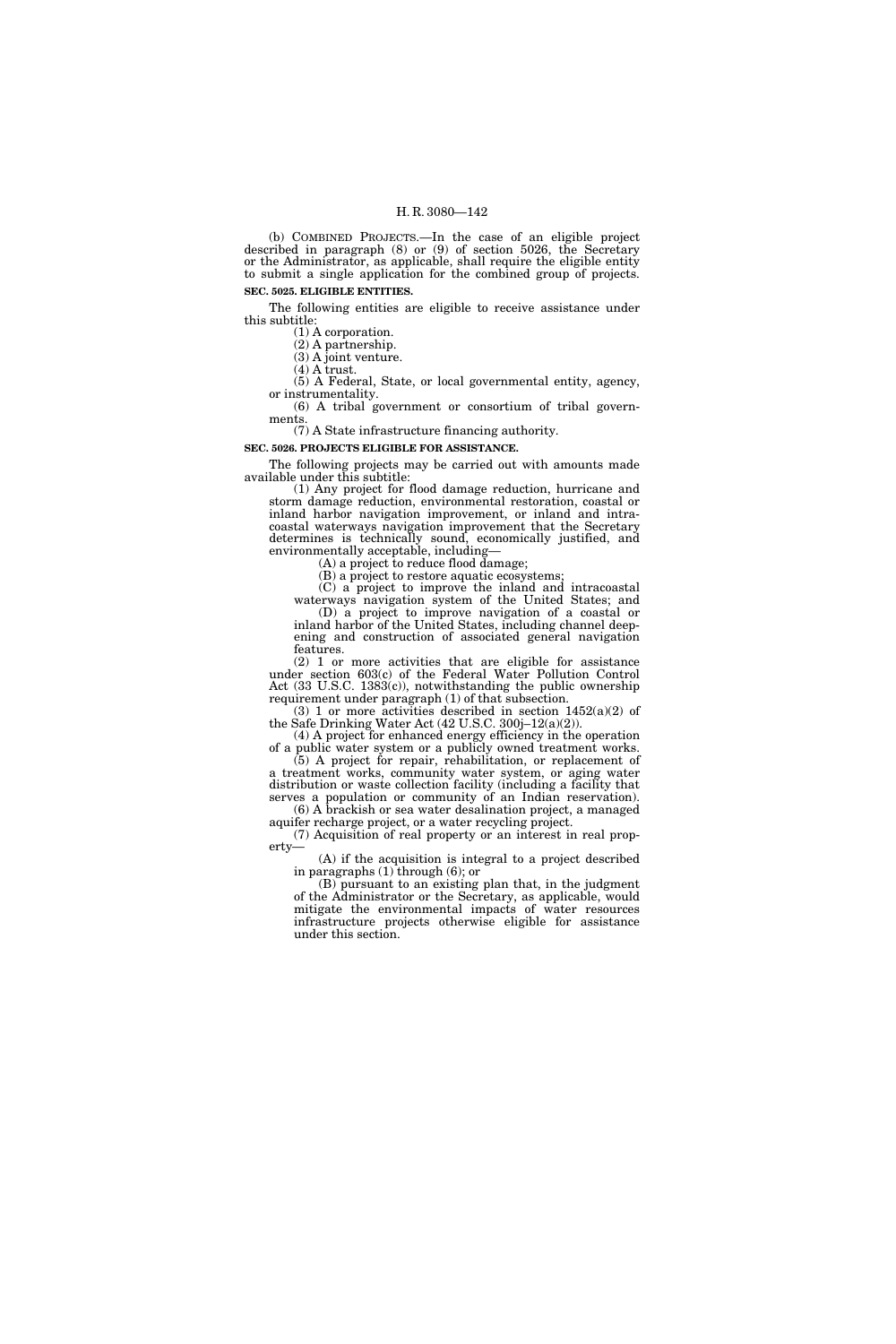(8) A combination of projects, each of which is eligible under paragraph  $(2)$  or  $(3)$ , for which a State infrastructure financing authority submits to the Administrator a single application.

(9) A combination of projects secured by a common security pledge, each of which is eligible under paragraph (1), (2), (3),  $(4)$ ,  $(5)$ ,  $(6)$ , or  $(7)$ , for which an eligible entity, or a combination of eligible entities, submits a single application.

## **SEC. 5027. ACTIVITIES ELIGIBLE FOR ASSISTANCE.**

For purposes of this subtitle, an eligible activity with respect to an eligible project includes the cost of—

(1) development-phase activities, including planning, feasibility analysis (including any related analysis necessary to carry out an eligible project), revenue forecasting, environmental review, permitting, preliminary engineering and design work, and other preconstruction activities;

(2) construction, reconstruction, rehabilitation, and replacement activities;

(3) the acquisition of real property or an interest in real property (including water rights, land relating to the project, and improvements to land), environmental mitigation (including acquisitions pursuant to section 5026(7)), construction contingencies, and acquisition of equipment; and

(4) capitalized interest necessary to meet market requirements, reasonably required reserve funds, capital issuance expenses, and other carrying costs during construction.

#### **SEC. 5028. DETERMINATION OF ELIGIBILITY AND PROJECT SELEC-TION.**

(a) ELIGIBILITY REQUIREMENTS.—To be eligible to receive financial assistance under this subtitle, a project shall meet the following criteria, as determined by the Secretary or Administrator, as  $appliedbe:$   $(1)$  CREDITWORTHINESS.

 $(A)$  In GENERAL.—The project and obligor shall be creditworthy, which shall be determined by the Secretary or the Administrator, as applicable.

(B) CONSIDERATIONS.—In determining the creditworthiness of a project and obligor, the Secretary or the Administrator, as applicable, shall take into consideration relevant factors, including—

(i) the terms, conditions, financial structure, and security features of the proposed financing;

(ii) the dedicated revenue sources that will secure or fund the project obligations;

(iii) the financial assumptions upon which the project is based; and

(iv) the financial soundness and credit history of the obligor.

(C) SECURITY FEATURES.—The Secretary or the Administrator, as applicable, shall ensure that any financing for the project has appropriate security features, such as a rate covenant, supporting the project obligations to ensure repayment.

(D) RATING OPINION LETTERS.— (i) PRELIMINARY RATING OPINION LETTER.—The Secretary or the Administrator, as applicable, shall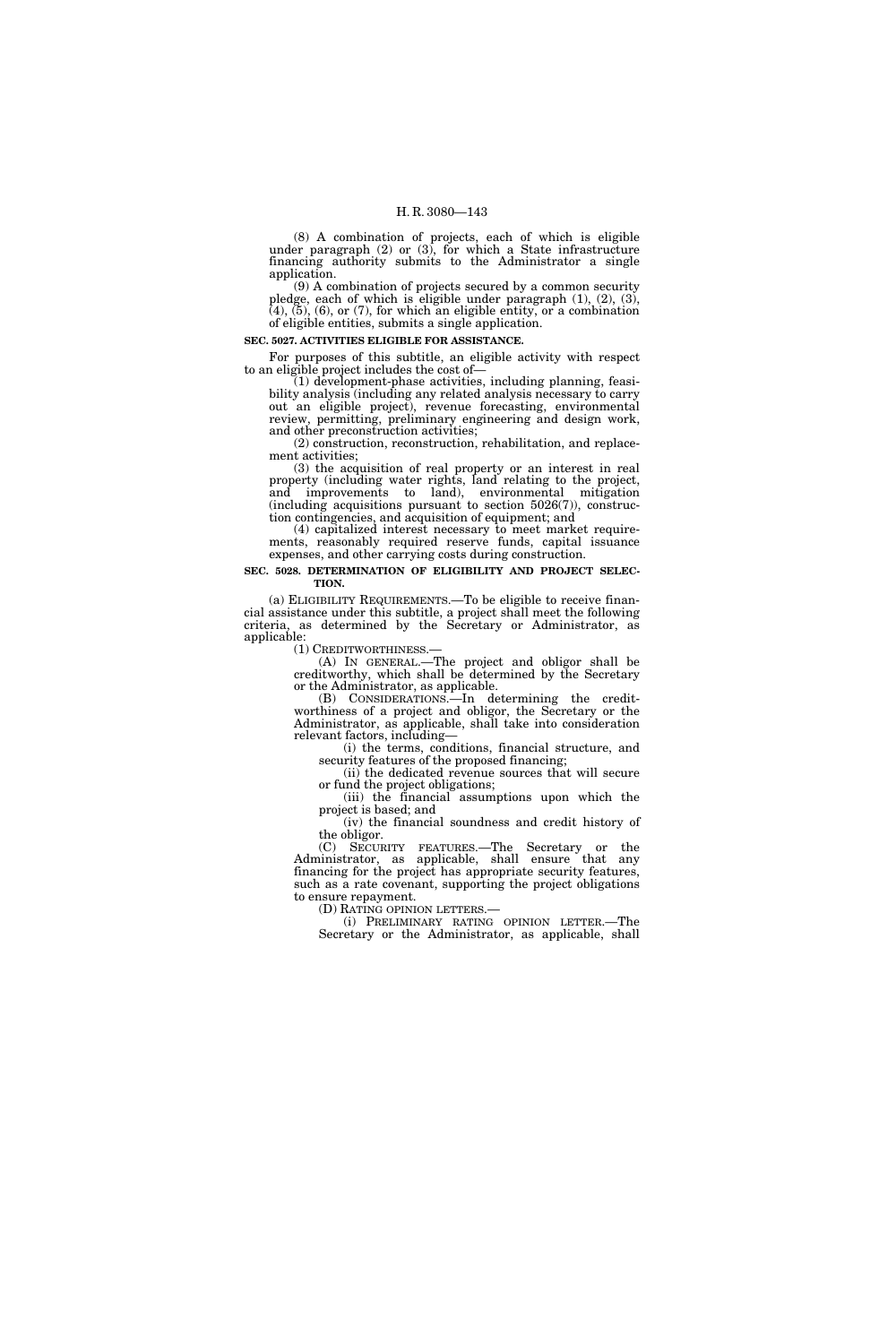require each project applicant to provide, at the time of application, a preliminary rating opinion letter from at least 1 rating agency indicating that the senior obligations of the project (which may be the Federal credit instrument) have the potential to achieve an investment-grade rating.

(ii) FINAL RATING OPINION LETTERS.—The Secretary or the Administrator, as applicable, shall require each project applicant to provide, prior to final acceptance and financing of the project, final rating opinion letters from at least 2 rating agencies indicating that the senior obligations of the project have an investmentgrade rating.

(E) SPECIAL RULE FOR CERTAIN COMBINED PROJECTS.— The Administrator shall develop a credit evaluation process for a Federal credit instrument provided to a State infrastructure financing authority for a project under section 5026(8) or an entity for a project under section 5026(9), which may include requiring the provision of a final rating opinion letter from at least 2 rating agencies.  $(2)$  ELIGIBLE PROJECT COSTS.

(A) IN GENERAL.—Subject to subparagraph (B), the eligible project costs of a project shall be reasonably anticipated to be not less than \$20,000,000.

(B) SMALL COMMUNITY WATER INFRASTRUCTURE PROJECTS.—For a project described in paragraph (2) or (3) of section 5026 that serves a community of not more than 25,000 individuals, the eligible project costs of a project shall be reasonably anticipated to be not less than \$5,000,000.

(3) DEDICATED REVENUE SOURCES.—The Federal credit instrument for the project shall be repayable, in whole or in part, from dedicated revenue sources that also secure the project obligations.<br>(4) PUBLIC SPONSORSHIP OF PRIVATE ENTITIES.—

(A) IN GENERAL.—If an eligible project is carried out by an entity that is not a State or local government or an agency or instrumentality of a State or local government or a tribal government or consortium of tribal governments, the project shall be publicly sponsored.

(B) PUBLIC SPONSORSHIP.—For purposes of this subtitle, a project shall be considered to be publicly sponsored if the obligor can demonstrate, to the satisfaction of the Secretary or the Administrator, as appropriate, that the project applicant has consulted with the affected State, local, or tribal government in which the project is located, or is otherwise affected by the project, and that such government supports the proposed project.

(5) LIMITATION.—No project receiving Federal credit assistance under this subtitle may be financed (directly or indirectly), in whole or in part, with proceeds of any obligation—

(A) the interest on which is exempt from the tax imposed under chapter 1 of the Internal Revenue Code of 1986; or

(B) with respect to which credit is allowable under subpart I or J of part IV of subchapter A of chapter 1 of such Code.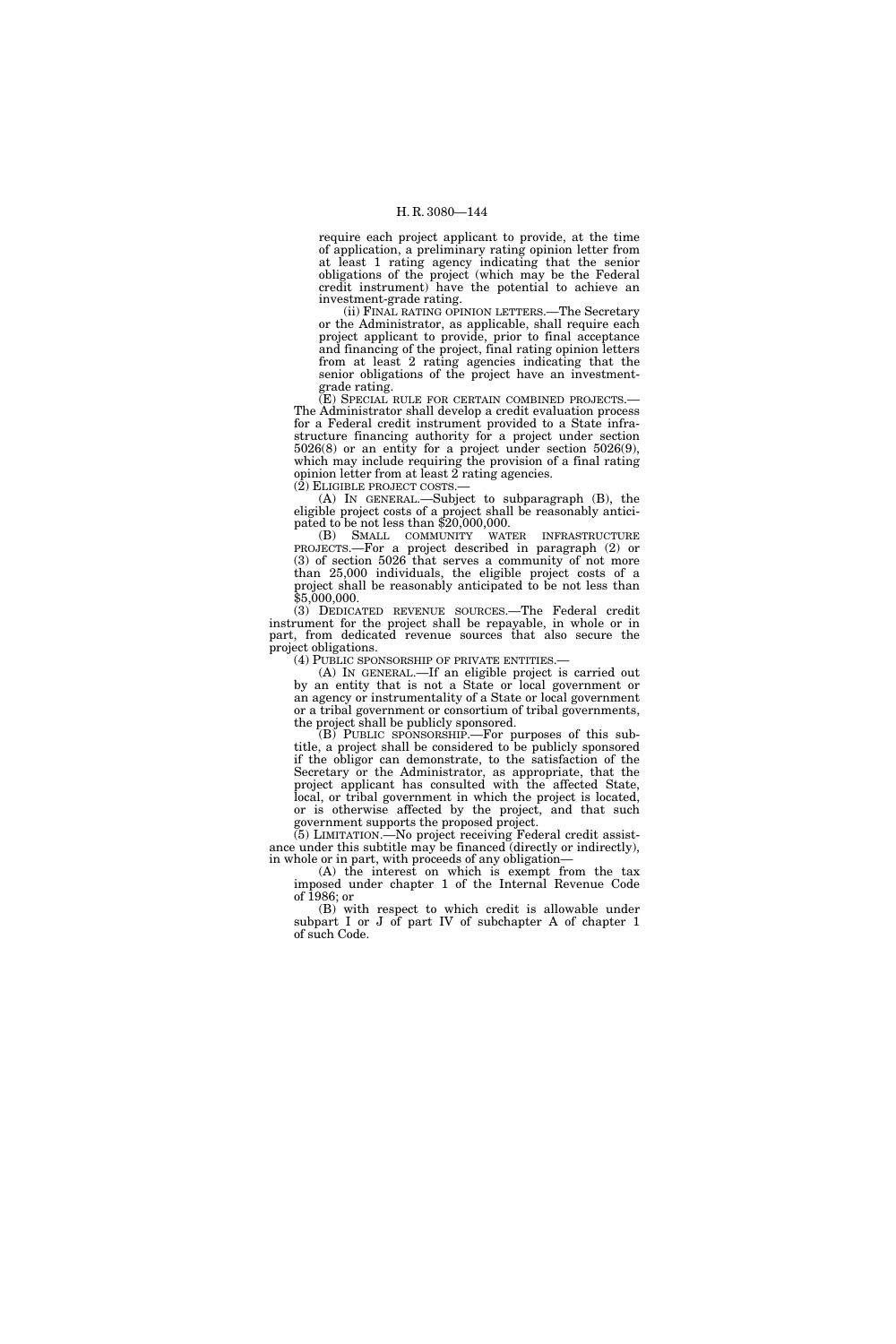(6) USE OF EXISTING FINANCING MECHANISMS.—

(A) NOTIFICATION.—For each eligible project for which the Administrator has authority under paragraph (2) or (3) of section 5023(b) and for which the Administrator has received an application for financial assistance under this subtitle, the Administrator shall notify, not later than 30 days after the date on which the Administrator receives a complete application, the applicable State infrastructure financing authority of the State in which the project is located that such application has been submitted.

(B) DETERMINATION.—If, not later than 60 days after the date of receipt of a notification under subparagraph (A), a State infrastructure financing authority notifies the Administrator that the State infrastructure financing authority intends to commit funds to the project in an amount that is equal to or greater than the amount requested under the application, the Administrator may not provide any financial assistance for that project under this subtitle unless—

(i) by the date that is 180 days after the date of receipt of a notification under subparagraph (A), the State infrastructure financing authority fails to enter into an assistance agreement to provide funds for the project; or

(ii) the financial assistance to be provided by the State infrastructure financing authority will be at rates and terms that are less favorable than the rates and terms for financial assistance provided under this subtitle.

(7) OPERATION AND MAINTENANCE PLAN.—

(A) IN GENERAL.—The Secretary or the Administrator, as applicable, shall determine whether an applicant for assistance under this subtitle has developed, and identified adequate revenues to implement, a plan for operating, maintaining, and repairing the project over the useful life of the project.

(B) SPECIAL RULE.—An eligible project described in section 5026(1) that has not been specifically authorized by Congress shall not be eligible for Federal assistance for operations and maintenance.

(b) SELECTION CRITERIA.—

(1) ESTABLISHMENT.—The Secretary or the Administrator, as applicable, shall establish criteria for the selection of projects that meet the eligibility requirements of subsection (a), in accordance with paragraph (2).

(2) CRITERIA.—The selection criteria shall include the following:

(A) The extent to which the project is nationally or regionally significant, with respect to the generation of economic and public benefits, such as—

(i) the reduction of flood risk;

(ii) the improvement of water quality and quantity, including aquifer recharge;

(iii) the protection of drinking water, including source water protection; and

(iv) the support of international commerce.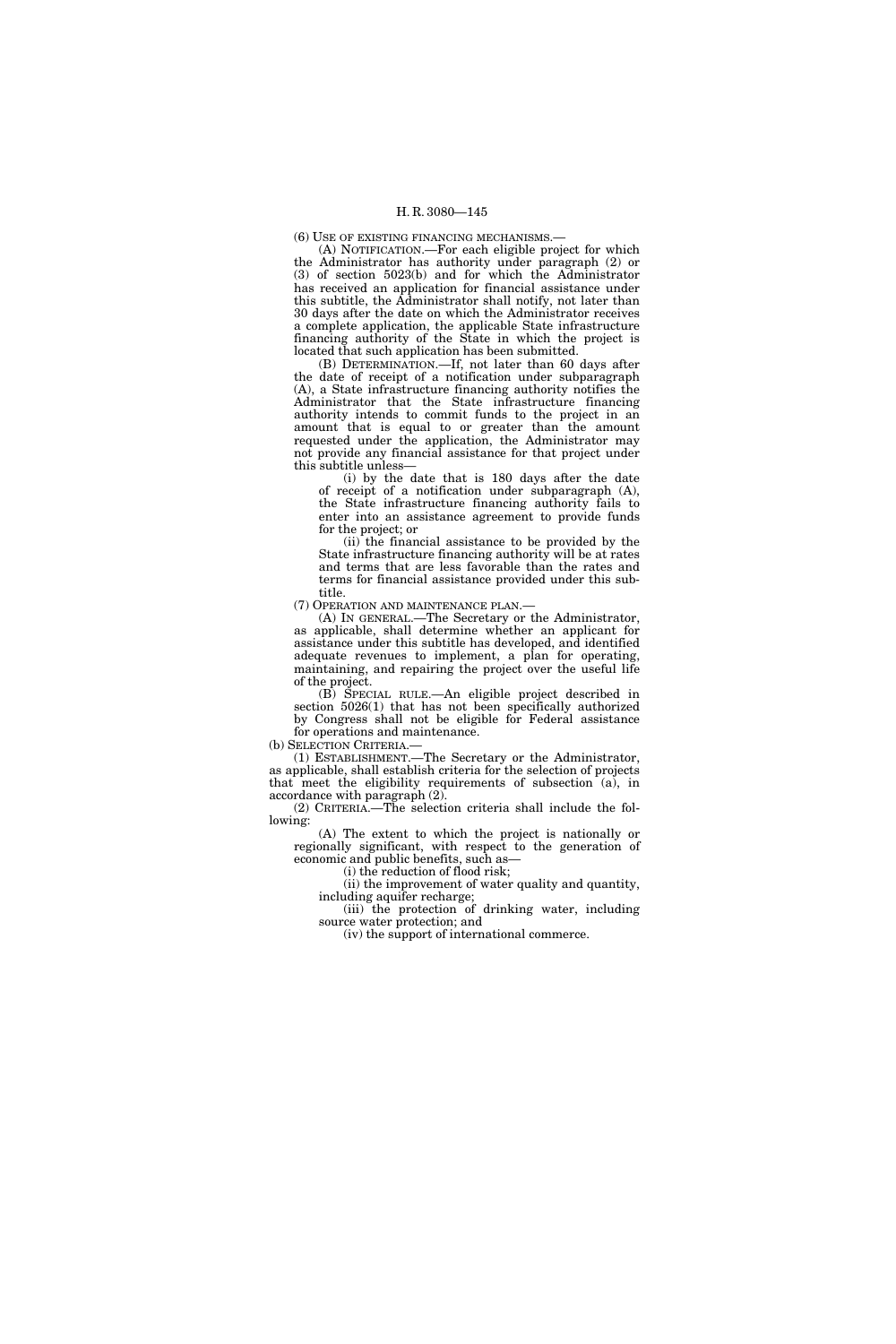(B) The extent to which the project financing plan includes public or private financing in addition to assistance under this subtitle.

(C) The likelihood that assistance under this subtitle would enable the project to proceed at an earlier date than the project would otherwise be able to proceed.

(D) The extent to which the project uses new or innovative approaches.

 $(E)$  The amount of budget authority required to fund the Federal credit instrument made available under this subtitle.

(F) The extent to which the project—

(i) protects against extreme weather events, such as floods or hurricanes; or

(ii) helps maintain or protect the environment. (G) The extent to which a project serves regions with significant energy exploration, development, or production areas.

(H) The extent to which a project serves regions with significant water resource challenges, including the need to address—

(i) water quality concerns in areas of regional, national, or international significance;

(ii) water quantity concerns related to groundwater, surface water, or other water sources;

(iii) significant flood risk;

(iv) water resource challenges identified in existing regional, State, or multistate agreements; or

(v) water resources with exceptional recreational value or ecological importance.

(I) The extent to which the project addresses identified municipal, State, or regional priorities.

(J) The readiness of the project to proceed toward development, including a demonstration by the obligor that there is a reasonable expectation that the contracting process for construction of the project can commence by not later than 90 days after the date on which a Federal credit instrument is obligated for the project under this subtitle.

(K) The extent to which assistance under this subtitle reduces the contribution of Federal assistance to the project.

(3) SPECIAL RULE FOR CERTAIN COMBINED PROJECTS.—For a project described in section 5026(8), the Administrator shall only consider the criteria described in subparagraphs (B) through (K) of paragraph (2).

(c) FEDERAL REQUIREMENTS.—Nothing in this section supersedes the applicability of other requirements of Federal law (including regulations).

**SEC. 5029. SECURED LOANS.** 

(a) AGREEMENTS.—<br>(1) IN GENERAL.—Subject to paragraphs (2) and (3), the Secretary or the Administrator, as applicable, may enter into agreements with 1 or more obligors to make secured loans, the proceeds of which shall be used to finance eligible project costs of any project selected under section 5028.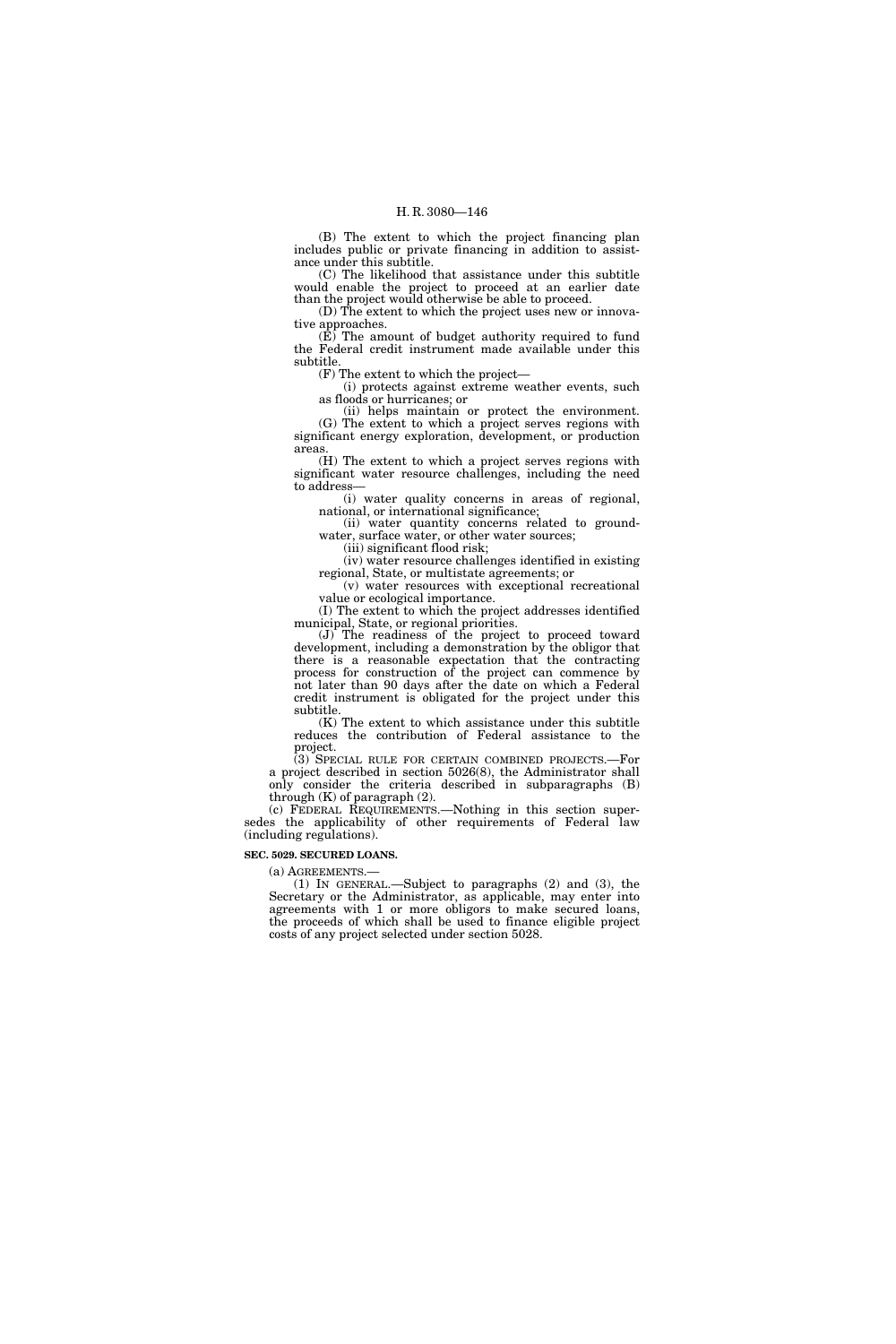(2) FINANCIAL RISK ASSESSMENT.—Before entering into an agreement under this subsection for a secured loan, the Secretary or the Administrator, as applicable, in consultation with the Director of the Office of Management and Budget and each rating agency providing a rating opinion letter under section  $5028(a)(1)(D)$ , shall determine an appropriate capital reserve subsidy amount for the secured loan, taking into account each such rating opinion letter.

(3) INVESTMENT-GRADE RATING REQUIREMENT.—The execution of a secured loan under this section shall be contingent on receipt by the senior obligations of the project of an investment-grade rating.

(b) TERMS AND LIMITATIONS.—

(1) IN GENERAL.—A secured loan provided for a project under this section shall be subject to such terms and conditions, and contain such covenants, representations, warranties, and requirements (including requirements for audits), as the Secretary or the Administrator, as applicable, determines to be appropriate.

(2) MAXIMUM AMOUNT.—The amount of a secured loan under this section shall not exceed the lesser of—

(A) an amount equal to 49 percent of the reasonably anticipated eligible project costs; and

(B) if the secured loan does not receive an investmentgrade rating, the amount of the senior project obligations of the project.

(3) PAYMENT.—A secured loan under this section—

(A) shall be payable, in whole or in part, from State or local taxes, user fees, or other dedicated revenue sources that also secure the senior project obligations of the relevant project;

(B) shall include a rate covenant, coverage requirement, or similar security feature supporting the project obligations; and

(C) may have a lien on revenues described in subparagraph (A), subject to any lien securing project obligations.

(4) INTEREST RATE.—The interest rate on a secured loan under this section shall be not less than the yield on United States Treasury securities of a similar maturity to the maturity of the secured loan on the date of execution of the loan agreement.

(5) MATURITY DATE.—

(A) IN GENERAL.—The final maturity date of a secured loan under this section shall be the earlier of—

(i) the date that is 35 years after the date of substantial completion of the relevant project (as determined by the Secretary or the Administrator, as applicable); and

(ii) if the useful life of the project (as determined by the Secretary or Administrator, as applicable) is less than 35 years, the useful life the project.

(B) SPECIAL RULE FOR STATE INFRASTRUCTURE FINANCING AUTHORITIES.—The final maturity date of a secured loan to a State infrastructure financing authority under this section shall be not later than 35 years after the date on which amounts are first disbursed.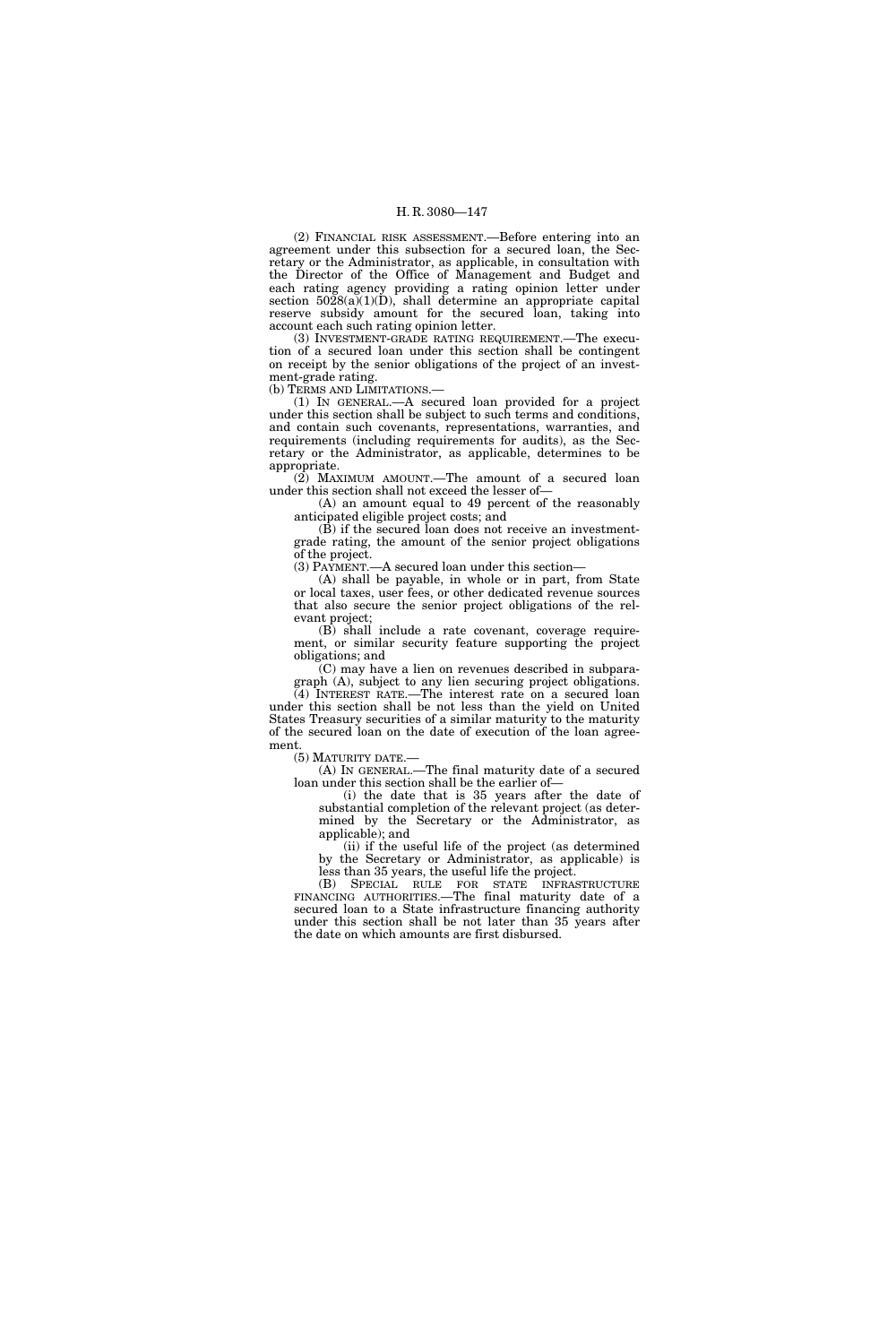(6) NONSUBORDINATION.—A secured loan under this section shall not be subordinated to the claims of any holder of project obligations in the event of bankruptcy, insolvency, or liquidation of the obligor of the project.

(7) FEES.—The Secretary or the Administrator, as applicable, may establish fees at a level sufficient to cover all or a portion of the costs to the Federal Government of making a secured loan under this section.

(8) NON-FEDERAL SHARE.—The proceeds of a secured loan under this section may be used to pay any non-Federal share of project costs required if the loan is repayable from non-Federal funds.

(9) MAXIMUM FEDERAL INVOLVEMENT.—

(A) IN GENERAL.—Except as provided in subparagraph (B), for each project for which assistance is provided under this subtitle, the total amount of Federal assistance shall not exceed 80 percent of the total project cost.

(B) EXCEPTIONS.—Subparagraph (A) shall not apply to any rural water project—

(i) that is authorized to be carried out by the Secretary of the Interior;

(ii) that includes among its beneficiaries a federally recognized Indian tribe; and

(iii) for which the authorized Federal share of the total project costs is greater than the amount described in subparagraph (A).<br>(c) REPAYMENT.—

(1) SCHEDULE.—The Secretary or the Administrator, as applicable, shall establish a repayment schedule for each secured loan provided under this section, based on the projected cash flow from project revenues and other repayment sources.

(2) COMMENCEMENT.—

(A) IN GENERAL.—Scheduled loan repayments of principal or interest on a secured loan under this section shall commence not later than 5 years after the date of substantial completion of the project (as determined by the Secretary or Administrator, as applicable).

(B) SPECIAL RULE FOR STATE INFRASTRUCTURE FINANCING AUTHORITIES.—Scheduled loan repayments of principal or interest on a secured loan to a State infrastructure financing authority under this subtitle shall commence not later than 5 years after the date on which amounts are first disbursed.

(3) DEFERRED PAYMENTS.—

(A) AUTHORIZATION.—If, at any time after the date of substantial completion of a project for which a secured loan is provided under this section, the project is unable to generate sufficient revenues to pay the scheduled loan repayments of principal and interest on the secured loan, the Secretary or the Administrator, as applicable, subject to subparagraph (C), may allow the obligor to add unpaid principal and interest to the outstanding balance of the secured loan.

(B) INTEREST.—Any payment deferred under subparagraph (A) shall—

(i) continue to accrue interest in accordance with subsection (b)(4) until fully repaid; and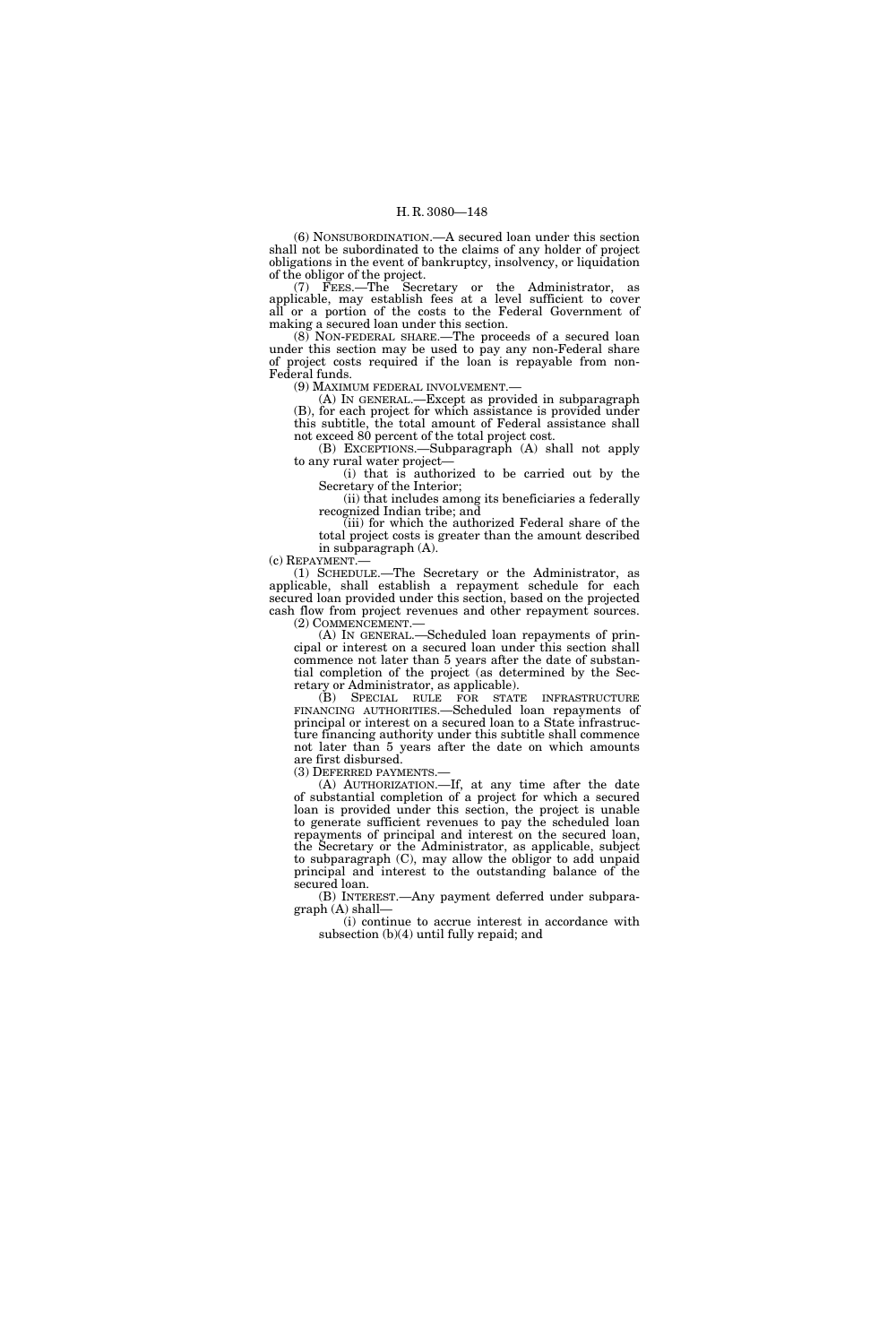(ii) be scheduled to be amortized over the remaining term of the secured loan. (C) CRITERIA.—

(i) IN GENERAL.—Any payment deferral under subparagraph (A) shall be contingent on the project meeting such criteria as the Secretary or the Adminis-

trator, as applicable, may establish. (ii) REPAYMENT STANDARDS.—The criteria established under clause (i) shall include standards for reasonable assurance of repayment.

(4) PREPAYMENT.—

(A) USE OF EXCESS REVENUES.—Any excess revenues that remain after satisfying scheduled debt service requirements on the project obligations and secured loan and all deposit requirements under the terms of any trust agreement, bond resolution, or similar agreement securing project obligations may be applied annually to prepay a secured loan under this section without penalty.

(B) USE OF PROCEEDS OF REFINANCING.—A secured loan under this section may be prepaid at any time without penalty from the proceeds of refinancing from non-Federal funding sources.

(d) SALE OF SECURED LOANS.—

(1) IN GENERAL.—Subject to paragraph (2), as soon as practicable after the date of substantial completion of a project and after providing a notice to the obligor, the Secretary or the Administrator, as applicable, may sell to another entity or reoffer into the capital markets a secured loan for a project under this section, if the Secretary or the Administrator, as applicable, determines that the sale or reoffering can be made on favorable terms.

(2) CONSENT OF OBLIGOR.—In making a sale or reoffering under paragraph (1), the Secretary or the Administrator, as applicable, may not change the original terms and conditions of the secured loan without the written consent of the obligor. (e) LOAN GUARANTEES.—

(1) IN GENERAL.—The Secretary or the Administrator, as applicable, may provide a loan guarantee to a lender in lieu of making a secured loan under this section, if the Secretary or the Administrator, as applicable, determines that the budgetary cost of the loan guarantee is substantially the same as that of a secured loan.

(2) TERMS.—The terms of a loan guarantee provided under this subsection shall be consistent with the terms established in this section for a secured loan, except that the rate on the guaranteed loan and any prepayment features shall be negotiated between the obligor and the lender, with the consent of the Secretary or the Administrator, as applicable.

#### **SEC. 5030. PROGRAM ADMINISTRATION.**

(a) REQUIREMENT.—The Secretary or the Administrator, as applicable, shall establish a uniform system to service the Federal credit instruments made available under this subtitle.

 $(b)$  FEES.

(1) IN GENERAL.—The Secretary or the Administrator, as applicable, may collect and spend fees, contingent on authority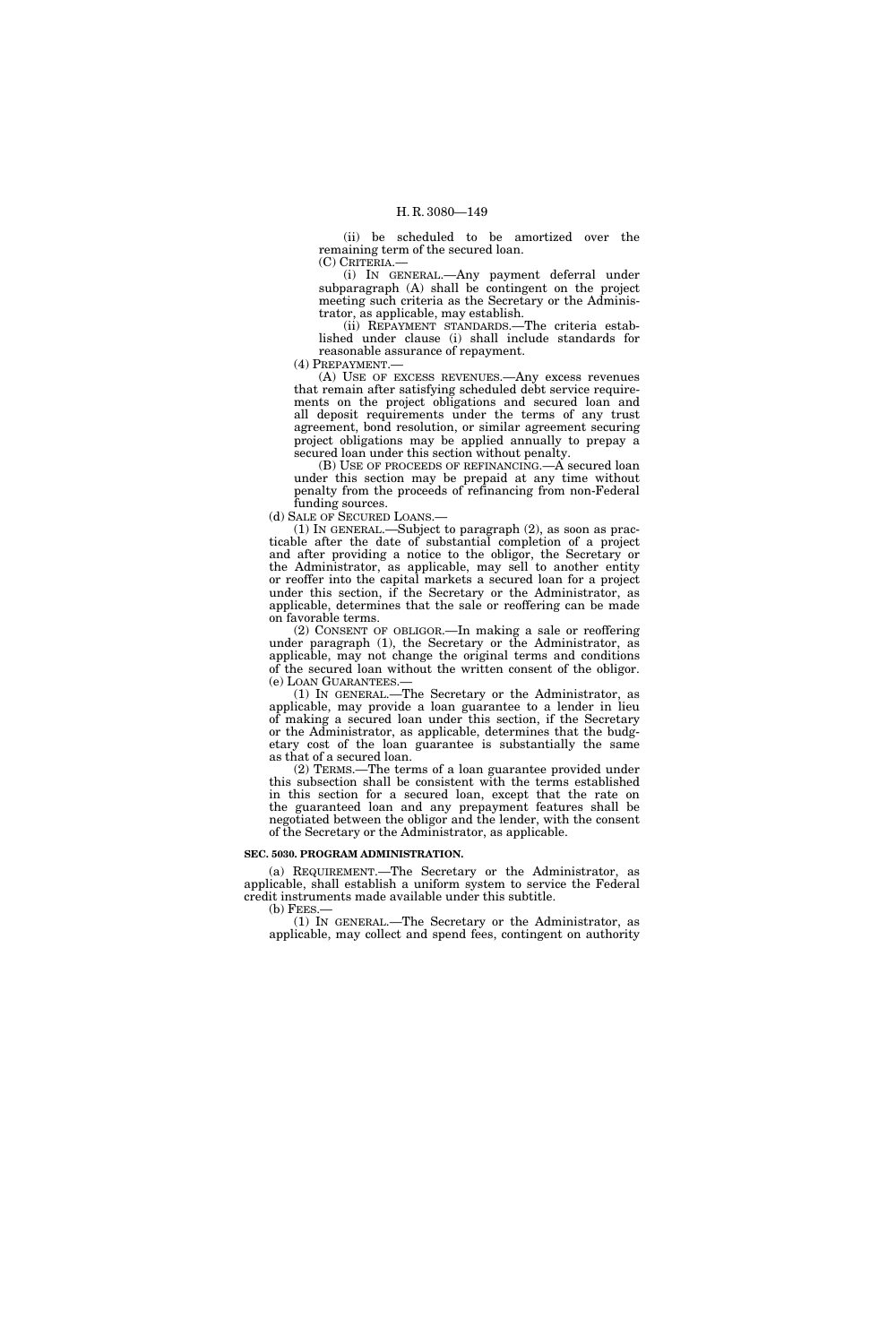being provided in appropriations Acts, at a level that is sufficient to cover—

(A) the costs of services of expert firms retained pursuant to subsection (d); and

(B) all or a portion of the costs to the Federal Government of servicing the Federal credit instruments provided under this subtitle.

(c) SERVICER.— (1) IN GENERAL.—The Secretary or the Administrator, as applicable, may appoint a financial entity to assist the Secretary

or the Administrator in servicing the Federal credit instruments provided under this subtitle. (2) DUTIES.—A servicer appointed under paragraph (1)

shall act as the agent for the Secretary or the Administrator, as applicable.

(3) FEE.—A servicer appointed under paragraph (1) shall receive a servicing fee, subject to approval by the Secretary or the Administrator, as applicable.

(d) ASSISTANCE FROM EXPERTS.—The Secretary or the Administrator, as applicable, may retain the services, including counsel, of organizations and entities with expertise in the field of municipal and project finance to assist in the underwriting and servicing of Federal credit instruments provided under this subtitle.

(e) APPLICABILITY OF OTHER LAWS.—Section 513 of the Federal Water Pollution Control Act (33 U.S.C. 1372) applies to the construction of a project carried out, in whole or in part, with assistance made available through a Federal credit instrument under this subtitle in the same manner that section applies to a treatment works for which a grant is made available under that Act.

## **SEC. 5031. STATE, TRIBAL, AND LOCAL PERMITS.**

The provision of financial assistance for a project under this subtitle shall not—

(1) relieve any recipient of the assistance of any obligation to obtain any required State, local, or tribal permit or approval with respect to the project;

(2) limit the right of any unit of State, local, or tribal government to approve or regulate any rate of return on private equity invested in the project; or

(3) otherwise supersede any State, local, or tribal law (including any regulation) applicable to the construction or operation of the project.

#### **SEC. 5032. REGULATIONS.**

The Secretary or the Administrator, as applicable, may promulgate such regulations as the Secretary or Administrator determines to be appropriate to carry out this subtitle.

#### **SEC. 5033. FUNDING.**

(a) IN GENERAL.—There is authorized to be appropriated to each of the Secretary and the Administrator to carry out this subtitle, to remain available until expended—

(1) \$20,000,000 for fiscal year 2015;

(2) \$25,000,000 for fiscal year 2016;

(3) \$35,000,000 for fiscal year 2017;

(4) \$45,000,000 for fiscal year 2018; and

(5) \$50,000,000 for fiscal year 2019.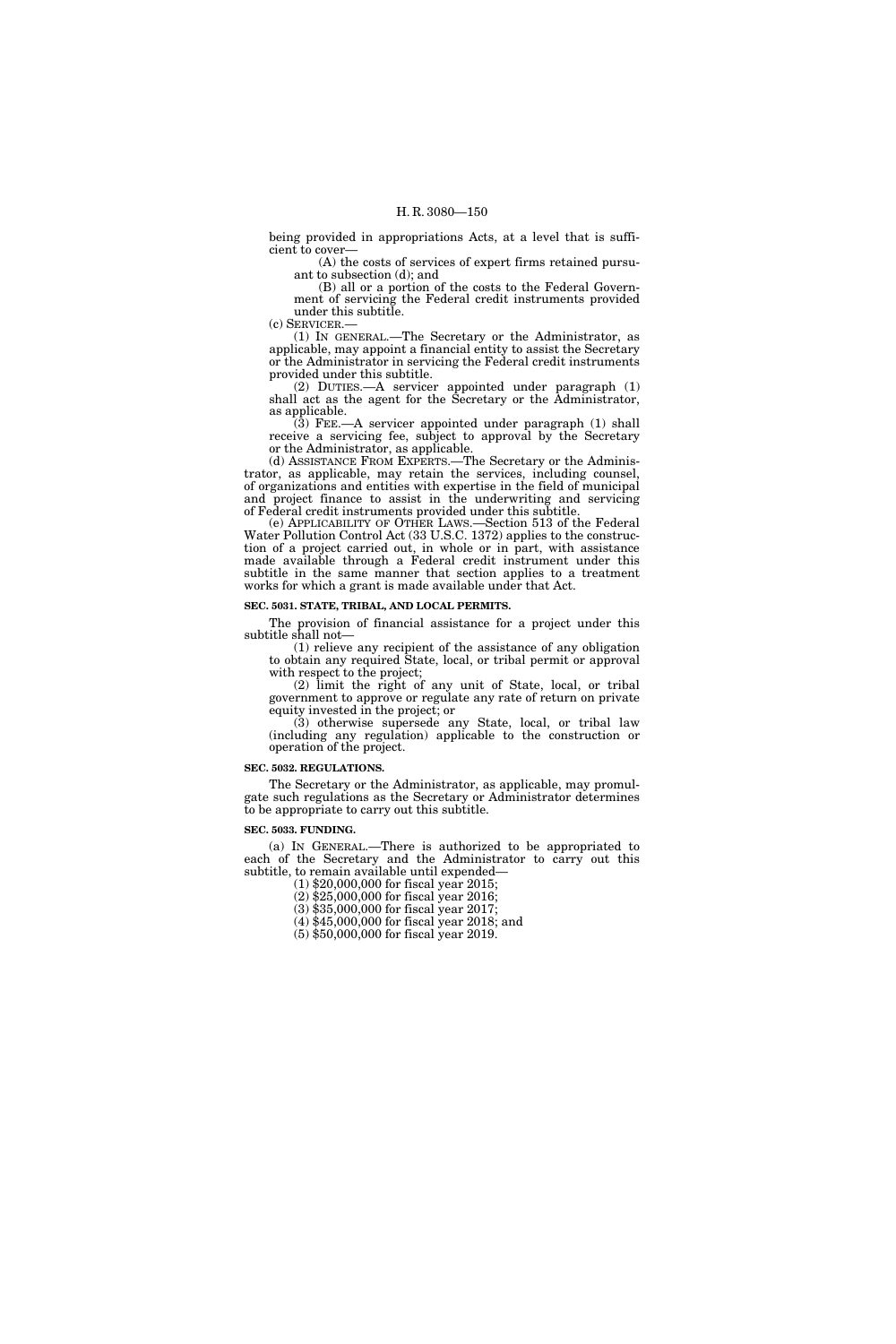(b) ADMINISTRATIVE COSTS.—Of the funds made available to carry out this subtitle, the Secretary or the Administrator, as applicable, may use for the administration of this subtitle, including for the provision of technical assistance to aid project sponsors in obtaining the necessary approvals for the project, not more than \$2,200,000 for each of fiscal years 2015 through 2019.

(c) SMALL COMMUNITY WATER INFRASTRUCTURE PROJECTS.— (1) IN GENERAL.—For each fiscal year, the Secretary or

the Administrator, as applicable, shall set aside not less than 15 percent of the amounts made available for that fiscal year under this section for small community water infrastructure projects described in section 5028(a)(2)(B).

(2) ADMINISTRATION.—Any amounts set aside under paragraph (1) that remain unobligated on June 1 of the fiscal year for which the amounts are set aside shall be available for obligation by the Secretary or the Administrator, as applicable, for projects other than small community water infrastructure projects.

(d) ADDITIONAL FUNDING.—Notwithstanding section 5029(b)(2), the Secretary or the Administrator, as applicable, may make available up to 25 percent of the amounts made available for each fiscal year under this section for loans in excess of 49 percent of the total project costs.

#### **SEC. 5034. REPORTS ON PILOT PROGRAM IMPLEMENTATION.**

(a) AGENCY REPORTING.—As soon as practicable after each fiscal year for which amounts are made available to carry out this subtitle, the Secretary and the Administrator shall publish on a dedicated, publicly accessible Internet site—

(1) each application received for assistance under this subtitle; and

(2) a list of the projects selected for assistance under this subtitle, including—

(A) a description of each project;

(B) the amount of financial assistance provided for each project; and

(C) the basis for the selection of each project with respect to the requirements of this subtitle.

(b) REPORTS TO CONGRESS.—

(1) IN GENERAL.—Not later than 4 years after the date of enactment of this Act, the Comptroller General of the United States shall submit to the Committee on Environment and Public Works of the Senate and the Committee on Transportation and Infrastructure of the House of Representatives a report summarizing for the projects that are receiving, or have received, assistance under this subtitle—

(A) the applications received for assistance under this subtitle;

(B) the projects selected for assistance under this subtitle, including a description of the projects and the basis for the selection of those projects with respect to the requirements of this subtitle;

(C) the type and amount of financial assistance provided for each project selected for assistance under this subtitle;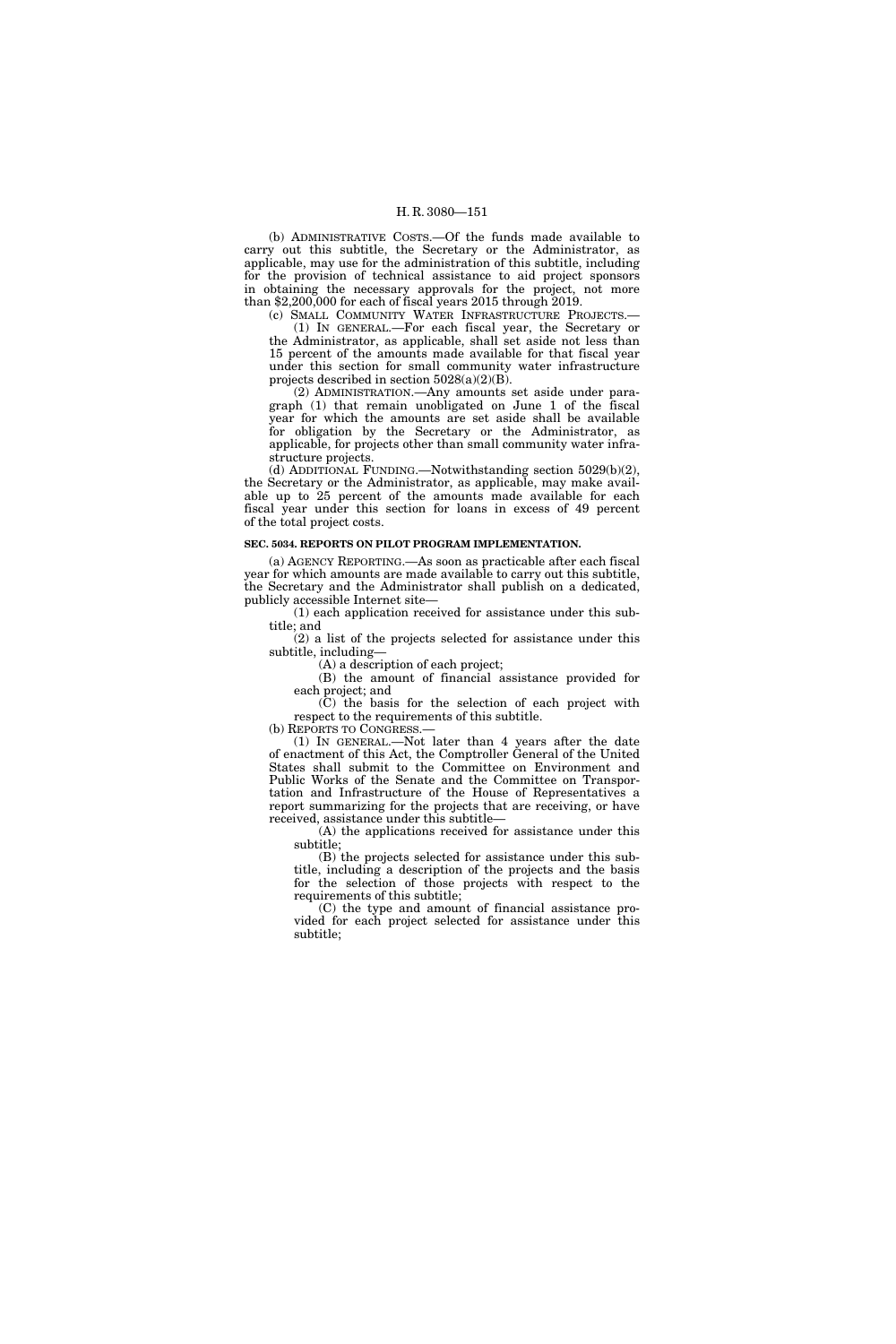(D) the financial performance of each project selected for assistance under this subtitle, including an evaluation of whether the objectives of this subtitle are being met;

(E) the benefits and impacts of implementation of this subtitle, including the public benefit provided by the projects selected for assistance under this subtitle, including, as applicable, water quality and water quantity improvement, the protection of drinking water, and the reduction of flood risk; and

(F) an evaluation of the feasibility of attracting non-Federal public or private financing for water infrastructure

projects as a result of the implementation of this subtitle. (2) RECOMMENDATIONS.—The report under paragraph (1) shall include—

(A) an evaluation of the impacts (if any) of the limitation under section  $5028(a)(5)$  on the ability of eligible entities to finance water infrastructure projects under this subtitle;

(B) a recommendation as to whether the objectives of this subtitle would be best served—

(i) by continuing the authority of the Secretary or the Administrator, as applicable, to provide assistance under this subtitle;

(ii) by establishing a Government corporation or Government-sponsored enterprise to provide assistance in accordance with this subtitle; or

(iii) by terminating the authority of the Secretary and the Administrator under this subtitle and relying on the capital markets to fund the types of infrastructure investments assisted by this subtitle without Federal participation; and

(C) any proposed changes to improve the efficiency and effectiveness of this subtitle in providing financing for water infrastructure projects, taking into consideration the recommendations made under subparagraphs (A) and (B).

# **SEC. 5035. REQUIREMENTS.**

(a) IN GENERAL.—Except as provided in subsection (c), none of the amounts made available under this subtitle may be used for the construction, alteration, maintenance, or repair of a project eligible for assistance under this subtitle unless all of the iron and steel products used in the project are produced in the United States.

(b) DEFINITION OF IRON AND STEEL PRODUCTS.—In this section, the term ''iron and steel products'' means the following products made primarily of iron or steel: lined or unlined pipes and fittings, manhole covers and other municipal castings, hydrants, tanks, flanges, pipe clamps and restraints, valves, structural steel, reinforced precast concrete, and construction materials.

(c) APPLICATION.—Subsection (a) shall not apply in any case or category of cases in which the Administrator finds that—

(1) applying subsection (a) would be inconsistent with the public interest;

(2) iron and steel products are not produced in the United States in sufficient and reasonably available quantities and of a satisfactory quality; or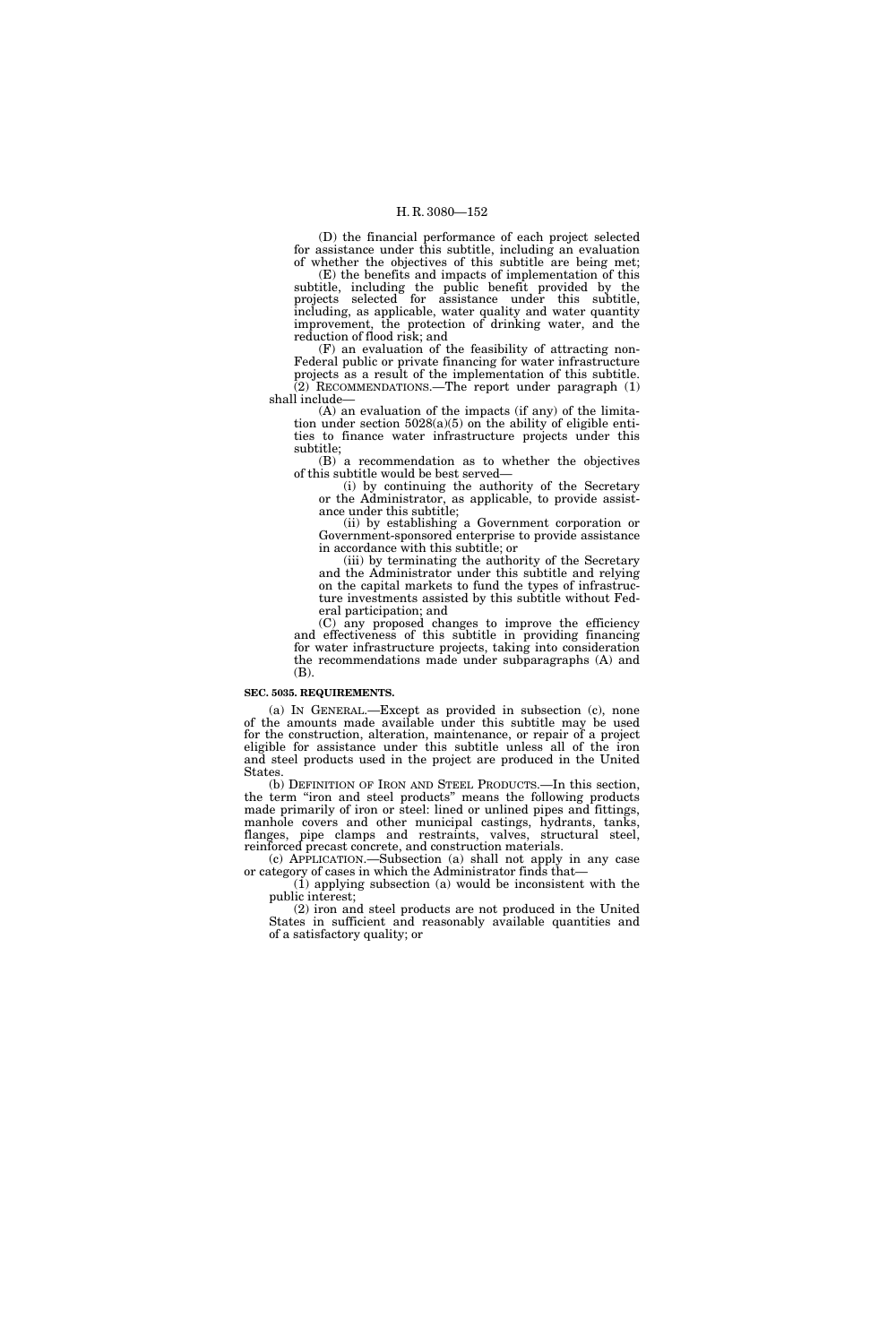(3) inclusion of iron and steel products produced in the United States will increase the cost of the overall project by more than 25 percent.

(d) WAIVER.—If the Administrator receives a request for a waiver under this section, the Administrator shall make available to the public, on an informal basis, a copy of the request and information available to the Administrator concerning the request, and shall allow for informal public input on the request for at least 15 days prior to making a finding based on the request. The Administrator shall make the request and accompanying information available by electronic means, including on the official public Internet Web site of the Environmental Protection Agency.

(e) INTERNATIONAL AGREEMENTS.—This section shall be applied in a manner consistent with United States obligations under international agreements.

# **TITLE VI—DEAUTHORIZATION AND BACKLOG PREVENTION**

### **SEC. 6001. DEAUTHORIZATION OF INACTIVE PROJECTS.**

(a) PURPOSES.—The purposes of this section are—

 $(1)$  to identify  $$18,000,000,000$  in water resources development projects authorized by Congress that are no longer viable for construction due to—

(A) a lack of local support;

(B) a lack of available Federal or non-Federal resources; or (C) an authorizing purpose that is no longer relevant

or feasible;

(2) to create an expedited and definitive process to deauthorize water resources development projects that are no longer viable for construction; and

(3) to allow the continued authorization of water resources development projects that are viable for construction.

(b) COMPREHENSIVE STATUS REPORTS.—Section 1001(b) of the Water Resources Development Act of 1986 (33 U.S.C. 579a(b)) is amended by adding at the end the following:

"(3) MINIMUM FUNDING LIST. $-A$ t the end of each fiscal year, the Secretary shall submit to the Committee on Environment and Public Works of the Senate and the Committee on Transportation and Infrastructure of the House of Representatives, and make available on a publicly accessible Internet site in a manner that is downloadable, searchable, and sortable, a list of—

''(A) projects or separable elements of projects authorized for construction for which funding has been obligated during the current fiscal year or any of the 6 preceding fiscal years;

 $f(B)$  the amount of funding obligated for each such project or separable element per fiscal year;

''(C) the current phase of each such project or separable element of a project; and

''(D) the amount required to complete the current phase of each such project or separable element. ''(4) COMPREHENSIVE BACKLOG REPORT.—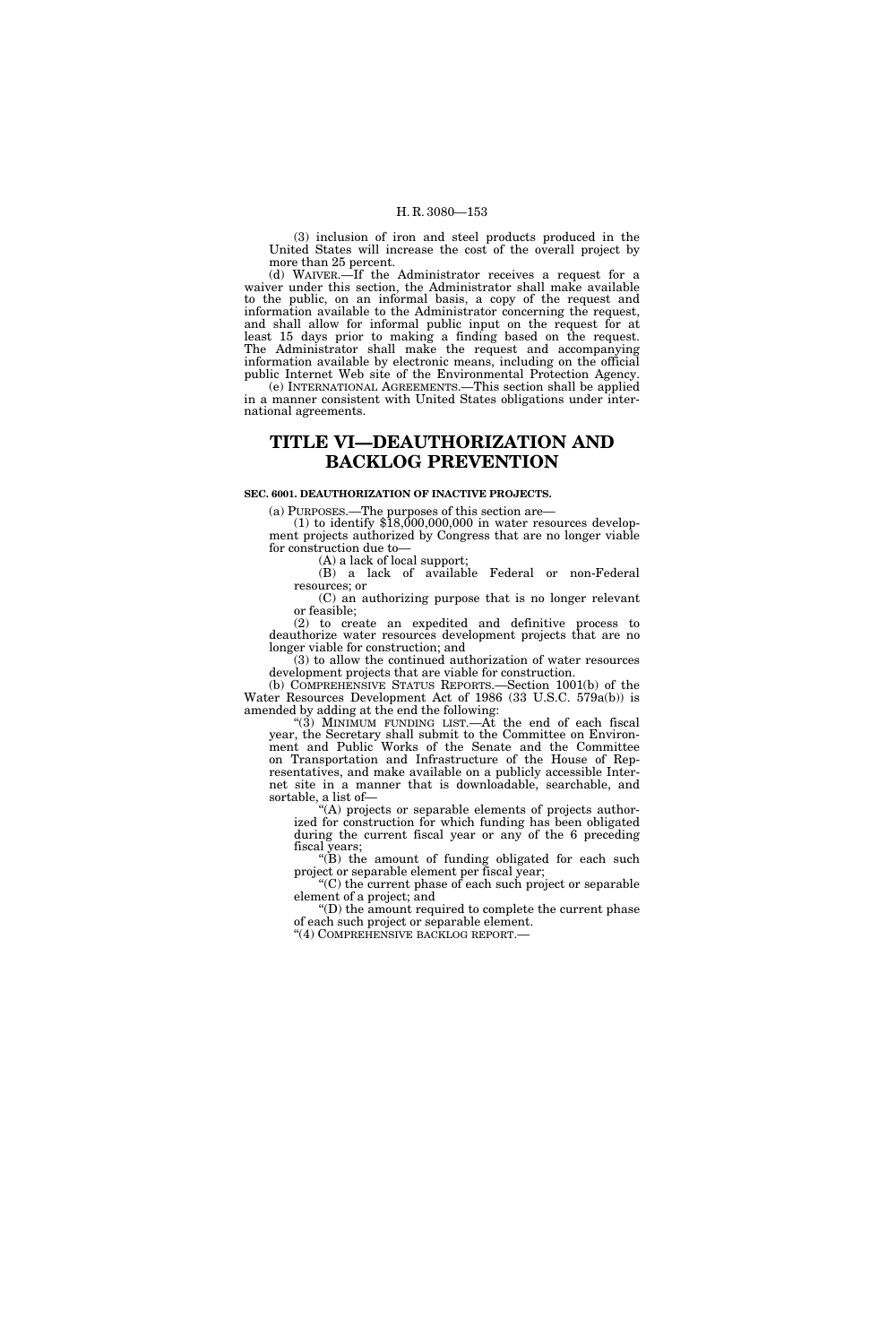''(A) IN GENERAL.—The Secretary shall compile and publish a complete list of all projects and separable elements of projects of the Corps of Engineers that are authorized for construction but have not been completed.

''(B) REQUIRED INFORMATION.—The Secretary shall include on the list developed under subparagraph (A) for each project and separable element on that list—

 $f(i)$  the date of authorization of the project or separable element, including any subsequent modifications to the original authorization;

"(ii) the original budget authority for the project or separable element;

''(iii) a brief description of the project or separable element;

"(iv) the estimated date of completion of the project" or separable element;

 $\sqrt[n]{v}$  the estimated cost of completion of the project or separable element; and

''(vi) any amounts appropriated for the project or separable element that remain unobligated.

''(C) PUBLICATION.—

''(i) IN GENERAL.—Not later than 1 year after the date of enactment of this paragraph, the Secretary shall submit a copy of the list developed under subparagraph (A) to—

''(I) the Committee on Environment and Public Works of the Senate and the Committee on Transportation and Infrastructure of the House of Representatives; and

''(II) the Director of the Office of Management and Budget.

"(ii) PUBLIC AVAILABILITY.—Beginning on the date the Secretary submits the report to Congress under clause (i), the Secretary shall make a copy of the list available on a publicly accessible Internet site in a manner that is downloadable, searchable, and sort-

able.".<br>(c) INTERIM DEAUTHORIZATION LIST.—

(c) INTERIM DEAUTHORIZATION LIST.— (1) IN GENERAL.—The Secretary shall develop an interim deauthorization list that identifies each water resources development project, or separable element of a project, authorized for construction before November 8, 2007, for which—

(A) construction was not initiated before the date of enactment of this Act; or

(B) construction was initiated before the date of enactment of this Act, but for which no funds, Federal or non-Federal, were obligated for construction of the project or separable element of the project during the current fiscal year or any of the 6 preceding fiscal years.<br>(2) SPECIAL RULE FOR PROJECTS RECEIVING FUNDS FOR POST-

AUTHORIZATION STUDY.—A project or separable element of a project may not be identified on the interim deauthorization list, or the final deauthorization list developed under subsection (d), if the project or separable element received funding for a post-authorization study during the current fiscal year or any of the 6 preceding fiscal years.

(3) PUBLIC COMMENT AND CONSULTATION.—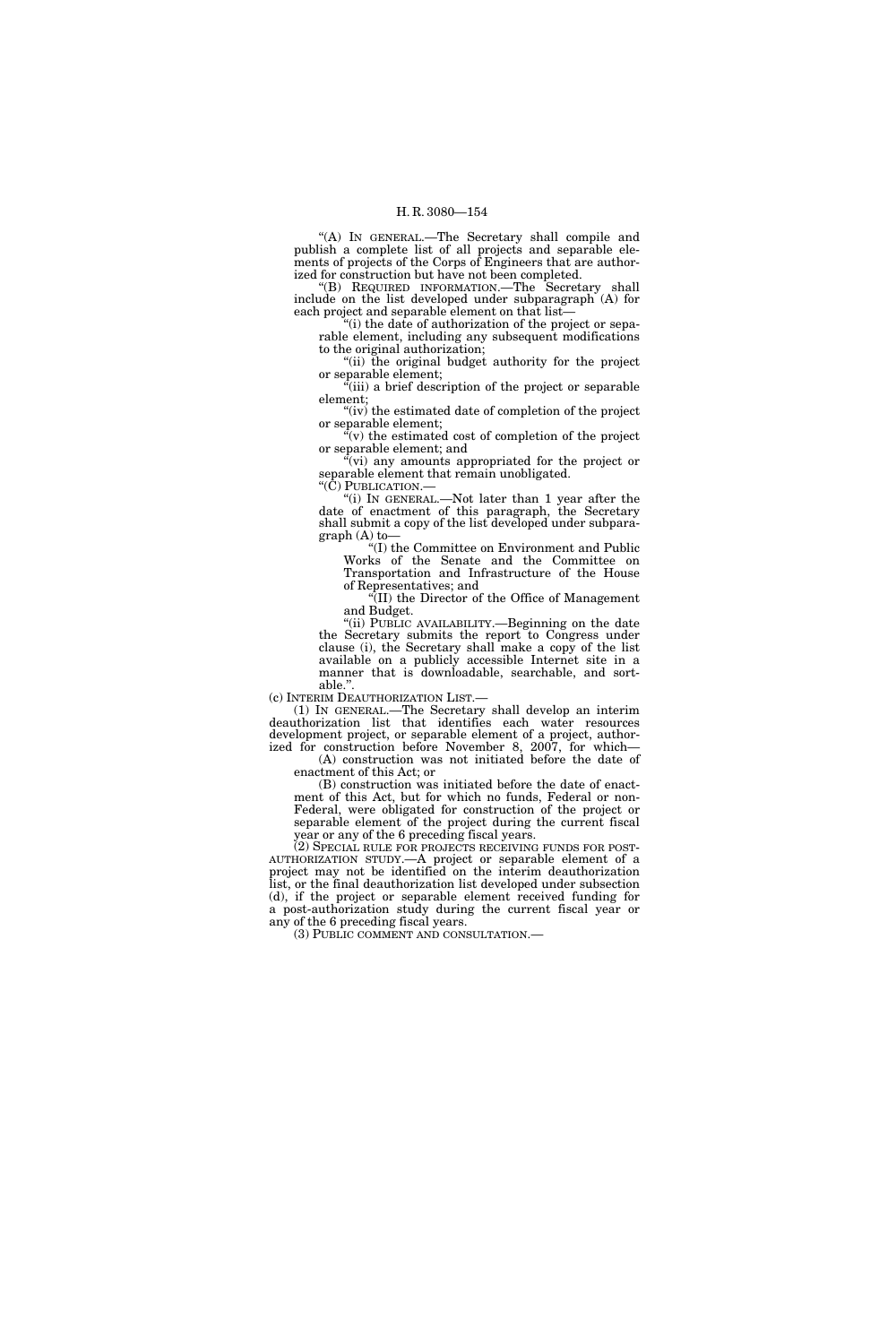(A) IN GENERAL.—The Secretary shall solicit comments from the public and the Governors of each applicable State on the interim deauthorization list developed under paragraph (1).

(B) COMMENT PERIOD.—The public comment period shall be 90 days.

(4) SUBMISSION TO CONGRESS; PUBLICATION.—Not later than 90 days after the date of submission of the list required by section 1001(b)(4)(A) of the Water Resources Development Act of 1986 (as added by subsection (b)), the Secretary shall—

(A) submit the interim deauthorization list to the Committee on Environment and Public Works of the Senate and the Committee on Transportation and Infrastructure of the House of Representatives; and

(B) publish the interim deauthorization list in the Federal Register.

(d) FINAL DEAUTHORIZATION LIST.—

(1) IN GENERAL.—The Secretary shall develop a final deauthorization list of each water resources development project, or separable element of a project, described in subsection  $(c)(1)$  that is identified pursuant to this subsection. (2) DEAUTHORIZATION AMOUNT.—

(A) IN GENERAL.—The Secretary shall include on the final deauthorization list projects and separable elements of projects that have, in the aggregate, an estimated Federal cost to complete that is at least \$18,000,000,000.

(B) DETERMINATION OF FEDERAL COST TO COMPLETE.— For purposes of subparagraph (A), the Federal cost to complete shall take into account any allowances authorized by section 902 of the Water Resources Development Act of 1986 (33 U.S.C. 2280), as applied to the most recent project schedule and cost estimate.

(3) IDENTIFICATION OF PROJECTS.— (A) SEQUENCING OF PROJECTS.—

(i) IN GENERAL.—The Secretary shall identify projects and separable elements of projects for inclusion on the final deauthorization list according to the order in which the projects and separable elements of the projects were authorized, beginning with the earliest authorized projects and separable elements of projects and ending once the last project or separable element of a project necessary to meet the aggregate amount under paragraph (2) is identified.

(ii) FACTORS TO CONSIDER.—The Secretary may identify projects and separable elements of projects in an order other than that established by clause (i) if the Secretary determines, on a case-by-case basis, that a project or separable element of a project is critical for interests of the United States, based on the possible impact of the project or separable element of the project on public health and safety, the national economy, or the environment.

(iii) CONSIDERATION OF PUBLIC COMMENTS.—In making determinations under clause (ii), the Secretary shall consider any comments received under subsection  $(c)(3)$ .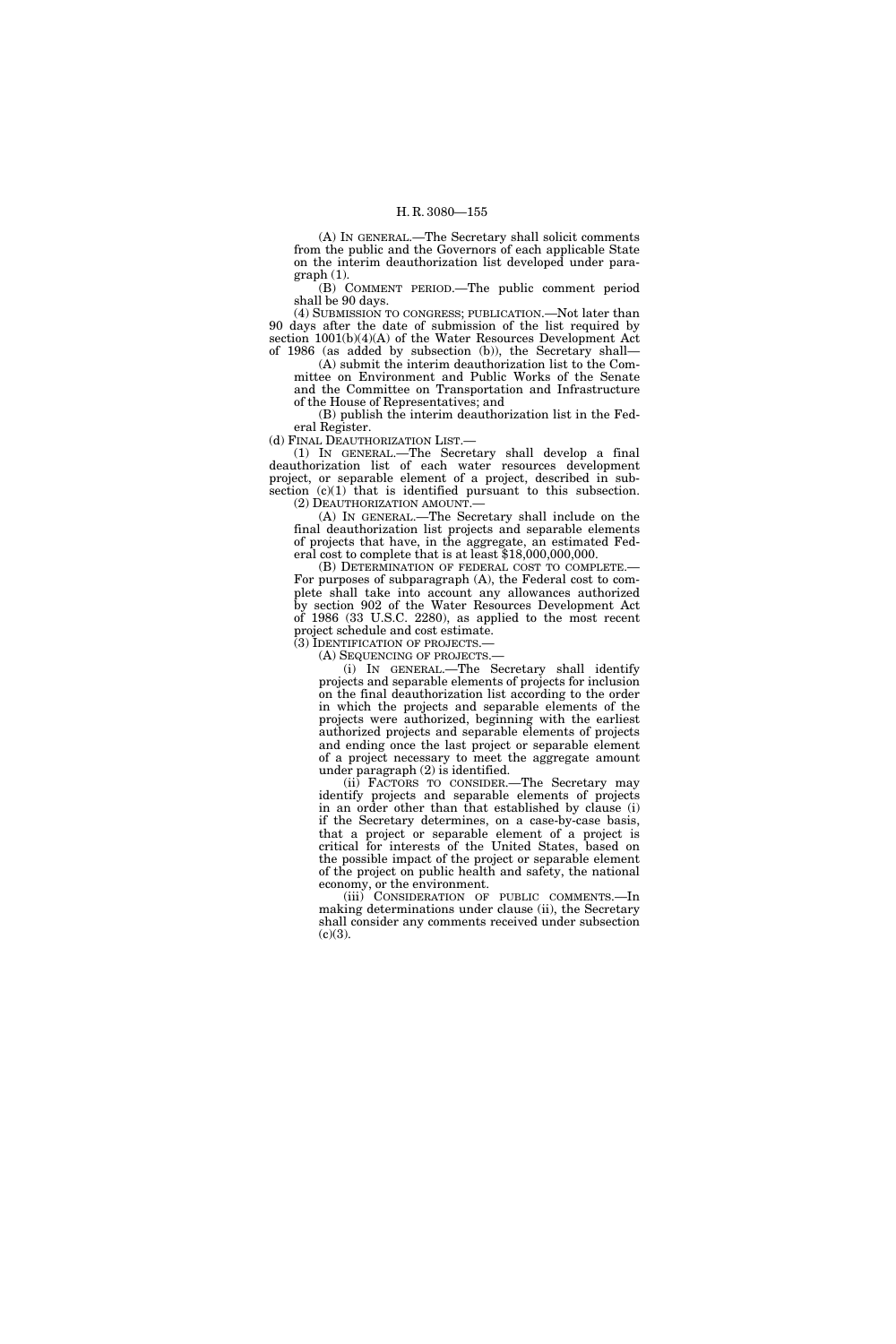(B) APPENDIX.—The Secretary shall include as part of the final deauthorization list an appendix that—

(i) identifies each project or separable element of a project on the interim deauthorization list developed under subsection (c) that is not included on the final deauthorization list; and

(ii) describes the reasons why the project or separable element is not included.

(4) SUBMISSION TO CONGRESS; PUBLICATION.—Not later than 120 days after the date on which the public comment period under subsection (c)(3) expires, the Secretary shall—

(A) submit the final deauthorization list and the appendix to the final deauthorization list to the Committee on Environment and Public Works of the Senate and the Committee on Transportation and Infrastructure of the House of Representatives; and

(B) publish the final deauthorization list and the appendix to the final deauthorization list in the Federal Register.

(e) DEAUTHORIZATION; CONGRESSIONAL REVIEW.—

(1) IN GENERAL.—After the expiration of the 180-day period beginning on the date of submission of the final deauthorization report under subsection (d), a project or separable element of a project identified in the report is hereby deauthorized, unless Congress passes a joint resolution disapproving the final deauthorization report prior to the end of such period.

(2) NON-FEDERAL CONTRIBUTIONS.

(A) IN GENERAL.—A project or separable element of a project identified in the final deauthorization report under subsection (d) shall not be deauthorized under this subsection if, before the expiration of the 180-day period referred to in paragraph  $(1)$ , the non-Federal interest for the project or separable element of the project provides sufficient funds to complete the project or separable element of the project.

(B) TREATMENT OF PROJECTS.—Notwithstanding subparagraph (A), each project and separable element of a project identified in the final deauthorization report shall be treated as deauthorized for purposes of the aggregate deauthorization amount specified in subsection  $(d)(2)$ .

(f) GENERAL PROVISIONS.— (1) DEFINITIONS.—In this section:

(A) POST-AUTHORIZATION STUDY.—The term ''postauthorization study'' means—

(i) a feasibility report developed under section 905 of the Water Resources Development Act of 1986 (33 U.S.C. 2282);

(ii) a feasibility study, as defined in section  $105(d)$ of the Water Resources Development Act of 1986 (33 U.S.C. 2215(d)); or

(iii) a review conducted under section 216 of the Flood Control Act of 1970 (33 U.S.C. 549a), including an initial appraisal that—

(I) demonstrates a Federal interest; and

(II) requires additional analysis for the project or separable element.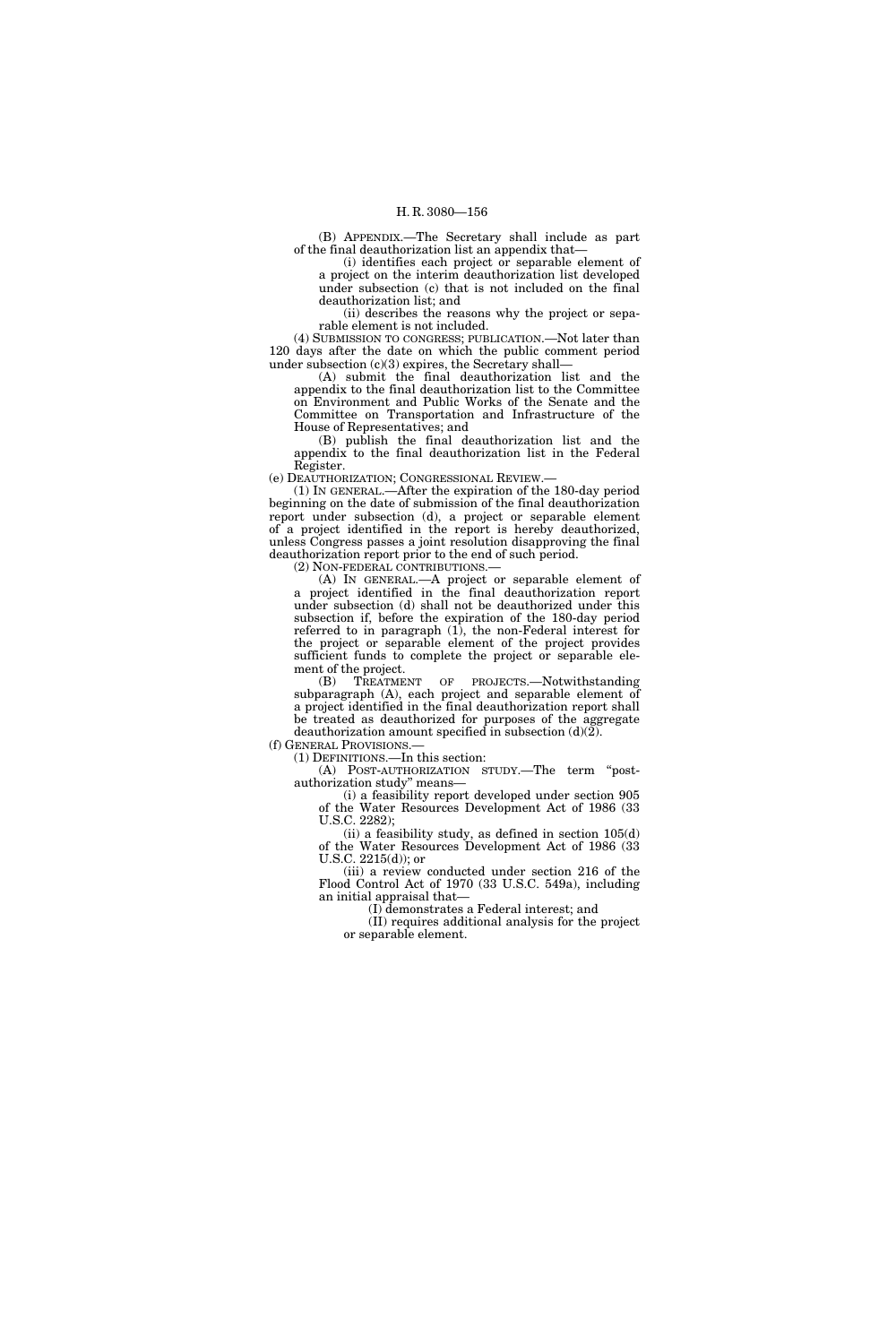(B) WATER RESOURCES DEVELOPMENT PROJECT.—The term ''water resources development project'' includes an environmental infrastructure assistance project or program of the Corps of Engineers.

(2) TREATMENT OF PROJECT MODIFICATIONS.—For purposes of this section, if an authorized water resources development project or separable element of the project has been modified by an Act of Congress, the date of the authorization of the project or separable element shall be deemed to be the date of the most recent such modification.

### **SEC. 6002. REVIEW OF CORPS OF ENGINEERS ASSETS.**

(a) ASSESSMENT AND INVENTORY.—Not later than 1 year after the date of enactment of this Act, the Secretary shall conduct an assessment of all properties under the control of the Corps of Engineers and develop an inventory of the properties that are not needed for the missions of the Corps of Engineers.

(b) CRITERIA.—In conducting the assessment and developing the inventory under subsection (a), the Secretary shall use the following criteria:

(1) The extent to which the property aligns with the current missions of the Corps of Engineers.

(2) The economic impact of the property on existing communities in the vicinity of the property.

(3) The extent to which the utilization rate for the property is being maximized and is consistent with nongovernmental industry standards for the given function or operation.

(4) The extent to which the reduction or elimination of the property could reduce operation and maintenance costs of the Corps of Engineers.

(5) The extent to which the reduction or elimination of the property could reduce energy consumption by the Corps of Engineers.

(c) NOTIFICATION.—As soon as practicable following completion of the inventory of properties under subsection (a), the Secretary shall provide the inventory to the Administrator of General Services.

(d) REPORT TO CONGRESS.—Not later than 30 days after the date of the notification under subsection (c), the Secretary shall submit to the Committee on Environment and Public Works of the Senate and the Committee on Transportation and Infrastructure of the House of Representatives and make publicly available a report containing the findings of the Secretary with respect to the assessment and inventory required under subsection (a).

### **SEC. 6003. BACKLOG PREVENTION.**

(a) PROJECT DEAUTHORIZATION.—

(1) IN GENERAL.—A water resources development project, or separable element of such a project, authorized for construction by this Act shall not be authorized after the last day of the 7-year period beginning on the date of enactment of this Act unless funds have been obligated for construction of such project during that period.

(2) IDENTIFICATION OF PROJECTS.—Not later than 60 days after the expiration of the 7-year period referred to in paragraph (1), the Secretary shall submit to the Committee on Environment and Public Works of the Senate and the Committee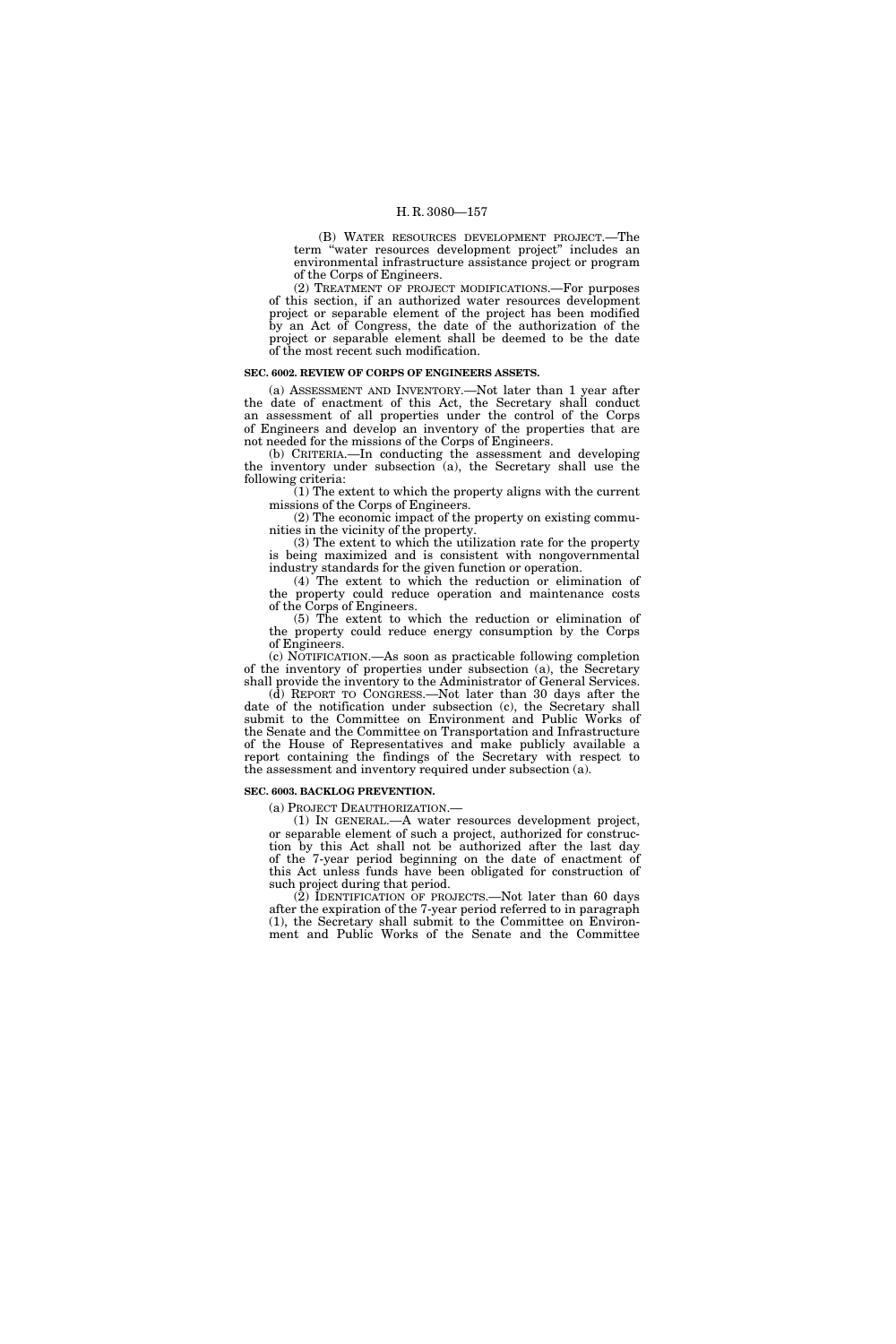on Transportation and Infrastructure of the House of Representatives a report that identifies the projects deauthorized under paragraph (1).

(b) REPORT TO CONGRESS.—Not later than 60 days after the expiration of the 12-year period beginning on the date of enactment of this Act, the Secretary shall submit to the Committee on Environment and Public Works of the Senate and the Committee on Transportation and Infrastructure of the House of Representatives, and make available to the public, a report that contains—

(1) a list of any water resources development projects authorized by this Act for which construction has not been completed during that period;

(2) a description of the reasons the projects were not completed;

(3) a schedule for the completion of the projects based on expected levels of appropriations; and

 $(4)$  a 5-year and 10-year projection of construction backlog and any recommendations to Congress regarding how to mitigate current problems and the backlog.

# **SEC. 6004. DEAUTHORIZATIONS.**

(a) IN GENERAL.—

(1) WALNUT CREEK (PACHECO CREEK), CALIFORNIA.—The portions of the project for flood protection on Walnut Creek, California, constructed under section 203 of the Flood Control Act of 1960 (Public Law 86–645; 74 Stat. 488), consisting of the Walnut Creek project from Sta 0+00 to Sta 142+00 and the upstream extent of the Walnut Creek project along Pacheco Creek from Sta 0+00 to Sta 73+50 are no longer authorized beginning on the date of enactment of this Act.

(2) WALNUT CREEK (SAN RAMON CREEK), CALIFORNIA.—The portion of the project for flood protection on Walnut Creek, California, constructed under section 203 of the Flood Control Act of 1960 (Public Law 86–645; 74 Stat. 488), consisting of the culvert constructed by the Department of the Army on San Ramon Creek from Sta 4+27 to Sta 14+27 is no longer authorized beginning on the date of enactment of this Act. (3) EIGHTMILE RIVER, CONNECTICUT.—

(A) The portion of the project for navigation, Eightmile River, Connecticut, authorized by the first section of the Act of June 25, 1910 (36 Stat. 633, chapter 382) (commonly known as the ''River and Harbor Act of 1910''), that begins at a point of the existing 8-foot channel limit with coordinates N701002.39, E1109247.73, thence running north 2 degrees 19 minutes 57.1 seconds east 265.09 feet to a point N701267.26, E1109258.52, thence running north 7 degrees 47 minutes 19.3 seconds east 322.32 feet to a point N701586.60, E1109302.20, thence running north 90 degrees 0 minutes 0 seconds east 65.61 to a point N701586.60, E1109367.80, thence running south 7 degrees 47 minutes 19.3 seconds west 328.11 feet to a point N701261.52, E1109323.34, thence running south 2 degrees 19 minutes 57.1 seconds west 305.49 feet to an end at a point N700956.28, E1109310.91 on the existing 8-foot channel limit, shall be reduced to a width of 65 feet and the channel realigned to follow the deepest available water.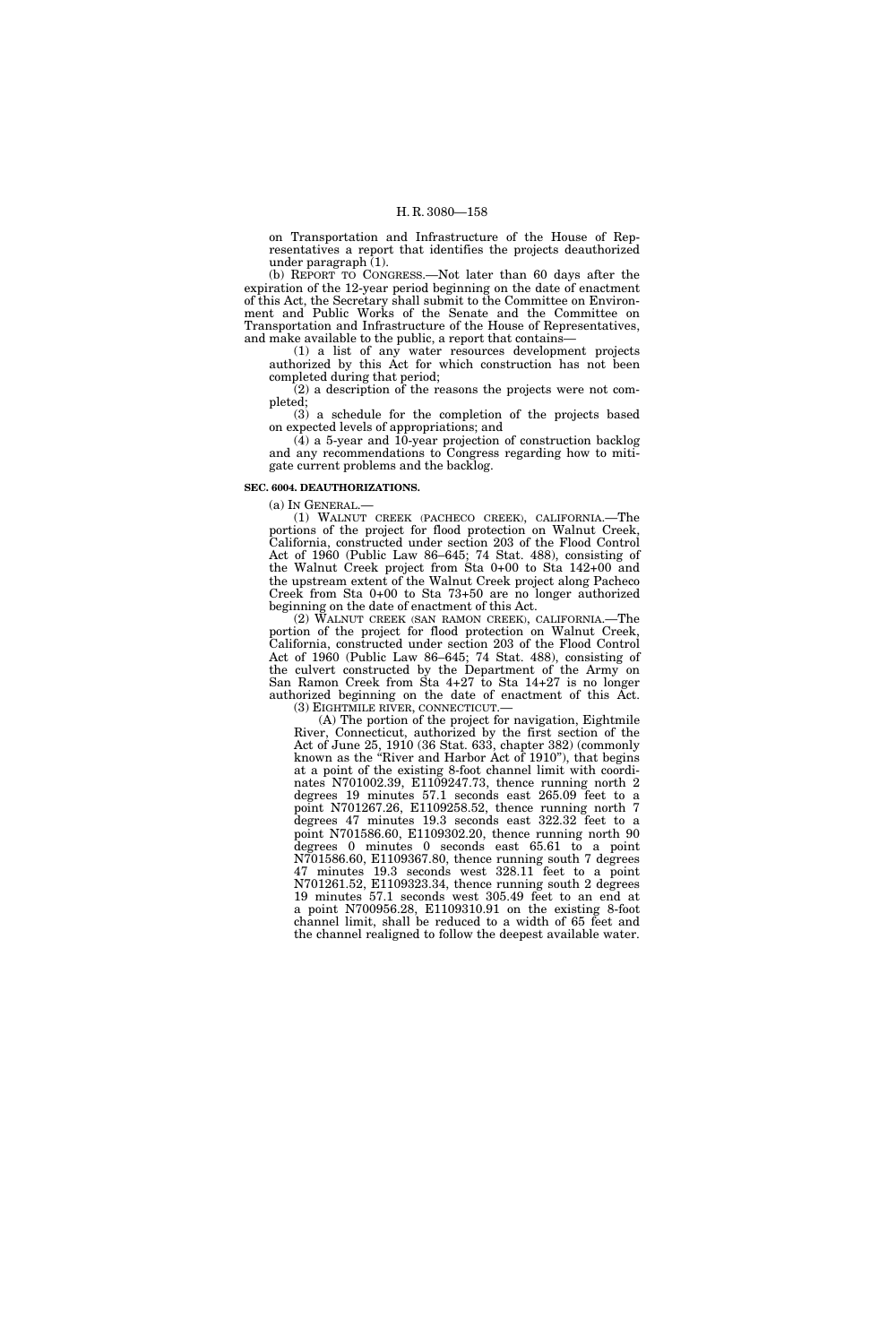(B) The project referred to in subparagraph (A) beginning at a point N701296.72, E1109262.55 and running north 45 degrees 4 minutes 2.8 seconds west 78.09 feet to a point N701341.18, E1109217.98, thence running north 5 degrees 8 minutes 34.6 seconds east 180.14 feet to a point N701520.59, E1109234.13, thence running north 54 degrees 5 minutes 50.1 seconds east 112.57 feet to a point N701568.04, E1109299.66, thence running south 7 degrees 47 minutes 18.4 seconds west 292.58 feet to the point of origin; and the remaining area north of the channel realignment beginning at a point N700956.28, E1109310.91 thence running north 2 degrees 19 minutes 57.1 seconds east 305.49 feet west to a point N701261.52, E1109323.34 north 7 degrees 47 minutes 18.4 seconds east 328.11 feet to a point N701586.60, E1109367.81 thence running north 90 degrees 0 minutes 0 seconds east 7.81 feet to a point N701586.60, E1109375.62 thence running south 5 degrees 8 minutes 34.6 seconds west 626.29 feet to a point N700962.83, E1109319.47 thence south 52 degrees 35 minutes 36.5 seconds 10.79 feet to the point of origin is no longer authorized beginning on the date of enactment of this Act.

(4) HILLSBOROUGH (HILLSBORO) BAY AND RIVER, FLORIDA.— The portions of the project for navigation, Hillsborough (Hillsboro) Bay and River, Florida, authorized by the Act of March 3, 1899 (30 Stat. 1126; chapter 425), that extend on either side of the Hillsborough River from the Kennedy Boulevard bridge to the mouth of the river that cause the existing channel to exceed 100 feet in width are no longer authorized beginning on the date of enactment of this Act.

(5) KAHULUI WASTEWATER RECLAMATION FACILITY, MAUI, HAWAII.—The project authorized pursuant to section 14 of the Flood Control Act of 1946 (33 U.S.C. 701r) to provide shoreline protection for the Kahului Wastewater Reclamation Facility, located on the Island of Maui in the State of Hawaii is no longer authorized beginning on the date of enactment of this Act.

(6) LUCAS-BERG PIT, ILLINOIS WATERWAY AND GRANT CAL-UMET RIVER, ILLINOIS.—The portion of the project for navigation, Illinois Waterway and Grand Calumet River, Illinois, authorized by the first section of the Act of July 24, 1946 (60 Stat. 636; chapter 595), that consists of the Lucas-Berg Pit confined disposal facility, Illinois is no longer authorized beginning on the date of enactment of this Act.

(7) PORT OF IBERIA, LOUISIANA.—Section 1001(25) of the Water Resources Development Act of 2007 (121 Stat. 1053) is amended by striking "; except that" and all that follows before the period at the end.

(8) ROCKLAND HARBOR, MAINE.—The project for navigation, Rockland Harbor, Maine, authorized by the Act of June 3, 1896 (29 Stat. 202; chapter 314), and described as follows is no longer authorized beginning on the date of enactment of this Act:

(A) Beginning at the point in the 14-foot turning basin limit with coordinates N162,927.61, E826,210.16.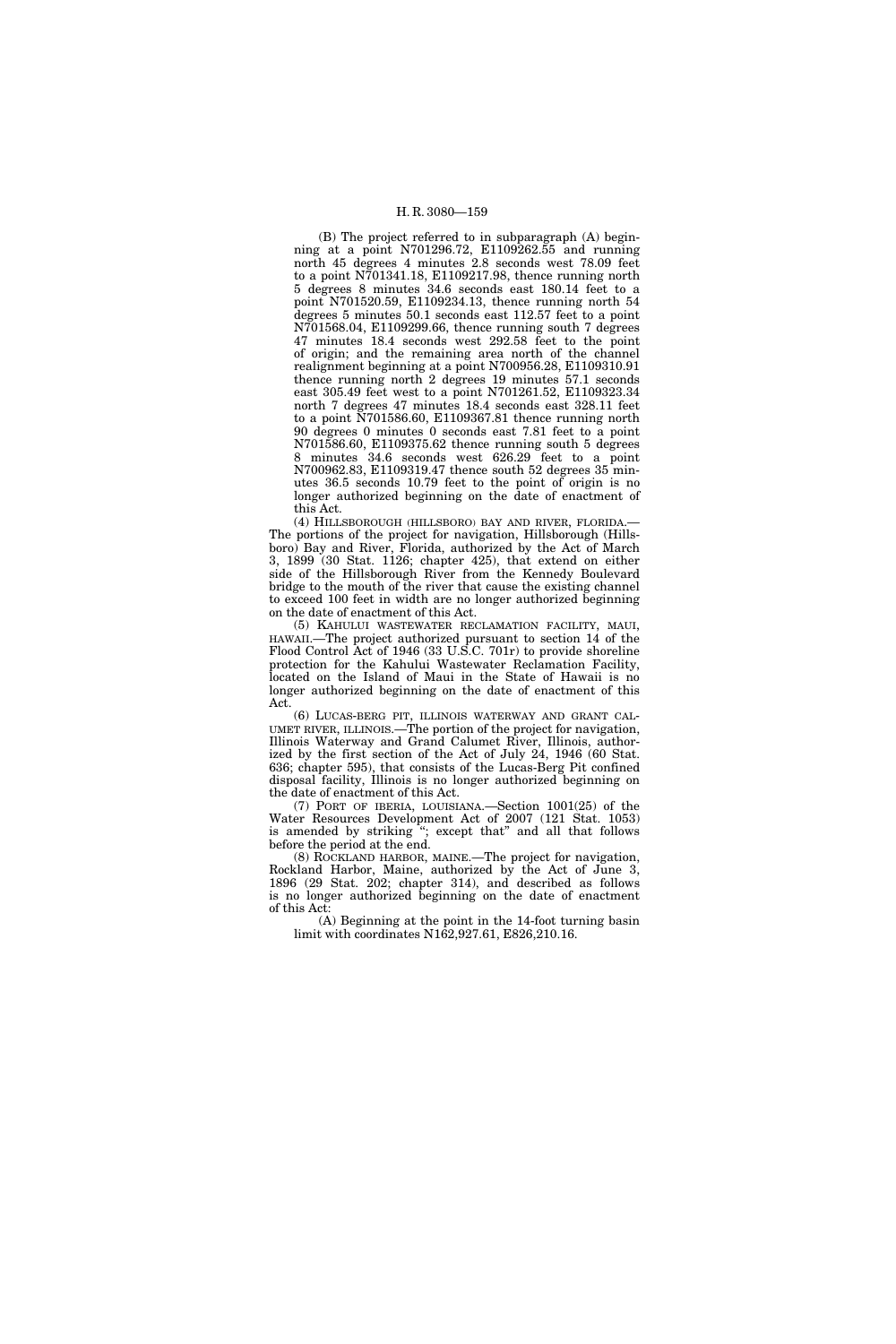(B) Thence running north 45 degrees 45 minutes 15.6 seconds east 287.45 feet to a point N163,128.18, E826,416.08.

(C) Thence running south 13 degrees 17 minutes 53.3 seconds east  $129.11$  feet to a point N163,002.53, E826,445.77.

(D) Thence running south 45 degrees 45 minutes 18.4 seconds west  $221.05$  feet to a point N162,848.30, E826,287.42.

(E) Thence running north 44 degrees 14 minutes 59.5 seconds west 110.73 feet to the point of origin.

(9) THOMASTON HARBOR, GEORGES RIVER, MAINE.—The portion of the project for navigation, Georges River, Maine (Thomaston Harbor), authorized by the first section of the Act of June 3, 1896 (29 Stat. 215, chapter 314), and modified by section 317 of the Water Resources Development Act of 2000 (Public Law 106–541; 114 Stat. 2604), that lies northwesterly of a line commencing at point N87,220.51, E321,065.80 thence running northeasterly about 125 feet to a point N87,338.71, E321,106.46 is no longer authorized beginning on the date of enactment of this Act.

(10) CORSICA RIVER, QUEEN ANNE'S COUNTY, MARYLAND.— The portion of the project for improving the Corsica River, Maryland, authorized by the first section of the Act of July 25, 1912 (37 Stat. 205; chapter 253), and described as follows is no longer authorized beginning on the date of enactment of this Act: Approximately 2,000 feet of the eastern section of the project channel extending from—

(A) centerline station 0+000 (coordinates N506350.60, E1575013.60); to

(B) station 2+000 (coordinates N508012.39, E1574720.18).

(11) GOOSE CREEK, SOMERSET COUNTY, MARYLAND.—The project for navigation, Goose Creek, Somerset County, Maryland, carried out pursuant to section 107 of the Rivers and Harbor Act of 1960 (33 U.S.C. 577), is realigned as follows: Beginning at Goose Creek Channel Geometry Centerline of the 60-foot-wide main navigational ship channel, Centerline Station No. 0+00, coordinates North 157851.80, East 1636954.70, as stated and depicted on the Condition Survey Goose Creek, Sheet 1 of 1, prepared by the United States Army Corps of Engineers, Baltimore District, July 2003; thence departing the aforementioned centerline traveling the following courses and distances: S. 64 degrees 49 minutes 06 seconds E., 1583.82 feet to a point, on the outline of said 60-footwide channel thence binding on said out-line the following four courses and distances: S. 63 degrees 26 minutes 06 seconds E., 1460.05 feet to a point, thence; N. 50 degrees 38 minutes 26 seconds E., 973.28 feet to a point, thence; N. 26 degrees 13 minutes 09 seconds W., 240.39 feet to a point on the Left Toe of the 60-foot-wide main navigational channel at computed Centerline Station No. 42+57.54, coordinates North 157357.84, East 1640340.23. Geometry Left Toe of the 60-foot-wide main navigational ship channel, Left Toe Station No. 0+00, coordinates North 157879.00, East 1636967.40, as stated and depicted on the Condition Survey Goose Creek, Sheet 1 of 1, prepared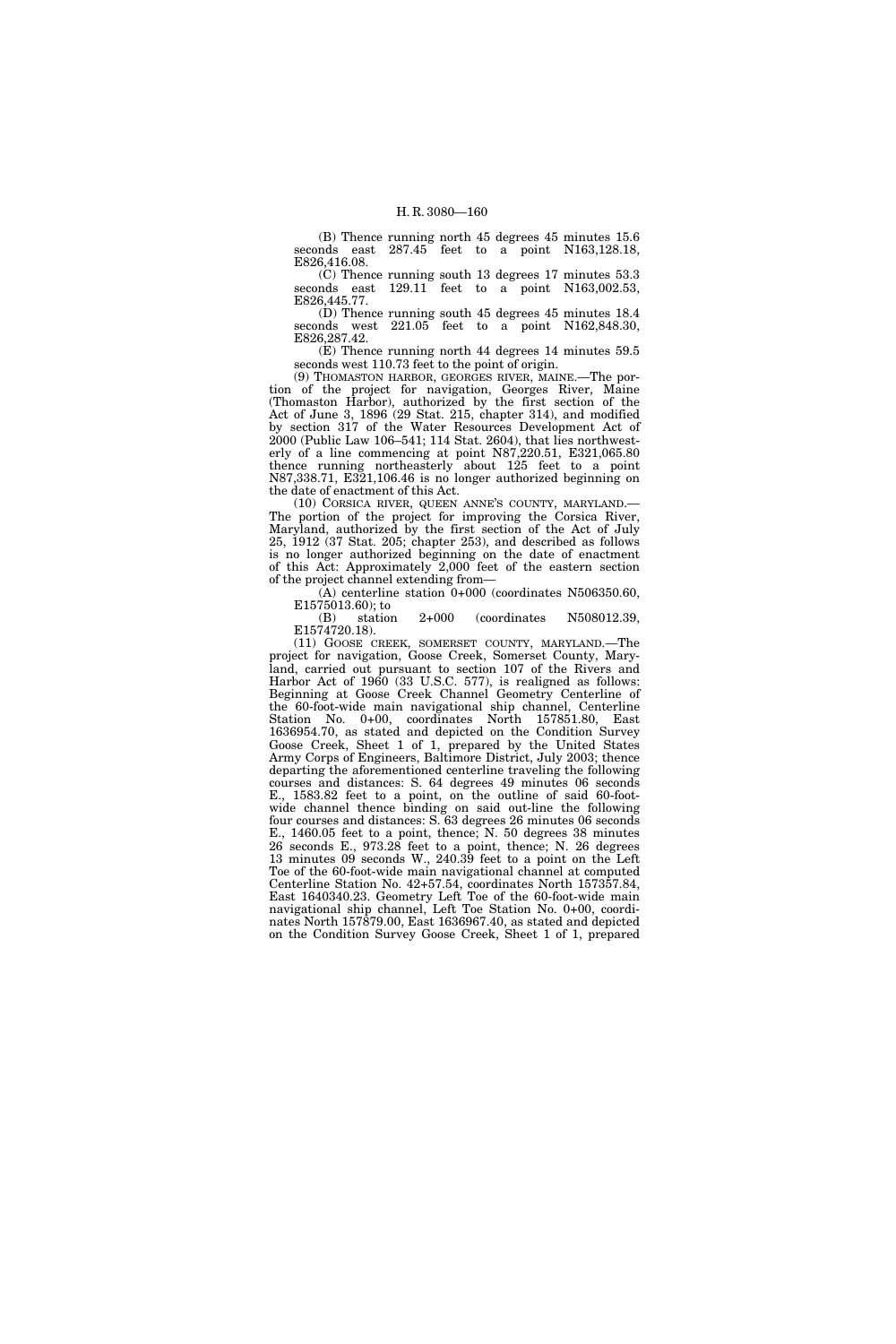by the United States Army Corps of Engineers, Baltimore District, August 2010; thence departing the aforementioned centerline traveling the following courses and distances: S. 64 degrees 49 minutes 12 seconds E., 1583.91 feet to a point, on the outline of said 60-foot-wide channel thence binding on said out-line the following eight courses and distances: S. 63 degrees 25 minutes 38 seconds E., 1366.25 feet to a point, thence; N. 83 degrees 36 minutes 24 seconds E., 125.85 feet to a point, thence; N. 50 degrees 38 minutes 26 seconds E., 805.19 feet to a point, thence; N. 12 degrees 12 minutes 29 seconds E., 78.33 feet to a point thence; N. 26 degrees 13 minutes 28 seconds W., 46.66 feet to a point thence; S. 63 degrees 45 minutes 41 seconds W., 54.96 feet to a point thence; N. 26 degrees 13 minutes 24 seconds W., 119.94 feet to a point on the Left Toe of the 60-foot-wide main navigational channel at computed Centerline Station No. 41+81.10, coordinates North 157320.30, East 1640264.00. Geometry Right Toe of the 60 foot-wide main navigational ship channel, Right Toe Station No. 0+00, coordinates North 157824.70, East 1636941.90, as stated and depicted on the Condition Survey Goose Creek, Sheet 1 of 1, prepared by the United States Army Corps of Engineers, Baltimore District, August 2010; thence departing the aforementioned centerline traveling the following courses and distances: S. 64 degrees 49 minutes 06 seconds E., 1583.82 feet to a point, on the outline of said 60-foot-wide channel thence binding on said out-line the following six courses and distances: S. 63 degrees 25 minutes 47 seconds E., 1478.79 feet to a point, thence; N. 50 degrees 38 minutes 26 seconds E., 1016.69 feet to a point, thence; N. 26 degrees 14 minutes 49 seconds W., 144.26 feet to a point, thence; N. 63 degrees 54 minutes 03 seconds E., 55.01 feet to a point thence; N. 26 degrees 12 minutes 08 seconds W., 120.03 feet to a point a point on the Right Toe of the 60-foot-wide main navigational channel at computed Centerline Station No. 43+98.61, coordinates North 157395.40, East 1640416.50.

(12) LOWER THOROUGHFARE, DEAL ISLAND, MARYLAND.—The portion of the project for navigation, Lower Thoroughfare, Maryland, authorized by the Act of June 25, 1910 (36 Stat. 639, chapter 382) (commonly known as the ''River and Harbor Act of 1910''), that begins at Lower Thoroughfare Channel Geometry Centerline of the 60-foot-wide main navigational ship channel, Centerline Station No. 44+88, coordinates North 170435.62, East 1614588.93, as stated and depicted on the Condition Survey Lower Thoroughfare, Deal Island, Sheet 1 of 3, prepared by the United States Army Corps of Engineers, Baltimore District, August 2010; thence departing the aforementioned centerline traveling the following courses and distances: S. 42 degrees 20 minutes 44 seconds W., 30.00 feet to a point, on the outline of said 60-foot-wide channel thence binding on said out-line the following four courses and distances: N. 64 degrees 08 minutes 55 seconds W., 53.85 feet to a point, thence; N. 42 degrees 20 minutes 43 seconds W., 250.08 feet to a point, thence; N. 47 degrees 39 minutes 03 seconds E., 20.00 feet to a point, thence; S. 42 degrees 20 minutes 44 seconds E., 300.07 feet to a point binding on the Left Toe of the 60 foot-wide main navigational channel at computed Centerline Station No. 43+92.67, coordinates North 170415.41, 1614566.76;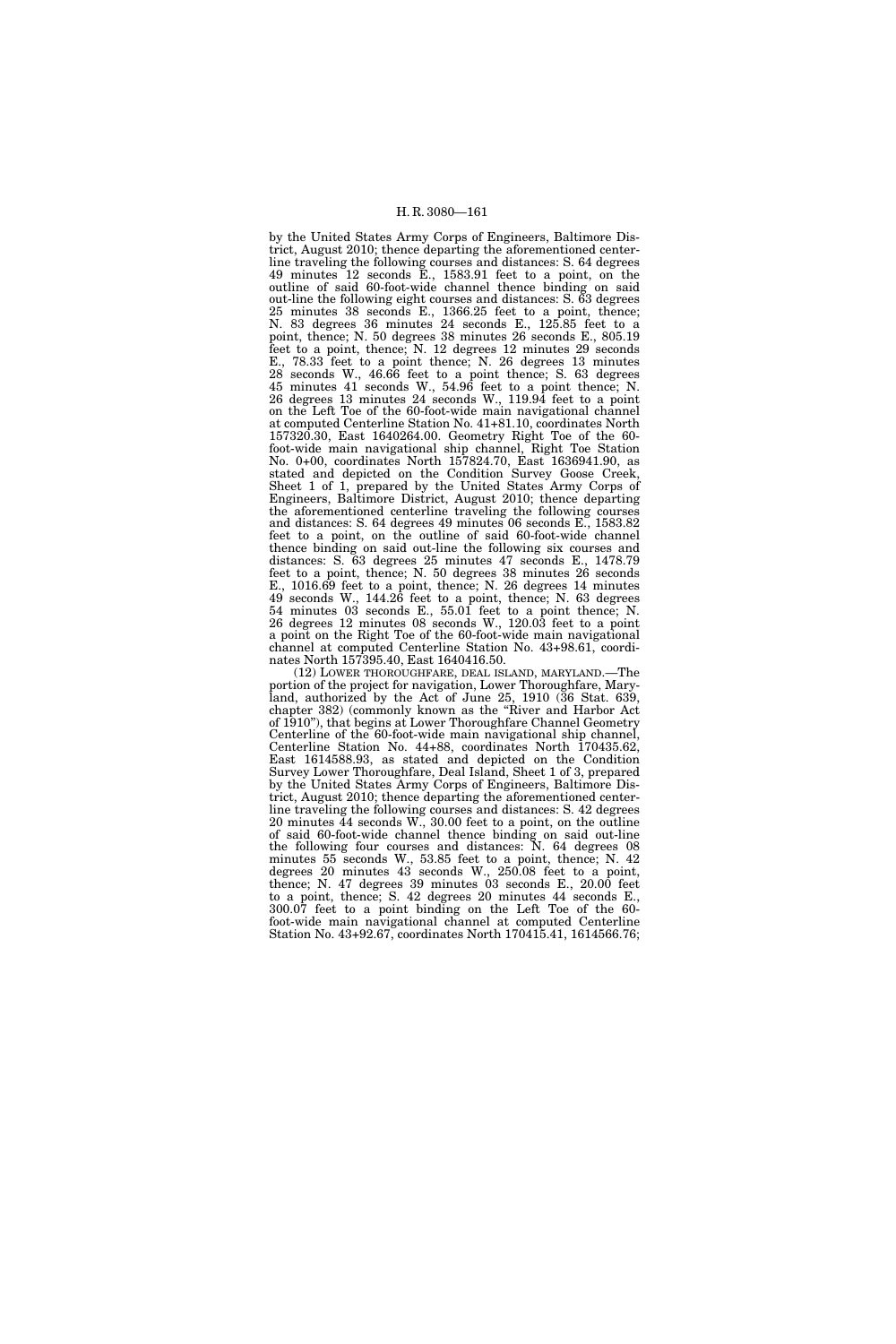thence; continuing with the aforementioned centerline the following courses and distances: S. 42 degrees 20 minutes 42 seconds W., 30.00 feet to a point, on the outline of said 60 foot-wide channel thence binding on said out-line the following four courses and distances: N. 20 degrees 32 minutes 06 seconds W., 53.85 feet to a point, thence; N. 42 degrees 20 minutes 49 seconds W., 250.08 feet to a point, thence; S. 47 degrees 39 minutes 03 seconds W., 20.00 feet to a point, thence; S. 42 degrees 20 minutes 46 seconds E., 300.08 feet to a point binding on the Left Toe of the 60-foot-wide main navigational channel at computed Centerline Station No. 43+92.67, coordinates North 170415.41, 1614566.76 is no longer authorized beginning on the date of enactment of this Act.

(13) GLOUCESTER HARBOR AND ANNISQUAM RIVER, MASSACHUSETTS.—The portions of the project for navigation, Gloucester Harbor and Annisquam River, Massachusetts, authorized by section 2 of the Act of March 2, 1945 (59 Stat. 12; chapter 19), consisting of an 8-foot anchorage area in Lobster Cove, and described as follows are no longer authorized beginning on the date of enactment of this Act:

(A) Beginning at a bend along the easterly limit of the existing project, N3063230.31, E878283.77, thence running northwesterly about 339 feet to a point, N3063478.86, E878053.83, thence running northwesterly about 281 feet to a bend on the easterly limit of the existing project, N3063731.88, E877932.54, thence running southeasterly about 612 feet along the easterly limit of the existing project to the point of origin.

(B) Beginning at a bend along the easterly limit of the existing project, N3064065.80, E878031.45, thence running northwesterly about 621 feet to a point, N3064687.05, E878031.13, thence running southwesterly about 122 feet to a point, N3064686.98, E877908.85, thence running southeasterly about 624 feet to a point, N3064063.31, E877909.17, thence running southwesterly about 512 feet to a point, N3063684.73, E877564.56, thence running about 741 feet to a point along the westerly limit of the existing project, N3063273.98, E876947.77, thence running northeasterly about 533 feet to a bend along the westerly limit of the existing project, N3063585.62, E877380.63, thence running about 147 feet northeasterly to a bend along the westerly limit of the project, N3063671.29, E877499.63, thence running northeasterly about 233 feet to a bend along the westerly limit of the existing project, N3063840.60, E877660.29, thence running about 339 feet northeasterly to a bend along the westerly limit of the existing project, N3064120.34, E877852.55, thence running about 573 feet to a bend along the westerly limit of the existing project, N3064692.98, E877865.04, thence running about 113 feet to a bend along the northerly limit of the existing project, N3064739.51, E877968.31, thence running 145 feet southeasterly to a bend along the northerly limit of the existing project, N3064711.19, E878110.69, thence running about 650 feet along the easterly limit of the existing project to the point of origin.

(14) CLATSOP COUNTY DIKING DISTRICT NO. 10, KARLSON ISLAND, OREGON.—The Diking District No. 10, Karlson Island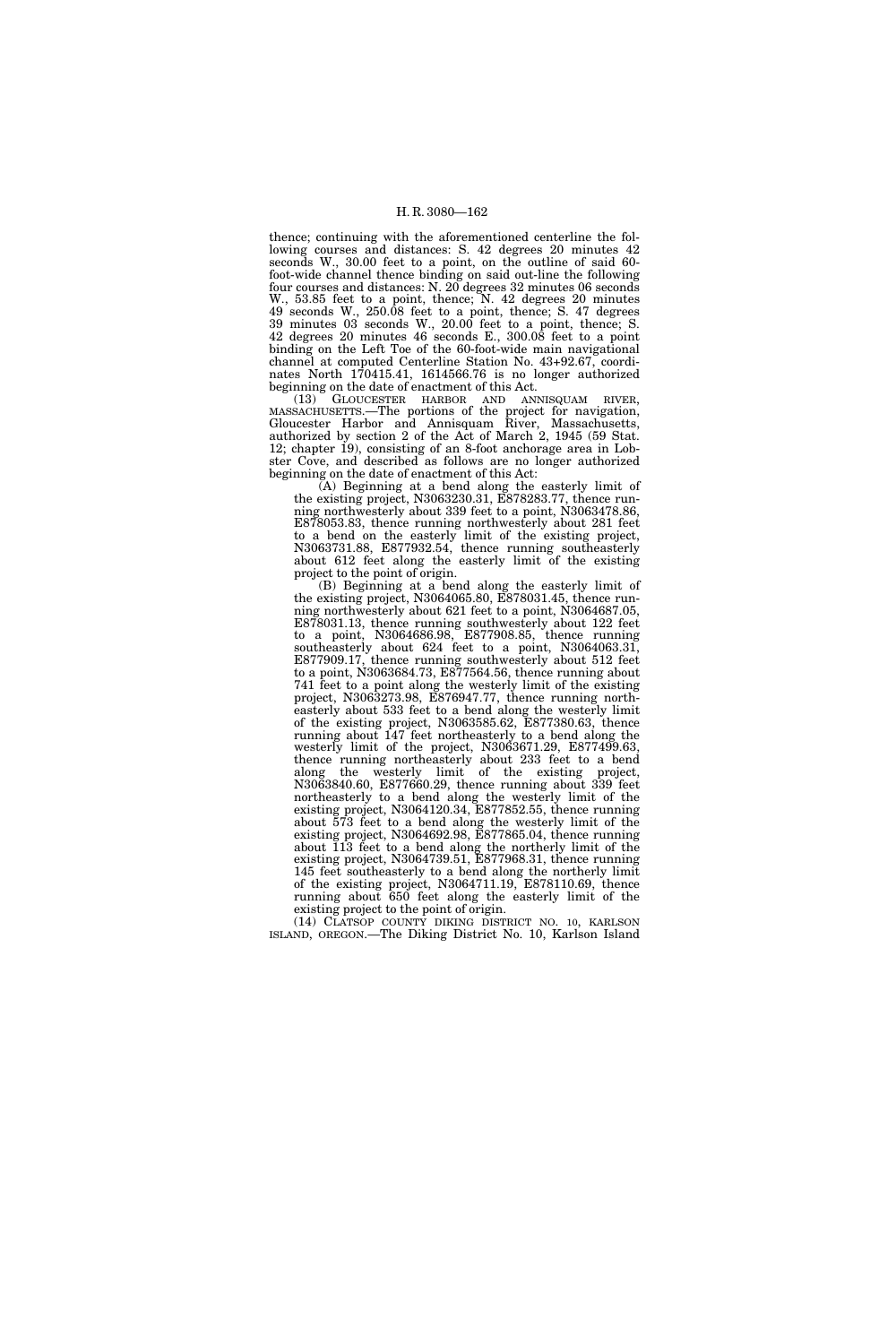portion of the project for raising and improving existing levees in Clatsop County, Oregon, authorized by section 5 of the Act of June 22, 1936 (49 Stat. 1590) is no longer authorized beginning on the date of enactment of this Act.

(15) NUMBERG DIKE NO. 34 LEVEED AREA, CLATSOP COUNTY DIKING DISTRICT NO. 13, CLATSOP COUNTY, OREGON (WALLUSKI-YOUNGS).—The Numberg Dike No. 34 leveed area, Clatsop County Diking District, No. 13, Walluski River and Youngs River dikes, portion of the project for raising and improving existing levees in Clatsop County, Oregon, authorized by section 5 of the Act of June  $\overline{22}$ , 1936 (49 Stat. 1590) is no longer authorized beginning on the date of enactment of this Act.

(16) EAST FORK OF TRINITY RIVER, TEXAS.—The portion of the project for flood protection on the East Fork of the Trinity River, Texas, authorized by section 203 of the Flood Control Act of 1962 (76 Stat. 1185), that consists of the 2 levees identified as Kaufman County Levees K5E and K5W is no longer authorized beginning on the date of enactment of this Act.

(17) BURNHAM CANAL, WISCONSIN.—The portion of the project for navigation, Milwaukee Harbor Project, Milwaukee, Wisconsin, known as the Burnham Canal, authorized by the first section of the Act of March 3, 1843 (5 Stat. 619; chapter 85), and described as follows is no longer authorized beginning on the date of enactment of this Act:

(A) Beginning at channel point #415a N381768.648, E2524554.836, a distance of about 170.58 feet.

(B) Thence running south 53 degrees 43 minutes 41 seconds west to channel point #417 N381667.728, E2524417.311, a distance of about 35.01 feet.

(C) Thence running south 34 degrees 10 minutes 40 seconds west to channel point #501 N381638.761, E2524397.639, a distance of about 139.25 feet.

(D) Thence running south 34 degrees 10 minutes 48 seconds west to channel point #503 N381523.557, E2524319.406, a distance of about 235.98 feet.

(E) Thence running south 32 degrees 59 minutes 13 seconds west to channel point #505 N381325.615, E2524190.925, a distance of about 431.29 feet.

(F) Thence running south 32 degrees 36 minutes 05 seconds west to channel point #509 N380962.276, E2523958.547, a distance of about 614.52 feet.

(G) Thence running south 89 degrees 05 minutes 00 seconds west to channel point #511 N380952.445, E2523344.107, a distance of about 74.68 feet.

(H) Thence running north 89 degrees 04 minutes 59 seconds west to channel point #512 N381027.13, E2523342.91, a distance of about 533.84 feet.

(I) Thence running north 89 degrees 05 minutes 00 seconds east to channel point #510 E2523876.69, a distance of about 47.86 feet.

(J) Thence running north 61 degrees 02 minutes 07 nds east to channel point #508 N381058.84, seconds east to channel point #508 E2523918.56, a distance of about 308.55 feet.

(K) Thence running north 36 degrees 15 minutes 29 seconds east to channel point #506 N381307.65, E2524101.05, a distance of about 199.98 feet.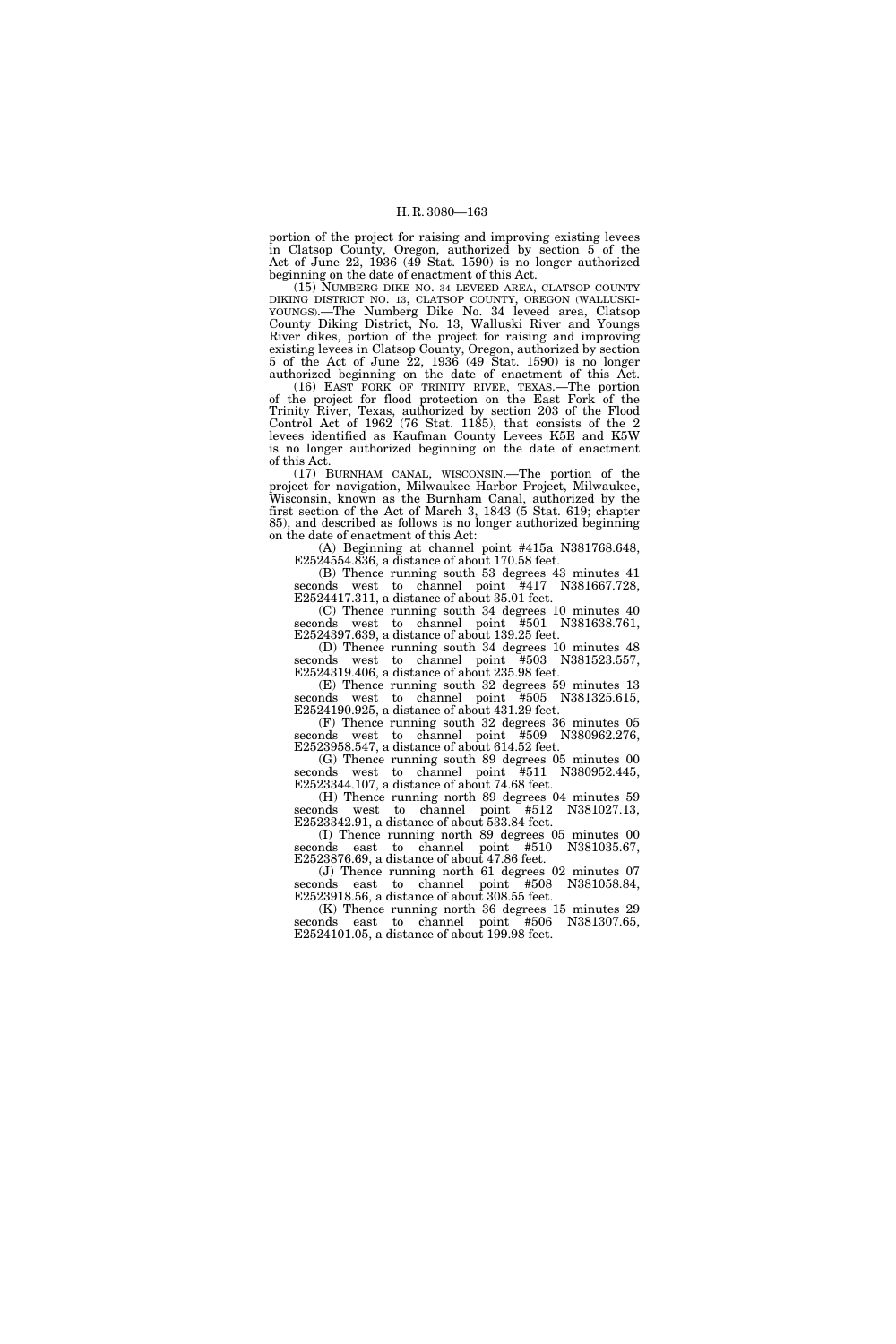(L) Thence running north 32 degrees 59 minutes 12 seconds east to channel point #504 N381475.40, E2524209.93, a distance of about 195.14 feet.

(M) Thence running north 26 degrees 17 minutes 22 seconds east to channel point #502 N381650.36, E2524296.36, a distance of about 81.82 feet.

(N) Thence running north 88 degrees 51 minutes 05 seconds west to channel point #419 N381732.17, E2524294.72, a distance of about 262.65 feet.

(O) Thence running north 82 degrees 01 minutes 02 seconds east to channel point #415a, the point of origin.

(18) MANITOWOC HARBOR, WISCONSIN.—The portion of the project for navigation, Manitowoc River, Manitowoc, Wisconsin, authorized by the Act of August 30, 1852 (10 Stat. 58; chapter 104), and described as follows is no longer authorized beginning on the date of enactment of this Act: The triangular area bound by—

(A) 44.09893383N and 087.66854912W;

(B) 44.09900535N and 087.66864372W; and

(C) 44.09857884N and 087.66913123W.

(b) SEWARD WATERFRONT, SEWARD, ALASKA.-(1) IN GENERAL.—Subject to paragraph (2), the portion of the project for navigation, Seward Harbor, Alaska, identified

as Tract H, Seward Original Townsite, Waterfront Park Replat, Plat No 2012–4, Seward Recording District, shall not be subject to navigation servitude beginning on the date of enactment of this Act.

(2) ENTRY BY FEDERAL GOVERNMENT.—The Federal Government may enter upon the property referred to in paragraph (1) to carry out any required operation and maintenance of the general navigation features of the project referred to in paragraph (1).<br>(c) PORT OF HOOD RIVER, OREGON.—

(1) EXTINGUISHMENT OF PORTIONS OF EXISTING FLOWAGE EASEMENT.—With respect to the properties described in paragraph (2), beginning on the date of enactment of this Act, the flowage easement identified as Tract 1200E–6 on the Easement Deed recorded as Instrument No. 740320 is extinguished above elevation 79.39 feet (NGVD 29) the Ordinary High Water Line.

(2) AFFECTED PROPERTIES.—The properties referred to in paragraph (1), as recorded in Hood River County, Oregon, are as follows:

(A) Instrument Number 2010–1235.

(B) Instrument Number 2010–02366.

(C) Instrument Number 2010–02367.

(D) Parcel 2 of Partition Plat #2011–12P.

(E) Parcel 1 of Partition Plat 2005–26P.

(3) FEDERAL LIABILITIES; CULTURAL, ENVIRONMENTAL, AND OTHER REGULATORY REVIEWS.—

(A) FEDERAL LIABILITY.—The United States shall not be liable for any injury caused by the extinguishment of the easement under this subsection.

(B) CULTURAL AND ENVIRONMENTAL REGULATORY ACTIONS.—Nothing in this subsection establishes any cultural or environmental regulation relating to the properties described in paragraph (2).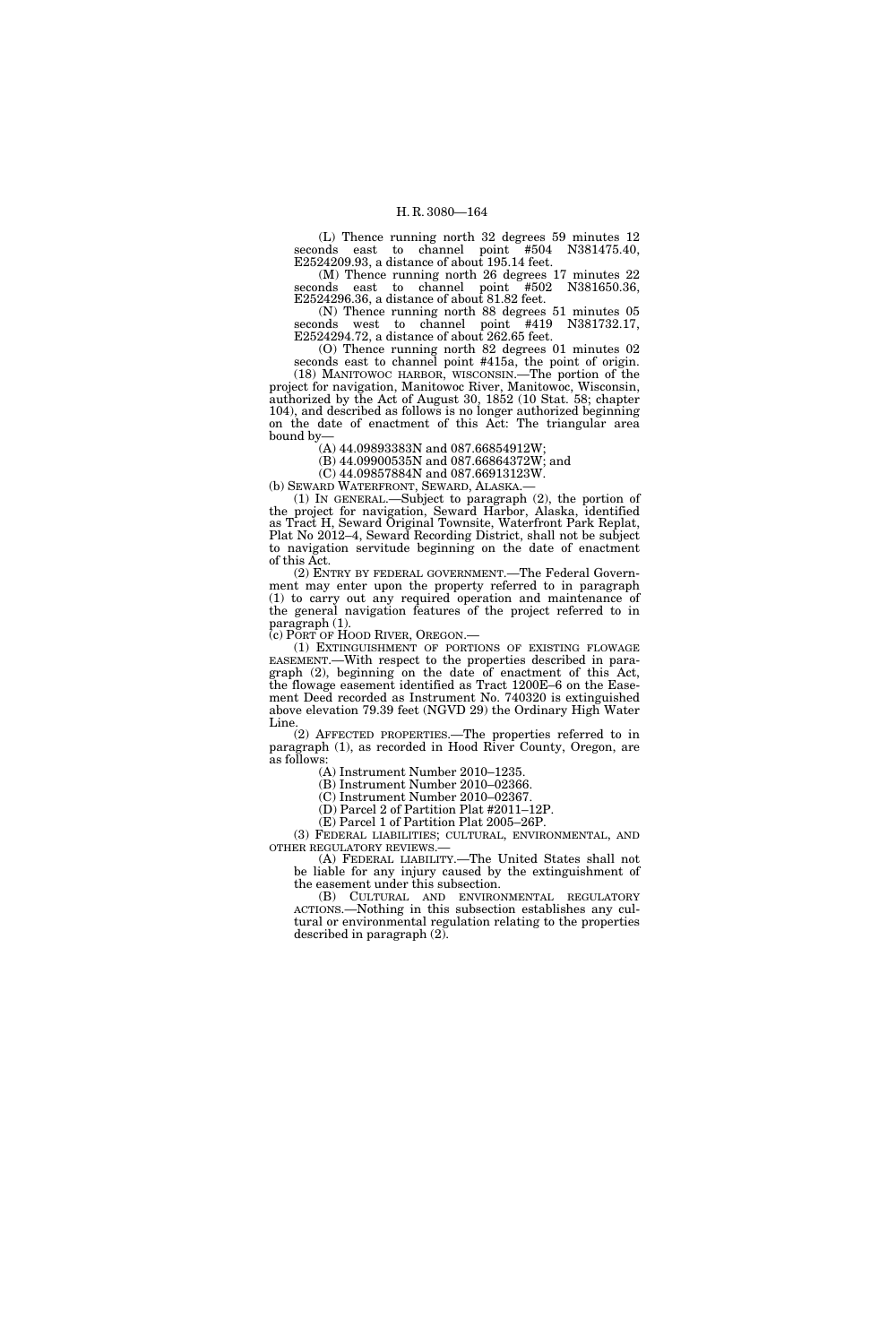(4) EFFECT ON OTHER RIGHTS.—Nothing in this subsection affects any remaining right or interest of the Corps of Engineers in the properties described in paragraph (2).

#### **SEC. 6005. LAND CONVEYANCES.**

(a) OAKLAND INNER HARBOR TIDAL CANAL, CALIFORNIA.—Section 3182(b)(1) of the Water Resources Development Act of 2007 (Public Law 110–114; 121 Stat. 1165) is amended—

(1) in subparagraph (A) by inserting '', or to a multicounty public entity that is eligible to hold title to real property'' after ''To the city of Oakland''; and

(2) in subparagraphs (B) and (C) by inserting ''multicounty public entity or other" before "public entity"

(b) ST. CHARLES COUNTY, MISSOURI, LAND EXCHANGE.—

(1) DEFINITIONS.—In this subsection:

(A) FEDERAL LAND.—The term "Federal land" means approximately 84 acres of land, as identified by the Secretary, that is a portion of the approximately 227 acres of land leased from the Corps of Engineers by Ameren Corporation for the Portage Des Sioux Power Plant in St. Charles County, Missouri (Lease No. DA-23-065– CIVENG–64–651, Pool 26).

(B) NON-FEDERAL LAND.—The term ''non-Federal land'' means the approximately 68 acres of land owned by Ameren Corporation in Jersey County, Illinois, contained within the north half of section 23, township 6 north, range 11 west of the third principal meridian.

(2) LAND EXCHANGE.—On conveyance by Ameren Corporation to the United States of all right, title, and interest in and to the non-Federal land, the Secretary shall convey to Ameren Corporation all right, title, and interest of the United States in and to the Federal land.<br>(3) SPECIFIC CONDITIONS.—

(A) DEEDS.—<br>(i) DEED TO NON-FEDERAL LAND.—The Secretary may only accept conveyance of the non-Federal land by warranty deed, as determined acceptable by the Secretary.

(ii) DEED TO FEDERAL LAND.—The Secretary shall convey the Federal land to Ameren Corporation by quitclaim deed.

(B) CASH PAYMENT.—If the appraised fair market value of the Federal land, as determined by the Secretary, exceeds the appraised fair market value of the non-Federal land, as determined by the Secretary, Ameren Corporation shall make a cash payment to the United States reflecting the difference in the appraised fair market values.

(c) TULSA PORT OF CATOOSA, ROGERS COUNTY, OKLAHOMA, LAND EXCHANGE.— (1) DEFINITIONS.—In this subsection:

(A) FEDERAL LAND.—The term ''Federal land'' means the approximately 87 acres of land situated in Rogers County, Oklahoma, contained within United States Tracts 413 and 427 and acquired for the McClellan-Kerr Arkansas Navigation System.

(B) NON-FEDERAL LAND.—The term ''non-Federal land'' means the approximately 34 acres of land situated in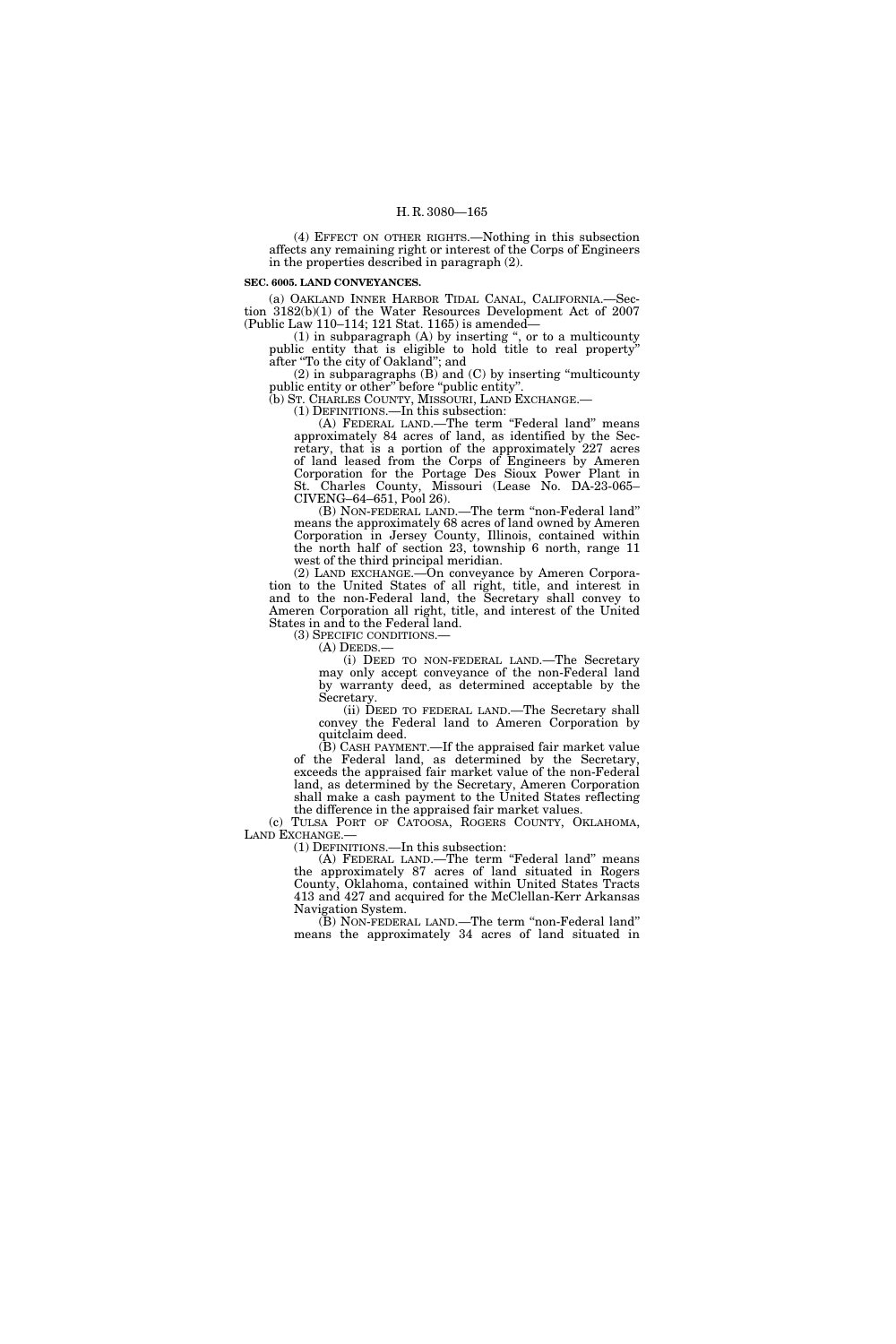Rogers County, Oklahoma, and owned by the Tulsa Port of Catoosa that lie immediately south and east of the Federal land.

(2) LAND EXCHANGE.—On conveyance by the Tulsa Port of Catoosa to the United States of all right, title, and interest in and to the non-Federal land, the Secretary shall convey to the Tulsa Port of Catoosa all right, title, and interest of the United States in and to the Federal land.

(3) SPECIFIC CONDITIONS.—

(A) DEEDS.—

(i) DEED TO NON-FEDERAL LAND.—The Secretary may only accept conveyance of the non-Federal land by warranty deed, as determined acceptable by the Secretary.

(ii) DEED TO FEDERAL LAND.—The Secretary shall convey the Federal land to the Tulsa Port of Catoosa by quitclaim deed and subject to any reservations, terms, and conditions the Secretary determines necessary to allow the United States to operate and maintain the McClellan-Kerr Arkansas River Navigation System.

(iii) CASH PAYMENT.—If the appraised fair market value of the Federal land, as determined by the Secretary, exceeds the appraised fair market value of the non-Federal land, as determined by the Secretary, the Tulsa Port of Catoosa shall make a cash payment to the United States reflecting the difference in the appraised fair market values.

(d) HAMMOND BOAT BASIN, WARRENTON, OREGON.—

(1) DEFINITIONS.—In this subsection:

(A) CITY.-The term "City" means the city of Warrenton, located in Clatsop County, Oregon.

(B) MAP.—The term ''map'' means the map contained in Exhibit A of Department of the Army Lease No. DACW57–1–88–0033 (or a successor instrument).

(2) CONVEYANCE AUTHORITY.—Subject to the provisions of this subsection, the Secretary shall convey to the City by quitclaim deed, and without consideration, all right, title, and interest of the United States in and to the parcel of land described in paragraph (3).

(3) DESCRIPTION OF LAND.—

(A) IN GENERAL.—Except as provided in subparagraph (B), the land referred to in paragraph (2) is the parcel totaling approximately 59 acres located in the City, together with any improvements thereon, including the Hammond Marina (as described in the map).

(B) EXCLUSION.—The land referred to in paragraph (2) shall not include the site provided for the fisheries research support facility of the National Marine Fisheries Service.

(C) AVAILABILITY OF MAP.—The map shall be on file in the Portland District Office of the Corps of Engineers. (4) TERMS AND CONDITIONS.—As a condition of the convey-

ance under this subsection, the Secretary may impose a requirement that the City assume full responsibility for operating and maintaining the channel and the breakwater.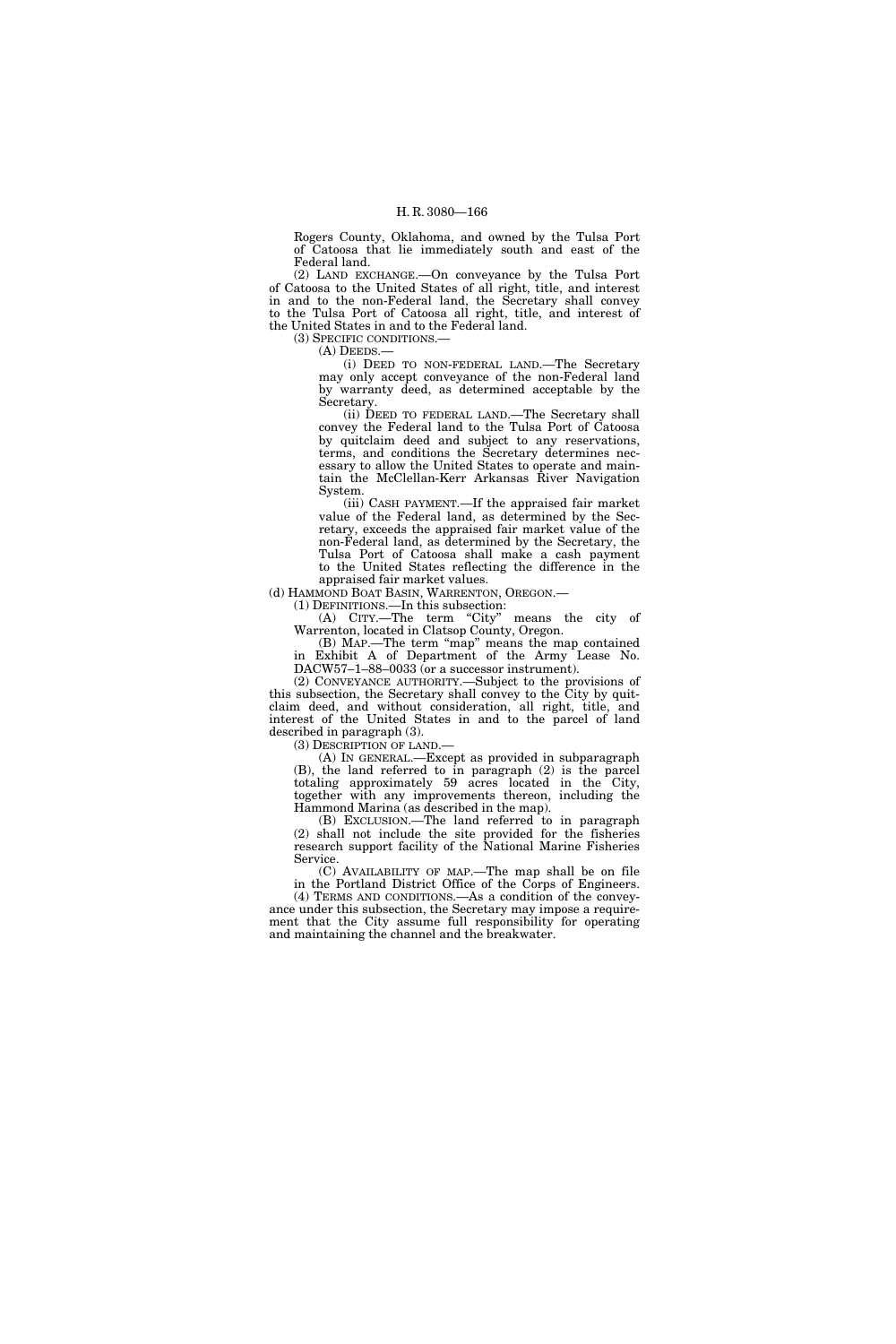(5) REVERSION.—If the Secretary determines that the land conveyed under this subsection ceases to be owned by the public, all right, title, and interest in and to the land shall revert, at the discretion of the Secretary, to the United States.

(6) DEAUTHORIZATION.—After the land is conveyed under this subsection, the land shall no longer be a portion of the project for navigation, Hammond Small Boat Basin, Oregon, authorized by section 107 of the Rivers and Harbor Act of 1960 (33 U.S.C. 577).

(e) CRANEY ISLAND DREDGED MATERIAL MANAGEMENT AREA, PORTSMOUTH, VIRGINIA.— (1) IN GENERAL.—Subject to the conditions described in

this subsection, the Secretary may convey to the Commonwealth of Virginia, by quitclaim deed and without consideration, all right, title, and interest of the United States in and to 2 parcels of land situated within the project for navigation, Craney Island Eastward Expansion, Norfolk Harbor and Channels, Hampton Roads, Virginia, authorized by section 1001(45) of the Water Resources Development Act of 2007 (Public Law 110–114; 121 Stat. 1057), together with any improvements thereon.

(2) LANDS TO BE CONVEYED.—

(A) IN GENERAL.—The 2 parcels of land to be conveyed under this subsection include a parcel consisting of approximately 307.82 acres of land and a parcel consisting of approximately 13.33 acres of land, both located along the eastern side of the Craney Island Dredged Material Management Area in Portsmouth, Virginia.

(B) USE.—The 2 parcels of land described in subparagraph (A) may be used by the Commonwealth of Virginia exclusively for the purpose of port expansion, including the provision of road and rail access and the construction of a shipping container terminal.

(3) REVERSION.—If the Secretary determines that the land conveyed under this subsection ceases to be owned by the public or is used for any purpose that is inconsistent with paragraph (2), all right, title, and interest in and to the land shall revert, at the discretion of the Secretary, to the United **States** 

(f) CITY OF ASOTIN, WASHINGTON.—

(1) IN GENERAL.—The Secretary shall convey to the city of Asotin, Asotin County, Washington, without monetary consideration, all right, title, and interest of the United States in and to the land described in paragraph (3).

(2) REVERSION.—If the land transferred under this subsection ceases at any time to be used for a public purpose, the land shall revert to the United States.

(3) DESCRIPTION.—The land to be conveyed to the city of Asotin, Washington, under this subsection are—

(A) the public ball fields designated as Tracts 1503, 1605, 1607, 1609, 1611, 1613, 1615, 1620, 1623, 1624, 1625, 1626, and 1631; and

(B) other leased areas designated as Tracts 1506, 1522, 1523, 1524, 1525, 1526, 1527, 1529, 1530, 1531, and 1563.

(g) GENERALLY APPLICABLE PROVISIONS.— (1) SURVEY TO OBTAIN LEGAL DESCRIPTION.—The exact acreage and the legal description of any real property to be conveyed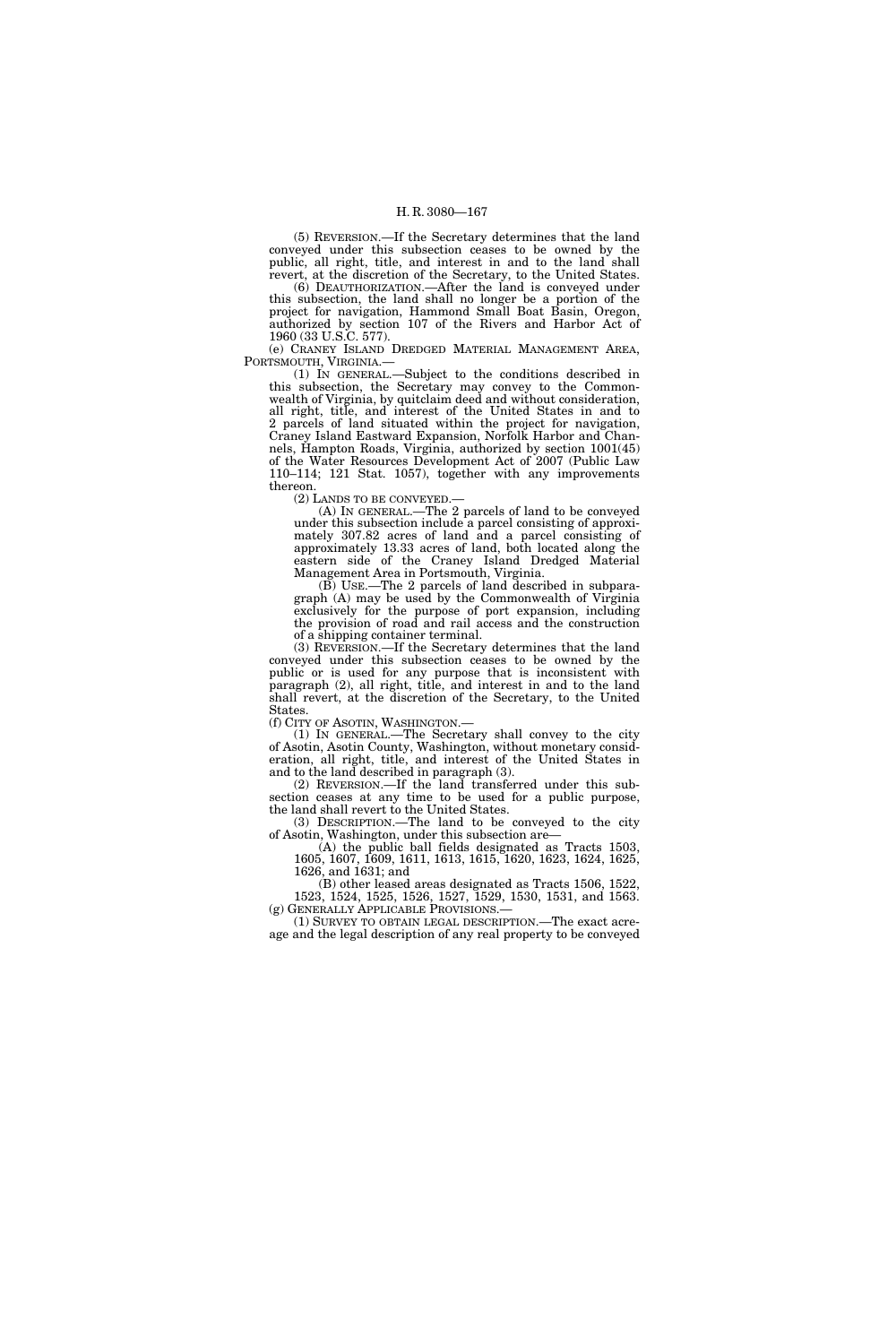under this section shall be determined by a survey that is satisfactory to the Secretary.

(2) APPLICABILITY OF PROPERTY SCREENING PROVISIONS.— Section 2696 of title 10, United States Code, shall not apply to any conveyance under this section.

(3) ADDITIONAL TERMS AND CONDITIONS.—The Secretary may require that any conveyance under this section be subject to such additional terms and conditions as the Secretary considers necessary and appropriate to protect the interests of the United States.

(4) COSTS OF CONVEYANCE.—An entity to which a conveyance is made under this section shall be responsible for all reasonable and necessary costs, including real estate transaction and environmental documentation costs, associated with the conveyance.

(5) LIABILITY.—An entity to which a conveyance is made under this section shall hold the United States harmless from any liability with respect to activities carried out, on or after the date of the conveyance, on the real property conveyed. The United States shall remain responsible for any liability with respect to activities carried out, before such date, on the real property conveyed.

(h) RELEASE OF USE RESTRICTIONS.—Notwithstanding any other provision of law, the Tennessee Valley Authority shall, without monetary consideration, grant releases from real estate restrictions established pursuant to section 4(k)(b) of the Tennessee Valley Authority Act of 1933 (16 U.S.C. 831c(k)(b)) with respect to tracts of land identified in section  $4(k)(b)$  of that Act, subject to the condition that such releases shall be granted in a manner consistent with applicable Tennessee Valley Authority policies.

# **TITLE VII—WATER RESOURCES INFRASTRUCTURE**

### **SEC. 7001. ANNUAL REPORT TO CONGRESS.**

(a) IN GENERAL.—Not later than February 1 of each year, the Secretary shall develop and submit to the Committee on Environment and Public Works of the Senate and the Committee on Transportation and Infrastructure of the House of Representatives an annual report, to be entitled ''Report to Congress on Future Water Resources Development'', that identifies the following:

(1) FEASIBILITY REPORTS.—Each feasibility report that meets the criteria established in subsection  $(c)(1)(A)$ .

(2) PROPOSED FEASIBILITY STUDIES.—Any proposed feasibility study submitted to the Secretary by a non-Federal interest pursuant to subsection (b) that meets the criteria established in subsection  $(c)(1)(A)$ .

(3) PROPOSED MODIFICATIONS.—Any proposed modification to an authorized water resources development project or feasibility study that meets the criteria established in subsection  $(c)(1)(A)$  that-

(A) is submitted to the Secretary by a non-Federal interest pursuant to subsection (b); or

(B) is identified by the Secretary for authorization. (b) REQUESTS FOR PROPOSALS.—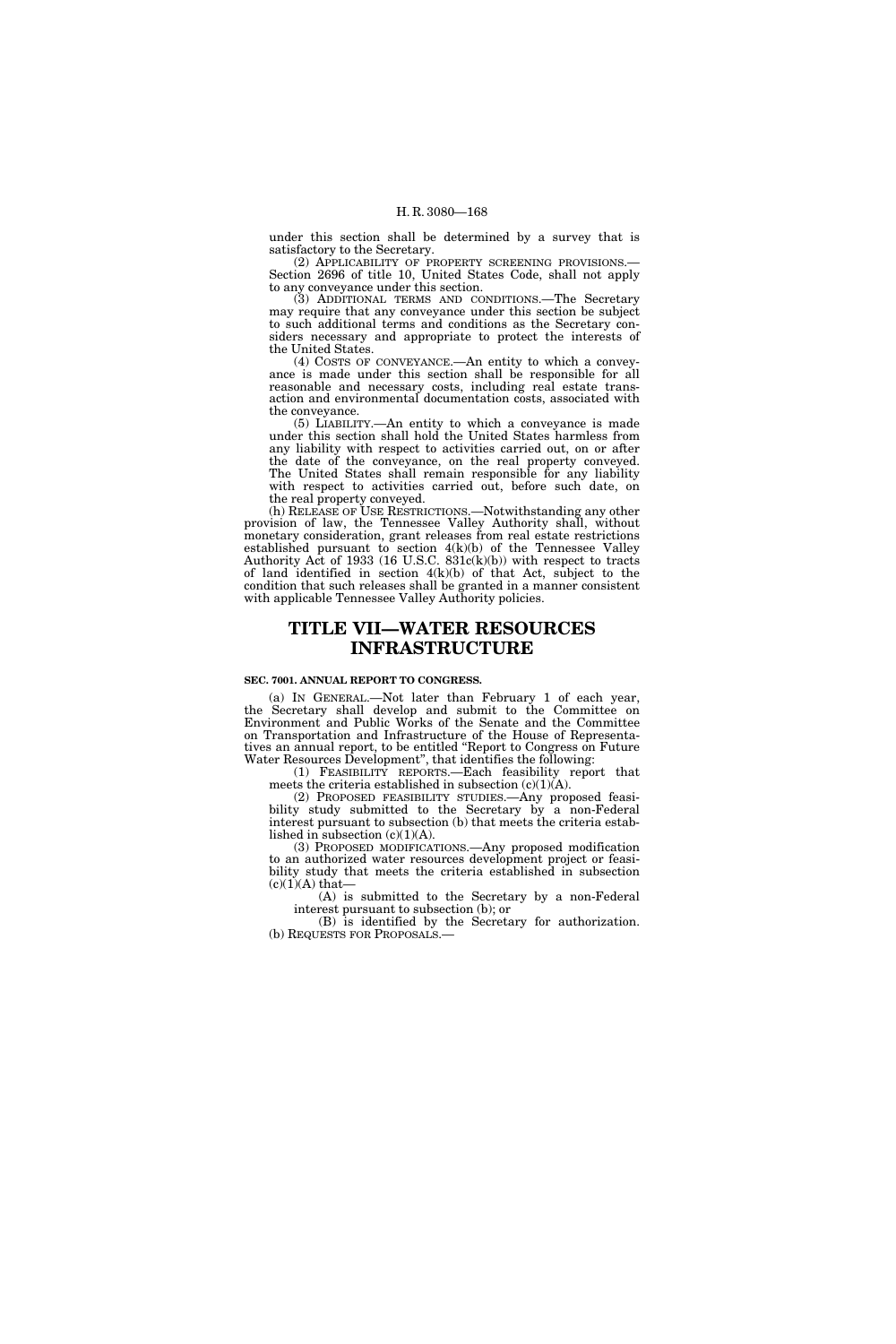(1) PUBLICATION.—Not later than May 1 of each year, the Secretary shall publish in the Federal Register a notice requesting proposals from non-Federal interests for proposed feasibility studies and proposed modifications to authorized water resources development projects and feasibility studies to be included in the annual report.

(2) DEADLINE FOR REQUESTS.—The Secretary shall include in each notice required by this subsection a requirement that non-Federal interests submit to the Secretary any proposals described in paragraph (1) by not later than 120 days after the date of publication of the notice in the Federal Register in order for the proposals to be considered for inclusion in the annual report.

(3) NOTIFICATION.—On the date of publication of each notice required by this subsection, the Secretary shall—

(A) make the notice publicly available, including on the Internet; and

(B) provide written notification of the publication to the Committee on Environment and Public Works of the Senate and the Committee on Transportation and Infrastructure of the House of Representatives.

(c) CONTENTS.—

(1) FEASIBILITY REPORTS, PROPOSED FEASIBILITY STUDIES, AND PROPOSED MODIFICATIONS.—

(A) CRITERIA FOR INCLUSION IN REPORT.—The Secretary shall include in the annual report only those feasibility reports, proposed feasibility studies, and proposed modifications to authorized water resources development projects and feasibility studies that—

(i) are related to the missions and authorities of the Corps of Engineers;

(ii) require specific congressional authorization, including by an Act of Congress;

(iii) have not been congressionally authorized;

(iv) have not been included in any previous annual report; and

(v) if authorized, could be carried out by the Corps of Engineers.

(B) DESCRIPTION OF BENEFITS.—

(i) DESCRIPTION.—The Secretary shall describe in the annual report, to the extent applicable and practicable, for each proposed feasibility study and proposed modification to an authorized water resources development project or feasibility study included in the annual report, the benefits, as described in clause (ii), of each such study or proposed modification (including the water resources development project that is the subject of the proposed feasibility study or the proposed modification to an authorized feasibility study).

(ii) BENEFITS.—The benefits (or expected benefits, in the case of a proposed feasibility study) described in this clause are benefits to—

(I) the protection of human life and property; (II) improvement to transportation;

(III) the national economy;

(IV) the environment; or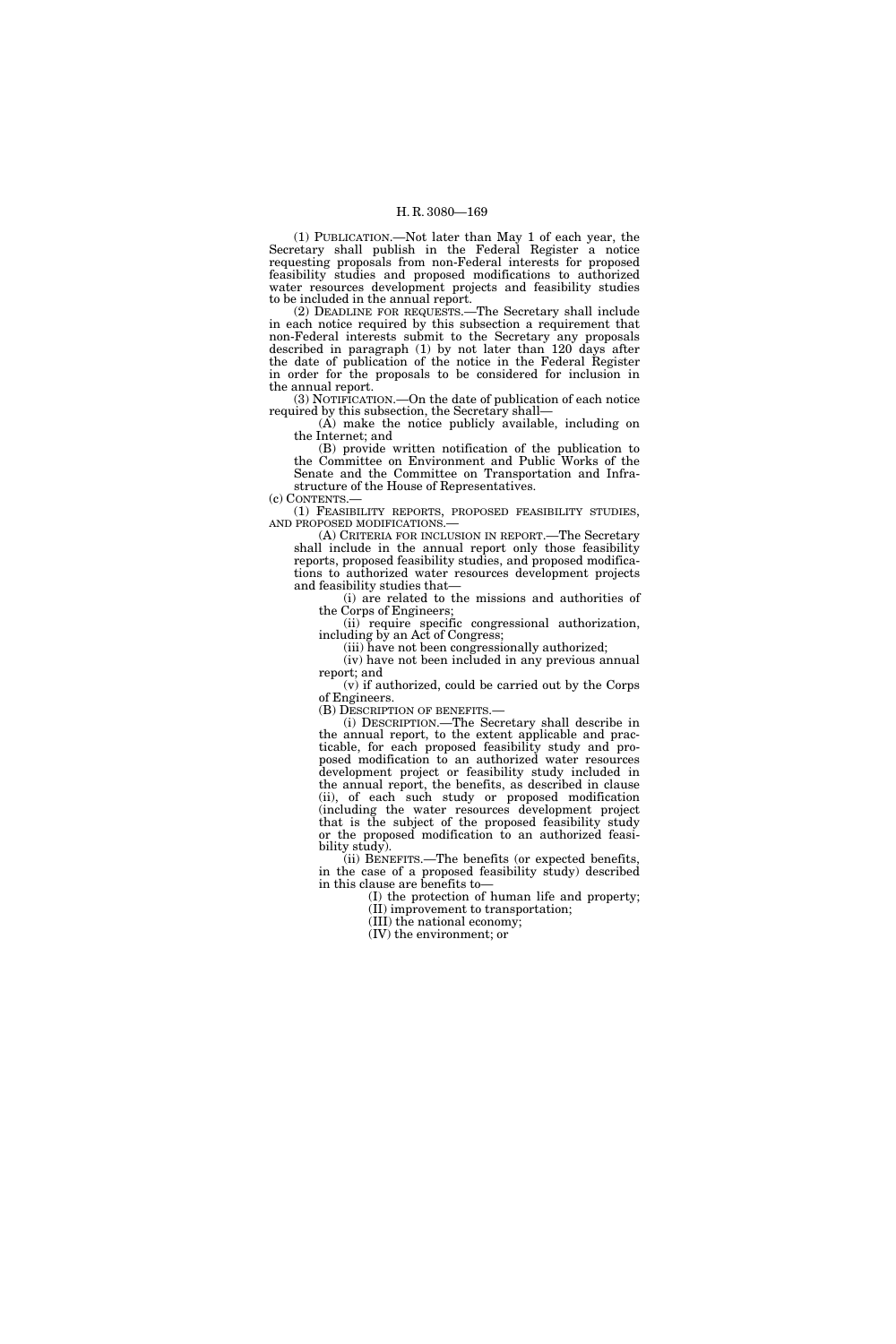(V) the national security interests of the United States.

(C) IDENTIFICATION OF OTHER FACTORS.—The Secretary shall identify in the annual report, to the extent practicable—

(i) for each proposed feasibility study included in the annual report, the non-Federal interest that submitted the proposed feasibility study pursuant to subsection (b); and

(ii) for each proposed feasibility study and proposed modification to an authorized water resources development project or feasibility study included in the annual report, whether the non-Federal interest has demonstrated—

(I) that local support exists for the proposed feasibility study or proposed modification to an authorized water resources development project or feasibility study (including the water resources development project that is the subject of the proposed feasibility study or the proposed modification to an authorized feasibility study); and

(II) the financial ability to provide the required non-Federal cost share.

(2) TRANSPARENCY.—The Secretary shall include in the annual report, for each feasibility report, proposed feasibility study, and proposed modification to an authorized water resources development project or feasibility study included under paragraph (1)(A)—

(A) the name of the associated non-Federal interest, including the name of any non-Federal interest that has contributed, or is expected to contribute, a non-Federal share of the cost of—

(i) the feasibility report;

(ii) the proposed feasibility study; (iii) the authorized feasibility study for which the modification is proposed; or

(iv) construction of—

(I) the water resources development project that is the subject of—

(aa) the feasibility report;

(bb) the proposed feasibility study; or

(cc) the authorized feasibility study for

which a modification is proposed; or (II) the proposed modification to an authorized water resources development project;

(B) a letter or statement of support for the feasibility report, proposed feasibility study, or proposed modification to an authorized water resources development project or

feasibility study from each associated non-Federal interest; (C) the purpose of the feasibility report, proposed feasibility study, or proposed modification to an authorized

water resources development project or feasibility study; (D) an estimate, to the extent practicable, of the Federal, non-Federal, and total costs of—

(i) the proposed modification to an authorized feasibility study; and

(ii) construction of—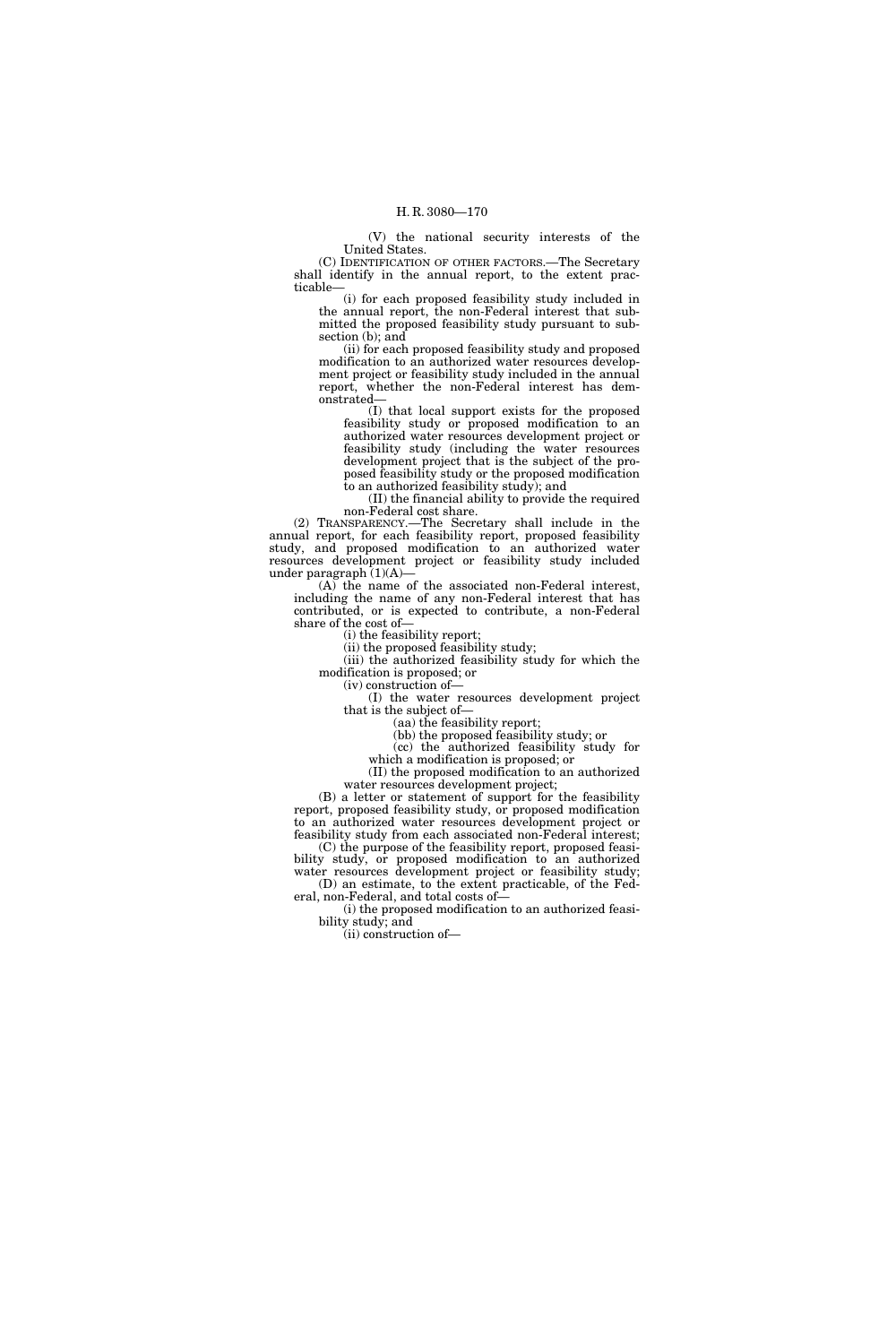(I) the water resources development project that is the subject of—

(aa) the feasibility report; or

(bb) the authorized feasibility study for which a modification is proposed, with respect to the change in costs resulting from such modification; or

(II) the proposed modification to an authorized water resources development project; and

(E) an estimate, to the extent practicable, of the monetary and nonmonetary benefits of—

(i) the water resources development project that is the subject of—

(I) the feasibility report; or

(II) the authorized feasibility study for which a modification is proposed, with respect to the benefits of such modification; or

(ii) the proposed modification to an authorized water resources development project.

(3) CERTIFICATION.—The Secretary shall include in the annual report a certification stating that each feasibility report, proposed feasibility study, and proposed modification to an authorized water resources development project or feasibility study included in the annual report meets the criteria established in paragraph  $(1)(A)$ .

(4) APPENDIX.—The Secretary shall include in the annual report an appendix listing the proposals submitted under subsection (b) that were not included in the annual report under paragraph (1)(A) and a description of why the Secretary determined that those proposals did not meet the criteria for inclusion under such paragraph.

(d) SPECIAL RULE FOR INITIAL ANNUAL REPORT.—Notwithstanding any other deadlines required by this section, the Secretary shall—

(1) not later than 60 days after the date of enactment of this Act, publish in the Federal Register a notice required by subsection  $(b)(1)$ ; and

(2) include in such notice a requirement that non-Federal interests submit to the Secretary any proposals described in subsection  $(b)(1)$  by not later than 120 days after the date of publication of such notice in the Federal Register in order for such proposals to be considered for inclusion in the first annual report developed by the Secretary under this section. (e) PUBLICATION.—Upon submission of an annual report to Con-

gress, the Secretary shall make the annual report publicly available, including through publication on the Internet.

(f) DEFINITIONS.—In this section:

(1) ANNUAL REPORT.—The term ''annual report'' means a report required by subsection (a).

(2) FEASIBILITY REPORT.—

(A) IN GENERAL.—The term ''feasibility report'' means a final feasibility report developed under section 905 of the Water Resources Development Act of 1986 (33 U.S.C. 2282).<br>(B)

INCLUSIONS.—The term "feasibility report" includes—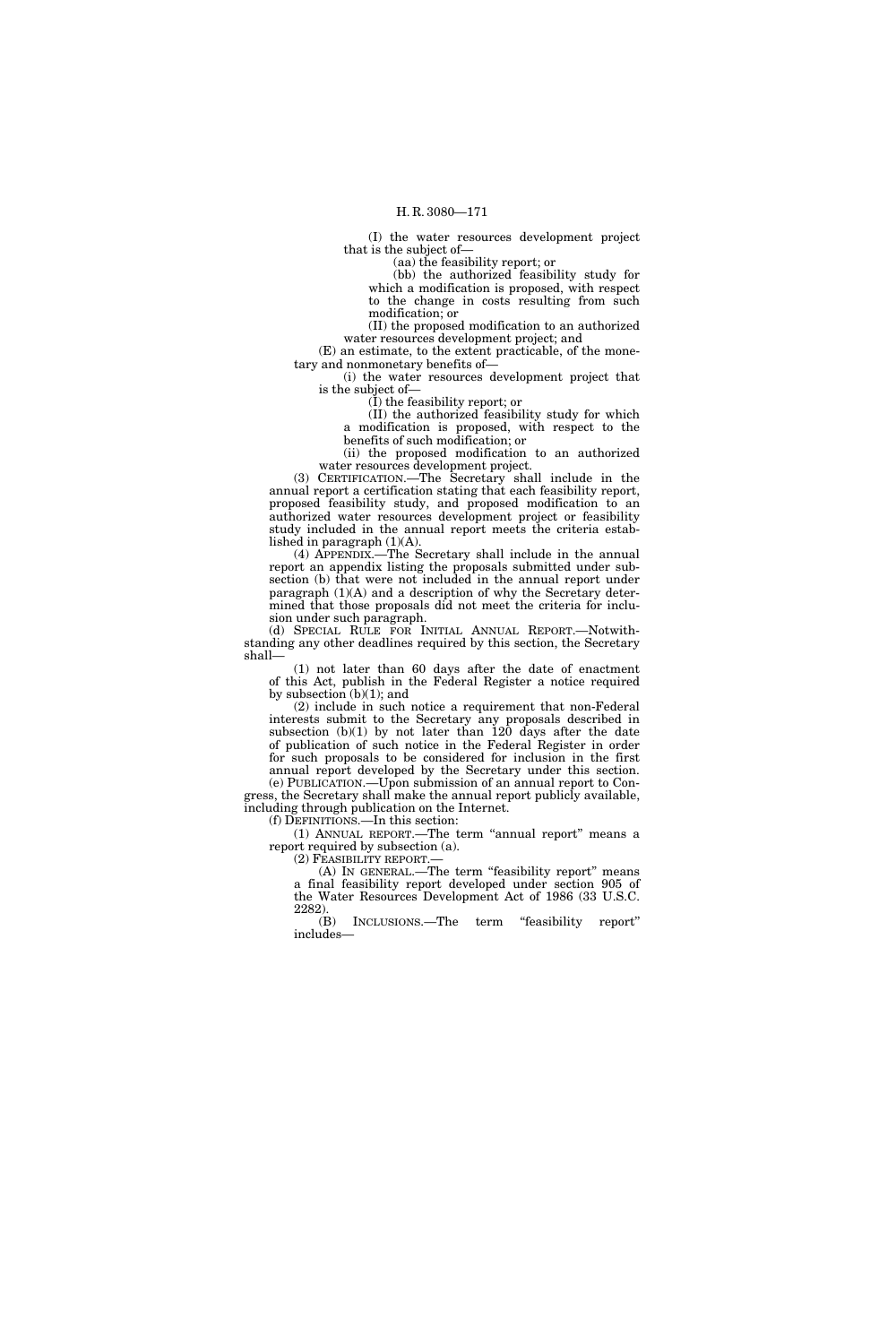(i) a report described in section  $105(d)(2)$  of the Water Resources Development Act of 1986 (33 U.S.C.  $2215(d)(2)$ ; and

(ii) where applicable, any associated report of the Chief of Engineers.

(3) FEASIBILITY STUDY.—The term ''feasibility study'' has the meaning given that term in section 105 of the Water Resources Development Act of 1986 (33 U.S.C. 2215).

(4) NON-FEDERAL INTEREST.—The term ''non-Federal interest'' has the meaning given that term in section 221 of the Flood Control Act of 1970 (42 U.S.C. 1962d–5b).

# **SEC. 7002. AUTHORIZATION OF FINAL FEASIBILITY STUDIES.**

The following final feasibility studies for water resources development and conservation and other purposes are authorized to be carried out by the Secretary substantially in accordance with the plan, and subject to the conditions, described in the respective reports designated in this section:

(1) NAVIGATION.—

| А.<br><b>State</b> | B.<br><b>Name</b>                                                              | C.<br>Date of<br>Report of<br><b>Chief of</b><br>Engi-<br>neers | D.<br><b>Estimated</b><br>Costs                                                   |
|--------------------|--------------------------------------------------------------------------------|-----------------------------------------------------------------|-----------------------------------------------------------------------------------|
| 1. TX,<br>LA       | Sabine Neches<br>Waterway,<br>Southeast<br>Texas and<br>Southwest<br>Louisiana | July $22$ ,<br>2011                                             | Federal: \$748,070,000<br>Non-Federal:<br>\$365,970,000<br>Total: \$1,114,040,000 |
| 2. FL              | Jacksonville<br>Harbor-<br>Milepoint                                           | Apr. 30,<br>2012                                                | Federal: \$27,870,000<br>Non-Federal: \$9,290,000<br>Total: \$37,160,000          |
| 3. GA              | Savannah Har-<br>bor<br>Expansion<br>Project                                   | Aug. 17,<br>2012                                                | Federal: \$492,000,000<br>Non-Federal:<br>\$214,000,000<br>Total: \$706,000,000   |
| 4. TX              | Freeport Har-<br>hor                                                           | Jan. 7,<br>2013                                                 | Federal: \$121,000,000<br>Non-Federal:<br>\$118,300,000<br>Total: \$239,300,000   |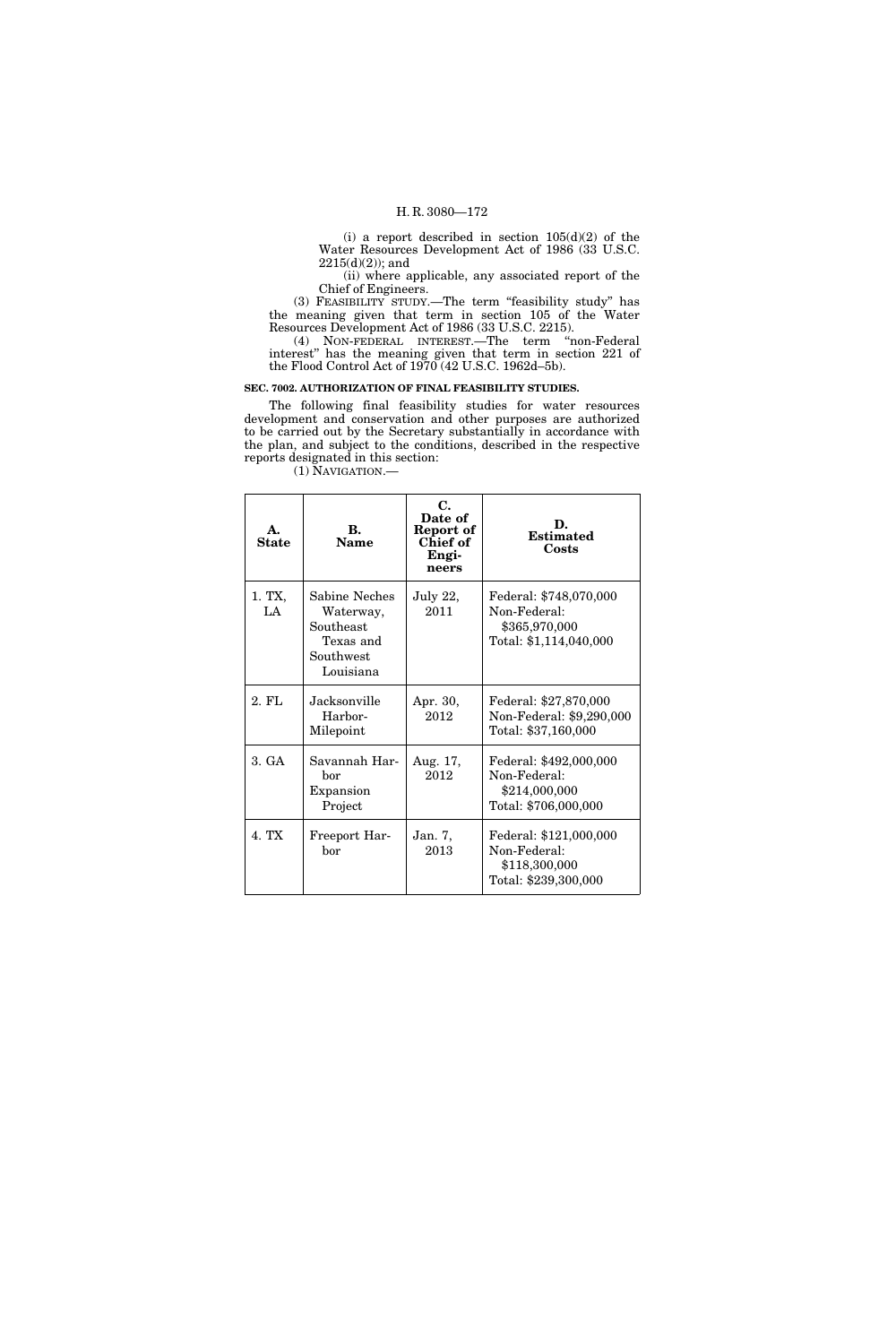| A.<br>State | $\mathbf{R}$ .<br><b>Name</b>                            | С.<br>Date of<br>Report of<br><b>Chief of</b><br>Engi-<br>neers | D.<br><b>Estimated</b><br>Costs                                                 |
|-------------|----------------------------------------------------------|-----------------------------------------------------------------|---------------------------------------------------------------------------------|
| 5. FL       | Canaveral<br>Harbor<br>(Sect 203<br>Sponsor Re-<br>port) | Feb. 25,<br>2013                                                | Federal: \$29,240,000<br>Non-Federal:<br>\$11,830,000<br>Total: \$41,070,000    |
| 6. MA       | Boston Harbor                                            | Sept. 30,<br>2013                                               | Federal: \$216,470,000<br>Non-Federal:<br>\$94,510,000<br>Total: \$310,980,000  |
| $7.$ FL     | Lake Worth<br>Inlet                                      | Apr. 16,<br>2014                                                | Federal: \$57,556,000<br>Non-Federal:<br>\$30,975,000<br>Total: \$88,531,000    |
| 8. FL       | Jacksonville<br>Harbor                                   | Apr. 16,<br>2014                                                | Federal: \$362,000,000<br>Non-Federal:<br>\$238,900,000<br>Total: \$600,900,000 |

(2) FLOOD RISK MANAGEMENT.—

| A.<br><b>State</b> | В.<br><b>Name</b> | С.<br>Date of<br>Report of<br>Chief of<br>Engi-<br>neers | D.<br><b>Estimated</b><br>Costs                                          |
|--------------------|-------------------|----------------------------------------------------------|--------------------------------------------------------------------------|
| 1. KS              | Topeka            | Aug. 24,<br>2009                                         | Federal: \$17,360,000<br>Non-Federal: \$9,350,000<br>Total: \$26,710,000 |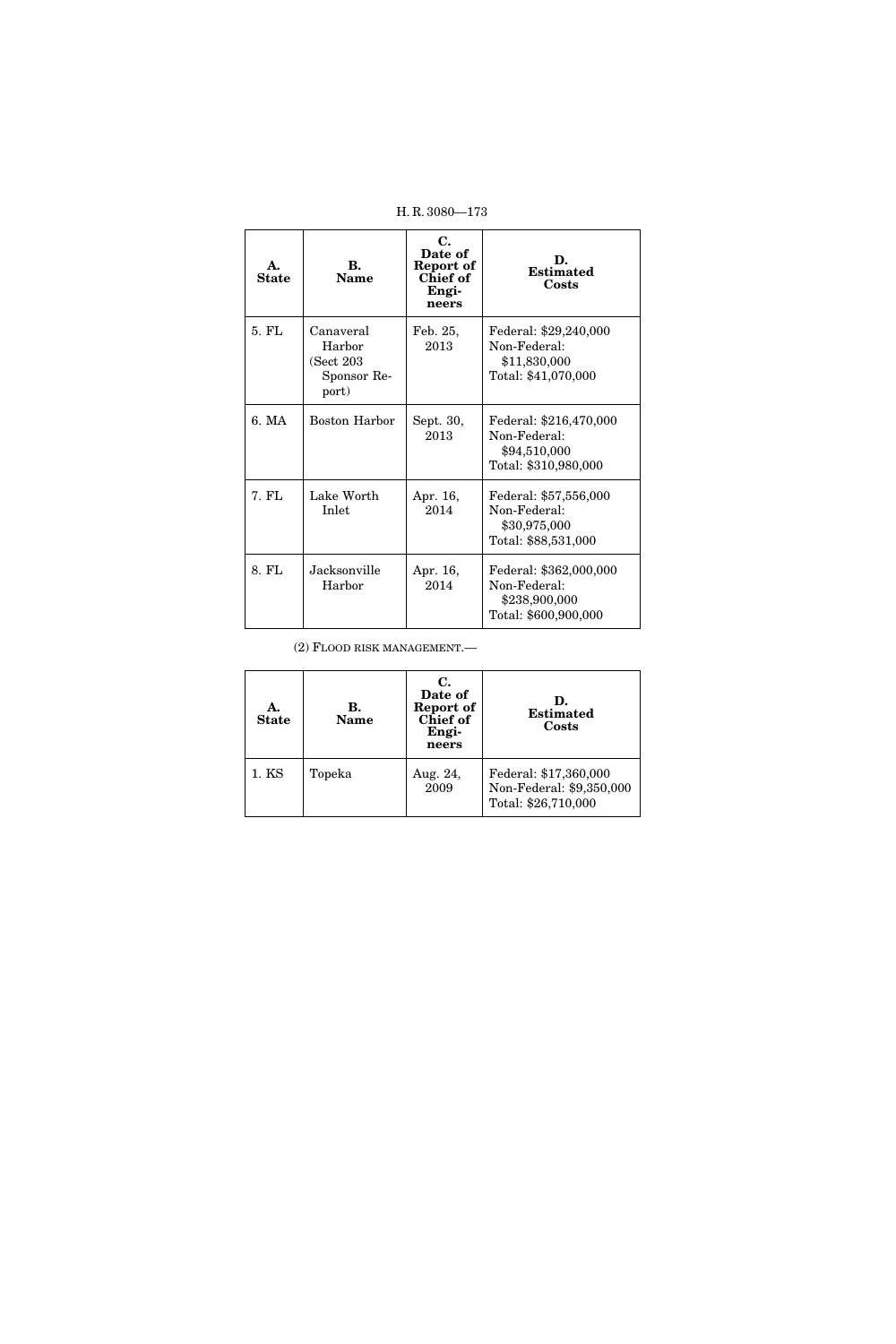| А.<br><b>State</b>  | В.<br><b>Name</b>                                                                           | C.<br>Date of<br>Report of<br>Chief of<br>Engi-<br>neers | D.<br><b>Estimated</b><br>Costs                                                     |
|---------------------|---------------------------------------------------------------------------------------------|----------------------------------------------------------|-------------------------------------------------------------------------------------|
| 2. CA               | American<br>River Water-<br>shed, Com-<br>mon Fea-<br>tures<br>Project,<br>Natomas<br>Basin | Dec. 30,<br>2010                                         | Federal: \$760,630,000<br>Non-Federal:<br>\$386,650,000<br>Total: \$1,147,280,000   |
| 3. IA               | Cedar River,<br>Cedar Rap-<br>ids                                                           | Jan. 27,<br>2011                                         | Federal: \$73,130,000<br>Non-Federal:<br>\$39,380,000<br>Total: \$112,510,000       |
| 4. MN,<br><b>ND</b> | Fargo-Moor-<br>head Metro                                                                   | Dec. 19,<br>2011                                         | Federal: \$846,700,000<br>Non-Federal:<br>\$1,077,600,000<br>Total: \$1,924,300,000 |
| 5. KY               | Ohio River<br>Shoreline,<br>Paducah                                                         | May 16,<br>2012                                          | Federal: \$13,170,000<br>Non-Federal: \$7,090,000<br>Total: \$20,260,000            |
| 6. MO               | Jordan Creek,<br>Springfield                                                                | Aug. 26,<br>2013                                         | Federal: \$13,560,000<br>Non-Federal: \$7,300,000<br>Total: \$20,860,000            |
| 7. CA               | Orestimba<br>Creek, San<br>Joaquin<br><b>River Basin</b>                                    | Sept. 25,<br>2013                                        | Federal: \$23,680,000<br>Non-Federal:<br>\$21,650,000<br>Total: \$45,330,000        |
| 8. CA               | Sutter Basin                                                                                | Mar. 12,<br>2014                                         | Federal: \$255,270,000<br>Non-Federal:<br>\$433,660,000<br>Total: \$688,930,000     |
| 9. NV               | Truckee Mead-<br>ows                                                                        | Apr. 11,<br>2014                                         | Federal: \$181,652,000<br>Non-Federal:<br>\$99,168,000<br>Total: \$280,820,000      |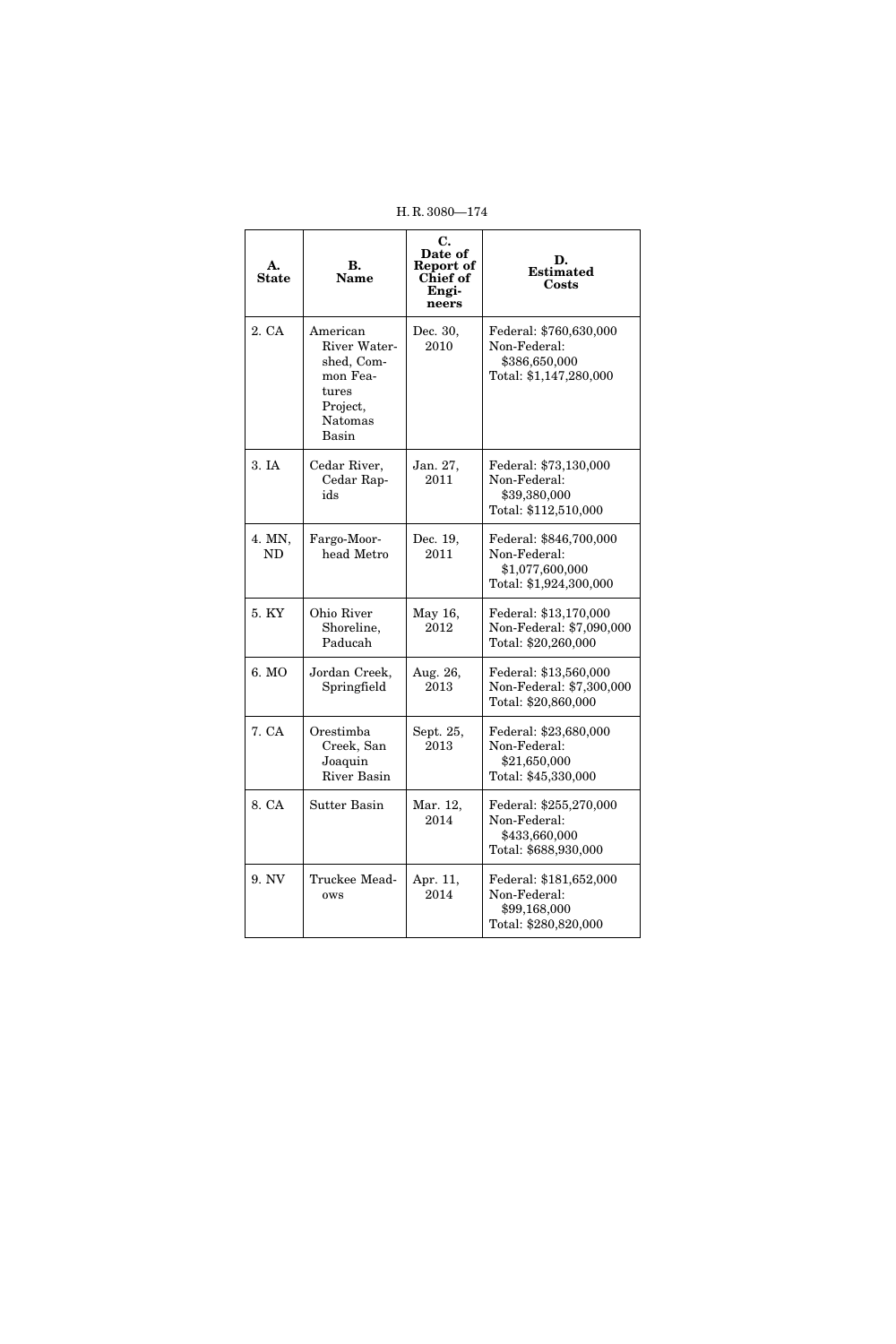# (3) HURRICANE AND STORM DAMAGE RISK REDUCTION.—

| А.<br><b>State</b> | В.<br><b>Name</b>                                                   | С.<br>Date of<br>Report of<br>Chief of<br>Engi-<br>neers | D.<br><b>Estimated Initial</b><br>Costs and<br><b>Estimated</b><br><b>Renourishment</b><br>Costs                                                                                                                                                    |
|--------------------|---------------------------------------------------------------------|----------------------------------------------------------|-----------------------------------------------------------------------------------------------------------------------------------------------------------------------------------------------------------------------------------------------------|
| 1. NC              | West Onslow<br>Beach and<br>New River<br>Inlet (Top-<br>sail Beach) | Sept. 28,<br>2009                                        | <b>Initial Federal:</b><br>\$29,900,000<br>Initial Non-Federal:<br>\$16,450,000<br>Initial Total:<br>\$46,350,000<br>Renourishment Federal:<br>\$69,410,000<br>Renourishment Non-<br>Federal: \$69,410,000<br>Renourishment Total:<br>\$138,820,000 |
| 2. NC              | Surf City and<br>North Top-<br>sail Beach                           | Dec. 30,<br>2010                                         | Initial Federal:<br>\$84,770,000<br>Initial Non-Federal:<br>\$45,650,000<br>Initial Total:<br>\$130,420,000<br>Renourishment Federal:<br>\$122,220,000<br>Renourishment Non-<br>Federal: \$122,220,000<br>Renourishment Total:<br>\$244,440,000     |
| 3. CA              | San Clemente<br>Shoreline                                           | Apr. 15,<br>2012                                         | Initial Federal:<br>\$7,420,000<br>Initial Non-Federal:<br>\$3,990,000<br>Initial Total:<br>\$11,410,000<br>Renourishment Federal:<br>\$43,835,000<br>Renourishment Non-<br>Federal: \$43,835,000<br>Renourishment Total:<br>\$87,670,000           |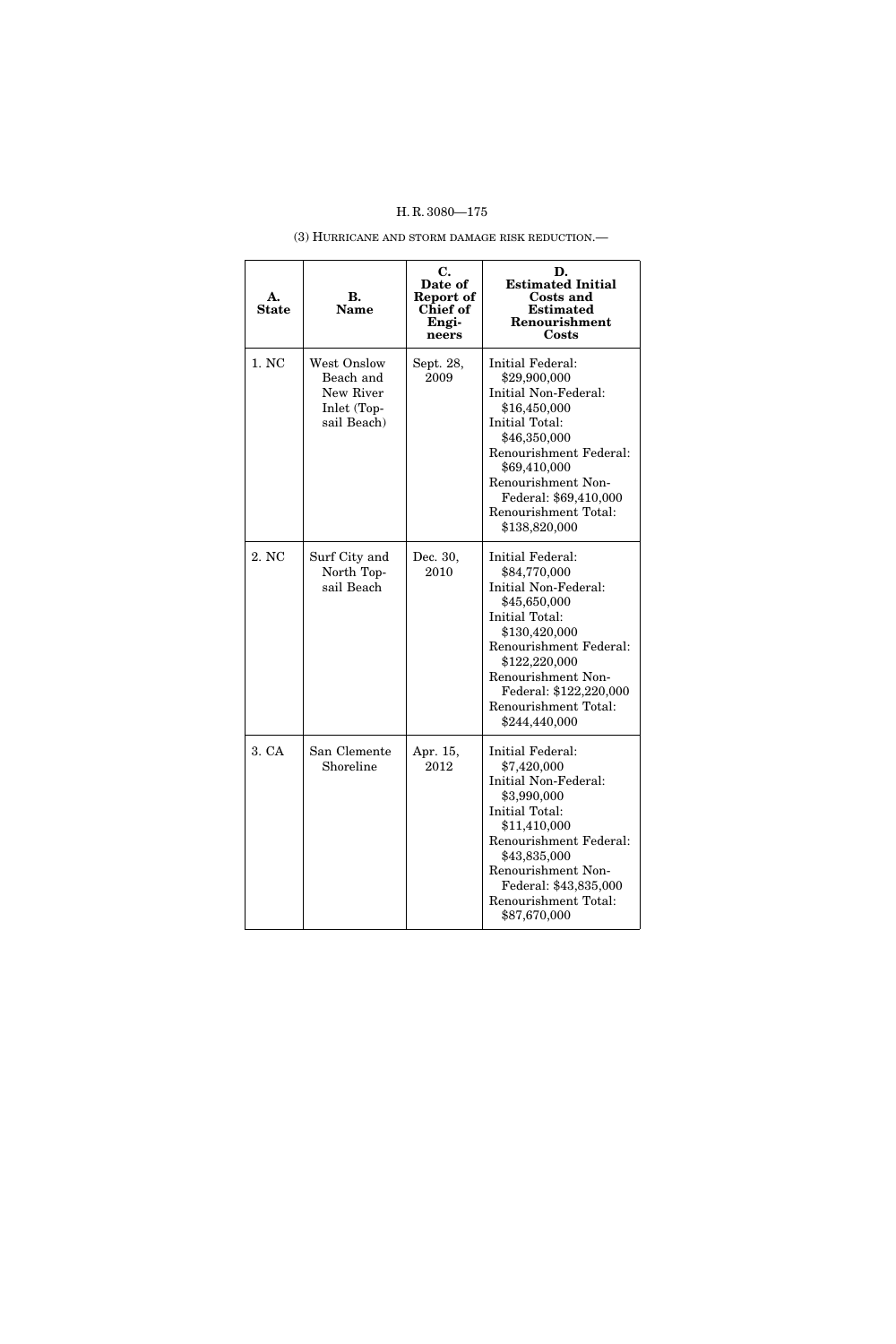| <b>State</b> | В.<br>Name              | C.<br>Date of<br>Report of<br>Chief of<br>Engi-<br>neers | D.<br><b>Estimated Initial</b><br>Costs and<br><b>Estimated</b><br>Renourishment<br>Costs                                                                                                                                                    |
|--------------|-------------------------|----------------------------------------------------------|----------------------------------------------------------------------------------------------------------------------------------------------------------------------------------------------------------------------------------------------|
| 4. FL        | Walton County           | <b>July 16,</b><br>2013                                  | Initial Federal:<br>\$17,945,000<br>Initial Non-Federal:<br>\$46,145,000<br>Initial Total:<br>\$64,090,000<br>Renourishment Federal:<br>\$24,740,000<br>Renourishment Non-<br>Federal: \$82,820,000<br>Renourishment Total:<br>\$107,560,000 |
| 5. LA        | Morganza to<br>the Gulf | July 8,<br>2013                                          | Federal: \$6,695,400,000<br>Non-Federal:<br>\$3,604,600,000<br>Total: \$10,300,000,000                                                                                                                                                       |

(4) HURRICANE AND STORM DAMAGE RISK REDUCTION AND ENVIRONMENTAL RESTORATION.—

| A.<br><b>State</b> | B.<br><b>Name</b>                                                                                                 | $\mathbf{C}$ .<br>Date of<br>Report of<br>Chief of<br>Engi-<br>neers | D.<br><b>Estimated</b><br>Costs                                                   |
|--------------------|-------------------------------------------------------------------------------------------------------------------|----------------------------------------------------------------------|-----------------------------------------------------------------------------------|
| 1. MS              | Mississippi<br>Coastal Im-<br>provement<br>Program<br>(MSCIP)<br>Hancock,<br>Harrison,<br>and Jackson<br>Counties | Sept. 15,<br>2009                                                    | Federal: \$693,300,000<br>Non-Federal:<br>\$373,320,000<br>Total: \$1,066,620,000 |

(5) ENVIRONMENTAL RESTORATION.—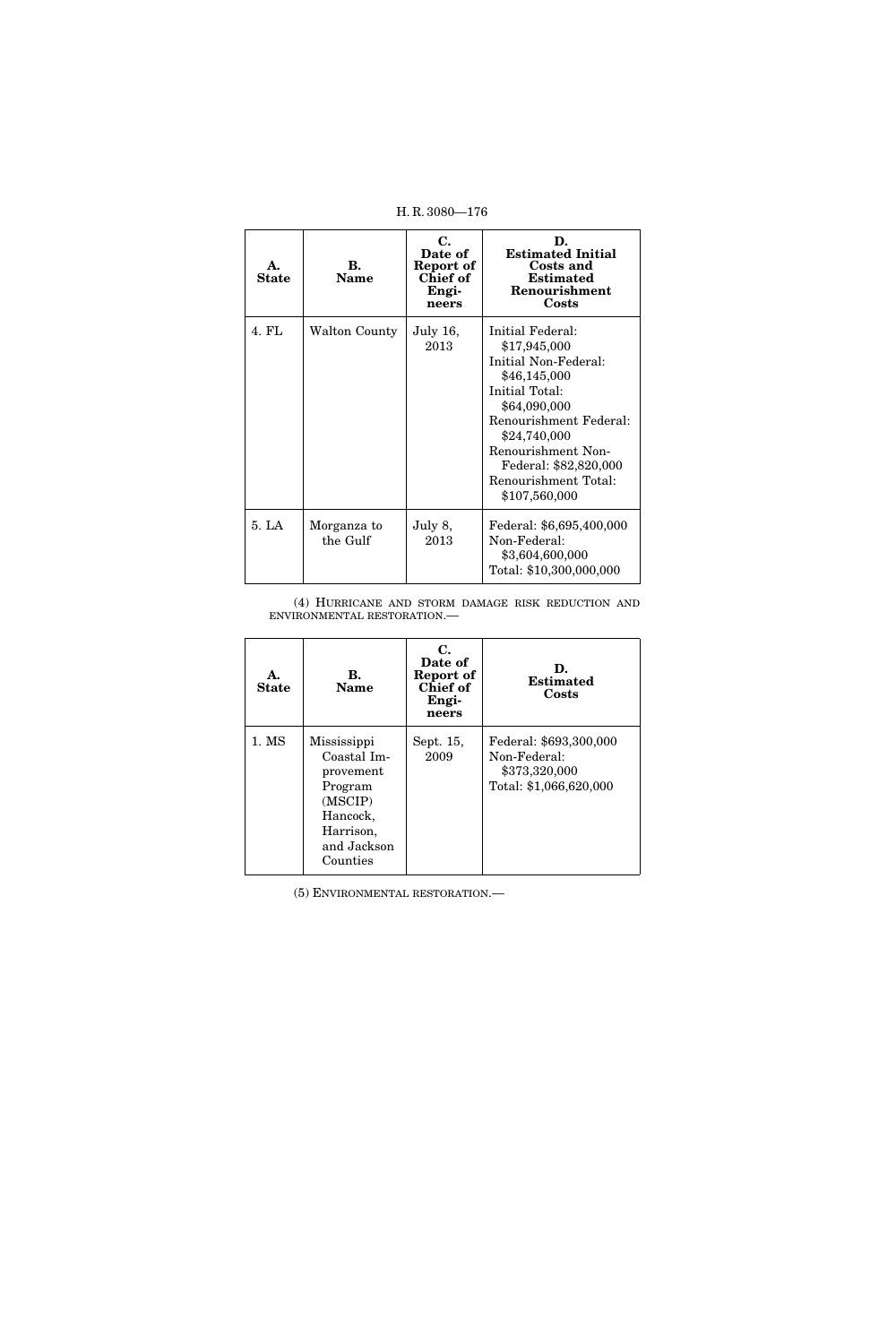| А.<br><b>State</b> | <b>B.</b><br><b>Name</b>                                                                                                                                                                                        | С.<br>Date of<br>Report of<br>Chief of<br>Engi-<br>neers | D.<br><b>Estimated</b><br>Costs                                                     |
|--------------------|-----------------------------------------------------------------------------------------------------------------------------------------------------------------------------------------------------------------|----------------------------------------------------------|-------------------------------------------------------------------------------------|
| 1. MD              | Mid-Chesa-<br>peake Bay<br>Island                                                                                                                                                                               | Aug. 24,<br>2009                                         | Federal: \$1,240,750,000<br>Non-Federal:<br>\$668,100,000<br>Total: \$1,908,850,000 |
| 2. FL              | Central and<br>Southern<br>Florida<br>Project,<br>Comprehen-<br>sive Ever-<br>glades Res-<br>toration<br>Plan,<br>Caloosahatc-<br>hee River<br>$(C-43)$ West<br>Basin Stor-<br>age Project,<br>Hendry<br>County | Mar. 11,<br>2010<br>and Jan.<br>6, 2011                  | Federal: \$313,300,000<br>Non-Federal:<br>\$313,300,000<br>Total: \$626,600,000     |
| 3. LA              | Louisiana<br>Coastal Area                                                                                                                                                                                       | Dec. 30,<br>2010                                         | Federal: \$1,026,000,000<br>Non-Federal:<br>\$601,000,000<br>Total: \$1,627,000,000 |
| 4. MN              | Marsh Lake                                                                                                                                                                                                      | Dec. 30,<br>2011                                         | Federal: \$6,760,000<br>Non-Federal: \$3,640,000<br>Total: \$10,400,000             |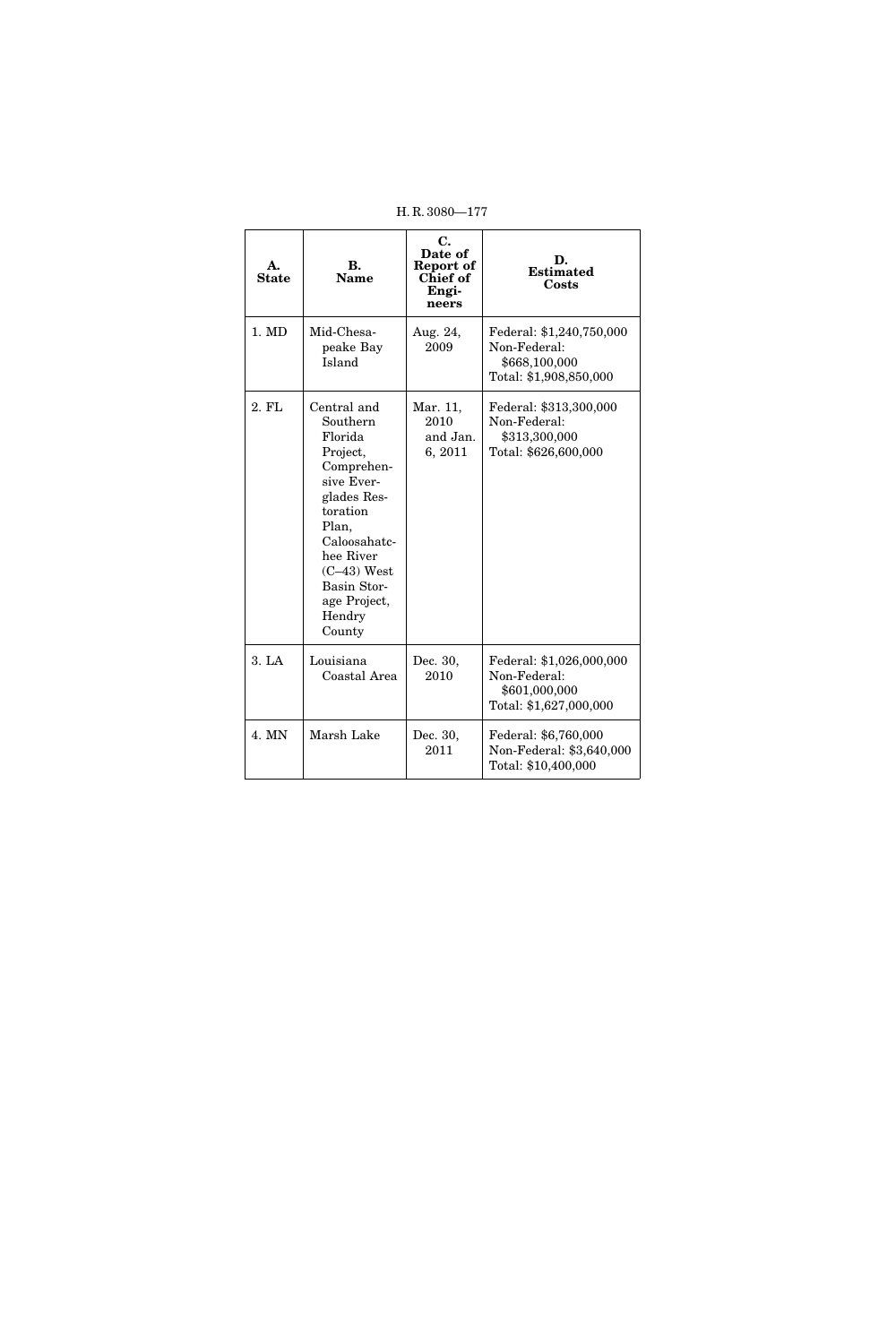| H.R. 3080-178      |                                                                                                                                                                |                                                          |                                                                                 |
|--------------------|----------------------------------------------------------------------------------------------------------------------------------------------------------------|----------------------------------------------------------|---------------------------------------------------------------------------------|
| А.<br><b>State</b> | <b>B.</b><br><b>Name</b>                                                                                                                                       | C.<br>Date of<br>Report of<br>Chief of<br>Engi-<br>neers | D.<br><b>Estimated</b><br>Costs                                                 |
| 5. FL              | Central and<br>Southern<br>Florida<br>Project,<br>Comprehen-<br>sive Ever-<br>glades Res-<br>toration<br>Plan, C-111<br>Spreader<br>Canal West-<br>ern Project | Jan. 30,<br>2012                                         | Federal: \$87,280,000<br>Non-Federal:<br>\$87,280,000<br>Total: \$174,560,000   |
| 6. FL              | CERP Bis-<br>cayne Bay<br>Coastal Wet-<br>land, Florida                                                                                                        | May 2,<br>2012                                           | Federal: \$98,510,000<br>Non-Federal:<br>\$98,510,000<br>Total: \$197,020,000   |
| 7. FL              | Central and<br>Southern<br>Florida<br>Project,<br><b>Broward</b><br>County<br>Water Pre-<br>serve Area                                                         | May 21,<br>2012                                          | Federal: \$448,070,000<br>Non-Federal:<br>\$448,070,000<br>Total: \$896,140,000 |
| 8. LA              | Louisiana<br>Coastal<br>Area-<br>Barataria<br>Basin Bar-<br>rier                                                                                               | June 22,<br>2012                                         | Federal: \$321,750,000<br>Non-Federal:<br>\$173,250,000<br>Total: \$495,000,000 |
| 9. NC              | Neuse River<br>Basin                                                                                                                                           | Apr. 23,<br>2013                                         | Federal: \$23,830,000<br>Non-Federal:<br>\$12,830,000<br>Total: \$36,660,000    |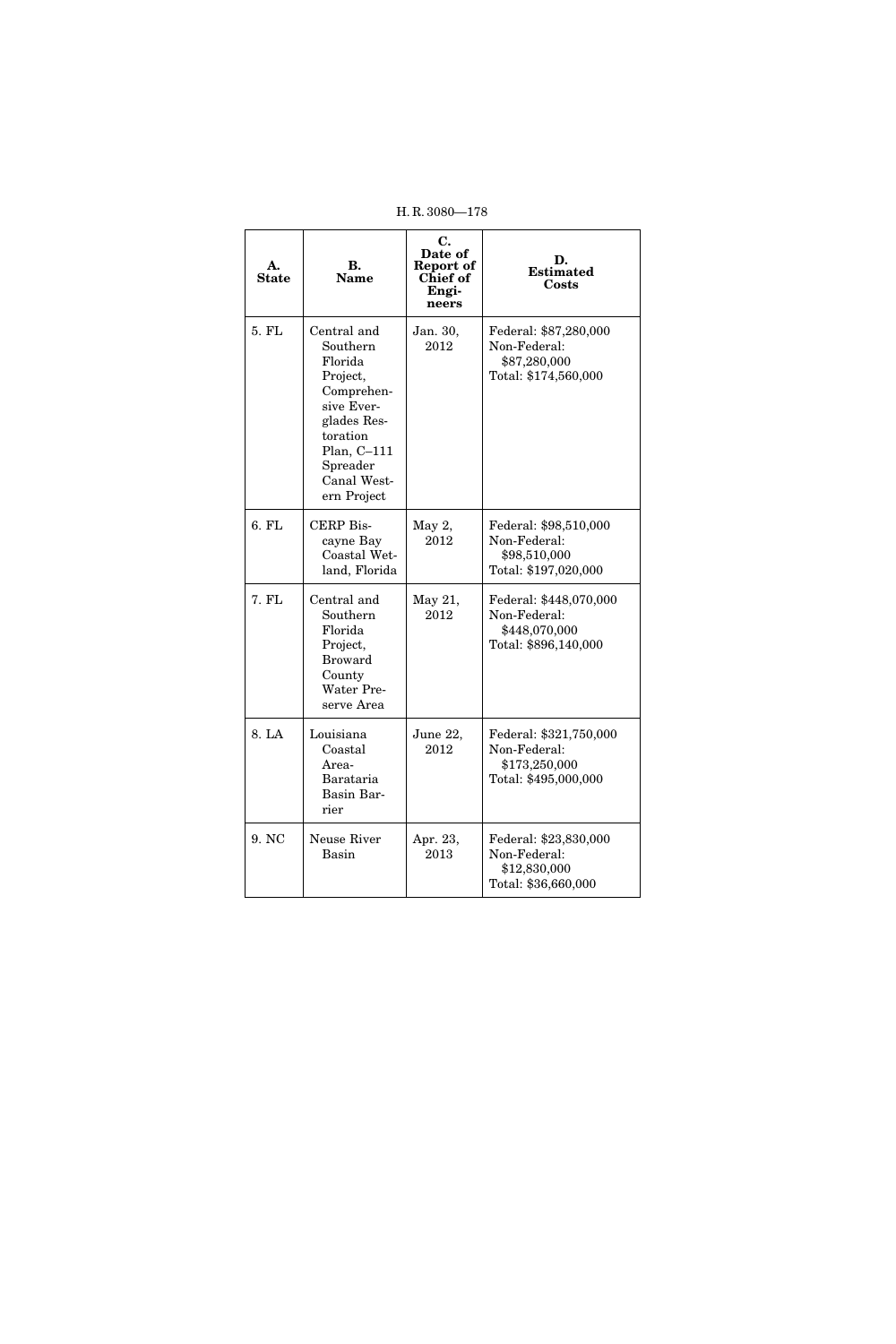| А.<br><b>State</b> | В.<br><b>Name</b>                                    | С.<br>Date of<br>Report of<br>Chief of<br>Engi-<br>neers | D.<br><b>Estimated</b><br>Costs                                              |
|--------------------|------------------------------------------------------|----------------------------------------------------------|------------------------------------------------------------------------------|
| 10. VA             | Lynnhaven<br>River                                   | Mar. 27,<br>2014                                         | Federal: \$22,821,500<br>Non-Federal:<br>\$12,288,500<br>Total: \$35,110,000 |
| 11. OR             | Willamette<br>River Flood-<br>plain Res-<br>toration | Jan. 6,<br>2014                                          | Federal: \$27,401,000<br>Non-Federal:<br>\$14,754,000<br>Total: \$42,155,000 |

# **SEC. 7003. AUTHORIZATION OF PROJECT MODIFICATIONS REC-OMMENDED BY THE SECRETARY.**

The following project modifications for water resources development and conservation and other purposes are authorized to be carried out by the Secretary substantially in accordance with the recommendations of the Secretary, as specified in the letters referred to in this section:

| <b>State</b> | B.<br>Name                                          | С.<br>Date of<br>Sec-<br>retary's<br>Rec-<br>ommen-<br>dation<br>Letter | D.<br><b>Updated Authoriza-</b><br>tion<br><b>Project Costs</b>                                            |
|--------------|-----------------------------------------------------|-------------------------------------------------------------------------|------------------------------------------------------------------------------------------------------------|
| $1.$ MN      | Roseau River                                        | Jan. 24,<br>2013                                                        | <b>Estimated Federal:</b><br>\$25,455,000<br>Estimated non-Federal:<br>\$18,362,000<br>Total: \$43,817,000 |
| $2.$ IL      | Wood River<br>Levee Sys-<br>tem Recon-<br>struction | May 7,<br>2013                                                          | <b>Estimated Federal:</b><br>\$16,678,000<br>Estimated non-Federal:<br>\$8,980,000<br>Total: \$25,658,000  |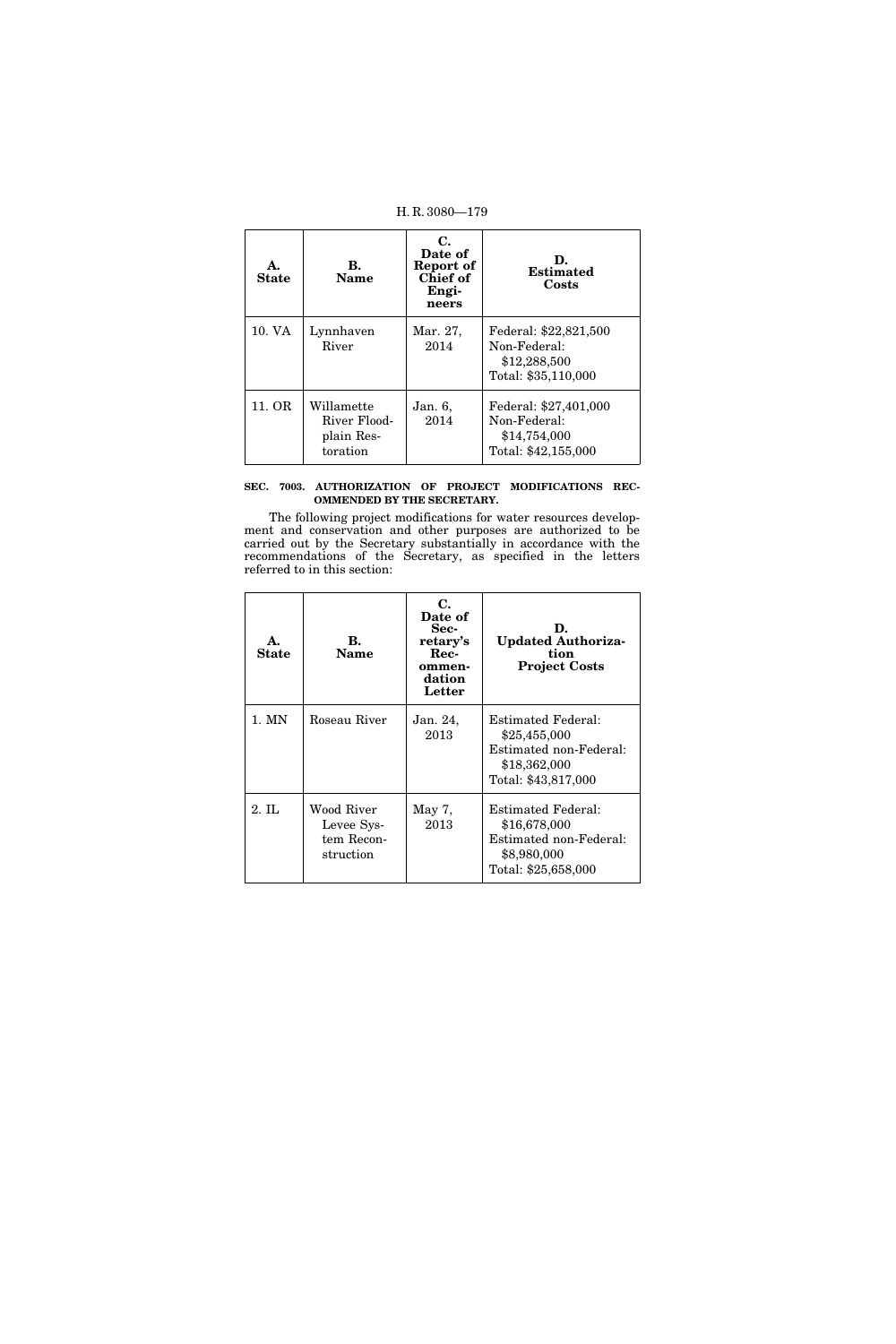| H.R. 3080-180      |                                                     |                                                                         |                                                                                                                 |
|--------------------|-----------------------------------------------------|-------------------------------------------------------------------------|-----------------------------------------------------------------------------------------------------------------|
| А.<br><b>State</b> | В.<br><b>Name</b>                                   | C.<br>Date of<br>Sec-<br>retary's<br>Rec-<br>ommen-<br>dation<br>Letter | D.<br><b>Updated Authoriza-</b><br>tion<br><b>Project Costs</b>                                                 |
| 3. TX              | Corpus Christi<br>Ship Chan-<br>nel                 | Aug. 8,<br>2013                                                         | <b>Estimated Federal:</b><br>\$182,582,000<br>Estimated non-Federal:<br>\$170,649,000<br>Total: \$353,231,000   |
| 4. IA              | Des Moines<br>River and<br>Raccoon<br>River Project | Feb. 12,<br>2014                                                        | <b>Estimated Federal:</b><br>\$14,990,300<br>Estimated non-Federal:<br>\$8,254,700<br>Total: \$23,245,000       |
| 5. MD              | Poplar Island                                       | Feb. 26,<br>2014                                                        | <b>Estimated Federal:</b><br>\$868,272,000<br>Estimated non-Federal:<br>\$365,639,000<br>Total: \$1,233,911,000 |
| 6. IL              | Lake Michigan<br>(Chicago<br>Shoreline)             | Mar. 18,<br>2014                                                        | <b>Estimated Federal:</b><br>\$185,441,000<br>Estimated non-Federal:<br>\$355,105,000<br>Total: \$540,546,000   |
| 7. NE              | Western Sarpy<br>and Clear<br>Creek                 | Mar. 20,<br>2014                                                        | <b>Estimated Federal:</b><br>\$28,128,800<br>Estimated non-Federal:<br>\$15,146,300<br>Total: \$43,275,100      |
| 8. MO              | Cape<br>Girardeau                                   | Apr. 14,<br>2014                                                        | <b>Estimated Federal:</b><br>\$17,687,000<br>Estimated non-Federal:<br>\$746,000<br>Total: \$18,433,000         |

**SEC. 7004. EXPEDITED CONSIDERATION IN THE HOUSE AND SENATE.** 

(a) CONSIDERATION IN THE HOUSE OF REPRESENTATIVES.— (1) DEFINITION OF INTERIM AUTHORIZATION BILL.—In this subsection, the term ''interim authorization bill'' means a bill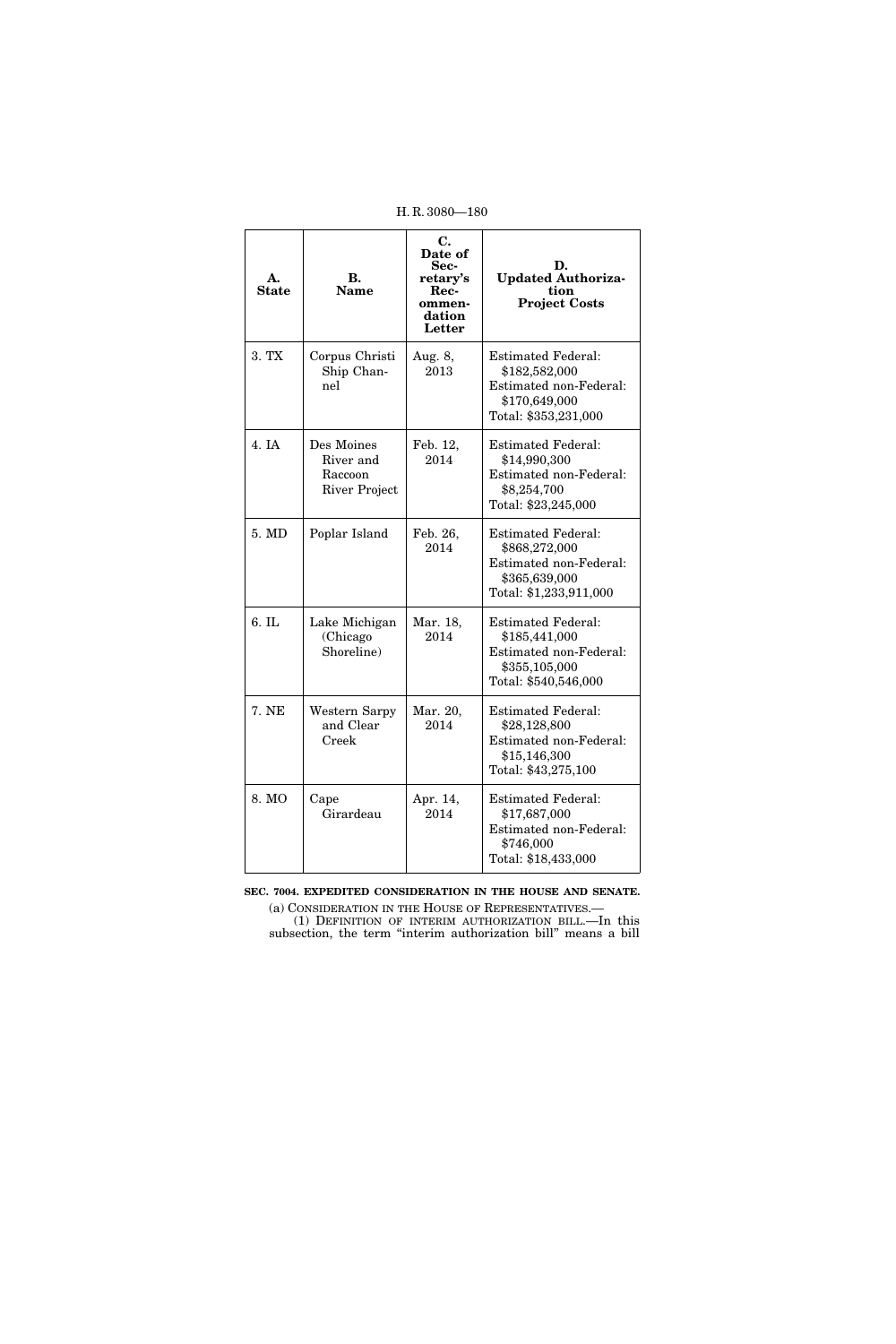## H. R. 3080—181

of the 113th Congress introduced after the date of enactment of this Act in the House of Representatives by the chair of the Committee on Transportation and Infrastructure which—

(A) has the following title: ''A bill to provide for the authorization of certain water resources development or conservation projects outside the regular authorization cycle.''; and

(B) only contains—

(i) authorization for 1 or more water resources development or conservation projects for which a final report of the Chief of Engineers has been completed; or

(ii) deauthorization for 1 or more water resources development or conservation projects.

(2) EXPEDITED CONSIDERATION.—If an interim authorization bill is not reported by a committee to which it is referred within 30 calendar days, the committee shall be discharged from its further consideration and the bill shall be referred to the appropriate calendar.

(b) CONSIDERATION IN THE SENATE.—

(1) POLICY.—The benefits of water resource projects designed and carried out in an economically justifiable, environmentally acceptable, and technically sound manner are important to the economy and environment of the United States and recommendations to Congress regarding those projects should be expedited for approval in a timely manner.

(2) APPLICABILITY.—The procedures under this subsection apply to projects for water resources development, conservation, and other purposes, subject to the conditions that—

 $(A)$  each project is carried out—

(i) substantially in accordance with the plan identified in the report of the Chief of Engineers for the project; and

(ii) subject to any conditions described in the report for the project; and

(B)(i) a report of the Chief of Engineers has been completed; and

(ii) after the date of enactment of this Act, the Assistant Secretary of the Army for Civil Works has submitted to Congress a recommendation to authorize construction of the project.

(3) EXPEDITED CONSIDERATION.—

(A) IN GENERAL.—A bill shall be eligible for expedited consideration in accordance with this subsection if the bill—

(i) authorizes a project that meets the requirements described in paragraph (2); and

(ii) is referred to the Committee on Environment and Public Works of the Senate.

(B) COMMITTEE CONSIDERATION.—

(i) IN GENERAL.—Not later than January 31st of the second session of each Congress, the Committee on Environment and Public Works of the Senate shall—

(I) report all bills that meet the requirements of subparagraph (A); or